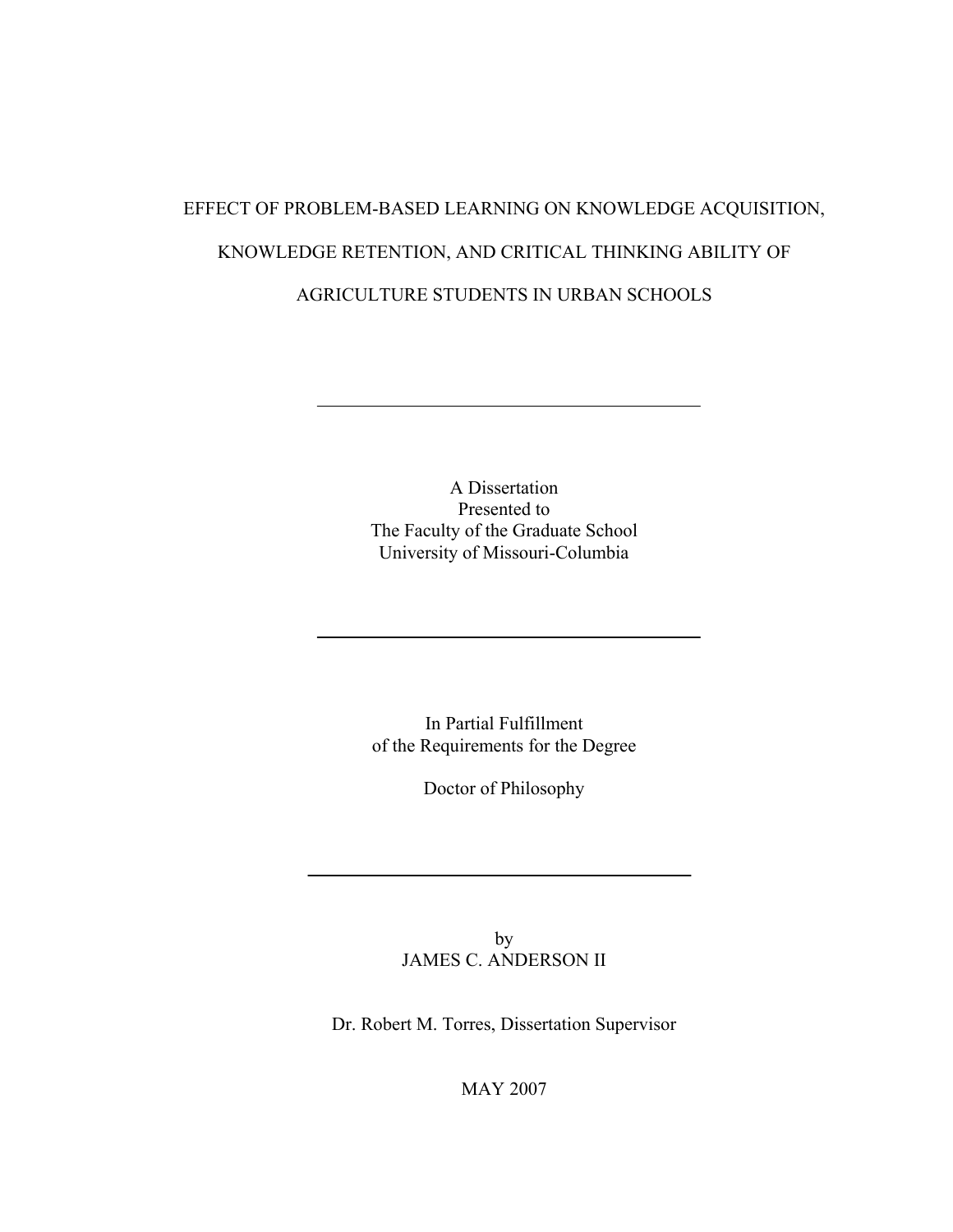The undersigned, appointed by the Dean of the Graduate School, have examined the dissertation entitled:

# EFFECT OF PROBLEM-BASED LEARNING ON KNOWLEDGE ACQUISITION, KNOWLEDGE RETENTION, AND CRITICAL THINKING ABILITY OF AGRICULTURE STUDENTS IN URBAN SCHOOLS

Presented by James C. Anderson II

A candidate for the degree of Doctor of Philosophy

And hereby certify that in their opinion it is worthy of acceptance.

Robert M. Torres, Ph.D.

Bryan L. Garton, Ph.D.

Robert Terry Jr., Ph.D.

Jessica J. Summers, Ph.D.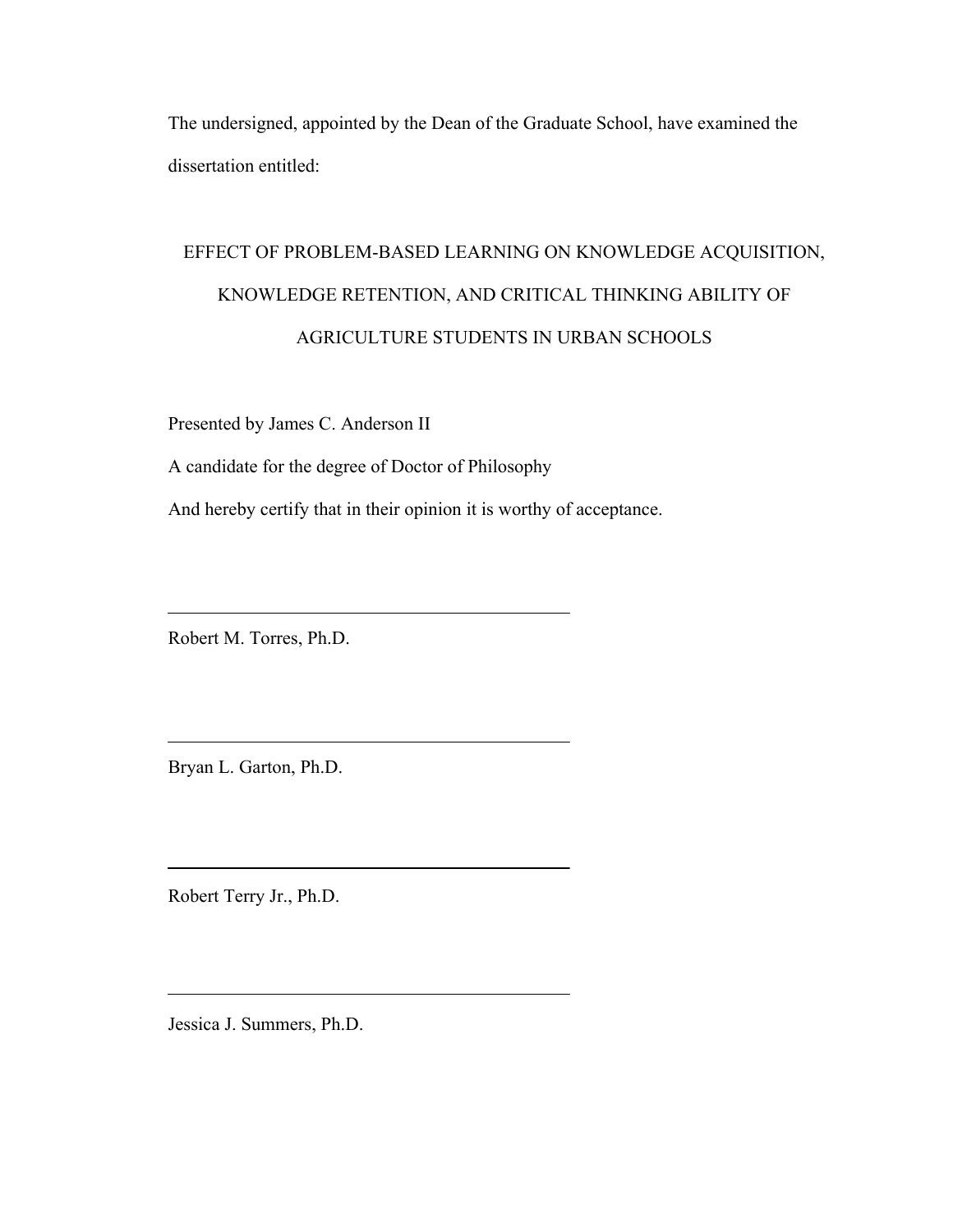This work is dedicated to my mom, Adell. Thank you for your unconditional love and spiritual guidance.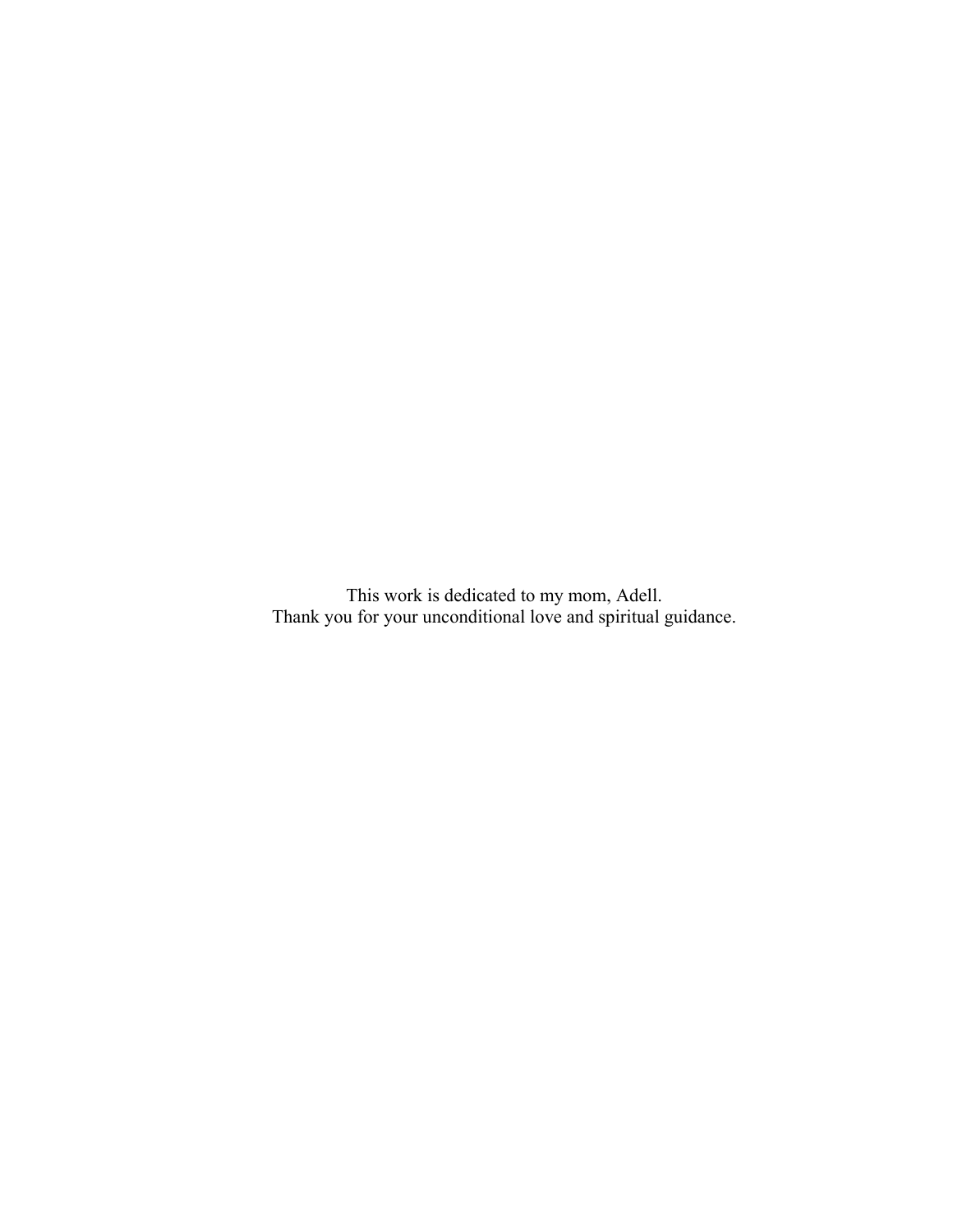## **ACKNOWLEDGEMENTS**

<span id="page-3-0"></span>To the Ag Ed faculty at MU, thank you for the exceptional training you have provided over the past two years. Each one of you has been an inspiration and helped guide me in the right academic direction. Dr. Bobby Torres, I consider you not only a mentor but a friend. Thank you for being an example of how to effectively balance teaching with research. Dr. Bryan Garton, the professional tips you have given me are invaluable. I now feel better prepared to handle all the duties of the professoriate. Dr. Rob Terry, it has been a pleasure working with you. I admire your calm demeanor and diplomacy when handling difficult situations. I can only hope that I have learned some of these skills and will use them in the future. Dr. Jon Ulmer, thank you for always being there to answer a question or give advice. I have enjoyed working with you over the past two years and look forward to working with you in some capacity in the future.

To Dr. Paul Vaughn and Mrs. CeCe Leslie, I appreciate your support and have enjoyed working for you in student recruitment. Dr. Vaughn, you have truly demonstrated what it means to be an advocate for agricultural education. Thank you for helping to make my experience here such and enjoyable and fulfilling one. CeCe, you are a phenomenal individual. This year I have sat back in awe of your ability to engage both young and old. I have learned so much from you and I thank you for that experience.

To the rest of my Ag Ed family, this experience would not have been the same without you. Amy and Mollie, you are the best! Thank you for all the thought-provoking discussions and words of encouragement. Becky and David, you have made an indelible impression on me in the short time we have spent together. I wish you all the best as you complete your programs and I look forward to working with you in the future. Carol and

ii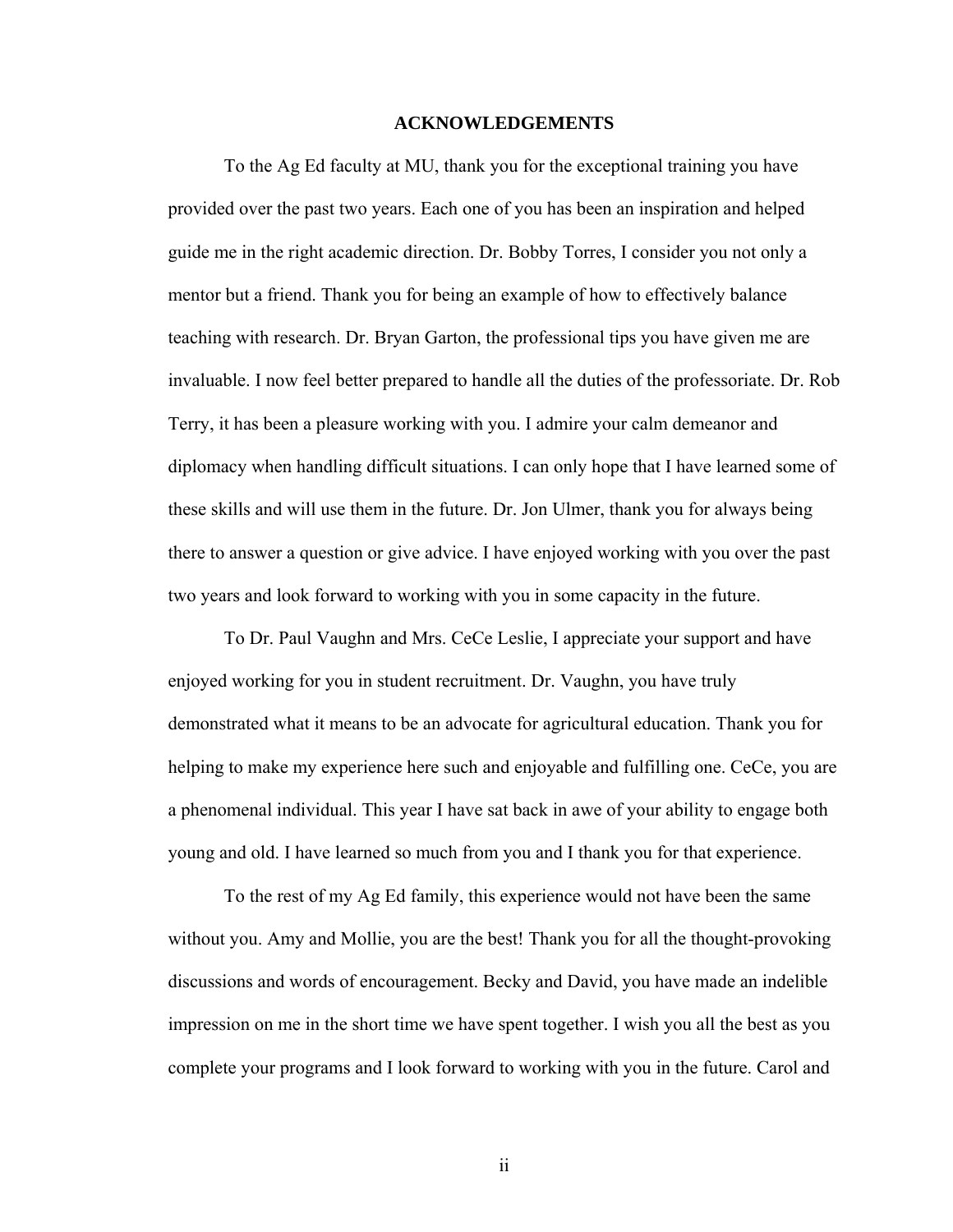Sandy, thank you for being there to answer questions or just to greet me with a warm welcome whenever I came into the office. Your presence made everyday a pleasant one.

To the faculty, staff, and students at CHSAS who had a role in this study, thank you for your help. This school has been such an important part of my educational development. As a student, faculty member, and now as a researcher, I say without pause that my passion for urban agriculture was fostered by my experiences at CHSAS. I would like to thank every faculty member, administrator, staff member, student, and parent who I have had the pleasure of working with for your part in my educational development.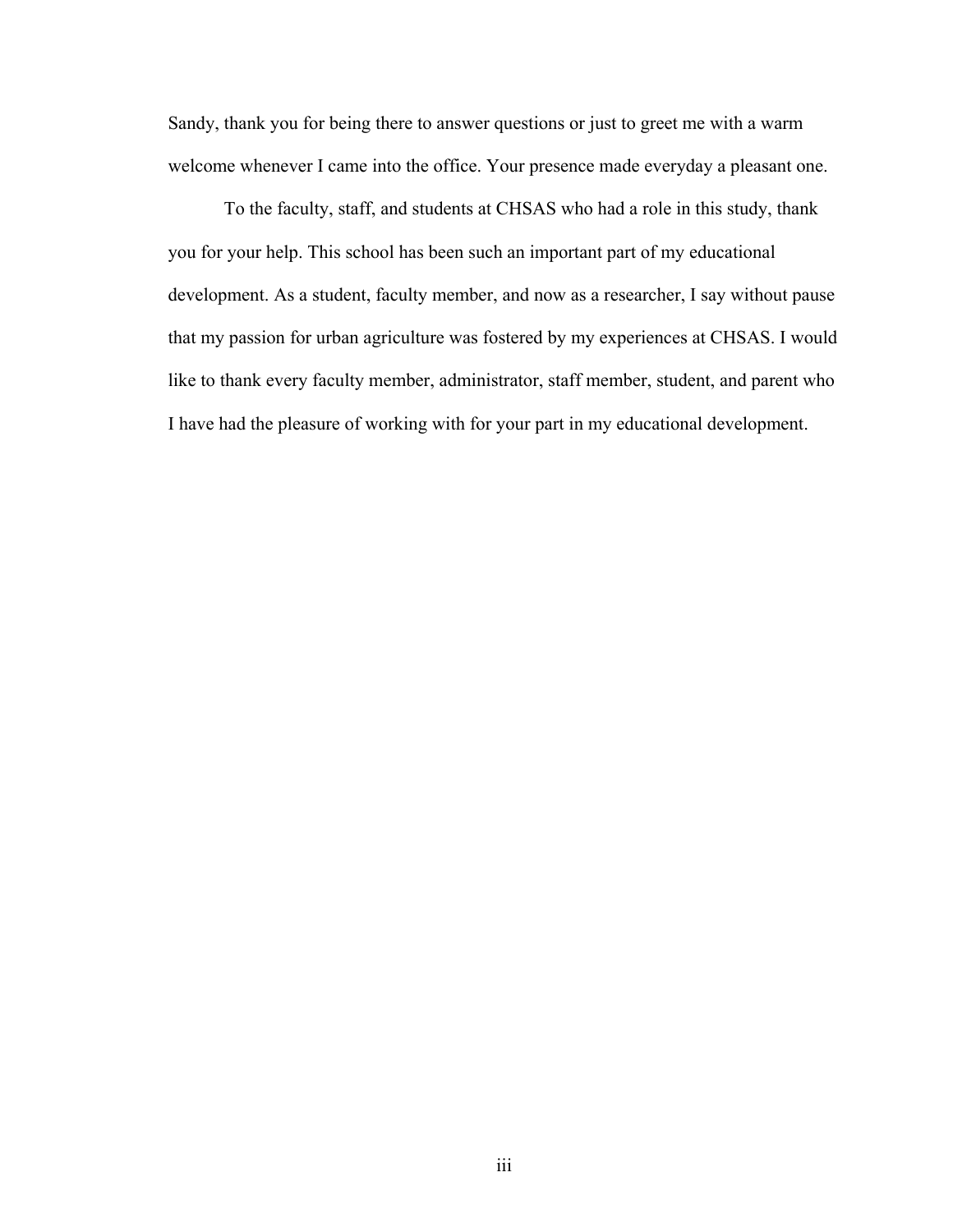# **TABLE OF CONTENTS**

| Chapter                                              |  |
|------------------------------------------------------|--|
|                                                      |  |
|                                                      |  |
|                                                      |  |
|                                                      |  |
|                                                      |  |
|                                                      |  |
|                                                      |  |
|                                                      |  |
|                                                      |  |
|                                                      |  |
|                                                      |  |
|                                                      |  |
|                                                      |  |
|                                                      |  |
|                                                      |  |
|                                                      |  |
|                                                      |  |
|                                                      |  |
|                                                      |  |
|                                                      |  |
|                                                      |  |
|                                                      |  |
|                                                      |  |
|                                                      |  |
|                                                      |  |
|                                                      |  |
| Problem-based Learning and Constructivist Theory  42 |  |
|                                                      |  |
|                                                      |  |
|                                                      |  |
|                                                      |  |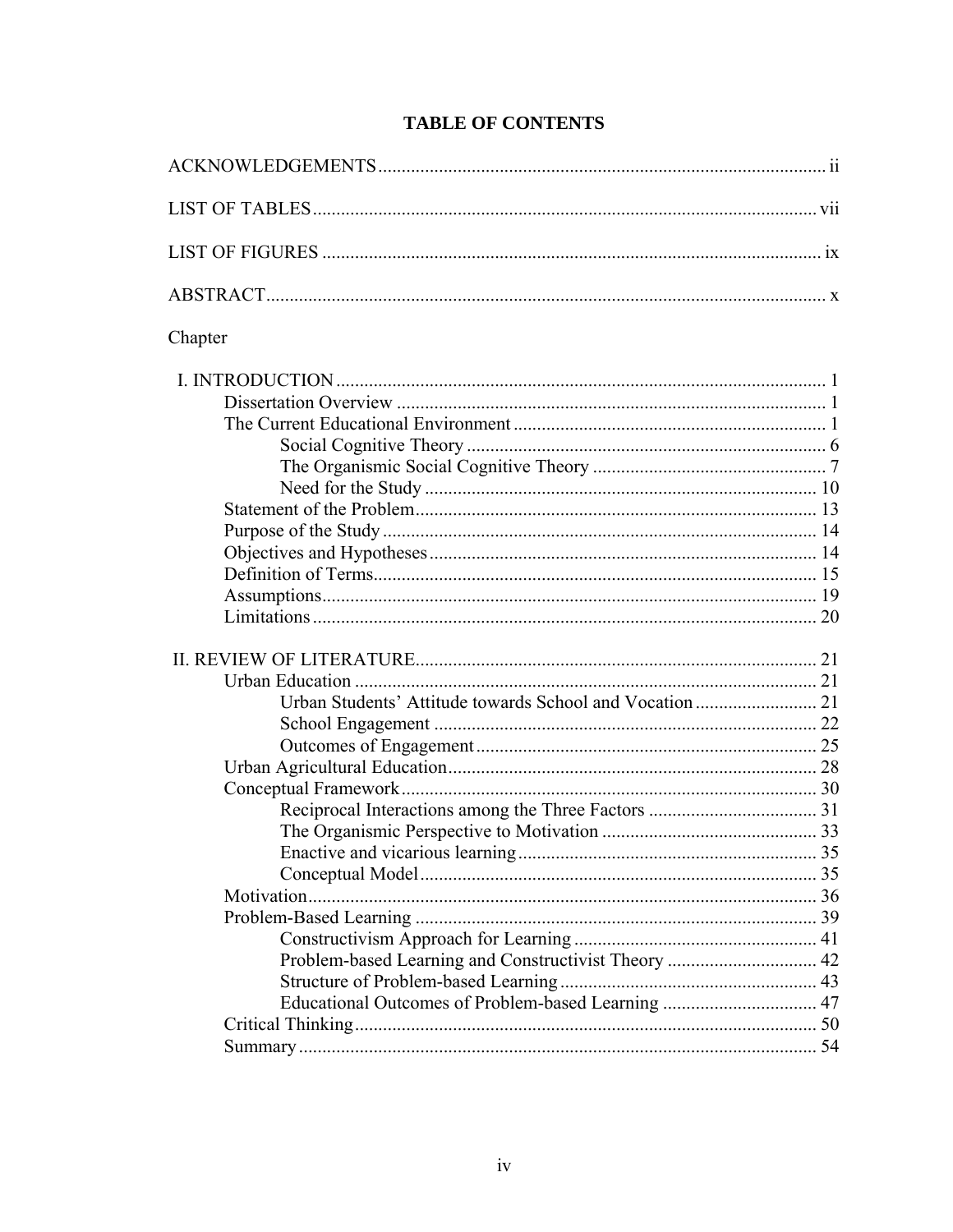| V. SUMMARY, CONCLUSIONS, IMPLICATIONS, & RECOMMENDATIONS 114 |  |
|--------------------------------------------------------------|--|
|                                                              |  |
|                                                              |  |
|                                                              |  |
|                                                              |  |
|                                                              |  |
|                                                              |  |
|                                                              |  |
|                                                              |  |
|                                                              |  |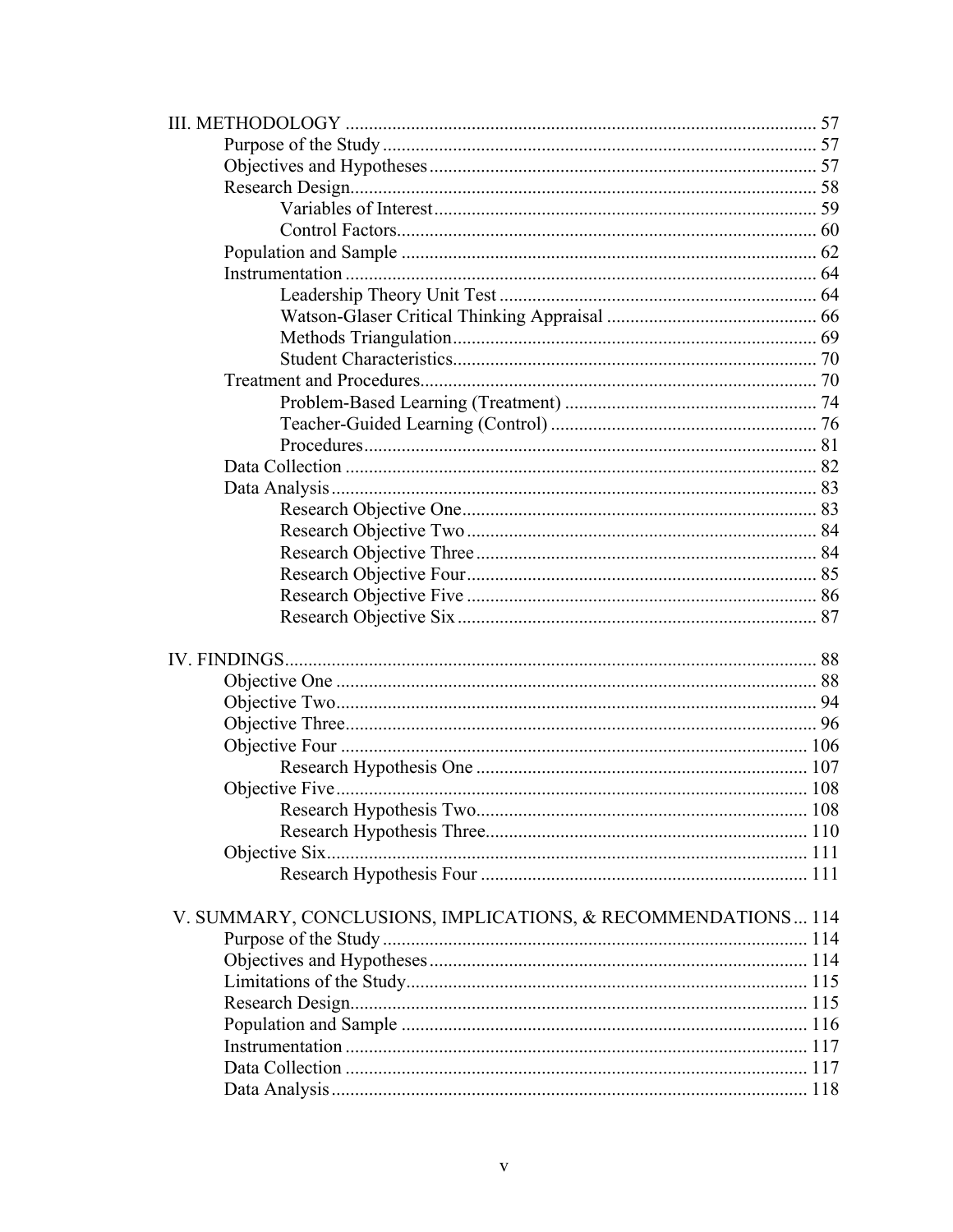# **APPENDIX**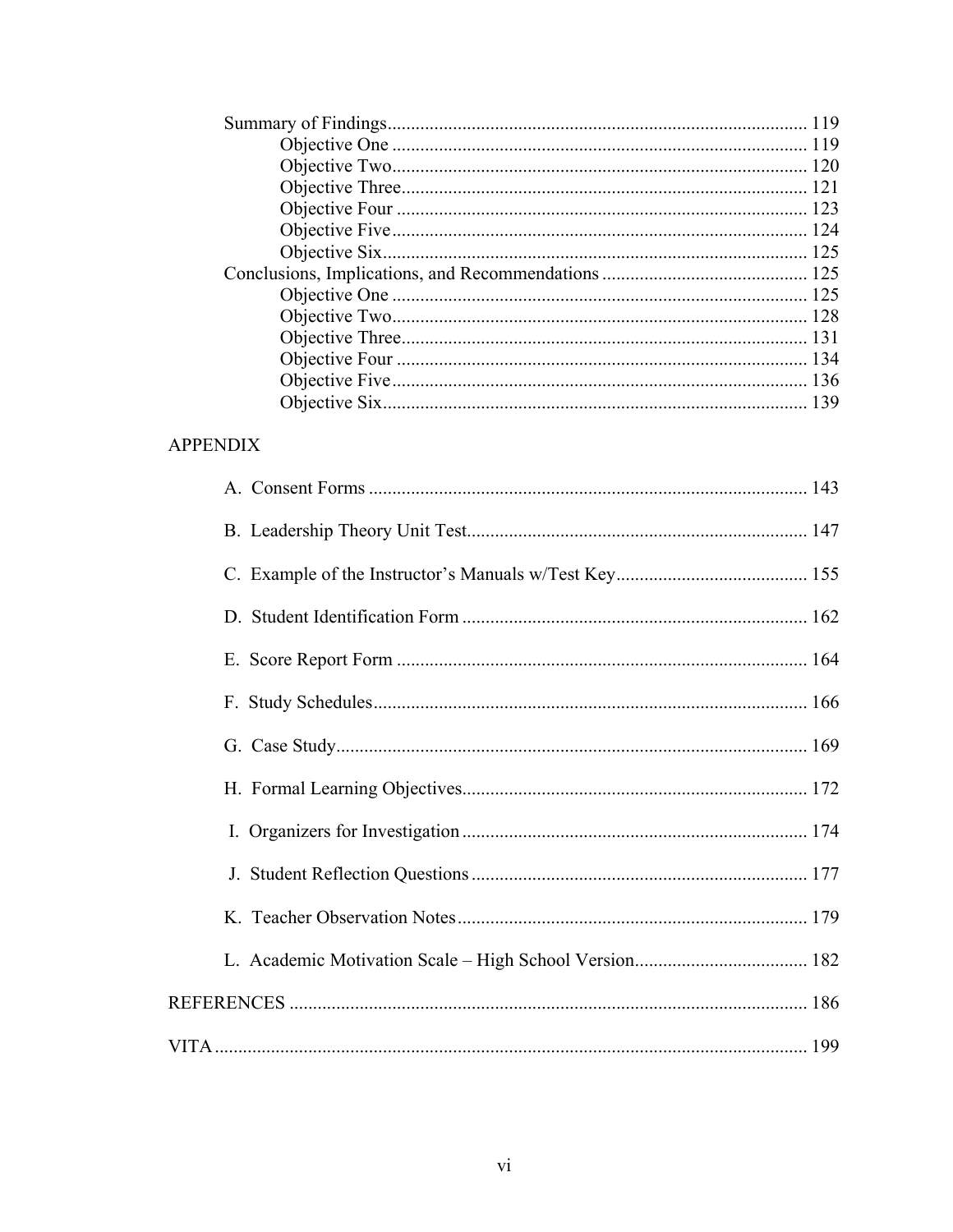# **LIST OF TABLES**

<span id="page-8-0"></span>

| Table                                                                                 | Page |
|---------------------------------------------------------------------------------------|------|
| 1. A Comparison of the Characteristics of PBL to the Constructivist Instructional     |      |
|                                                                                       |      |
|                                                                                       |      |
|                                                                                       |      |
|                                                                                       |      |
|                                                                                       |      |
|                                                                                       |      |
| 8. Prior Knowledge and Critical Thinking Ability Scores by Instructional Strategy  91 |      |
|                                                                                       |      |
| 10. Influences in the Decision to Attend CHSAS, Satisfaction with the Decision, and   |      |
| 11. Pearson Product-Moment Correlation between Factors Influencing Perceived          |      |
| 12. Pearson Product-Moment Correlation among Outcomes of Self-Determination 96        |      |
|                                                                                       |      |
|                                                                                       |      |
|                                                                                       |      |
| 16. Advantages and Challenges of the PBL Instructional Strategy 100                   |      |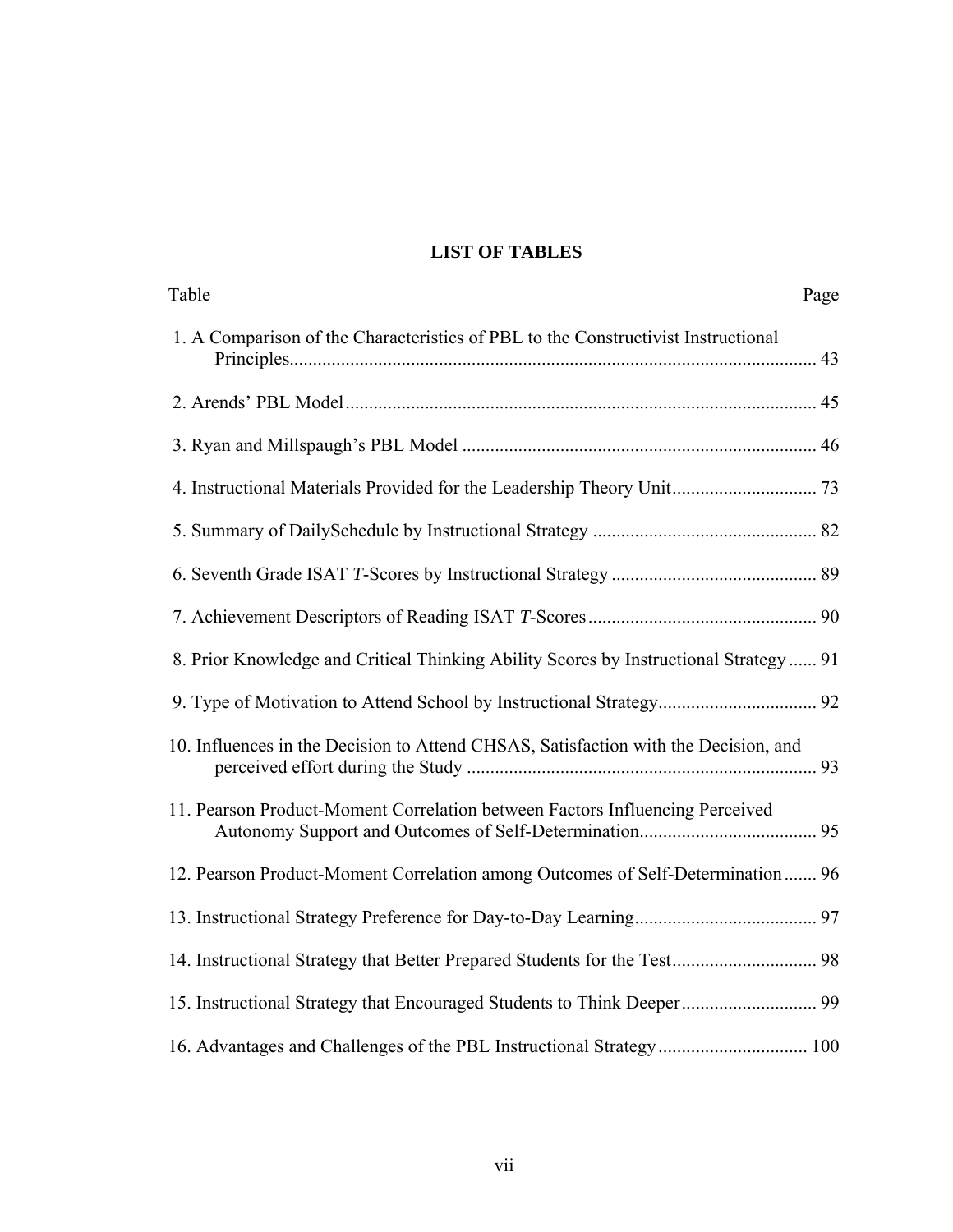| 17. Means, Standard Deviation, Ranges, and Pearson Product-Moment Correlations for     |  |
|----------------------------------------------------------------------------------------|--|
|                                                                                        |  |
| 18. Analysis of Covariance in Knowledge Acquisition by Instructional Strategy  109     |  |
| 19. Analysis of Covariance in Critical Thinking Ability by Instructional Strategy  110 |  |
| 20. Analysis of Covariance in Retention of Knowledge by Instructional Strategy 112     |  |
| 21. Comparison of the Knowledge Acquisition Test and the Knowledge Retention Test      |  |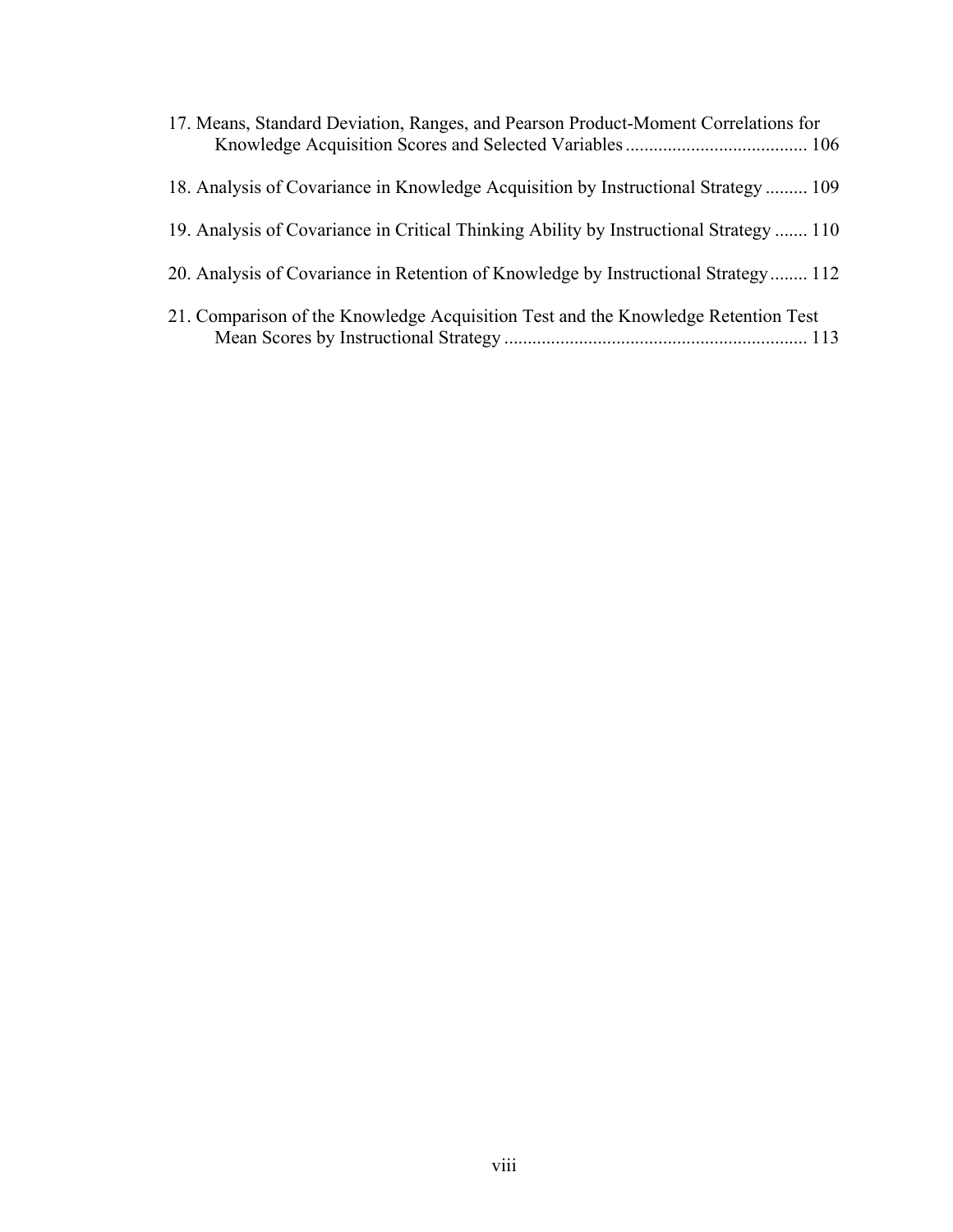# **LIST OF FIGURES**

<span id="page-10-0"></span>

| Figure | Page  |
|--------|-------|
|        |       |
|        |       |
|        | . 80. |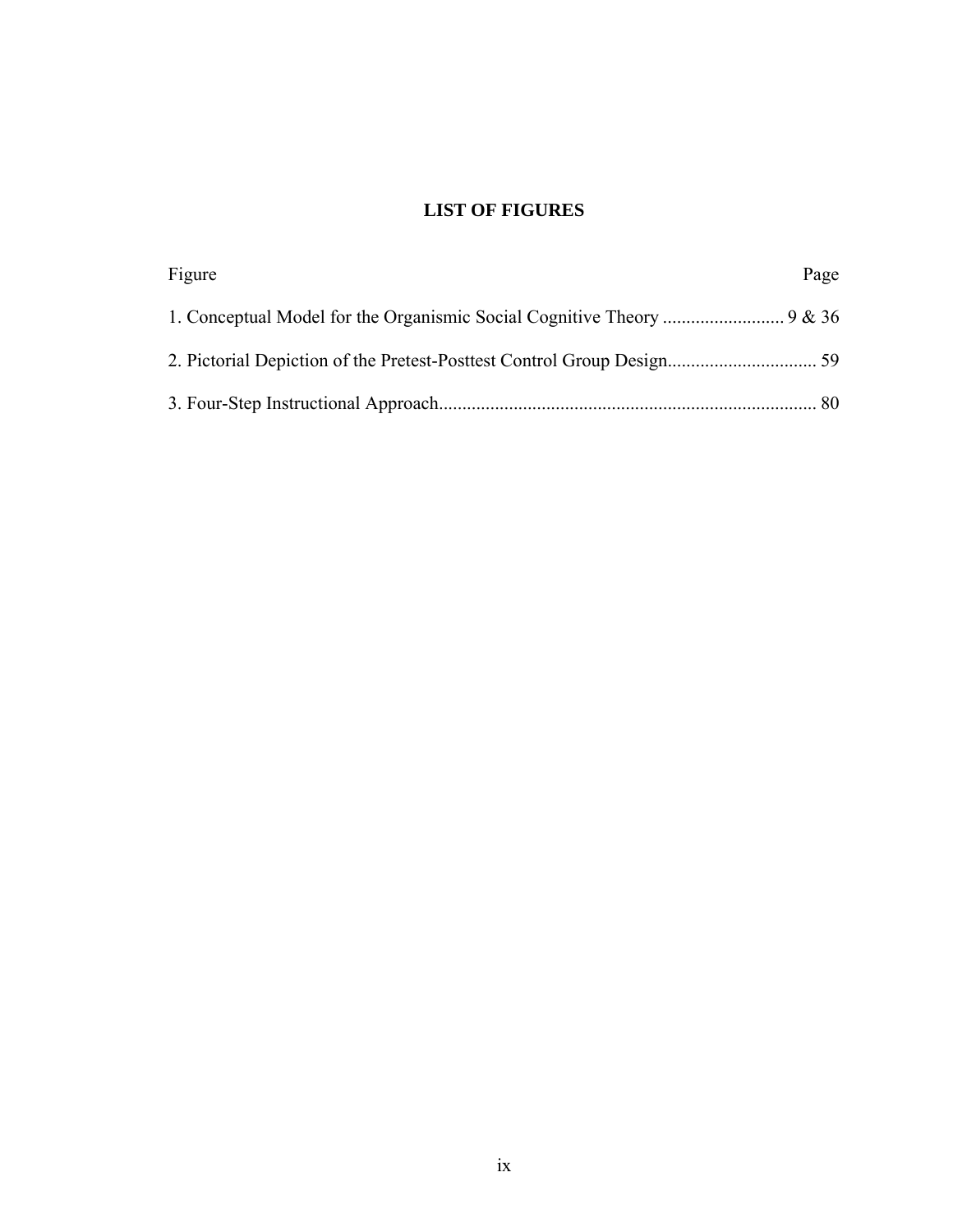# <span id="page-11-0"></span>EFFECTS OF PROBLEM-BASED LEARNING ON KNOWLEDGE ACQUISITION, KNOWLEDGE RETENTION, AND CRITICAL THINKING ABILITY OF AGRICULTURE STUDENTS IN URBAN SCHOOLS

James C. Anderson II

Dr. Robert M. Torres, Dissertation Supervisor

# **ABSTRACT**

The purpose of this study was three-fold: to determine the effectiveness of instructional strategies on improving the acquisition and retention of leadership content by secondary students in urban agriculture programs; to examine the motivational profile of students who have elected to enroll in an urban agricultural program; and to examine the effect of instructional strategies (problem-based learning and teacher-guided learning) on critical thinking ability which includes the ability to manage resources, acquire and use information, and understand complex systems.

The target population for this study was secondary students enrolled in urban agriculture programs with a primary minority population (60% or more). The accessible population was students attending the Chicago High School for Agricultural Sciences (CHSAS) (*N* = 592) located in urban Chicago, Illinois. CHSAS is a magnet school in the Chicago Public School District ( $N = 109,982$ ). The resulting sample ( $n = 110$ ) consisted of 54 students in the PBL treatment group and 56 students in the TGL control group. The motivational profile indicated that the overall sample was low in amotivation, high in extrinsic motivation, and scored moderately high in intrinsic motivation when measuring their motivation to attend school. The motivational profile also indicated that there were

x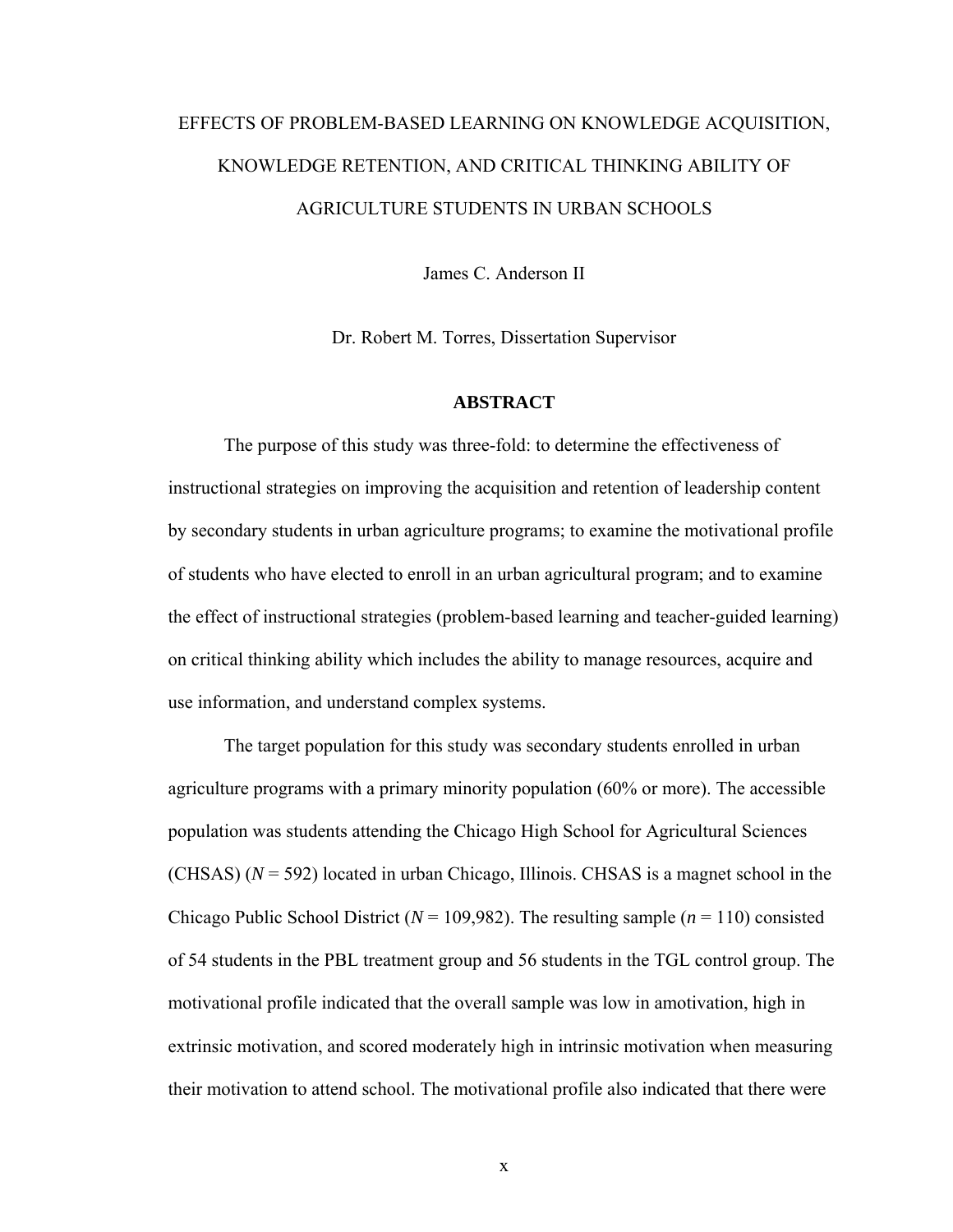statistically significant relationships among the students' motivation to attend school, influences in the decision to attend CHSAS, and satisfaction with the decision to attend CHSAS. Those students who had a major influence in the decision to attend CHSAS were more satisfied with their decision as well as more intrinsically motivated to go to school.

Furthermore, this study employed an experimental, pretest-posttest control group research design. The treatment consisted of two instructional strategies: problem-based learning and teacher-guided learning. Analysis of covariance indicated a treatment effect on content knowledge acquisition and retention but not on critical thinking ability. However, student and teacher reflection statements indicated a treatment effect on critical thinking ability.

Students in the teacher-guided learning control group produced higher scores on initial content knowledge test. The difference was both statistically and of practical difference. From the findings it can be concluded that students taught with the teacherguided learning perform better on content and knowledge type of assessments. However, when students completed a follow-up exam, students in the teacher-guided learning group scores dropped significantly and the mean scores between the two groups were no longer statistically different. These findings indicate that students in the teacher-guided learning group learned the information at a more shallow level and therefore did not retain as much of the content they learned as the students in the problem-based learning group.

In addition, there were no statistical differences between the two group scores on the critical thinking appraisal. However, according to the reflection statements collected from students in the problem-based learning group and the teacher, the PBL students

xi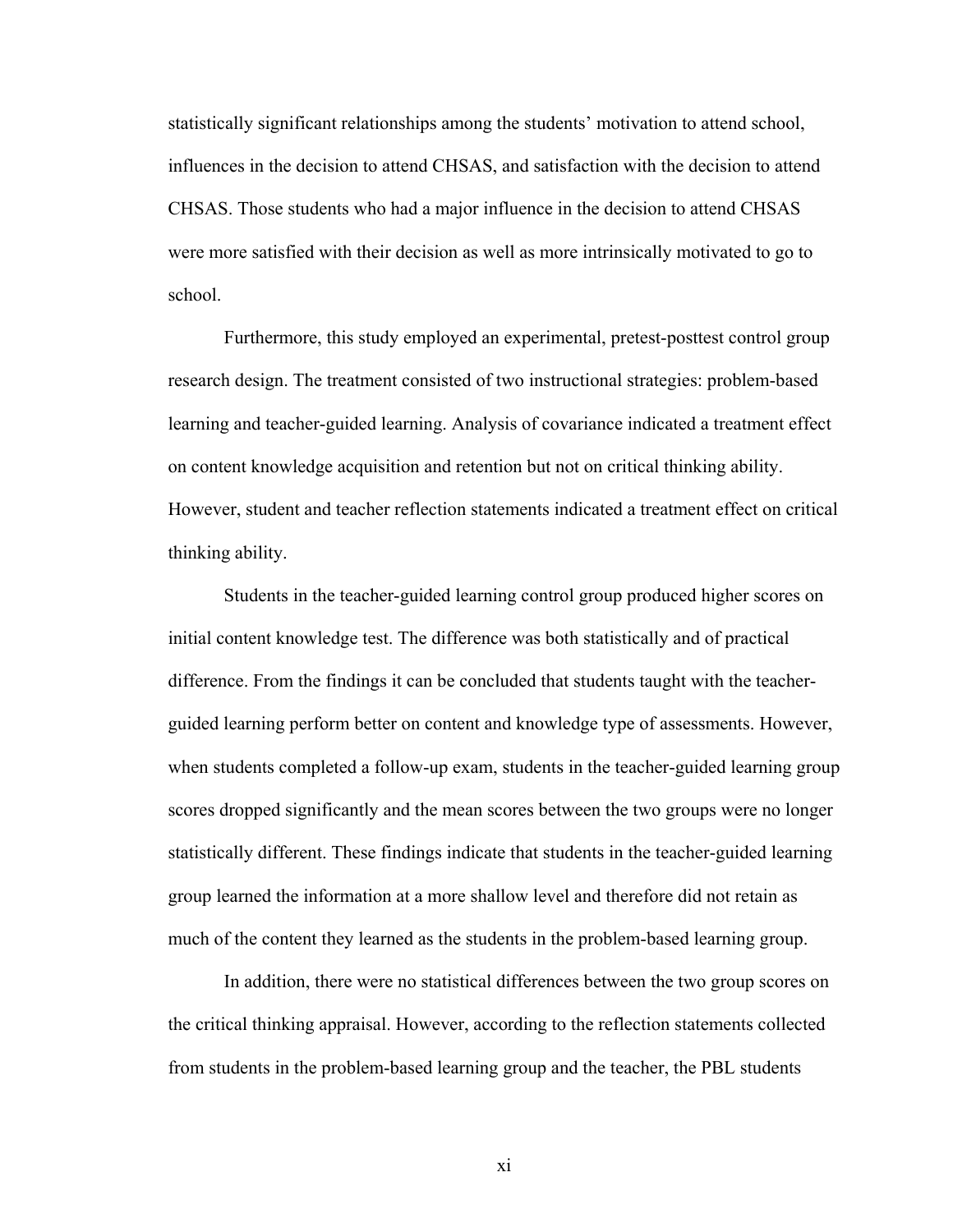learned the content at a higher level of cognition than the control group. These findings indicated that although the critical thinking appraisal instrument did not measure changes in critical thinking, observed (antidotal) differences had been noted by the teacher and the students. This conclusion was supported by the outcome of the measurement of retention.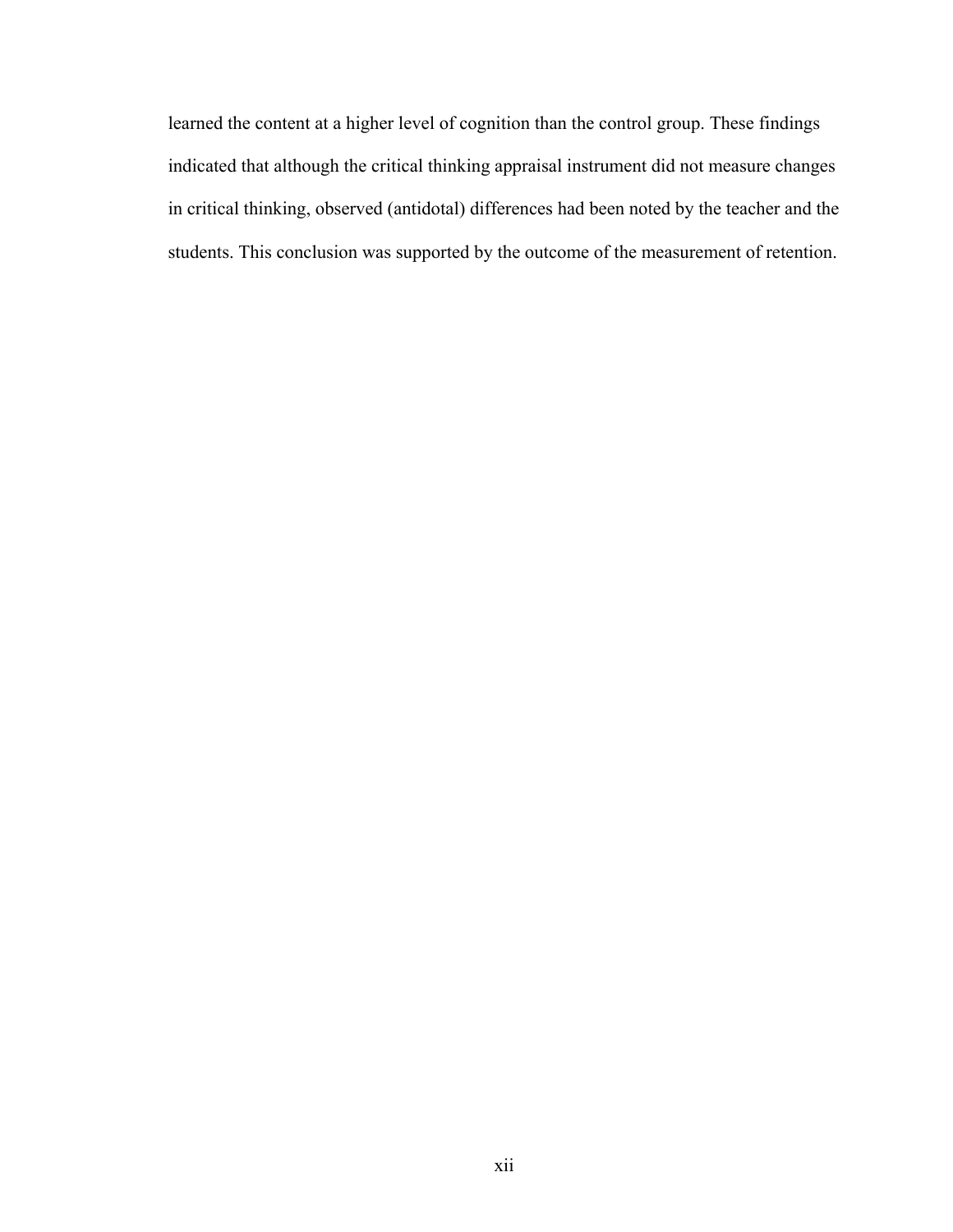## **CHAPTER I**

## **INTRODUCTION**

### **Dissertation Overview**

<span id="page-14-0"></span> This dissertation consists of five chapters. The first chapter, *Introduction*, defines the current educational environment, introduces the problem, addresses the purpose of the study, provides an overview of the procedures, and includes definitions of terms, assumptions, and limitations of the study. Chapter II, *Review of Literature*, reviews literature of related studies, describes the conceptual framework and theories associated with it, and introduces the variables and target population. Chapter III, *Methodology*, includes descriptions of the methods, instrumentation, procedures, and statistical analyses. Chapter IV, *Findings*, provides the results of the procedures used to answer the research objectives and test the hypotheses of this study. Finally, Chapter V, *Summary, Conclusions, Implications, and Recommendations*, provides a synthesis of the results, implications as related to the literature, and recommendations based on the findings. The appendices contain support materials.

#### **The Current Educational Environment**

Over the past several years, there has been a decline in the academic motivation and achievement of students in urban public schools. This decrease has had social implications for the United States of America. It has been noted that adolescents today are less respectful of authority, have a low attention span, and have more of a propensity to drop out of school (Janowitz, 1978; Wehlage, Rutter, Smith, Lesko, & Fernandez, 1989; Finn & Rock, 1997; Modell & Elder, 2002). Consequently, students with the most extreme cases of disengagement are more likely to have poor grades and a higher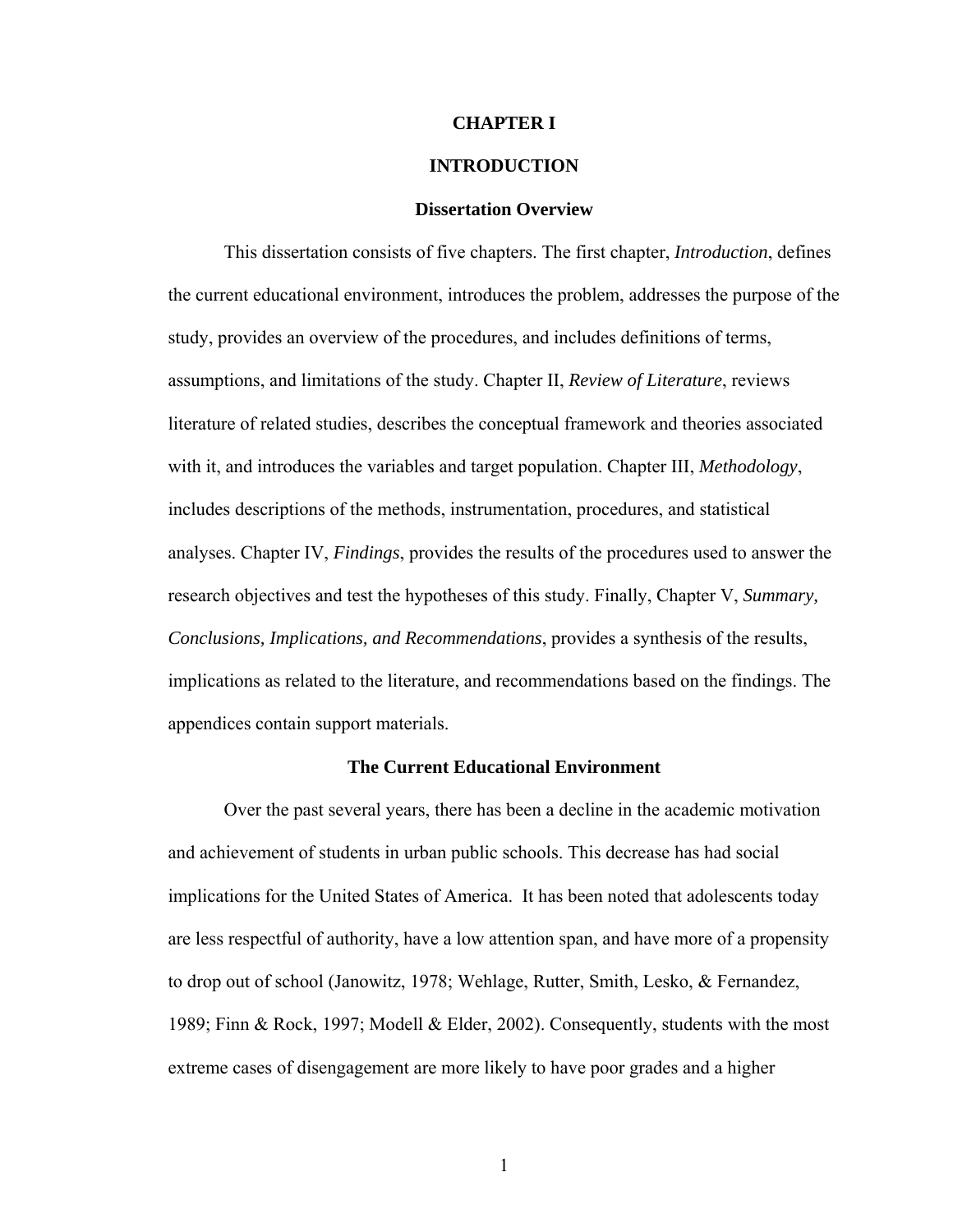propensity to drop out of school (Finn & Rock, 1997; Modell & Elder, 2002). Although the national dropout rate has decreased, those dropping out in urban public schools are disproportionally higher than those of other school systems. Furthermore, part of the decline in the national dropout rate is attributed to the increase in the incarceration of urban high school aged males, who are not counted in the school population (Childtrends, 2006).

In addition, some popular books have portrayed students' perceptions of schooling as boring or a mere grade game in which they try to get by with as little effort as possible (Burkett, 2002; Pope, 2002). These observations are troubling because the fast-changing global market requires knowledgeable workers who can synthesize and evaluate new information, think critically, and solve problems (Fredricks, Blumenfeld, & Paris, 2004). Although attendance is compulsory, establishing a commitment to education is paramount if youth will benefit from school and acquire the capabilities needed to succeed in the current marketplace (Fredricks et al.).

Researchers (Fredricks et al., 2004) proposed that a possible solution to this problem in public school systems is increasing school engagement. The phrase "school engagement" means students have an emotional involvement or commitment to their school and thus to their education which is observed through the behavior of participation (Fredricks et al.). Consequently, it is observed that in urban areas, particularly with minority students, a disproportionate amount of students are not demonstrating an emotional involvement or commitment to their school or community (Rumberger, 1987). It is believed that one way to increase school engagement and civic accountability is through leadership development (Shanahan, Mortimer, & Krüger, 2002; Anderson,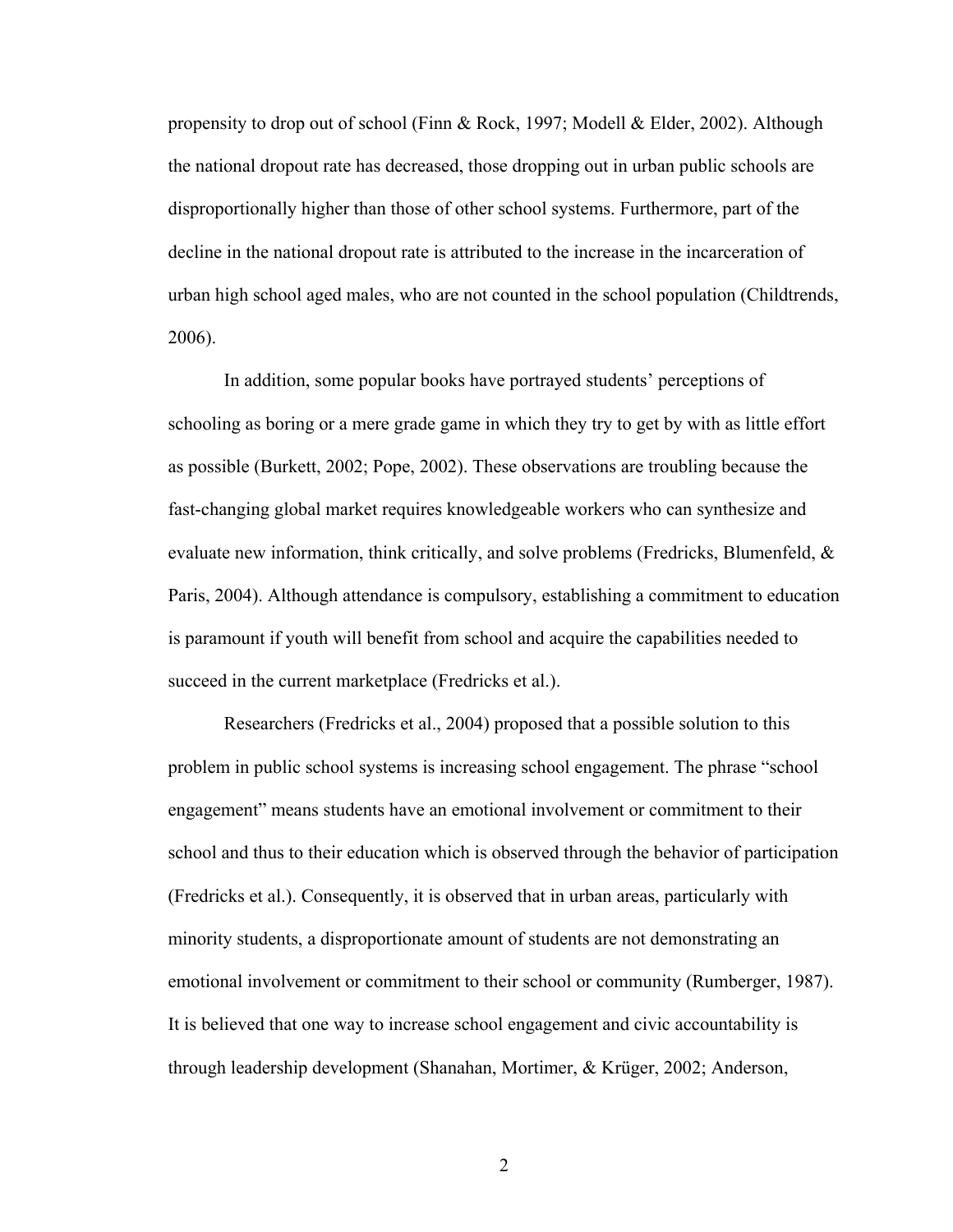Torres, & Ulmer, 2007). Researchers have concluded that positive associations exist between leadership development and academic achievement (Pope, 1983) and extra curricular school activities (Holland & Andre, 1987). Therefore, an increase in opportunities to participate in leadership development activities would allow students the chance to gain a sense of responsibility and ownership (Anderson et al., 2007). This may be a way to improve these low levels of academic achievement, high levels of student boredom and disaffection, and disproportional dropout rates in urban areas (National Research Council & Institute of Medicine, 2004).

Mckinley, Birkenholz, and Stewart (1993) conducted research on factors that effect student involvement. They found a significant relationship between four factors (interpersonal relations, administration, self management, and communications) and participation in extra curricular activities (e.g. sports, religious groups, and student organizations) with students enrolled in the College of Agriculture, Food, and Natural Resources at the University of Missouri-Columbia. Other investigators (Wingenbach & Kahler, 1997) found that participation in student organizations at the secondary level increased students' leadership ability in communications, decision making, getting along with others, self management, understanding of self, and working with groups. With the goal of enhancing these skills, agricultural educators have focused on leadership development and career preparation for many years (Esters & Bowen, 2005; Anderson et al., 2007).

The mission to prepare and support individuals for agricultural careers (Case  $\&$ Whitaker, 1998) has not only affected students in rural America, but has also been far reaching into many urban areas across the country. In the late twentieth century,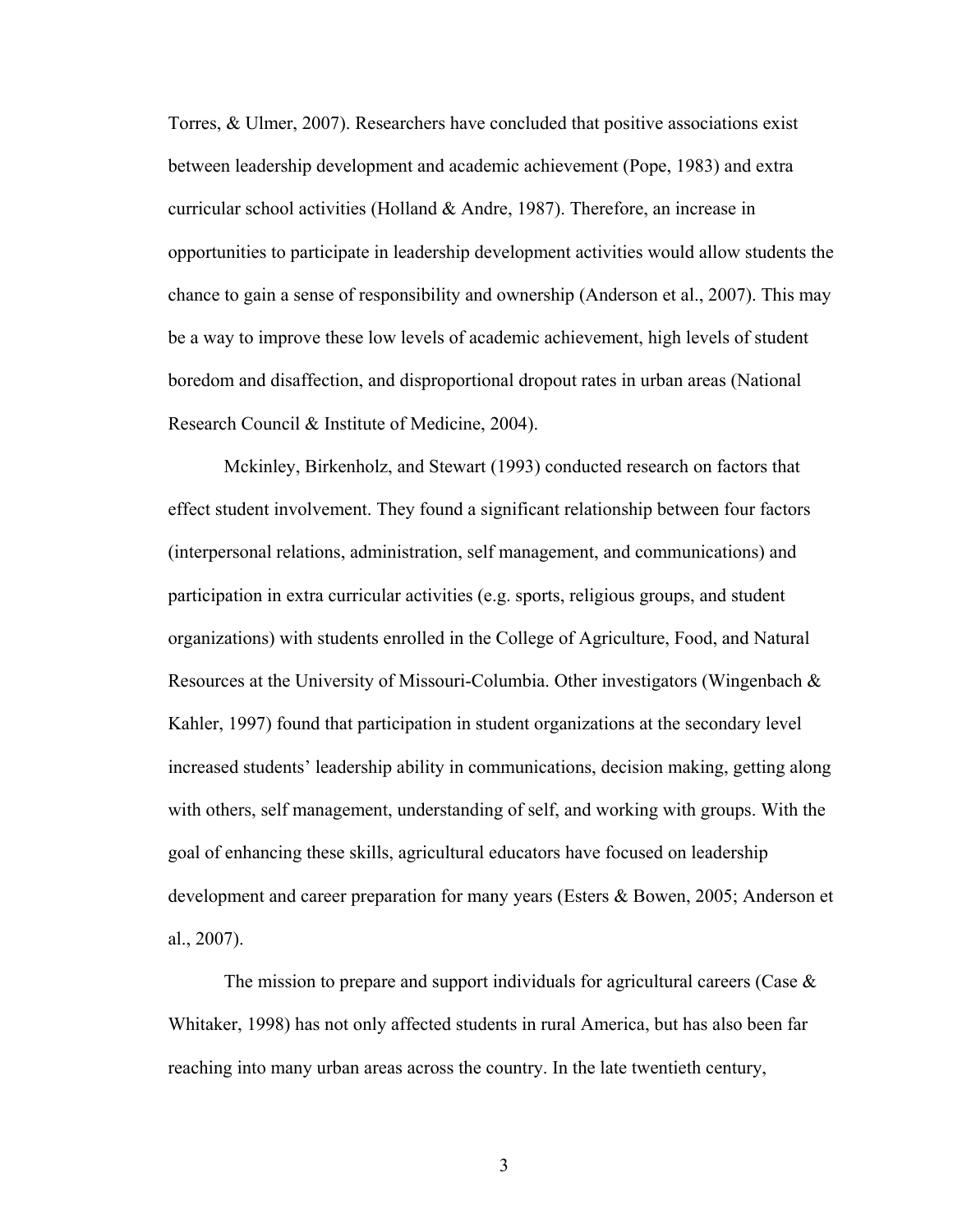agriculture programs in urban public schools had a successful record of aiding students in goal setting and career and academic achievement (Bajema, Miller, & Williams, 2002). This was possible because the goal of the urban program was to effectively build a relationship between students, the school, and the community (Ellibee, 1990). The handson nature of the curriculum in urban agriculture programs, allowed students to be active learners, and as a result of the hands-on education, developed career and educational goals that aided them in becoming leaders and productive contributors to the community and business sector (Ellibee).

Unfortunately, recent literature was not found as to the impact of comprehensive secondary urban agriculture programs on urban students' academic achievement and career aspirations. However, a study by Anderson et al. (2007) found that students in two urban agriculture programs reported receiving the most opportunity to learn and practice leadership at home or in their community and not in class through formal education or through student organizations that purport to focus on leadership development.

According to Ryan and Powelson (1991), this phenomenon may be explained by looking at the current educational structure. They conducted a meta-analysis on research that examined the effects of autonomy support and quality of relatedness with respect to motivational orientations and learning outcomes. As a result, Ryan and Powelson argued that for many centuries before compulsory public education was created, the transmission of cultural competencies, such as leadership skills, were taught to children through social interaction with adults. This was accomplished through joint problem solving activities between the inexperienced and the experienced. Children were able to engage in activities they normally would not have been able to handle by themselves and develop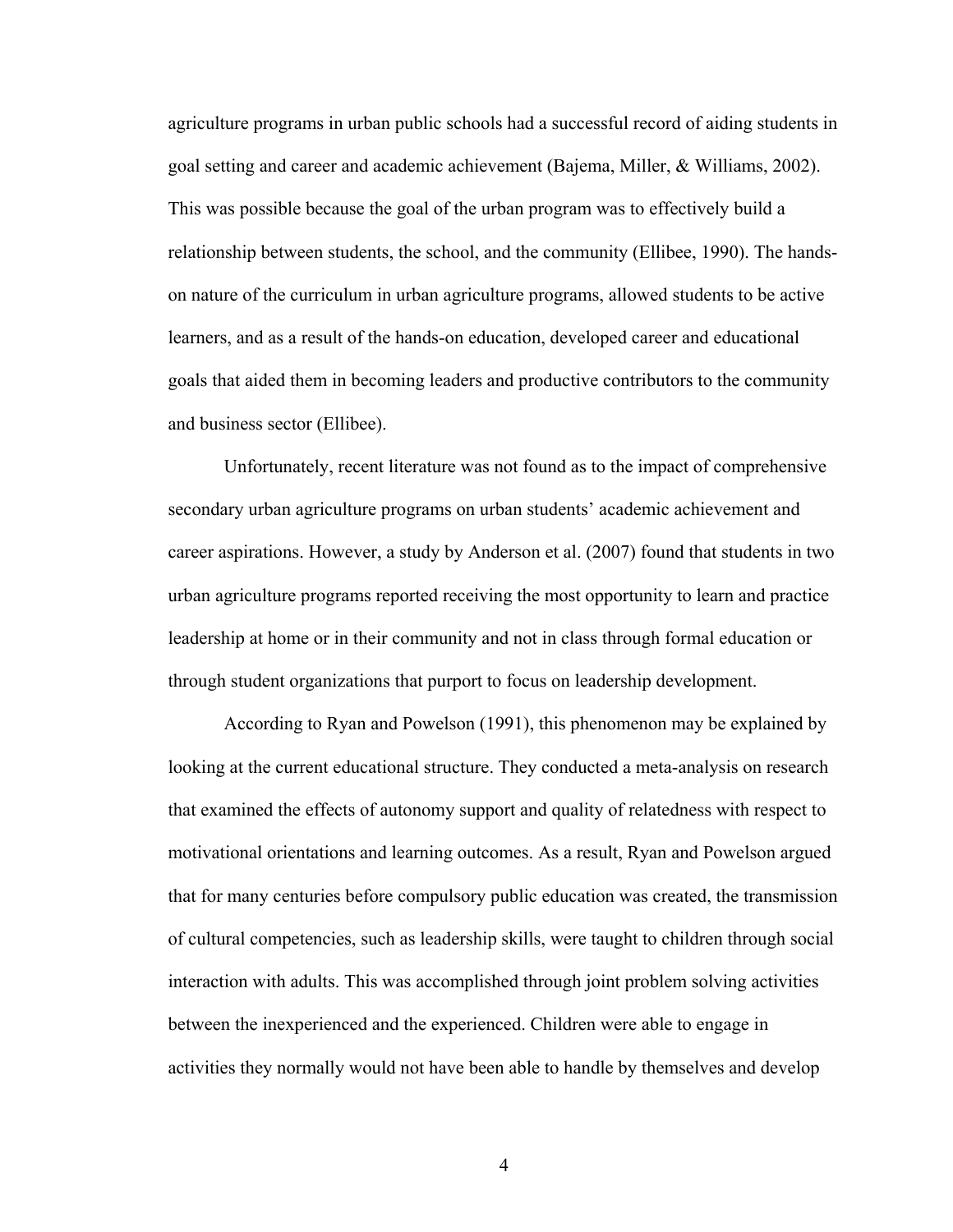skills through internalization and mastery. The key was that the learning process was an intimate partnership between the apprentice and the mentor (usually someone who has a strong connection to the child). This apprenticeship allowed the child to learn relevant tasks at a self-paced, gradual manner with experts guiding and modeling appropriate behaviors. These lessons had visible and probably immediate utility within the larger society (Ryan & Powelson).

Today children are isolated from adults and to some degree children of other ages (Ryan & Powelson, 1991). Ryan and Powelson argued that this creates an environment that is not in touch with the work and social worlds of adults and therefore is perceived to be irrelevant by youth. Students are now being asked to learn in a fabricated environment that contradicts how humans naturally learn. They are expected to develop skills over the years that often have no intrinsic meaning or purpose for them based on the promise that it will be useful and relevant in the future. In addition, learning is arranged as an individual and competitive affair that is more evaluation-laden, rather than a process of human exchange and communication.

Dewey (1938) highlighted two strong and opposing viewpoints about what motivates learners and how to structure education in accord with each viewpoint. First, there is the theory that motivation for learning comes from outside the learner. They must receive structures, rewards, and incentives in order to be successful in school. This viewpoint emphasizes the teacher providing extrinsic controls to motivate students. The other theory assumes that motivation is already present and can be catalyzed or facilitated in the context of school. The teacher provides encouragement or nurturing of students educational interests. This school of thought is called the *organismic* perspective (Ryan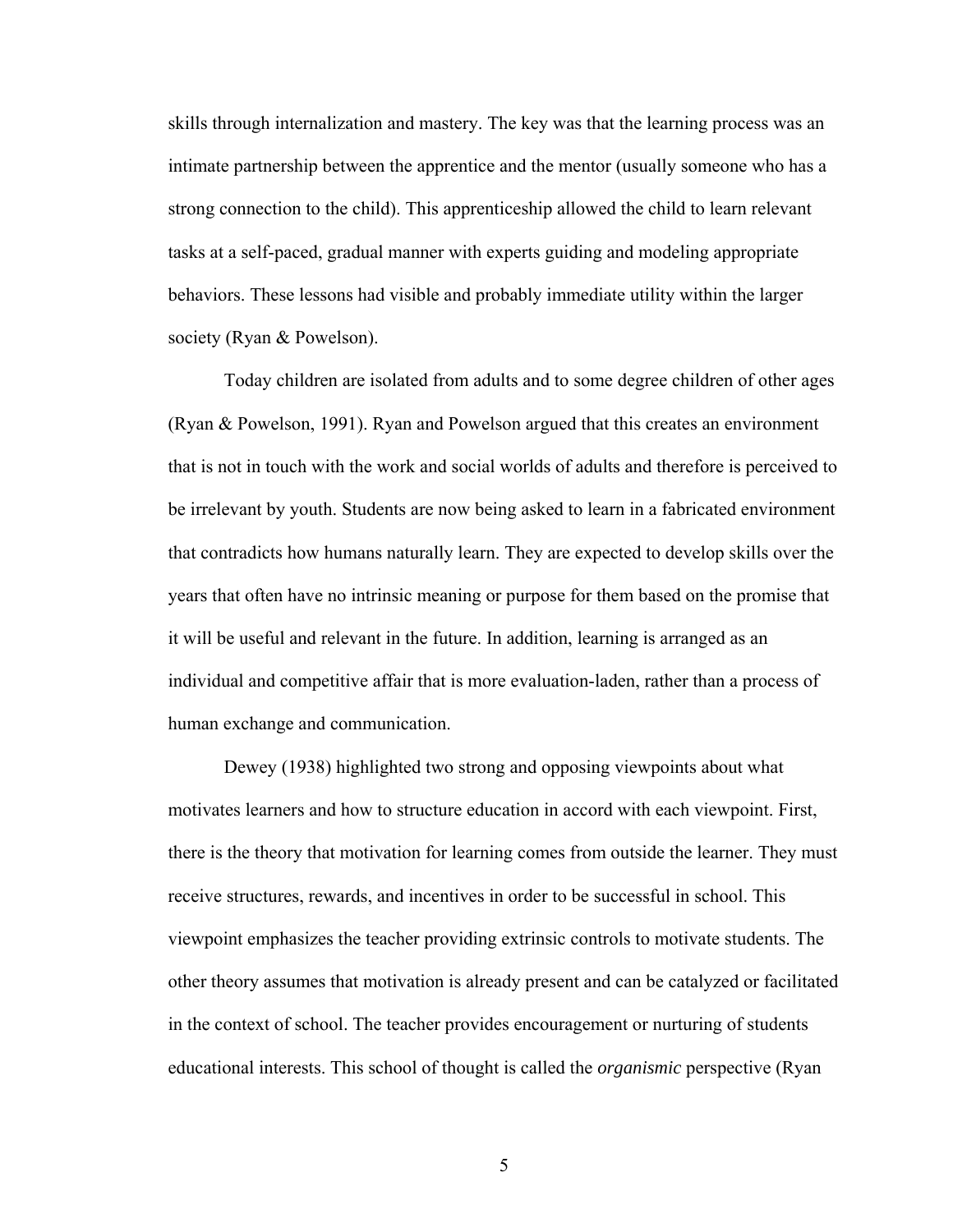<span id="page-19-0"></span>& Powelson, 1991). The organismic perspective assumes that students have an innate tendency towards assimilating new information, exploring novel terrain, and internalizing and integrating ambient practices and values (Ryan & Powelson).

Therefore, because students spend a large amount of time in school, it is important to find ways to incorporate the innate tendencies in which students learn into the educational process. Using leadership as a relevant and immediately useful skill, this study investigated which of two instructional strategies might be most effective at engaging students. To that end, a conceptual framework, the *organismic social cognitive theory*, was created for this study using the social cognitive theory with *selfdetermination* as the key personal variable for motivating students to learn and perform. More specifically, this framework was based on the hypothesis that a student's behavior in a learning environment is a product of the relationship among *environmental factors* (e.g. instructional strategies, teacher & peer interactions, and availability educational resources), *personal factors* (e.g. factors influencing self-determination), and *behavioral factors* (e.g. prior cognitive, emotional, and behavioral engagement). The following section provides a brief description of the organismic social cognitive theory by exploring how it relates and differs from Bandura's (1986) *social cognitive theory*. A more thorough explanation of the conceptual framework is found in Chapter II.

#### **Conceptual Framework**

# *Social Cognitive Theory*

Bandura (1986) established a conceptual framework for student learning and performance. This conceptual framework called the social cognitive theory is a modern adaptation of the *social learning theory*. Bandura's social cognitive theory postulates that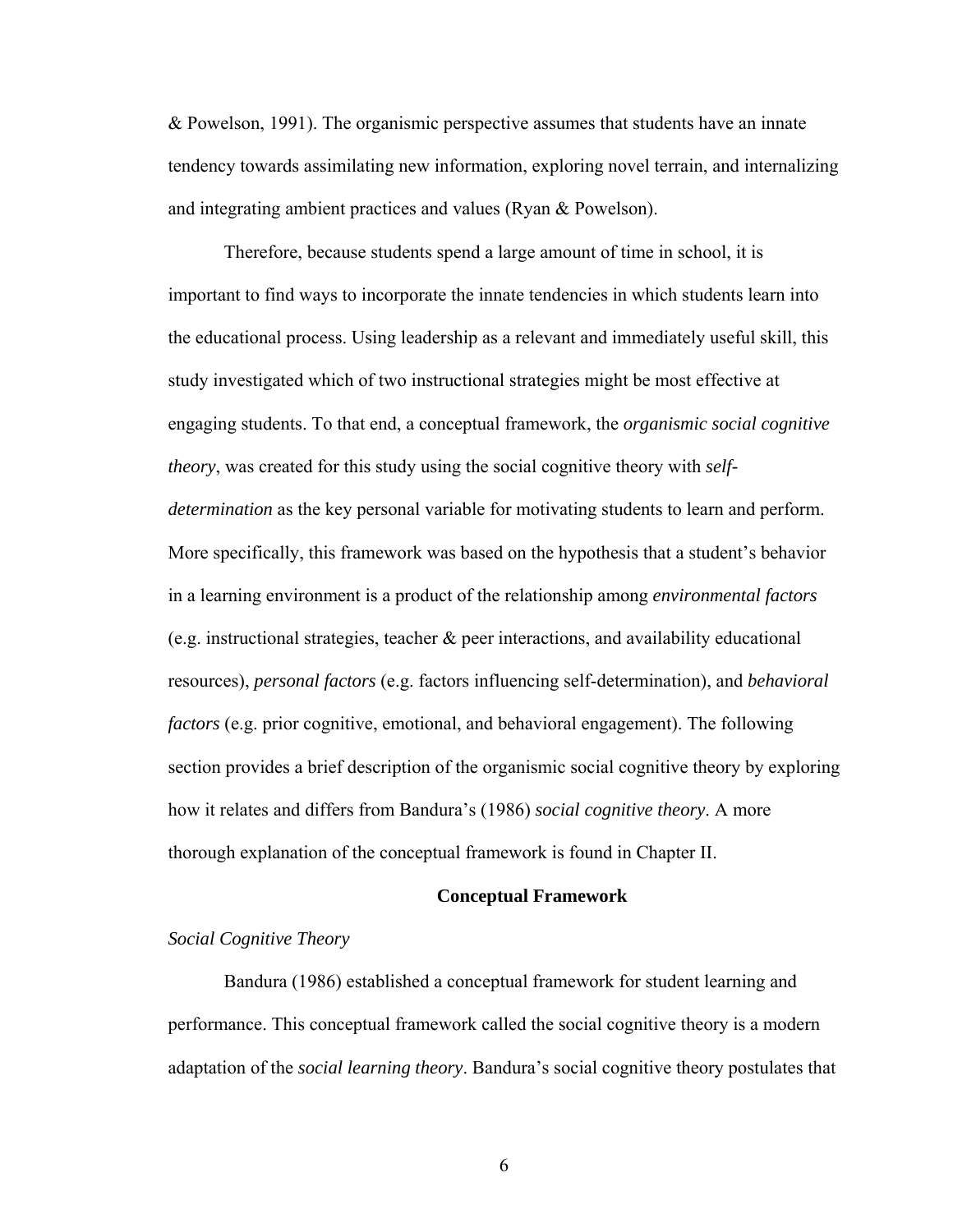<span id="page-20-0"></span>motivational processes influence both learning and performance of cognitive skills, social skills, motor skills, strategies, and behaviors (Pintrich & Schunk, 2002). He used *selfefficacy* as a key variable and integrated the motivational process with *self-regulation* (Bandura, 1986, 1988). Zimmerman (1998) described self-regulation in a social cognitive context as a cyclical process that is comprised of three phases: *the forethought phase*; *the performance (volitional) control phase*; and *the self-reflection phase*. Simply stated, with each learning task, students analyze how the task relates to their *self-image*, decide on a path of action, and reflects on the internal and external factors that influenced the outcome. As students go through this cyclical process of self-regulation due to changes in personal, behavioral, and environmental factors, their strategies, cognitions, affects, and behaviors for learning will change as well (Pintrich & Schunk).

## *The Organismic Social Cognitive Theory*

 The conceptual framework for this study borrows from the aforementioned social cognitive theory. However, instead of self-efficacy as the key variable for motivating the student, this theory used self-determination from an organismic perspective (innate human drive for psychological growth based on the satisfaction of the three basic needs) to explain personal factors of motivation. The difference is due to the fact that selfefficacy focused specifically on the extent to which people believed they were capable of engaging in behaviors that would lead to desired outcomes (Deci  $\&$  Ryan, 2000). This belief of self-capability was formed by past extrinsic rewards or consequences and is driven by the desire to either obtain more rewards or avoid consequences. Unfortunately, this assertion did not take into account the complexity of motivation by addressing intrinsic motivation and amotivation (Deci  $& Ryan$ ).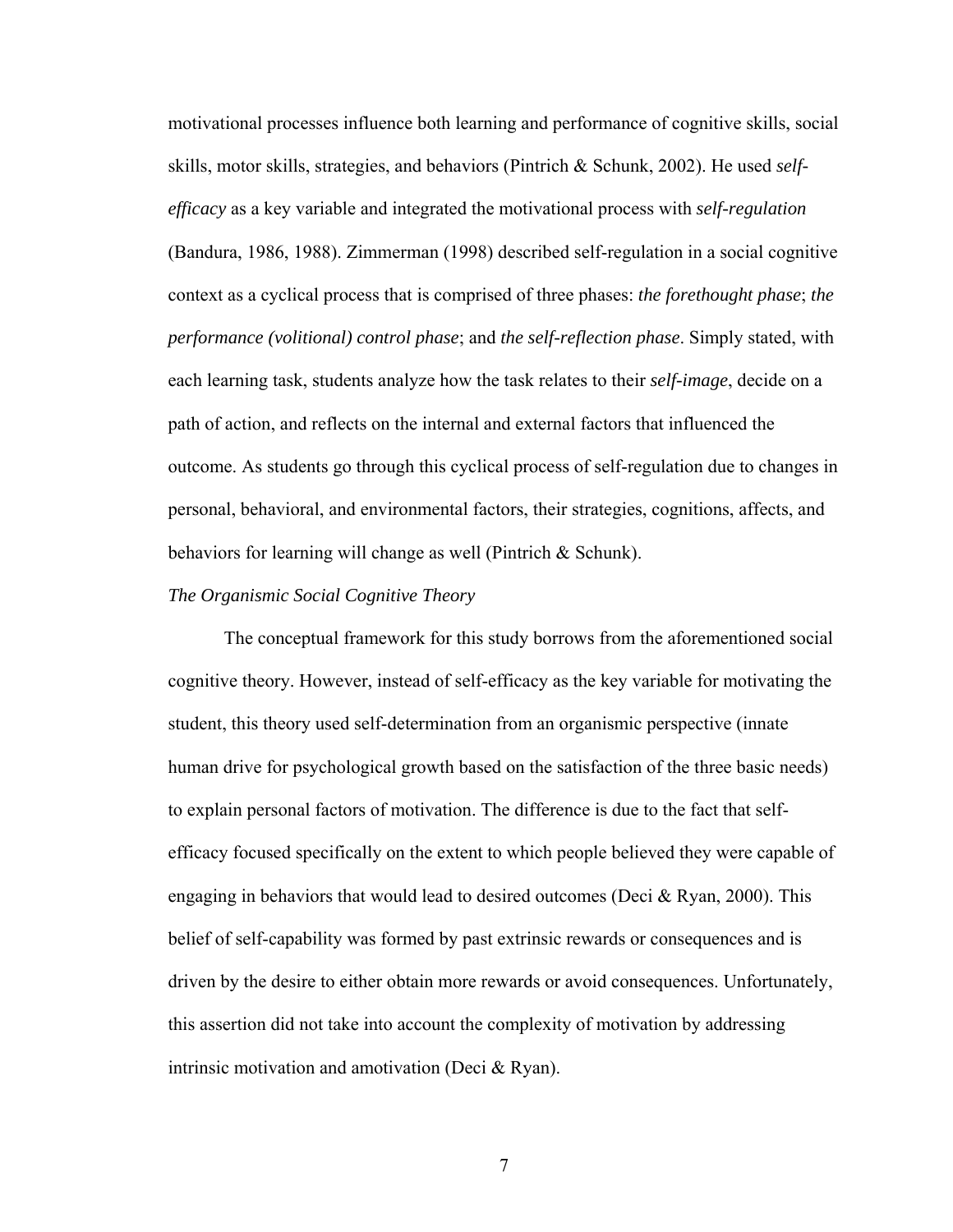However, the use of self-determination as the key personal variable allows one to predict behavior based on identifying the goal content (desired or undesired outcome) and the process used to regulate the behavior (controlled or self-regulated) (Ford, 1992; Deci & Ryan, 2000). This conceptual framework is ideal because the organismic perspective better addresses the innate needs of humans and how these needs impact the motivation to learn and perform.

It must be noted that this change is not met without some opposition. Selfdetermination theory and social cognitive theory have some similarities in that both have a self-regulatory component for motivation as well as address the effects of the environment on student behavior. However, self-determination theory and social cognitive theory are two distinct theories with inherent differences and should be treated as such. It is for this reason that the organismic social cognitive theory was developed to respect the inherent differences but address the effects of educational interventions on student motivation and engagement from a more holistic perspective.

Figure 1 displays the conceptual model for the organismic social cognitive theory. Similar to Bandara's (1986) triadic reciprocality model, this model demonstrates the interaction between personal, environmental, and behavioral factors which influence students' interests, engagement, and *volition* to learn. The term, motivational profile, was used to identify the personal factors associated with self-determination as either influences or outcomes. These factors are related to the satisfaction of the three basic psychological needs (autonomy, relatedness & competence). *Autonomy* and *relatedness* were measured using influences in the decision to attend CHSAS. *Competence* was measured using academic aptitude  $(7<sup>th</sup>$  grade reading *T*-score), knowledge (leadership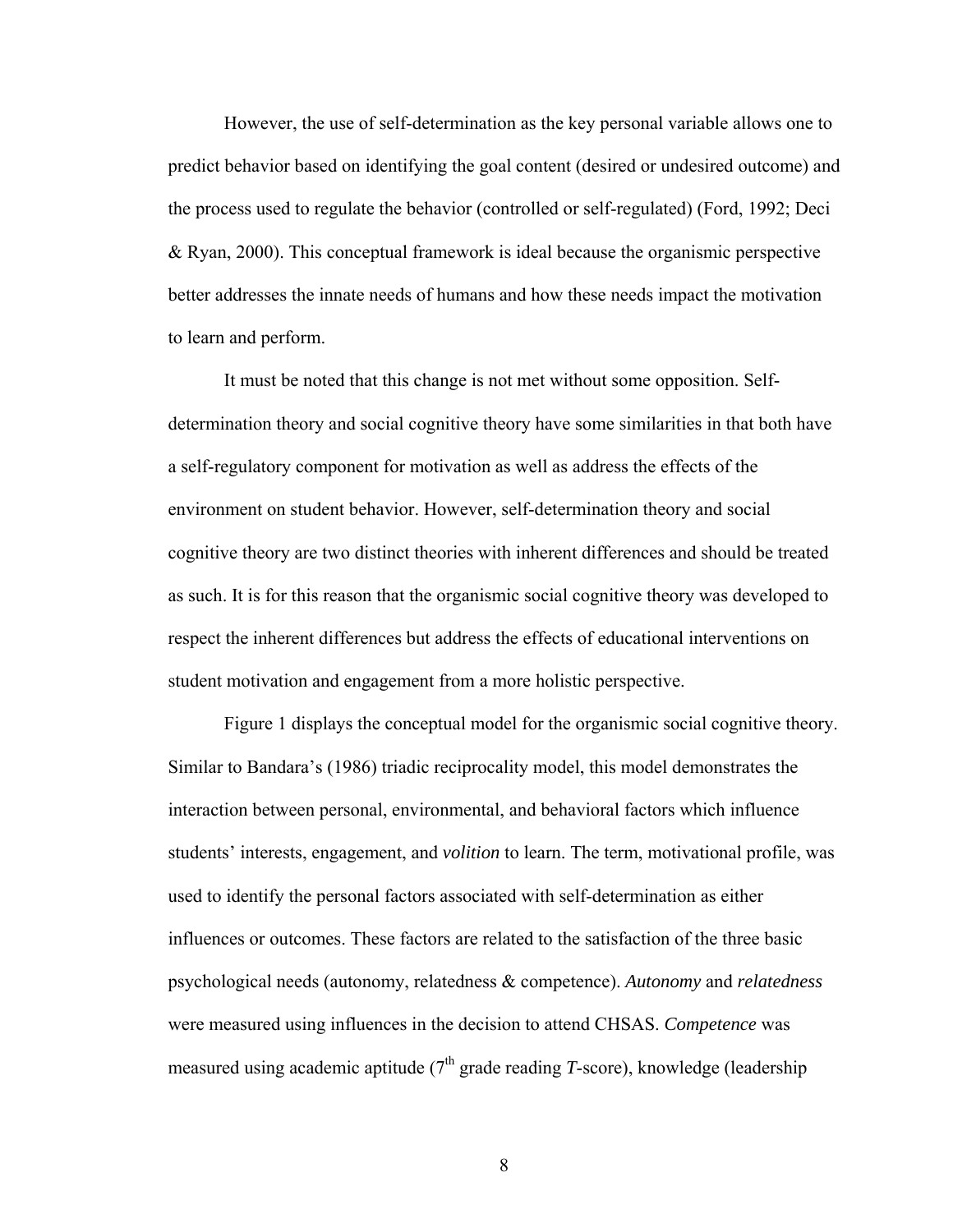theory unit test), and critical thinking ability (WGCTA®). In addition, outcomes of selfdetermination were measured using types of motivation to attend school, satisfaction with decision to attend CHSAS (prior to the beginning of classes and after three months), and perceived effort during the study. This study explored how an environmental factor (instructional strategy) and personal factors (knowledge acquisition and critical thinking ability) affect student behavior (cognitive, emotional, and behavioral engagement) when controlling for other personal factors (perceived autonomy support, academic aptitude, prior knowledge and critical thinking ability).



**Figure 1.** Conceptual Model for the Organismic Social Cognitive Theory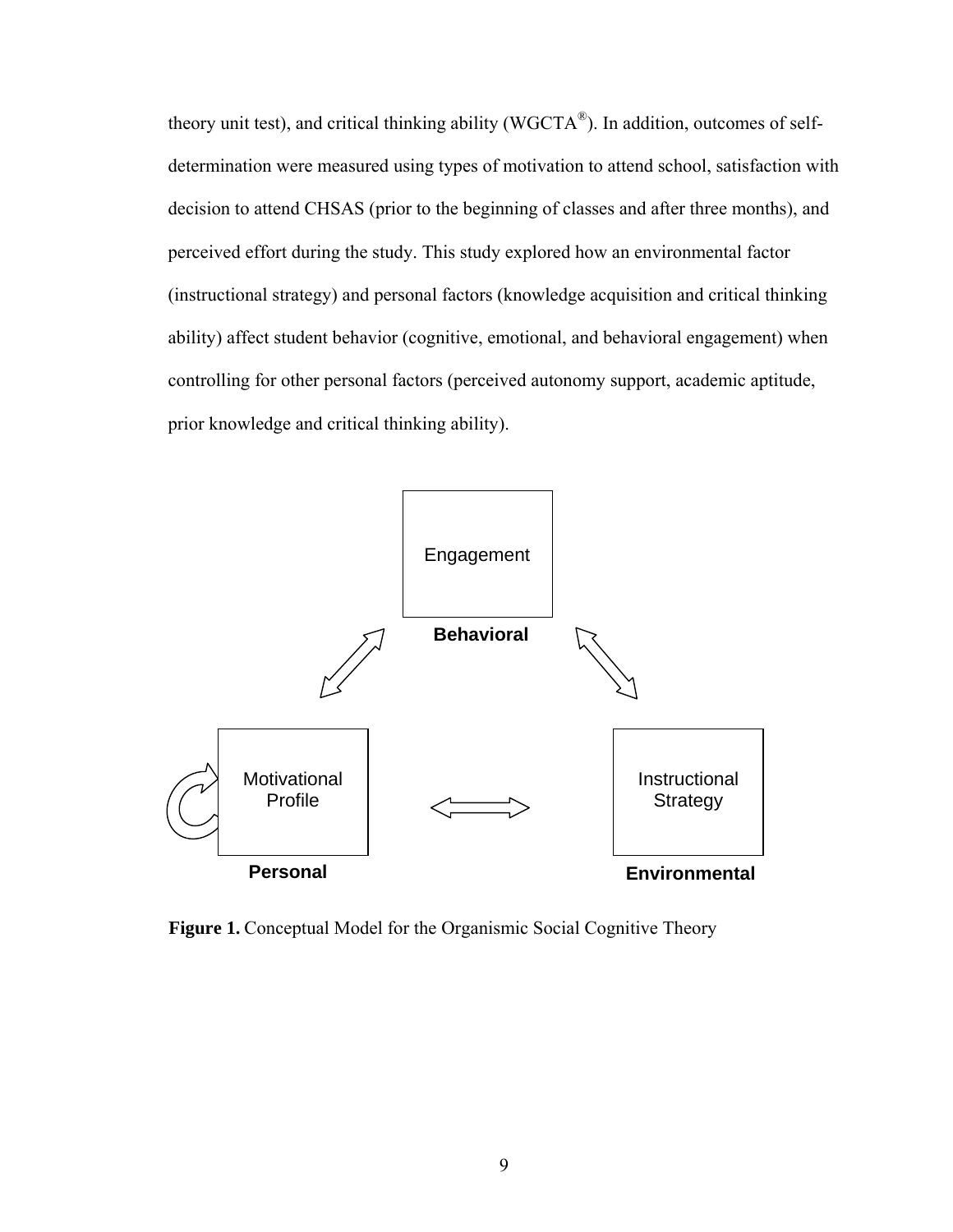## <span id="page-23-0"></span>*Need for the Study*

Although the benefits to leadership development in youth have been identified (McKinley et al., 1993; Dormody & Seevers, 1994; Wingenbach & Kahler, 1997), substantial evidence to support these assertions has not been generated due to the limited number of empirical studies conducted on the topic. Furthermore, little evidence exists as to the most effective methods for teaching leadership to youth. Although youth differ in many ways such as social economic status, ethnicity, personality types, experience, and education (Snow & Yallow, 1982; Rudd, Baker, Hoover, & Yermal, 1998; van Linden & Fertman, 1998), which may lead to barriers when creating leadership interventions, there are some commonalities that one should keep in mind. These commonalities, according to van Linden & Fertman include:

- 1. A desire for autonomy from parents
- 2. The need for a time for self discovery and definition
- 3. The need for time to gradually learn and develop skills
- 4. The need for exploration
- 5. Their unpredictable nature

The question remains, what factors should be taken into account when creating these leadership interventions? Is it the teacher's ability and perception, the students' abilities and perceptions, environmental factors, or the interaction of them all? Using the aforementioned commonalities, in conjunction with the elements identified by DesMarais, Yang, and Farzenhkia (2000) as important to the development of youth leadership, effective leadership interventions may be created that not only engage students, but prepare them for future success through content acquisition and retention.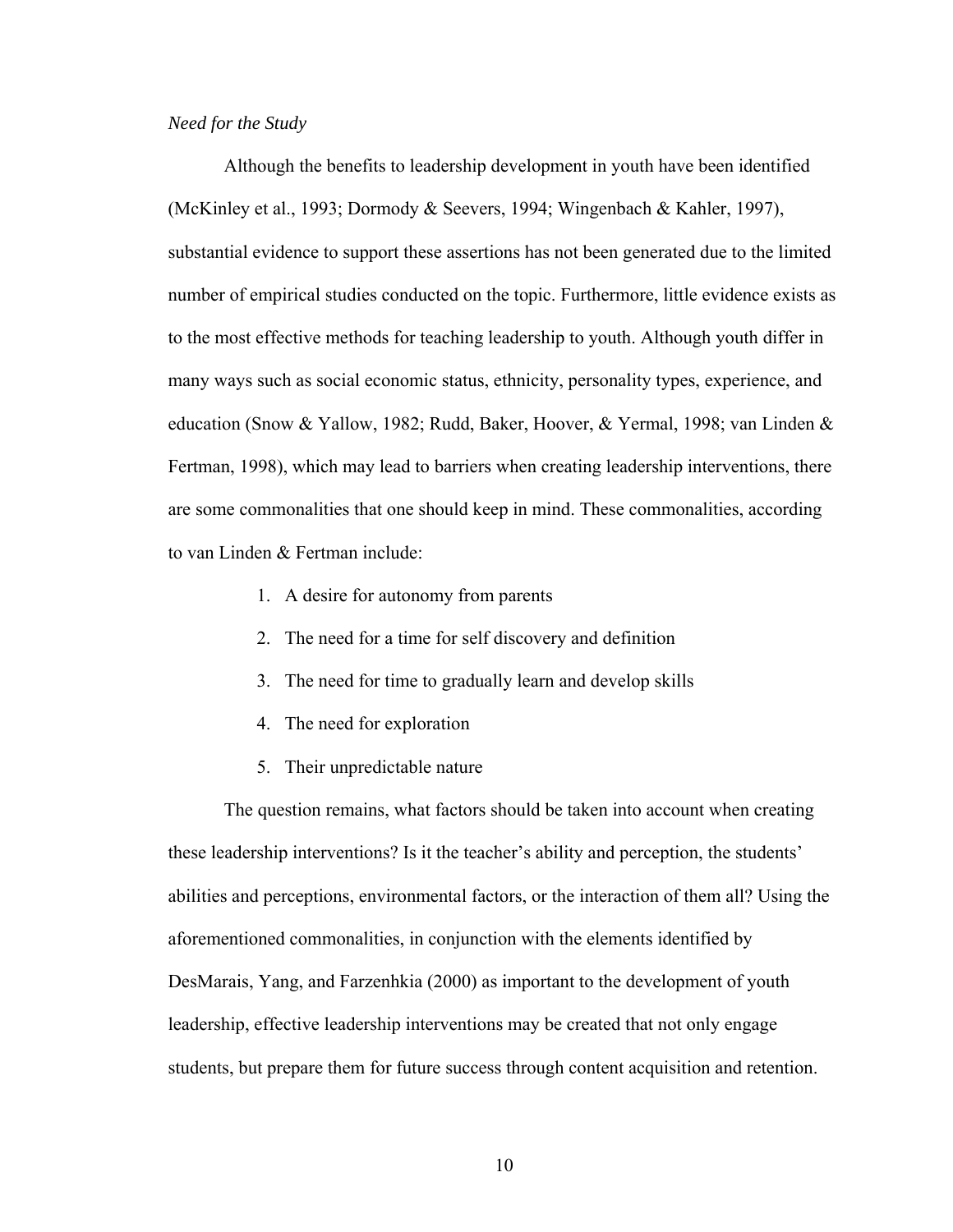These elements include partnerships between youth and adults, granting youth decision making power and responsibility for consequences for their actions, providing a broad context for learning and service, and recognition of their experience, knowledge and skills.

The study by Anderson et al. (2007) on the leadership development needs of urban agriculture students supported these elements. The study concluded that urban agriculture students indicated that leadership was important in various aspects of their life. Areas of most importance, as identified by the respondents, were in their future career, school and student organizations respectively. Although the respondents stated that they learned and practiced leadership at home or in their communities, they indicated they preferred to learn in their agriculture class. The respondents wanted classroom interventions that consisted of real-world application, interactive activities, fun, and allowed them to work in groups. There is such an instructional strategy that has emerged as one of the premier methods for using the aforementioned characteristics.

Problem-based learning (PBL), originally developed for teaching students in the medical field, is purported to be an effective method for instructing students using realworld application, interactive activities, and group work. However, the majority of research on PBL is associated with education in the medical field (Norman & Schmidt, 1992; Burris, 2005). Furthermore, the research on PBL has yielded variety of contradictory conclusions. This is partly due to the fact that the term "problem-based learning" has many different meanings depending on the design of the educational method employed and the skills of the teacher (Barrows, 1998). The inconsistency in facilitation of PBL has produced a wide variation in outcome and educational objectives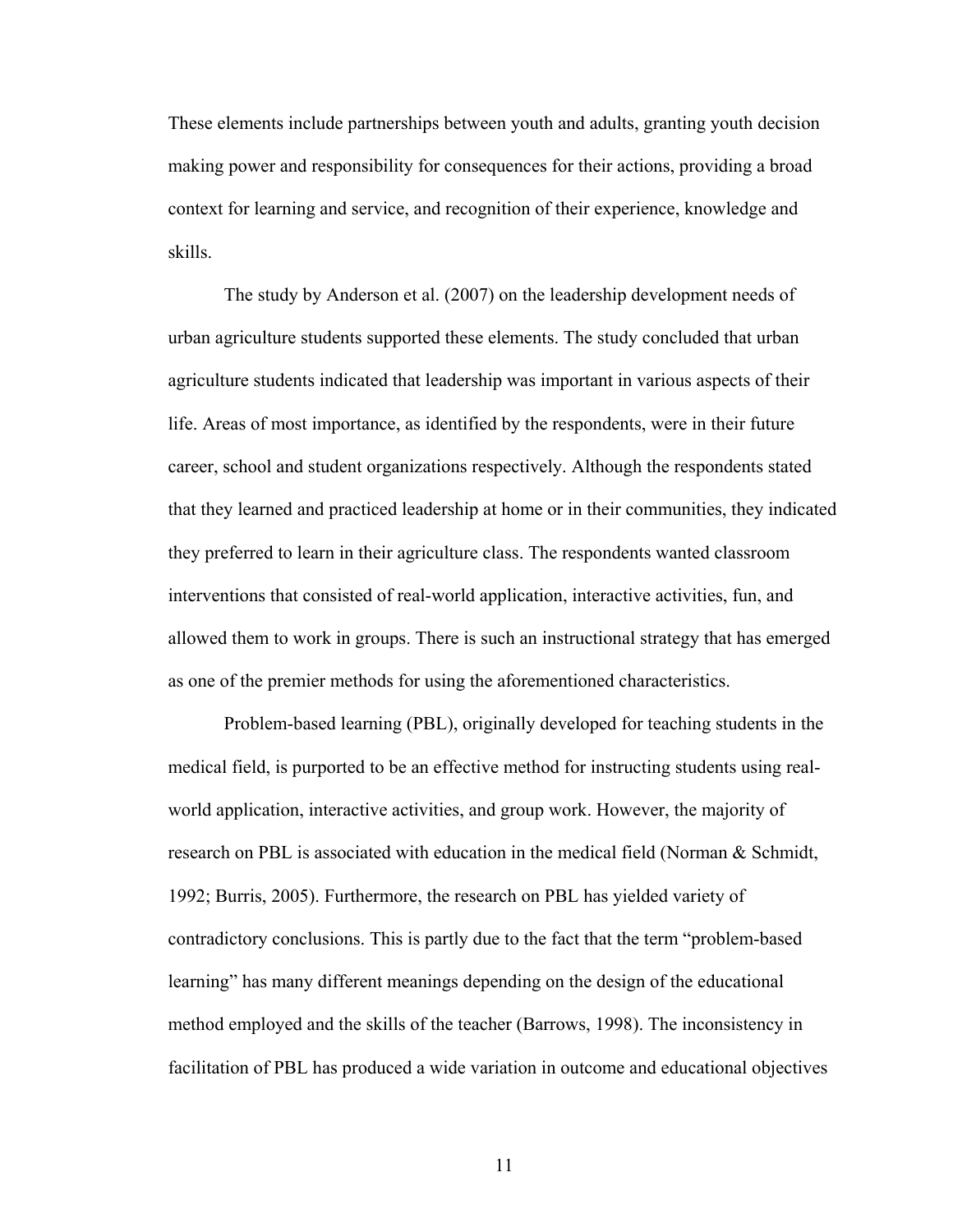achieved and therefore yielded mixed results. For the purpose of this study, the constructivist PBL approach will be investigated.

Herman and Knobloch (2004) recommended that future studies be conducted to investigate the effects of constructivist PBL approaches on learning outcomes in agriculture classrooms. This recommendation was addressed with a study by Burris (2005) that looked at the effects of PBL on critical thinking ability and acquisition of content knowledge. Burris found that there was a statically significant difference in content knowledge gained for students who participated in the PBL strategy versus those who did not. Students who were taught using participated in the PBL strategy scored lower on the content knowledge test than their counterparts. Furthermore, students who participated in the PBL strategy did not score statistically significant different in the critical thinking ability test than their counterparts. It was concluded that the lack of differential performance may have been due to confounding variables such as the short length of the treatment, the similarities in the instructional strategy (supervised study and problem-based learning are both forms of the problem solving approach), and the possibility that the instrument measured critical thinking skills that were not affected by the treatment. In light of this possibility, Burris (2005) recommended his study be replicated with a longer treatment duration, conduct an investigation to determine the differences between problem solving, higher-order thinking, and critical thinking, design and/or identify other instruments for measuring critical thinking ability, and conduct research to determine the effects of instructional strategies on performance and knowledge retention.

In addition to providing the much needed insight into potential strategies for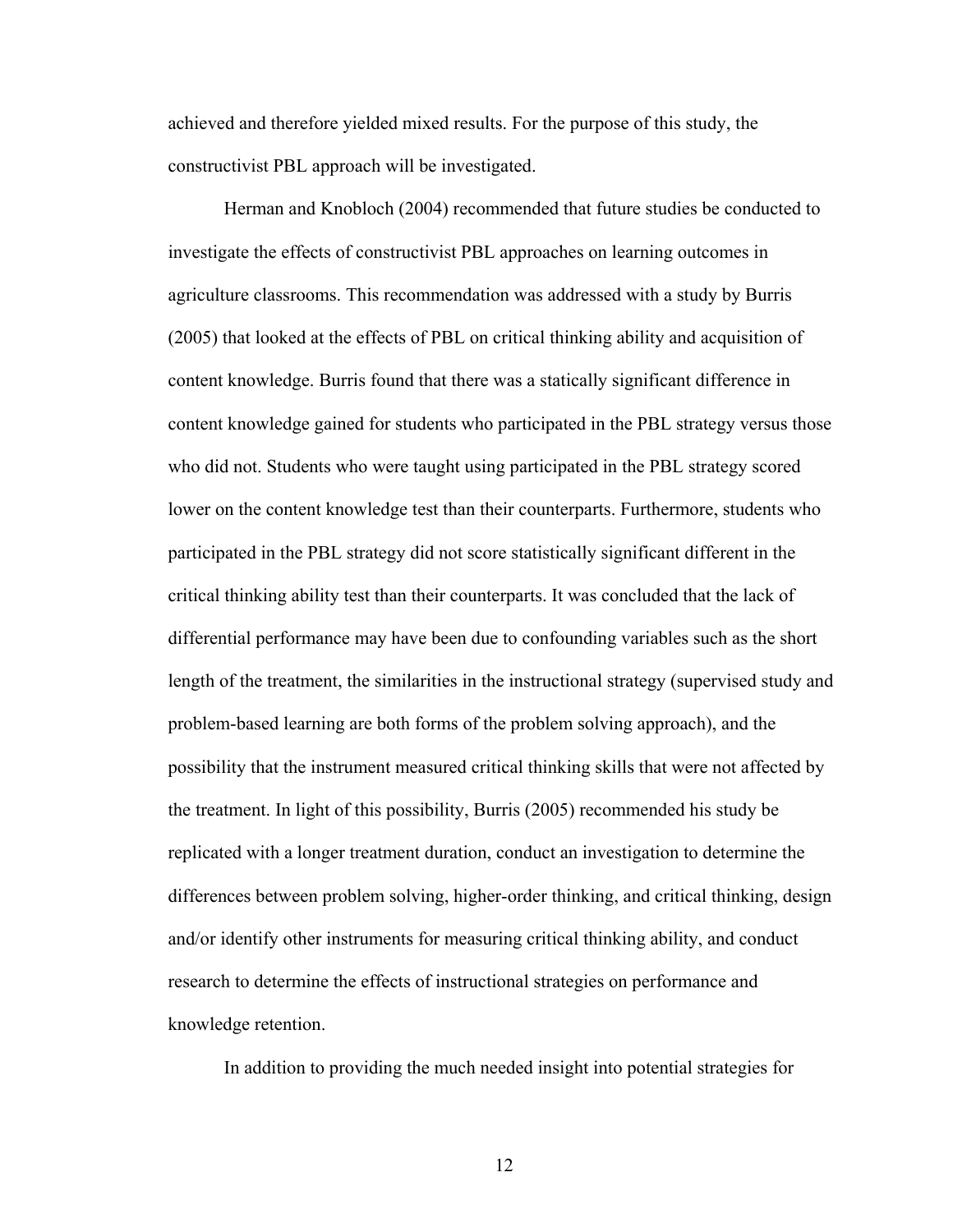<span id="page-26-0"></span>effectively teaching leadership at the secondary level, this study investigated three of Burris' 2005 recommendations. This study doubled the treatment duration, identified other methods for measuring critical thinking ability in addition to using the Watson-Glaser Critical Thinking Appraisal, and studied at the effects of instructional strategies on content acquisition and retention.

# **Statement of the Problem**

 As baby boomers retire, a need for people with leadership skills will increase in the coming decades (Morgan & Rudd, 2005). Teachers today are faced with the question of how to motivate students to learn in an increasingly difficult learning environment. In spite of the difficult conditions, teachers are expected to not only teach content, but also transferable skills that will better prepare students to be successful in the increasingly competitive world market. The 1992 SCANS report identified the workplace competencies needed by all workers as the ability to manage resources, work productively with others, acquire and use information, understand complex systems, and work comfortably with a variety of technologies (Brock, 1992). To that end, how will teachers be able to prepare students to have these leadership and workplace competencies when classroom engagement is limited?

In order to get disenfranchised students involved, they must be introduced to interventions that are new and perceived relevant to their vocational aspirations. More focus must be placed on creative methods for teaching content and workplace skills in the classroom. These interventions should promote the development of civic investment and competencies by getting students involved in their school and communities and empowering them with the ability to make informed decisions. However, it is important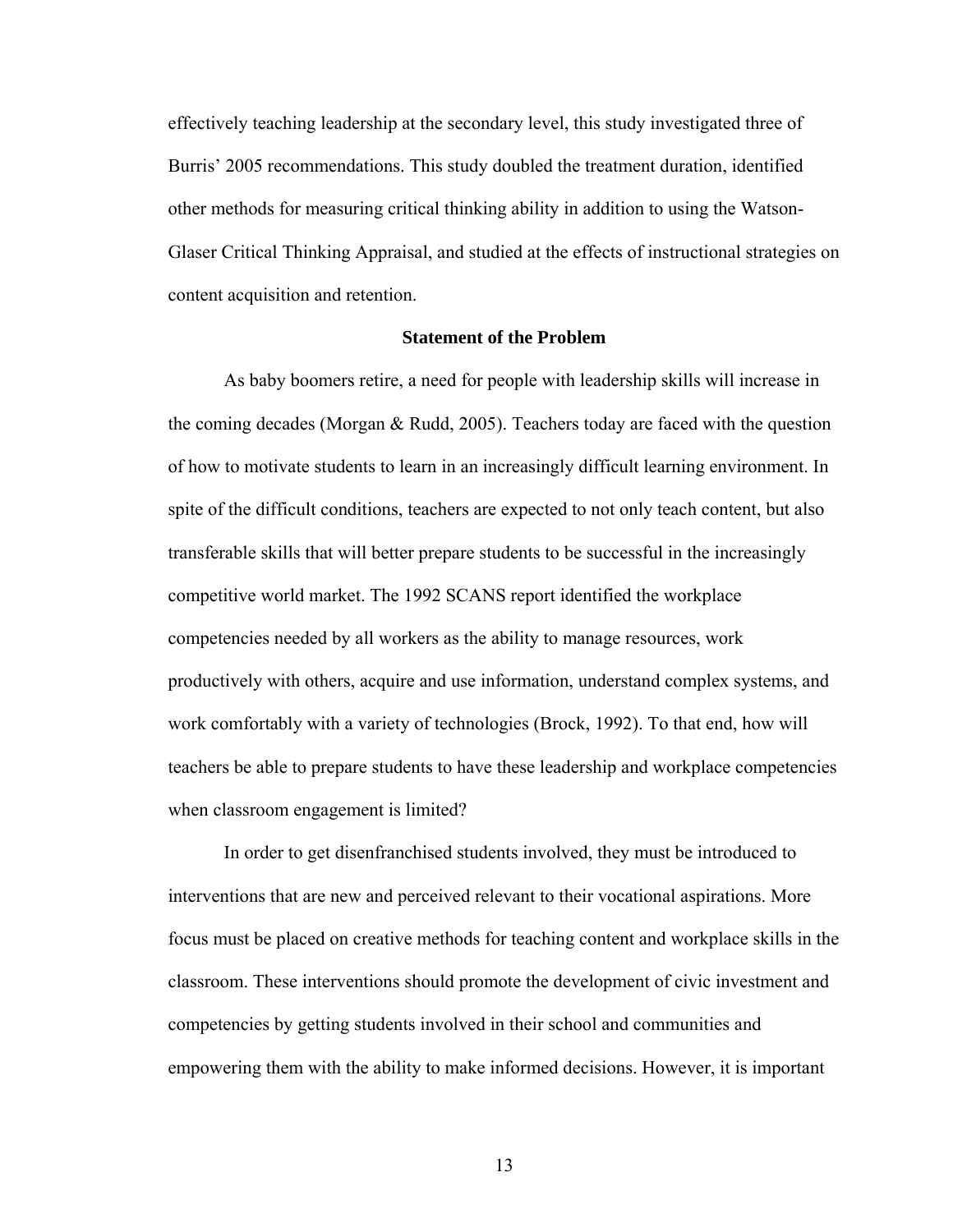<span id="page-27-0"></span>that these interventions be created so students not only learn the content, but are able to apply it to current and future situations. Leadership education is a great arena to teach transferable skills, provide relevance to future career aspirations, and is easily incorporated into any curriculum. However the question remains, what is the most effective instructional strategy used to teach leadership concepts, principles and practices for maximum knowledge acquisition and retention among secondary students enrolled in urban agriculture programs? In addition, how can this instructional strategy be used to motivate students to learn and perform? Finally, what effect does instructional strategy have on the competencies discussed in the 1992 SCANS report (e.g., ability to manage resources, work productively with others, acquire and use information, and understand complex systems)?

## **Purpose of the Study**

The purpose of this study was three-fold: to determine the effectiveness of instructional strategies on improving the acquisition and retention of leadership content by secondary students in urban agriculture programs; to examine the motivational profile of students who have elected to enroll in an urban agriculture program; and to examine the effect of instructional strategies (problem-based learning and teacher-guided learning) on critical thinking ability which includes the ability to manage resources, acquire and use information, and understand complex systems.

## **Objectives and Hypotheses**

1. Describe subjects on gender and motivational profile (academic aptitude, prior leadership theory knowledge and critical thinking ability, type of motivation to attend school, influences in the decision to attend CHSAS, satisfaction with the decision to attend CHSAS, and perceived effort during the study).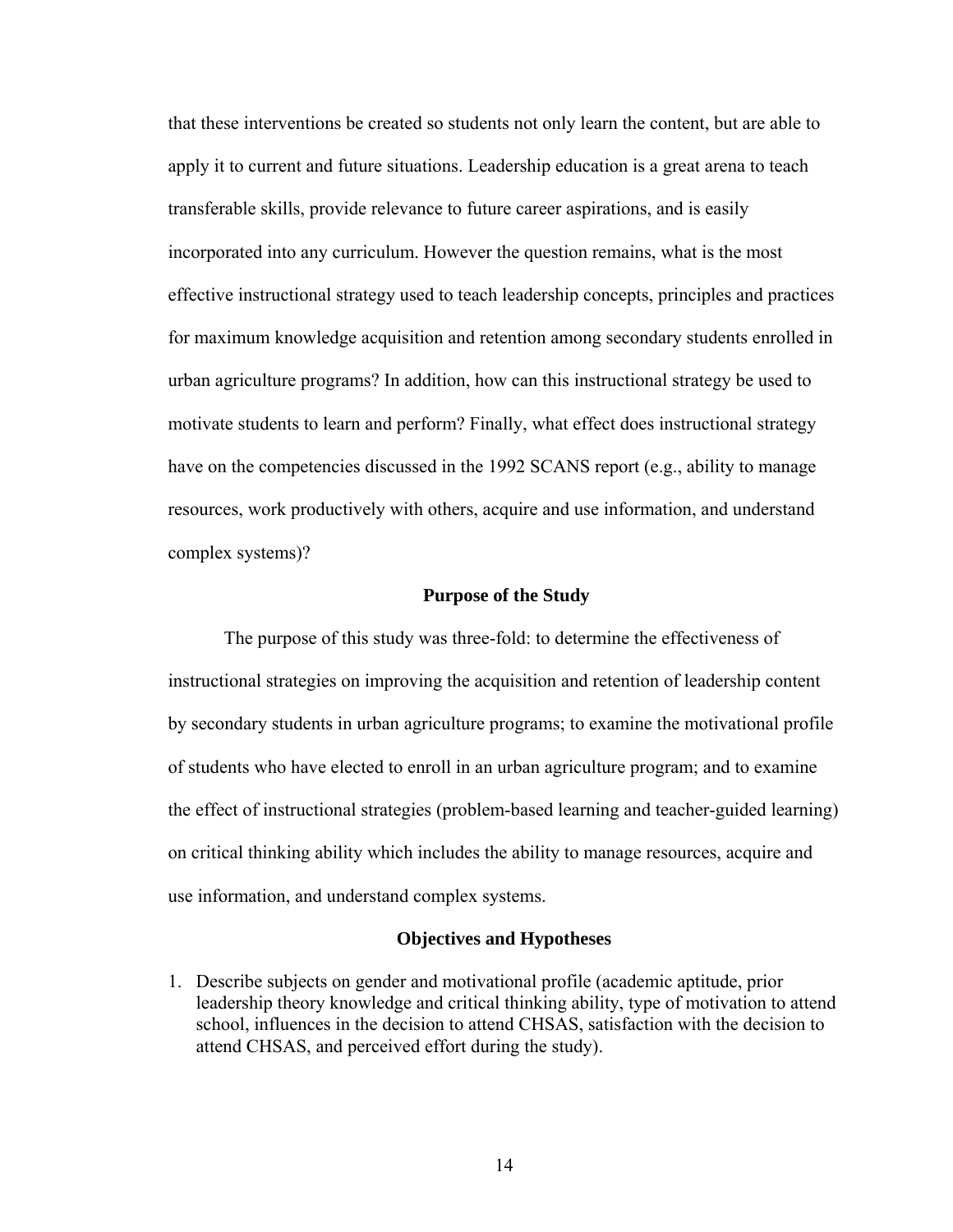- <span id="page-28-0"></span>2. Determine the relationships between factors influencing perceived autonomy support (influences in the decision to attend CHSAS) and the outcomes of self-determination (type of motivation to attend school, satisfaction with decision to attend CHSAS, and perceived effort during the study).
- 3. Describe written insights from student and teacher reflections about the PBL instructional strategy.
- 4. Determine the variables that best account for variance in knowledge acquisition test scores.
	- H1: Students' prior leadership theory knowledge, academic aptitude, and perceived autonomy support will account for statistically significant variance in academic performance on knowledge test.
- 5. Compare the effect of instructional strategy (Problem-Based Learning and Teacher-Guided Learning) with regard to students' knowledge acquisition and critical thinking ability.
	- H2: Students taught using the TGL instructional strategy will have a statistically higher mean score on the knowledge acquisition test than students taught using the PBL instructional strategy when accounting for prior knowledge, academic aptitude, and perceived autonomy support.
	- H3: Students taught using PBL will demonstrate greater critical thinking ability than students with TGL when accounting for prior critical thinking ability.
- 6. Compare the level of knowledge retention by instructional strategy.
	- H4: Students taught using PBL will retain more content than students taught using TGL as measured by the knowledge retention score when accounting for prior knowledge, academic aptitude, and perceived autonomy support.

# **Definition of Terms**

*Amotivation*: The motivational construct that states that an individual is neither

intrinsically motivated nor extrinsically motivated. Individuals experience

incompetence and a lack of control over their behavior and outcomes (Deci  $\&$ 

Ryan, 1985).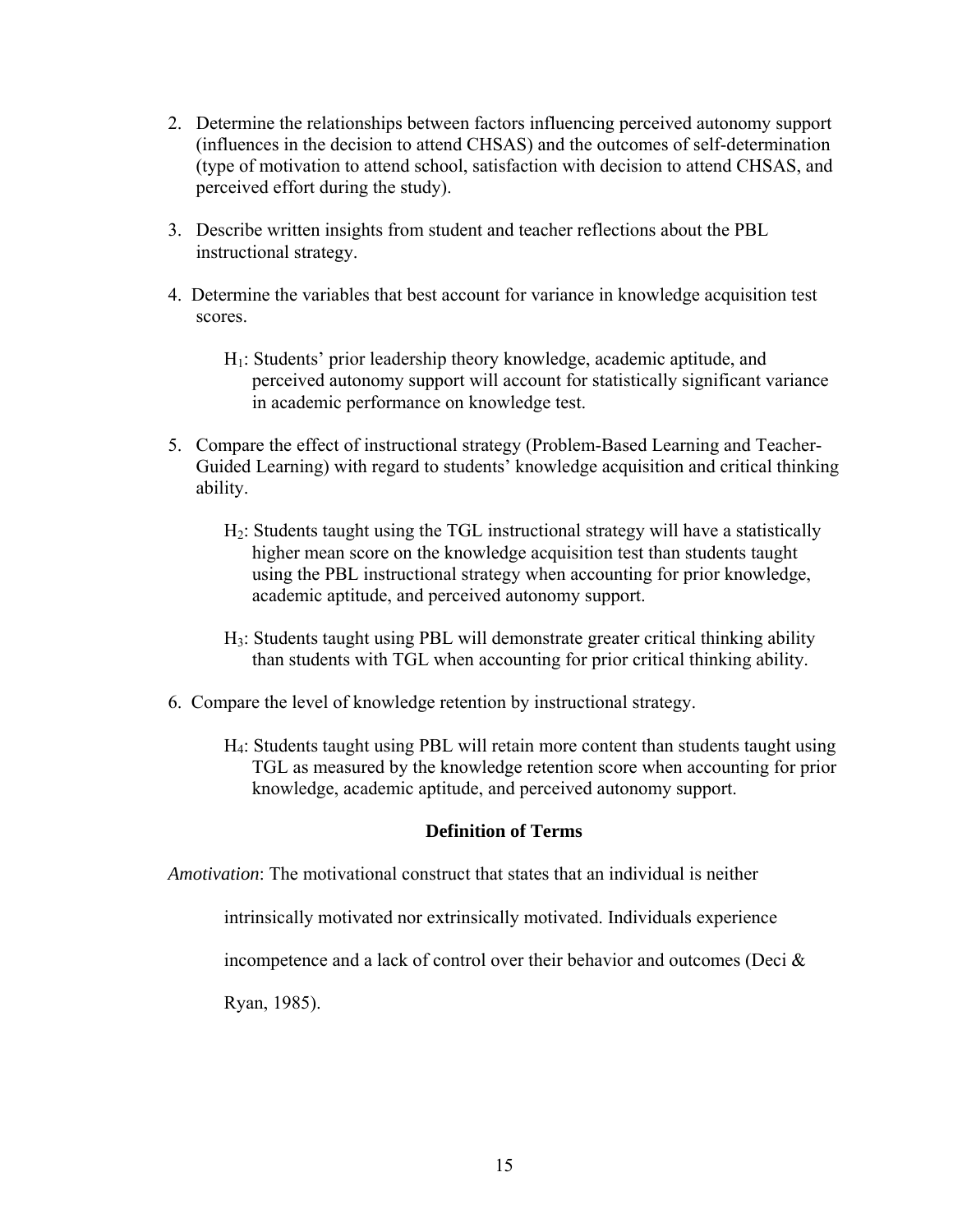- *Autonomy Support:* The interpersonal behavior one person provides to involve and nurture another person's internally controlled, volitional intentions to act, such as when a parent or teacher supports a student's psychological needs, interests, preferences, and values (Reeve & Jang, 2006).
- *Constructivism*: A theoretical learning approach that human learning is *constructed*, that learners build new knowledge upon the foundation of previous learning. The two important concepts involved in this theory is that students construct new knowledge from prior knowledge and that learning is active instead of passive (Hoover, 2003).
- *Critical thinking*: The intellectually disciplined process of actively and skillfully conceptualizing, applying, analyzing, synthesizing, and/or evaluating information gathered from, or generated by, observation, experience, reflection, reasoning, or communication, as a guide to belief and action. In its exemplary form, it is based on universal intellectual values that transcend subject matter divisions: clarity, accuracy, precision, consistency, relevance, sound evidence, good reasons, depth, breadth, and fairness (Scriven & Paul, 1992).
- *Extrinsic motivation*: The motivational construct that states that an individual is engaged in a behavior as a means to an end and not for the activity itself. This form of motivation can be self-determined and perform through self-regulation or not. There are four types of extrinsic motivation that can be order along the selfdetermination continuum. They are (a) external, (b) introjected, (c) identified, and (d) integrated regulation (Deci, 1975; Kruglanski, 1978; Vallerand & Bissonnette, 1992).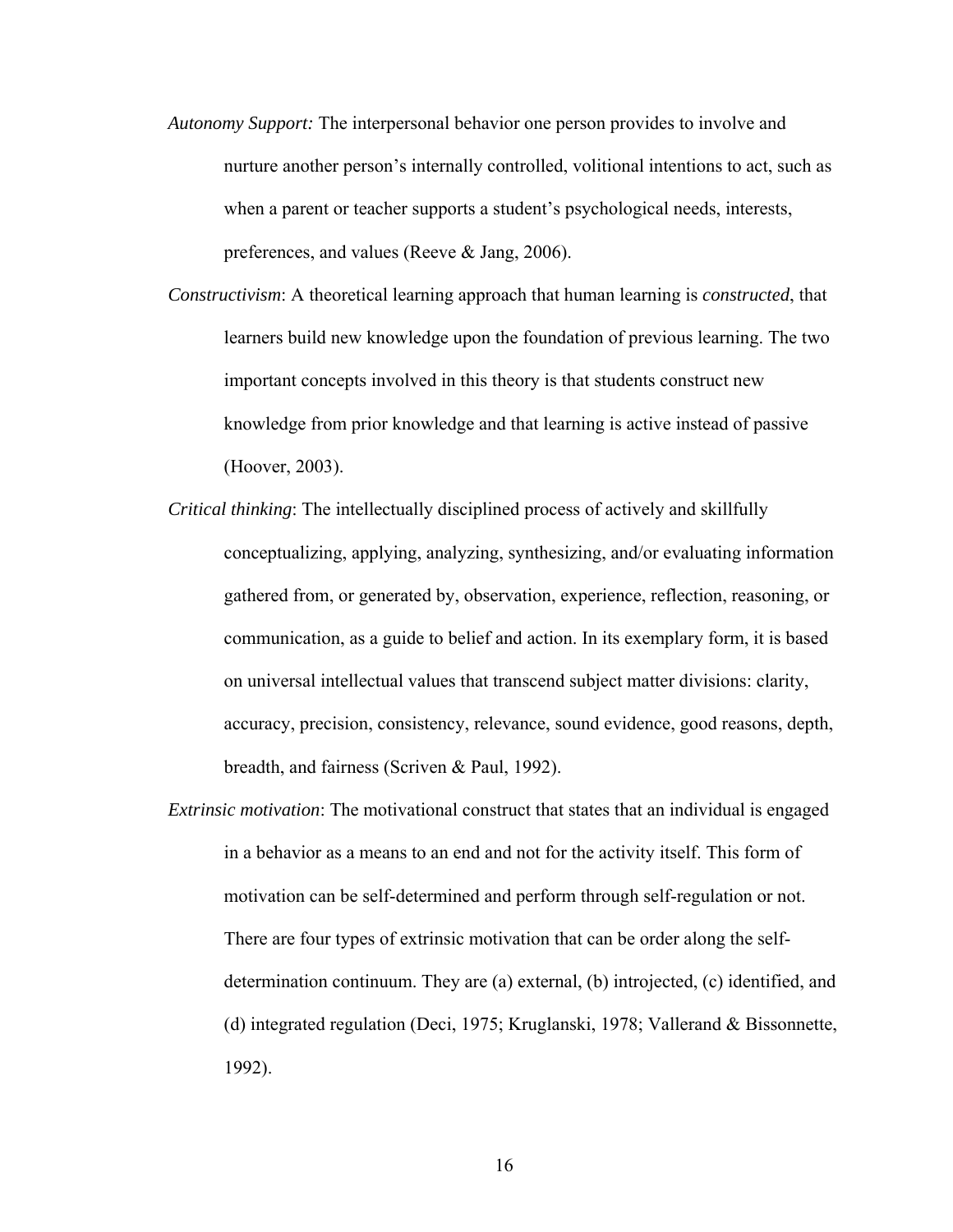- *Instructional (learning) objectives*: The desired behaviors/content the instructor intends for the students to acquire.
- *Instructional strategy*: A method of delivering content that guides students toward learning the instructional objectives (Bott, 1998).
- *Intrinsic motivation*: The motivational construct that states that an individual is engaged in a behavior for their own sake. They voluntarily perform the activity for pleasure and satisfaction and not because of material reward or constraints (Deci, 1971).
- *Knowledge acquisition*: The attainment of information due to instruction. Successful acquisition is measured by the amount of information the student is able to immediately recall based on predetermined learning objectives. Knowledge should extend beyond rote memory. For this study, knowledge acquisition is operationally defined as the score on a unit assessment administered after instruction (post-test).
- *Knowledge retention*: The maintenance of knowledge acquire through instruction for an extended amount of time. The amount of content retained signifies the level of thinking at which the student acquired the information. For this study, knowledge retention is operationally defined as the difference score on the unit assessment administered after instruction (post-test and follow-up post-test).
- *Motivational Profile:* Term used to identify the personal factors associated with selfdetermination as either influences or outcomes. These factors are related to the satisfaction of the three basic psychological needs.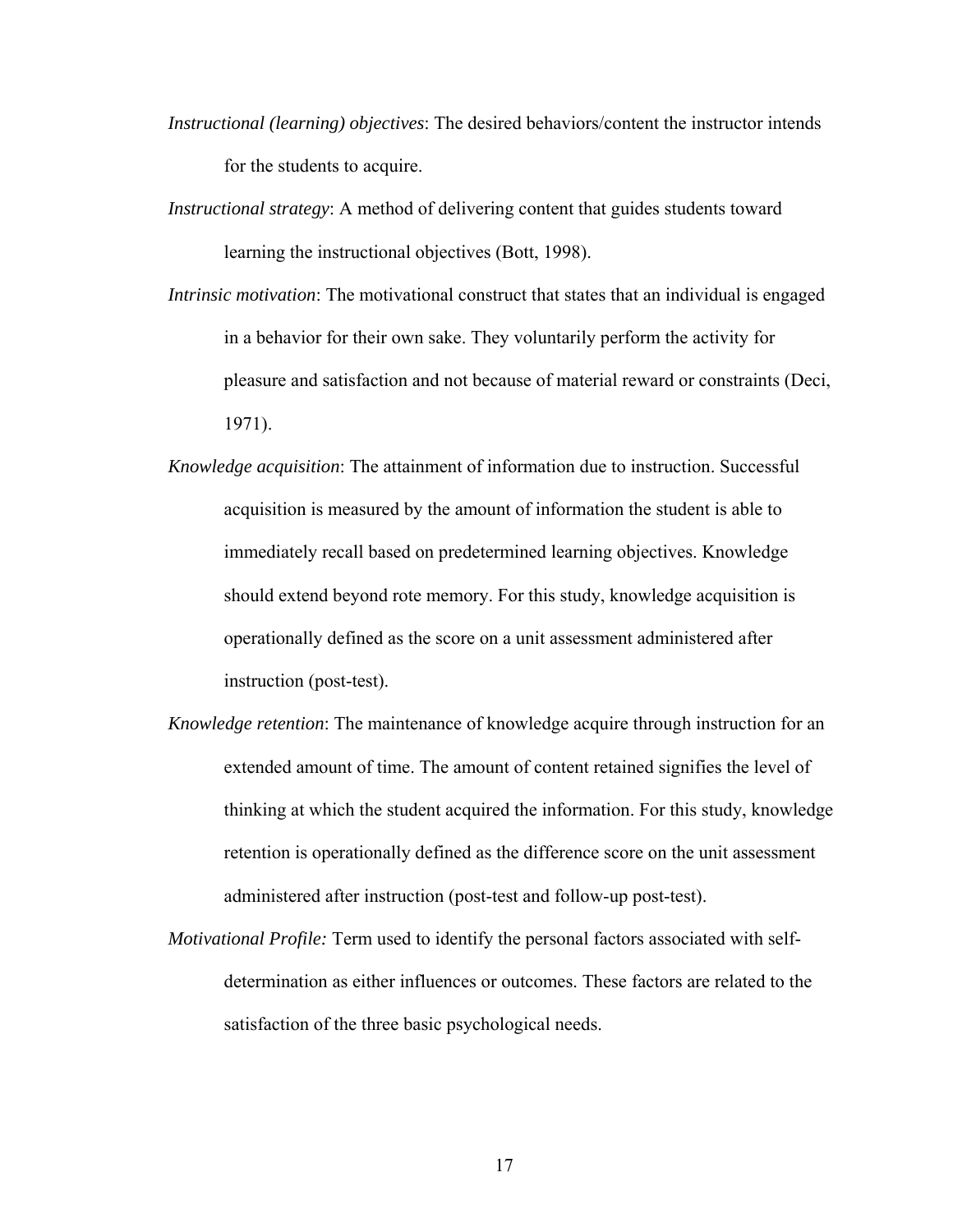- *Organismic Perspective:* The assumption that students have an innate tendency towards assimilating new information, exploring novel terrain, and internalizing and integrating ambient practices and values. Students are motivated to act in an effort to satisfy three basic psychological needs of autonomy, competence, and relatedness (Ryan & Powelson, 1991).
- *Problem-based learning*: An instructional strategy that challenges students to "learn to learn," working cooperatively in groups to seek solutions to real world problems. These problems are used to engage students' curiosity and initiate learning the subject matter. PBL prepares students to think critically and analytically, and to find and use appropriate learning resources (Dutch, 2006).
- *Problem-solving approach*: An instructional approach that consist of a six step process for solving ill-structured problems. The steps are 1) interest approach; 2) group objectives; 3) questions to be answered; 4) problem situation; 5) test solutions through application; and 6) evaluate proposed solutions (Newcomb, McCraken, & Warmbrod, 1993).
- *School engagement*: A multi-faceted construct that is presumed to be malleable, responsive to contextual features, and amenable to environmental change. The three facets of school engagement are behavioral, cognitive, and emotional (affective) engagement (Fredricks, Blumenfeld, & Paris, 2004).
- *Self-efficacy*: One's perceived capabilities to learn or perform actions at designated levels (Bandura, 1993, 1997).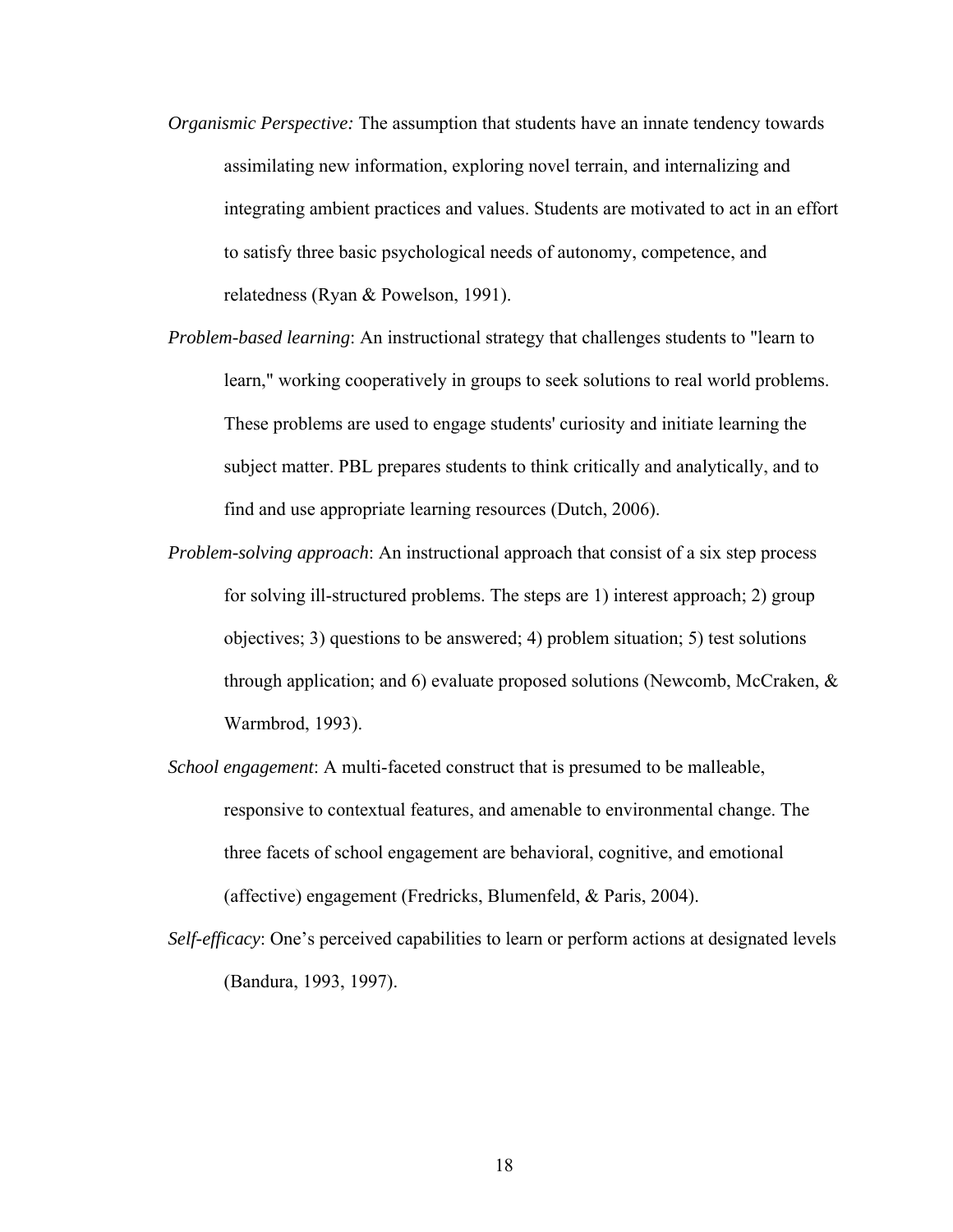<span id="page-32-0"></span>*Social cognitive theory*: A learning theory that stemmed from the Social Learning Theory. It defines human behavior as a triadic, dynamic and reciprocal interaction of personal factors, behavior, and the environment (Bandura, 1977; 1986; 1989). *Social cognitivism*: A learning theory based on the ideas that people learn by watching what others do and that human thought processes are central to understanding personality. The main principles of social cognitivism are (a) people learn by observing others, (b) learning is an internal process that may or may not change behavior, (c) people behave in certain ways to reach goals, (d) behavior is selfdirected, and (e) reinforcement and punishment have unpredictable and indirect effects on both behavior and learning (Ormrod, 2003).

- *Teacher-guided learning*: The instructional strategy where the teacher guides learning. This strategy uses the 4-step approach which is 1) establish set; 2) communicate objectives; 3) provide instruction; and 4) check comprehension. This is the most commonly used instructional strategy in Illinois, which is where the school used in this study is located.
- *Volition*: The perception of high psychological freedom during an activity; it's opposite is feeling pressured or ego involved (Reeve & Jang, 2006).

# **Assumptions**

The following delimitations are assumed true for this study.

- 1. The instructor was an appropriate choice to facilitate this study based on sufficient prior experience with both instructional strategies.
- 2. The instructor facilitated the prescribe treatments as designed and maximized variation between treatments.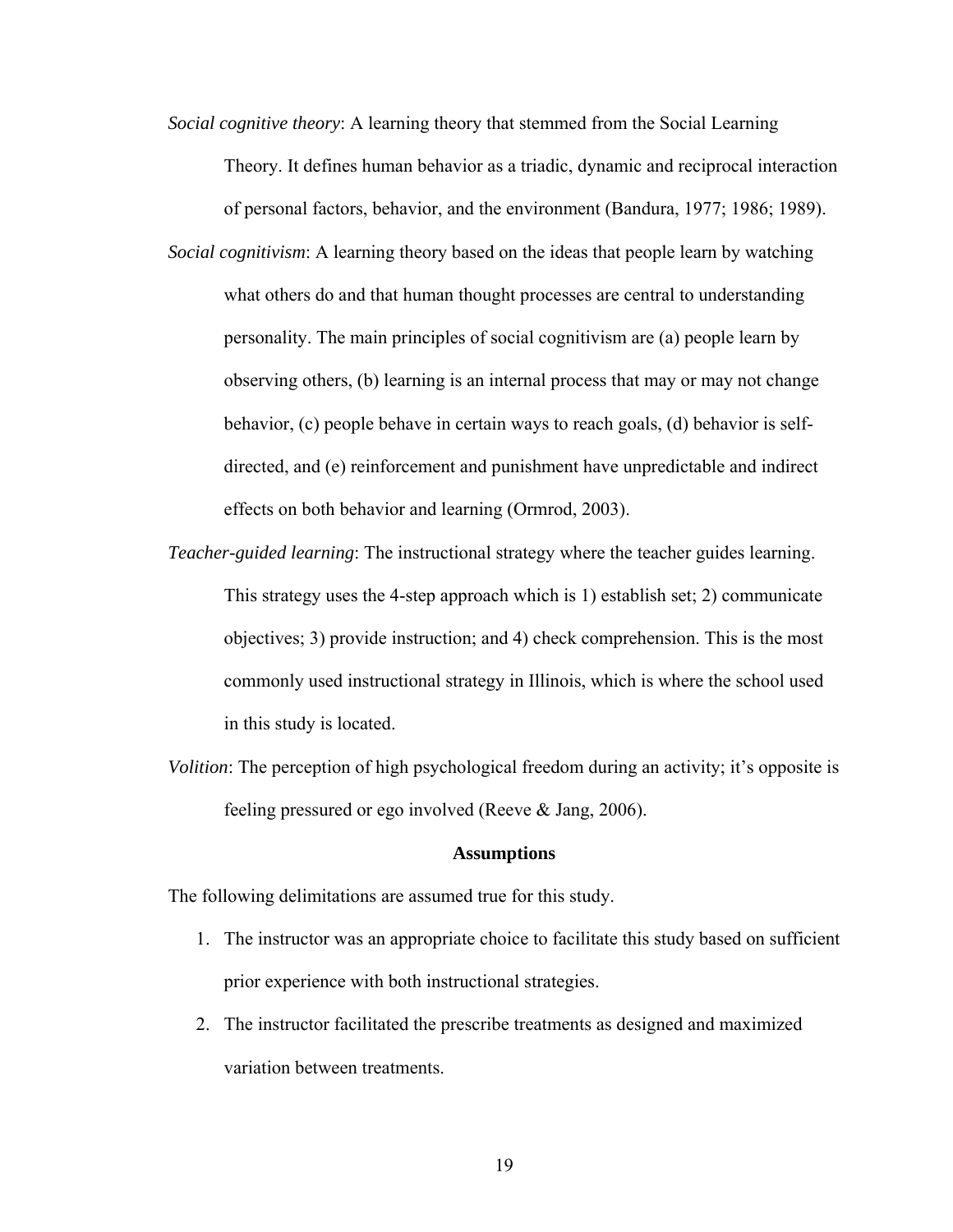- <span id="page-33-0"></span>3. Students participated in the treatment and completed all instruments to the best of their ability and all responses are accurate.
- 4. In the motivational profiles, the motivation to go to school is synonymous with the motivation to go to CHSAS.
- 5. The Hawthorne effect was not present during the study.

# **Limitations**

- 1. Steep learning curve for understanding the Problem-Based Learning Instructional Strategy.
- 2. Short treatment time may not have maximized the effect on critical thinking ability.
- 3. The content was created to be used with all grade levels of high school and therefore the material may be cognitively challenging for younger students.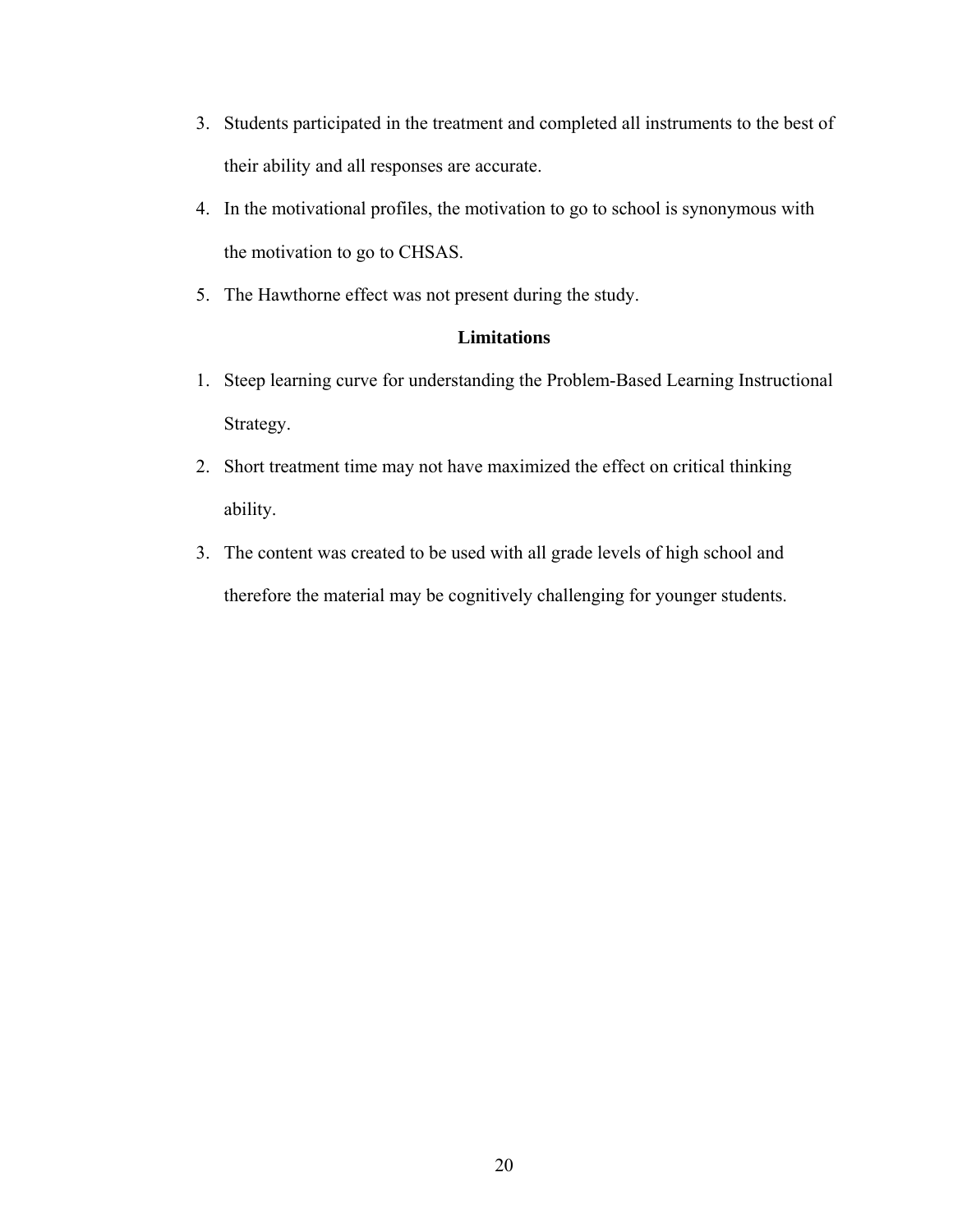#### **CHAPTER II**

# **REVIEW OF LITERATURE**

<span id="page-34-0"></span>This chapter presents a review of the literature organized into four sections. The first section is the introduction discussing urban students' attitude towards school and vocation, followed by a description of school engagement, and concluded with a description of outcomes of engagement. In the second section, urban agricultural education is discussed to set the foundation for this study. The third section introduced the organismic social cognitive theory with descriptions of the two motivation theories from which it was created. The fourth section describes the variables of interest in this study which are motivation, problem-based learning, teacher-guided learning, and critical thinking ability and how they affect knowledge acquisition and retention. Finally, a synthesis of the literature concluded this chapter.

### **Urban Education**

#### *Urban Students' Attitude towards School and Vocation*

Scholars have suggested that high school students become disengaged from school and post-school planning because they do not view their current academic situation as related to their future or as a conduit for obtaining their career aspirations (Ogbu, 1989; Blustein, Phillip, Jobin-Davis, Finkelberg, & Roarke, 1997; Worthington & Juntunen, 1997). Therefore, perceived barriers to academic and career success could be one factor why students view school as irrelevant and thus disengage from school (Kenny, Blustein, Chaves, Grossman & Gallagher, 2003). It is important to note that these problems associated with the urban school system have been observed more frequently in ethnic minorities than in their White counterparts (Rumberger, 1987).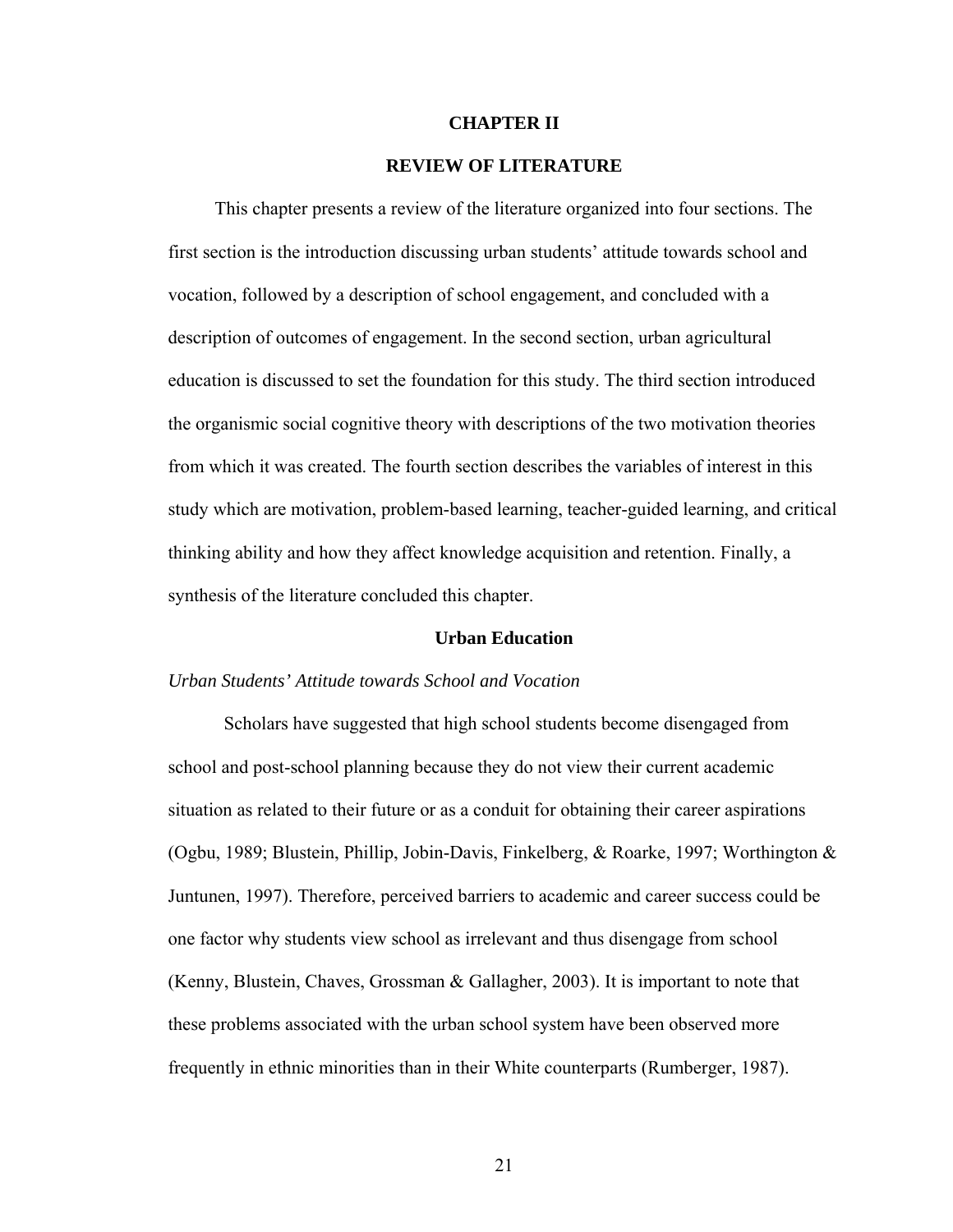<span id="page-35-0"></span>Unfortunately this problem has been perpetuated for ethnic minorities who, through social comparison and personal experiences, perceive career success as lower for them than for their majority race counterpart (Carter & Cook, 1992). Due to the fact that many urban high school students do not attend college or drop out of high school (U.S. Department of Education, 2000), developing interventions for the classroom that will assist in overcoming these perceived barriers and provide support are of the utmost importance in order to increase school engagement, post secondary enrollment, and career success. One purposed area of instruction is leadership education. Researchers (Pope, 1983; Holland & Andre, 1987) concluded that positive associations exist between leadership development, academic performance and involvement in extra curricular school activities. Therefore, an increase in opportunities to learn theories of leadership and participate in leadership development activities would allow students the chance to gain a sense of responsibility and ownership over outcomes in their lives.

#### *School Engagement*

In order to construct interventions to improve engagement in a learning context, the term school engagement must be defined and described. According to research literature, engagement can be defined three ways - behavioral, emotional, and cognitive engagement (Fredicks et al., 2004). These engagement constructs correlate with the three major learning domains in which learning occurs – the psychomotor, the affective, and the cognitive (Bott, 1998). Behavioral engagement (psychomotor domain) is where students actively participate in class, school and social activities. Students who are behaviorally engaged will ask and answer questions in class, participate in sports or student government, and attend dances and other school events. Emotional engagement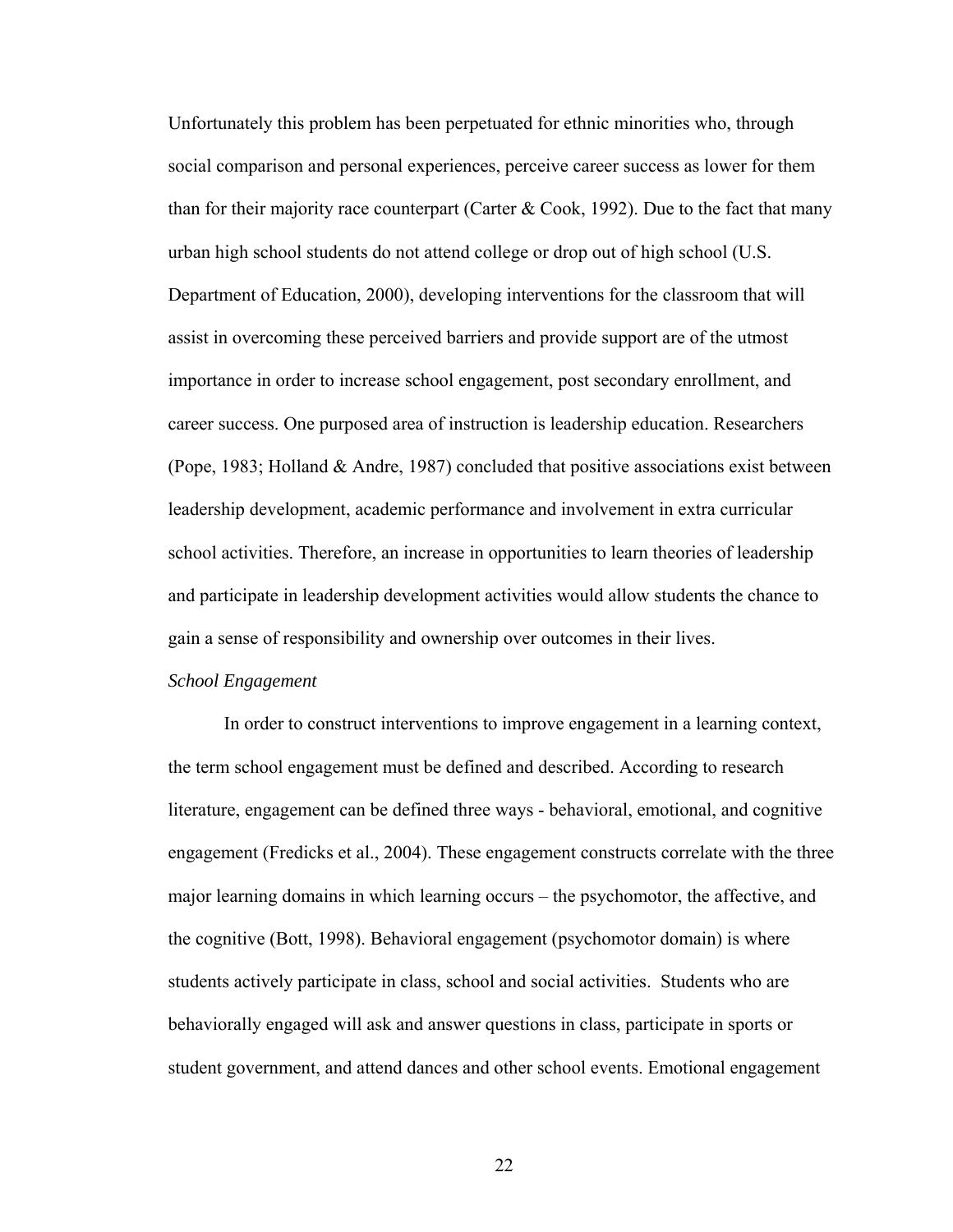(affective domain) is described as how students respond to teachers, classmates, course work, and school. Students who have a positive emotional engagement will have a positive attitude about participating in school-related activities, whereas those with a negative emotional engagement will have a negative perception of school and become withdrawn. Finally, cognitive engagement (cognitive domain) is where students "buy into" their education. Students with cognitive engagement are willing to work harder or spend more time on the learning process until the skill is learned or task is accomplished to a satisfactory degree (Fredricks et al.).

Due to the fact that engagement can be used to research how students act, feel, and learn, there is a challenge in trying to narrow down constructs for clarification. If one is to look at how students act (behavioral engagement), one would research conduct and on-task behavior which would yield a distinct set of constructs (Peterson, Swing, Stark, & Wass, 1984; Karweit, 1989). If one was to research how students felt (emotional engagement), one would focus on student attitudes (Yamamoto, Thomas, & Karns, 1969; Epstein & McPartland, 1976) and, student interest and values which would yield another set of constructs (Eccles, Midgley, Wigfield, Buchanan, Reuman, & Flanagan, 1993). However, if one was to research how students learn (cognitive engagement), one would focus on motivational goals and self-regulated learning, yielding yet again more constructs (Zimmerman, 1990; Boekarts, Pintrich, & Zeidner, 2000). In the case of school engagement, one is looking at all three components which could yield an abundance of constructs, definitions, and measures that differ slightly, thus worsening conceptual clarity instead of improving it (Fredricks et al., 2004).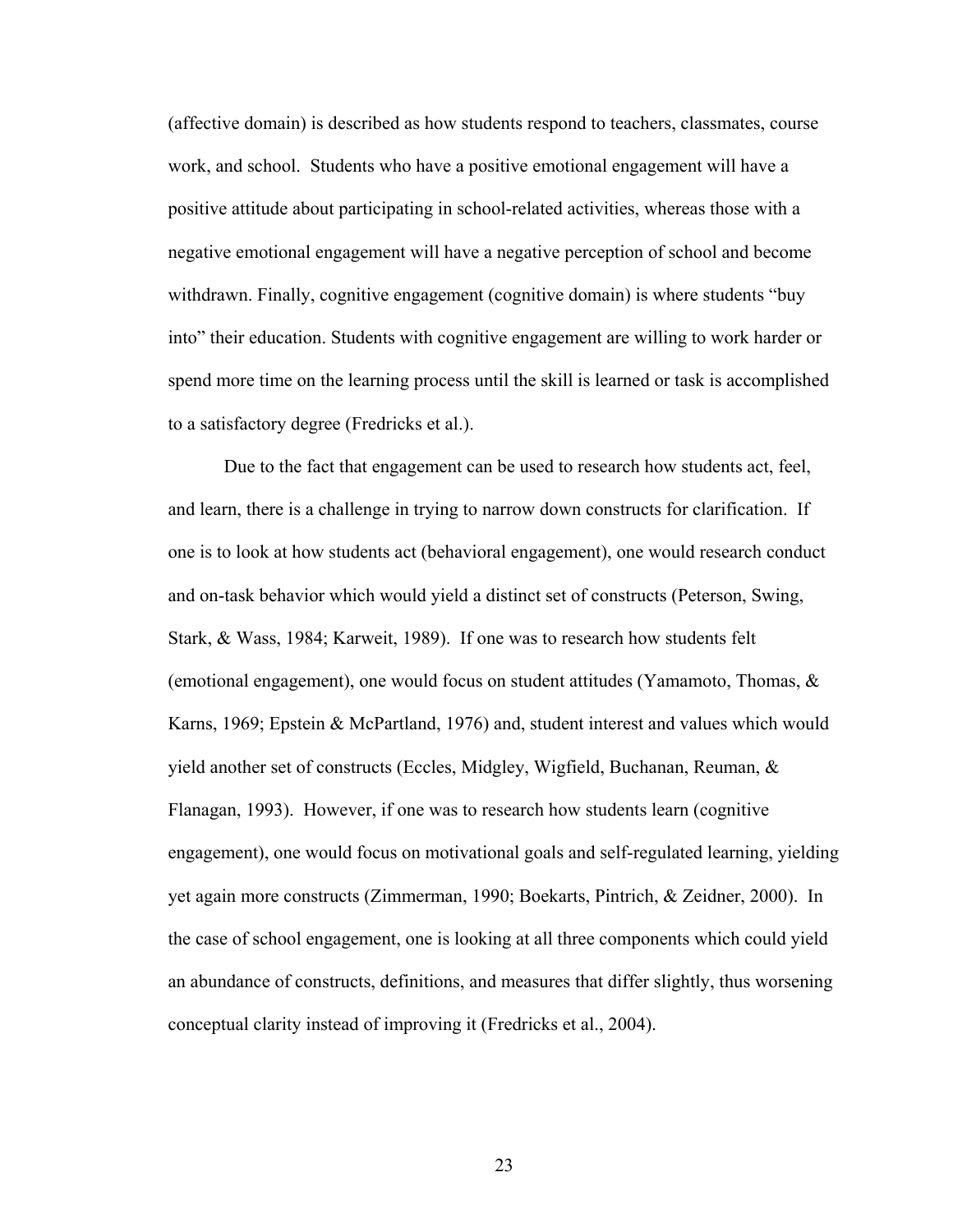Although a complex topic, school engagement is considered appealing to study for two reasons. First, it is a qualitative concept (Fredricks et al., 2004). Due to the fact that it is synonymous with commitment, it implies that there are varying degrees to which one can commit. For instance, a student could have some behavioral engagement and sit quietly in class and demonstrate polite behavior to the teacher or conversely, that student could be very behaviorally engaged and assist the teacher when ever possible, answers questions in class, and serve as the president of the student government. This also means that engagement can not only change in intensity, but also in duration (Fredricks et al.). For example, the student could be very engaged for a particular project and then engagement diminishes, or the student could become engaged and maintain that engagement.

The second reason why school engagement is considered appealing is that engagement is presumed to be compliant with the environment (Connell, 1990; Finn & Rock, 1997). It is believed that students become engaged in school because of opportunities given to them that offer them the chance to be successful in academic endeavors, develop interpersonal relationships, or participate in various academic or social activities. Erik Erikson, a German developmental psychologist and psychoanalyst known for his theory on social development of human beings, and for coining the phrase *identity crisis*, described this period of adolescence as a time of identity formation with the three key areas being love, work, and ideology (as cited by Arnett, 2004). Since school is one of the dominant places of identity formation because relationships, work, and definitions of ones worth in society are predominantly formed there, it is important to make sure that the environment is one that will foster a positive self concept.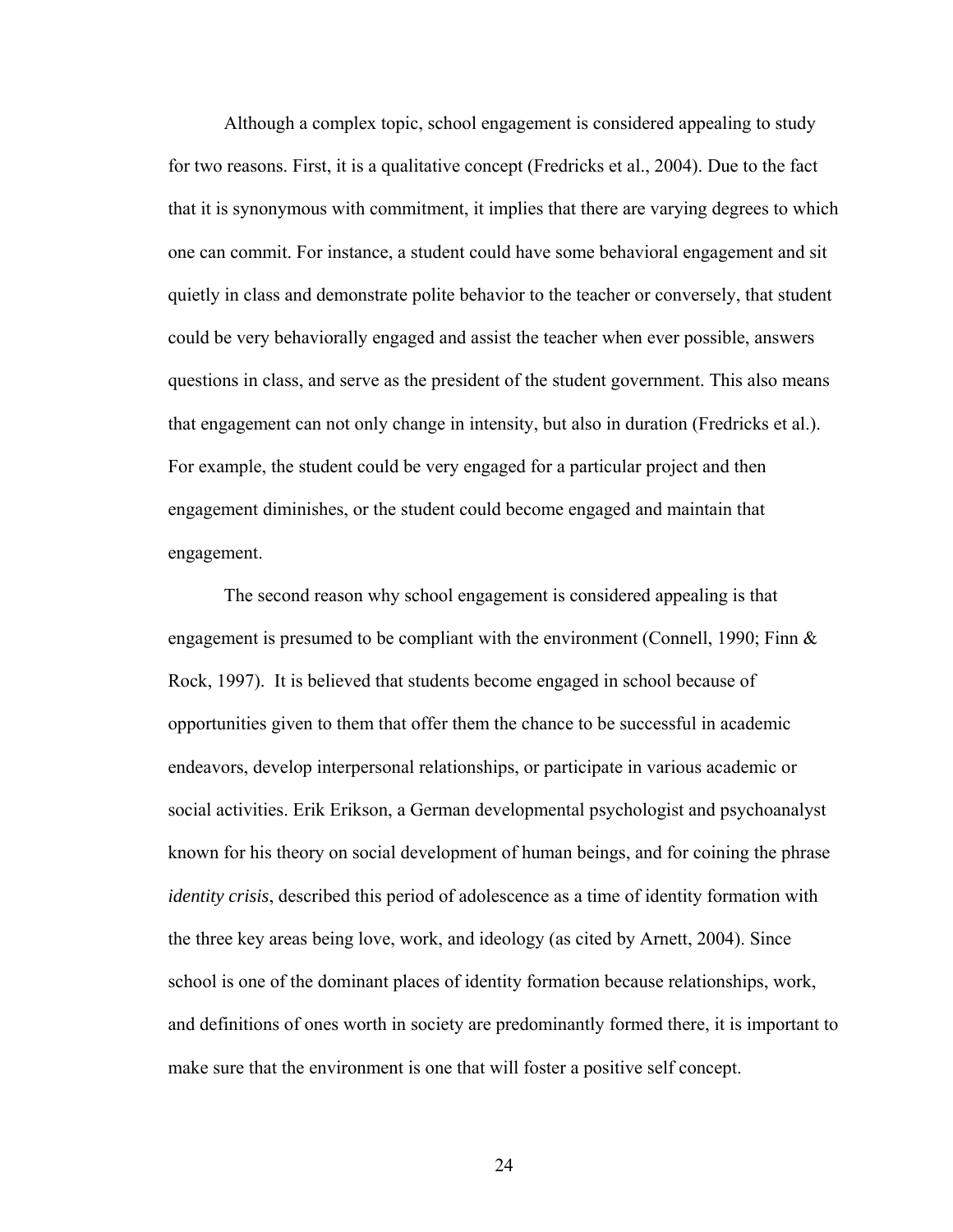### *Outcomes of Engagement*

### *Academic Achievement.*

Several studies have reported a positive relationship between behavioral engagement and achievement outcomes (e.g. standardized tests, grades) for high school students (Skinner, Wellborn, & Connell, 1990; Connell & Wellborn, 1991 Spencer, & Aber, 1994; Connel, Marks, 2000;). Discipline problems have also been associated with lower school performance (Finn, Pannozzo, & Voekl, 1995; Finn & Rock, 1997). Students who were disengaged were reported to be disruptive, inattentive, and/or withdrawn and scored lower on achievement tests in comparison to students who did not display these behaviors (Finn et al., 1995). Furthermore, Finn and Rock (1997) reported large, significant differences on behavioral engagement measures among high school students classified as resilient (in school and academically successful), nonresilient completers (in school but not academically successful), and noncompleters (dropped out of school). In longitudinal studies conducted on behavioral engagement and academic achievement, results showed that teachers' ratings of behavioral engagement in the first grade were related to achievement test score gains, grades over the first four years, and decisions to drop out of high school (Alexander, Entwisle, & Dauber, 1993; Alexander, Entwisle, & Horsey, 1997).

 Less research exists on the relationship between emotional engagement and academic achievement (Fredricks et al., 2004). Some studies (Connell et al., 1994; Skinner et al., 1990) have combined emotional and behavioral engagement and show a positive correlation between the two and academic achievement. Emotional and behavioral engagement are linked because emotional engagement is the student's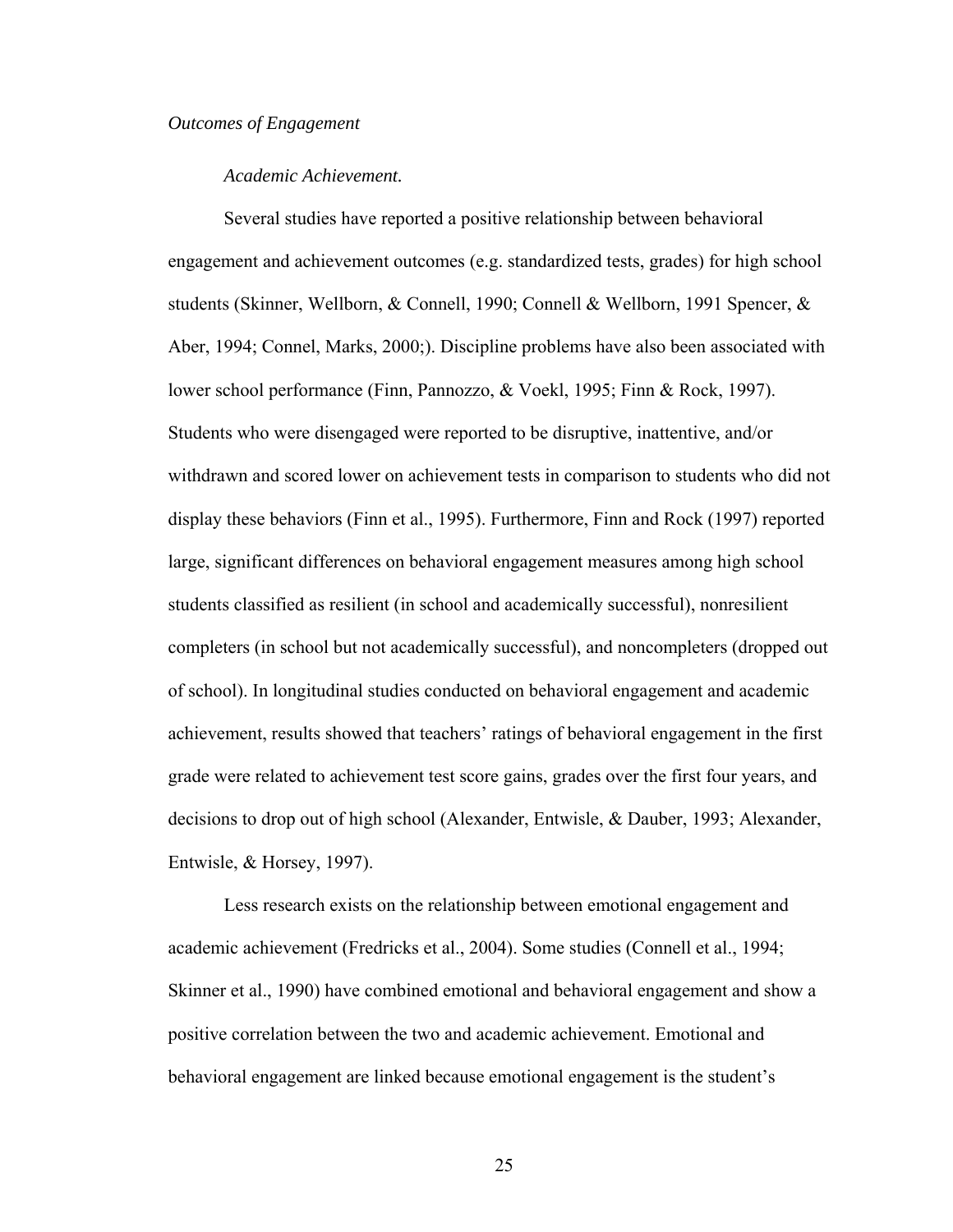attitude, beliefs, perceptions and behavioral engagement is how the student materializes these emotions in a behavioral form. However, studies that have investigated specific constructs (e.g. interest and value) under the term emotional engagement purported varying levels of associations with academic achievement (Pintrich & De Groot, 1990; Schiefele, Krapp, & Winteler, 1992). Furthermore, in the area of cognitive engagement, Nystrand and Gamoran (1991) reported that substantive (cognitive) engagement in the classroom was positively related to scores on an achievement test that was developed to measure students' in-depth understanding and synthesis. Students that use metacognitive strategies by regulating their attention and effort, relating new information to existing information, and monitoring their comprehension of information, do better on various indicators of academic achievement (Zimmerman, 1990; Boekarts et al., 2000).

### *Dropping Out.*

Early interventions that engage students may help to further lower student dropout rates in urban settings, which remain a barrier to attaining career aspirations (Fredricks et al., 2004). Ekstrom, Goertz, Pollack, and Rock (1986) reported that students that eventually drop out complete fewer assignments, exert less effort in school, participate less in school activities, and have more discipline problems. Studies of urban minority samples demonstrate a correlation between low behavioral engagement and the frequency of cutting class, truancy from school, suspension, and retention (Connell, Spencer, & Aber, 1994; Connell, Halpen-Felsher, Clifford, Crichlow, & Usinger, 1995). Student involvement in extracurricular activities has been associated with a decreased likelihood of dropping out of school which may be particularly important for academically at-risk populations (Ekstrom et al.).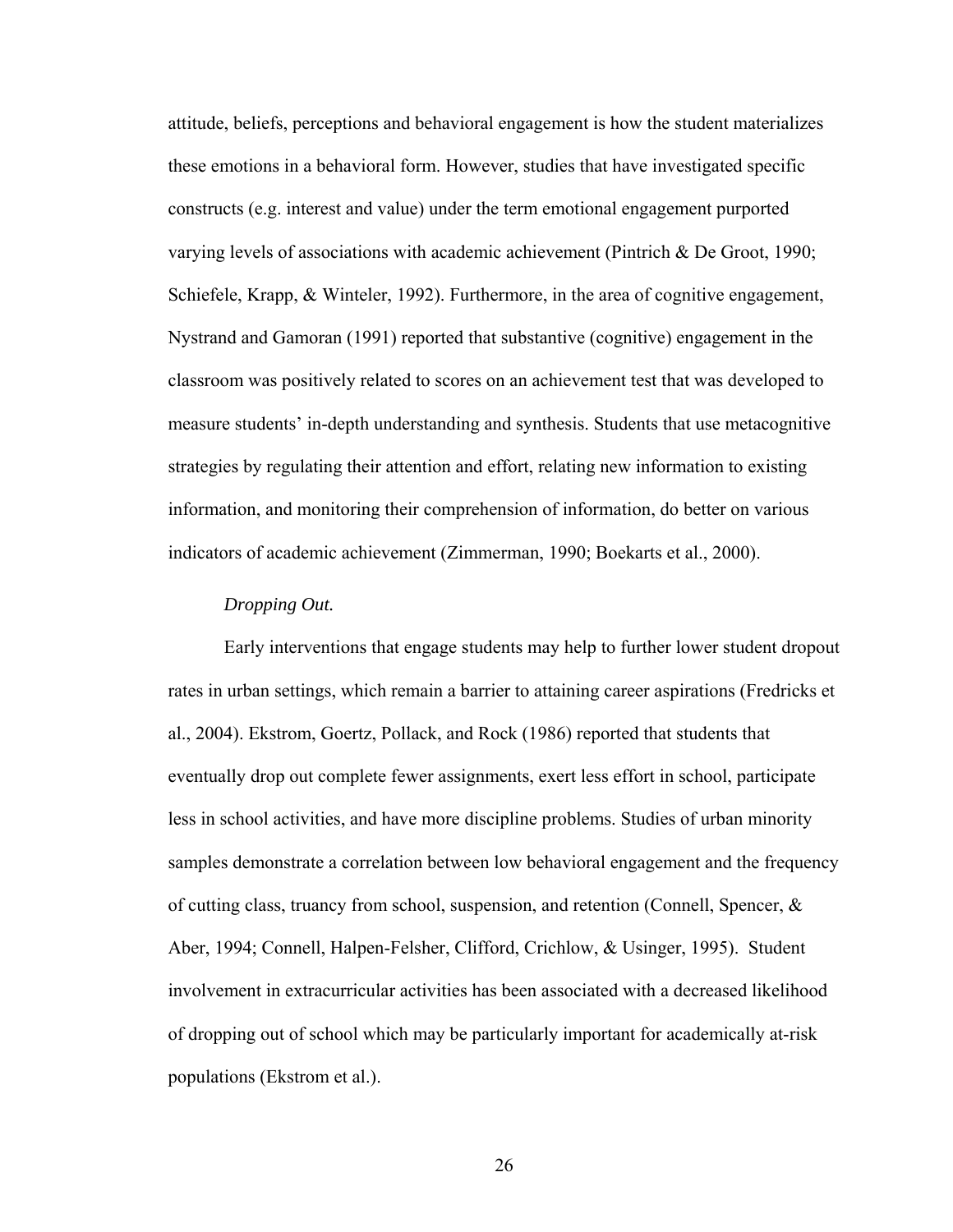Emotional engagement has an impact on a student's decision to drop out as well. Some scholars (Newmann, 1981; Finn, 1989) claimed that alienation, feeling of estrangement, and social isolation, contribute to the dropout problem. Ethnographic research reports that perceiving an emotional connection to the school or teachers may be a factor that keeps at-risk students in school (Wehlage et al., 1989; Fine, 1991; Mehan, Villanueva, Hubbard, Lintz, Okamato, & Adams, 1996).

### *Career Aspirations.*

Early in this decade, two studies where conducted that provided further insights into the developmental contextual framework of urban high school life. The results from the first study indicated that both family support of student decisions and the perception of barriers were predictive of school engagement and career aspirations (Kenny et al., 2003). Building on these findings, Kenny et al. sought to extend and deepen their understanding of the educational and vocational development of urban high school students in a second study. The researchers discovered that students that perceived higher levels of support from family, as well as support from others within their environment such as peers, teachers and school administrators, maintained more positive attitudes about the value of school and their fit within the school (Kenny et al.). These students self-reported that they were more behaviorally engaged in school. They also reported to be emotionally engaged and reported work as important in their lives, aspired to leadership positions in their field, and expected that their future career planning would lead to success and satisfaction in their future work. These findings seem to indicate that adolescents' perceived autonomy support has a strong contribution to their attitude towards school and work, and helps them feel more engaged in their educational and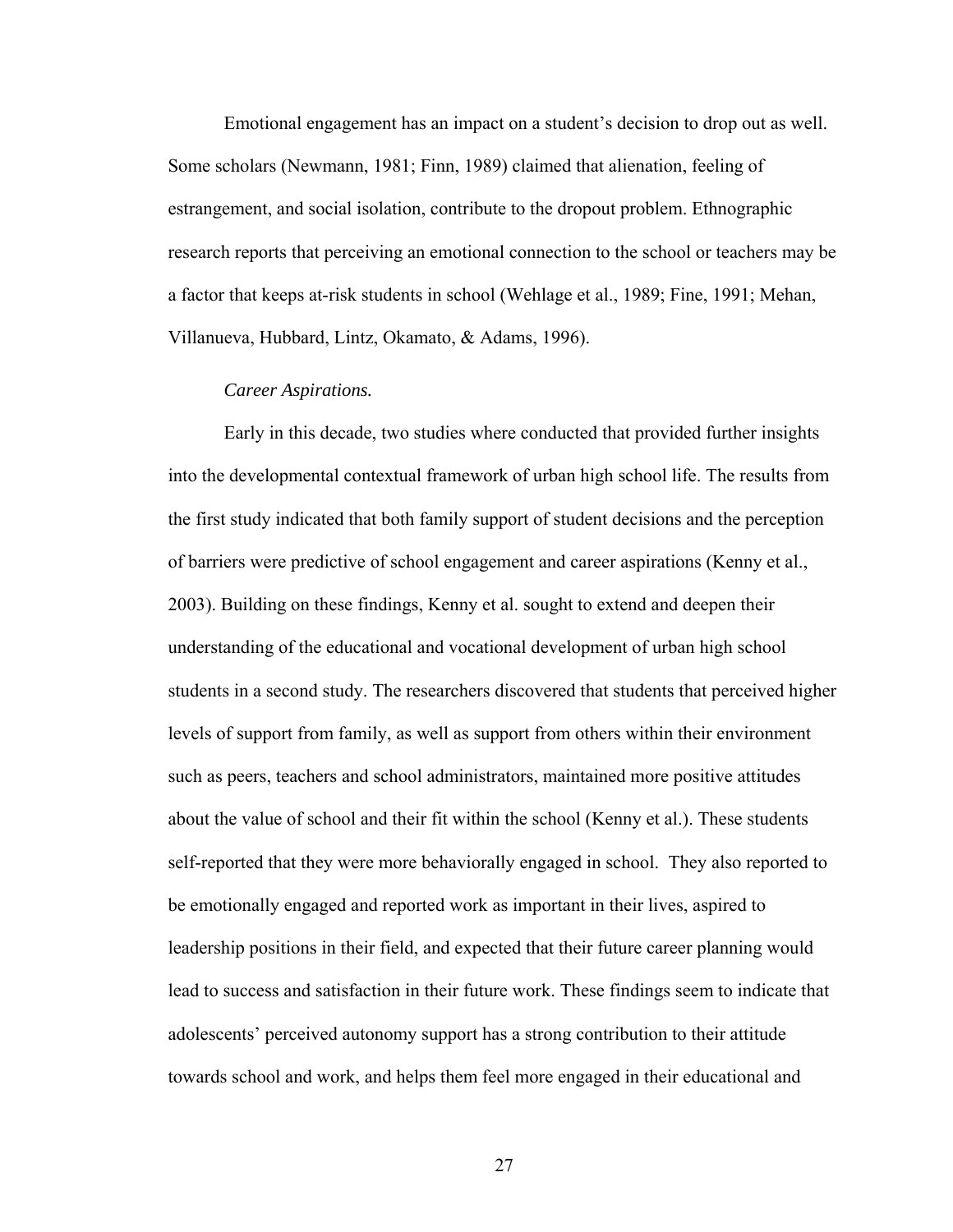vocational lives (Kenny et al.). Supporters of agricultural education in public schools may argue that secondary agriculture programs are designed to provide students autonomy support.

### **Urban Agricultural Education**

Agricultural education is a systematic program of instruction available to students desiring to learn about the science, business, and technology of plant and animal production and/or about the environmental and natural resources systems (The Council, 2007). Agricultural education first became a governmentally funded part of the public education system in 1917 when the U.S. Congress passed the Smith-Hughes Act. Today, over 800,000 students participate in formal agricultural education instructional programs offered in grades seven through adulthood throughout the 50 states and three U. S. territories (The Council, 2007).

In pursuit of this well-rounded program, agricultural educators have focused on career exploration and preparation as a major component of secondary agriculture programs for many years (Esters & Bowen, 2005). This mission to prepare individuals for agricultural careers (Case & Whitaker, 1998) and provide continuous support has not only affected students in rural America, but has reached urban area programs as well. Agricultural education in urban public schools has had a successful record of aiding students in goal setting and career and academic achievement (Bajema, Miller, & Williams, 2002). This may be due to the variety of instructional approaches used to instruct agriculture students (e.g. problem-solving, interactive, independent study, and experiential). Successful agriculture education programs challenge students to "inquire into" instead of being "instructed in" the subject matter (Rosenshine & Furst, 1971).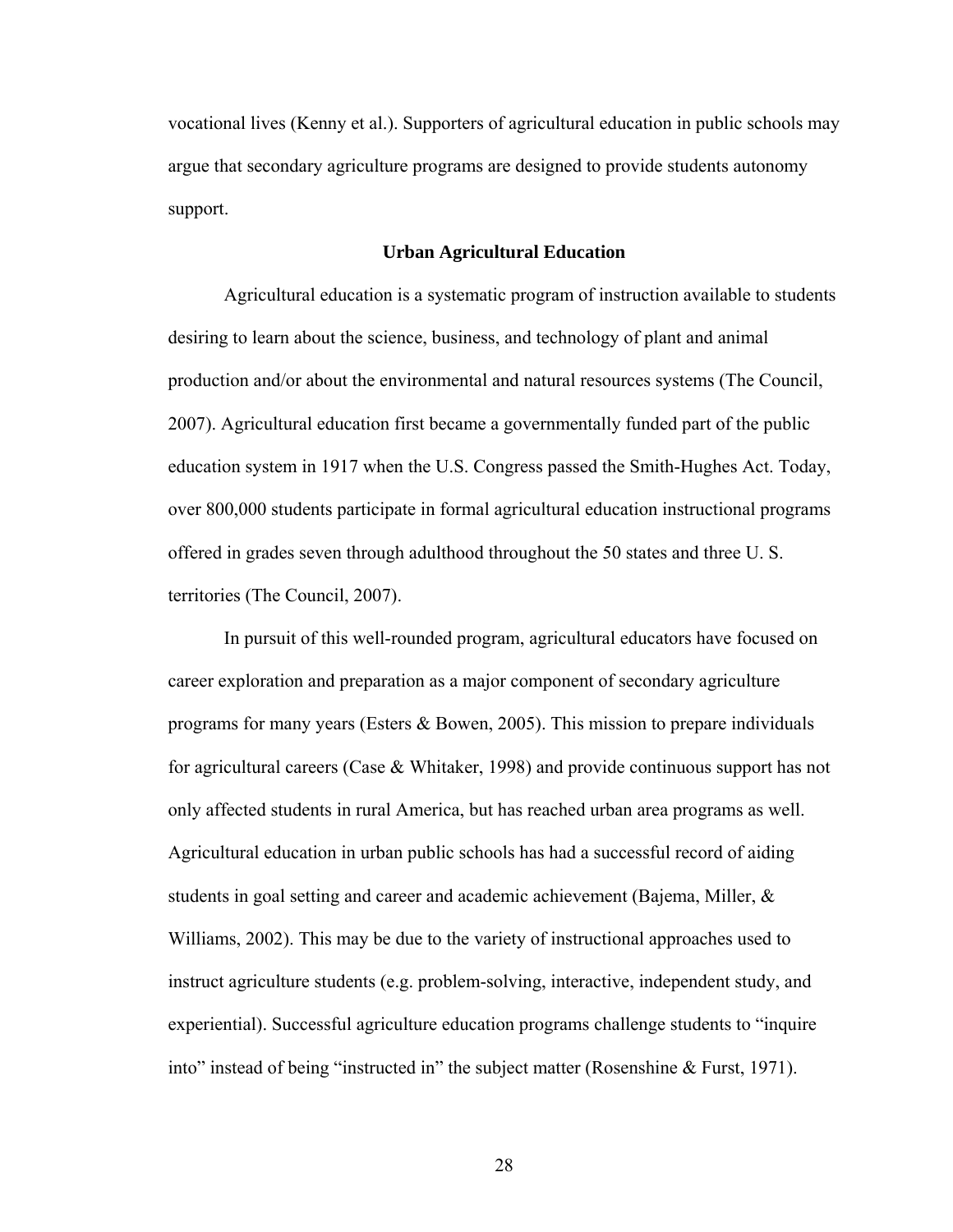Students enrolled in agriculture programs have access and exposure to numerous learning experiences that are relevant to their agricultural occupational goals (Ellibee, 1990) and therefore provide motivation for why students should learn.

Although there are numerous approaches to teaching agriculture at the secondary level, one of the leading approaches is the problem-solving approach (Brown, 1998; Ball, Knobloch, & Settle, 2003, Burris, 2005). This approach refers to an instructional strategy where an individual or group make decisions or go through a series of steps in order to arrive at answers to questions or the solution to a problem (Saskatchewan Education, 1994). It is noted that in the process of solving one problem, the learner may discover other problems leading them to jump back and forth between steps (Newcomb, McCracken, & Warmbod, 1993). This interactive process allows students to become active learners (cognitively and behaviorally engaged), and as a result of their participatory education, develop career and academic skills that aid them in becoming productive contributors to society (Ellibee, 1990).

 According to Margaret Ellibee, Iowa Department of Education (1990), to allow for maximum potential of all students enrolled in secondary agriculture programs, including special needs and academically disadvantaged students, a focused, articulated curriculum should be offered with a variety of delivery methods and instructional tools which promote higher ordered thinking skills, learning skills, communication and technology skills. Over the past decade, numerous educational interventions for leadership development and career exploration have been created for agricultural educators to provide this well-rounded program for all students both in rural and urban areas. These interventions include the National FFA Organization's Lifeknowledge© and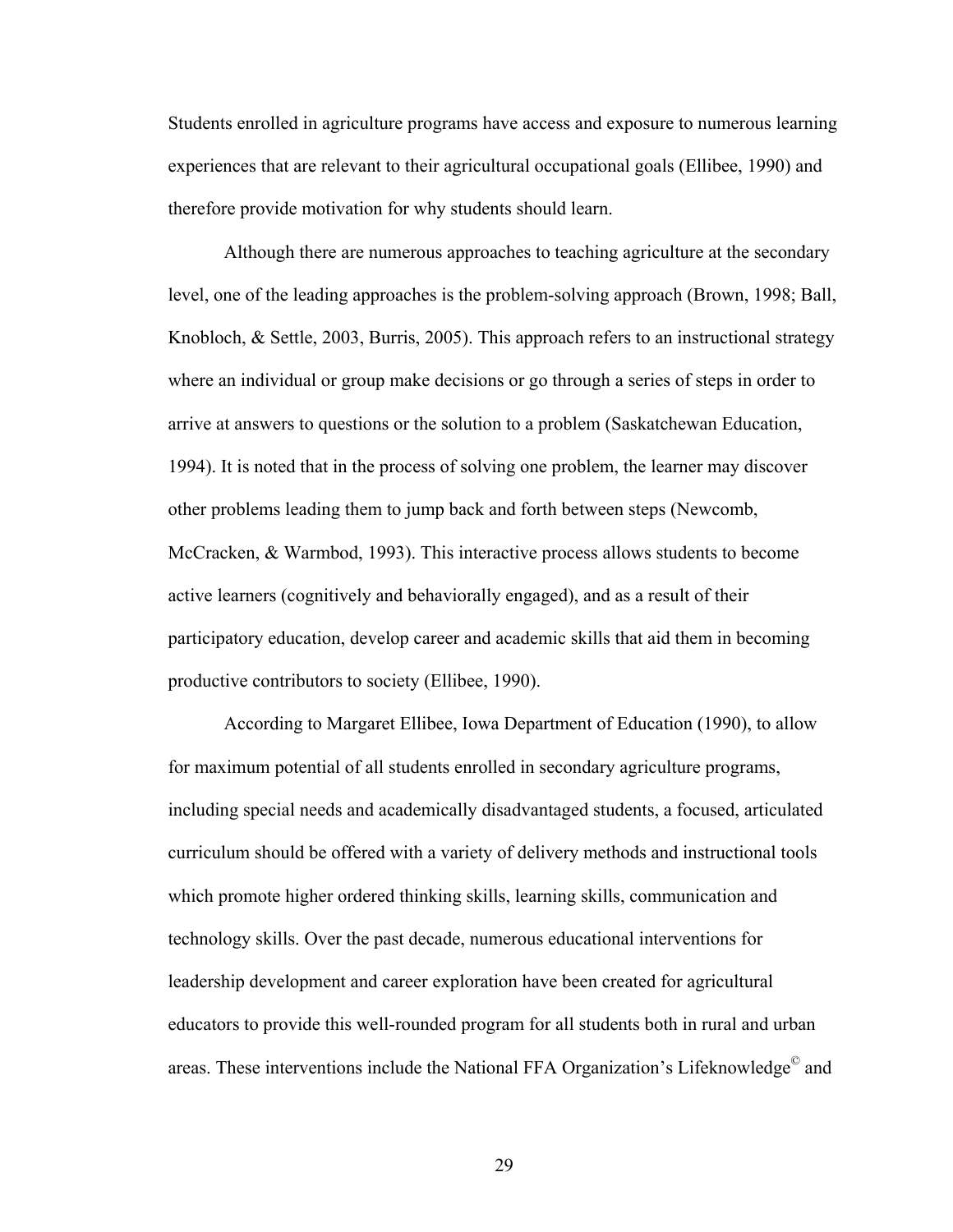Reaching New Heights© programs, and CAERT's Agricultural Curriculum Lesson Plan Library.

The problem remains that these resources are only available to agricultural educators, who predominately teach in small towns and rural settings. This means that a majority of the US youth population, who lives in urban settings, does not have access to resources for leadership development and career exploration which have proven to be very successful in engaging students in agricultural programs all across the country. Furthermore, although urban agricultural educators have access to these resources, it is not known if they are incorporating them into their agriculture programs. Therefore, it is imperative to develop interventions that allow students without access to these effective resources an opportunity to receive exposure. These interventions would include topics on leadership, written and verbal communication, and career exploration in areas of agriculture that are relevant to urban students. The following conceptual framework will introduce the organismic social cognitive theory which provides a guide for developing interventions to engage students during learning. This conceptual framework is adapted from Bandura's (1986) social cognitive theory but uses self-determination as a key variable in the motivational process.

#### **Conceptual Framework**

Bandura (1986) established a conceptual framework for student learning and performance. This conceptual framework called the *social cognitive theory* is a modern adaptation of the *social learning theory*. Bandura's social cognitive theory postulates that motivational processes influence both learning and performance of cognitive skills, social skills, motor skills, strategies, and behaviors (Pintrich & Schunk, 2002). He used self-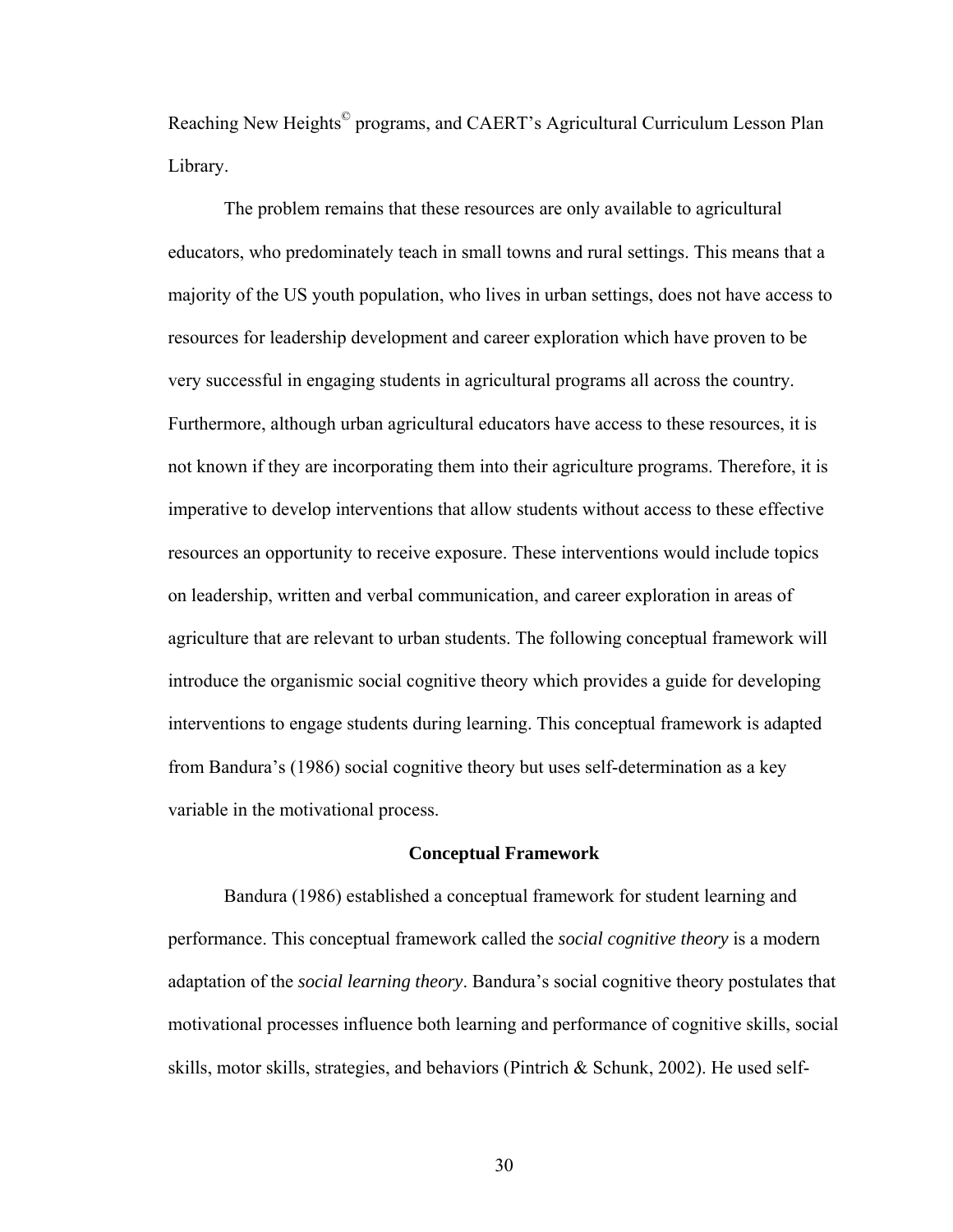efficacy as a key variable and integrated the motivational process with self-regulation (Bandura, 1986, 1988). Although self-efficacy is an important component, it does not address the full complexity of motivation. Bandura's self-efficacy theory focused specifically on the extent to which people believed they were capable of engaging in behaviors that would lead to desired outcomes (Deci & Ryan, 2000). According to Deci and Ryan, self-efficacy theory did not acknowledge intrinsic activity and an innate human desire to expand capabilities (competence) and therefore ignored the more complex and meaningful concepts of motivation (i.e. intrinsic motivation, introjected regulation, identified regulation, integrated regulation, and amotivation).

The organismic social cognitive theory removes self-efficacy as the key personal factor and replaces it with self-determination. The use of self-determination as the key personal factor allows for the prediction of student behavior based on the type of outcome desired and the regulatory process the student used to pursue that outcome (Deci & Ryan, 2000). However, similar to Bandura's theory, this theory is based on three key assumptions: (a) reciprocal interactions among personal, behavioral, and environmental factors; (b) the organismic perspective to motivation; and (c) enactive and vicarious learning.

### *Reciprocal Interactions among the Three Factors*

 The three factors in the organismic social cognitive theory have reciprocal interactions. A change in one factor may cause a rippling effect in the other two factors. For example, the behavioral-environmental factor interaction is when environment factors elicit an action from the student. An example is when the teacher presents information and directs students' attention to instructional aids. The teacher being the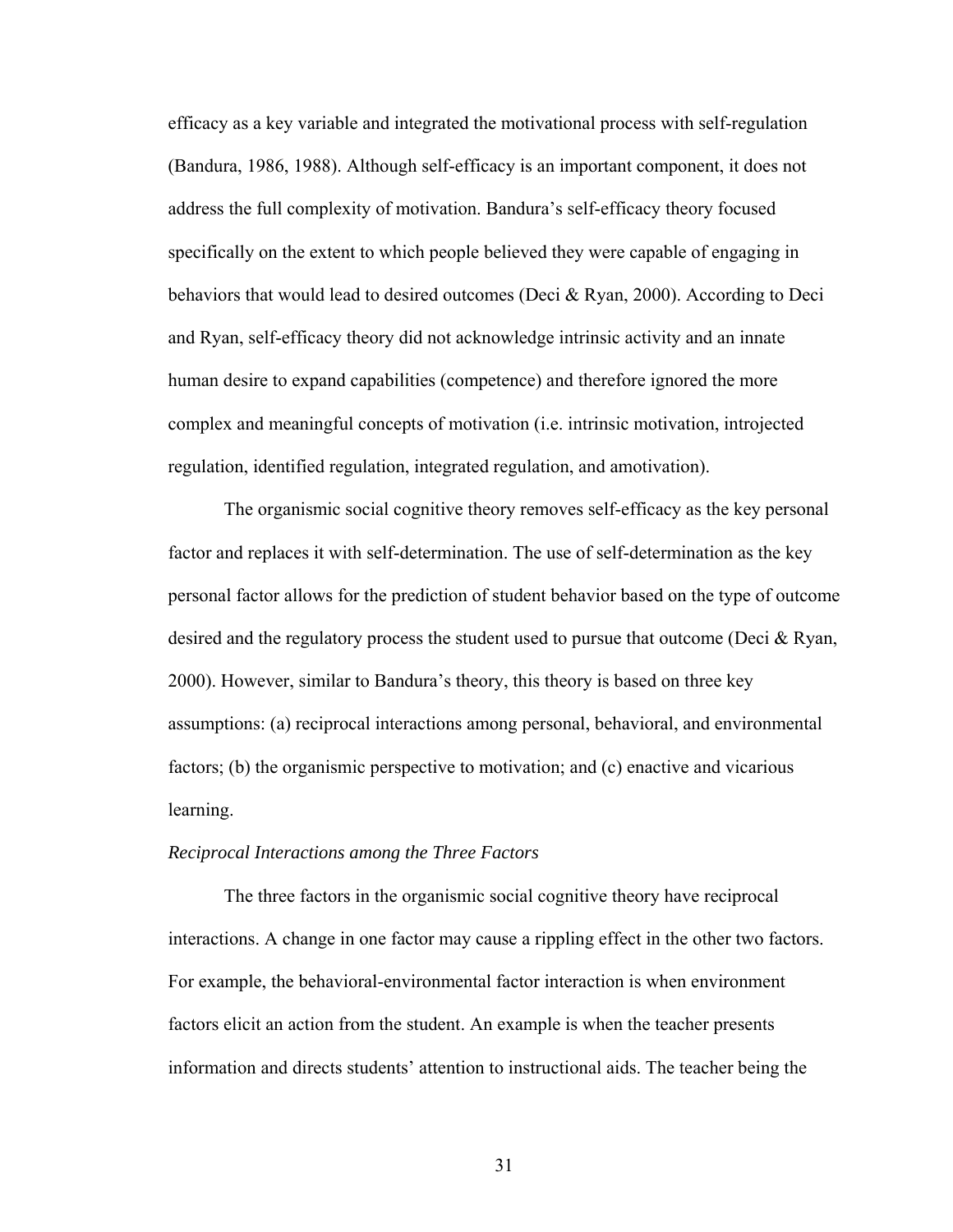environmental factor influences student behavior. The students will in turn react (behavior) to the teacher causing the teacher to respond (environment) to the behavior of the students. In addition, this interaction between teacher and students will have effects on personal factors.

 The behavioral-personal factor interaction is when personal traits of the student elicit an action from the student. Student motivation to act revolves around the concept of intentionality (Deci & Ryan, 1987). An intention is a determination to engage in a particular behavior. The intentions that are fully endorsed by the student are considered self-determined and behaviors of full engagement and persistence will be observed (Reeve & Jang, 2006). According to Deci & Ryan, self-determination is on a continuum in which the level of self-determination is dependent on the student's perception of how participating in the task will satisfy their basic psychological needs. As students work on tasks, they monitor (self-regulation) how the tasks affect their autonomy, exercise their capabilities, and assist them in relating to the environment.

 Finally, the personal-environmental factor interaction is when personal traits elicit a reaction from the environment. This environmental reaction to the student may be due to such personal factors such as physical ability or perceptions of competency. Teachers or peers may respond to the student not based on one's actual capabilities but based on perceived capabilities. These positive or negative environmental influences play a role in the student's self-image in terms of competence and relatedness. Effective learning strategies will promote acquisition of skills and can lead to improvement in psychological well-being and increased engagement (Ryan & Powelson, 1991). It must be understood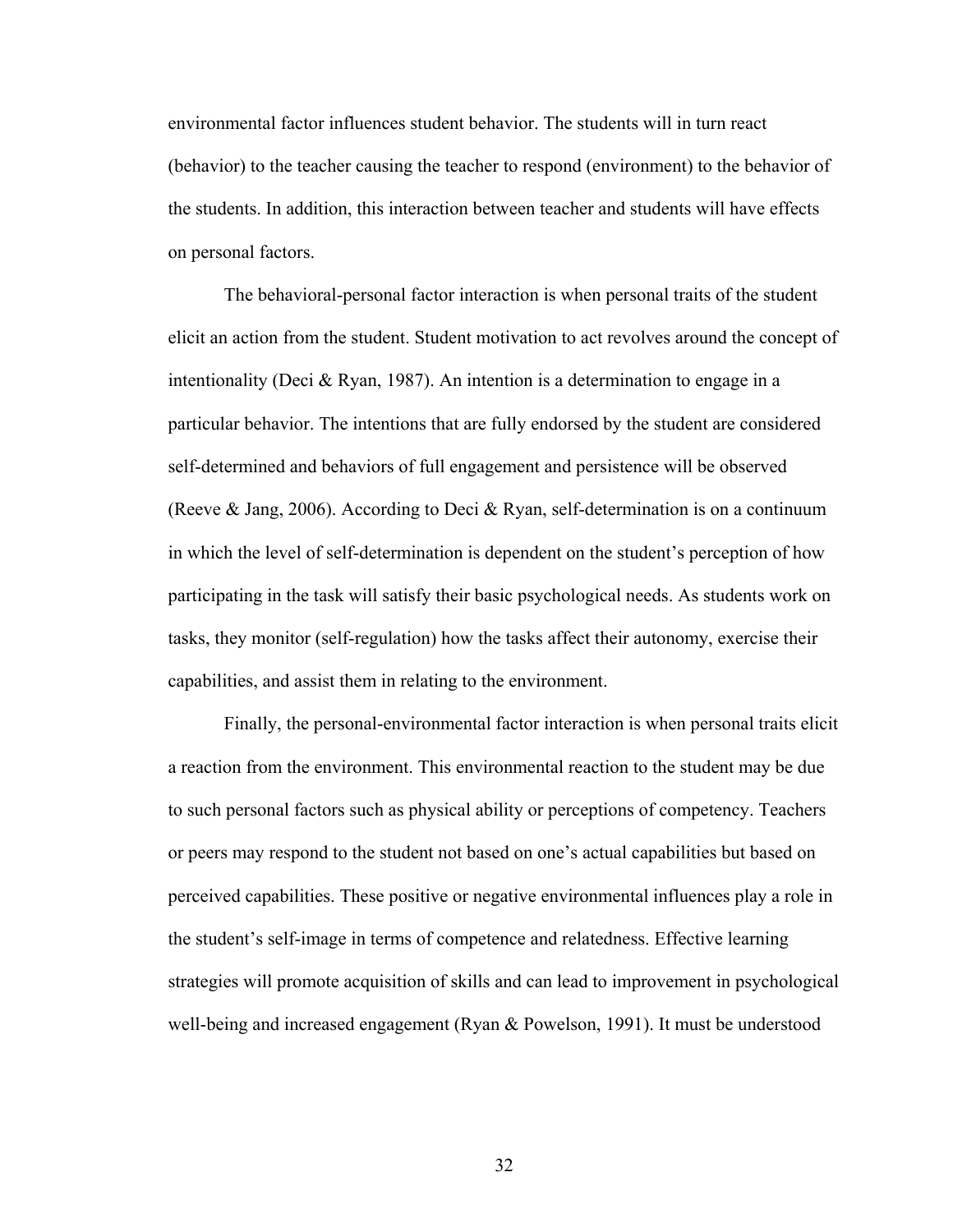that interaction between factors is not equal and the predominant factor depends on the individual situation (Pintrich & Schunk, 2002).

### *The Organismic Perspective to Motivation*

The organismic perspective assumes that humans are active, growth-oriented organisms who are naturally inclined toward integration of their psychological elements into a unified sense of self and integration of themselves into large social structures (Ryan & Powelson, 1991).Therefore, the adaptive nature of humans incline them to engage in interesting activities, to stretch their capacities, to pursue connectedness in social groups, and to integrate psychological and interpersonal experiences into a relative unity. Simply stated, humans are motivated by an innate desire to satisfy the need for *autonomy*, *competence,* and *relatedness*. The more an individual perceives a course of action will satisfy these needs the more self-determined that individual will become leading to more internally regulated and persistent behaviors (Ryan & Powelson, 1991; Deci & Ryan, 2000).

The term *autonomy* refers to "self-rule." It describes an individual's ability to regulate one's behavior through governing the initiation and direction of actions (Ryan  $\&$ Powelson, 1991). In autonomous action, one experiences the self to be an agent, the "locus of causality" of one's behavior (Ryan & Connell, 1989). Deci & Ryan (1985; 1987) used the term self-determination interchangeably with the concept of autonomy because it conveyed the idea that autonomy is an origin for transforming external regulations into self-regulated actions.

The term *competence* refers to the sense of accomplishment and effectiveness towards exercising one's capabilities under challenging conditions (Ryan & Powelson,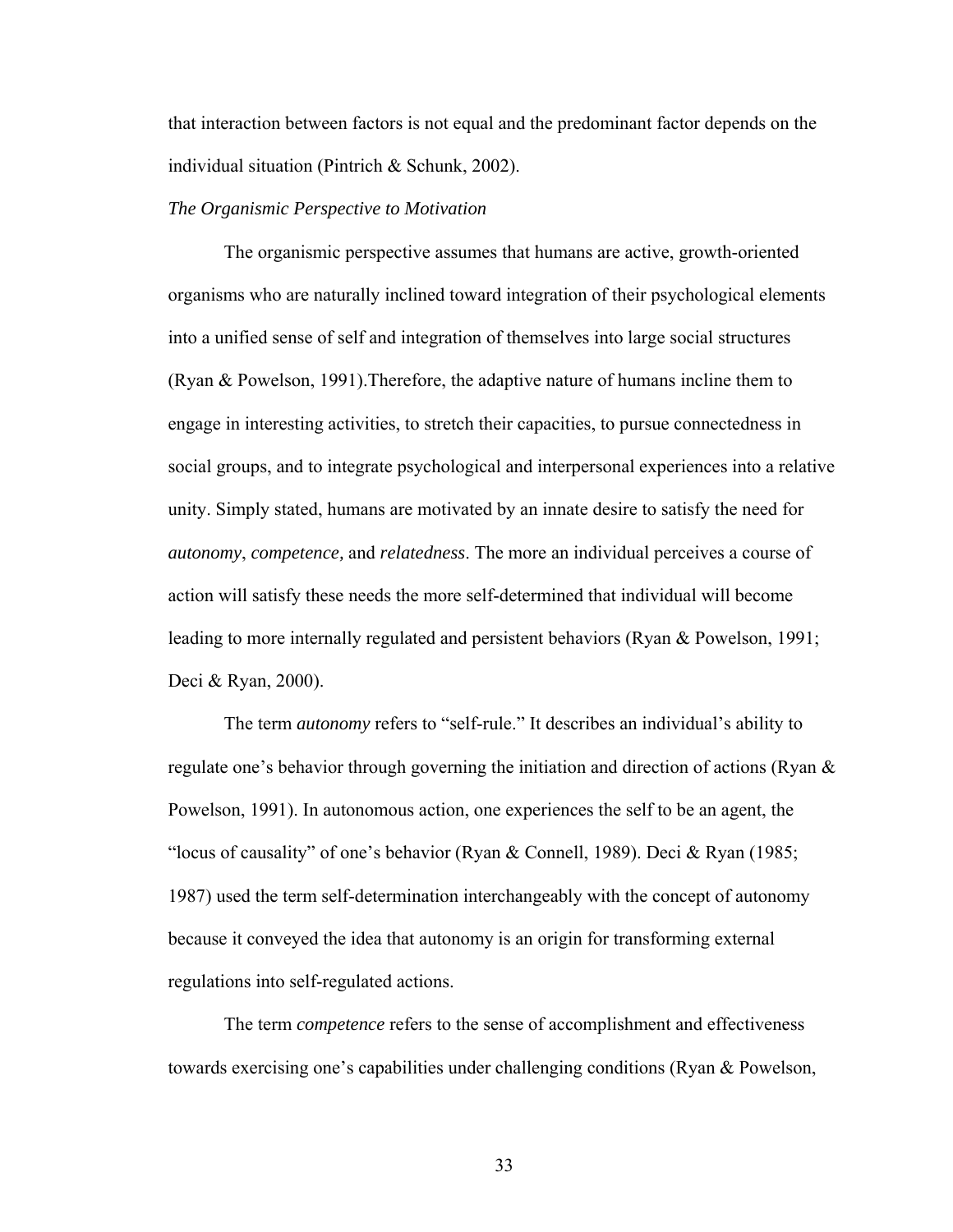1991). Individuals have an innate need to stretch their skills and schemata just beyond one's current level of functioning. This is to make both developmental gains (Elkind, 1971) and derive a sense of confidence and self-esteem (White, 1960; Harter, 1983). Ryan & Powelson further purported that competence must operate void of external incentives and in the presence of contexts that are autonomous.

Finally, the term *relatedness* refers to the emotional and personal bonds between individuals (Ryan & Powelson, 1991). It reflects the human need for contact, support, and community with others. However, it does not just refer to a connection, it is also refers to the experience of developing well-being and cohesion with all individuals involved. Therefore, relatedness needs play an important role in the process of cultural transmission and internalization of values.

In summary, the three innate psychological needs play a necessary part in optimal development of an individual (Deci & Ryan, 2000). Although the basic needs will give way to the emergence of suboptimal psychological outcomes under conditions of threat or deprivation, it does not come without cost. When an individual's environment is excessively controlling, over-challenging, or rejecting, the natural processes will be replaced with alternative, often defensive or self-protective processes. According to Deci & Ryan, these alternative processes would include the capacity to compartmentalize rather than integrate psychological structures, the tendency to withdraw concern for others and focus on oneself, or engage in psychological withdrawal or antisocial activity. For that reason, the presence versus the absence of environmental conditions that allow satisfaction of these basic needs in an individual's immediate situation and in one's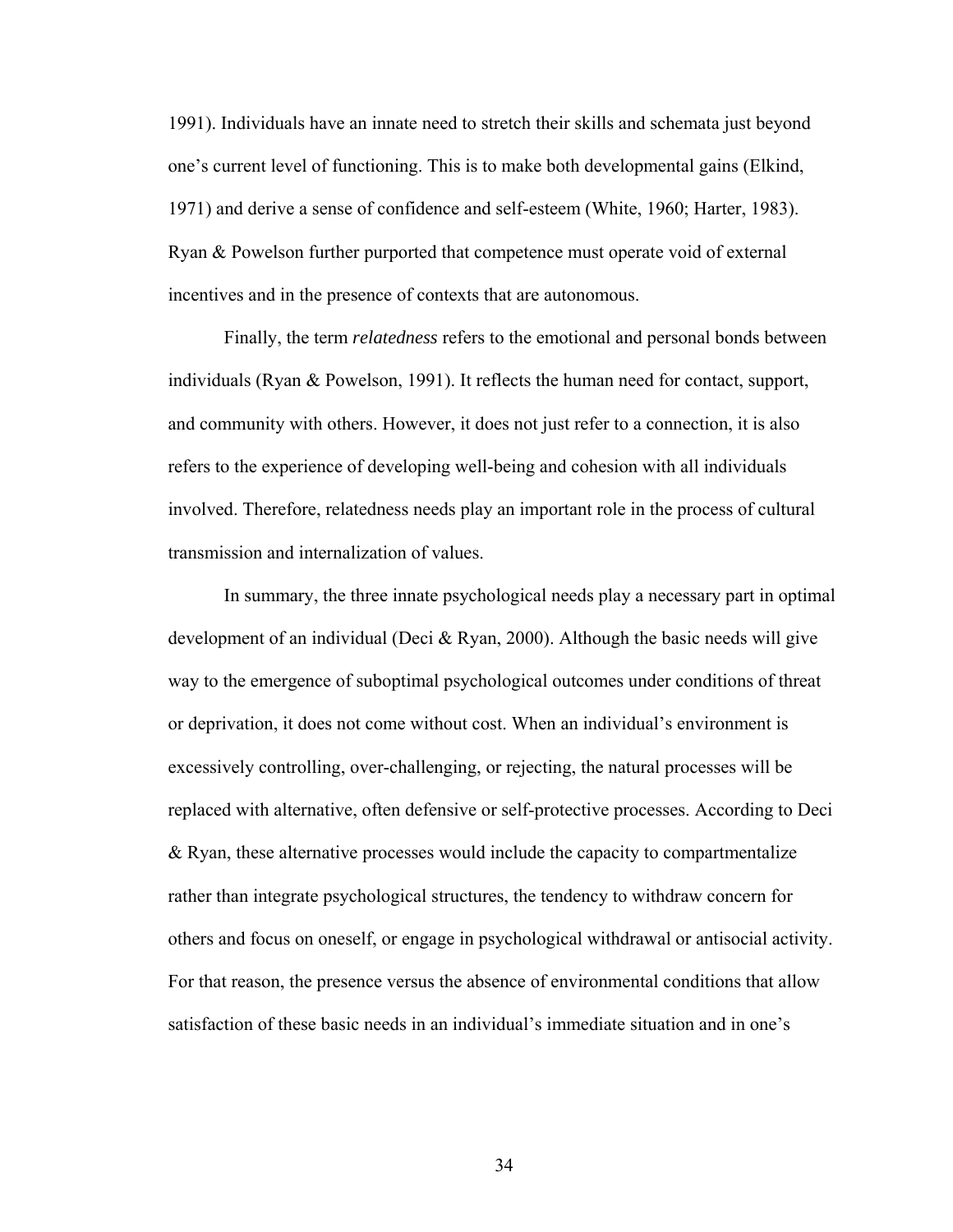developmental history is a key predictor of whether they will display behaviors of engagement.

### *Enactive and vicarious learning*

 The final key assumption of the organismic social cognitive theory is that of vicarious and enactive learning. Similar to Bandura's theory, vicarious learning occurs when there isn't an overt performance by the learner and derives from observing a model. This model can be a person, symbolic or nonhuman, on electronic sources, or in print. Vicarious learning accelerates learning beyond what occurs when a student performs every action at the time it is learned and saves the student from potential embarrassment from negative consequences. Enactive learning is learning by doing and experiencing the consequences from one's actions. The actions that are successful are retained while others are discarded (Pintrich & Schunk, 2002).

 Complex-skill learning typically occurs through both forms of learning. Students learn from observing the skill being demonstrated, this will teach them some skills but not all. Allowing the student to practice the skill will give the teacher the opportunity to evaluate the learner and provide feedback (Pintrich & Schunk, 2002).

#### *Conceptual Model*

The conceptual model for the organismic social cognitive theory borrows from Bandura's (1986) triadic reciprocality model (see Figure 1). The organismic social cognitive theory purports that personal, behavioral, and environmental factors interact to influence a student's interest, engagement, and volition toward learning outcomes. For this study, the problem-based learning strategy uses enactive learning for knowledge acquisition; whereas the teacher-guided learning strategy uses vicarious learning. The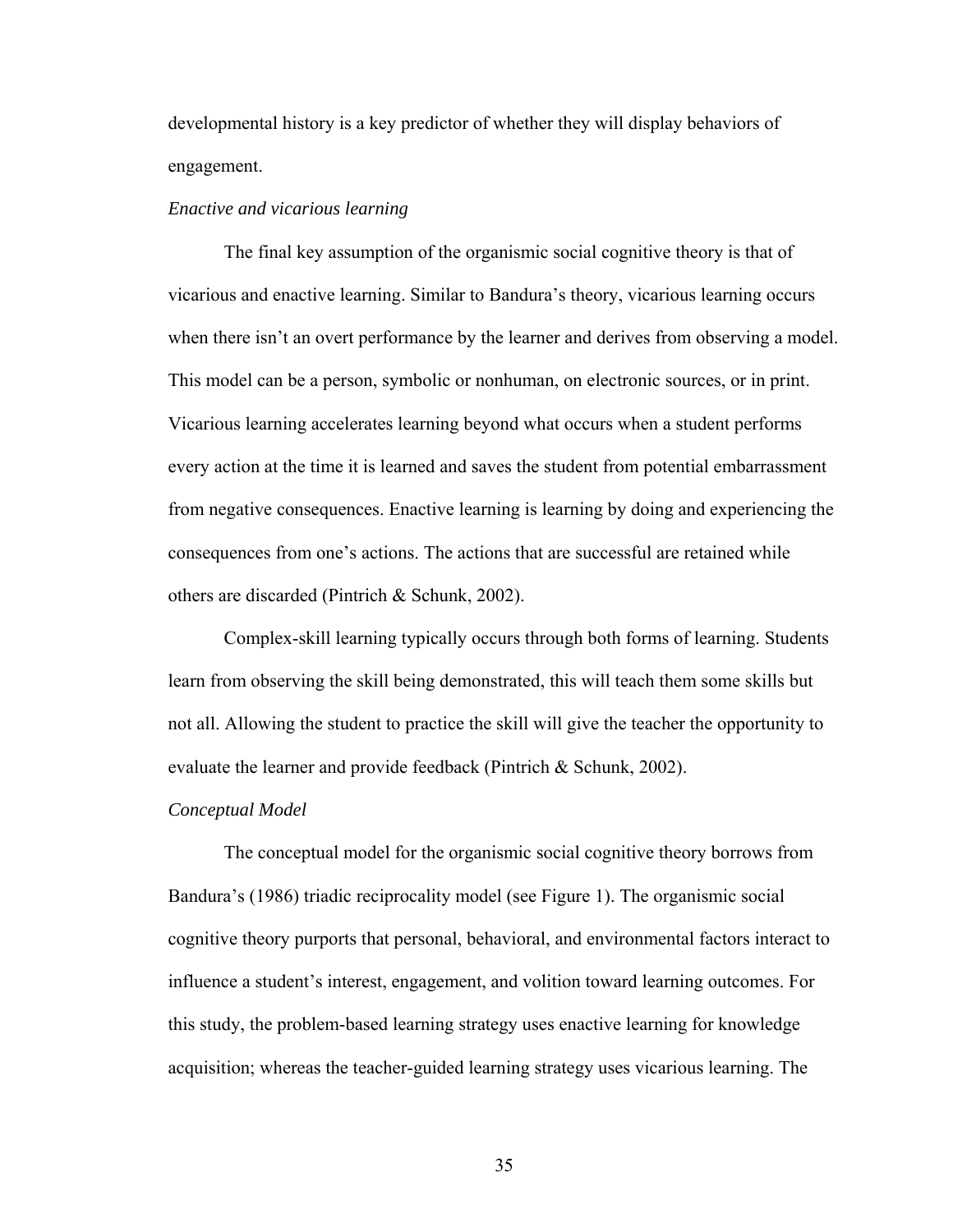environmental factor was the instructional strategy (PBL or TGL), the behavioral factor was engagement, and the personal factor was the students' motivation profiles.



**Figure 2.** Conceptual Model for the Organismic Social Cognitive Theory

## **Motivation**

 The motivational profile is a term to describe the personal factors associated with self-determination (an individual's motivation to act). These factors can be described as *events* that occur in the cognitive, affective, and psychomotor domains. In order to understand how they influence an individual to act, motivation must first be defined and described. Since its inception, motivation has been studied from several perspectives (Vallerand & Bissonette, 1992). The most widely used perspective in recent years suggests that behavior can be seen as intrinsically and extrinsically motivated (de Charms, 1968; Deci, 1971, 1975). However, a third construct, amotivation, was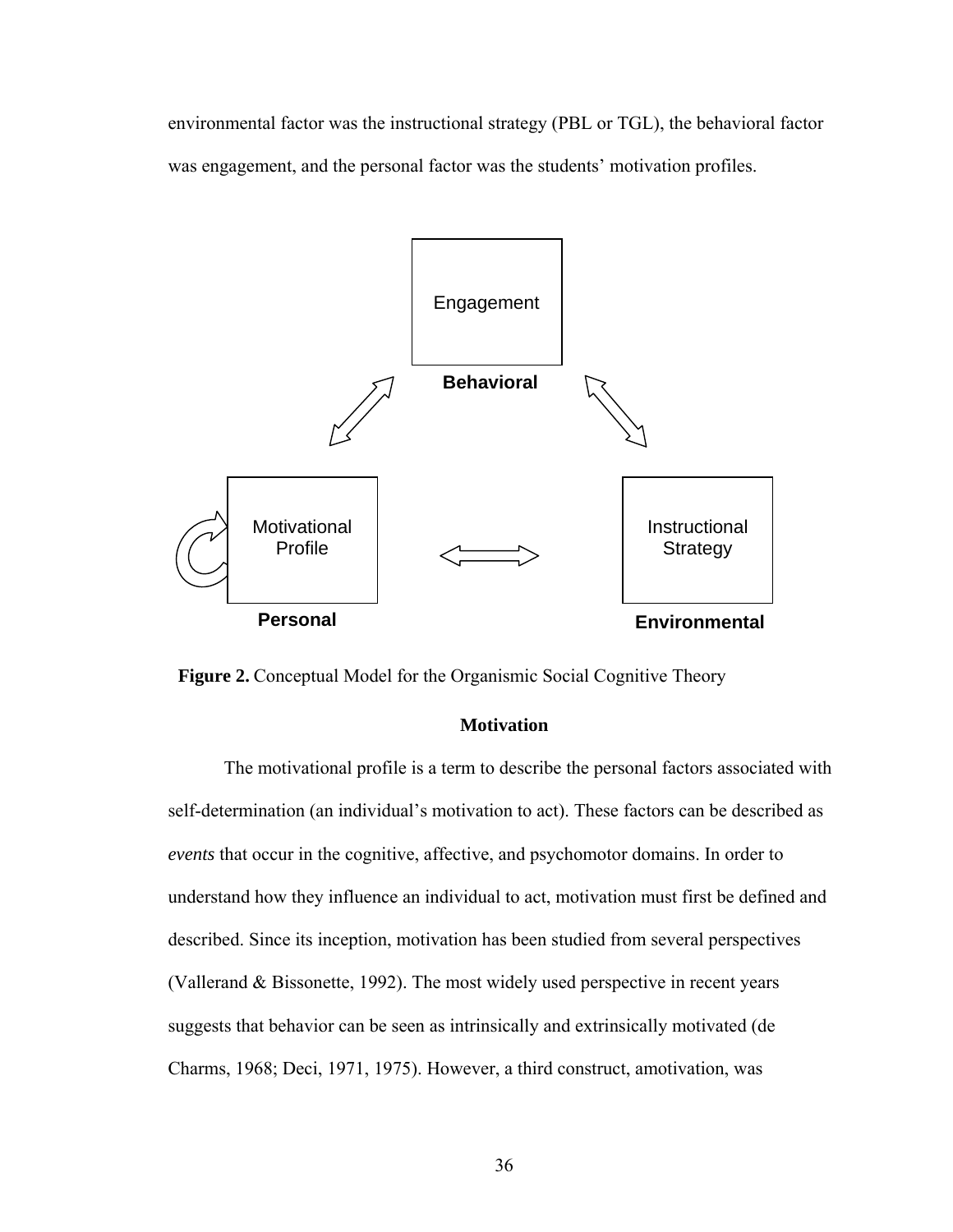suggested by Deci and Ryan (1985) in order to fully understand all facets of human behavior.

Intrinsically motivated behaviors are those that are engaged in for one's own pleasure (Deci, 1971). The individual voluntarily performs an act in the absence of material rewards or constraints. They are satisfied just because they were able to perform the task. Conversely, extrinsically motivated behaviors are those that are engaged because they are a means to an end and not because of the internal satisfaction derived from the task (Deci, 1975; Kruglanski, 1978). Originally, it was believed that extrinsic motivation referred to behaviors an individual engaged in due to a lack of selfdetermination and therefore could only be prompted by external events (Vallerand & Bissonette). However, researchers have proposed that different types of extrinsic motivation exist (Deci & Ryan, 1985, 1987; Ryan, Connell, & Deci, 1985; Ryan & Connell, 1989).

 According to Vallerand and Bissonette (1992), four types of extrinsic motivation exist which can be ordered along a self-determination continuum. They are (a) external, (b) introjected, (c) indentified, and (d) integrated regulation. *External regulation* occurs when behavior is externally regulated, typically with rewards or constraints (Vallerand  $\&$ Bissonette). For example, a student may read the homework assignment because he/she does not want to be embarrassed in class the next day for not being prepared. This behavior is not self-determined but occurred to avoid negative consequences. *Introjected regulation* occurs when behavior is internally regulated and the individual is selfimposing rewards or constraints (Vallerand  $\&$  Bissonette). For example, a student might volunteer to answer a question but is only doing it because no one else will and he/she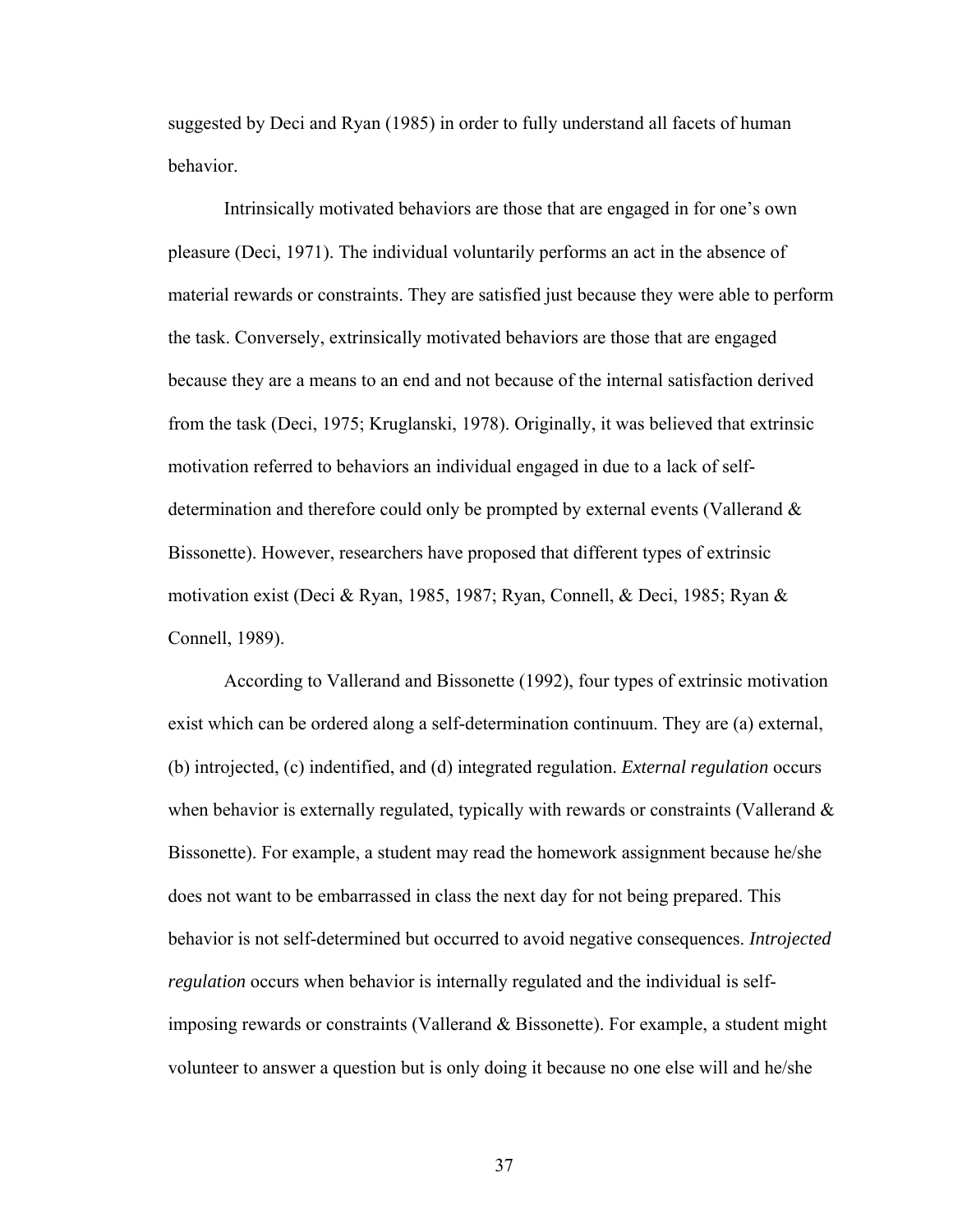"feels bad" for the teacher. Although the student is internally regulating the behavior, it is not true self-determination. The student is performing the task in light of external events.

The final two types of extrinsic motivation occur because of self-determination but are due to external factors. *Identified regulation* occurs when a behavior is valued by the individual and is perceived as self-chosen (Vallerand & Bissonette, 1992). For example, a student decides to take advance placement courses because it will boost their grade point average. The behavior is self-determined because the individual is not being pressured to complete the task; however, it is performed not because of internal satisfaction but as a means to an end. Finally, *integrated regulation* occurs when the behavior is performed because it fits within with the individual's self concept (Vallerand & Bissonette). For example a student turns in all of their homework and studies for every exam instead of watching television or talking on the phone. They believe that earning good grades will get him/her into a good college yielding future success. The individual values his/her education and have integrated the behaviors needed to be successful in school into other facets of his/her life.

 The newest motivation construct, amotivation, occurs when an individual perceives a lack of contingency between their behavior and outcomes (Deci & Ryan, 1985). The individual perceives no rewards or constraints by participating in the task. In this event, the individual will eventually cease participation (Vallerand & Bissonette, 1992). Amotivation occurs because the individual can not identify a sense of purpose and has no expectation for reward or control over changing the course of events (Vallerand  $\&$ Bissonette). It is likened to learned helplessness since the individual experiences feelings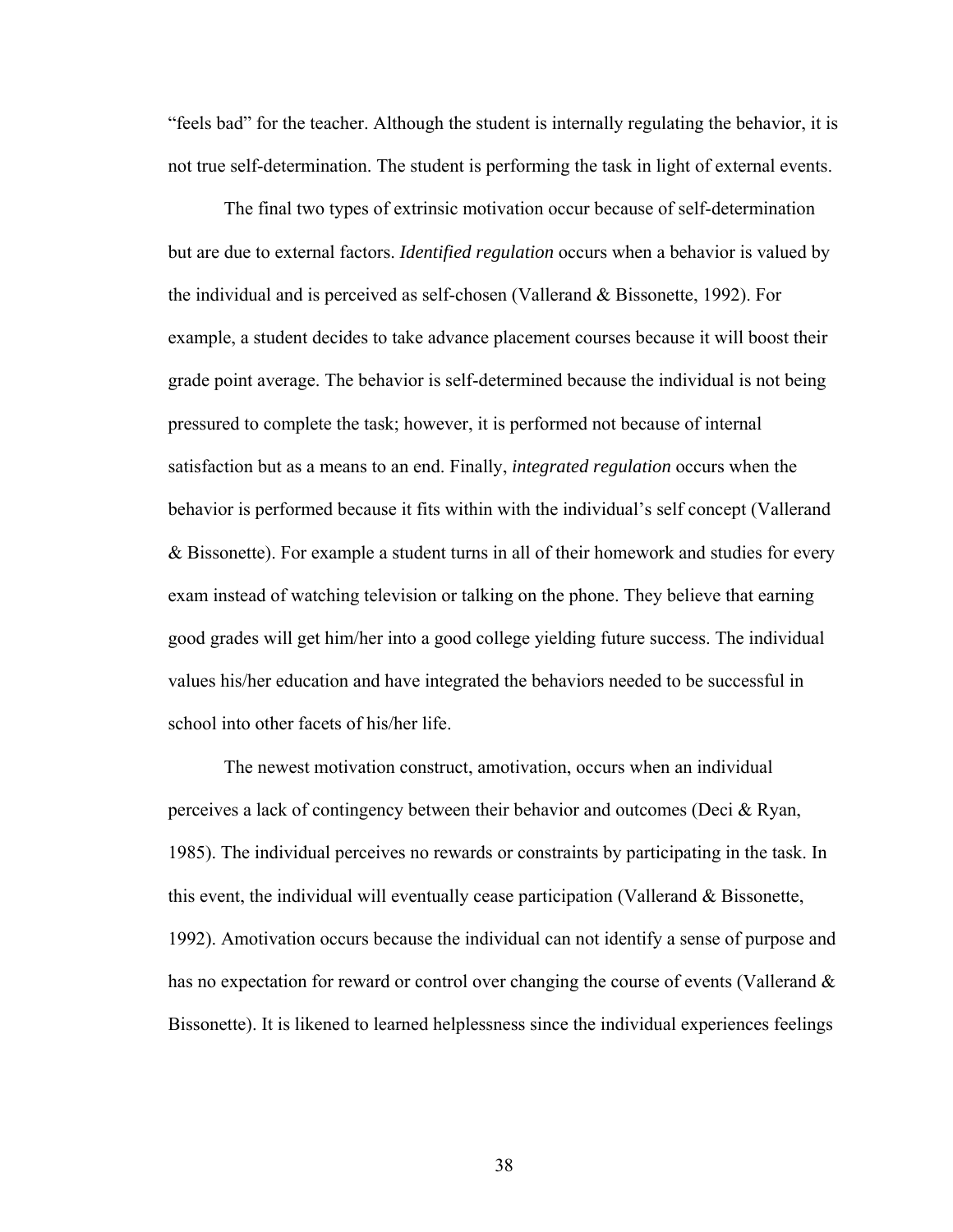of incompetence and uncontrollability (Vallerand & Bissonette; Abramson, Seligman, & Teasdale, 1978).

 Motivation is important to look at when discussing student academic achievement because research shows that there is a relationship between motivation and students persistence in school. A study done by Vallerand and Bissonnette (1992) purported that individuals who persisted in a course had reported being more intrinsically motivated, more identified and integrated, and less amotivated toward academic activities than students who dropped the course. They also revealed that females were more intrinsically motivated, integrated, and identified and less externally regulated and amotivated than males. These results may give claim to the hypothesis that individuals who are more selfdetermined will be more engaged in school and thus have greater knowledge acquisition and retention and high critical thinking ability.

### **Problem-Based Learning**

Problem-based learning (PBL) is an instructional strategy of "active learning" often used in higher education in such fields as nursing, dentistry and agriculture (Boud & Faletti, 1991; Barrows, 1996, 1998; Savery & Duffy, 2001). The modern history of PBL began at the medical school at McMaster University where Howard Barrows pioneered its use in response to the poor knowledge base that medical students accrued during their neurology clinical residencies (Rhem, 1998; Maudsley, 1999). However, its intellectual history can be traced back through inquiry training, John Dewey, and student apprenticeships (Rhem, 1998; Edweb, 2007). Problem-based learning can be described as "an instructional strategy in which students confront contextualized, ill-structured problems and strive to find meaningful solutions" (Rhem, ¶ 3). In response to an ever-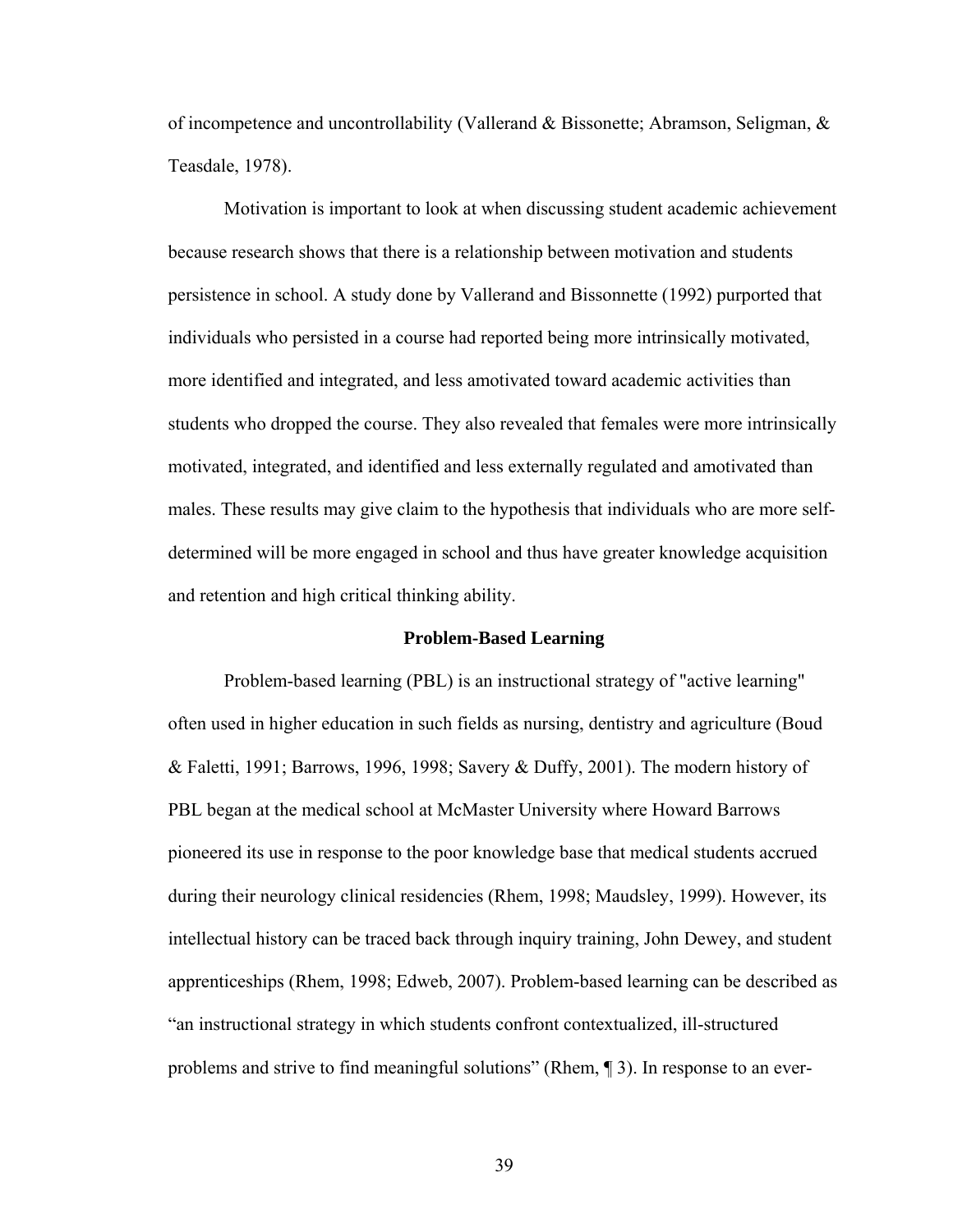evolving number of variations on PBL, Barrows (1998) defined "authentic PBL" as addressing several educational objectives:

- 1. Acquisition of deeply understood knowledge integrated from a variety of disciplines.
- 2. Development of effective clinical problem-solving.
- 3. Development of self-directed learning.
- 4. Development of team and interpersonal skills.
- 5. Development of a desire to continually learn.

In order to accomplish these objectives, PBL must possess certain characteristics (Barrows, 1998):

- *Problem-based*. Learners must be presented a real life (authentic) problem that they might encounter outside of the learning environment. These problems consist of descriptions of events that need explanation and provide limited information (Norman & Schmidt, 1992).
- *Problem-solving*. Learners apply problem-solving skills required in their careers to this learner process. The facilitator guides the application and development of effective problem-solving skills.
- *Student-centered*. Learners assume responsibility for their own learning. Instructors must avoid making students dependent on them for what they should know.
- *Self-directed learning*. Learners develop research skills because they are required to gather current information in order to complete the problem-solving process. This skill is essential to lifelong learning and professional performance.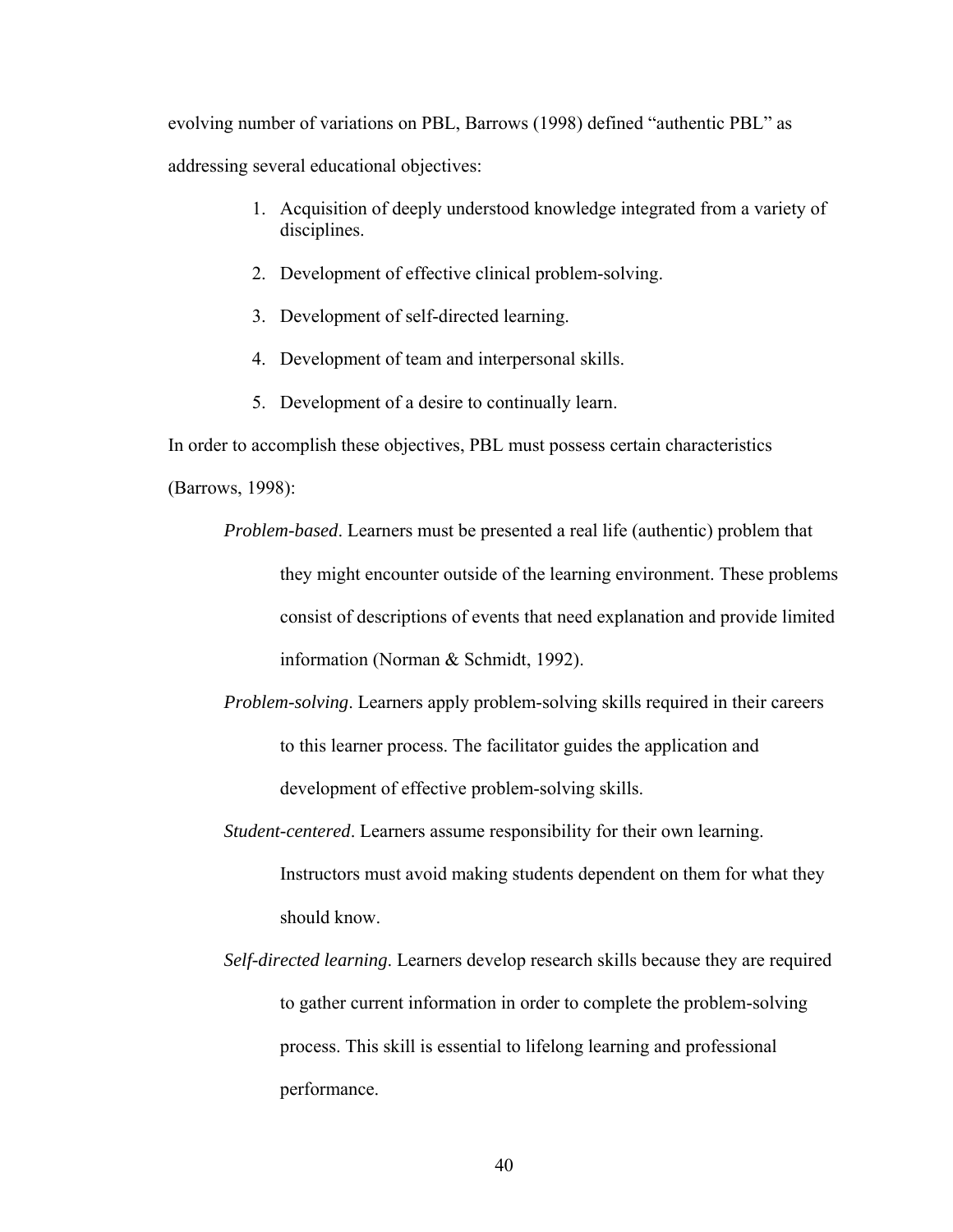*Reflection*. Learners, through group discussions, reflect on what was learned concerning the problem, its essential elements, how it relates to previously encountered problems, which in turn enhances the transfer of knowledge to use with future problems.

### *Constructivism Approach for Learning*

The role of the teacher is very important when using PBL and the instructional strategy. As the facilitator, it is important that the learning process be guided rather than the instructor solely providing knowledge (Hmelo-Silver & Barrows, 2006). The learning process begins by asking open-ended questions, encouraging student participation, providing appropriate information to keep students on track, avoiding negative feedback, and assuming the role as a fellow learner (Aspy, Aspy, & Quimby, 1993). This studentcentered arrangement reduces the amount of direct instruction allowing students to assume greater responsibility for their own learning (Bridges & Hallinger, 1991). The PBL strategy embodies the tenets of the constructivist pedagogy (Burris, 2005). John Dewey, an American philosopher and educator whose writings and teachings have had profound influences on education in the United States, is often cited as the philosophical founder of this approach in which the basic premise is that a learner must actively "build" knowledge and skills and that information exists within the built constructs (Huitt, 2003). Fennimore and Tinzmann (1990) suggested a difference exists between a behaviorallyoriented (teacher-centered) curriculum in which knowledge and skills are taught discretely and then inductively connected versus the constructivistically-oriented (student-centered) curriculum in which students acquire content while carrying out tasks requiring higher-order thinking (Huitt).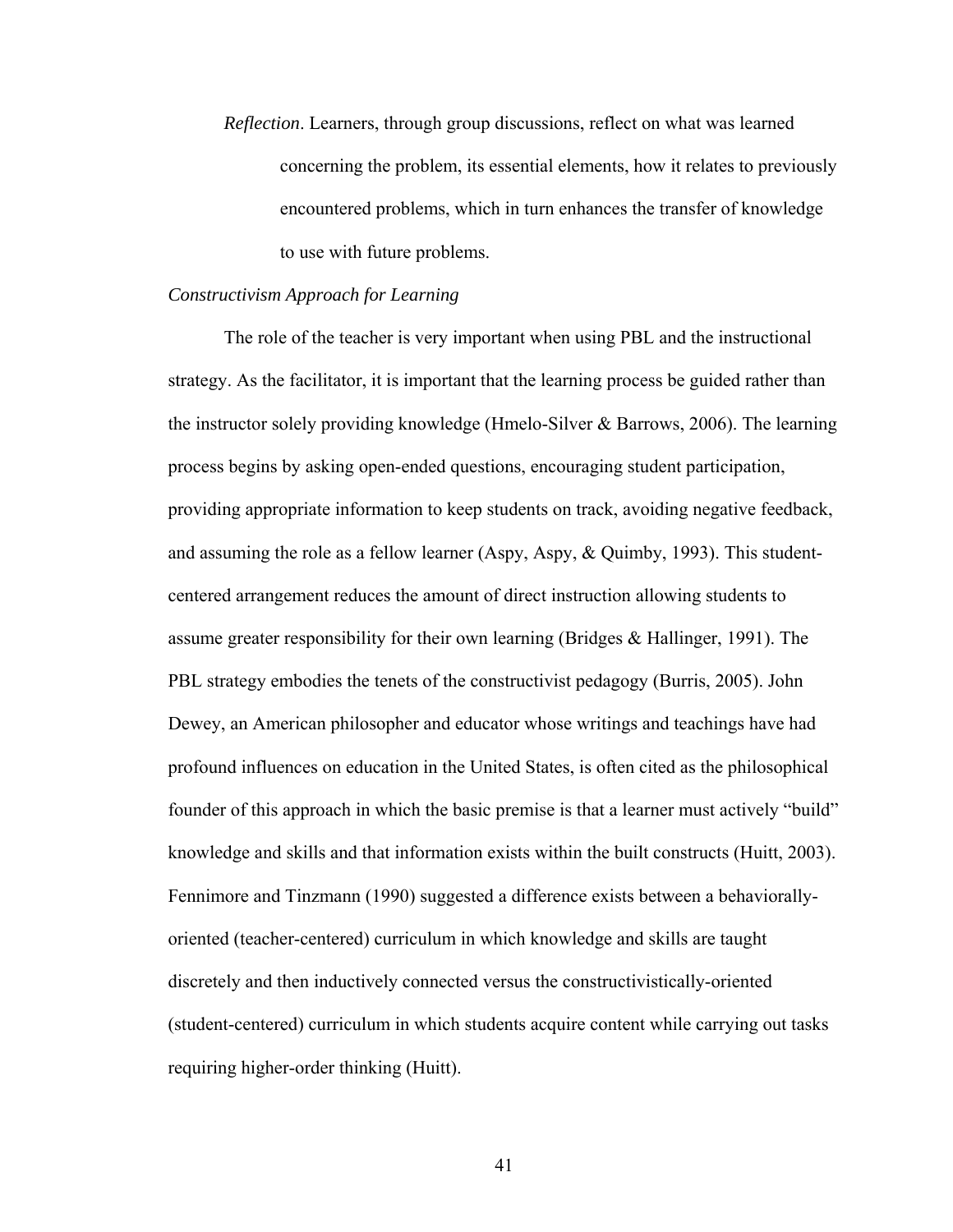Bruner (1990) provided the three principles of constructivistic learning: 1) instruction must be concerned with the experiences and contexts that make the student willing and able to learn (readiness); 2) instruction must be structured so that it can be easily grasped by the student (spiral organization); and 3) instruction should be designed to facilitate extrapolation and or fill in the gaps (going beyond the information given). Advocates of constructivism suggest that educators should first consider the knowledge and experiences the students bring to the learning environment and then build the curriculum so that they can connect new information to existing knowledge and experiences (Huitt, 2003). Conversely, advocates of behaviorism suggest that educators should decide what knowledge and skills students should know and build the curriculum to provide this knowledge (Huitt).

### *Problem-based Learning and Constructivist Theory*

 Savery and Duffy (2001) considered PBL one of the best examples of a constructivist learning environment. They identified eight principles for design of a constructivist learning environment and argued that PBL fit all eight. Table 1 compares Savery and Duffy's eight principles to Barrow's characteristics of PBL.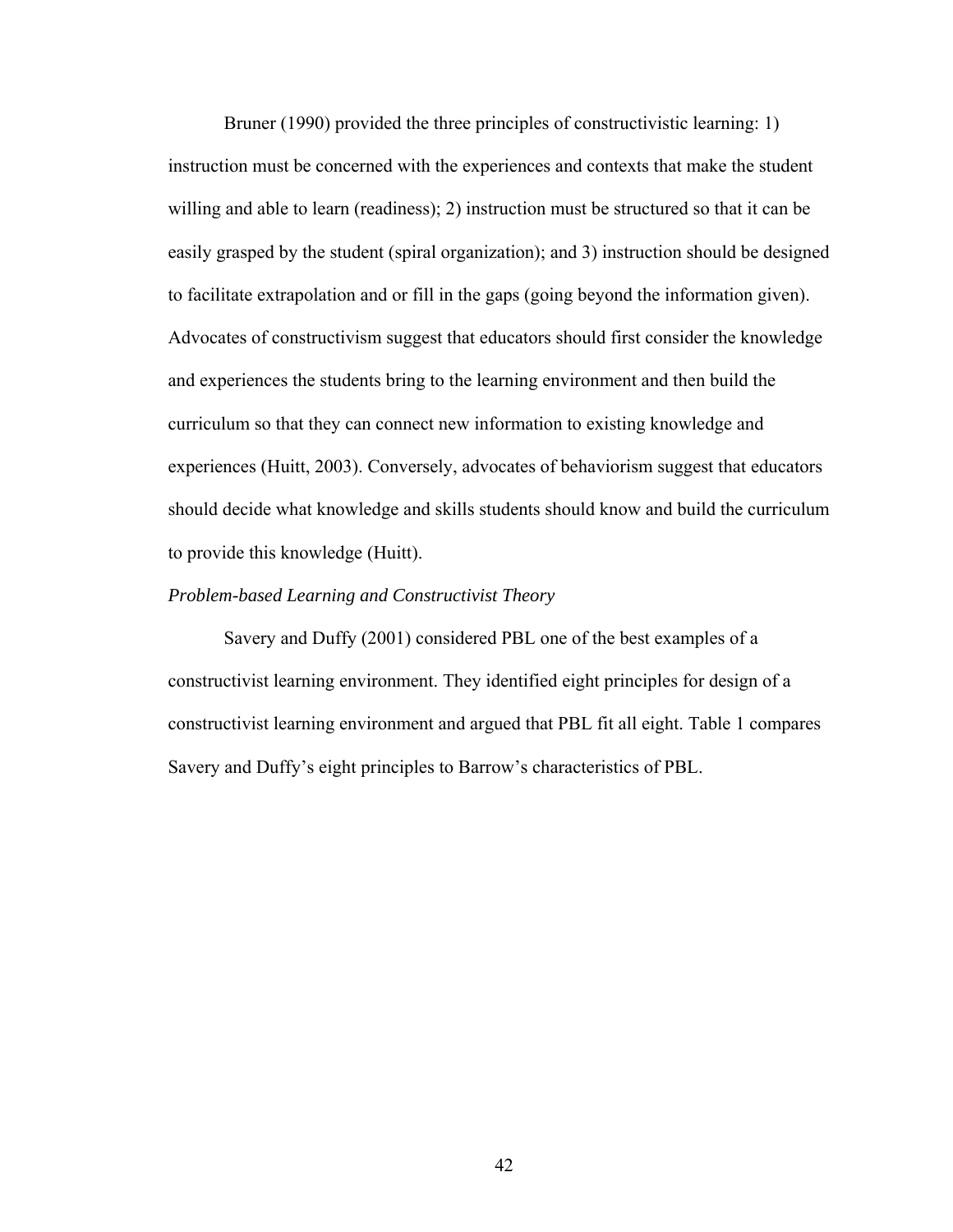# Table 1

*A Comparison of the Characteristics of PBL to the Constructivist Instructional Principles* 

| <b>Characteristics of PBL</b> | <b>Constructivist Instructional Principles</b>                                                     |
|-------------------------------|----------------------------------------------------------------------------------------------------|
| Problem-based                 | Anchor all learning activities to a larger task or<br>problem.                                     |
|                               | Design the task and learning environment to reflect<br>the complexity of the practice environment. |
|                               | Design an authentic task.                                                                          |
| Problem-solving               | Encourage testing ideas against alternative views and<br>alternative contexts.                     |
|                               | Design the learning environment to support and<br>challenge the learner's thinking.                |
| Student-centered              | Support the learner in developing ownership for the<br>overall problem or task.                    |
| Self-directed learning        | Give the learner ownership of the process used to<br>develop a solution.                           |
| Reflection                    | Provide opportunity for reflection on both the content<br>and the learning process.                |

# *Structure of Problem-based Learning*

 PBL is different from other problem-solving strategies because of the type of problem used. Problem-solving strategies use a clearly defined problem with a prescribed order to the steps followed when solving the problem (Newcomb, McCracken, & Warmbrod, 1993). However, PBL uses a messy, ill-structured problem (Jonassen, 1997). Lohman (2002) describe the characteristics of ill-structured problems as: 1) The exact nature of the problem is unclear and some information is provided (not enough to solve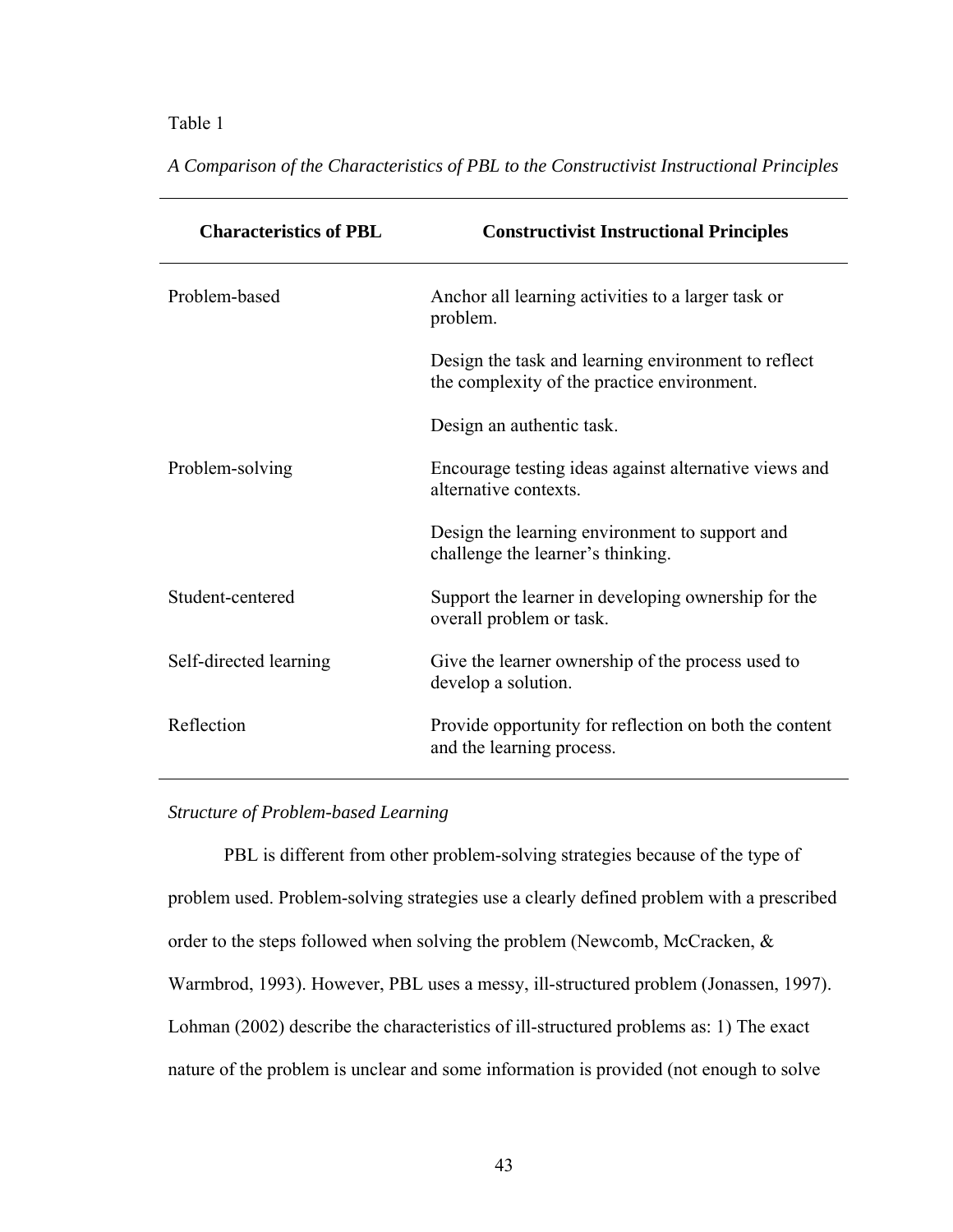the problem); 2) More than one way to solve the problem exists; and 3) The problem does not have a single right answer.

 Students are presented with an ill-structured problem in the same manner they would in the real world, without any prior preparation or studying (Maxwell, Bellisimo, & Mergendoller, 2001). Students work in small groups of typically 4-5 members with the help of a tutor or facilitator. Learning objectives are identified and used to guide individual study. Students must identify what they know and don't know and discover pertinent information in resources other than their textbook (White, 1996). The knowledge that is gathered and skill acquired are then process and applied to the problem. An important component to PBL is that students evaluate/reflect on the effectiveness of the knowledge and skills in the learning process (Maxwell et al.) and integrate the effective learning into their existing knowledge base.

Multiple conceptual models exist for teaching using PBL. Most models contain similar processes, but differ in the delineation of the steps used. The two PBL models that were evaluated for the purpose of this study was Arends' (2004) and Ryan and Millspaugh's (2004) PBL model. Arends described five major phases that can typically be found in PBL (see Table 2). According to Arends, the process begins with orientating students to the problem, followed by the set up of groups, then the facilitation the problem-solving process, and concludes with assisting students with reflection.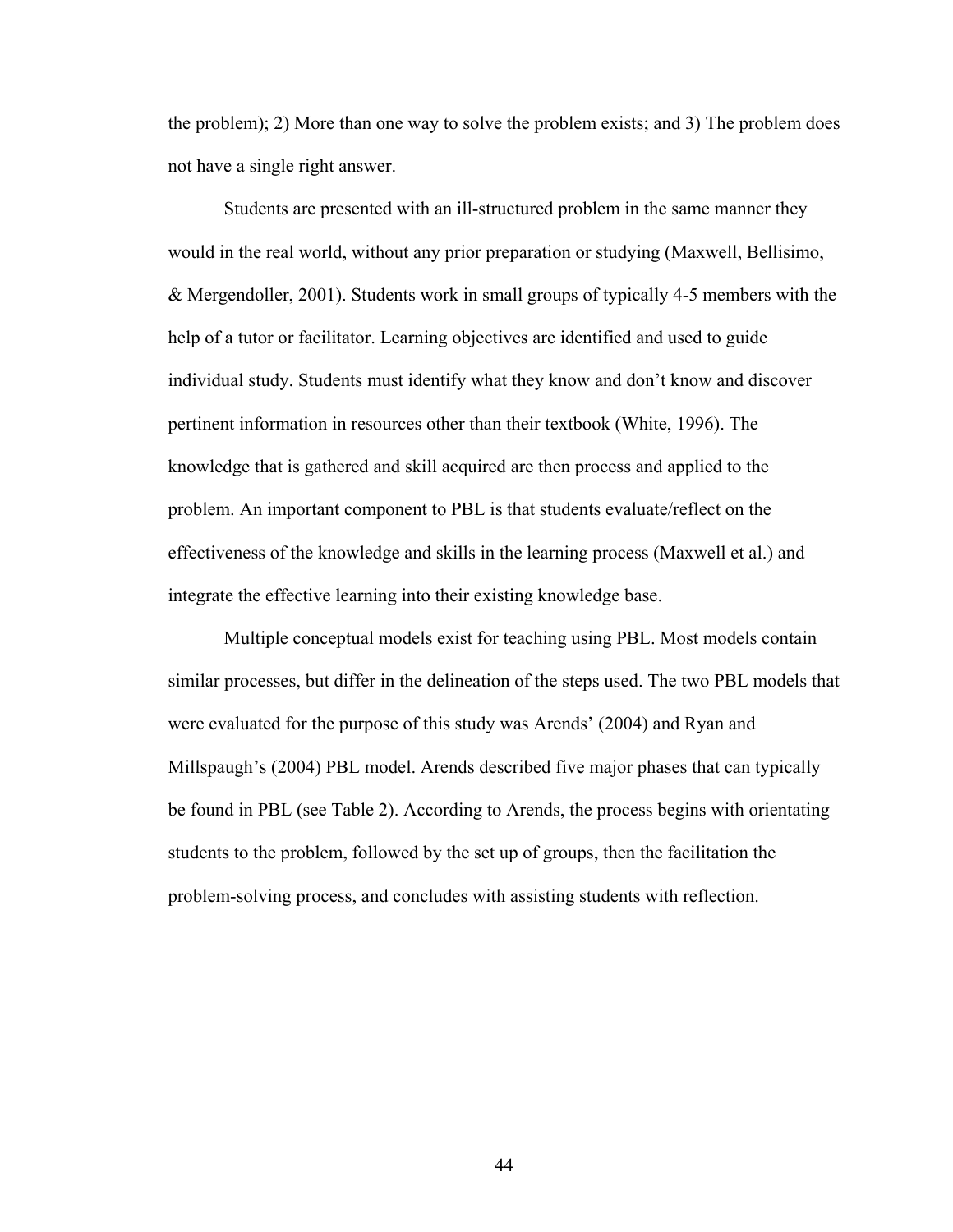## Table 2

| <b>Phase</b>                                        | <b>Teacher Behavior</b>                                                                                                                                                 |
|-----------------------------------------------------|-------------------------------------------------------------------------------------------------------------------------------------------------------------------------|
| Orient students to the problem                      | Go over the objectives of the lesson, describes<br>important logistical requirements, and motivates<br>students to engage in self-selected problem-solving<br>activity. |
| Organize students for study                         | Help students define and organize study tasks related<br>to the problem.                                                                                                |
| Assist independent group<br>investigation           | Encourage students to gather appropriate information,<br>conduct experiments, and search for explanations and<br>solutions.                                             |
| Develop and present artifacts<br>and exhibits       | Assist student in planning and preparing appropriate<br>artifacts such as reports, videos, and models and helps<br>them share their work with others.                   |
| Analyze and evaluate the<br>problem-solving process | Teacher helps students to reflect on their<br>investigations and the processes they used.                                                                               |

## *Arends' (2004) Problem-Based Learning Model*

Although similar in nature, Ryan and Millspaugh's (2004) PBL model identified 14 major steps in PBL. The major difference between the two PBL models is in the first step where the teacher explains the purpose of problem-based learning. One of the difficulties with PBL is that students are not comfortable with this learning strategy and often become frustrated by the lack of information and order to the problem (Hong, 2001). This introduction to the purpose of PBL will help students to understand their newly defined role in the learning process. The other 13 steps are a more defined version of what is identified by Arends (see Table 3).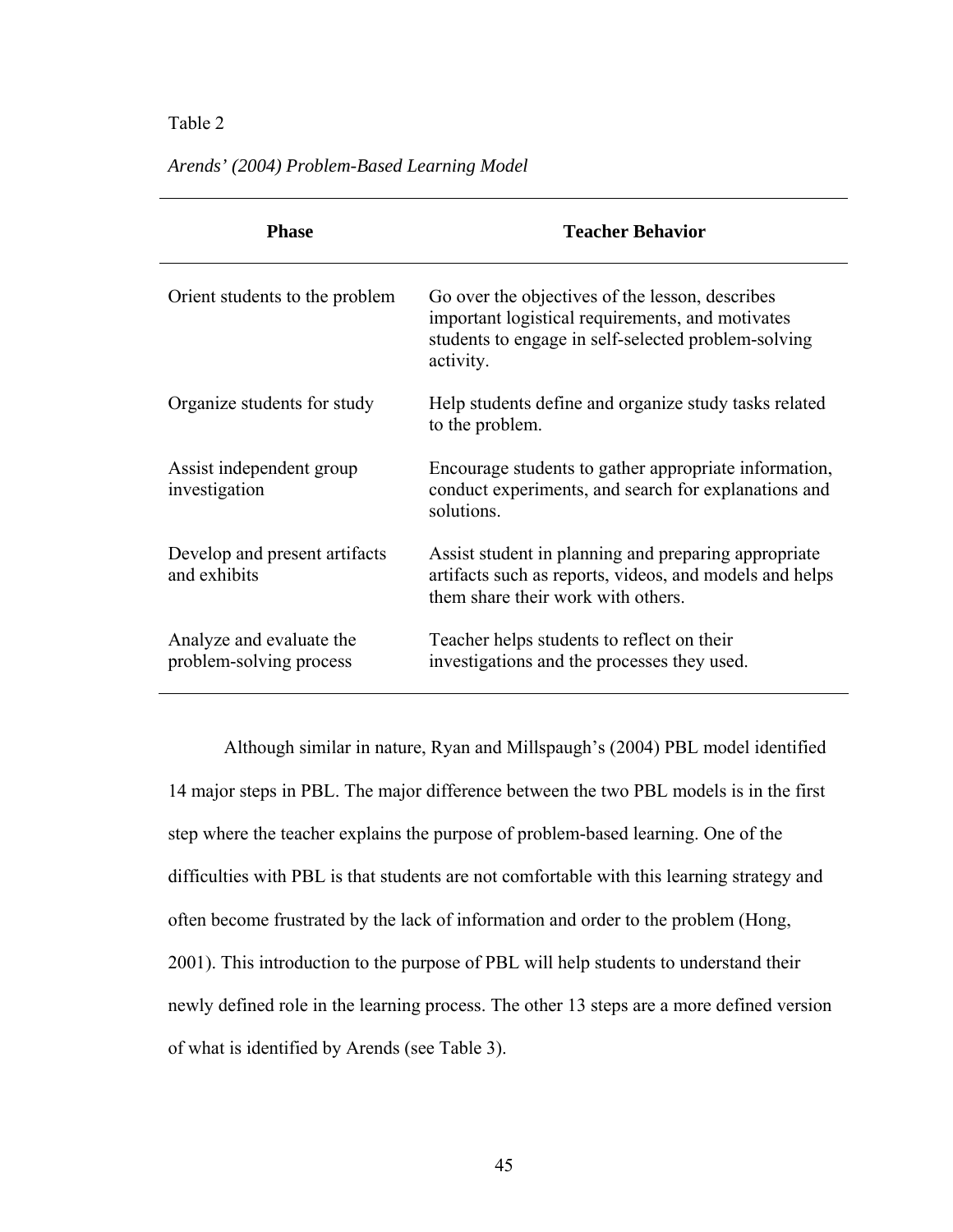## Table 3

| <b>Step</b> | <b>Teacher Behavior</b>                                 |
|-------------|---------------------------------------------------------|
|             | Explain to students why problem-based learning is used. |
|             | Establish small teams and assign team member roles.     |

## *Ryan and Millspaugh's (2004) Problem-Based Learning Model*

4 Guide student teams to identify major problem(s) and stakeholders; discuss "what we need to know" to solve the problem; discuss what they already know; identify concepts, principles, facts that may be used in resolving the case; list terms (jargon) presented in the case to be learned; brainstorm possible resolutions by considering stakeholders perspectives; and generate list of learning objectives.

3 Present the case to students prior to presenting lectures, assigning readings.

- 5 Respond to student requests for more information.
- 6 Provide list of instructor's formal learning objectives.
- 7 Guide student teams to assign learning objectives to members for research and preparation of written summaries.
- 8 Conduct lectures, discussions, readings, etc. to cover information related to learning objectives, case resolutions, and justifications.
- 9 Guide students to report within teams on learning objective research.
- 10 Refocus students on the case and renew discussion of problem, solutions, and justifications as the teams discuss application of learning objectives, lectures, etc. to case.
- 11 Facilitate an exchange of ideas within teams to generate alternative solutions and justifications.
- 12 Guide students to individually write their preferred case resolution and justifications. Oral presentations or debates can replace written responses.
- 13 Debrief the case with class.
- 14 Facilitate discussion to "generalize" the learning (concepts, principles, thinking processes) from the case experience to other situations.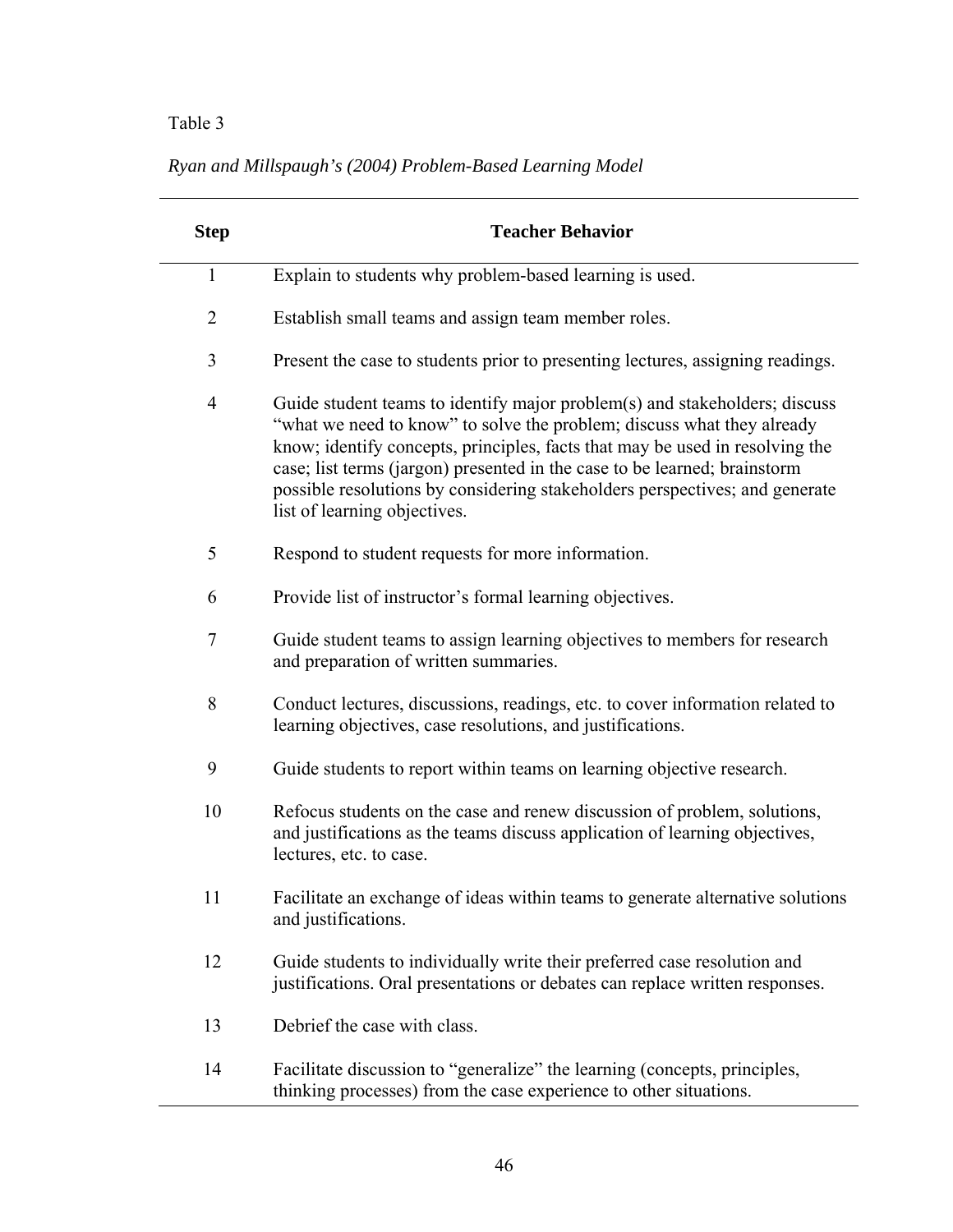Both PBL models advocate a step process that leads to a resolution and is concluded with a reflection component. Although the both models are intended for use in post-secondary education, they can be adapted for use at the secondary level. The Ryan and Millspaugh model was used in this study because of the added component of the introduction to PBL and the detail used within the steps. Such detail tends to prove to be beneficial when using this strategy on younger audiences.

### *Educational Outcomes of Problem-based Learning*

One of the attractive points of PBL is its interdisciplinary nature (Putnam, 2001). Solutions developed by students in PBL have multiple outcomes just as they would with problems encountered in the real world. Students learn to overlap skill sets in competency areas often integrating written, verbal, scientific reasoning, social, and math skills into developing solutions. This learning structure places emphasis on metacognitive skills and allows students to think beyond lower-ordered levels of thinking such as knowledge and comprehension (Putnam).

However, according to the literature, the true student outcomes of PBL have not been confirmed. Albanese and Mitchell (1993) conducted an extensive review of literature on PBL in the medical field. They revealed that although PBL students did not typically do as well on basic objective-type exams (e.g., multiple choice, True / False, Matching), which focused on rote memory, there were some exceptions. The variation in how PBL was used yielded different outcomes in student performance. However, in terms of clinical exams where problem solving and critical thinking skills were utilized, PBL students scored higher in these areas. Furthermore, the meta-analysis revealed that PBL students' clinical scores tended to cluster in the middle where conventional students'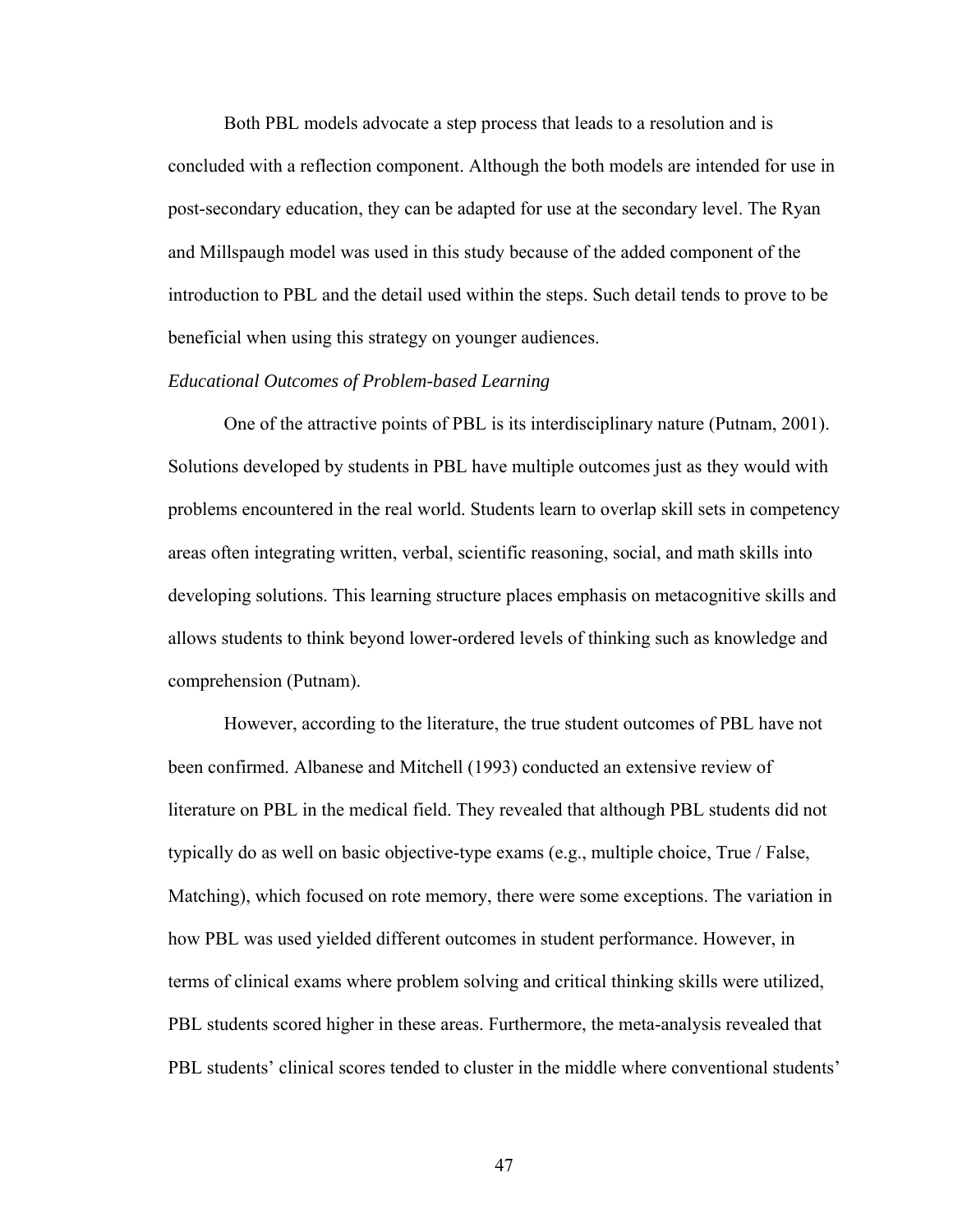scores were on extreme ends of the scale. Finally with performance-based assessments, PBL students received higher rating by the clinical supervisor than their counterparts. Vernon and Blake (1993) conducted a similar meta-analysis and discover results that favored PBL students for performance-based assessments and conventional students for knowledge-based assessments. However, because the studies lack randomization, they would not conclude that these advantages were due solely to the program designs.

Problem-based learning has also been studied at the secondary level. Gordon, Rogers, Comfort, Gavula, and McGee (2001) sought to identify the impact of PBL on urban, minority middle school students. Approximately half of the sixth, seventh, and eighth grade students in a Philadelphia middle school were exposed to PBL activities. Gordon et al. reported that although most were performing below grade level, they responded well to the high academic challenge of PBL. The authors concluded that there was a notable improvement in student behavior, and academic achievement, particularly in science scores.

Furthermore, Dods (1997) conducted a study of secondary biochemistry students to investigate the effectiveness of PBL in promoting knowledge acquisition and retention. The researcher used students from the Illinois Mathematics and Science Academy which is a highly selective magnet school. Dods reported that students acquired knowledge at about an equal rate, regardless of instructional strategy used. This equality in knowledge acquisition may be due to the type of self-regulation used by these high achieving students and their high aptitude for science topics. The researcher also reported that students taught using PBL had greater retention of knowledge. Related, a study of freshmen in an introductory agricultural education course was conducted by Herman and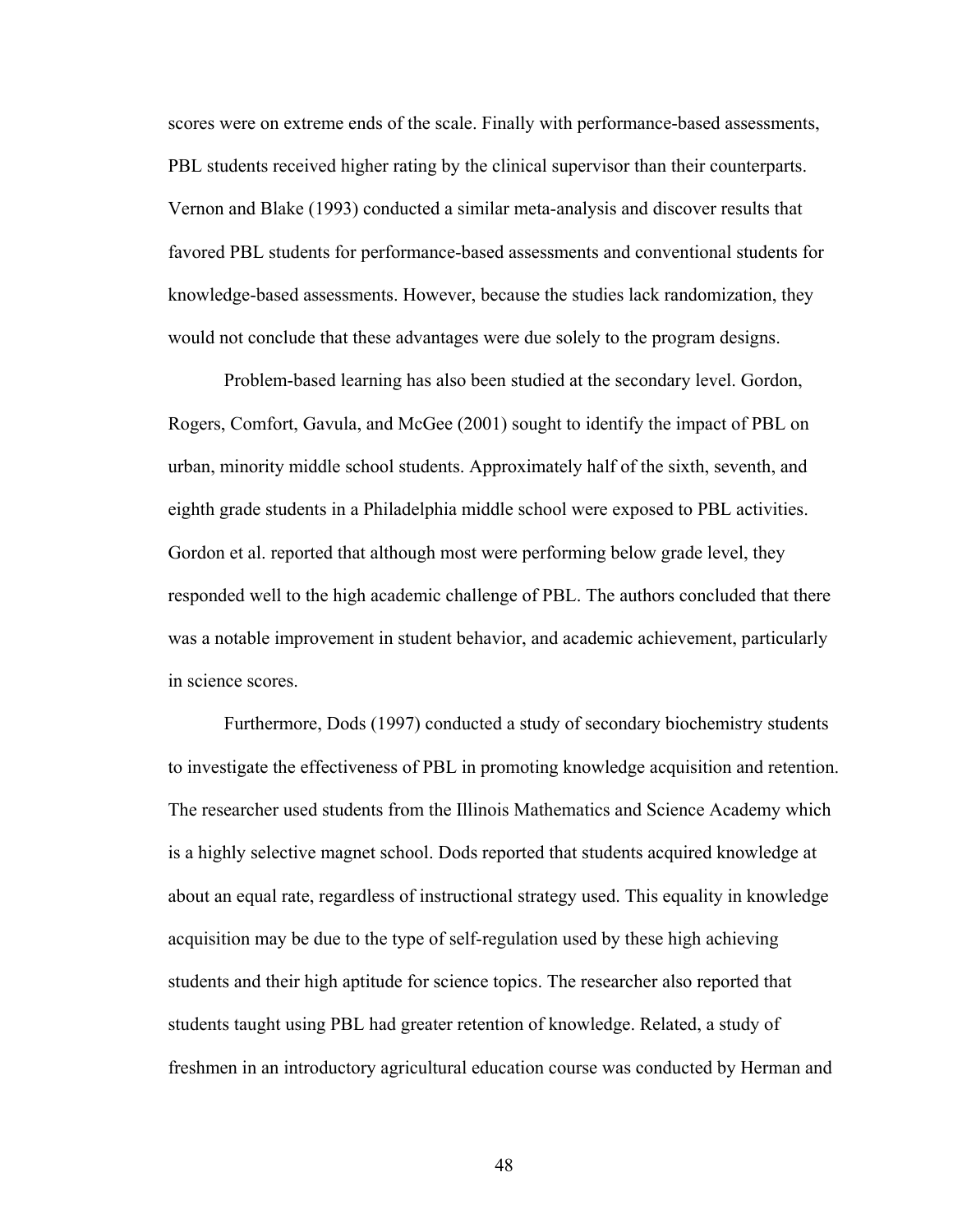Knobloch (2004) to compare the impact of instructional strategies (PBL, cooperative learning and illustrated lecture) on knowledge acquisition, retention, and student motivation. They concluded that while findings were mixed on knowledge retention, PBL improved student achievement, understanding, and motivation.

Most recently, Burris (2005) conducted a study conducted to determine the effect of PBL on critical thinking ability and content knowledge of secondary agriculture students. Burris used supervised study (also known as directed study) as the compared method of instruction. In supervised study, students were given study questions and asked to refer to a resource text in order to locate the answers. The act of searching for information without the aid of the teacher provided students with a set of problems in which they must solve. The researcher reported that students in the supervised study group produced higher scores on critical thinking ability and content knowledge. Although there was a statistically significant difference in critical thinking ability scores, Burris reported that there was no practical difference. Burris argued that the content knowledge exam measured student knowledge and comprehension (low-order thinking) and PBL has been reported as more effective with developing higher-order thinking skills. Therefore the instructional method used should depend on the educational objective. In other words, PBL may be most effective for accomplishing educational objectives written and assessed at higher levels of cognition. In terms of the results of the critical thinking appraisal, Burris concluded that the instrument used in the study may have measured a specific component of critical thinking not affected by instructional strategies and that an instrument measuring problem-solving ability may be a more appropriate data collection tool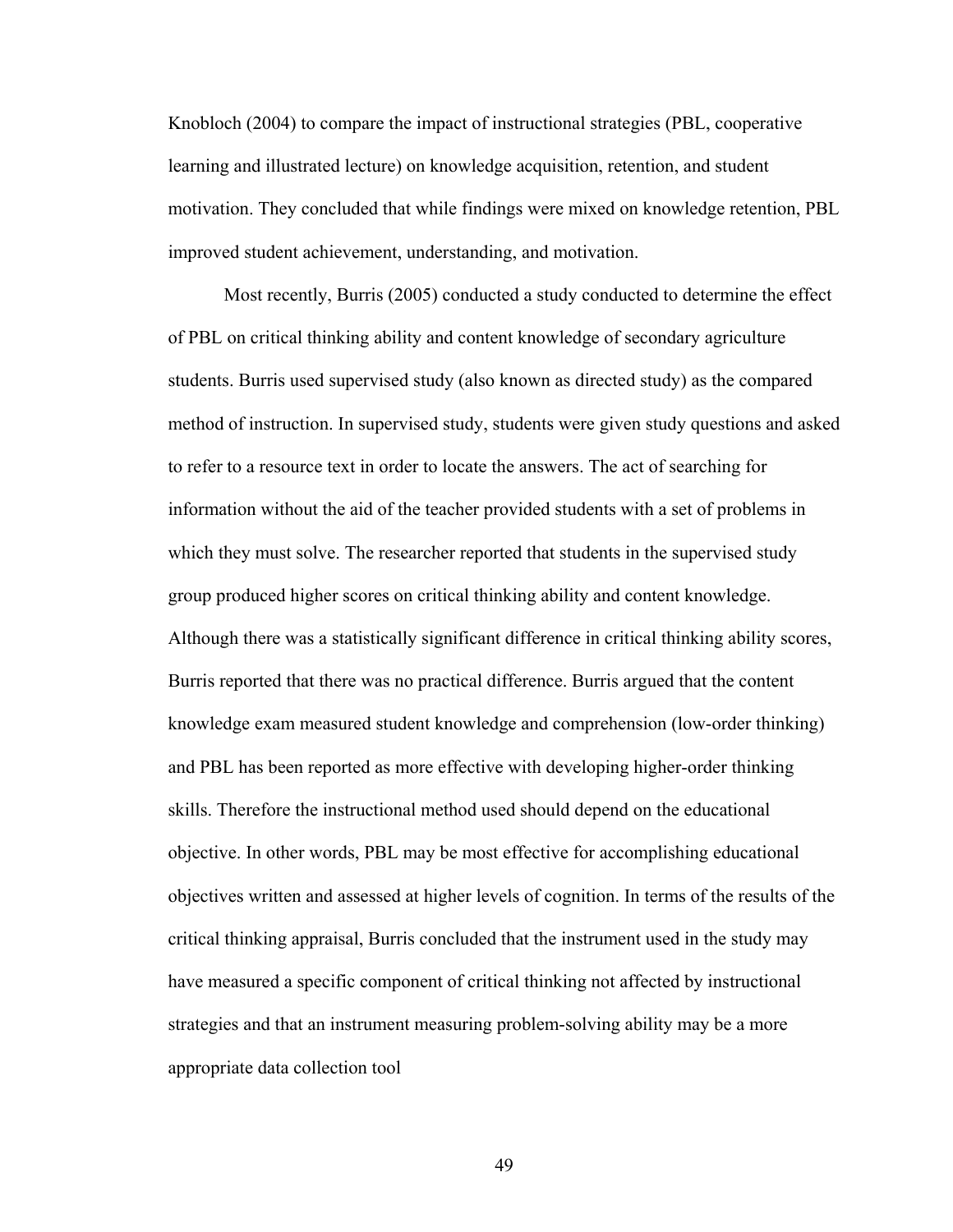### **Critical Thinking**

 The promotion of critical thinking skills has long been advocated. In 1983, The National Commission on Excellence in Education conducted a study of the state of the US educational system and concluded that declines in educational performance are in large part the result of disturbing inadequacies in the way the educational process itself is often conducted. The inadequacies were grouped under four categories: content, the information being taught to the students; expectations, the level of knowledge students should possess by graduation; time, the amount of time and rigor students put into the learning process both in school and at home; and teaching, the qualifications and availability of skilled educators. The report identified the risk to the nation's welfare and global dominance as "a redistribution of trained capability throughout the globe" to which America is slow to respond (NCEE, 1983). The report went on further to say:

Knowledge, learning, information, and skilled intelligence are the new raw materials of international commerce and are today spreading throughout the world as vigorously as miracle drugs, synthetic fertilizers, and blue jeans did earlier. If only to keep and improve on the slim competitive edge we still retain in world markets, we must dedicate ourselves to the reform of our educational system for the benefit of all--old and young alike, affluent and poor, majority and minority. Learning is the indispensable investment required for success in the "information age" we are entering (The Risk section, ¶ 2).

Some years later, a report entitled *Learning and Living: A Blueprint for High Performance* (1992), the Secretary's Commission on Achieving Necessary Skills (SCANS) identified critical thinking as a skill needed by all workers. More specifically,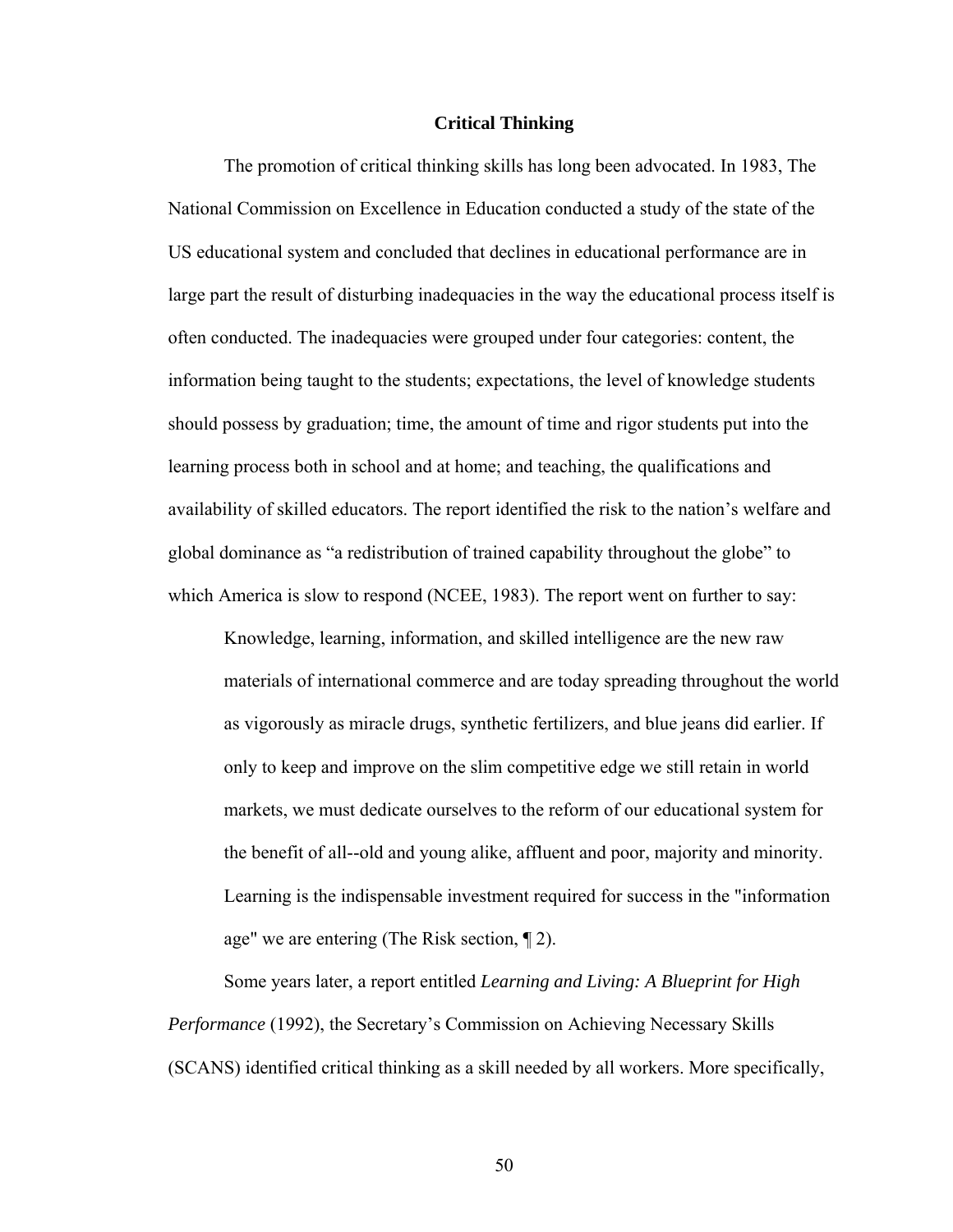workplace competencies were identified as the ability to manage resources, work productively with others, acquire and use information, understand complex systems, and work comfortably with a variety of technologies (the Secretary's Commission on Achieving Necessary Skills). These reports demonstrate the importance of critical thinking to the success of the country on the global market and the role the educational system plays in developing students' critical thinking skills.

Unfortunately, for many years critical thinking has been diversely defined in the literature because experts were not able to come to a consensus on a central definition (Giancarlo  $\&$  Facione, 2001). The various definitions and constructs for measuring critical thinking yielded various research outcomes and methods for teaching students critical thinking skills. For instance, Alfaro-LeFevre (1995) stated that critical thinking entails purposeful, goal directed thinking that aims to make judgments based on evidence rather than conjecture. Critical thinking is further based on principles of science and scientific method that requires strategies that maximize human potential and compensate for problems caused by human nature (Alfaro-LeFevre). Bryne and Johnstone (1987) defined it as an ability that develops through experiences. Whereas Pascarella and Terenzini (1991) stated that critical thinking involves the individual's ability to identify central issues and assumptions in an argument, recognize important relationships, make correct inferences from data, deduce conclusions from information or data provided, interpret whether conclusions are warranted on the basis of the data given, and evaluate evidence or authority.

Although definitions differ, many researchers have defined or characterized critical thinking in terms of cognitive skills (Beyer, 1987; Bryne & Johnstone, 1987;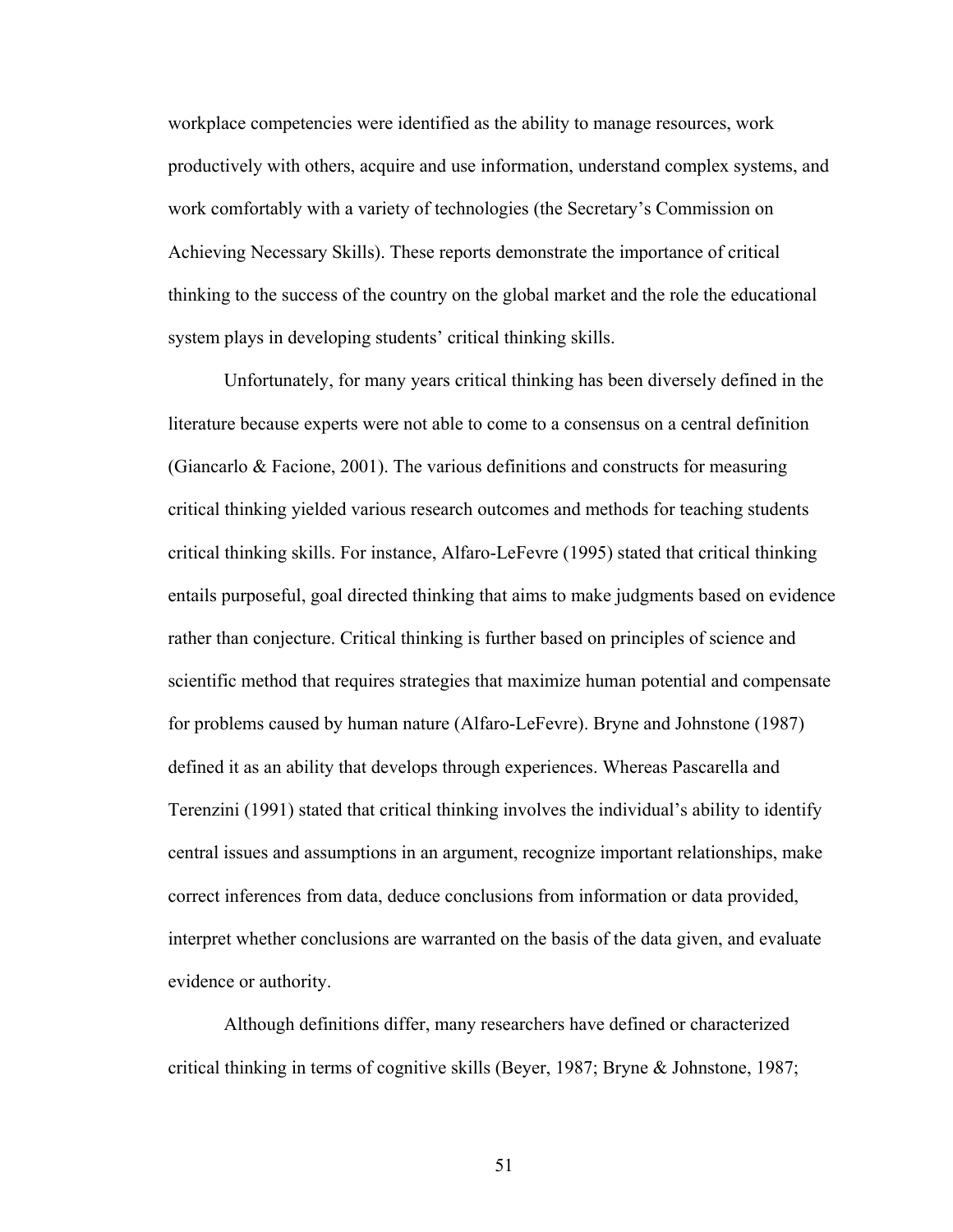Frye, Alfred, & Campbell, 1999; Burris, 2005). A set of cognitive skills identified by Beyer as necessary for effective critical thinking were the ability to:

- 1. Distinguish between verifiable facts and value claims.
- 2. Distinguish relevant from irrelevant information, claims, and reasons.
- 3. Determine factual accuracy of a statement.
- 4. Determine credibility of a source.
- 5. Identify ambiguous claims or arguments.
- 6. Identify unstated assumptions.
- 7. Detect bias.
- 8. Identify logical inconsistencies in a line of reasoning.
- 9. Recognize logical inconsistencies in a line of reasoning.
- 10. Determine the strength of an argument or claim.

On the other hand, some researchers have linked critical thinking skills with higher-order thinking and used Bloom's Taxonomy of Education Objectives as the framework for analyzing this form of cognitive skills (Burden & Byrd, 1994; Whittington, Stup, Bish, & Allen, 1997). In Bloom's Taxonomy of Education Objectives, there are six levels of cognition: Knowledge, Comprehension, Application, Synthesis, Analysis and Evaluation (Bloom, Engelhart, Furst, Hill, & Krathwohl, 1956). According to Bloom et al. *Knowledge* is the recall of specific information, processes, patterns, or structures. Whereas, *Comprehension* represents the understanding of information by an individual such that one can use the information but does not necessarily relate it to other material or use it to its fullest implications. These two levels are commonly considered forms of lower-order thinking (Miller, 1990).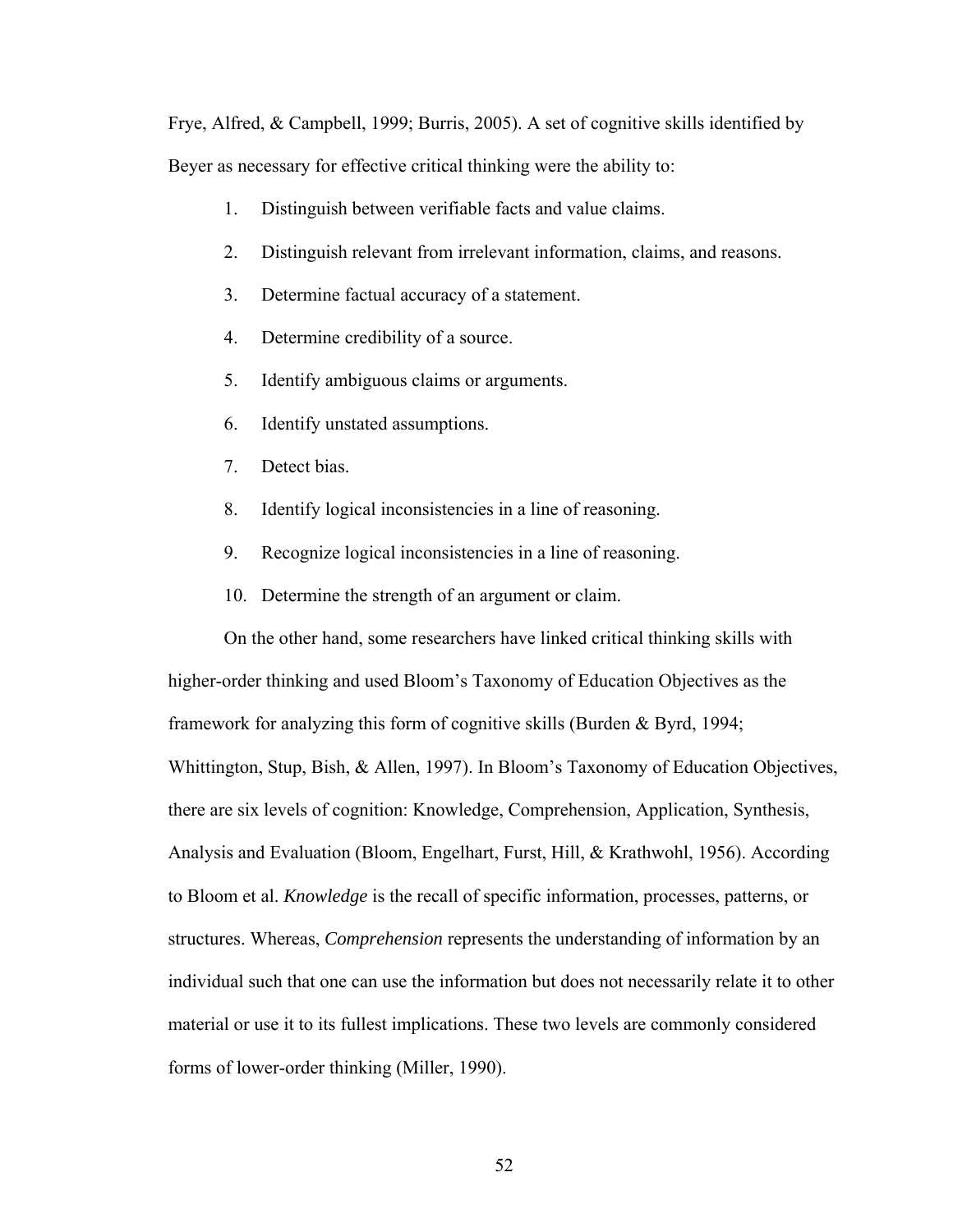The upper four levels are generally considered forms of higher-order thinking (Miller, 1990). Bloom et al. (1956) defined *Application* as the use of abstraction in particular and concrete situations; *Analysi*s as the ability to break down elements into its constituent parts such that the relative hierarchy of ideas is made clear and relationships between the ideas are made explicit; *Synthesis* as putting together parts so that they form a whole; and *Evaluation* as the judgments made about the value of material and methods for given purposes. Although there is an evident link between critical thinking and higher-order thinking, some researchers suggest that although critical thinking encompasses aspects of higher-order thinking the two concepts should not be used synonymously (Ennis, 1985; Facione, 1990). Facione suggested that critical thinking, creative thinking, problem solving and decision-making where all forms of a cognitive process that are closely related to higher-order thinking. Similarly, Ennis stated that critical thinking encompassed a great deal of higher-ordered thinking.

 As the nation's educational system puts more emphasis on developing critical thinking skills in students, efforts to define, teach, and measure critical thinking are also intensifying (Kurfiss, 1988; Norris & Ennis, 1989; Jones, 1993). The American Philosophical Association sponsored a Delphi project that yielded a robust conceptualization of critical thinking (Giancarlo  $\&$  Facione, 2001). They defined critical thinking as a purposeful, self-regulatory judgment which results in interpretation, analysis, evaluation and inference as well as explanation of the evidential, conceptual, methodological, criteriological, or contextual considerations upon which judgment was based (Facione, 1990, p. 3). For the purpose of this study, critical thinking will be simplistically defined as: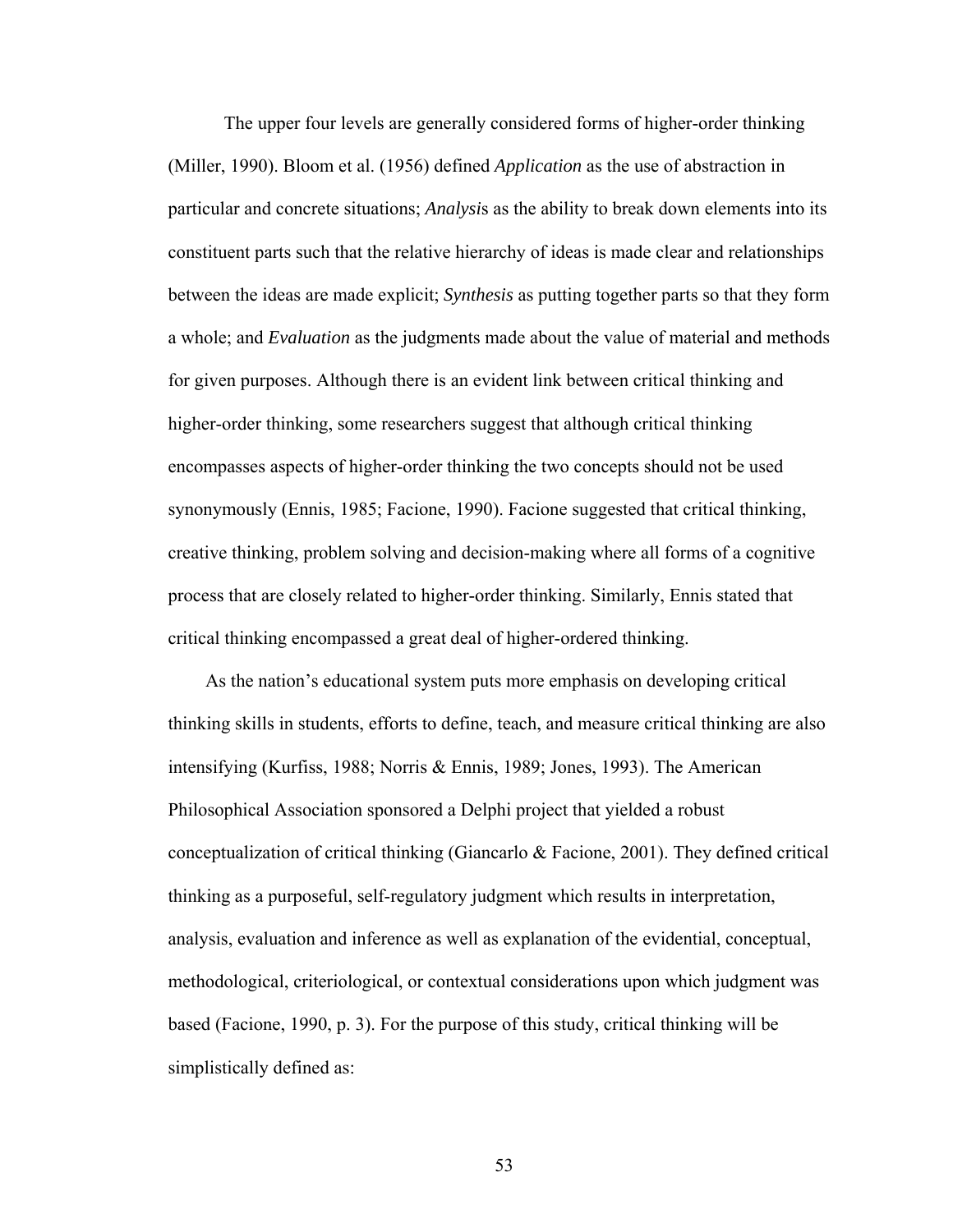A mental process of analyzing or evaluating information, statements or propositions that people have offered as true. It employs a process of reflecting upon the meaning of statements, examining evidence and reasoning, and forming judgments about the facts. Information is gathered from observation, experience, reasoning, and/or communication and requires the thinker to use clarity, accuracy, precision, evidence, thoroughness and fairness (Hmelo-Silver & Barrows, 2006).

In summary, critical thinking is a widely discussed topic in the educational field. For many years, a generally accepted way to define critical thinking has eluded researchers. However, in recent years researchers have more clearly defined it and have established a set of characteristics that are more manageable to measure and teach. It has been agreed upon by educators and employers that critical thinking skills are desired of all individuals entering the workforce. Research suggests that these skills can be influenced by the instructional strategies utilized in the educational process. A study by Mabie and Baker (1996) concluded that experiential learning activities can lead to increased critical thinking skills. Furthermore, Burbach, Matkin, and Fritz (2004) determined that active-learning strategies utilized in an introductory leadership course resulted in improved critical thinking skills as measured by the WGCTA<sup>®</sup>. Unfortunately, a body of knowledge does not exist that states what instructional method is most effective in developing these skills.

### **Summary**

The urban public school system all across the country is suffering from an alarming trend. Students from all ethnic, social, and religious backgrounds are showing signs of boredom, lack of interest in school, and disrespect for authority within the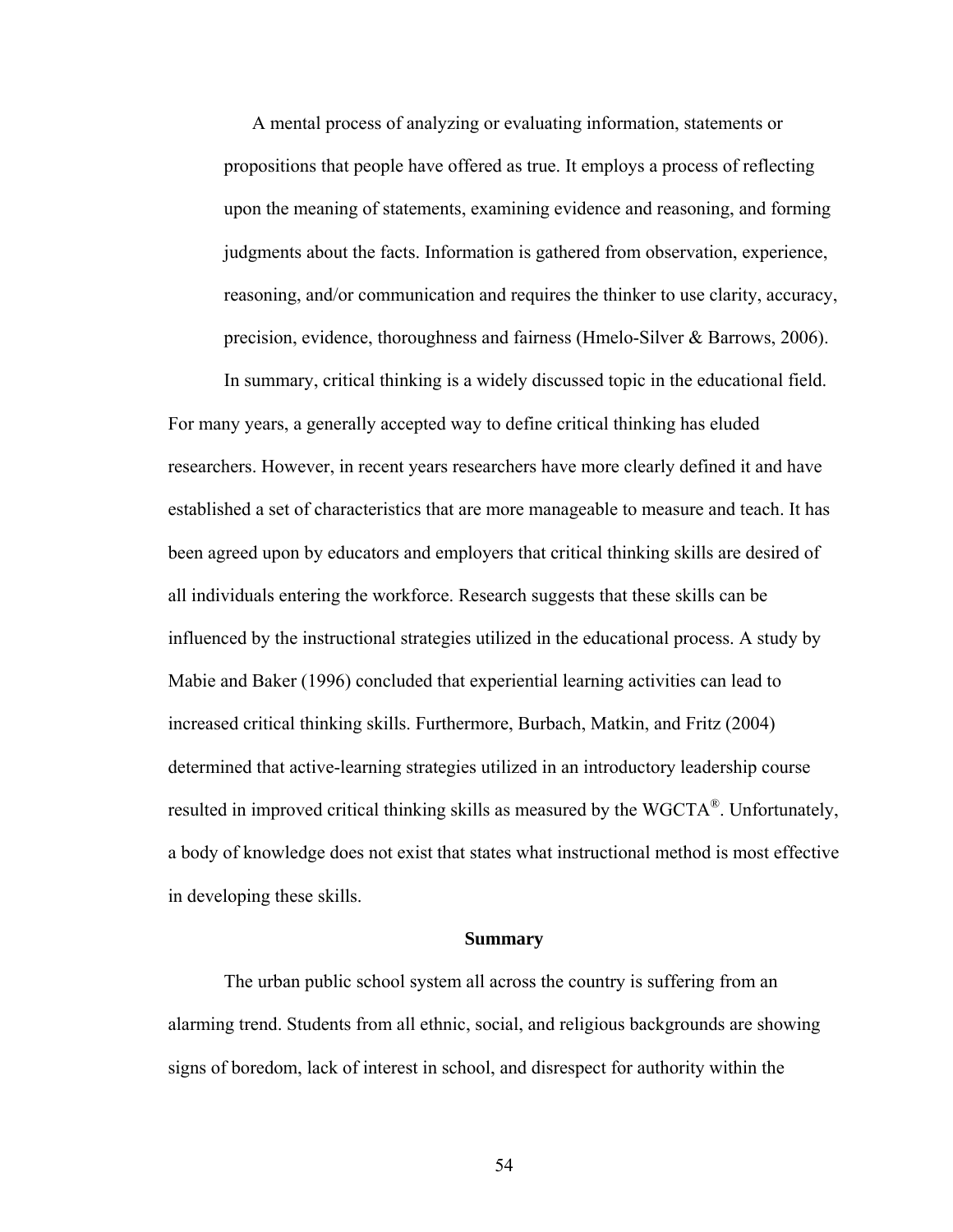schools (Janowitz, 1978; Burkett, 2002; Modell & Elder, 2002; Pope, 2002); however this trend is intensified among minority students. The consequence of this attitude toward school and education is low academic performance (Rumberger, 1987). Furthermore, due to the academic failure experienced by some students, disengagement has intensified leading to social isolation, behavioral deviancy and subsequently leading to increased dropout rates and poor educational environments. Consequently, poor performance in school or dropping out are barriers to academic and career goal attainment. This means that barriers to academic and career attainment are more prevalent for a majority of the US youth population. Some researchers believe that by engaging students in school, these negative effects will be mitigated.

In research conducted on urban students enrolled in agriculture programs, the experience was found to have had positive effects. The positive effects included increased attendance, increased performance in agricultural classes, and academic and career aspirations closely related to agriculture (Sutphin & Newsom-Stewart, 1995). When analyzing factors that lead to successful agricultural programs, experiential learning and problem-solving approach to instruction were common factors of why students were engaged in agriculture class. The literature also reported the strong ties to leadership education as another common factor of why agriculture students were successful in other areas of their lives. Researchers found that students who participated in activities that developed leadership skills were more likely to be engaged in academic and extra-curricular activities; an outcome that is desired in all educational environments.

Fortunately for agriculture students, agriculture educators have developed a strong network that yields an abundance of resources (workshops, conferences, curriculum, etc.)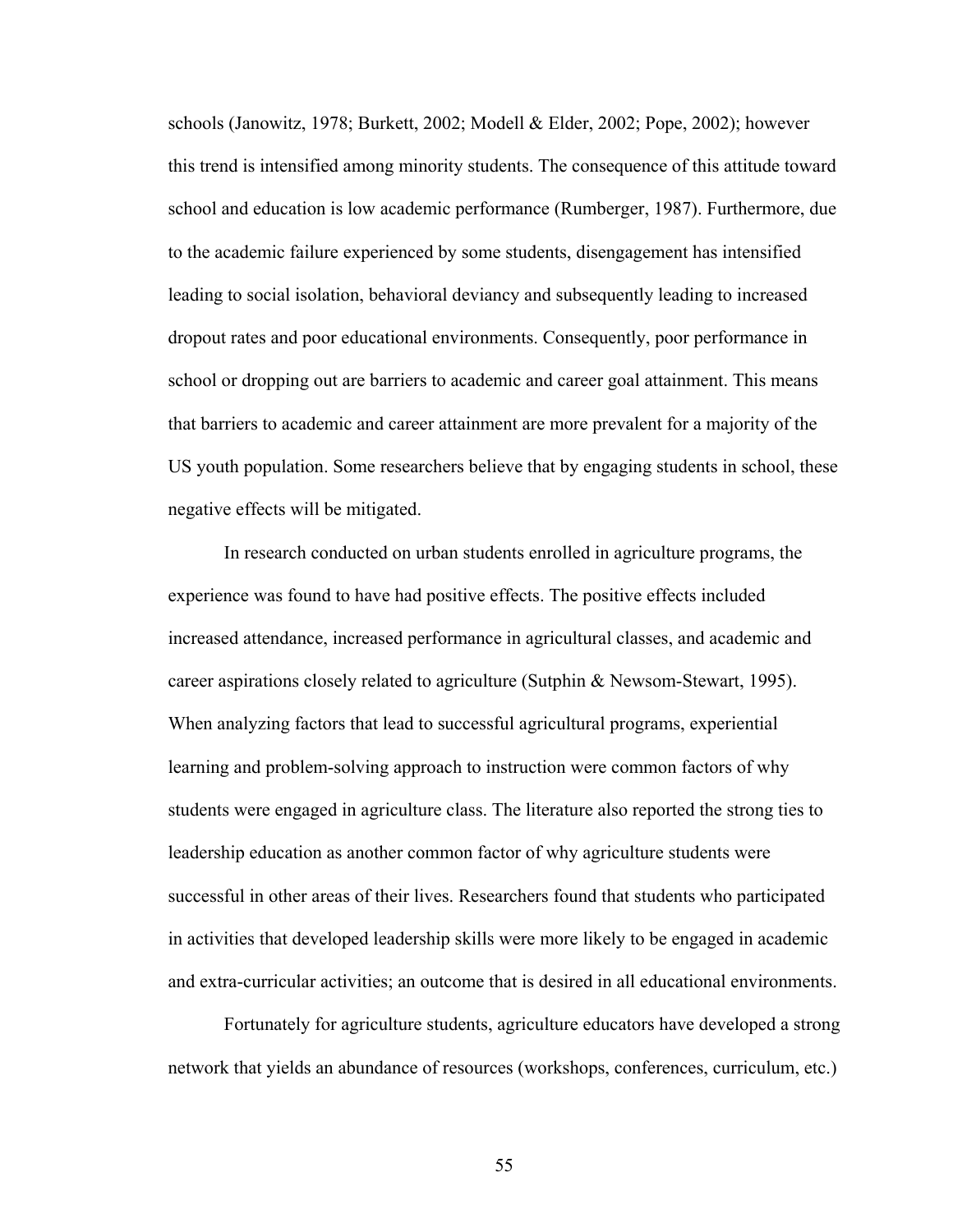that use a variety of teaching methods that are geared toward teaching agricultural content to students with various learning styles. Students who have been exposed to these resources reap the benefits of a program that develops them academically, personally, and professionally. Unfortunately, these resources are not available to urban students not enrolled in an agriculture program and evidence of frequent use by those enrolled in an agriculture program has not been reported in the literature. Therefore, a study of the effects of instructional strategies on the knowledge acquisition and knowledge retention of leadership theory and critical thinking ability of this unique population was warranted.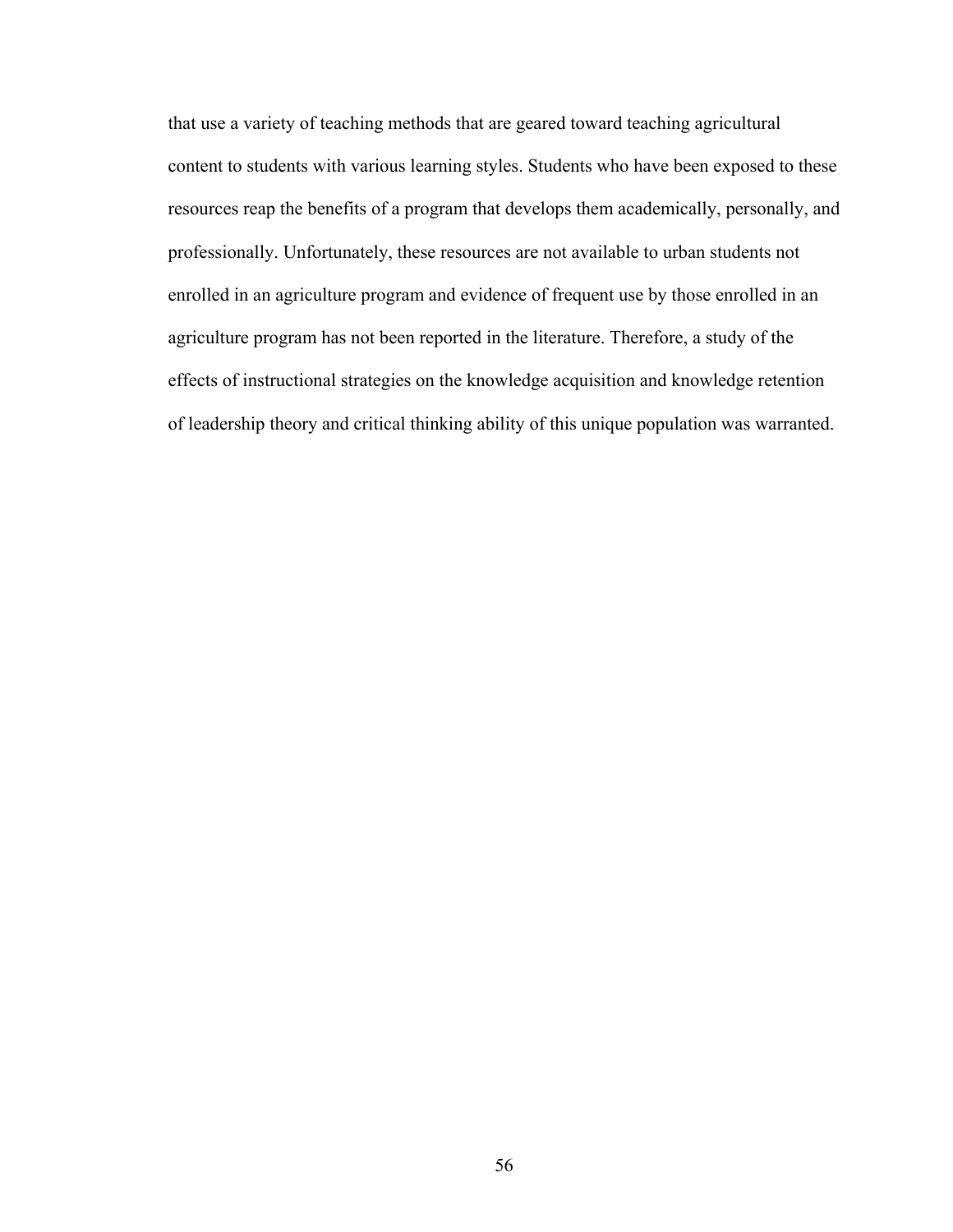### **CHAPTER III**

## **METHODOLOGY**

Chapter III describes the methodology of the current study. It includes the research objectives and hypotheses, the research design, a description of the population and sample, the validity and reliability of the instruments, and treatment, data collection, and data analyses procedures employed.

### **Purpose of the Study**

The purpose of this study was three-fold: to determine the effectiveness of instructional strategies on improving the acquisition and retention of leadership content by secondary students in urban agriculture programs; to examine the motivational profile of students who have elected to enroll in an urban agriculture program; and to examine the effect of instructional strategies (problem-based learning and teacher-guided learning) on critical thinking ability which includes the ability to manage resources, acquire and use information, and understand complex systems. The following objectives guided this study.

### **Objectives and Hypotheses**

- 1. Describe subjects on gender and motivational profile (academic aptitude, prior leadership theory knowledge and critical thinking ability, type of motivation to attend school, influences in the decision to attend CHSAS, satisfaction with the decision to attend CHSAS, and perceived effort during the study).
- 2. Determine the relationships between factors influencing perceived autonomy support (influences in the decision to attend CHSAS) and the outcomes of self-determination (type of motivation to attend school, satisfaction with decision to attend CHSAS, and perceived effort during the study).
- 3. Describe insights from student and teacher reflections about the PBL instructional strategy.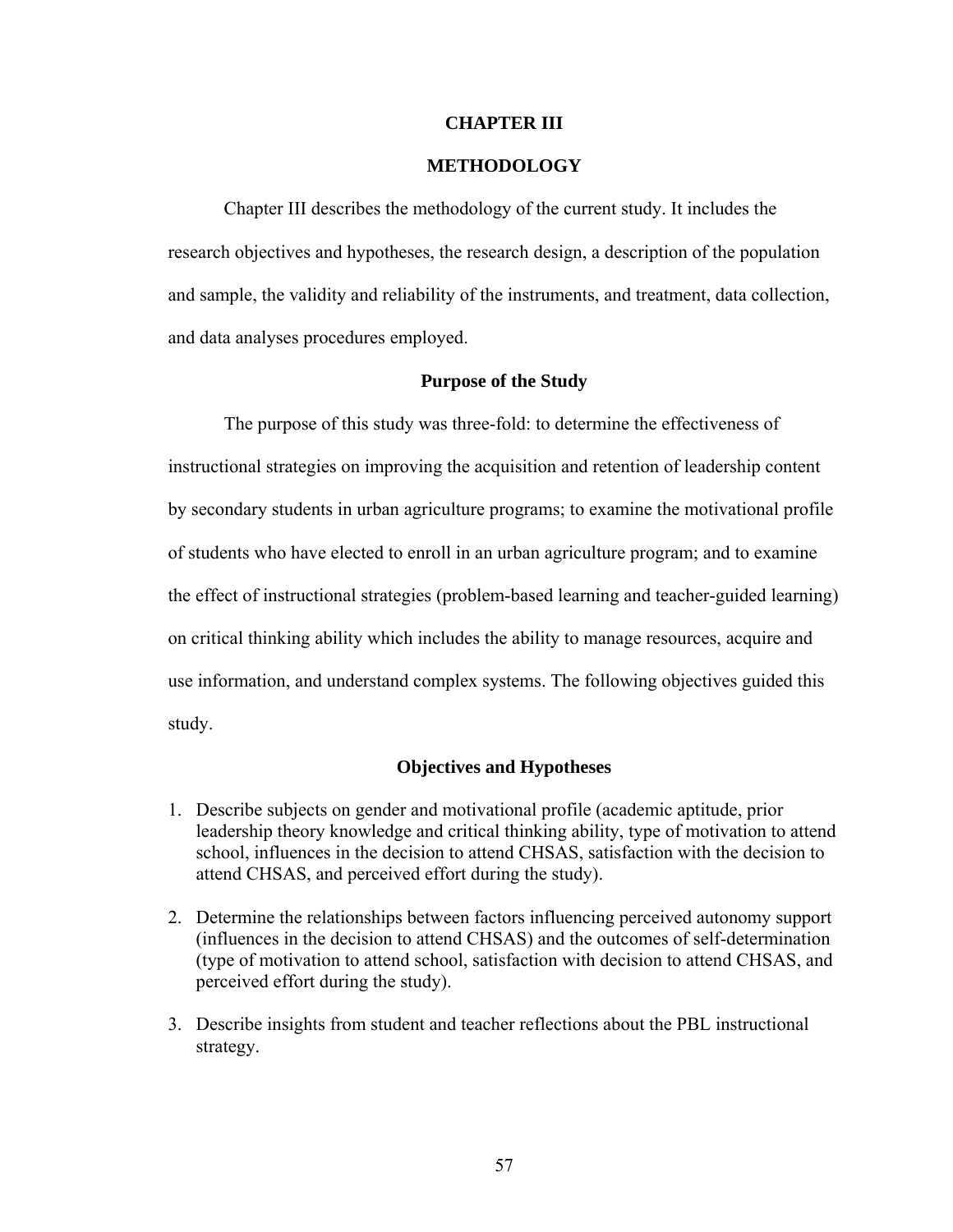- 4. Determine the variables that best account for variance in knowledge acquisition test scores.
	- H1: Students' prior leadership theory knowledge, academic aptitude, and perceived autonomy support will account for statistically significant variance in academic performance on knowledge test.
- 5. Compare the effect of instructional strategy (Problem-Based Learning and Teacher-Guided Learning) with regard to students' knowledge acquisition and critical thinking ability.
	- H2: Students taught using the TGL instructional strategy will have a statistically higher mean score on the knowledge acquisition test than students taught using the PBL instructional strategy when accounting for prior knowledge, academic aptitude, and perceived autonomy support.
	- H3: Students taught using PBL will demonstrate greater critical thinking ability than students with TGL when accounting for prior critical thinking ability.
- 6. Compare the level of knowledge retention by instructional strategy.
	- H4: Students taught using PBL will retain more content than students taught using TGL as measured by the knowledge retention score when accounting for prior knowledge, academic aptitude, and perceived autonomy support.

### **Research Design**

This study employed an experimental, pretest-posttest control group design (see

Figure 2). This research design is most appropriate when groups are randomly assigned and one group is administered a treatment (Shadish, Cook & Campbell, 2002). According to Shadish et al., a social lottery is one of the conditions in which a randomized research design can be employed. The participants for this study were chosen among thousands of student applicants to attend the agricultural magnet school used. Students were then randomly placed into four sections of an agricultural careers and leadership course by the school. Standardized reading scores were used to confirm homogeneity between groups. The four groups were then randomly assigned to either the treatment or the control. The effect of instructional strategy on content acquisition and retention and critical thinking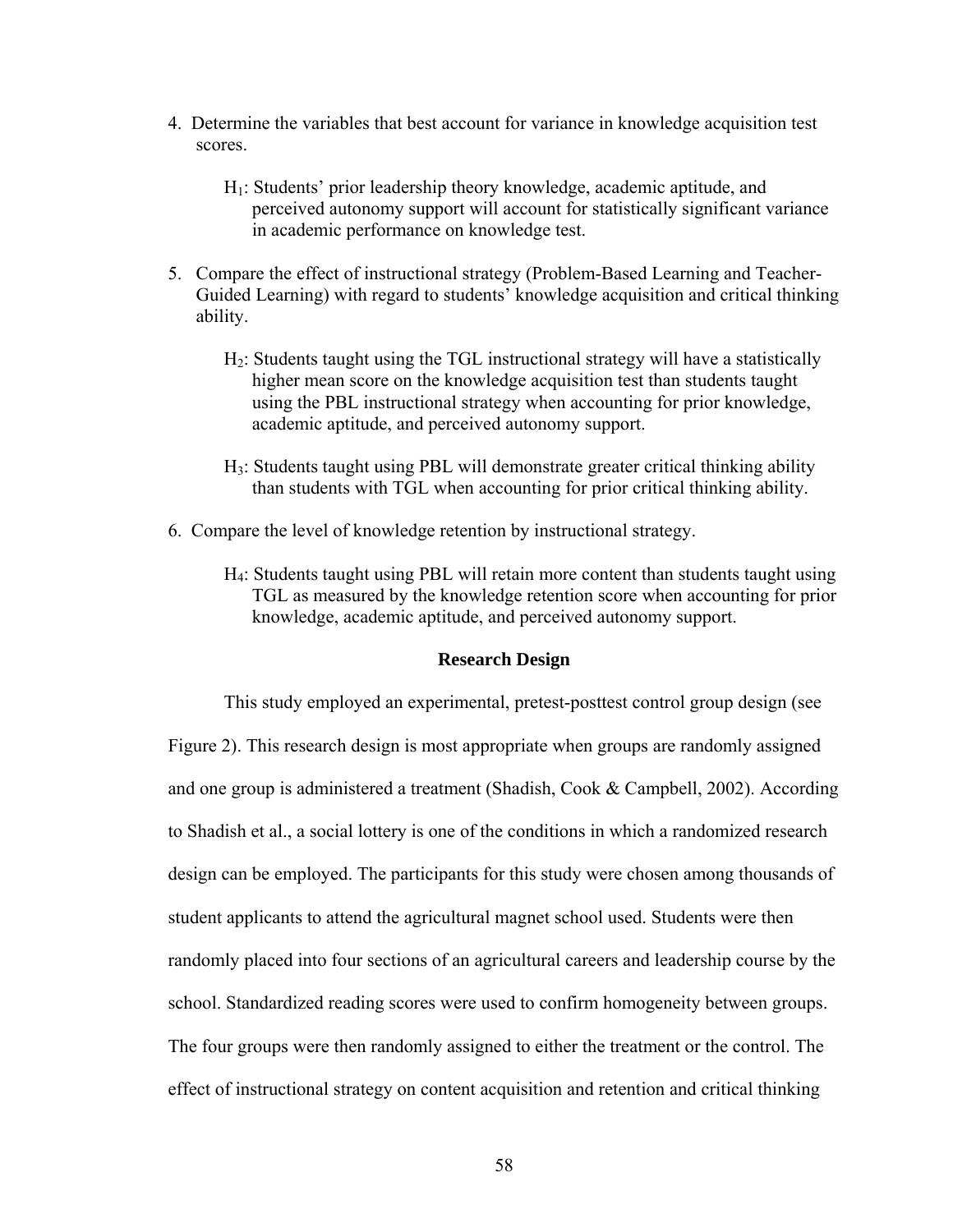ability was investigated in this study. Therefore if posttests revealed no significant differences between treatment groups, the pretest and posttest scores can be examined to evaluate growth within groups.

| $O_{1,2}$ | $X_{\rm PBL}$ | $O_{1,2}$ | $O_{2,3}$ |
|-----------|---------------|-----------|-----------|
| $O_{1,2}$ | $X_{TGL}$     | $O_{1,2}$ | $O_{2,3}$ |

**Figure 3.** Pictorial depiction of the pretest-posttest control group design where (1) represents the WGCTA Assessment®, (2) represents the Leadership Theory Knowledge Assessment, and (3) represents the Academic Motivation Scale.

# *Variables of Interest*

The dependent variables are knowledge acquisition, knowledge retention, and critical thinking ability, representing changes in competency. Knowledge acquisition was assessed using a leadership theory unit test administered at the conclusion of the unit. The test measured students' knowledge of leadership, approaches of leadership (trait, skills, and situational), and transformational leadership. The pre- and post-test design was used to control for differences in pre-existing knowledge of leadership education as well as measure growth of knowledge within groups after treatment. Critical thinking ability was used to describe the skills identified by the 1992 SCANS report as the workplace competencies needed by all workers. The competencies were the ability to manage resources, work productively with others, acquire and use information, understand complex systems, and work comfortably with a variety of technologies (Brock, 1992). For this study, critical thinking ability was assessed and operationally defined by the Watson-Glaser Critical Thinking Appraisal®. The instrument measured inference, recognition of assumptions, deduction, interpretation, and evaluation of arguments. Other measurements were collected to account for other forms of critical thinking ability potentially not measured by the WGCTA®. The other measurements were teacher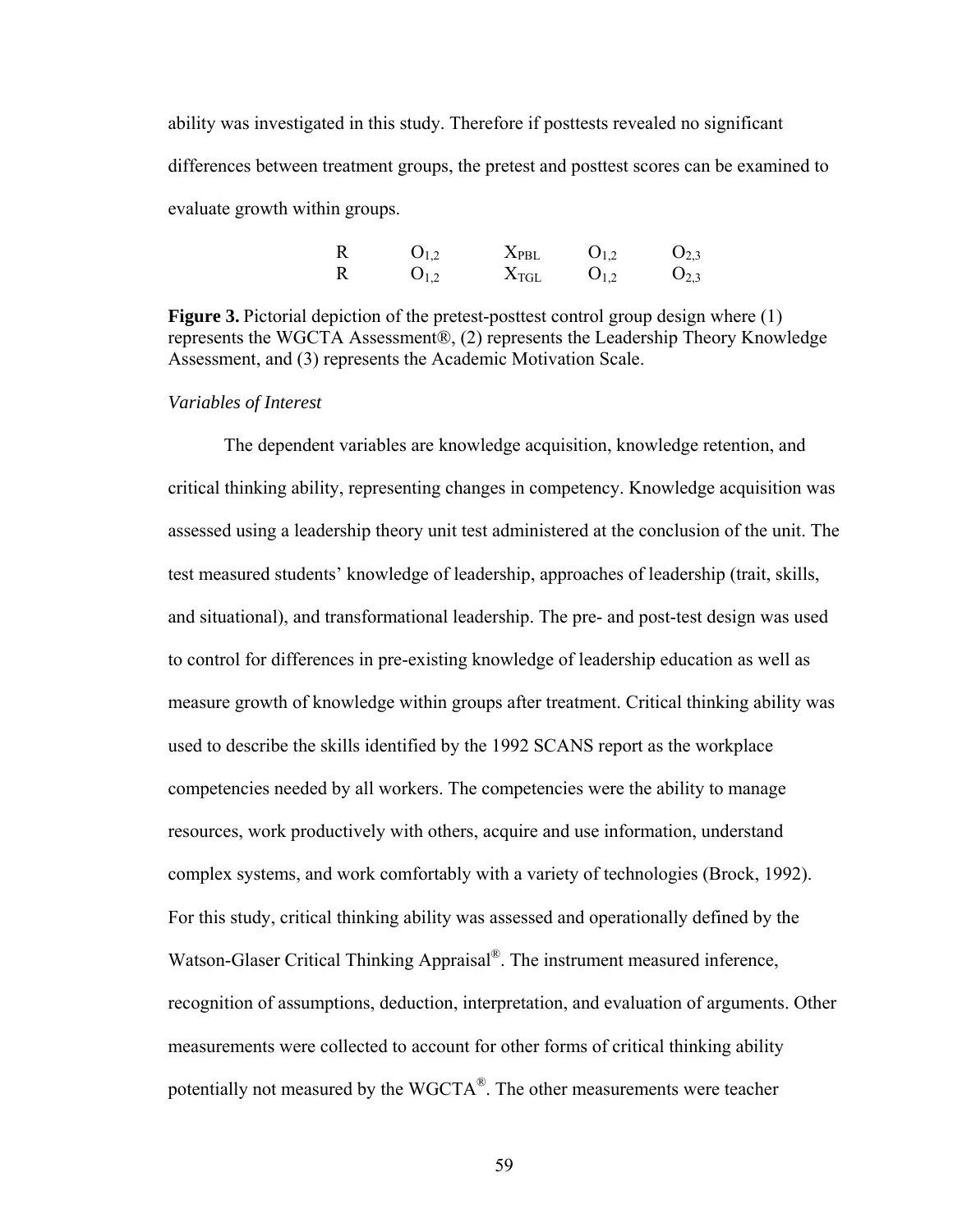observations on student engagement and thought processes, student reflections of the PBL method. Knowledge retention, purported to be an outcome of the use of higher-order thinking skills, was measured by using the difference scores between the knowledge acquisition test (posttest) and the knowledge retention test (follow-up posttest).

The independent variable in this study was the instructional strategy used to teach the leadership theory unit. Specifically, the instructional strategy was the method of instruction assigned to the class. The students were randomly assigned to one of two methods of instruction; problem-based learning method or teacher-guided learning method. The unit was delivered within the first 3 weeks of school to minimize the effects associated with intact classes.

The co-variables in this study were identified variables in the student motivational profile. The influence in the decision to attend CHSAS represented autonomy and relatedness (autonomy support). If the student was able to select the school for themselves or played a major roll in the decision to attend, then that individual will perceive the decision as autonomous or autonomy-supported. The students' academic aptitude in reading, prior leadership theory knowledge, and prior critical thinking ability represented competence.

# *Control Factors*

 Internal validity, one of the most important types of research validity, refers to the extent for which error variance (extraneous variables) in an experiment are accounted. It is of the utmost importance that the researcher control model specification error variance in order to conclude that the outcome was due to the independent variable(s) (Parker, 1993). Campbell and Stanley (1963) identified eight extraneous variables that pose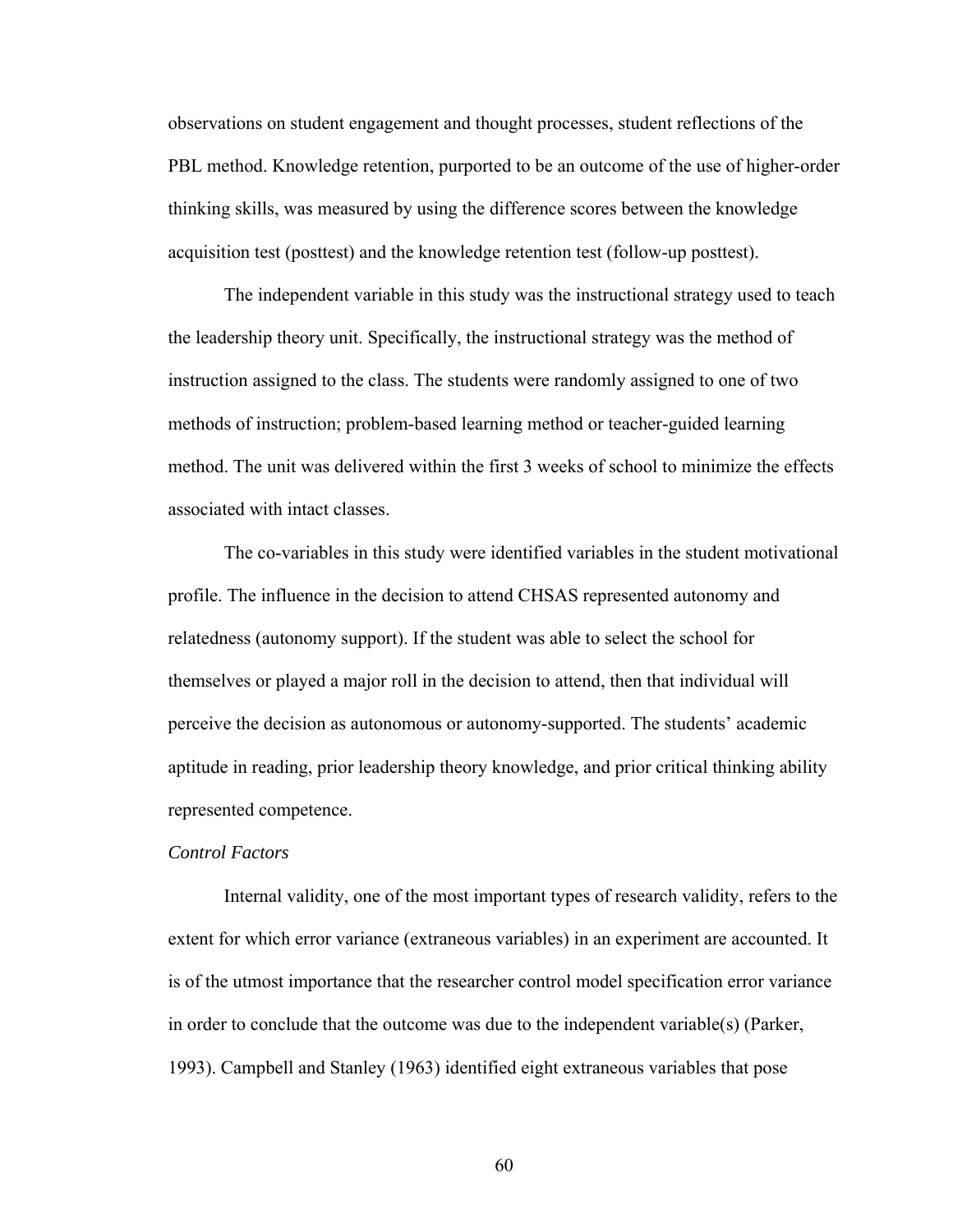threats to internal validity in experimental studies. The threats were: (a) history, which pertains to the environmental events occurring between observations that are extraneous to the independent variable(s); (b) maturation, which refers to the psychological and/or biological process within the participants that takes place as a function of the passage of time, also extraneous to the independent variable(s); (c) testing, which is sensitization to the posttest as a result of completing the pretest; (d) instrumentation, which refers to changes in the accuracy of instruments, devices or observers used to measure the dependent variable; (e) statistical regression, which occurs when groups are selected based on their extreme scores, because these inconsistent scores tend to regress toward the mean on repeated testing; (f) selection, which refers to the factors involved in placing certain participants in certain groups based on preferences; (g) mortality, which refers to the loss of participants and their data due to various reasons; and (h) interactions of the previous threats with selection (Campbell & Stanley, 1963).

 The research design used in this study, (pretest-posttest control group) controlled for many of the threats to internal validity. Random assignment is employed to both groups, and both groups are given a pretest. Differences attributed to history, maturation, testing and instrumentation are equally manifested between the two groups and thus accounted for with use of the pre- and post-test design. Randomization and random assignment of participants protects against statistical regression, selection, mortality and interaction threats (Campbell & Stanley, 1963). The absence of selection bias as a threat to internal validity was also confirmed by comparing groups on a reading aptitude test prior to the treatments.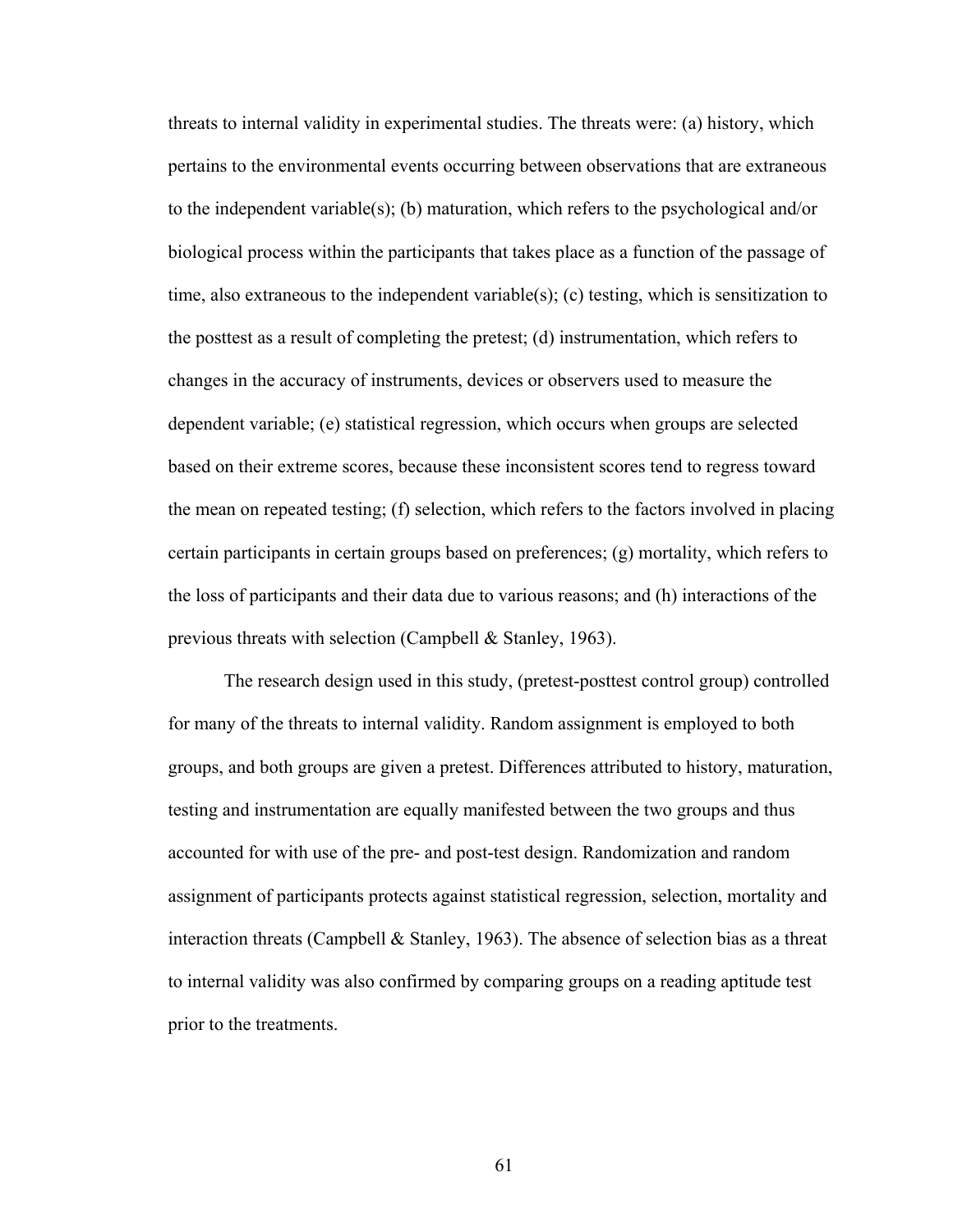External validity of experimental research asks the question of generalizability. Generalizability requires the research samples to be representative of the population of interest. When effects of differing magnitude exist, the researcher must explain when and where the effect holds, and when and where it does not (Cook & Campbell, 1979). Cook and Campbell identified two threats to external validity: interaction of selection and treatment, which refers to a treatment having effects on a particular groups such as gender or ethnicity not being generalizable to a differing population; and interaction of setting and treatment, which refers to the participants history (e.g. can data be generalized from one location to another, or one period of time to another). Parker (1993) identified two additional threats to external validity: interaction of treatments with treatments, which refers to the administration of multiple treatment to the same participants potentially leading to cumulative effects; and interaction of testing and treatment, which refers to the increase or decrease in subjects' responsiveness to treatment due to a pretest.

 The pretest-posttest control group design presents a threat to external validity because of the pretest. What makes this design strong for internal validity makes it weak for external validity reasons. This means that generalizing the results to a different group without a comparative pretest is ill-advised due to the fact that results may vary (Heppner, Kivlighan, & Wampold, 1992). Therefore to account for this threat to external validity, results of this study will be generalized exercising caution to groups with similar pre-treatment measures.

#### **Population and Sample**

The target population for this study was secondary students enrolled in urban agriculture programs with primary minority population (60% or more). The accessible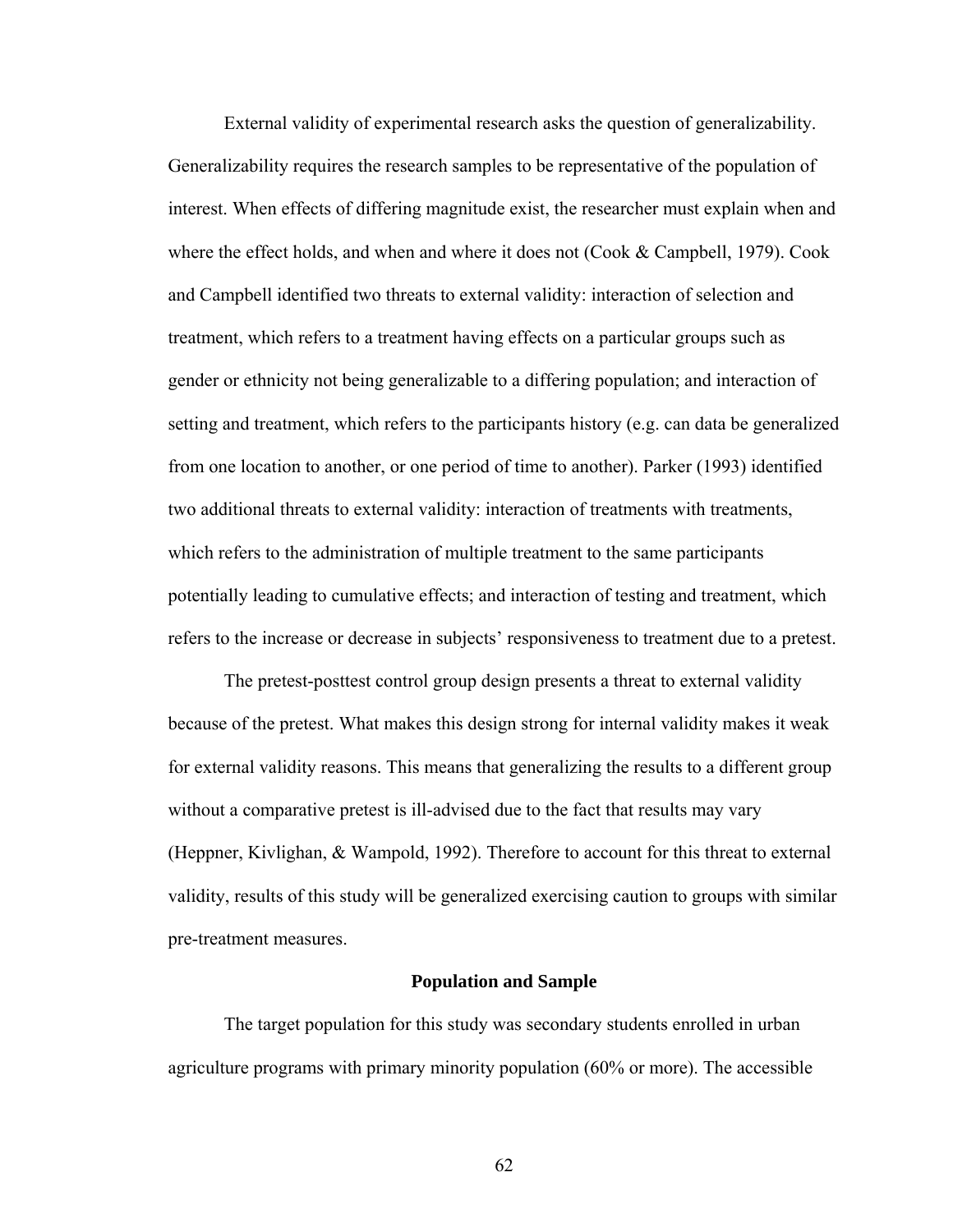population was students attending the Chicago High School for Agricultural Sciences (*N* = 592) located in urban Chicago, Illinois and is a magnet school in the Chicago Public School District ( $N = 109,982$ ). Approximately 89% of the students enrolled in the Chicago Public School District are Non-White or Asian/Pacific Islander with 86% categorized as low income. The Chicago High School for Agricultural Sciences has approximately 67% of the students enrolled identified as Non-White or Asian/Pacific Islander with 47% categorized as low income (Chicago Public Schools, 2007).

However, the Chicago High School for Agricultural Sciences was selected because it had the largest accessible number of agriculture students that are randomly selected from students interested in enrolling in comprehensive secondary agriculture programs. From a pool of approximately 1500 students from around the Chicago area, approximately 140 students are selected annually. The students who apply are from the general student population and come from various school structures (public, private, home schooling) and various social economic status levels. The sample, comprised of freshmen students enrolled in the Agricultural Careers and Leadership course  $(n = 110)$ , was selected for this study for two primary reasons: 1) they are the group that is randomly placed into classes; and 2) they have limited formal education in leadership development, and they all take an agricultural careers and leadership class. Another reason freshmen were selected was because of the instructor. The instructor of the leadership class was very familiar with facilitating the PBL strategy. A fifth section of freshmen students was not included in the study because it was instructed by another teacher which could have brought a confounding factor into this study.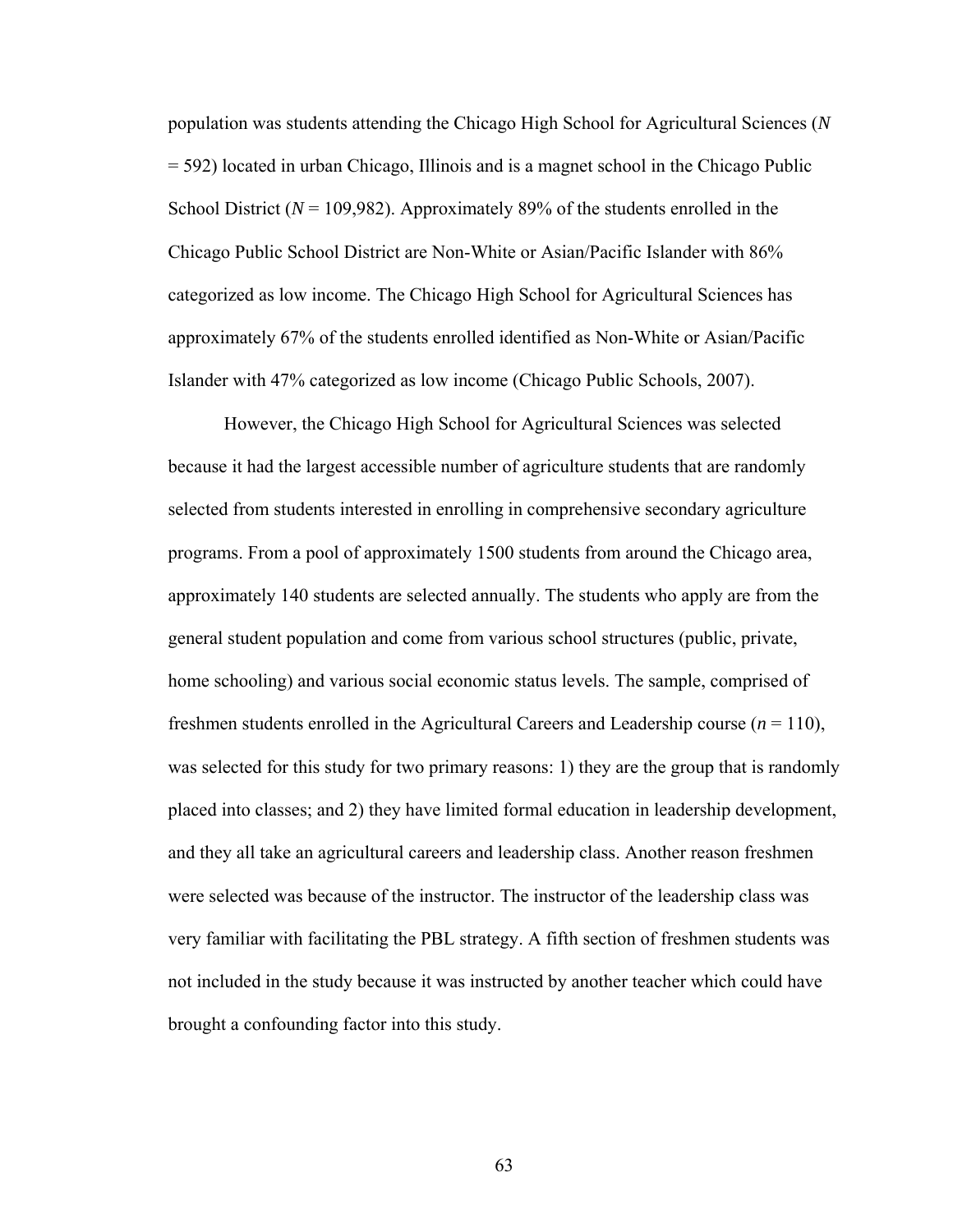#### **Instrumentation**

Six measurement instruments were used to collect data to address the purpose and research objectives of this study. Knowledge acquisition and retention was determined by a score on the leadership education paper-pencil test with three data collection points. Students' critical thinking ability was operationalized as a performance score on the Watson-Glaser Critical Thinking Appraisal<sup>®</sup> (Form S), as well as instructor observations and student reflections from participants in the treatment (PBL) group. Students' motivational profile, purported to be a predictor of academic achievement, was measured using the Academic Motivation Scale – High School Version. Students' gender and 7<sup>th</sup> grade reading aptitude stanine was reported by the instructor on the score report form. For each of these data collection instruments and indication of their trustworthiness was addressed. For each data collection tool, a further description is provided with efforts taken to establish validity and determine reliability measures.

# *Leadership Theory Unit Test*

 Knowledge acquisition was determined by a score for participants on the posttest administration of the leadership theory unit test. The test was developed from review quizzes provided in the original instructor's manual for *Leadership Theory and Application (3rd ed.)* (Northouse, 2004). The test consisted of 50 true-false and multiple choice items. Five true-false and five multiple choice for each of the five selected lessons. The researcher, in consultation with the instructor, decided to keep the questions in their original form in order to provide questions that tested various levels of thinking ability including synthesis and application. The result of a test of moderate difficultly is that it is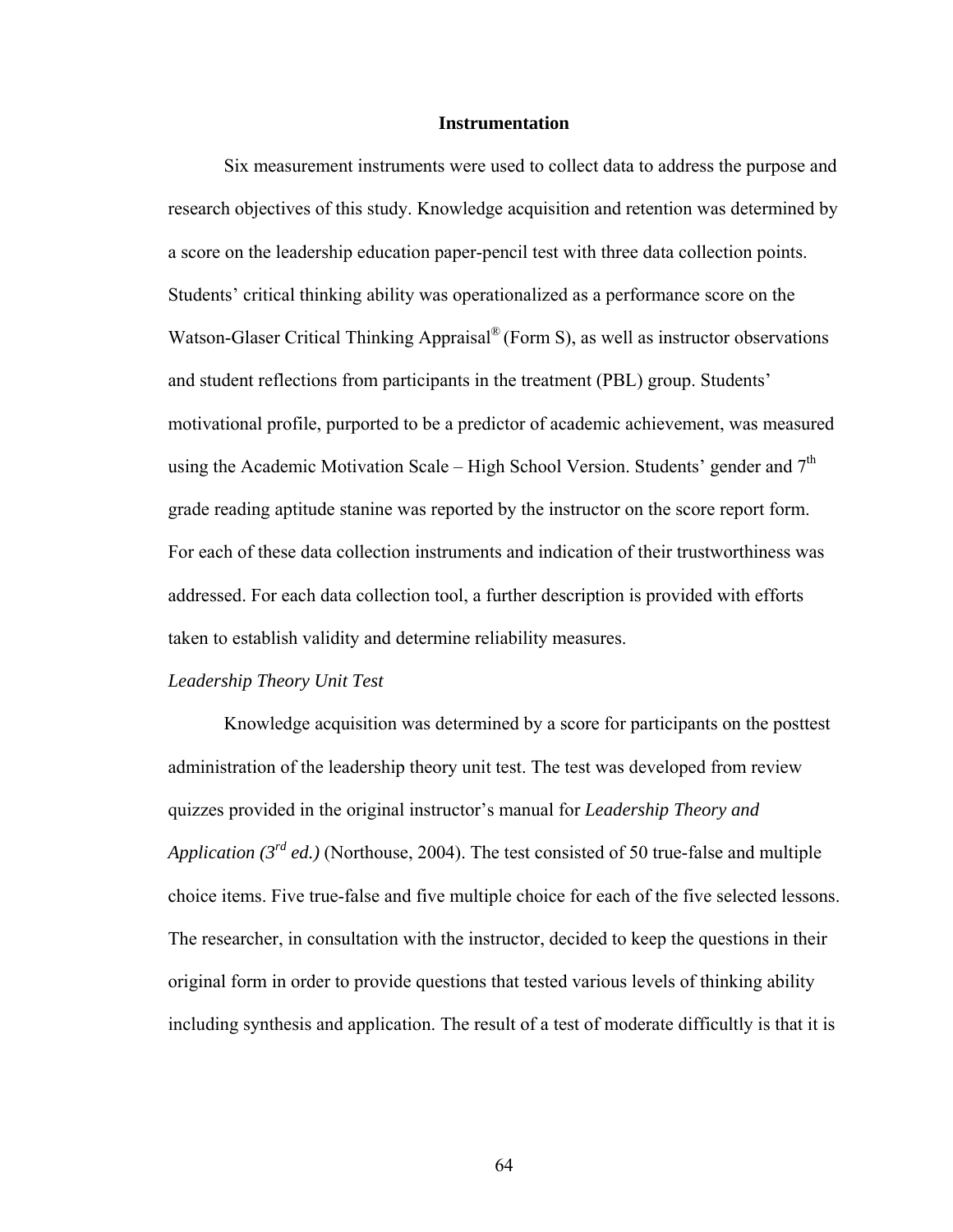applicable for use with various secondary grade levels but lose reliability when administered to young, homogenous groups (Ary, Jacobs, and Razavieh, 2002).

*Validity*. Each of the 50 content items were selected and written by the original author of the instructor's manual and approved by the author of the reference book. The investigator, the instructor, and two additional high school agriculture instructors evaluated the unit test for content and face validity. Each test item corresponded with one of the five lessons.

*Reliability.* The posttest scores of the leadership theory test were analyzed for reliability. The reliability of the instrument was determined post-hoc by assessing interitem consistency according to Kuder-Richardson's formula 21. According to Ary et al. (2002), Kuder-Richardson's formula 20 or 21 is applicable when test items are scored dichotomously as either right or wrong. In this study, Kuder-Richardson formula 21 was used because only the participants' raw scores were available for the posttest. The estimated coefficient of internal consistency was determined to be .64 for the control group ( $n = 58$ ).

According to Ary et al. (2002), there are certain factors that must be taken into account when interpreting a reliability coefficient: 1) the length of the test, the greater the length of the test the more reliable the measurement; 2) heterogeneity of the group, the more heterogeneous the group in response to the trait being tested the higher the reliability coefficient; and 3) the ability of the individuals being tested, the more difficult the test the lower the reliability coefficient. The length of the test provided a fairly strong representation of the students' true scores. However, due to the homogeneity of the group (age of the students and their limited knowledge of leadership theory) and the intentional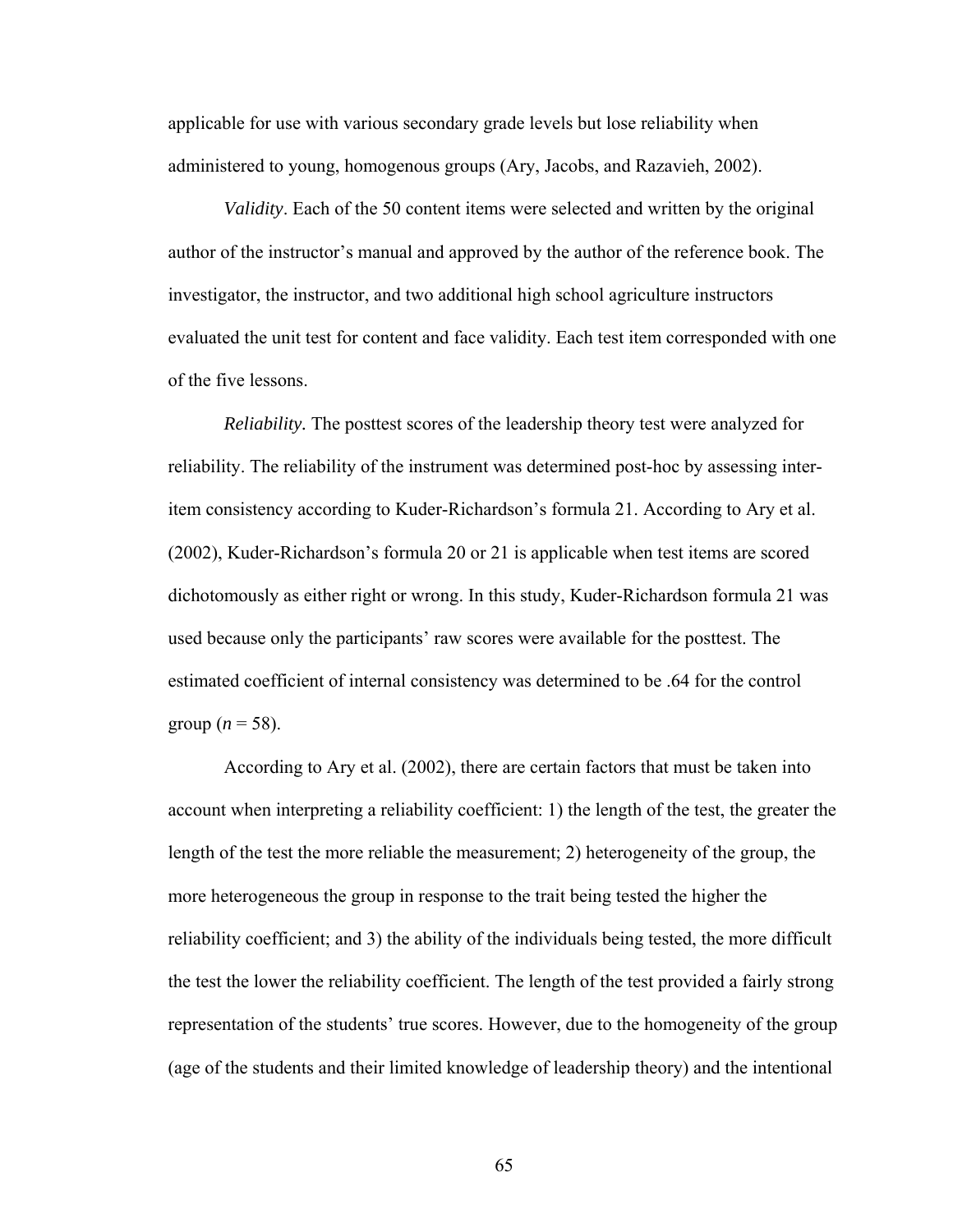difficulty of the test (standardized for criterion-related validity), the unit test is considered moderately reliable (.60 to .70). Nevertheless, according to Ary et al., "If the measurement results are to be used for making a decision about a group or for research purposes, or if an erroneous initial decision can be easily corrected, scores with modest reliability (coefficients in the range of .50 to .60) may be acceptable (p. 262)."

# *Watson-Glaser Critical Thinking Appraisal*

The Watson-Glaser Critical Thinking Appraisal® was used to assess an estimate of students' standing in the composite of critical thinking abilities. According to Watson and Glaser (2006), critical thinking is conceptually defined as a combination of attitudes, knowledge, and skills which include:

- The ability to recognize the existence of problems and an acceptance of the general need for evidence in support of what is asserted to be true,
- Knowledge of the nature of valid inferences, abstractions, and generalizations in which the weight or accuracy of different kinds of evidence are logically determined, and

• Skills in employing and applying the above attitudes and knowledge. (p. 3) Furthermore, critical thinking is operationally defined as the ability to correctly perform tasks associated with these skills (Watson & Glaser, 2006). The assessment is available in a long form (80 questions) or the short form (40 questions) and is designed for individuals with at least a ninth grade reading ability.

The short form was used in this study to evaluate students' standing in the five subsets in order to infer about their ability to demonstrate the competencies mentioned in the SCANS report (ability to manage resources, work productively with others, acquire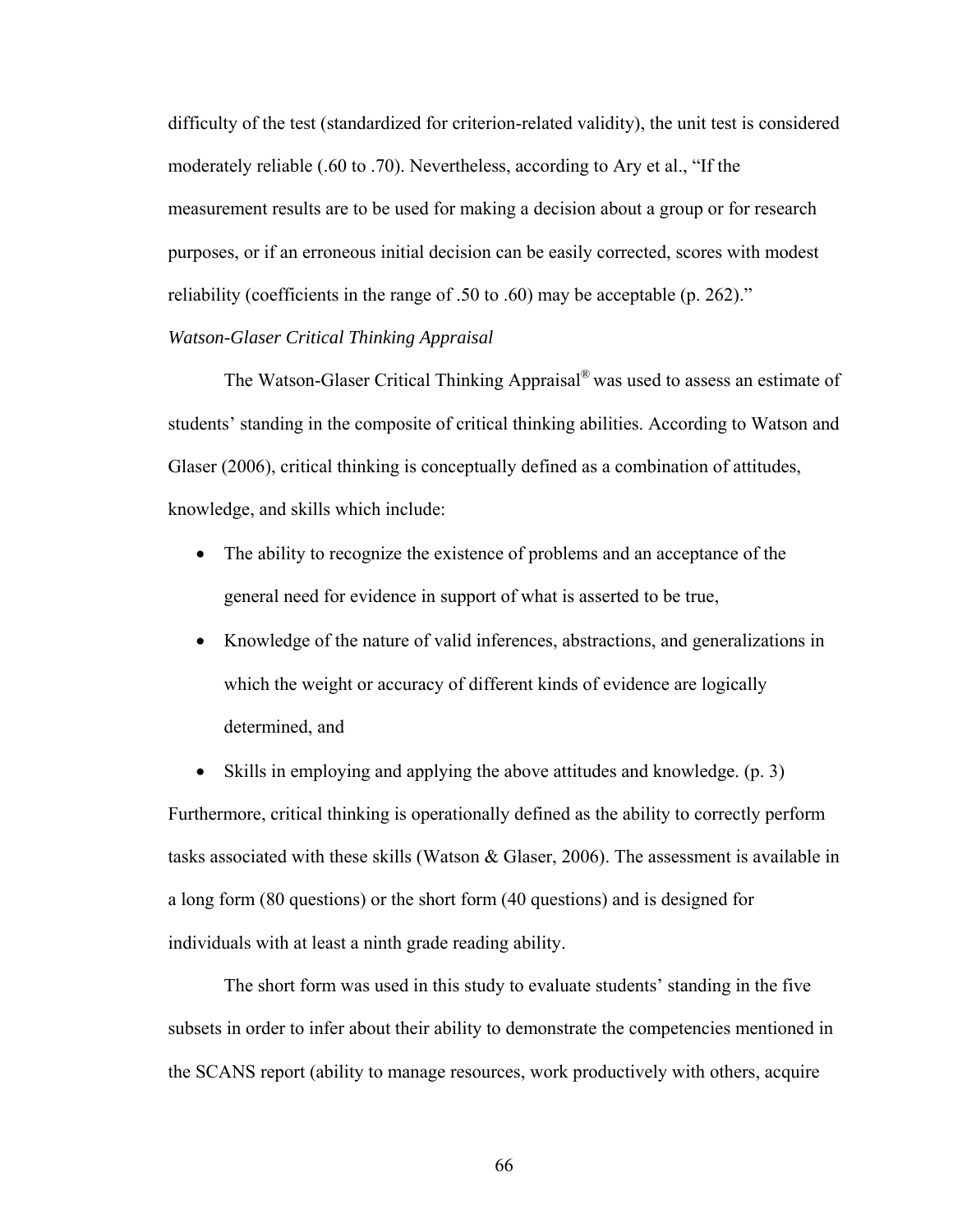and use information, understand complex systems, and work comfortably with a variety of technologies). In each subset of the instrument, the individual is given scenarios in which they must reason analytically and logically to answer the prompt. The five subsets (Watson & Glaser, 2006:3) in which they are tested are:

*Inference*. Discriminating among degrees of truth or falsity of inferences drawn from given data.

*Recognition of Assumptions.* Recognizing unstated assumptions or presuppositions in given statements or assertions.

*Deduction.* Determining whether certain conclusions necessarily follow from information in given statements or premises.

*Interpretation.* Weighing evidence and deciding if generalizations or conclusions based on the given data are warranted.

*Evaluation of Arguments*. Distinguishing between arguments that are strong and relevant and those that are weak or irrelevant to a particular issue.

*Validity*. Watson and Glaser (2006) stated that the content validity of the Watson-Glaser Critical Thinking Appraisal® in classroom and instructional settings may be examined by noting the extent to which the instrument measures the objectives of the learning program. Critical thinking ability is a specified objective of the 1992 SCANS report as identified through the need to "acquire and use information" and "understand complex systems."

 *Reliability*. Watson-Glaser Critical Thinking Appraisal® is a standardized instrument and the reliability has been previously established on a developmental sample (*n* = 1,680). Cronbach's alpha coefficient was .81 (Watson & Glaser, 2006).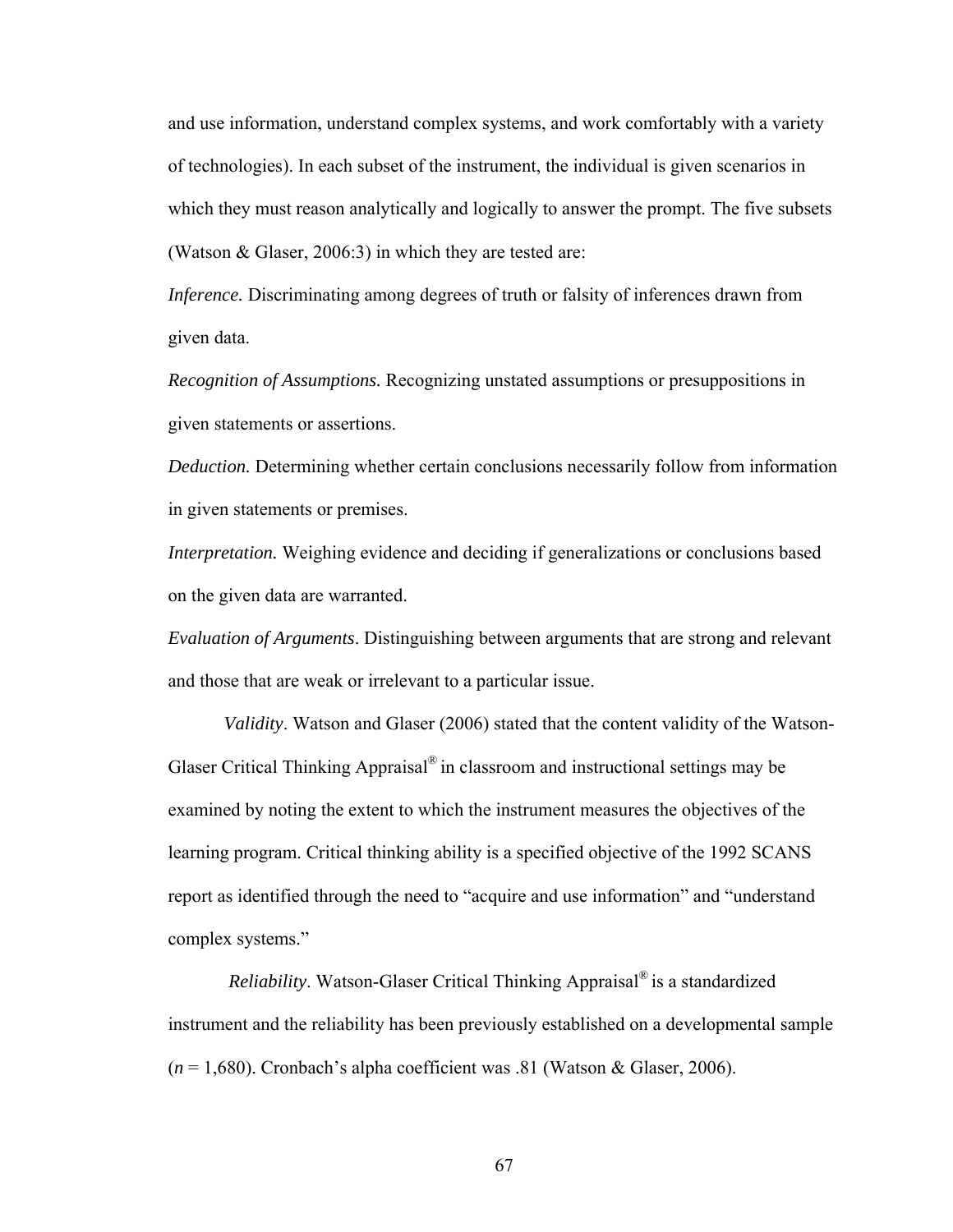# *Academic Motivation Scale*

A motivation scale was used to determine students' type of motivation to attend school. The purpose was to use the data collected to describe the relationship among the students' perceived motivation to attend school, major influence in their decision to attend CHSAS, level of effort placed on the study, and current satisfaction with attending CHSAS. The data collection instrument is based on the Academic Motivation Scale (AMS) – High School Version by Vallerand, Pelletier, Blais, Brière, Senécal, and Vallières (1992) which was adapted from the College Version (Vallerand, Blais, Brière, & Pelletier, 1989). The Academic Motivation Scale – College Version was adapted from the Self-Regulation Questionnaire developed by Ryan and Connell (1989). The scale has 28 items that ask questions about why they go to school and why they do homework. The seven subscales of the AMS assessed amotivation, intrinsic motivation (to know, to accomplish things, to experience stimulation) and extrinsic motivation (external regulation, introjected regulation, and identified regulation). For this study, five subscales were used: amotivation, external regulation, introjected regulation, identified regulation, and intrinsic motivation composite score. Vallerand et al. (1989; 1992; 1993) conducted numerous studies to determine validity (concurrent, construct, and factorial) and reliability (internal consistency and temporal stability).

*Validity.* Vallerand et al. (1989; 1992; 1993) established validity using confirmatory factor analysis to correlate each AMS subscale among themselves and the tenets of Deci  $\&$  Ryan's (1985) motivational theory. These studies found that instrinsic motivation and amotivation were negatively correlated  $(r = -0.82)$ , which is predicted by self-determination theory.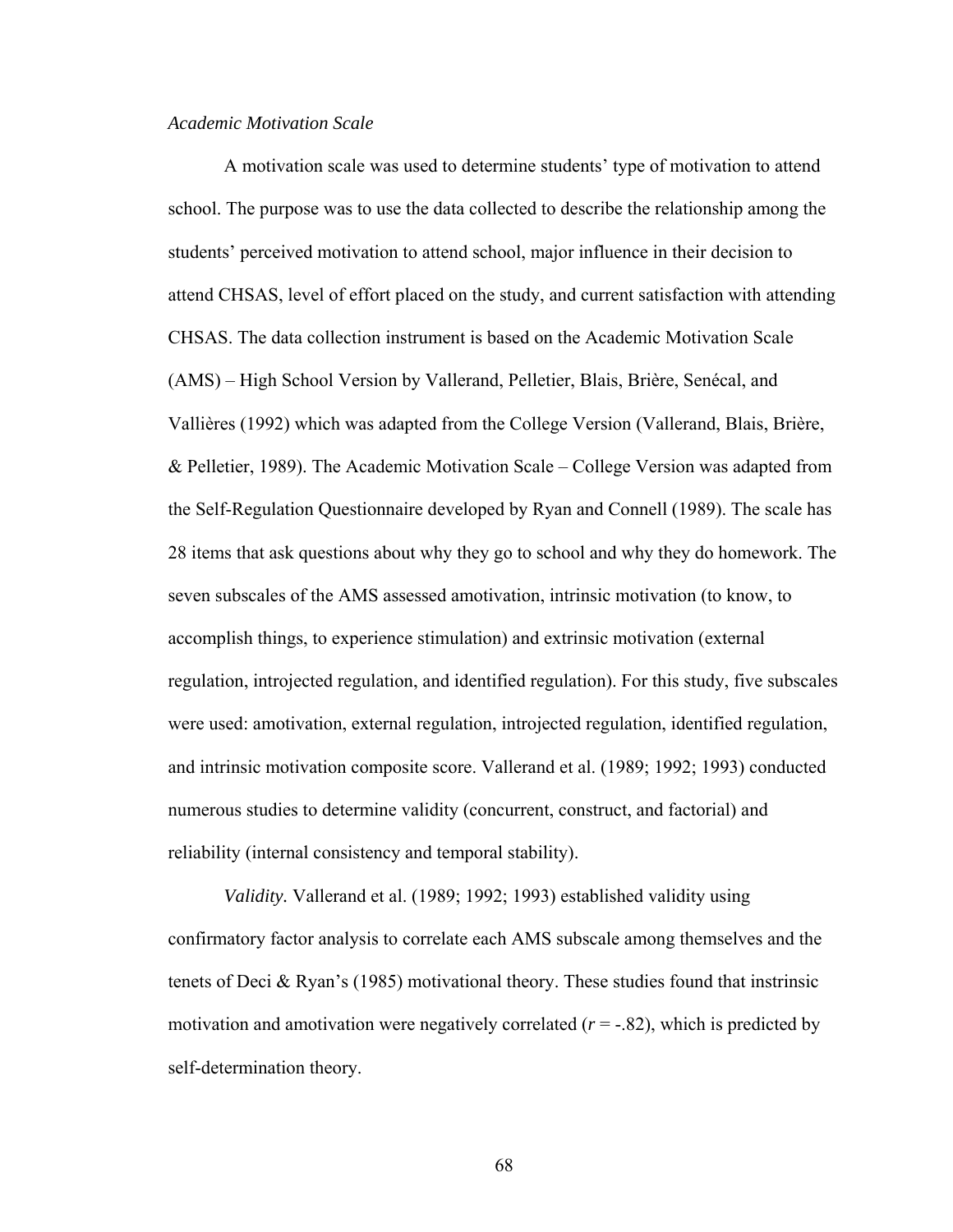*Reliability*. Cronbach's alpha coefficients for the subscales ranged from .58 to .84  $(n = 1,062)$ . Test-retest reliability displayed temporal stability with a mean correlation value of .79 over a one-month period. The scale was determined to be reliable for the purpose of research (Vallerand et al., 1989; 1992).

# *Methods Triangulation*

Triangulation is the attempt to increase reliability by reducing systematic error through employment of multiple methods of measurement (e.g. survey, observation, interviews). If the alternative methods do not share the same source of systematic error, examination of data from the alternative methods gives insight into how individual observations may be adjusted to come closer to reflecting true measurements, thereby increasing reliability. Furthermore, triangulation may provide deeper insight into the relationship between the method of measurement and the phenomenon being studied (Patton, 2002). A common misconception about triangulation involves thinking that the purpose is to demonstrate that different sources yield the same results. However, different kinds of data may yield somewhat different results due to the varying levels of sensitivity the instrument has to real-life nuances.

Due to the exploratory nature of this study, methods triangulation was employed in order to provide deeper insight into students' engagement and personal factors such as changes in competence variables (knowledge acquisition and critical thinking ability) and relatedness. Teacher classroom observations and reflection of the study provided qualitative data on behavioral factors (cognitive, emotional, and behavioral engagement). Student reflections by the PBL group provided insights into the effect the treatment had on personal and behavioral factors. Finally, the follow-up posttest provided insight into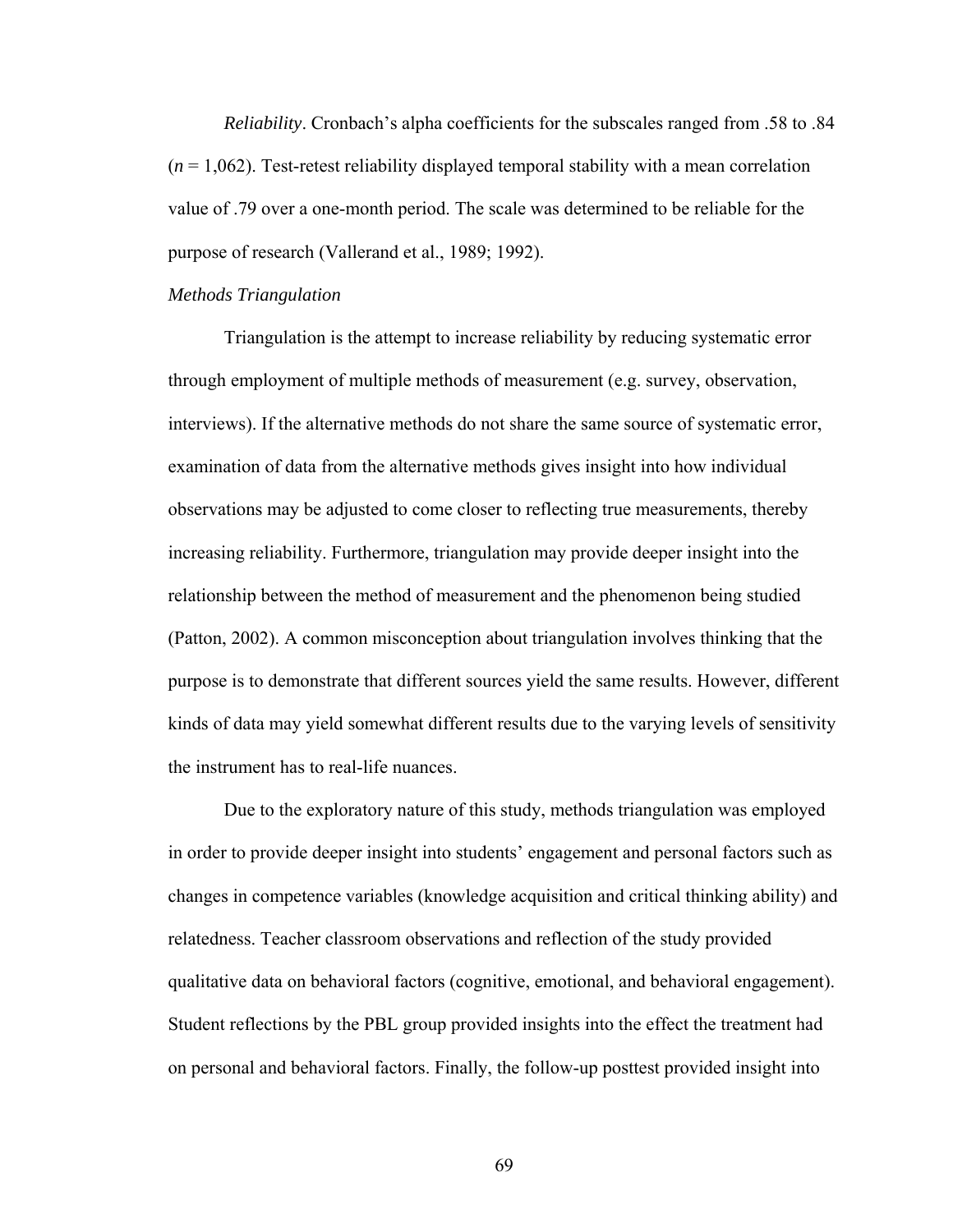retention; supporting the claim that students who use higher-order thinking skills during knowledge acquisition retain more information.

# *Student Characteristics*

 Descriptive data for the participants in each group was collected by the instructor and placed on the report form. The instructor was asked to provide the gender and  $7<sup>th</sup>$ grade reading stanine for each student based on the school's official records. The stanine was then converted into a *T*-score for use in this study.

#### **Treatment and Procedures**

The unit of instruction used for this study, consisting of five two-day lessons, was a leadership theory intervention adapted from the *Leadership Theory and Practice (3rd ed.)* by Northouse (2004). More specifically, the lessons were taken from the instructor's manual written by Bowman that was created for use in college leadership courses. Since the first edition, over 300 institutions world wide have adopted the book for use in instruction. The five content topics taught to the students were an introduction to leadership, the trait approach, the skills approach, the situational approach, and transformational leadership. The content in the book was unaltered; however, the handouts and instructional material was adapted to be used on the secondary level. The intent was to make the material challenging enough so that the students would have to use outside resources for some levels of comprehension instead of relying solely on their prior knowledge. This design better insured that the data collection instrument measured the effects of the intervention instead of testing the students' history (threat to validity: interaction to setting and treatment).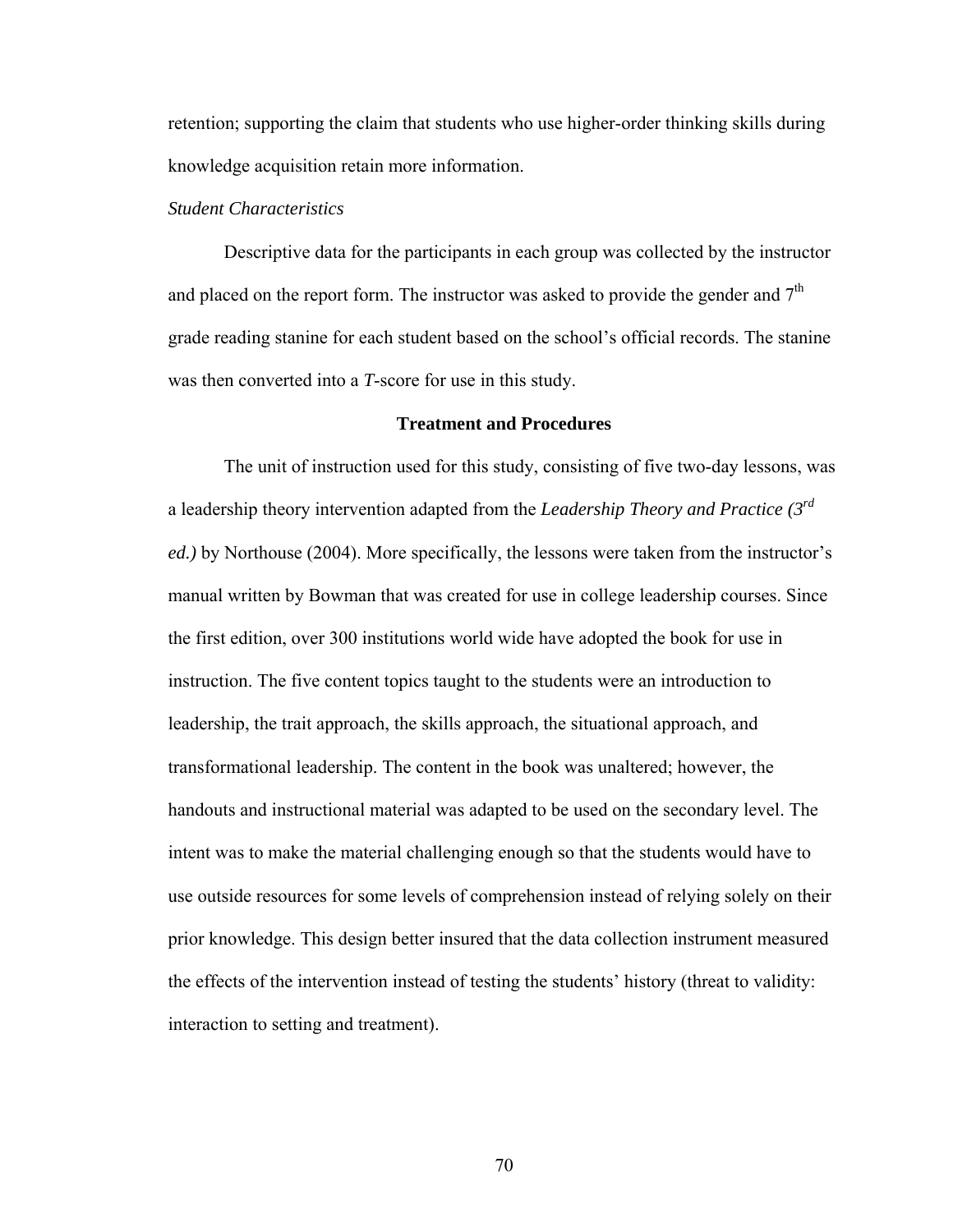Students were also randomly assigned to one of four sections of the Agricultural Careers and Leadership course. Each of the four sections was randomly assigned one of the two instructional methods. The problem-based learning group had one class of 30 students and the other class had 29 students. Although all students participated in the learning activities, five students did not receive parental permission and therefore useable data was returned for only 54 students. The teacher-guided learning group had two classes of 30 students. However, as with the PBL group, useable data for 56 students were returned for analysis.

The instructor had prior experience conducting research using the PBL method as well as extensive experience teaching leadership to students at the ninth grade level. Therefore, an onsite training session was not warranted in this particular situation. However, once the instructor received the materials for the study (see Table 4), the researcher and instructor had a teleconference to go over the use of each item. Included in the materials were instructor's manuals for each instructional method (see Appendix C), reference copies of *Leadership Theory and Practice (3rd ed.)* for each problem based learning group, a digital file of PowerPoint presentations for use with the TGL group, copies of the case study and resource aids (see Appendixes G-I) for the PBL group, the leadership education unit test (see Appendix B), the WGCTA® and answer form, and data reporting forms (see Appendixes D & F).

An administrator consent form, parental consent form, and student assent form was provided to the instructor prior to the commencement of the study (see Appendix A). Directions for administering the data collection instruments were provided via email and discussed during teleconference. Two forms were developed to assist the instructor in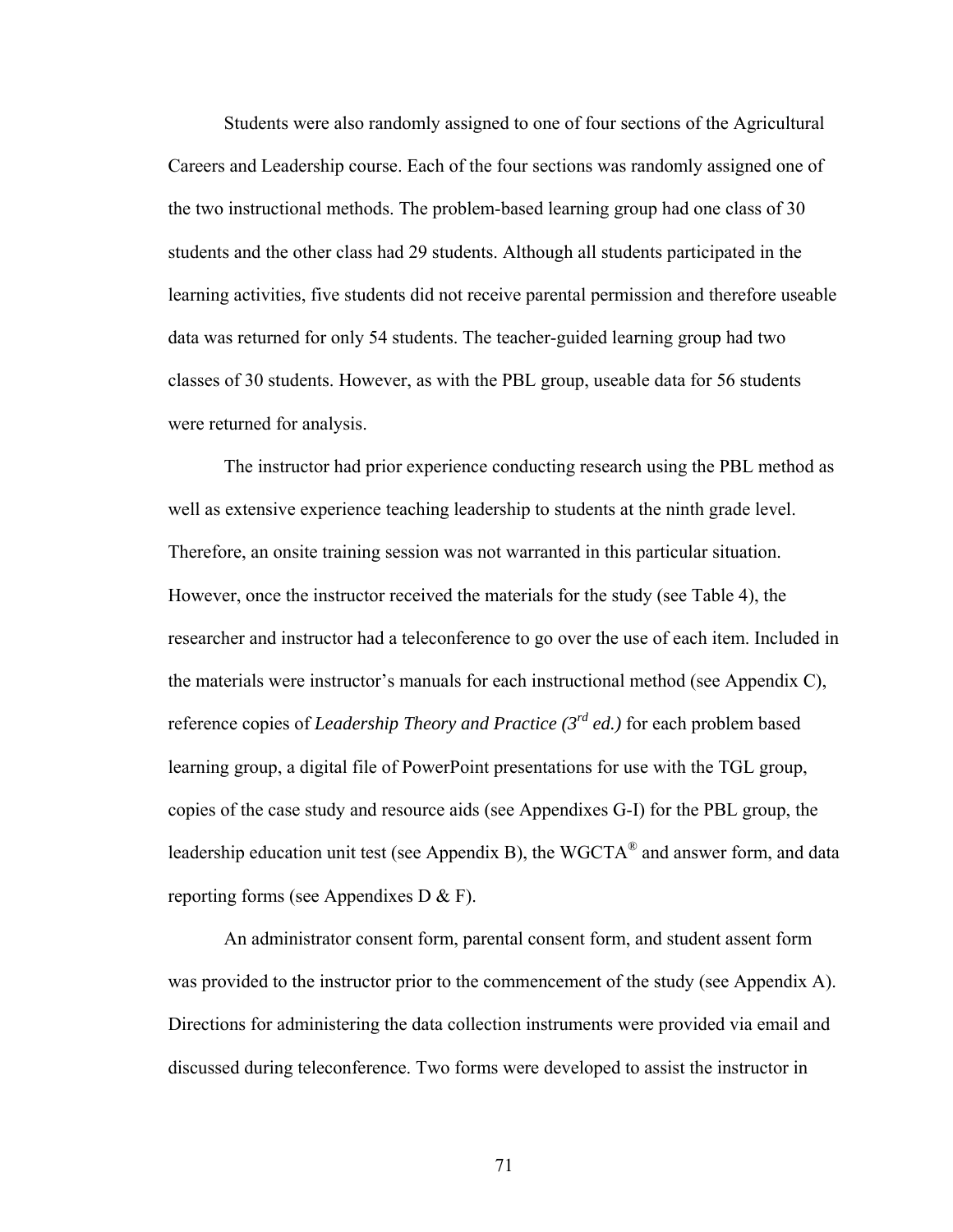reporting the data. The Student Identification Form (see Appendix D) was used to assign an identification number to each student in the respective class. This form was used only by the instructor and was not returned to the researcher in order to provide anonymity to the participants. The second form was the Score Report Form (see Appendix E). The instructor was directed to score the leadership education unit tests via Scantron® and use the Score Report Form to report each participant's test scores, reading aptitude test score and gender.

The knowledge retention test was administered three months after the knowledge acquisition test during the collection of the student motivational profile data. The investigator was onsite for the administration of the final data collection. Data from both WGCTA® administrations, the student motivational profile data, and the knowledge retention test were collected by the investigator and processed at the investigating institution.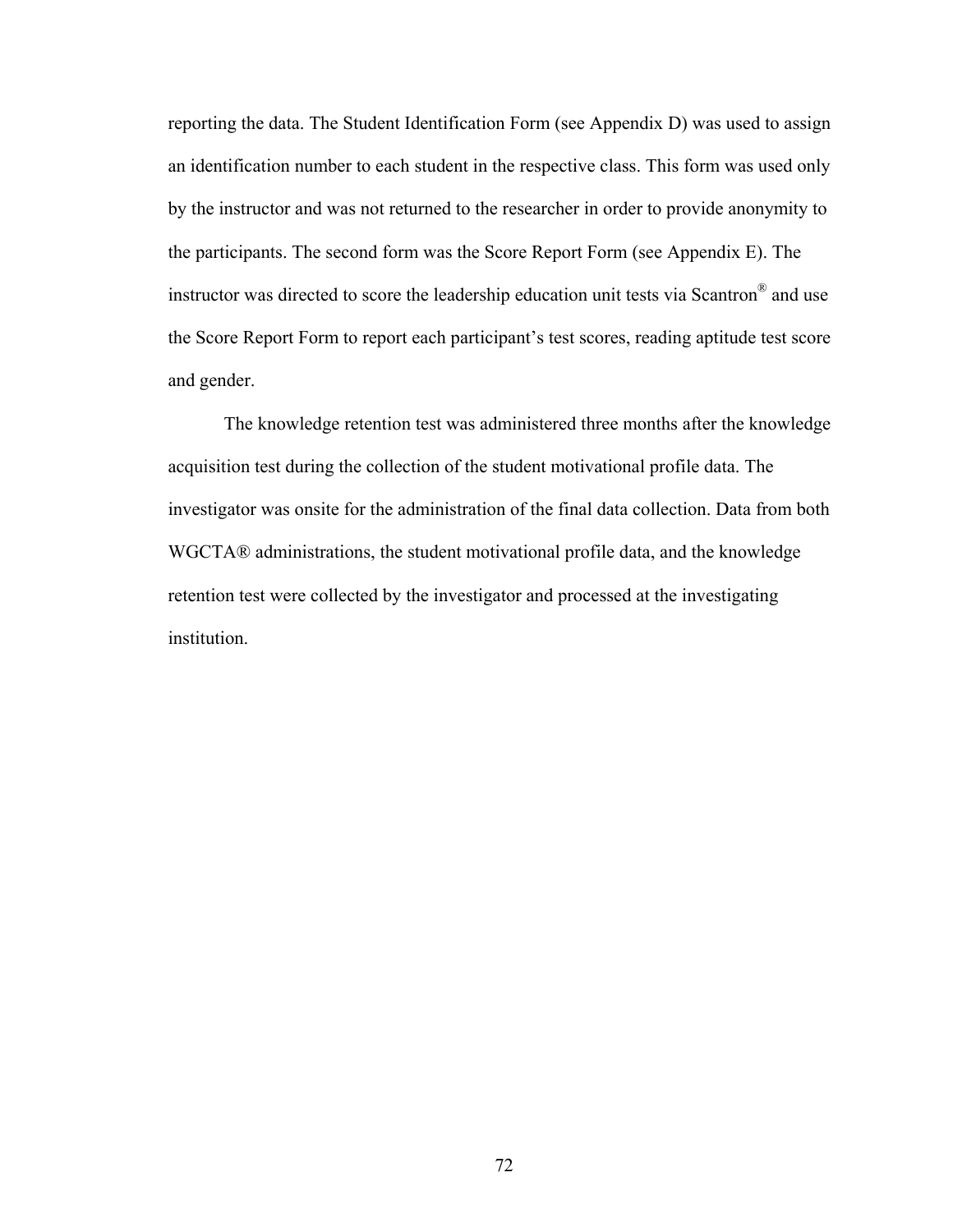# Table 4

# *Instructional Materials Provided for the Leadership Theory Unit*

| Material                                             | Quantity                                                                                   | Appendix       |
|------------------------------------------------------|--------------------------------------------------------------------------------------------|----------------|
| <b>Consent Forms</b>                                 | 1 Administrative Permission, Parental Consent<br>(1 per student), Student Assent Statement | A              |
| Leadership Theory Test                               | 3 per student (1 pretest and 2 posttests)                                                  | B              |
| Leadership Theory<br>Instructor's Manual             | 1 Teacher-guided Learning Method Manual<br>1 Problem-based Learning Method Manual          | $\mathcal{C}$  |
| <b>Student Identification Form</b>                   | 4 (1 per class)                                                                            | D              |
| Score Report Form                                    | 4 (1 per class)                                                                            | E              |
| <b>Study Schedules</b>                               | 1 Teacher-guided Learning Schedule<br>1 Problem-based Learning Schedule                    | F              |
| Case Study                                           | 1 per student (PBL only)                                                                   | G              |
| Formal Learning Objectives                           | 1 per student (PBL only)                                                                   | H              |
| Organizers for Investigation                         | 1 packet per group (PBL only)                                                              | I              |
| Leadership Theory<br><b>PowerPoint Presentations</b> | 1 digital file per lesson                                                                  |                |
| <b>WGCTA<sup>®</sup></b> Testing Materials           | 30 Test booklets, Answer forms (2 per student)                                             | $^{\circledR}$ |
| Teacher Reference Book                               | Leadership Theory and Practice $(3^{rd}$ ed.)                                              | $^{\circledR}$ |
| <b>Student Reference Chapters</b>                    | 1 copy per group (PBL only)                                                                | $^{\circledR}$ |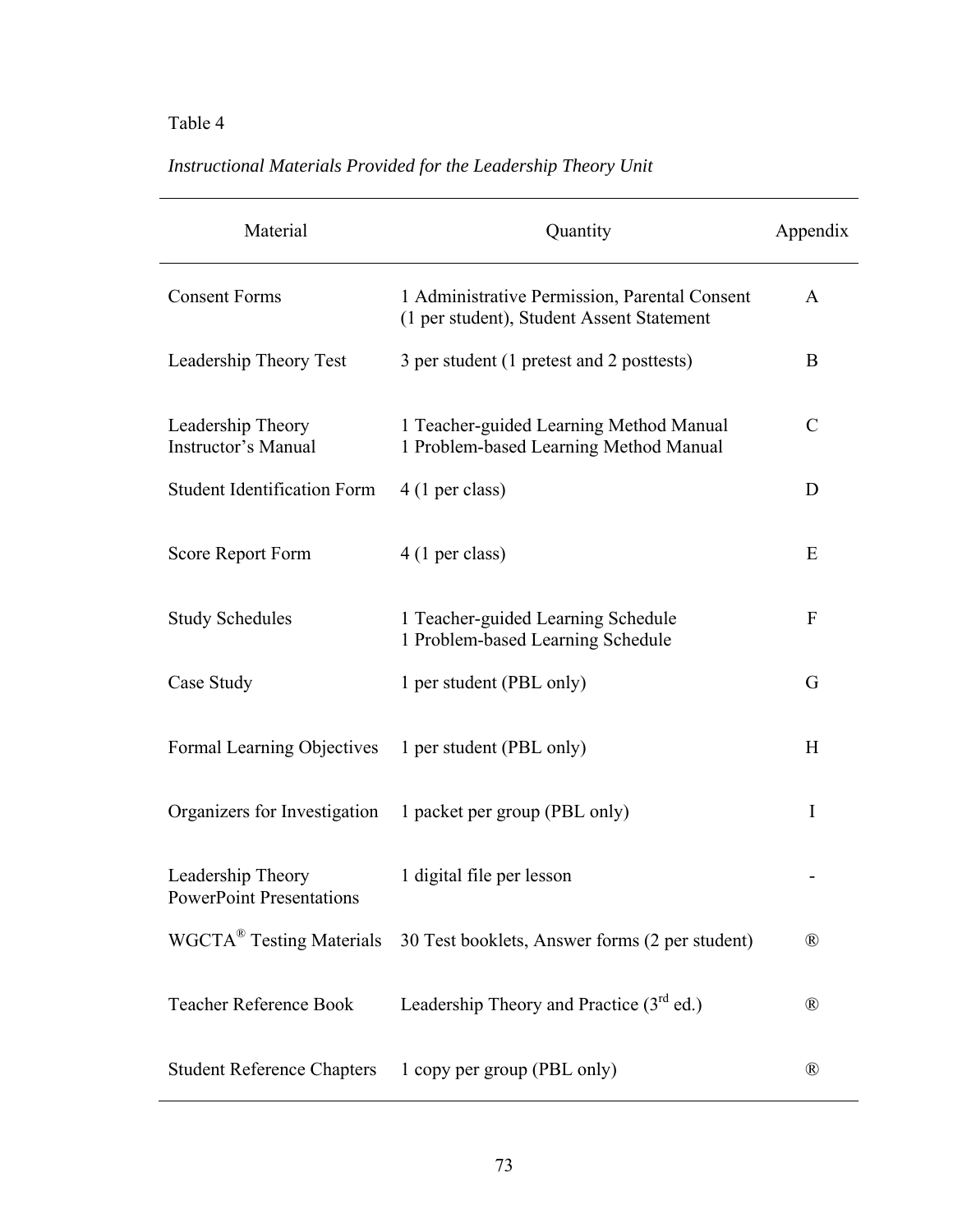# *Problem-Based Learning (Treatment)*

 An alternative version of the leadership education intervention was developed by the researcher and based upon *The Problem-Based Learning Process: A model for Undergraduate Courses* by Ryan and Millspaugh (2005). In the PBL model, there are 14 tasks to accomplish in order to effectively conduct this instructional strategy. The steps were:

- 1. Explain to students why problem-based learning is used
	- Creates meaningful context for learning
	- Enhances long-term retention of principles, concepts, facts
	- Builds critical thinking skills (problem solving, analysis, synthesis, evaluation)
	- Creates opportunity to apply knowledge in authentic scenarios
	- Increases motivation (students see application of material to authentic situations)
	- Improves transfer of knowledge to other contexts including real world situations
- 2. Establish small teams and assign team member roles
	- Random assignment or stratified based on student expertise, gender, etc.
	- Possible Roles: discussion leader; recorder; assignment coordinator; devil's advocate
- 3. Present the case to students prior to presenting lectures, assigning readings, etc.
- 4. Students read the case
	- Identify major problem(s) and stakeholders
	- Discuss "what we need to know" to solve the problem
	- Discuss what they already know (or think they know)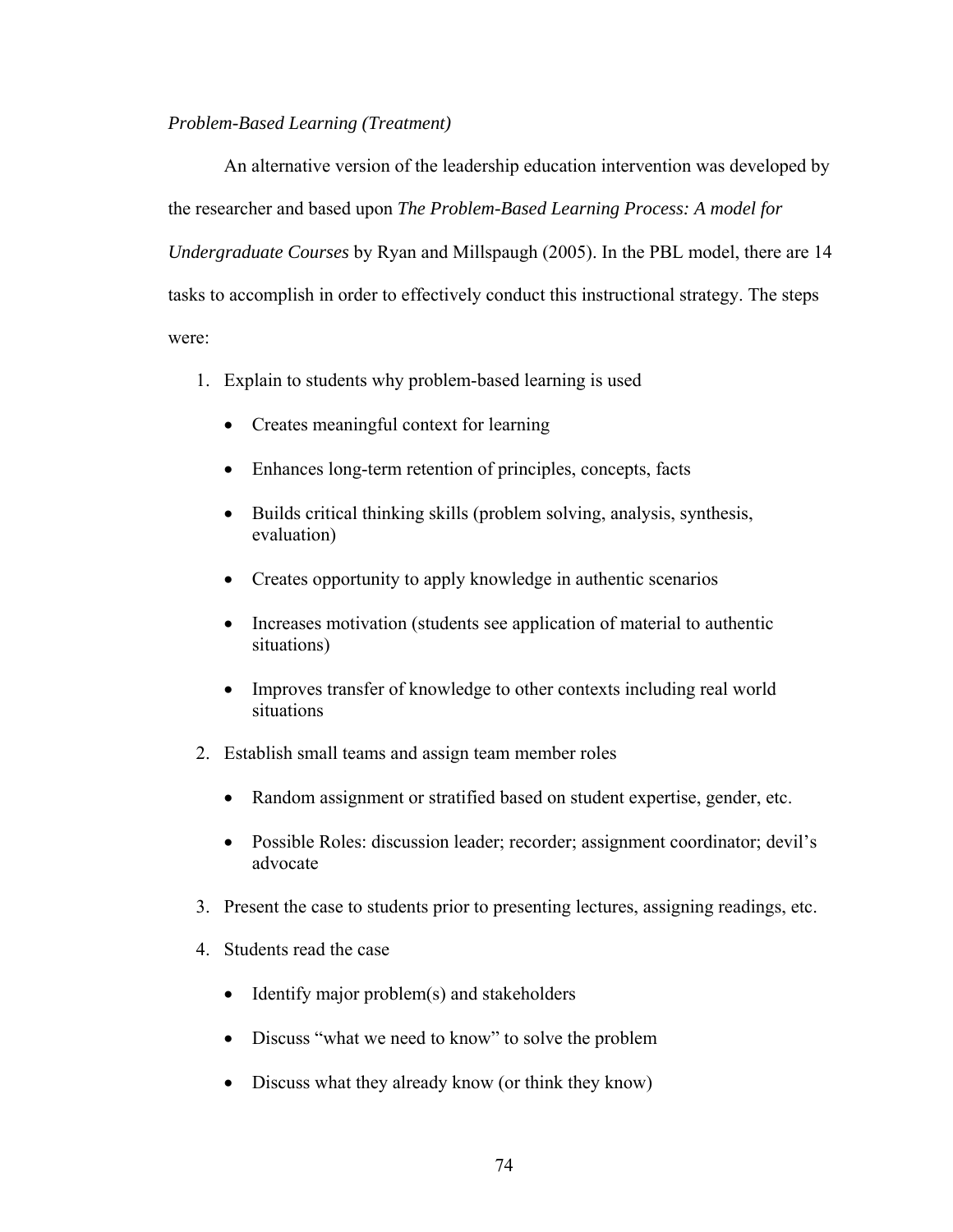- Identify concepts, principles, facts that may be used in resolving the case
- List terms (jargon) presented in the case to be learned
- Brainstorm possible resolutions by considering stakeholders perspectives
- Generate list of learning objectives
- 5. Respond to student requests for more information
- 6. Provide list of instructor's formal learning objectives
	- The learning objectives form the basis for subsequent lectures, readings, discussions, etc.
	- The learning objectives provide the underlying material needed to address the problem case
- 7. Student teams assign learning objectives to members for research and preparation of written summaries
- 8. Lectures, discussions, readings, etc. provide coverage of information related to learning objectives, case resolutions, and justifications
	- Case provides context for interpreting and understanding material, spurs questions, provides back ground for discussions
- 9. Student report within teams on learning objective research
	- Share written summaries via peer-teaching within groups
	- Instructor reviews reports and select "good" summaries to share with all teams
- 10. Teams discuss application of learning objectives, lectures, etc. to case
	- Refocus students on case; renew discussion of problem, solutions, and justifications
	- Collect/analyze additional data related to the case
	- Students collaborate to develop case response
- 11. Exchange of ideas among teams
	- Final team discussions on alternative resolutions and justifications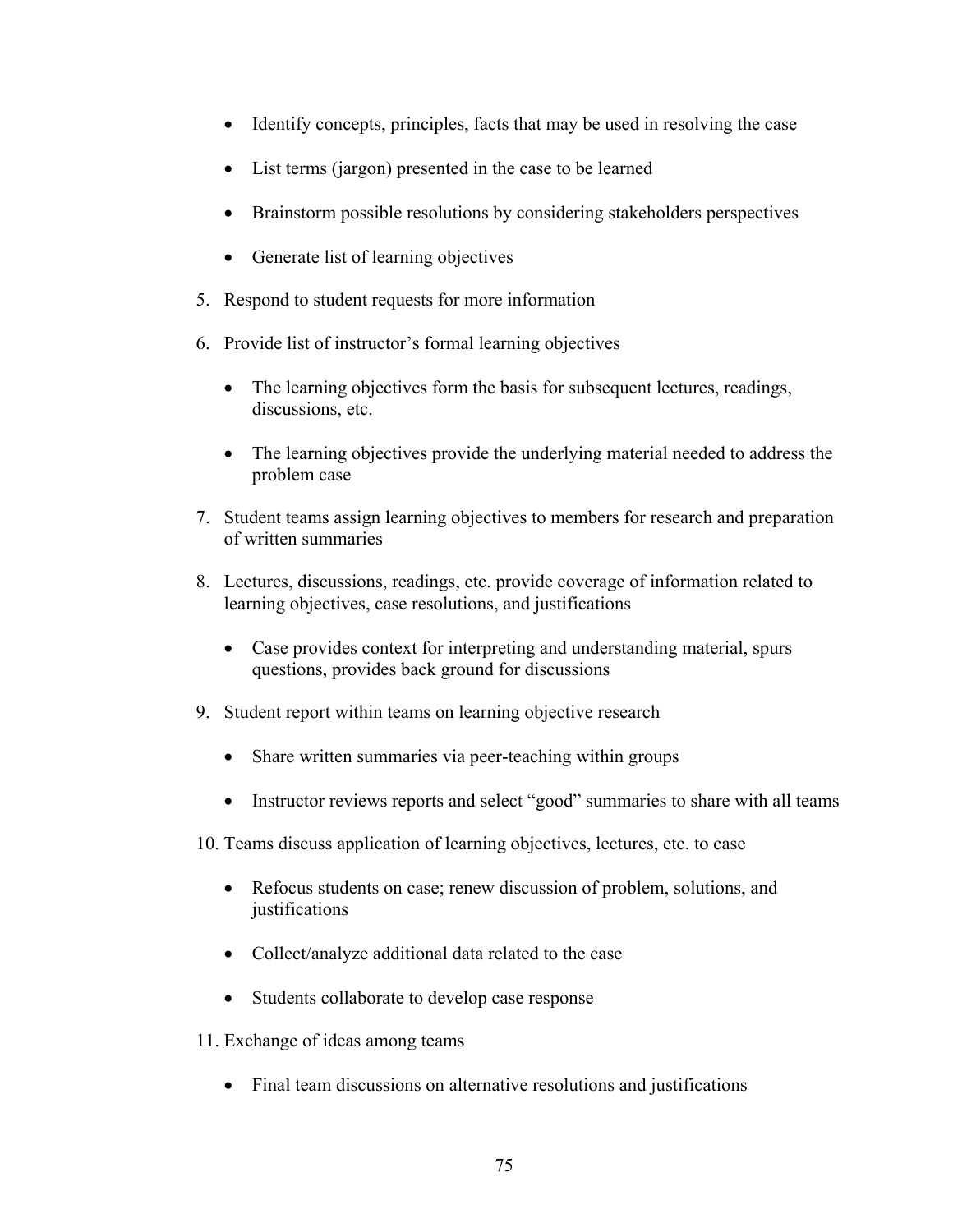12. Students individually write case resolutions

- Individuals decide on preferred resolution and justify their decision
- Oral presentations or debates can replace written responses
- 13. Debrief the case with class
	- Students want to discuss relative merits of alternate solutions, justifications, etc.
	- Students interested in instructor's ideas, opinions, etc.
	- If the case was a real-world situation, students want to know what happened, current situation, etc.

14. Facilitate discussion to "generalize" the learning from the case experience

- Prevent focus on specific case outcomes
- Promote transfer of concepts, principles, thinking processes to other situations

The formal learning objectives were taken from the original instructor's manual.

Resources were developed for the students to aid them in teaching the learning objectives

(individual organizers for investigation) using the Ryan and Millspaugh (2005) PBL

model. The instructor was given a timeline, case study, formal learning objectives,

individual organizers for investigation, and copies of the reference book in order to

ensure consistency in the administration of the treatment. Although the role of the instructor was to guide and facilitate, the instructor's manual provided her with

information to answer questions and better direct the discussions.

# *Teacher-Guided Learning (Control)*

The Illinois Learning Standards (ILS) defined what all students in all Illinois public schools should know and be able to do in the core areas as a result of their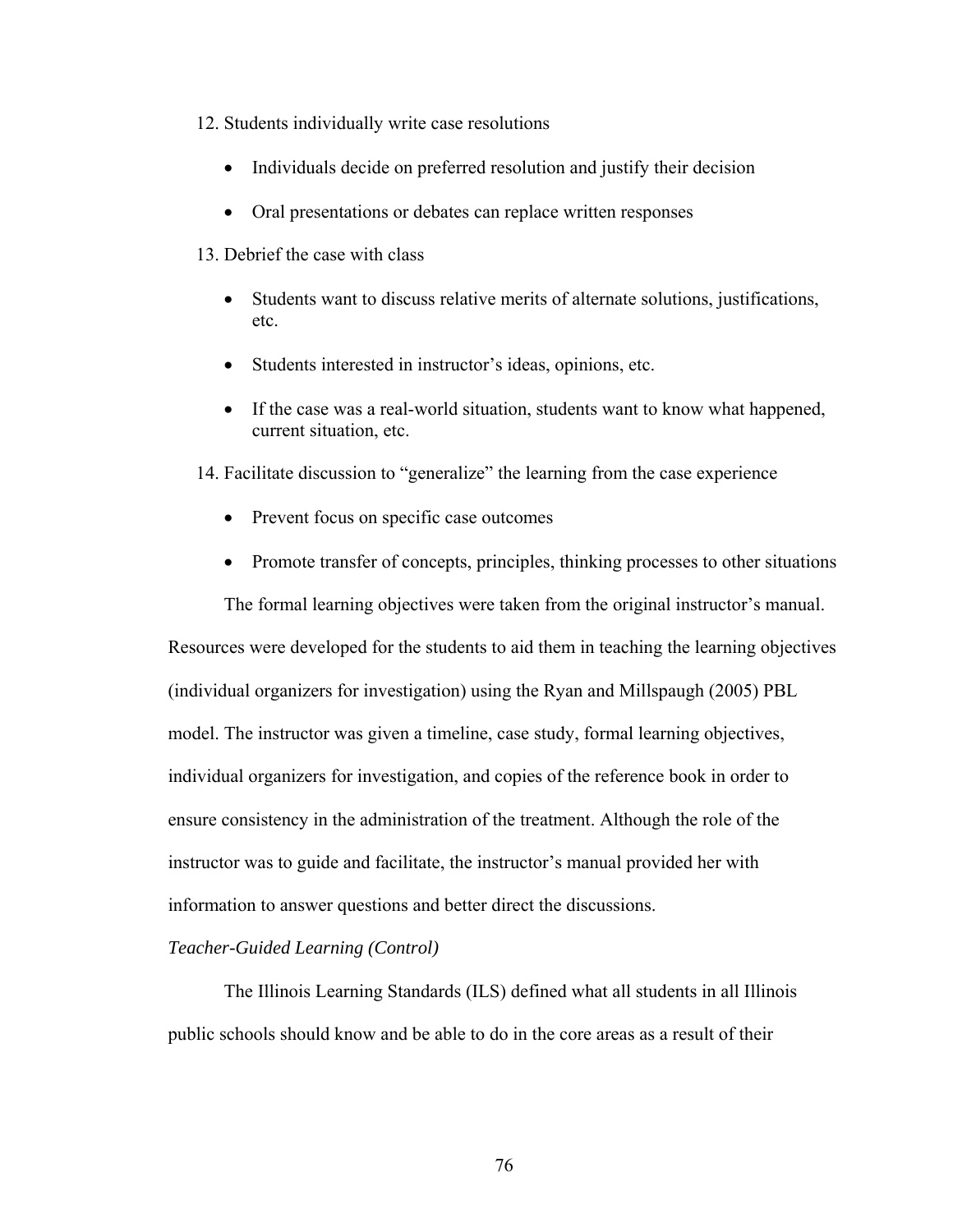elementary and secondary schooling (ISBE, 2007). The standards for each core area are guided by six themes:

*Application of Learning*. Through Applications of Learning, students demonstrate and deepen their understanding of basic knowledge and skills. These applied learning skills cross academic disciplines and reinforce the important learning of the disciplines.

*Solving Problems*. Recognize and investigate problems; formulate and propose solutions supported by reason and evidence.

*Communicating*. Express and interpret information and ideas.

*Using Technology*. Use appropriate instruments, electronic equipment, computers and networks to access information, process ideas and communicate results. *Working on Teams*. Learn and contribute productively as individuals and as members of groups.

*Making Connections*. Recognize and apply connections of important information and ideas within and among learning areas.

Although agricultural education has a long and rich history in Illinois, there weren't any organized efforts to foster agricultural education for all students (Illinois Ag Education, 2007). Furthermore, instructors were accountable for making the agriculture curriculum match up with the state standards leading to incongruous curricula across the state. However, in 1984, a grassroots movement from the Illinois agriculture industry recognized that agriculture was central to the welfare and economic stability of the state, and required a continued source of trained and qualified individuals for employment in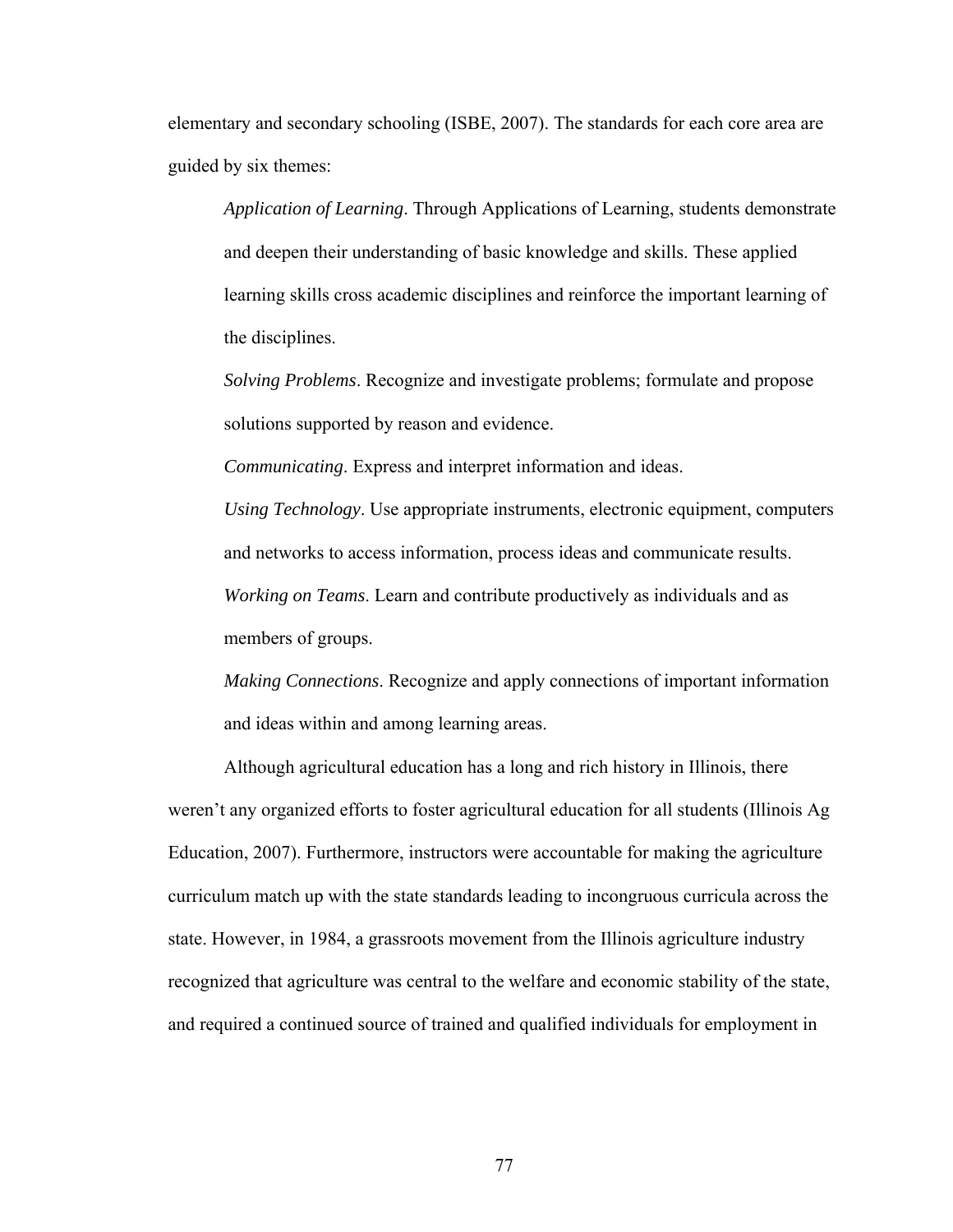agriculture. That movement resulted in creation of the Illinois Leadership Council for Agricultural Education (ILCAE) (Illinois Ag Education, 2007).

In 1986, the Illinois General Assembly legislated that a comprehensive program for agricultural education be created and maintained by the public school system for all school districts. The Illinois Committee for Agricultural Education (ICAE) was formed. In 1989, the first legislated agricultural education line item within the Illinois State Board of Education was allocated and Facilitating Coordination in Agricultural Education (FCAE) was created to manage it (Illinois Ag Education, 2007). FCAE has been instrumental in working with educational publishers, agriculture instructors, administrators, and government official to create professional development opportunities that would continue to advance Illinois agriculture education. One of the initiatives developed was a comprehensive set of lessons for agriculture instructors that matched the state standards. Starting as one cd entitled the *Central Core*, FCAE now provides all agriculture instructors in Illinois, free of charge, eight cds that include the *Central Core*; *Horticulture*; *Animal, Plant, and Soil Sciences*; and *Agribusiness Management* to name a few.

According to Lucille Shaw, head of the agriculture education department at CHSAS, the core curriculum cds are widely popular in Illinois and are used at CHSAS to match lessons with the lesson plans (2007). This core curriculum is important to Chicago teachers because all teachers in the Chicago Public School System are required to submit weekly lesson plans, to their local administrators, that are matched to the Illinois Learning Standards (Shaw, 2007). These lesson plans are randomly audited by the district so accuracy and consistency is important. Since Illinois does not have learning standards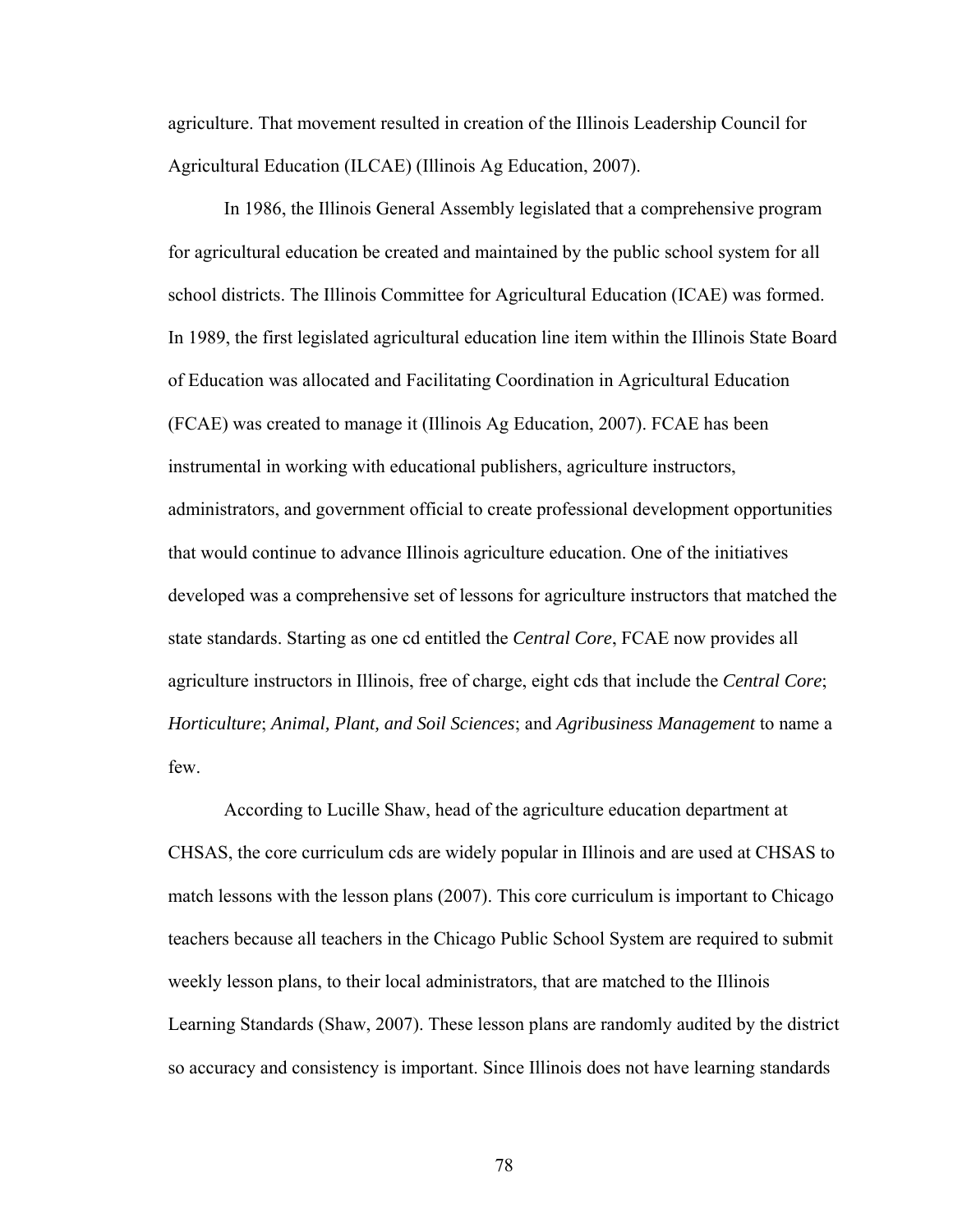specifically for agriculture education, instructors must search through all the standards to find the appropriate match. The core curriculum provides a state approved agriculture curriculum with appropriate state standards and benchmarks in eight of the core agriculture areas, lesson plans with visual aids and references, and for some lessons, computer generated presentations.

The lessons have become so popular in Illinois because they are easy to use and provide a method of instruction for producing individual learning within a group setting. Over the years the lessons have been tested and revised and now resemble the four-step approach to instruction. This approach has been established from research that gives educators some insight on what motivates students, how the senses are used to receive information, and how the mind works to retain and transfer skills and knowledge (Bott, 1998). This method uses four general steps: (1) motivating students; (2) presenting information to them; (3) application of what has been presented; and (4) evaluating what has been learned according to some standard or criterion (Bott, 1998). Since CHSAS uses the core curriculum to instruct students, which is written using the four-step instructional approach, the researcher decided that this method of instruction would be one of the strategies used for this study. Figure 3 provides a graphical portrayal of the four-step instructional approach (Bott, 1998, p. 89). To that end, the instructor was given a timeline, complete lessons and instructional aids in order to ensure consistency in the administration of the content to the control group.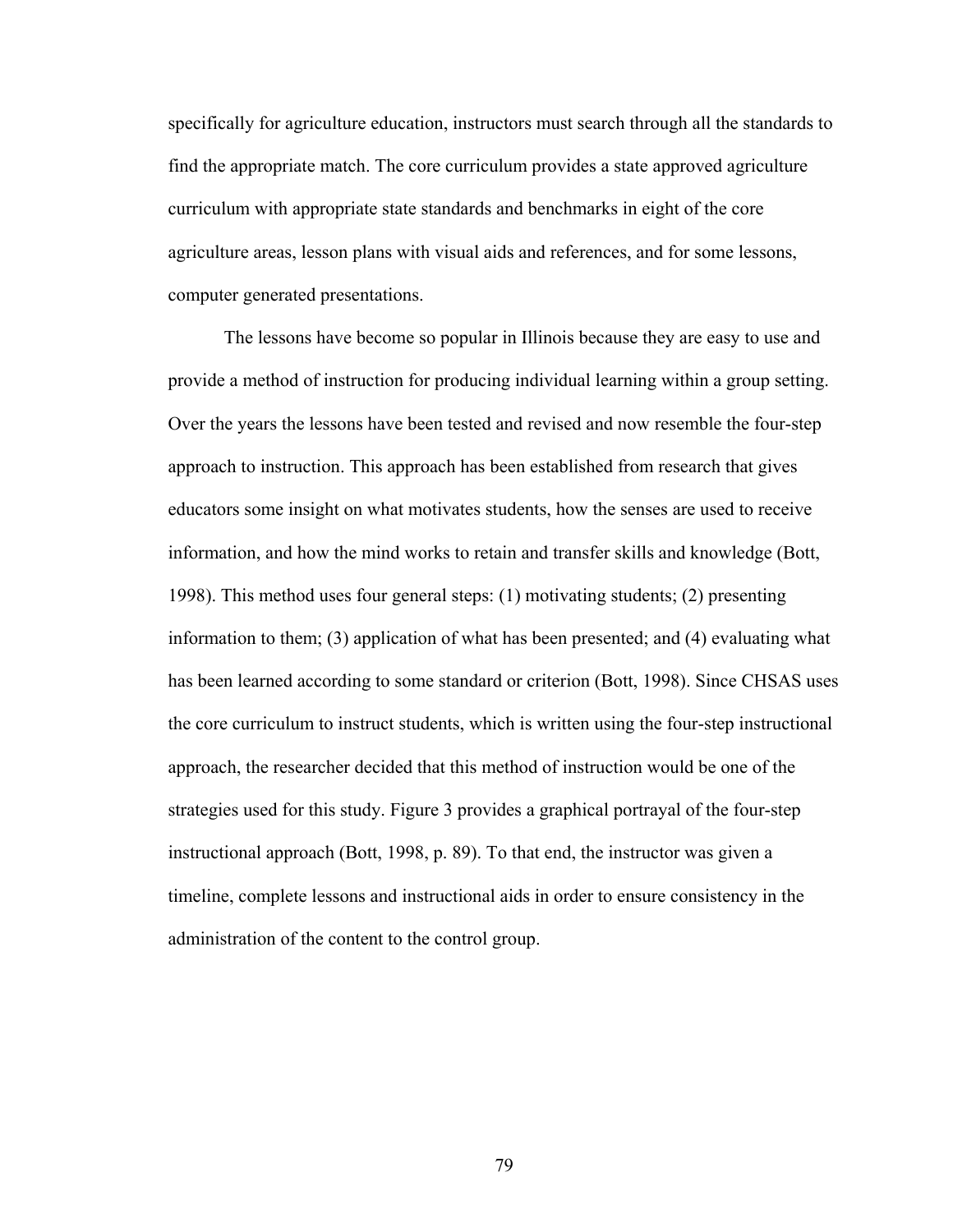| <b>Step</b>  | Objective                                                                                                                                                                                                                 | Actions                                                                                                                                                                                                                                          |
|--------------|---------------------------------------------------------------------------------------------------------------------------------------------------------------------------------------------------------------------------|--------------------------------------------------------------------------------------------------------------------------------------------------------------------------------------------------------------------------------------------------|
| Motivation   | 1. To prepare the mind of the learner by<br>attracting attention, arousing curiosity,<br>creating interest, and stimulating a<br>desire to learn.                                                                         | 1. Ask questions.<br>2. Give examples.<br>3. Tell of personal<br>experiences.<br>4. Relate to previous lessons.<br>5. Indicate future needs.                                                                                                     |
| Presentation | 1. To present new ideas.<br>2. To provide instructions.<br>3. To reinforce previously learned<br>information.                                                                                                             | 1. Explain procedures,<br>principles, concepts.<br>2. Give demonstrations.<br>3. Use visuals aids.<br>4. Use written instruction<br>sheets.<br>5. Develop and lead<br>discussions.<br>6. Emphasize key main points.<br>7. Stress safe practices. |
| Application  | 1. To have the learner apply what was<br>learned in step 2.<br>2. To give the learner practice in<br>application of skills, knowledge, and<br>attitudes.<br>3. To facilitate retention of materials or<br>skills learned. | 1. Have the learner perform<br>the task.<br>2. Supervise performance<br>closely.<br>3. Check and correct errors.<br>4. Check key points and safety<br>procedures.<br>5. Have learner repeat tasks if<br>necessary.                               |
| Evaluation   | 1. To determine the extent of the<br>students' learning.<br>2. To determine the efficiency and<br>effectiveness of instruction.<br>3. To aid in retention and to help<br>reinforce what has been learned.                 | 1. Test students' performance.<br>2. Give oral tests.<br>3. Administer written tests.<br>4. Develop discussions.                                                                                                                                 |

**Figure 4.** Four-Step Instructional Approach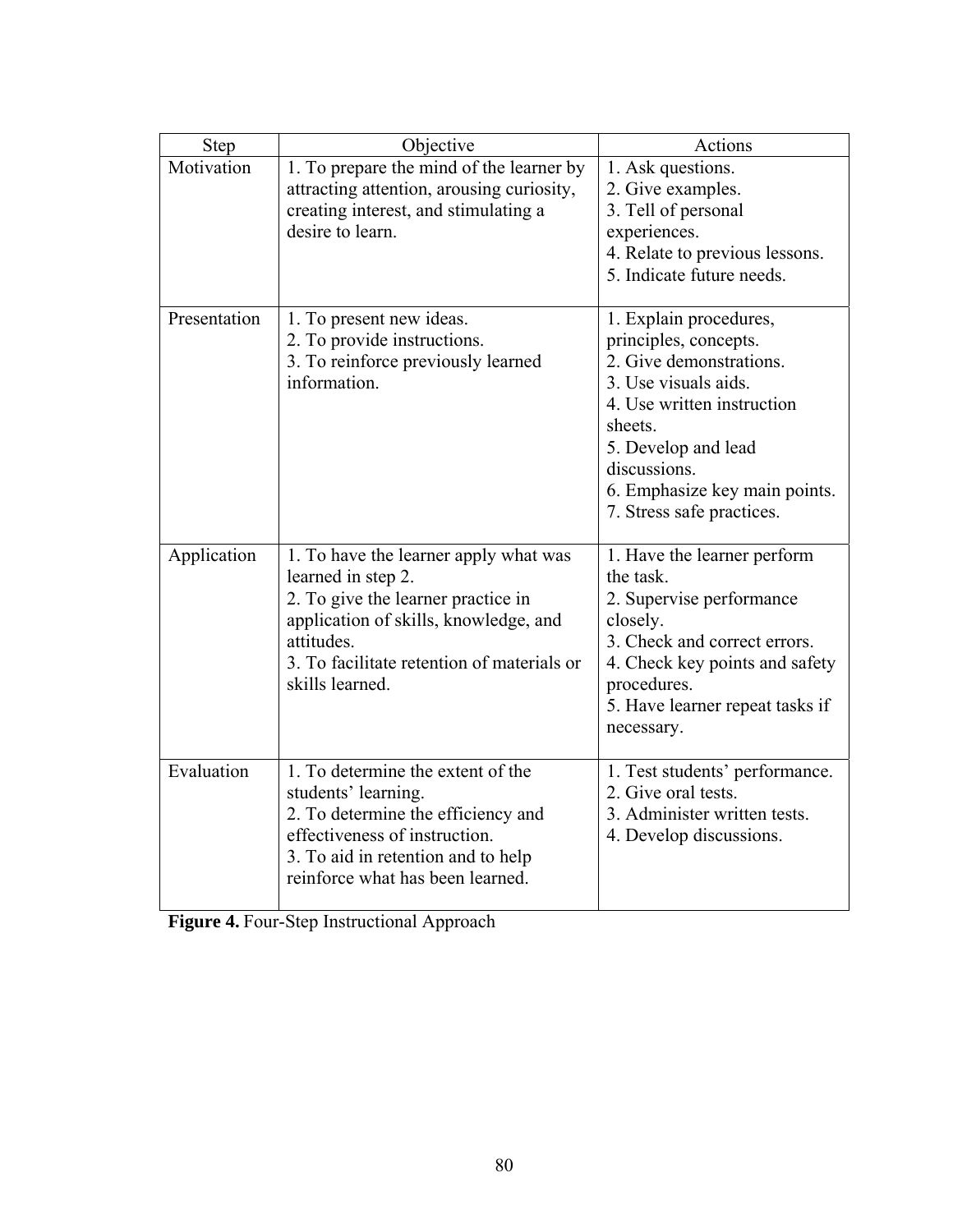# *Procedures*

The instructor was selected based on three criteria that would provide validity to this study. First, the instructor had an extensive background in facilitating the PBL strategy in research settings. Secondly, the instructor was familiar with teaching leadership education to the grade level in question and would be instructing a large number of students during the semester at the time the study was conducted. Finally, the process in which her students were selected would provide the strongest research design for the study. Her students were (1) randomly selected by a social lottery from interested applicants from throughout the metropolitan area; (2) enrolled in a comprehensive urban agriculture program; (3) randomly placed in sections of the leadership course; and (4) provided limited to no leadership theory prior to the beginning of the course.

Student resources were mailed to the instructor via postal mail, while all teacher resources were sent via email. Upon receipt of study material, the investigator and instructor met via conference call. All materials were discussed and a timeline was established (See Appendix F). It was important that the study was conducted within the first three weeks of school to limit the effects associated with intact classes. Furthermore, adherence to the schedule provided was stressed in order to provide equal content exposure for all students.

Consent to recruit was signed by an administrator and returned to the investigator prior to the study (See Appendix A). Consent to participate was given to students the first day of class and returned to the instructor by the end of the week. The instructor was instructed to keep the consent forms on file with her and only provide data for students with consent. The study commenced on Monday of the second week of school which was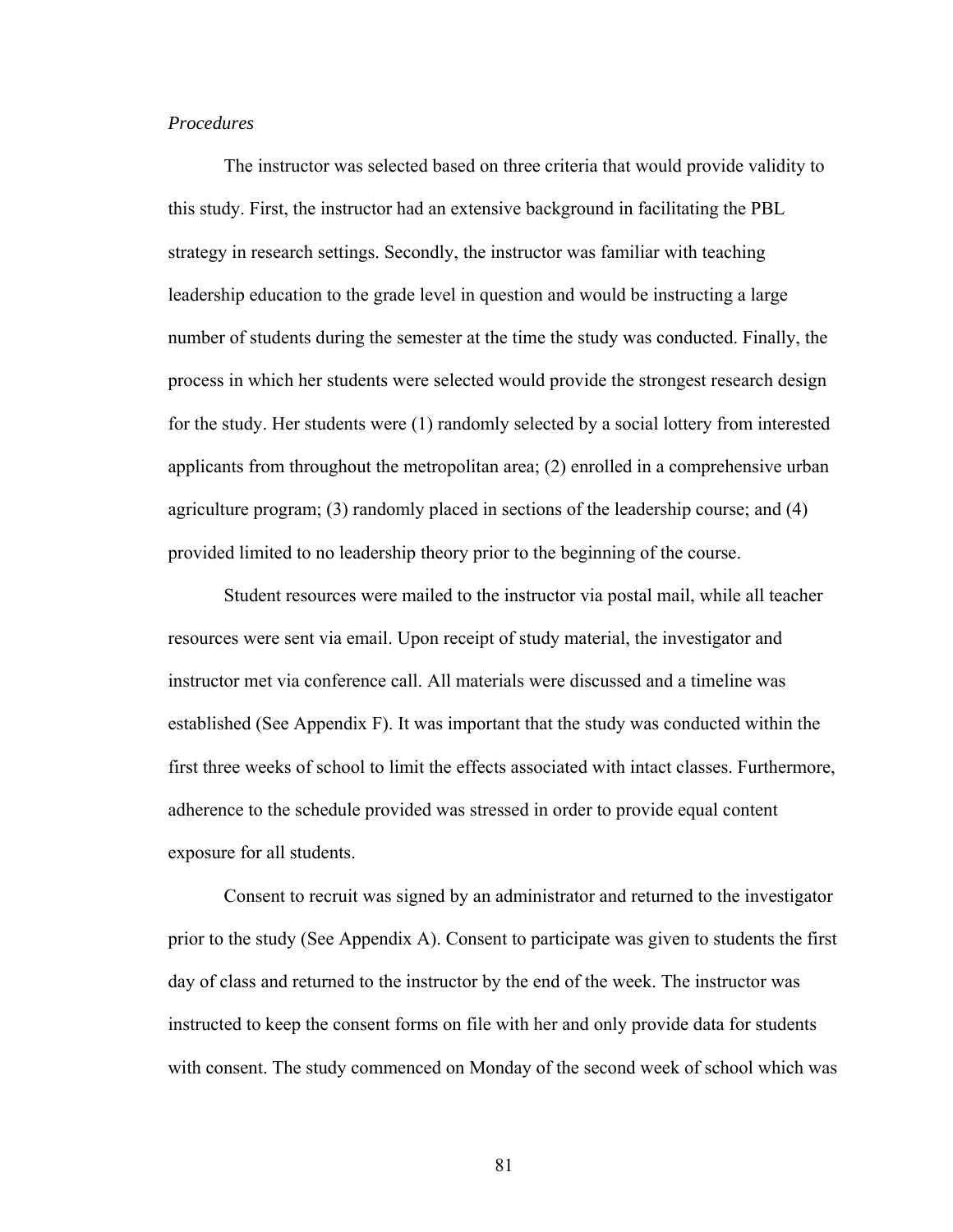the first full week of classes. Table 5 provides a summary of the study schedule for both

methods based on 47 minutes of instruction.

Table 5

|  | Summary of Daily Schedule by Instructional Strategy |  |
|--|-----------------------------------------------------|--|
|  |                                                     |  |

| Day            | TGL                                                                     | <b>PBL</b>                                                                            |
|----------------|-------------------------------------------------------------------------|---------------------------------------------------------------------------------------|
| 1              | Prior Knowledge Unit Test<br>Administration                             | Prior Knowledge Unit Test<br>Administration                                           |
| $\overline{2}$ | WGCTA <sup>®</sup> Pretest Administration                               | WGCTA <sup>®</sup> Pretest Administration                                             |
| $3 - 12$       | Instruction of Lessons 1-5 using<br>lecture and application activities. | Facilitation of Case Study using group<br>investigation of an ill-structured problem. |
| 13             | Knowledge Acquisition Unit Test<br>Administration                       | Knowledge Acquisition Unit Test<br>Administration                                     |
| 14             | WGCTA <sup>®</sup> Posttest Administration                              | WGCTA <sup>®</sup> Posttest Administration                                            |
| 115            | Knowledge Retention Unit Test<br>Administration                         | Knowledge Retention Unit Test<br>Administration                                       |
| 118            | <b>Academic Motivation Scale</b><br>Administration                      | <b>Academic Motivation Scale</b><br>Administration                                    |

# **Data Collection**

The prior knowledge unit test and the WGCTA® were administered prior to the commencement of the leadership lessons. Similarly, the knowledge acquisition unit test and the WGCTA® were administered following the final day of instruction. Both the prior knowledge unit tests and the knowledge acquisition unit tests were scored by the instructor and placed on the report forms along with the students' gender and reading aptitude stanine. The instructor assigned a study number to each participant and used the number to correspond each student's scores and data. The report forms for each class and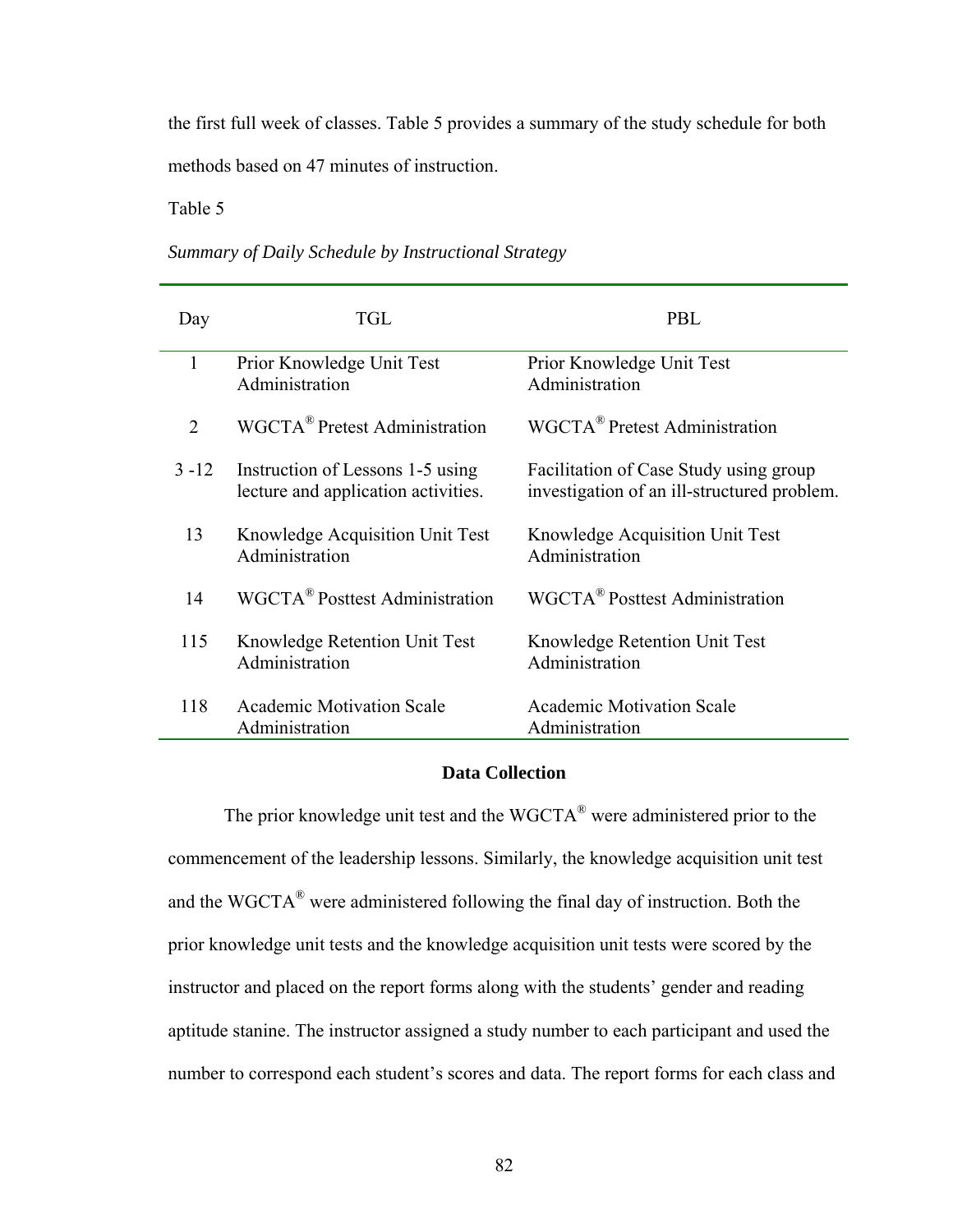the WGCTA® test booklets and answer sheets were returned by postal mail to the researcher at the conclusion of the intervention.

During the intervention, the instructor kept written observations of each class. In addition, the students from the PBL group were asked to reflect on their experience by providing written responses to reflection questions. Finally, the knowledge retention unit test was administered along with the Academic Motivation Scale three months after the intervention was conducted. The researcher was present at this time of the final collection and gathered the data along with the teacher's observations and reflection, and the students' reflections.

#### **Data Analysis**

Data were analyzed using the Statistical Package for the Social Sciences<sup>®</sup> (SPSS) version 14.0 computer program for Windows. The alpha level was established *a priori* at .05 for tests of significance. Cohen's *d* (1992) was used to determine effect size on statistically significant tests.

#### *Research Objective One*

Describe subjects on gender and motivational profile (academic aptitude, prior leadership theory knowledge and critical thinking ability, type of motivation to attend school, influences in the decision to attend CHSAS, satisfaction with the decision to attend CHSAS, and perceived effort during the study).

Descriptive statistics were reported of both measures of central tendency and measures of variance. Frequency counts and percentages were used to describe categorical data. Mean scores, standard deviation and ranges were generated to describe continuous data. The individual knowledge scores as measured by the leadership theory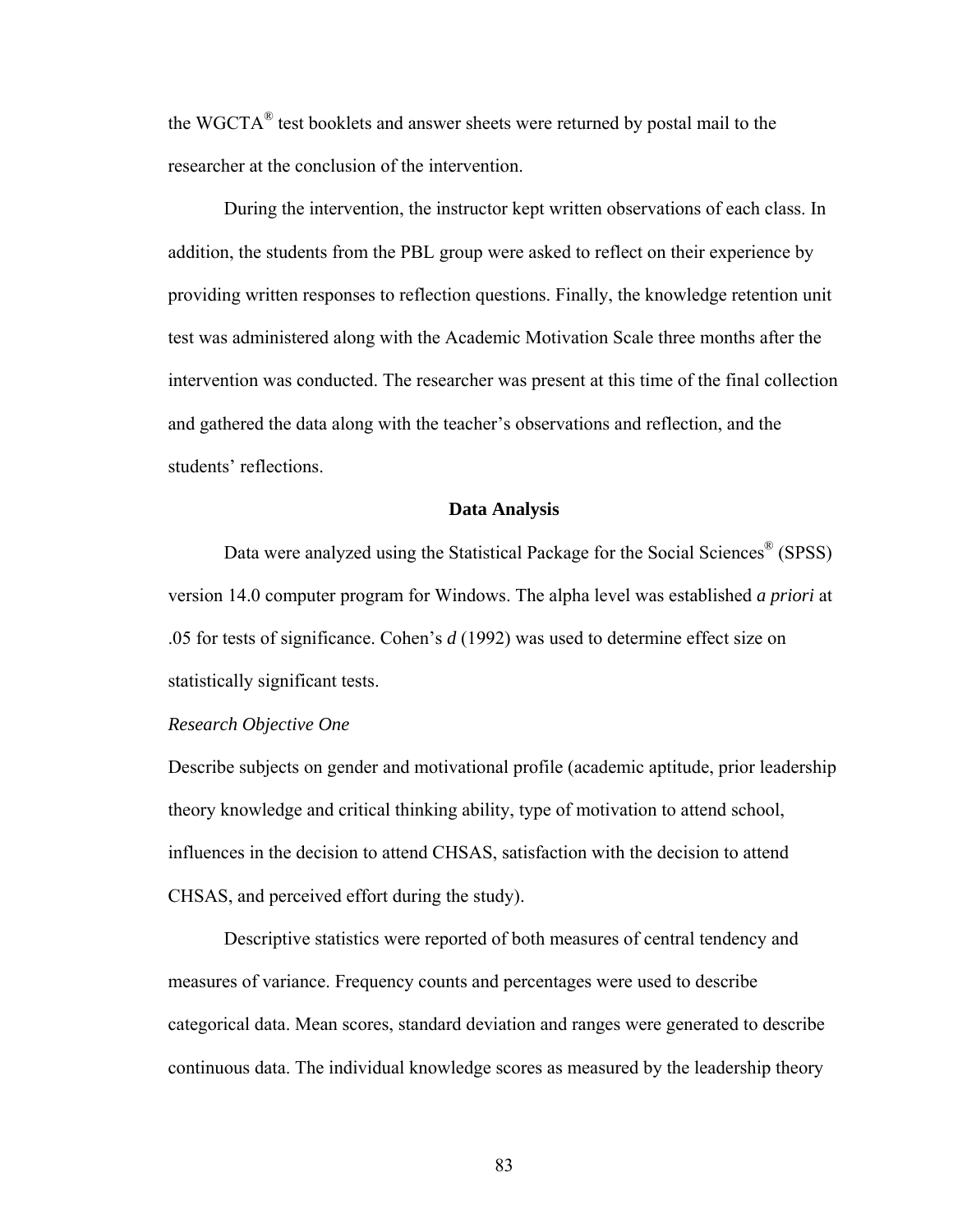unit test and the critical thinking ability scores as measured by the WGCTA<sup>®</sup> scores were determined by the cumulative number of correct answers. The descriptive statistics were reported by treatment group.

#### *Research Objective Two*

Determine the relationships between factors influencing perceived autonomy support (influences in the decision to attend CHSAS) and the outcomes of self-determination (type of motivation to attend school, satisfaction with decision to attend CHSAS, and perceived effort during the study).

Influences in the decision to attend CHSAS, motivation to attend school, satisfaction with that decision, and perceived effort during the study were correlated using Pearson product-moment correlations to identify relationships between factors influencing perceived autonomy support and outcomes of self-determination. Furthermore, an intercorrelation was conducted among outcomes of self-determination. Davis' convention (1971) was used to identify the magnitude of correlation. This information was used only to describe the personal factors that influence the students' motivation profile and was not used to make inferences about the population.

# *Research Objective Three*

Describe insights from student and teacher reflections about the PBL instructional strategy.

 This mixed method approach was added to glean further insights into the observations and experiences of both the instructor and the students in the PBL treatment group. This qualitative data might provide information not measured by the WGCTA<sup>®</sup>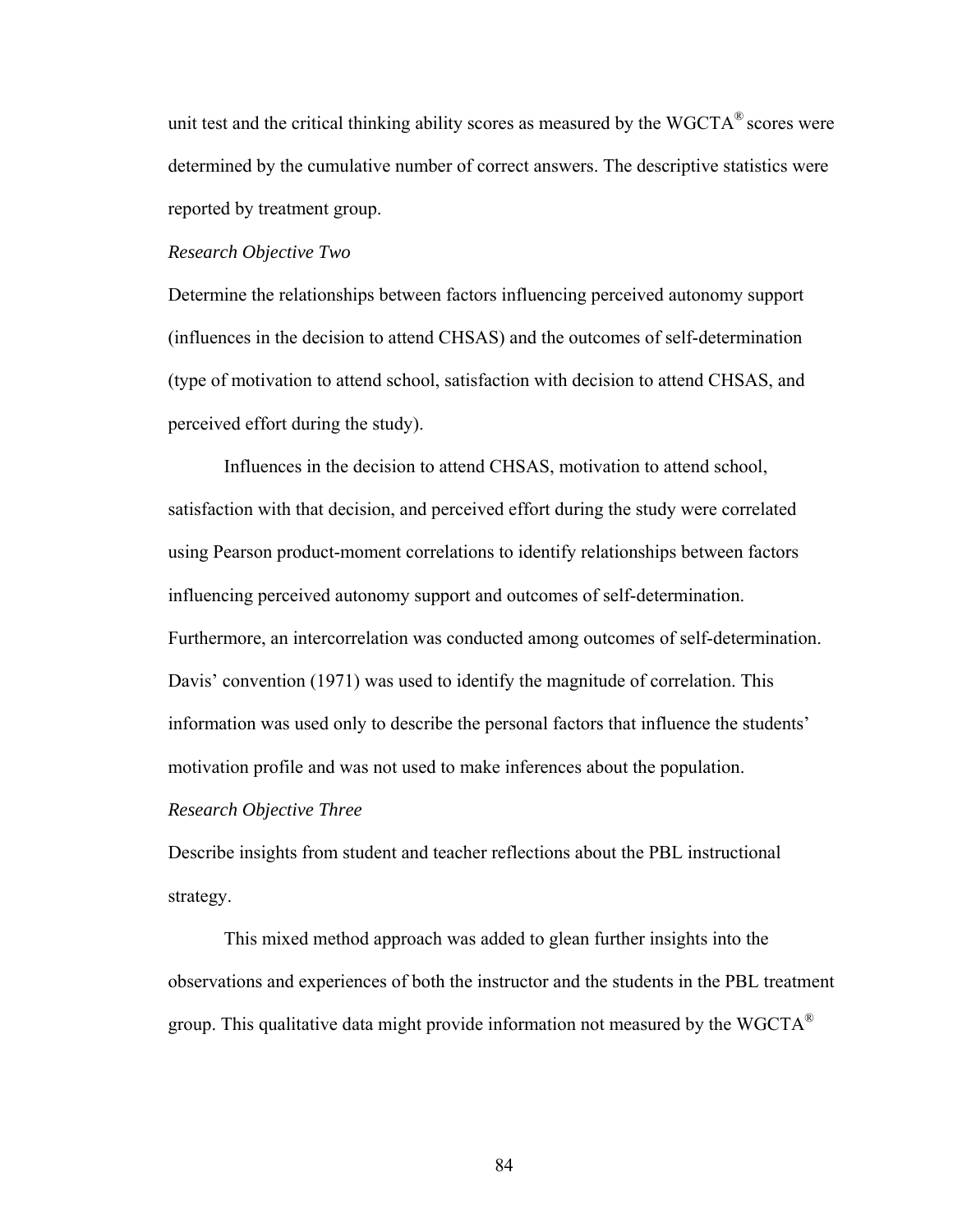concerning the change in critical thinking ability. Statements were analyzed for central themes.

# *Research Objective Four*

Determine the variables that best account for variance in knowledge acquisition test scores.

 Guided by self-determination theory, four variables associated with autonomy and competence were analyzed for strong positive relationships with academic achievement outcomes. Self and family decision to attend CHSAS was chosen to represent student perceived autonomy. In addition, prior leadership theory knowledge and academic aptitude were chosen to represent competence. All four variables were correlated with the knowledge acquisition unit test using Pearson product-moment correlations. The variables with significant positive correlations were then used to test research hypothesis one.

#### *Research Hypothesis One*

Students' prior leadership theory knowledge, academic aptitude, and perceived autonomy support will account for statistically significant variance in academic performance on knowledge test.

Simultaneous General Linear Regression was used to test if prior leadership theory knowledge, academic aptitude, and perceived autonomy support would predict variance in academic performance on knowledge test.

$$
\text{Ho: } R^2_{1,2,3} = 0
$$
\n
$$
\text{H}_1: R^2_{1,2,3} \neq 0
$$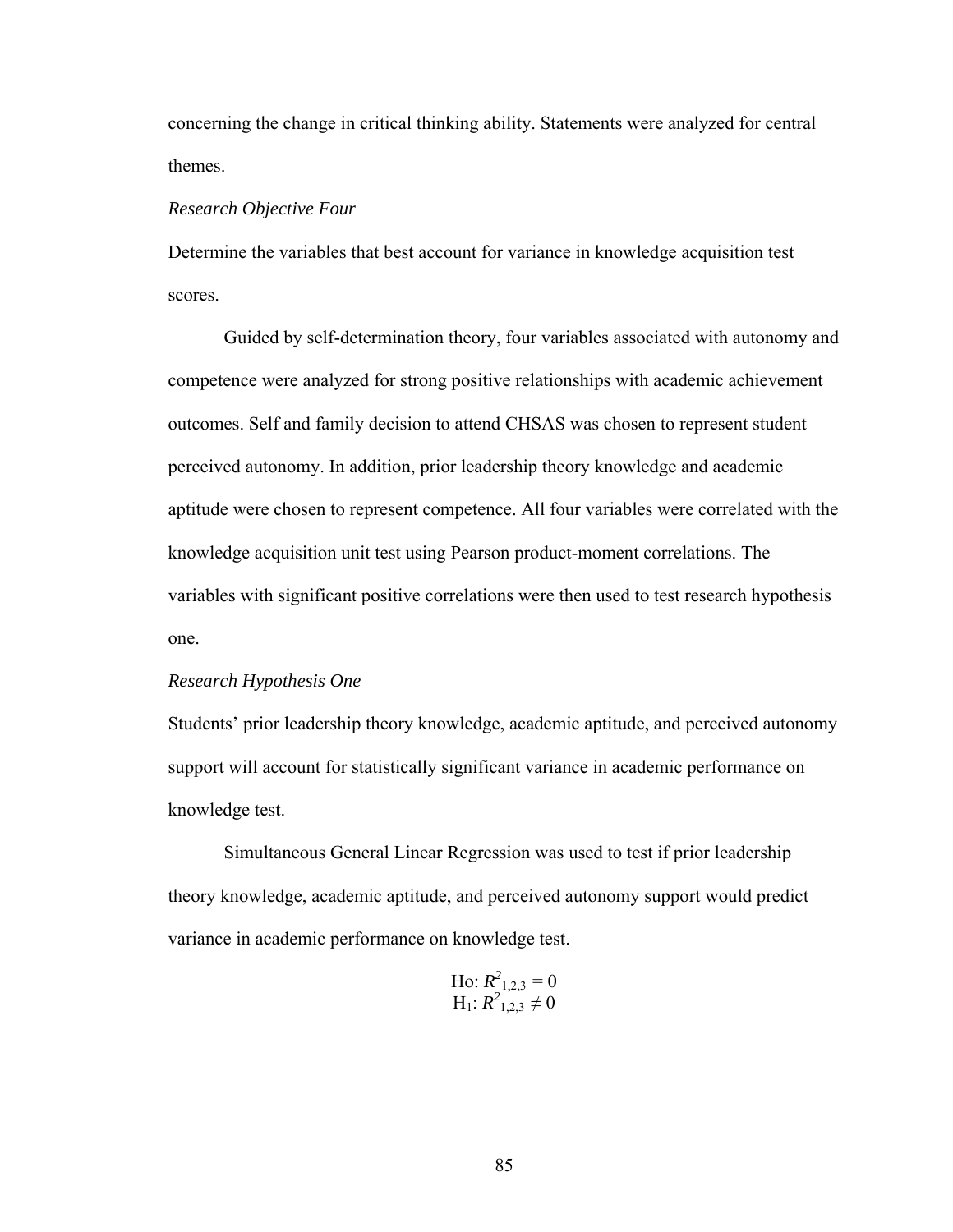#### *Research Objective Five*

Compare the effect of instructional strategy (PBL & TGL) with regard to students' knowledge acquisition and critical thinking ability.

Research objective five consists of two research hypotheses. Both research hypotheses were tested using an Analysis of Covariance (ANCOVA).

# *Research Hypothesis Two*

Students taught using the TGL instructional strategy will have a statistically higher mean score on the knowledge acquisition test than students taught using the PBL instructional strategy when accounting for prior knowledge, academic aptitude, and perceived autonomy support.

Research hypothesis two was tested using an Analysis of Covariance (ANCOVA). Students' prior knowledge scores, reading *T*-scores, and family decision to attend CHSAS ratings were used as the covariates to account for differences among students in perceived autonomy support and competence before treatment.

Ho: 
$$
\mu_{\text{PBL}} = \mu_{\text{TGL}}
$$

\nH<sub>1</sub>:  $\mu_{\text{PBL}} < \mu_{\text{TGL}}$ 

# *Research Hypothesis Three*

Students taught using PBL will demonstrate greater critical thinking ability than students with TGL when accounting for prior critical thinking ability.

Research hypothesis three was tested using an Analysis of Covariance (ANCOVA). The students' pretest critical thinking scores were used to account for difference among the students in critical thinking ability prior to the intervention.

$$
\text{Ho: } \mu_{\text{PBL}} = \mu_{\text{TGL}}
$$
\n
$$
\text{H}_1: \mu_{\text{PBL}} > \mu_{\text{TGL}}
$$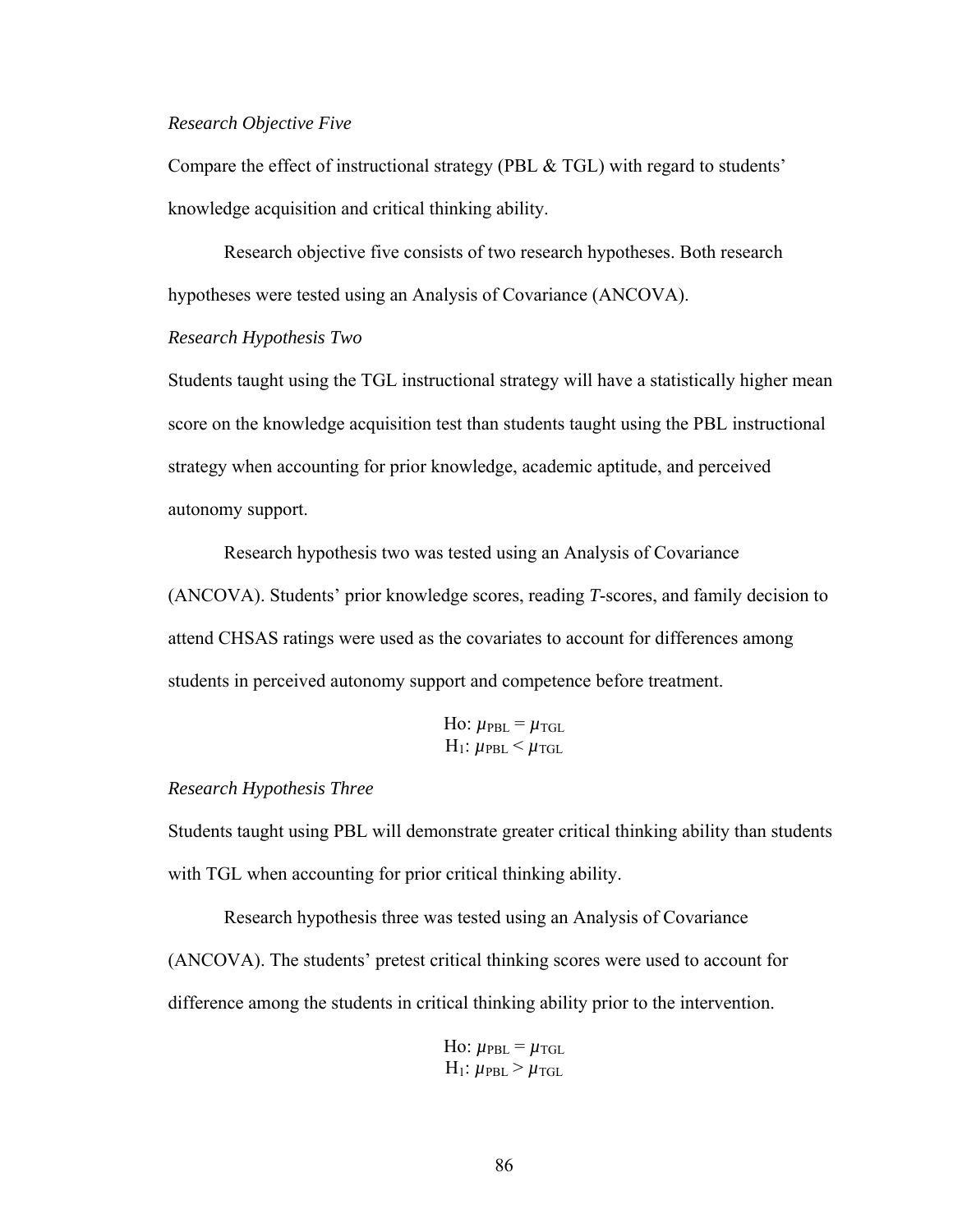# *Research Objective Six*

Compare the level of knowledge retention by instructional strategy.

Research objective six consists of one research hypothesis. Research hypothesis four was tested using an Analysis of Covariance (ANCOVA).

# *Research Hypothesis Four*

Students taught using PBL will retain more content than students taught using TGL as measured by the knowledge retention scores when accounting for students' prior knowledge, academic aptitude, and perceived autonomy support.

The difference in scores from the knowledge acquisition unit test and the knowledge retention unit test were used to compute knowledge retention scores. Students' prior knowledge scores, reading *T*-scores, and family decision to attend CHSAS ratings were used as the covariates to account for differences among students in perceived autonomy support and competence before treatment.

> $Ho: \mu_{PBL} = \mu_{TGL}$  $H_1$ :  $\Delta \mu_{\text{PRI}} < \Delta \mu_{\text{TGL}}$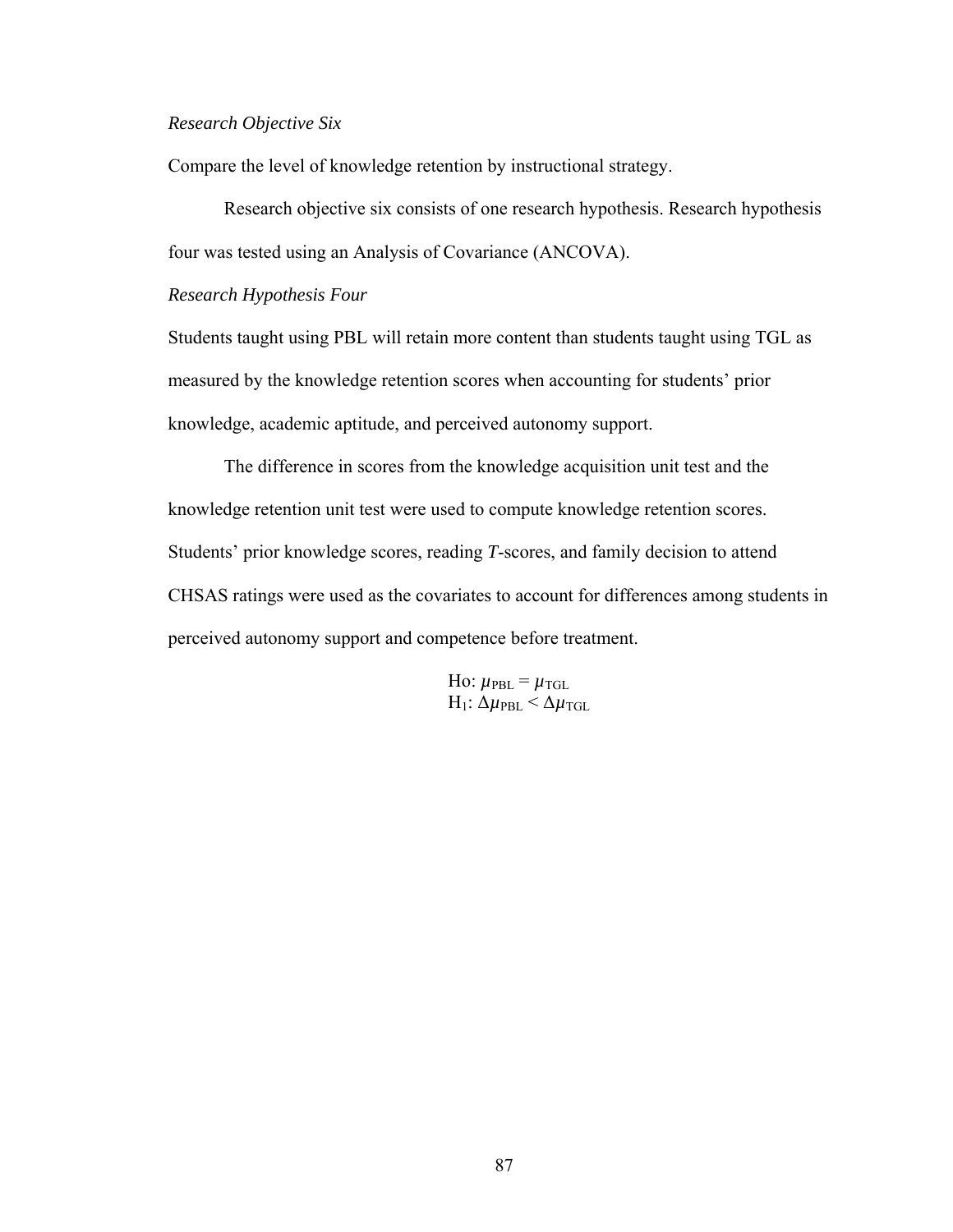#### **CHAPTER IV**

# **FINDINGS**

The purpose of this study was three-fold: to determine the effectiveness of instructional strategies on improving the acquisition and retention of leadership content by secondary students in urban agriculture programs; to examine the motivational profile of students who have elected to enroll in an urban agriculture program; and to examine the effect of instructional strategies (problem-based learning and teacher-guided learning) on critical thinking ability which includes the ability to manage resources, acquire and use information, and understand complex systems. This chapter includes the results of the procedures used to answer the six research objectives and test the four hypotheses. The results include statistical significance when appropriate and whether the null hypotheses were accepted or rejected.

#### **Objective One**

Research objective one sought to describe subjects on gender and motivational profile (academic aptitude, prior leadership theory knowledge and critical thinking ability, type of motivation to attend school, influences in the decision to attend CHSAS, satisfaction with the decision to attend CHSAS, and perceived effort during the study). Data from 110 freshmen were used in the study. Group one consisted of students in the Problem-based Learning (PBL) treatment group. In group one (*n* = 54), 18 students (33%) were male and 36 students (67%) were female. Group two consisted of students in the Teacher-guided Learning control group. In group two  $(n = 56)$ , 30 students (54%) were male and 26 students (46%) were female. For the sample  $(n = 110)$ , 48 students (44%) were male and 62 students (56%) were female.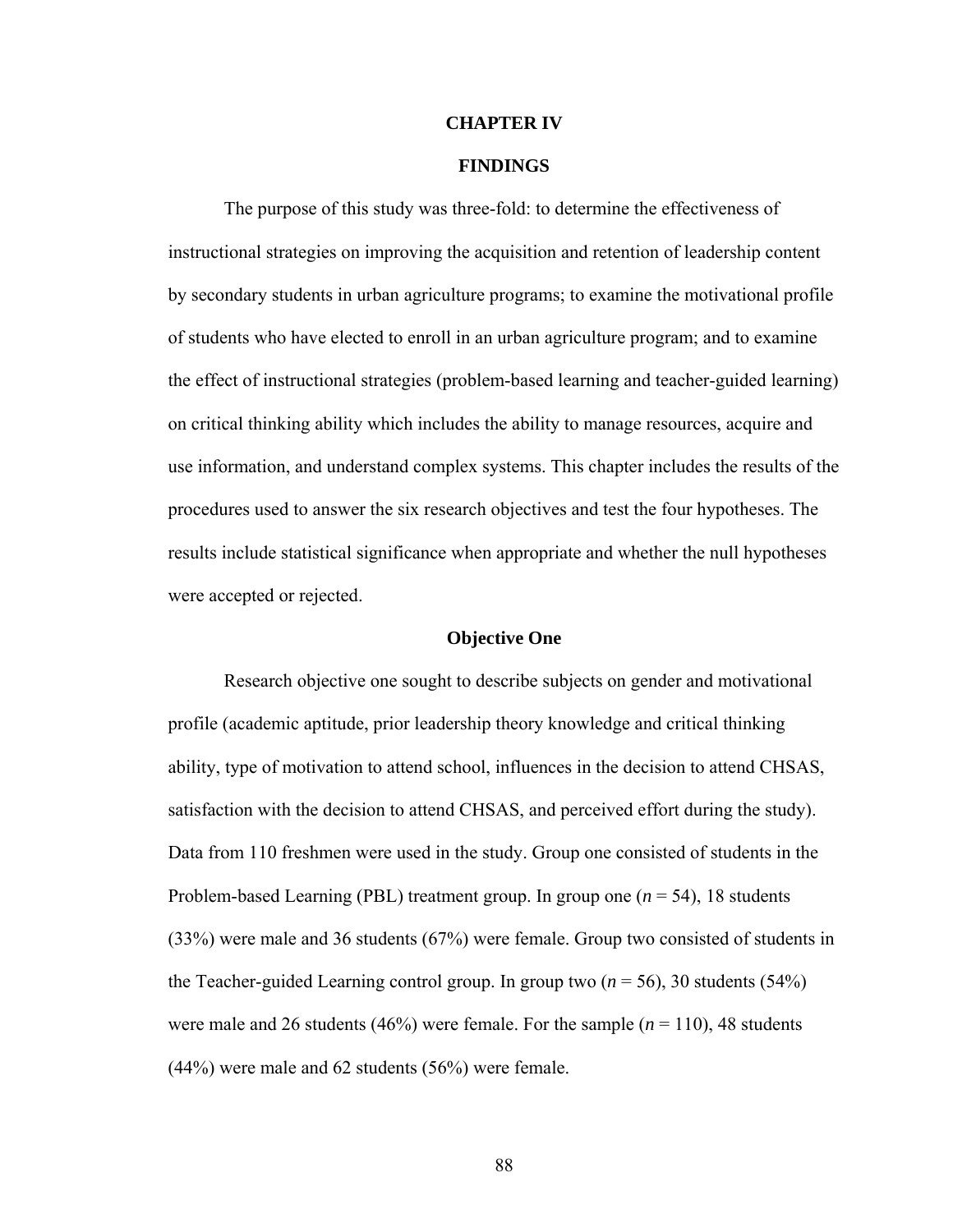Academic aptitude was operationally defined as the T-score on the reading portion of the Illinois Standards Achievement Test (ISAT) which was administered in the  $7<sup>th</sup>$  grade. The ISAT reading scores were reported by means, standard deviations, and ranges (see Table 6). The mean ISAT *T*-score for the PBL group ( $n = 54$ ) was 55 (*SD* = 4.8). ISAT *T*-scores from this group ranged from 43 to 63. The mean ISAT *T-*score for the TGL group  $(n = 56)$  was 53 (*SD* = 5.7). The *T*-scores for the TGL group ranged from 40 to 70. The mean ISAT *T*-score for the sample (*n* = 110) was 53.9 (*SD* = 5.3).

Table 6

|  |  | Seventh Grade Reading ISAT T-Scores by Instructional Strategy |  |
|--|--|---------------------------------------------------------------|--|
|  |  |                                                               |  |

| <b>ISAT T Score</b> | n   | Mean | <b>SD</b> | Min-Max   |
|---------------------|-----|------|-----------|-----------|
| PBL                 | 54  | 55.0 | 4.8       | $43 - 63$ |
| <b>TGL</b>          | 56  | 53.0 | 5.7       | $40 - 70$ |
| Sample              | 110 | 53.9 | 5.3       | $40 - 70$ |

 The Illinois Board of Education (ISBE) labels ISAT scores using four descriptors to include; academic warning, below standards, meets standards, and exceeds standards (see Table 7). Sixty nine percent  $(n = 76)$  of the students in the sample were categorized as meeting state reading standards. Whereas  $26\%$  ( $n = 29$ ) of the students in the sample were categorized as exceeding the state reading standards. The remainder of the sample, 5% (*n* = 5), were categorized as below state reading standards. None of the students fell into the academic warning category. This is due to the magnet school requirement that the  $7<sup>th</sup>$  grade composite score (math, science, reading) meets state standards for consideration for admission into the school.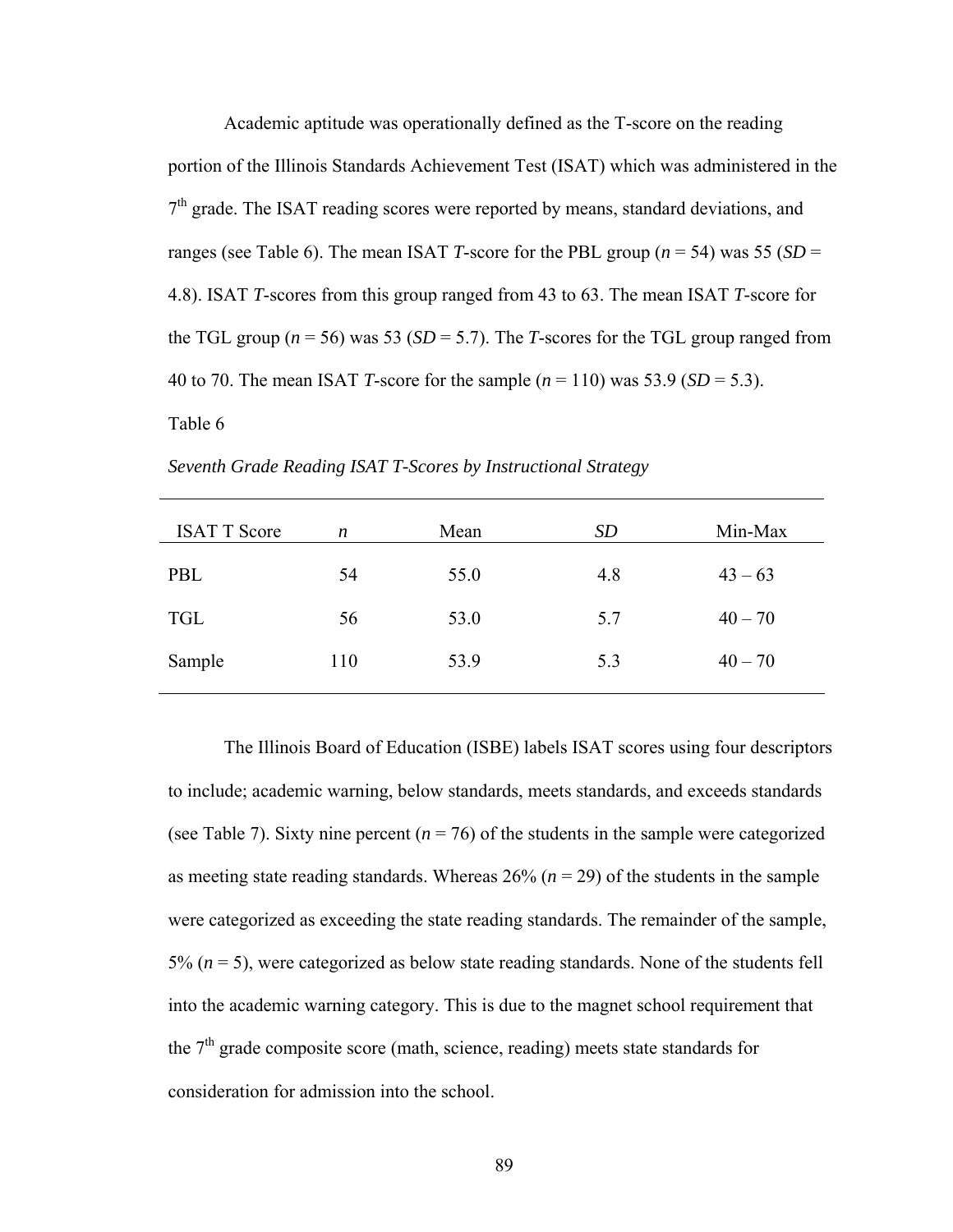# Table 7

|                                         | PBL $(n = 54)$ |         | TGL $(n = 56)$ |         | Sample $(n = 110)$ |         |
|-----------------------------------------|----------------|---------|----------------|---------|--------------------|---------|
| Descriptor                              | Frequency      | Percent | Frequency      | Percent | Frequency          | Percent |
| <b>Below Standards</b><br>$(40 - 43)$   | $\mathbf{1}$   | 1.9     | $\overline{4}$ | 7.1     | 5                  | 4.5     |
| Meets Standards<br>$(50 - 56)$          | 33             | 61.1    | 43             | 76.8    | 76                 | 69.1    |
| <b>Exceeds Standards</b><br>$(60 - 70)$ | 20             | 37.0    | 9              | 16.1    | 29                 | 26.4    |
| Total                                   | 54             | 100.0   | 56             | 100.0   | 110                | 100.0   |

# *Achievement Descriptors of Reading ISAT T-Scores by Instructional Strategy*

 Table 7 also displays a summary of the two groups' reading *T*-scores by academic descriptor. The majority of the students in the PBL group  $(61\%, n = 33)$  were categorized as meeting the reading state standards. Thirty seven percent  $(n = 20)$  were categorized as exceeding state standards and  $2\%$  ( $n = 1$ ) categorized as below state standards in reading. Likewise, the majority of the students in the TGL group  $(77\%, n = 43)$  were categorized as meeting the reading state standards. Whereas  $16\%$  ( $n = 9$ ) exceeded state standards and  $7\%$  ( $n = 4$ ) fell below state standards in reading.

Prior knowledge was determined by the score on the leadership theory unit test (see Appendix B). The test was comprised of 50 multiple choice that were summated resulting in a possible score of 0 to 50. The Watson-Glaser Critical Thinking Appraisal®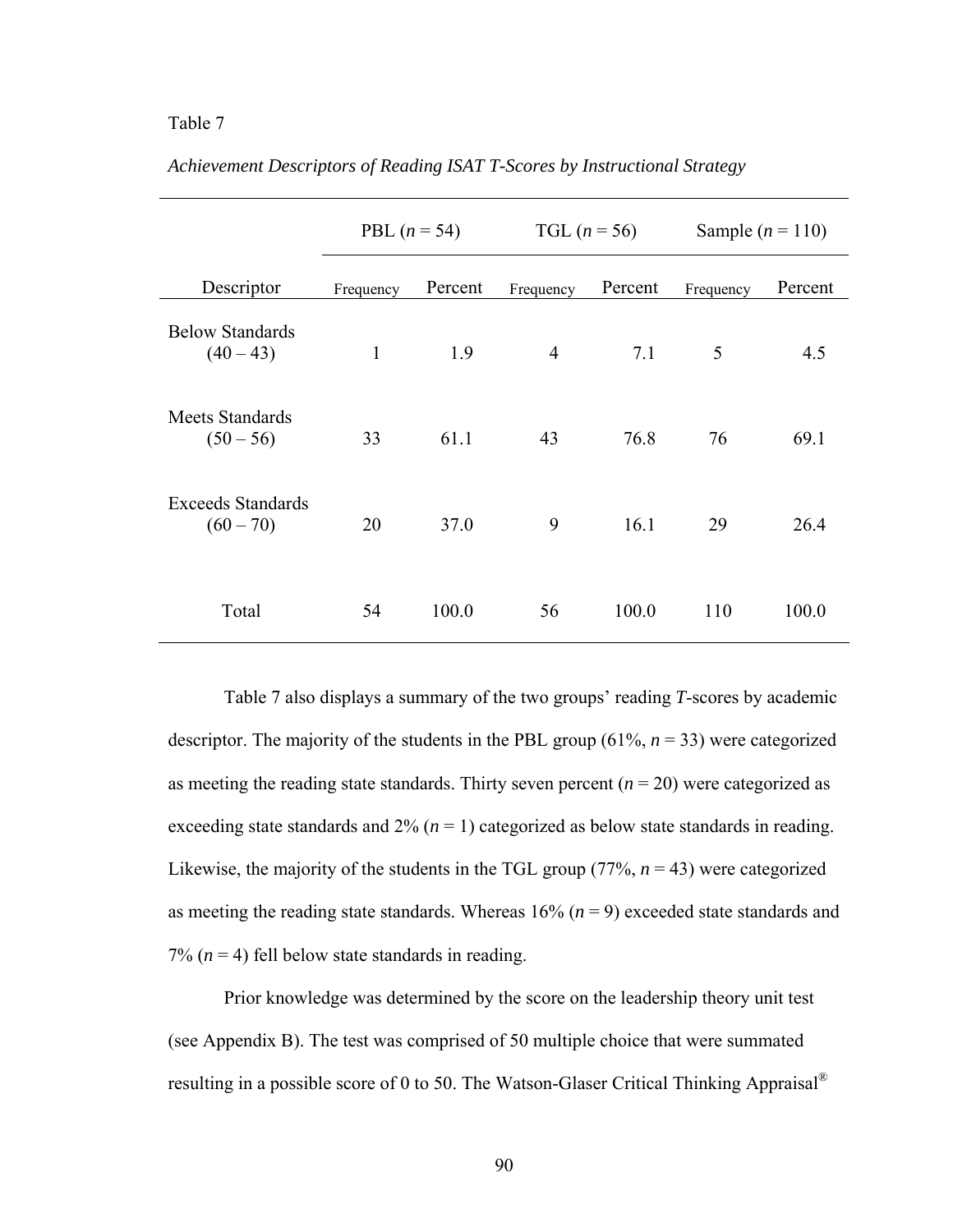(WGCTA) was used to measure the critical thinking ability of students. The appraisal was comprised of 40 items that were summated resulting in a possible score of 0 to 40. The prior knowledge unit test and critical thinking ability scores were summarized by instructional strategy and by sample (see Table 8). The mean sample score on the prior knowledge unit test was  $21.0$  (*SD* = 3.8). The PBL group ( $n = 54$ ) mean score for the pretest was 21.4 (*SD* = 3.9). The mean score for the TGL group ( $n = 56$ ) was 20.7 (*SD* = 3.7). The mean sample score on the WGCTA<sup>®</sup> pretest was 20.9 (*SD* = 4.2). The PBL group ( $n = 54$ ) mean score for the pretest was 21.0 (*SD* = 3.9). The mean score for the TGL group ( $n = 56$ ) was 20.8 (*SD* = 4.4).

Table 8

|            |                  | Prior Knowledge Unit Test |           |             |      | <b>WGCTA®</b> Pretest |             |
|------------|------------------|---------------------------|-----------|-------------|------|-----------------------|-------------|
| Group      | $\boldsymbol{n}$ | Mean                      | <b>SD</b> | Min-<br>Max | Mean | <b>SD</b>             | Min-<br>Max |
| PBL        | 54               | 21.4                      | 3.9       | 14-31       | 21.0 | 3.9                   | 12-32       |
| <b>TGL</b> | 56               | 20.7                      | 3.7       | $12 - 27$   | 20.8 | 4.4                   | $12 - 30$   |
| Total      | 110              | 21.5                      | 3.9       | $12 - 31$   | 20.9 | 4.2                   | 12-32       |

*Prior Knowledge and Critical Thinking Ability Scores by Instructional Strategy* 

The students' type of motivation to attend school was operationally defined by the score on the five subscales of student motivation as measured by the Academic Motivation Scale. Each subscale was measured using a summated 7-point Likert-type scale with 1 being *does not correspond at all* and 7 being *corresponds exactly*. The sample mean score for the intrinsic subscale was 4.6. The sample mean scores for the extrinsic subscales ranged from 5.7 to 6.2. Finally, the sample mean score for the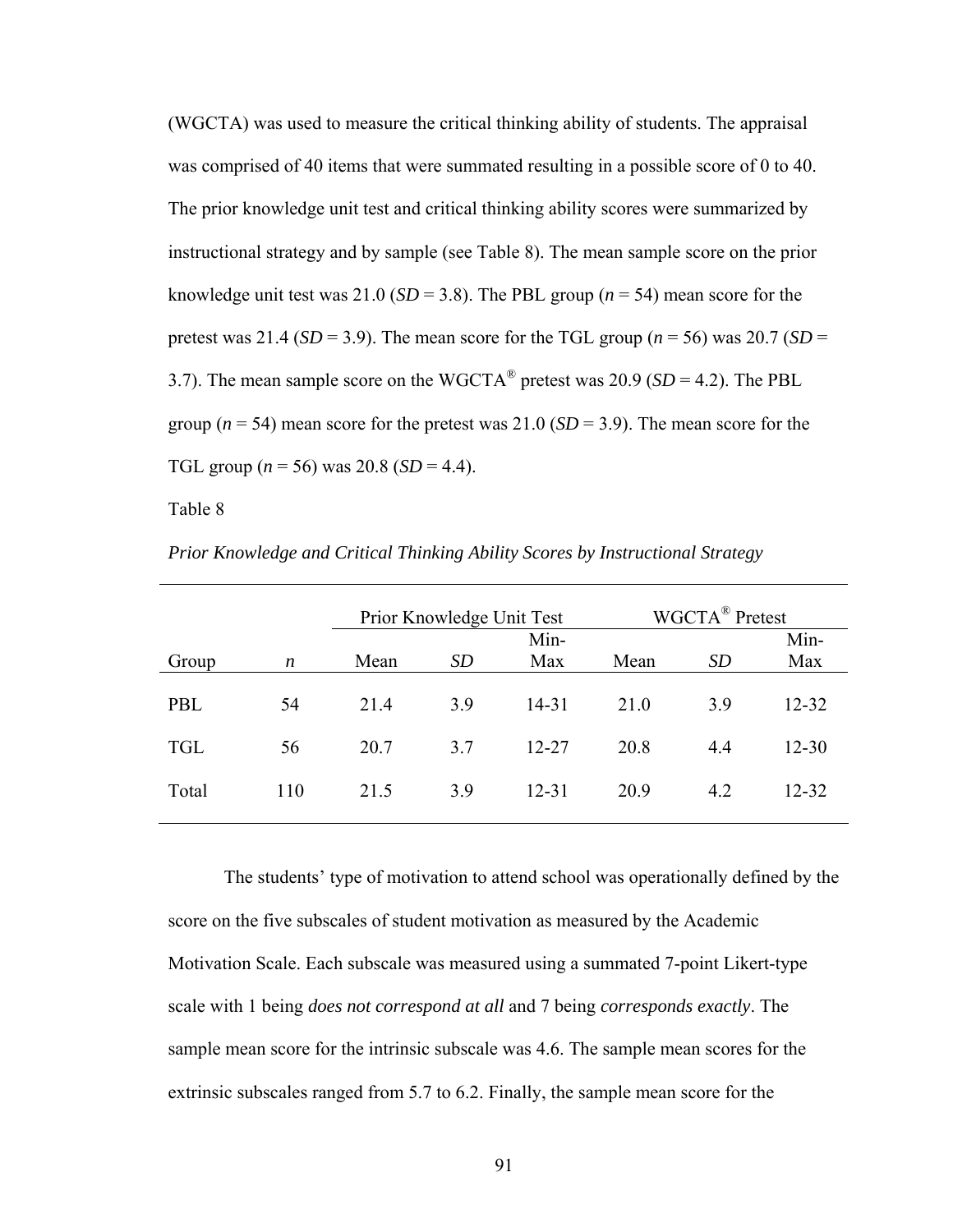amotivation subscale was 2.5. Each group mean was similar to the sample means. Table 9 summarizes the mean score for each of the subscales by instructional strategy and for the sample.

Table 9

| <b>Motivational Subscale</b>            |      | PBL $(n = 54)$<br>TGL $(n = 56)$ |      |     | Sample $(n = 110)$ |     |
|-----------------------------------------|------|----------------------------------|------|-----|--------------------|-----|
|                                         | Mean | <b>SD</b>                        | Mean | SD  | Mean               | SD  |
| Intrinsic                               | 4.5  | 0.9                              | 4.7  | 0.9 | 4.6                | 0.9 |
| $Extensive - identified$<br>regulation  | 5.7  | 0.9                              | 5.9  | 1.0 | 5.8                | 1.0 |
| Extrinsic – external<br>regulation      | 6.2  | 0.8                              | 6.1  | 0.9 | 6.2                | 0.9 |
| Extrinsic $-$<br>introjected regulation | 5.7  | 1.2                              | 5.7  | 1.1 | 5.7                | 1.2 |
| Amotivation                             | 2.4  | 1.5                              | 2.6  | 1.6 | 2.5                | 1.5 |

#### *Type of Motivation to Attend School by Instructional Strategy*

*Note.* The ratings are as follows:  $1 = Does not correspond at all, <math>2-3 =</del>$ **Corresponds a** little, 4 = Corresponds moderately, 5-6 = Corresponds a lot, and 7 = Corresponds exactly.

 The influences on the student's decision to attend CHSAS, their satisfaction with that decision, and their effort in participating in the study was operationally measured using a 7-point Likert-type scale with 1 being *does not correspond at all* and 7 being *corresponds exactly*. Table 10 summarizes the influences on students' decision to attend CHSAS, satisfaction with that decision, and perceived effort during the study by instructional strategy and sample. The sample  $(n = 110)$  of students reported self decision  $(M = 4.9, SD = 1.9)$  as the strongest influence in the decision to attend CHSAS followed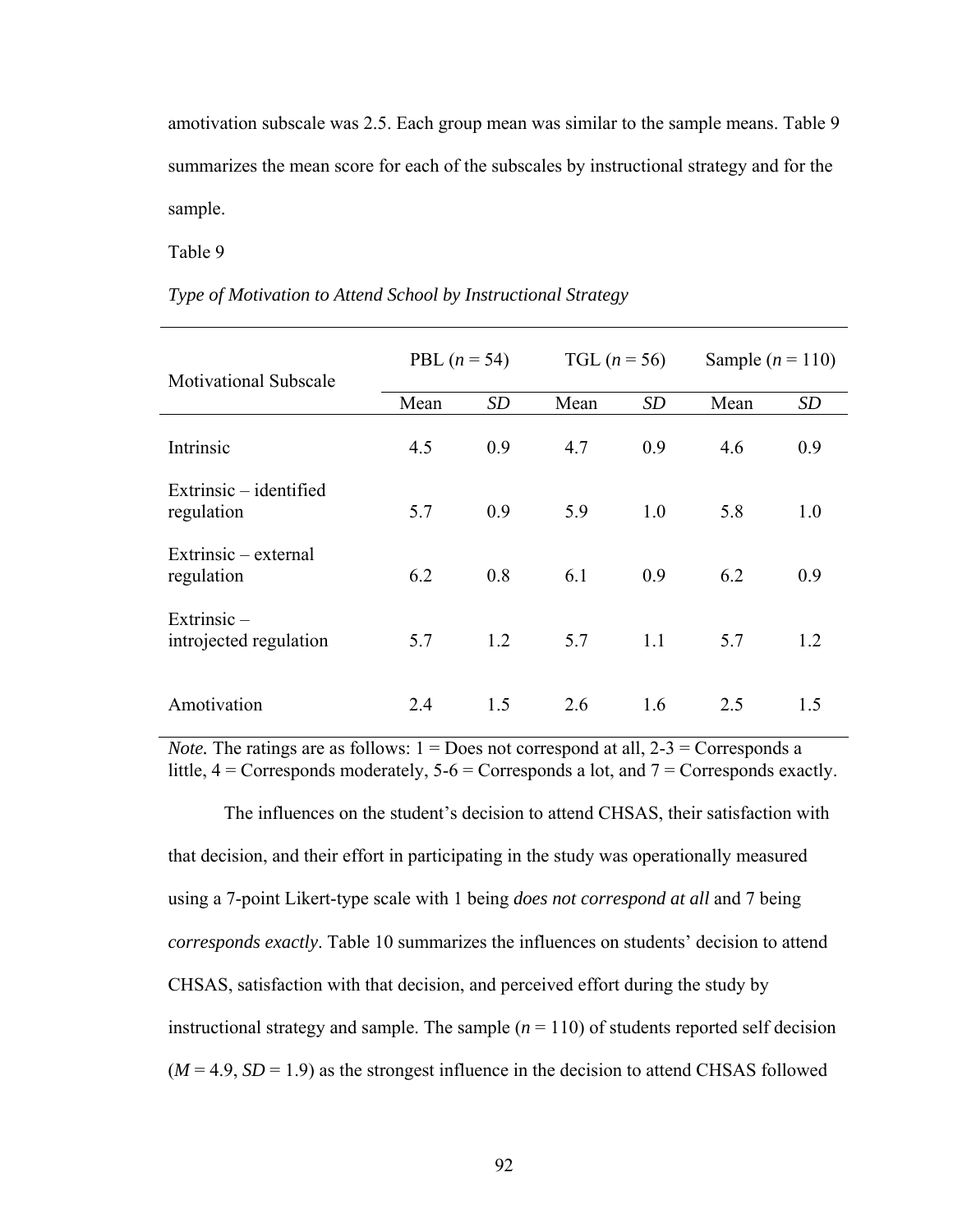by family decision ( $M = 4.2$ ,  $SD = 2.1$ ). The sample of students reported mothers having a slight influence ( $M = 3.6$ ,  $SD = 2.2$ ) and fathers having little influence ( $M = 3.0$ ,  $SD =$ 2.2) on decision to attend CHSAS.

Table 10

| Influence                          |      | PBL $(n = 54)$ |      | TGL $(n = 56)$ |      | Sample ( $n = 110$ ) |  |
|------------------------------------|------|----------------|------|----------------|------|----------------------|--|
|                                    | Mean | SD             | Mean | SD             | Mean | SD                   |  |
| Mother                             | 3.5  | 2.3            | 3.7  | 2.1            | 3.6  | 2.2                  |  |
| Father                             | 3.0  | 2.3            | 3.0  | 2.0            | 3.0  | 2.1                  |  |
| Self                               | 4.8  | 2.1            | 5.0  | 1.6            | 4.9  | 1.9                  |  |
| <b>Family Decision</b>             | 3.9  | 2.0            | 4.5  | 2.0            | 4.2  | 2.1                  |  |
| Satisfaction prior<br>to first day | 4.7  | 2.1            | 4.7  | 2.1            | 4.7  | 2.1                  |  |
| Satisfaction after<br>three months | 5.1  | 2.1            | 4.3  | 2.3            | 4.7  | 2.3                  |  |
| Effort                             | 5.1  | 1.5            | 5.6  | 1.0            | 5.4  | 1.3                  |  |

*Influences in the Decision to Attend CHSAS, Satisfaction with the Decision, and Perceived Effort during the Study* 

*Note.* The ratings are as follows:  $1 = Does not correspond at all, <math>2-3 =</del>$ **Corresponds a** little,  $4 =$ Corresponds moderately,  $5 - 6 =$ Corresponds a lot, and  $7 =$ Corresponds exactly.

Both groups reported that prior to the first day of class, they were moderately satisfied with the decision to go to CHSAS ( $M = 4.7$ ,  $SD = 2.1$ ). Students satisfaction overall remained the same after three month  $(M = 4.7, SD = 2.3)$ . However, the PBL group's satisfaction with their decision to attend CHSAS increased (*M* = 5.1, *SD* = 2.1),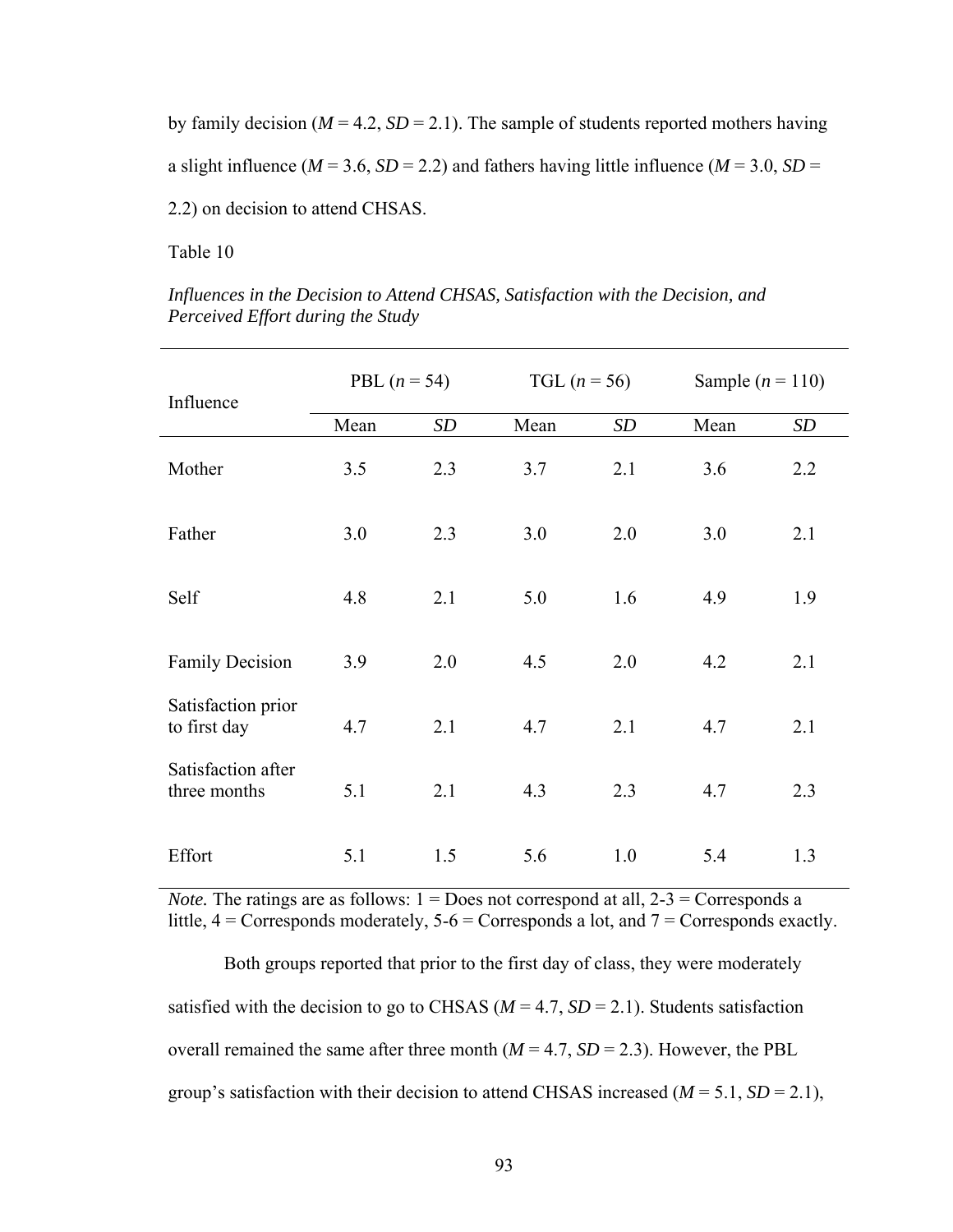while the TGL group's satisfaction decreased  $(M = 4.3, SD = 2.3)$ . Students also reported putting a high amount of effort  $(M = 5.4, SD = 1.3)$  into the study with the TGL group reporting a slightly higher mean score (see Table 10).

# **Objective Two**

Research objective two sought to determine the relationships between factors influencing perceived autonomy support (influences in the decision to attend CHSAS) and the outcomes of self-determination (type of motivation to attend school, satisfaction with decision to attend CHSAS, and perceived effort during the study). There were significant relationships between the factors influencing autonomy support and outcomes of self-determination (see Table 11). Self-selection to attend CHSAS and intrinsic motivation ( $r = .39$ ,  $p < .05$ ) had a low and positive relationship and self-selection and introjected regulation ( $r = 0.26$ ,  $p < 0.05$ ) had a moderate and positive relationship. There also existed a moderate and positive relationship between self selection and satisfaction before school began ( $r = .45$ ,  $p < .05$ ) and a low and positive relationship between selfselection and satisfaction after three months ( $r = .29$ ,  $p < .05$ ).

There was a low and positive relationship between family decision and external regulation ( $r = 0.21$ ,  $p < 0.05$ ) and a moderate and positive relationship between family decision and intrinsic motivation ( $r = .31$ ,  $p < .05$ ). Family decision had a moderate and positive relationship ( $r = .38$ ,  $p < .05$ ) and mother's decision had a low and negative relationship ( $r = -0.22$ ,  $p < 0.05$ ) with satisfaction with the decision to attend CHSAS before school began. Amotivation had moderate and positive relationships with mother's choice  $(r = .35, p < .05)$  as well as father's choice  $(r = .42, p < .05)$  to attend CHSAS. Finally,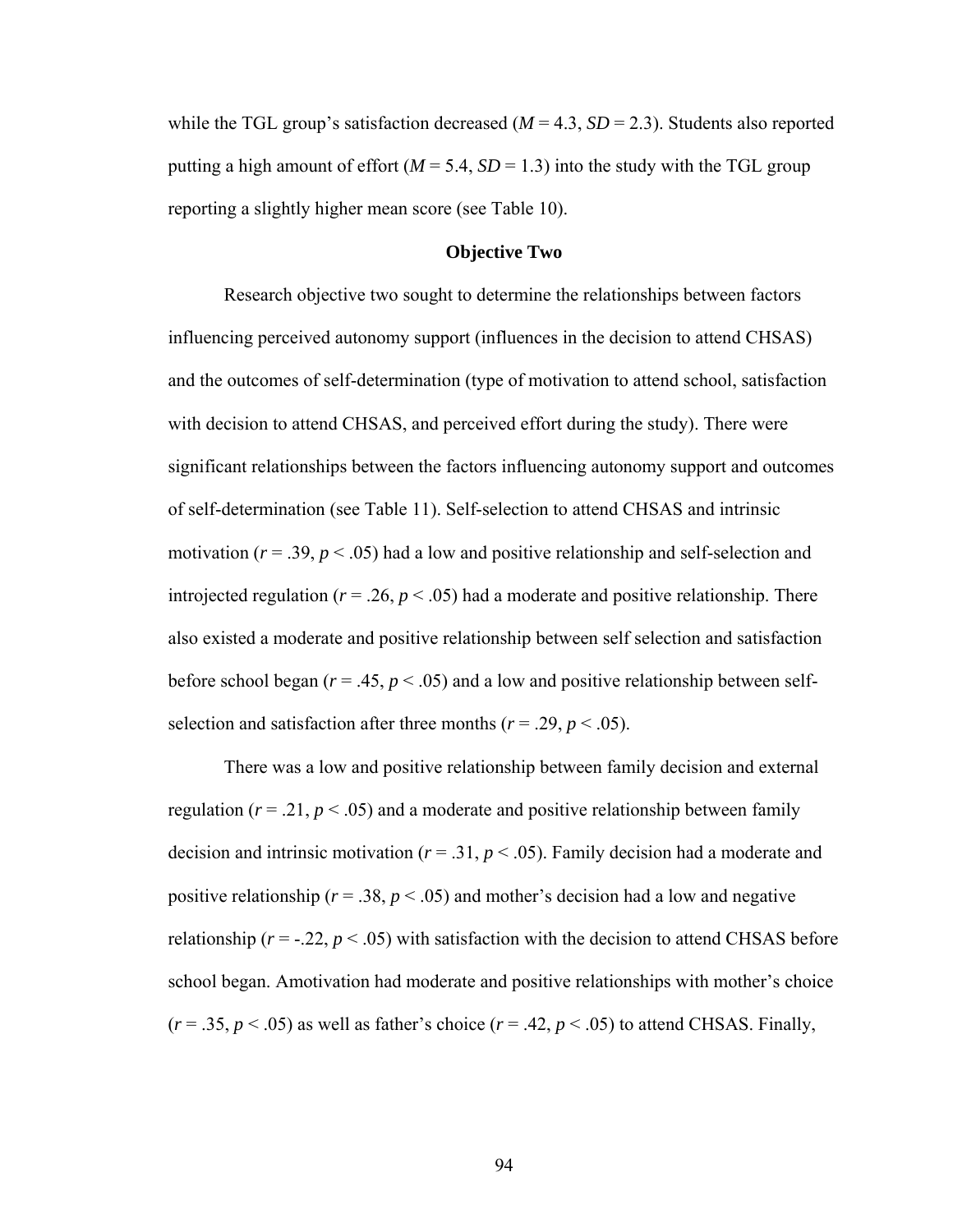there was a low and negative relationship ( $r = -0.24$ ,  $p < 0.05$ ) between father's choice to attend CHSAS and perceived effort during the study.

Table 11

*Pearson Product-Moment Correlation between Factors Influencing Perceived Autonomy Support and Outcomes of Self-Determination (n = 110)* 

| Outcome                                          | Self   | Family | Mother | Father |
|--------------------------------------------------|--------|--------|--------|--------|
| Intrinsic                                        | $.39*$ | $.31*$ | $-.13$ | .03    |
| Identified                                       | .11    | .14    | $-.03$ | $-.08$ |
| Introjected                                      | $.26*$ | .17    | .02    | .00.   |
| External                                         | .05    | $.21*$ | .07    | .00.   |
| Amotivation                                      | .00    | .01    | $.35*$ | $.42*$ |
| <b>Satisfaction Before</b><br>School Began       | $.45*$ | $.38*$ | $-22*$ | $-.08$ |
| <b>Satisfaction Three</b><br><b>Months Later</b> | $.29*$ | $-.04$ | $-.17$ | $-.10$ |
| Perceived Effort                                 | .06    | .07    | $-.11$ | $-24*$ |

\**p < .05*

There were significant relationships among the influences in the motivation to attend school, the satisfaction with the decision to attend CHSAS, and the perceived effort during the study (see Table 12). There were low and positive relationships between intrinsic motivation and satisfaction before school began ( $r = .20$ ,  $p < .05$ ) and three months later ( $r = 0.23$ ,  $p < 0.05$ ). There was a moderate and positive relationship between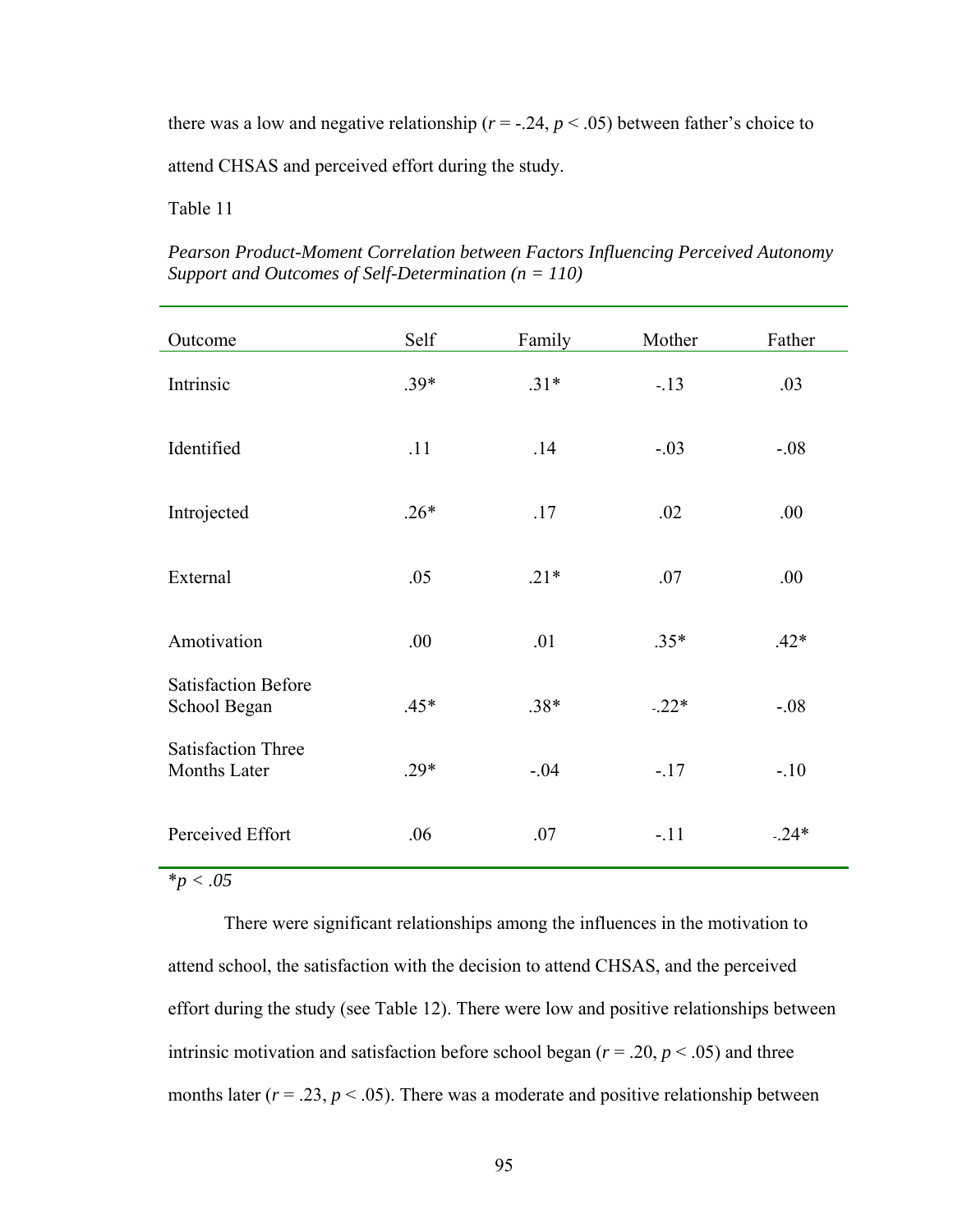intrinsic motivation and perceived effort during the study ( $r = .33$ ,  $p < .05$ ). There were also moderate and positive relationships between perceived effort during the study and identified regulation ( $r = .38$ ,  $p < .05$ ) and perceived effort and introjected regulation ( $r =$ .42,  $p < .05$ ). Finally, there was a low and positive relationship between perceived effort during the study and external regulation ( $r = .20$ ,  $p < .05$ ) as well as a moderate and negative relationship between amotivation and perceived effort  $(r = -0.46, p < 0.05)$ . Table 12

*Pearson Product-Moment Correlation among Outcomes of Self-Determination (n = 110)* 

| Outcome     | <b>Satisfaction Before</b> | <b>Satisfaction Later</b> | Perceived Effort |
|-------------|----------------------------|---------------------------|------------------|
| Intrinsic   | $.20*$                     | $.23*$                    | $.33*$           |
| Identified  | $-.10$                     | .03                       | $.38*$           |
| Introjected | .00.                       | .15                       | $.42*$           |
| External    | $-.06$                     | $-.02$                    | $.20*$           |
| Amotivation | .01                        | $-14$                     | $-46*$           |
|             |                            |                           |                  |

*\*p < .05* 

## **Objective Three**

Research objective three sought to describe insights from student and teacher reflections about the PBL instructional strategy. The students in the PBL group and teacher were asked to provide a written reflection of the experience. Only the students from the PBL group were asked to do the reflection because they received the treatment. These students had received instruction using TGL (traditional method) and PBL instructional strategies. However the students in the TGL group had never received instruction using PBL and therefore could not reflect on both methods. The teacher was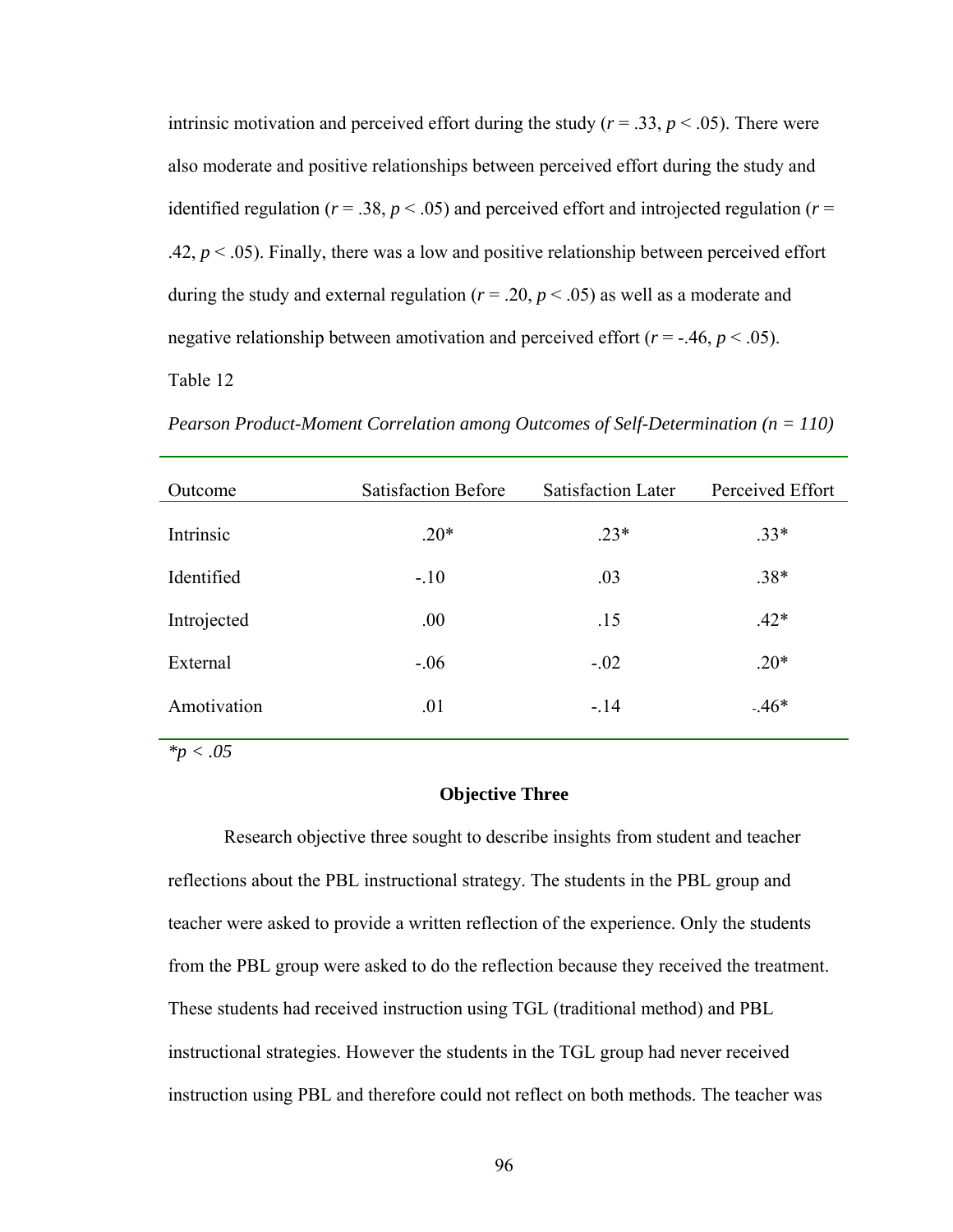instructed to guide the reflection focusing on four points: 1) Student preference; 2) Aid with preparing for tests; 3) Use of higher-order thinking; and 4) Positive and challenging things about the PBL method. The instructor created a total of six questions using the four key points (see Appendix J). The following tables (see Tables 13 - 16) are summaries of the written reflections by students in the PBL group  $(n = 51)$ . The tables include the students' responses and a compilation of the reasoning for their responses. Table 13

| PBL $(n = 12)$                                          | TGL $(n = 36)$                                                              |
|---------------------------------------------------------|-----------------------------------------------------------------------------|
| Like to work in groups <sup><math>a</math></sup>        | Prefer to work alone <sup>a</sup>                                           |
| Like to figure things out                               | It's easier to understand material <sup>a</sup>                             |
| Allows you to hear others' ideas                        | Don't have to rely on others (partners or<br>$\text{groups}$ ) <sup>a</sup> |
| More fun                                                | Allows me to focus more                                                     |
| Allows you to build a skill<br>Interesting way to learn | More help from the teacher                                                  |
|                                                         | It's more challenging                                                       |
|                                                         | Not as much work as PBL                                                     |
|                                                         | Like to learn out of books and text                                         |
|                                                         | Allows me to absorb more information                                        |
|                                                         | Teacher is allowed to go over subject until<br>students "get it"            |
|                                                         | Allows me to think deeper                                                   |
| <i>Note</i> . Three students preferred both.            |                                                                             |

*Question One: Instructional Strategy Preference for Day-to-Day Learning* 

*Note*. Three students preferred both.<br><sup>a</sup>Indicates a frequent response.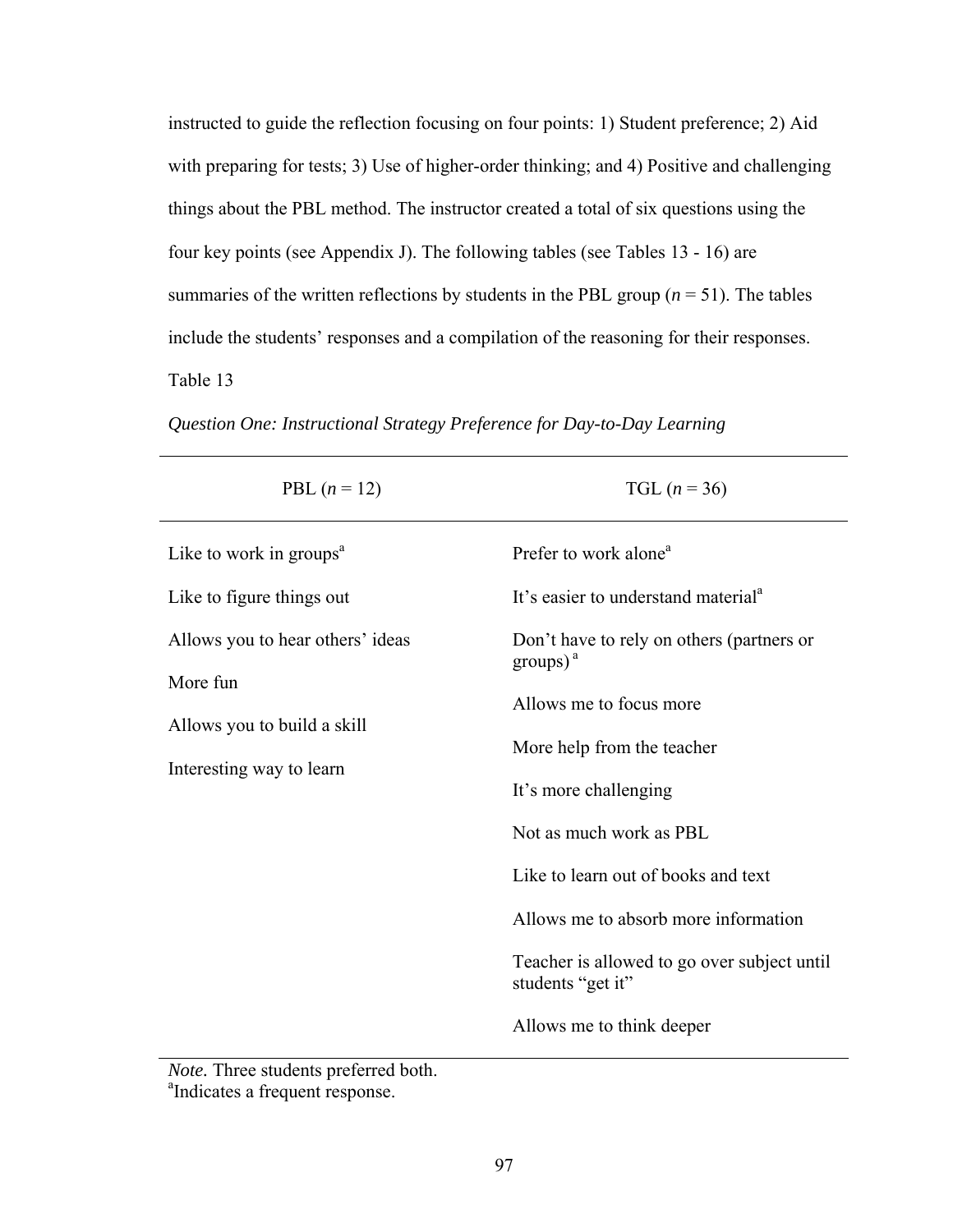# Table 14

*Question Two: Instructional Strategy That Better Prepared Students for the Test* 

| PBL $(n=9)$                                                                    | TGL $(n = 18)$                                                                      |  |  |
|--------------------------------------------------------------------------------|-------------------------------------------------------------------------------------|--|--|
| Your group can help you with information<br>you can't understand <sup>a</sup>  | Don't have to rely on others <sup>a</sup>                                           |  |  |
| Information was not in a book                                                  | Notes are better                                                                    |  |  |
|                                                                                | Allows you to learn information needed for                                          |  |  |
| Had to rely on group                                                           | test                                                                                |  |  |
| Allow you to talk and learn more about<br>subject                              | No interruptions                                                                    |  |  |
|                                                                                | Allow you to retain information better<br>You can set your own time frames to study |  |  |
| Allows you to teach each other the material<br>that is going to be on the test |                                                                                     |  |  |
|                                                                                | You have better notes to study from                                                 |  |  |
|                                                                                | Allows you to learn on your own                                                     |  |  |

*Note.* This question was misinterpreted by a majority of the students due to the prompt given.<br><sup>a</sup>Indicates a frequent response.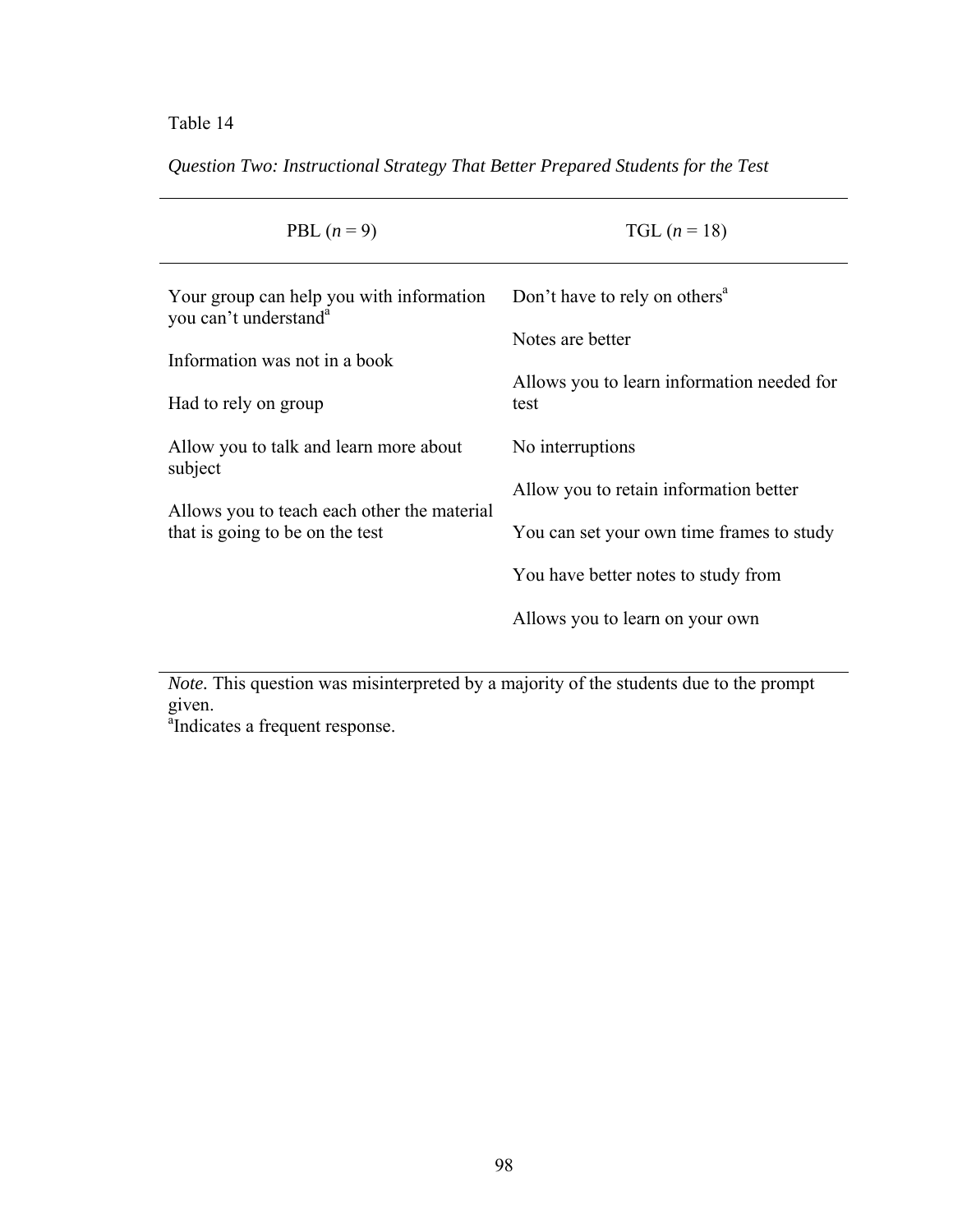# Table 15

*Question Three: Instructional Strategy That Encouraged Student to Think Deeper* 

| PBL $(n = 38)$                                                                                                                                                                                                                                                                                                                                                                                                                                                                                                                                                                                                                                                       | TGL $(n = 11)$                                                        |
|----------------------------------------------------------------------------------------------------------------------------------------------------------------------------------------------------------------------------------------------------------------------------------------------------------------------------------------------------------------------------------------------------------------------------------------------------------------------------------------------------------------------------------------------------------------------------------------------------------------------------------------------------------------------|-----------------------------------------------------------------------|
| Requires more work, you have to work<br>through the problem to get an answer <sup>a</sup>                                                                                                                                                                                                                                                                                                                                                                                                                                                                                                                                                                            | I'm trying to solve a specific problem<br>instead of several problems |
| You have to give your opinions and listen<br>to others' opinions <sup>a</sup>                                                                                                                                                                                                                                                                                                                                                                                                                                                                                                                                                                                        | More information to cover and learn                                   |
| Causes more in-depth thinking <sup>a</sup>                                                                                                                                                                                                                                                                                                                                                                                                                                                                                                                                                                                                                           | Easier to understand                                                  |
| Questions that are asked are never yes or                                                                                                                                                                                                                                                                                                                                                                                                                                                                                                                                                                                                                            | I think better independently                                          |
| no                                                                                                                                                                                                                                                                                                                                                                                                                                                                                                                                                                                                                                                                   | I learn better with worksheets and review                             |
| You have to challenge the other people in<br>your group                                                                                                                                                                                                                                                                                                                                                                                                                                                                                                                                                                                                              | questions                                                             |
| You truly need to think to understand what<br>your group members are trying to get<br>across                                                                                                                                                                                                                                                                                                                                                                                                                                                                                                                                                                         |                                                                       |
| You get little clues and have to figure it out<br>on your own                                                                                                                                                                                                                                                                                                                                                                                                                                                                                                                                                                                                        |                                                                       |
| It's us looking for the answers                                                                                                                                                                                                                                                                                                                                                                                                                                                                                                                                                                                                                                      |                                                                       |
| <b>Contract Contract Contract Contract Contract Contract Contract Contract Contract Contract Contract Contract Contract Contract Contract Contract Contract Contract Contract Contract Contract Contract Contract Contract Contr</b><br>$\mathbf{r} = \mathbf{r} + \mathbf{r} + \mathbf{r} + \mathbf{r} + \mathbf{r} + \mathbf{r} + \mathbf{r} + \mathbf{r} + \mathbf{r} + \mathbf{r} + \mathbf{r} + \mathbf{r} + \mathbf{r} + \mathbf{r} + \mathbf{r} + \mathbf{r} + \mathbf{r} + \mathbf{r} + \mathbf{r} + \mathbf{r} + \mathbf{r} + \mathbf{r} + \mathbf{r} + \mathbf{r} + \mathbf{r} + \mathbf{r} + \mathbf{r} + \mathbf{r} + \mathbf{r} + \mathbf{r} + \mathbf$ |                                                                       |

*Note*. Two reported both strategies make them think equally. <sup>a</sup>Indicates a frequent response.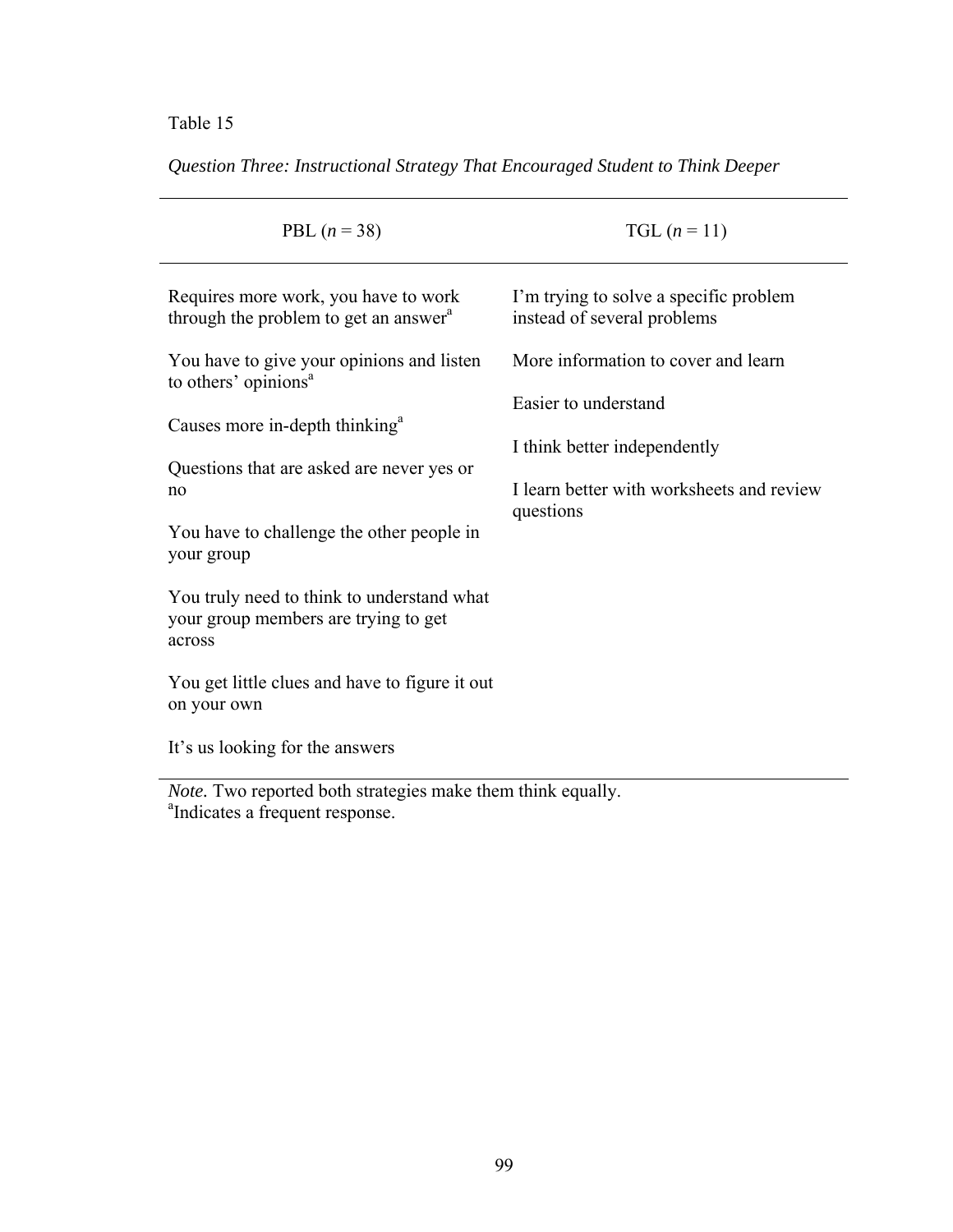# Table 16

|  |  |  | Questions Four & Five: Advantages and Challenges of the PBL Instructional Strategy |
|--|--|--|------------------------------------------------------------------------------------|
|--|--|--|------------------------------------------------------------------------------------|

| Advantages                                                                                                             | Challenges                                                                                                                   |
|------------------------------------------------------------------------------------------------------------------------|------------------------------------------------------------------------------------------------------------------------------|
| Allowed you to observe others' ways of<br>thinking <sup>a</sup>                                                        | Having to work in a group <sup>a</sup>                                                                                       |
| Allows you to work with a group <sup>a</sup><br>Allowed people who are less social to<br>become more open and outgoing | People in group not pulling their weight <sup>a</sup><br>You have to get into it<br>You don't know if you are right or wrong |
| It makes you think                                                                                                     | You argue about who is right and who is<br>wrong                                                                             |
| It forces you to solve other problems before<br>finding the answer to the first problem                                | Everything                                                                                                                   |
| Not having to sit and listen to a teacher talk                                                                         | It takes longer                                                                                                              |
| Breaks up the work                                                                                                     | I didn't understand it                                                                                                       |
| Lots of fun                                                                                                            | Not having an answer for the problem                                                                                         |
| Lots of discussion                                                                                                     | More work required                                                                                                           |
| More independence                                                                                                      | The assignments we had to do                                                                                                 |
| Learning more about the people in my                                                                                   | Not enough structure                                                                                                         |
| group<br>Very challenging                                                                                              | Trying to get everyone's thoughts down<br>without making their ideas unworthy or<br>unimportant                              |
| Helps you learn leadership skills                                                                                      | Confusing                                                                                                                    |
| Helps you be more responsible                                                                                          |                                                                                                                              |
| Allows you to hear other opinions                                                                                      |                                                                                                                              |
| Can be used on real-life situations                                                                                    |                                                                                                                              |

a Indicates a frequent response.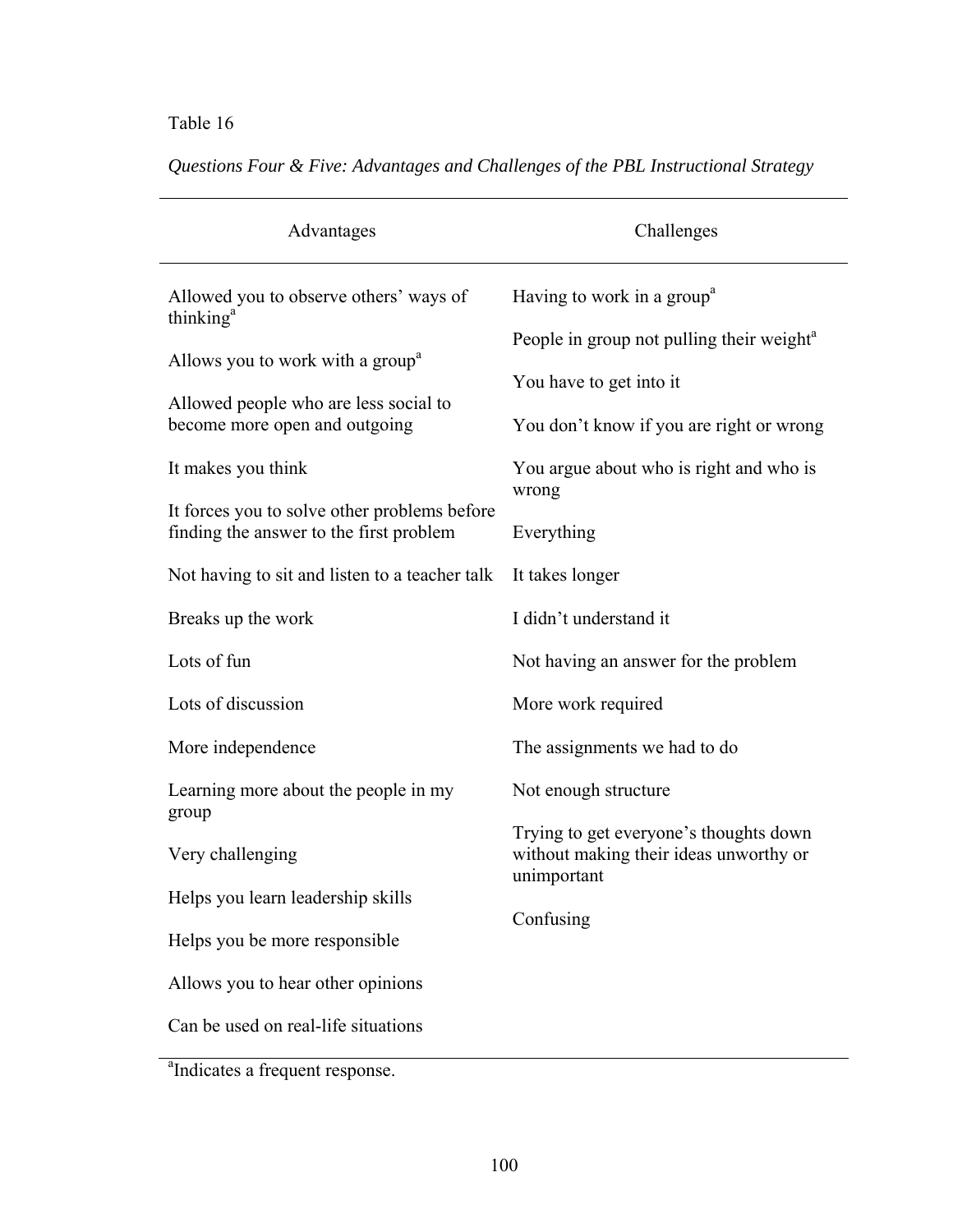## Table 16 *cont.*

*Questions Four & Five: Advantages and Challenges of the PBL Instructional Strategy*

| Advantages                                                              | Challenges |
|-------------------------------------------------------------------------|------------|
| I get to express my own opinions                                        |            |
| It shows you what your goal is                                          |            |
| Allowed everyone to have input                                          |            |
| Makes you think deeper                                                  |            |
| More understanding                                                      |            |
| You can break it down                                                   |            |
| Less work                                                               |            |
| Independence                                                            |            |
| Caused me to be more helpful                                            |            |
| Allows you to see other points of view                                  |            |
| Learn how to work with other people                                     |            |
| Allow you to learn how to look beyond just<br>the questions and answers |            |

Question six asked student to report if they would like to study more topics using the PBL instructional strategy. Twenty-two students reported "Yes", nineteen students reported "No", and ten students were indifferent. The students who reported no stated that the method made it too hard to comprehend what was going on because the students had to rely heavily on other students in their group for information. One student reported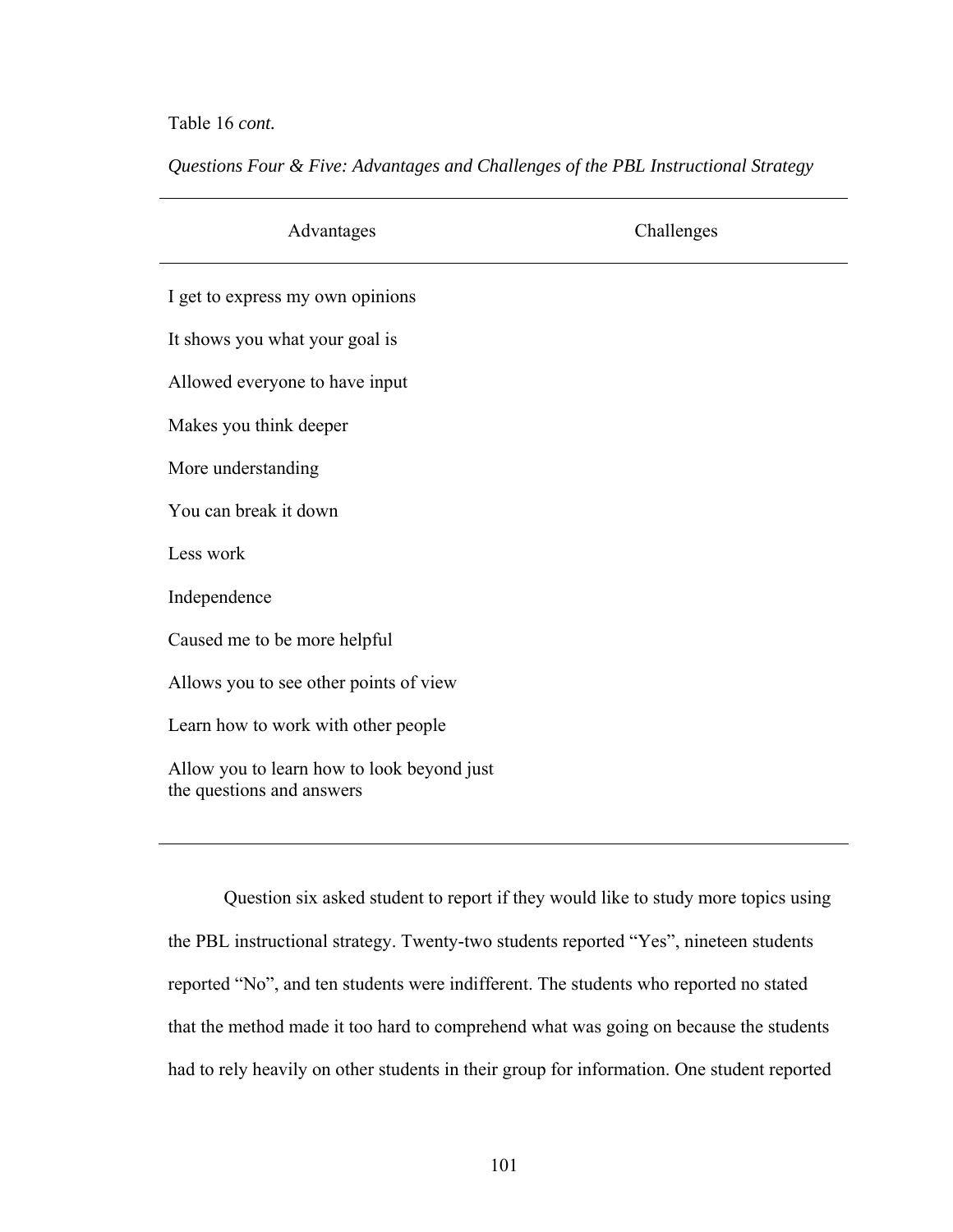the process took too much time before a resolution was established and therefore slowed down the learning process. That individual thought that being given the information by the teacher was more efficient.

The instructor wrote her reflection concerning both groups in narrative form. The instructor's observations throughout the study are located in Appendix K. The instructor's narrative is as follows:

This was my first experience in participating in a research study in the classroom. In the past, I have always tried to keep all class periods on the same schedule, so it was very different for me to have two classes using teacher-guided learning and two using problem-based learning. From the beginning, I could see several positive reasons for doing the study, while I also had some concerns.

 I was excited about this study because I wanted to see how freshmen in high school would react to problem-based learning. I was anxious to see if students in the problem-based learning classes would take on the responsibility and actually learn better than their peers in the teacher-guided classes. Furthermore, I was simply happy to have two "different" things to do because I knew it would make the day more interesting for me.

 Trying to understand where the freshmen were coming from, I was concerned that using problem-based learning at the beginning of the year would be very scary for them. I was worried that a few might even rebel against the idea. (These concerns probably stemmed from observing my peers' reactions to problem-based learning during my own college experience). After reading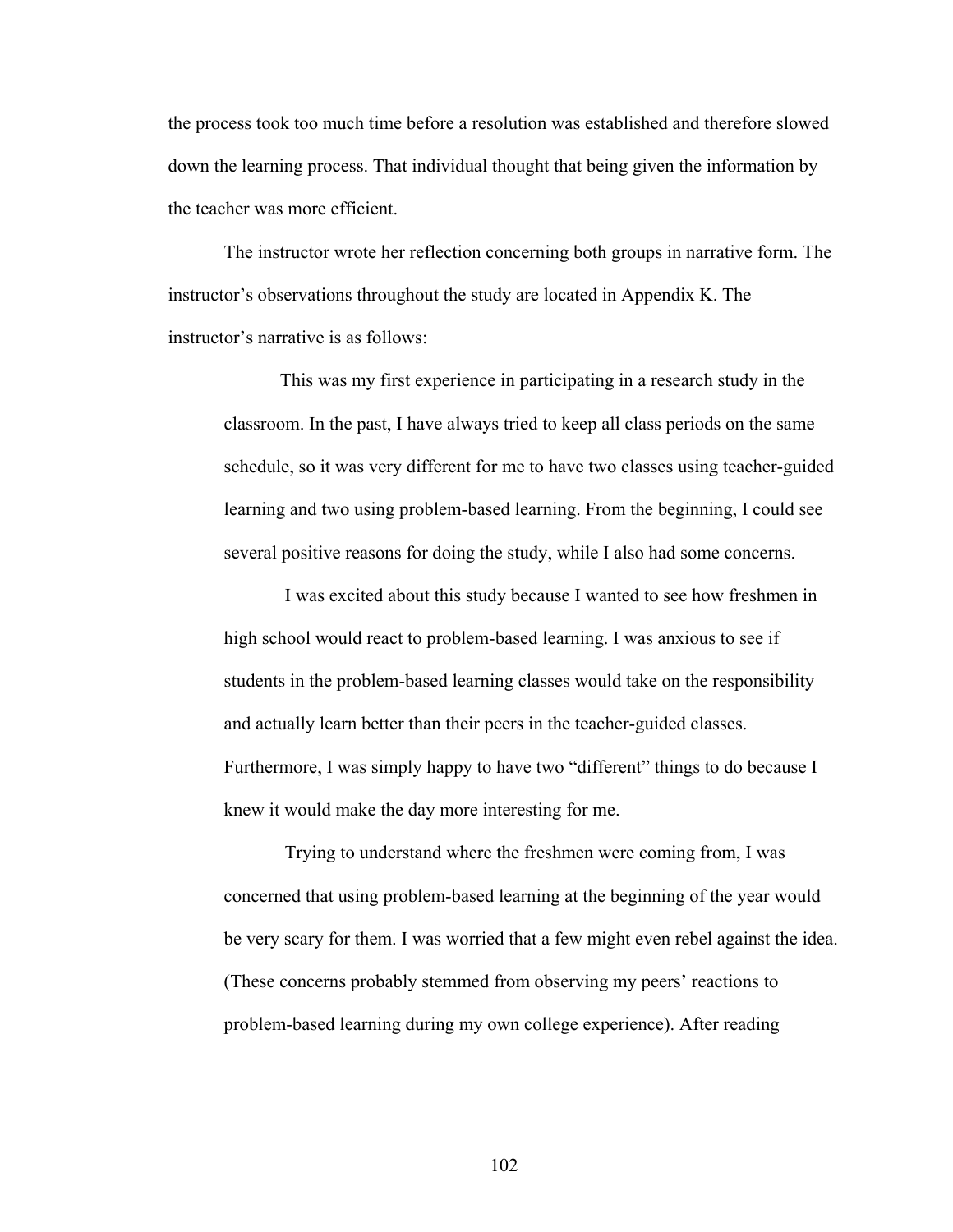through the text, I also felt apprehensive about whether or not freshmen could digest, understand, and use the information presented.

 I taught the teacher-guided classes in a very traditional, typical fashion. The class began with a preview/review, followed by notes, an application activity (sometimes in a group), and then an individual homework assignment. Based on results from the above undertakings, I have developed some conclusions. Students were intimidated by the content of the notes. They felt that the language and concepts were above their heads. I didn't see many students rising to the challenge of understanding. Instead, I reviewed concepts/terms/diagrams and continued to break them down until students seemed to understand. I personally felt defeated by this because it seemed like the students were always confused no matter what I did or how clear I tried to present the info. Finally, with the situational approach, a breakthrough occurred, but it was back to confusion with the final theory. By the time we reviewed for the test, I felt as if students were beginning to understand, or at least memorize, the basics of each theory. Going into the test, I felt fairly confident that I'd done everything in my ability to prepare them. The scores were lower than I expected and I was left wondering whether to blame my teaching ability or the difficulty of the material.

 Before beginning the case study with the problem-based learning classes, I spent a lot of time explaining exactly what problem-based learning is and what it is not. To my great relief, very few students seemed intimidated by the process and no one openly rebelled. Although they had difficulty understanding the material and working through their investigation questions, the great majority of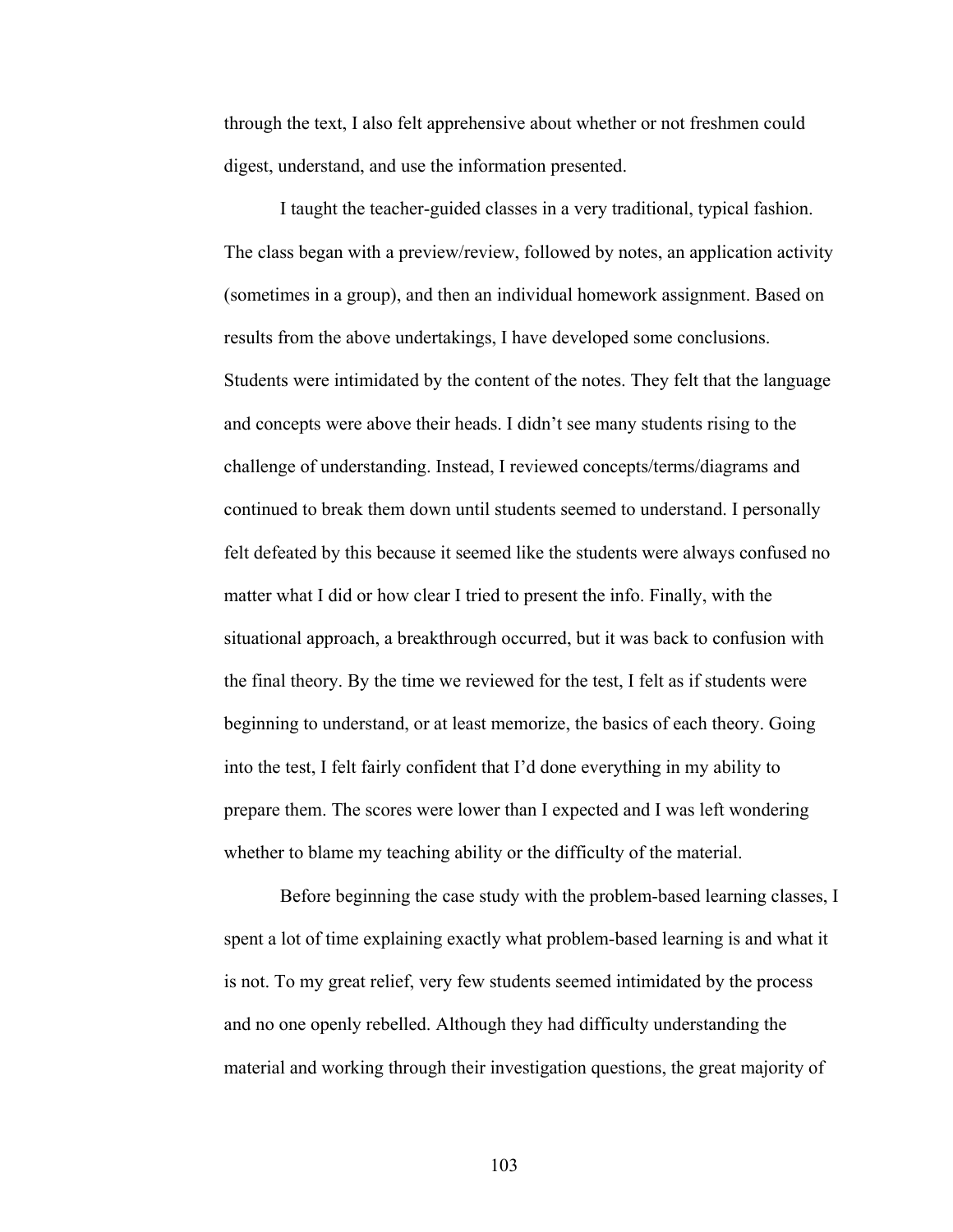students put a lot of effort into researching their objective. I was very pleased to see so many students taking their role on their team seriously. Unfortunately, some students in each class did not put forth the effort and nothing seemed to motivate them. I was very careful not to use threats in this situation. I am still unclear as to whether they perceived the research as too difficult and therefore didn't try, or whether they were simply unmotivated and didn't care. Overall, most students developed reasonable learning objective reports and taught their objective to the rest of their group. Some groups initially did not understand that their resolution should be based on the theories, but after I clarified, their work went on smoothly. Throughout the study, I tried to remain very conscious of my role as facilitator and not step over boundaries. The students seemed to appreciate that I was not feeding them the information.

As far as the test was concerned, I personally believe that a multiplechoice test is better suited to measure concepts learned during teacher-guided learning. I think the TGL group was better prepared for the test because I tried to teach them the facts of each theory in a very ordered and systematic way. I also looked at the test questions every time we finished a theory. If I found a test question that I hadn't emphasized enough, I went over that particular concept with them again. Before the test, I gave them a review sheet that thoroughly covered each theory; we reviewed together as a whole class, etc. I basically emphasized knowing the facts of each theory.

In the problem-based learning classes, I was pleased that the students interacted so well and learned so much about their own objective. I'm saying the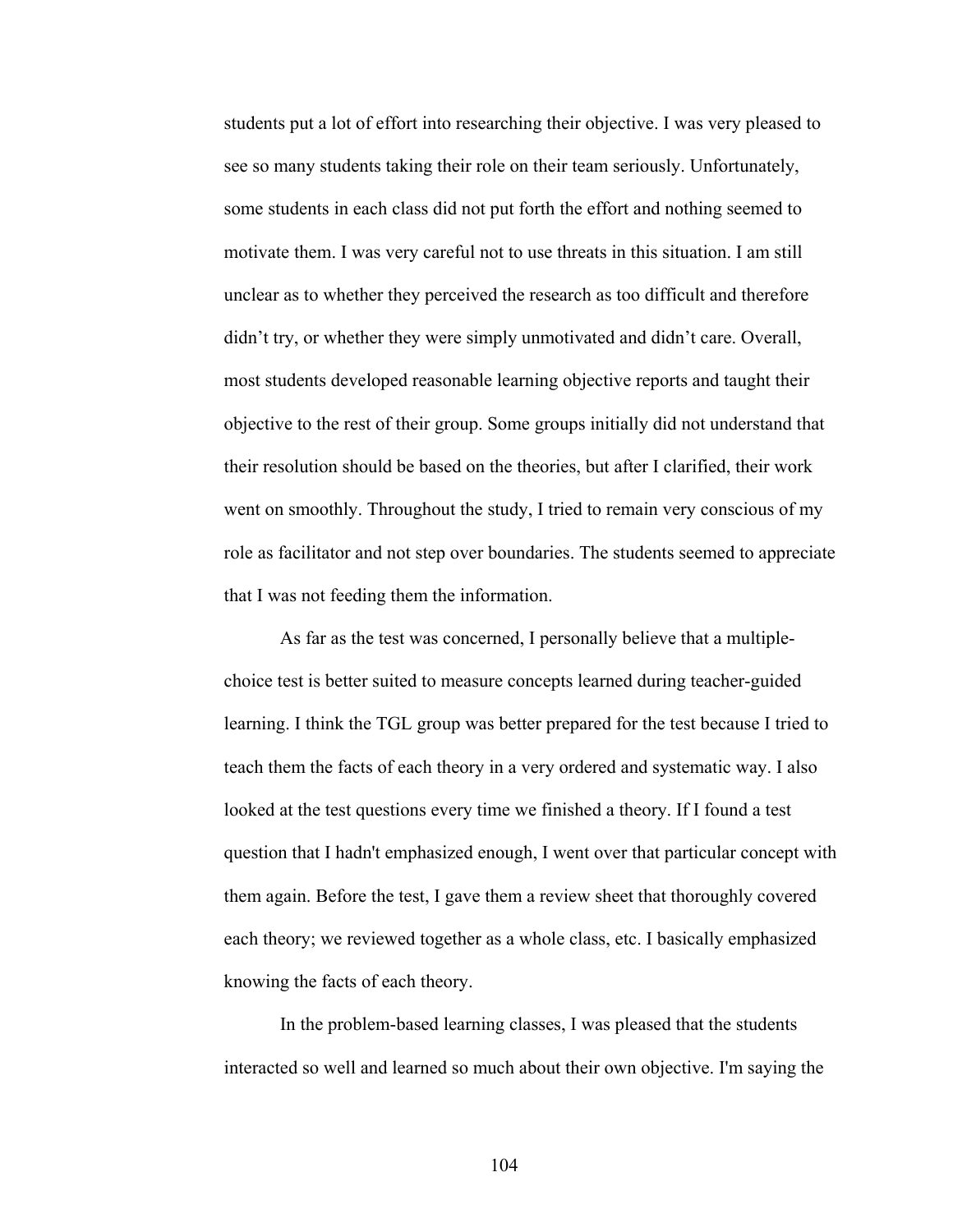PBL group probably understood their particular theories better because they really had to dig into the reading. The questions for each learning objective helped to guide them in using higher-order thinking skills. Whereas with the TGL, I just pulled out the important stuff and went through the PowerPoints®. Because the students in the PBL group had to spend a large amount of time focusing on their topic, I think they probably learned their assigned theory better than anyone in the TGL group learned any theory. I'm making that statement based on the learning objective reports I received from the PBL group. However, when it came to "teaching" objectives to the rest of the group, I think most people felt uneasy because of the difficulty of the content (this is based on conversations I had with the groups). Most people did not feel confident that they had completely learned the other objectives, but they were very confident in what they knew about their own objective. Although students had trouble understanding the theories that they had not individually researched, each group was able to put together a satisfactory resolution. In my mind, their resolution was more important than their test scores.

In conclusion, I enjoyed my involvement with the study. I learned a great deal about how methods/theories translate into actual practice. It was interesting for me to compare my role during the teacher-guided learning classes with my role during the problem-based learning classes. I think the PBL students learned more content about their objective, specifically, but I tend to think that TGL group learned more content overall--at a more shallow level. I would also assume (based on everything I've said above) that the PBL students would retain the knowledge they learned about their particular objective better than anyone else in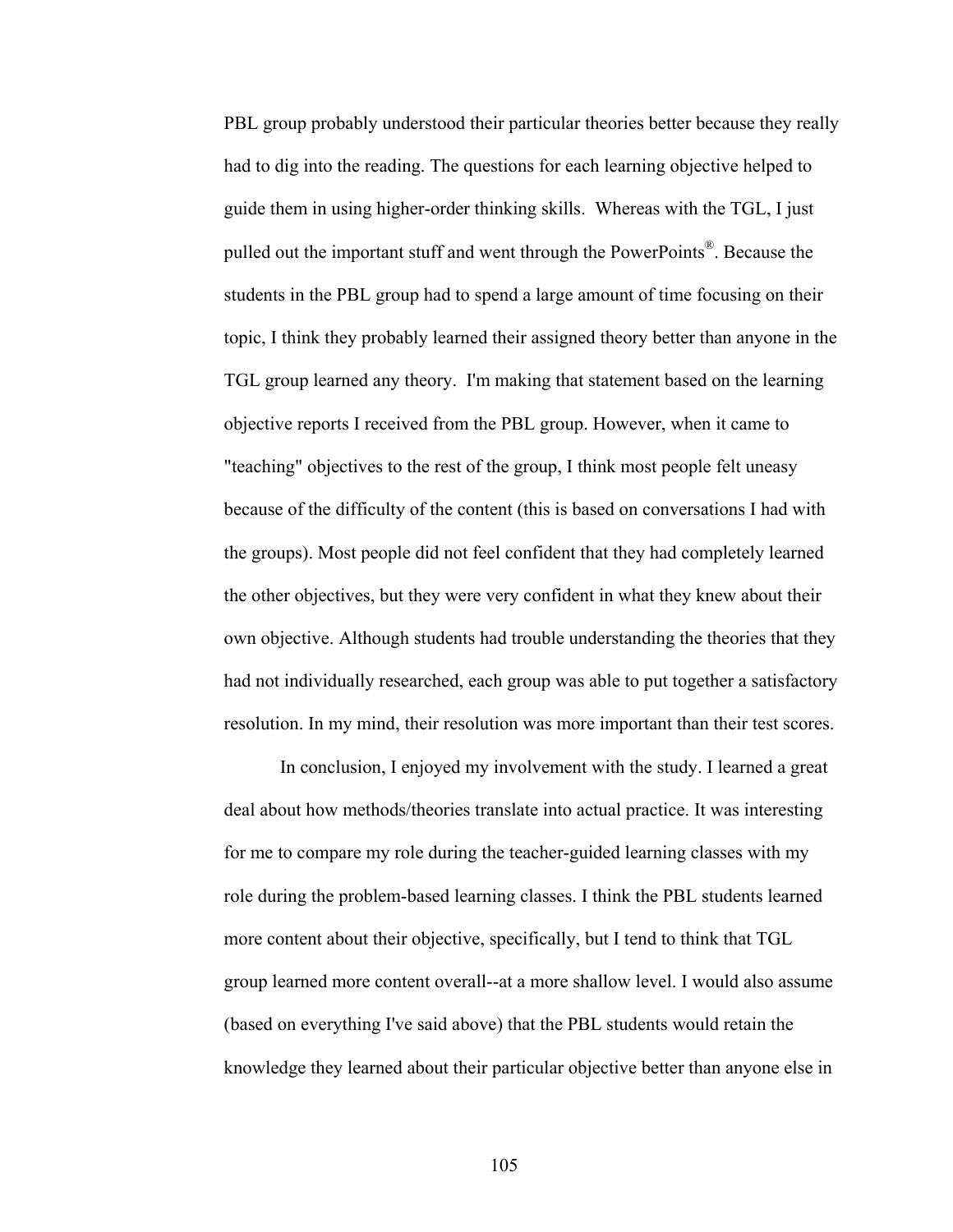any section. From my perspective, the students in the PBL classes benefited in ways that cannot be accomplished with traditional teaching methods.

## **Objective Four**

Research objective four sought to determine the variables that best account for variance in academic performance on the leadership theory test. Those variables were then used to test the null hypothesis that prior leadership theory knowledge, reading aptitude, and perceived autonomy support were correlated with academic performance on the leadership theory test. Table 17 shows the Pearson product-moment correlations for these variables. Self selection to attend CHSAS was not significant and therefore removed from the multiple regression model. All other factors had a moderate and positive relationship with performance on the knowledge acquisition test.

Table 17

*Means, Standard Deviations, Ranges, and Pearson Product-Moment Correlations for Knowledge Acquisition Score and selected variables (prior content knowledge, aptitude, self and family decision to attend CHSAS) (n =110)* 

| Variable                     | $\boldsymbol{M}$ | SD  | Range     | 2      | $\overline{3}$ | $\overline{4}$ | 5      |
|------------------------------|------------------|-----|-----------|--------|----------------|----------------|--------|
| 1.<br>Knowledge              | 26.3             | 5.7 | 11-39     | $.36*$ | $.33*$         | $.31*$         | .01    |
| 2.<br>Prior Knowledge        | 21.1             | 3.8 | $12 - 31$ |        | $.19*$         | .10            | .06    |
| 3.<br>Aptitude               | 53.9             | 5.3 | $40 - 70$ |        | -              | .09            | .01    |
| 4.<br><b>Family Decision</b> | 4.2              | 2.1 | $1 - 7$   |        |                | -              | $.28*$ |
| 5.<br>Self                   | 4.9              | 1.9 | $1 - 7$   |        |                |                |        |

*\*p* < .05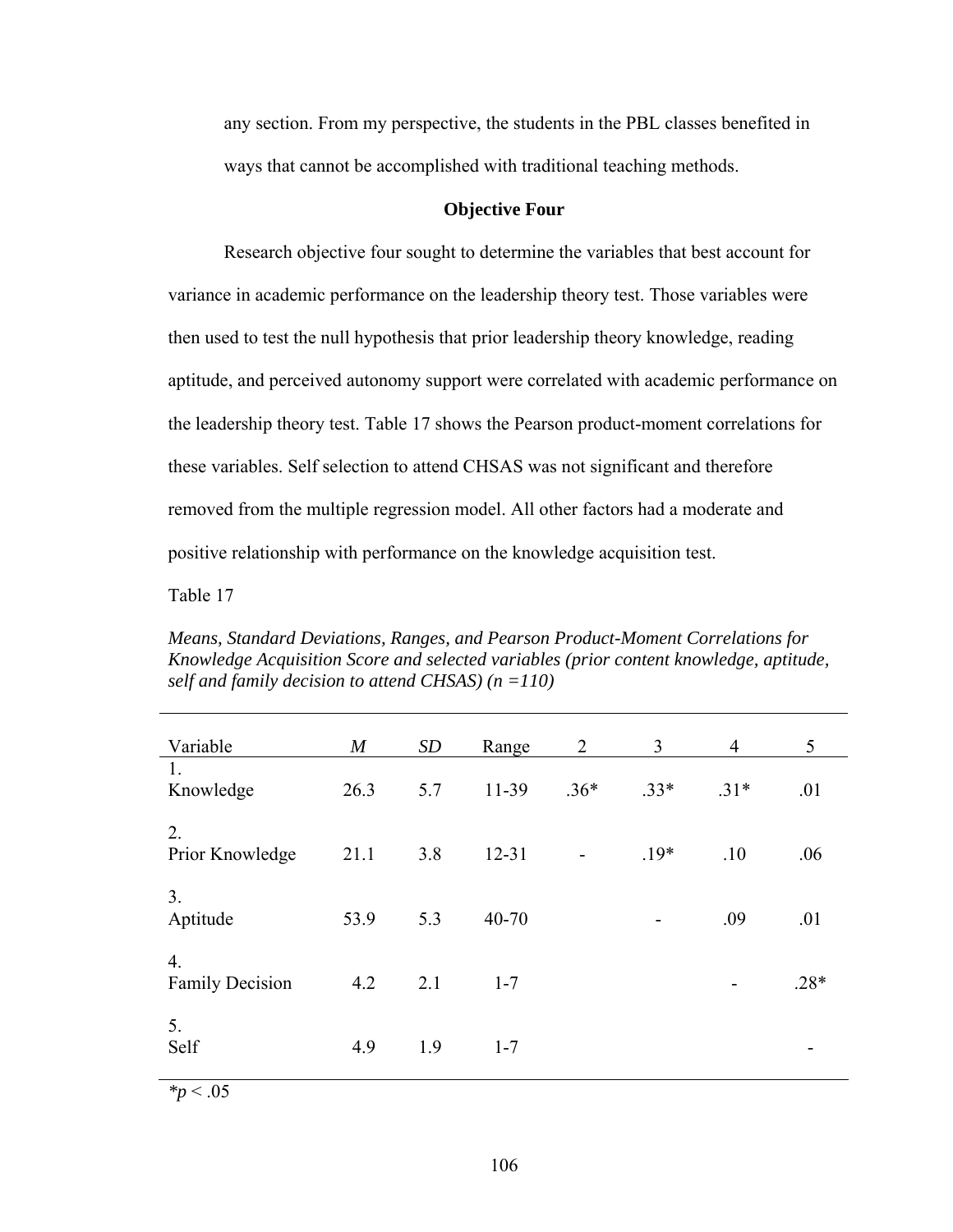## *Research Hypothesis One*

Research hypothesis one was students' prior leadership theory knowledge, academic aptitude, and perceived autonomy support will account for statistically significant variance in academic performance on the leadership theory test.

H<sub>0</sub>: 
$$
R^{2}_{1,2,3} = 0
$$
  
H<sub>1</sub>:  $R^{2}_{1,2,3} \neq 0$ 

Simultaneous multiple regression analysis was used to examine how well prior leadership theory knowledge (pretest), academic aptitude (Reading ISAT *T*-score), and perceived autonomy support (family decision to attend CHSAS) would account for statistically significant variance in students' achievement on the knowledge test. The three identified variables accounted for approximately 24% of the variance in achievement ( $R^2_{\text{adj}}$  = .24),  $F(3, 106)$  = 12.71,  $p < .05$ . Prior leadership knowledge was a significant predictor of achievement,  $t(106) = 3.32$ ,  $p < .05$ , which accounted for 10% of the variance in achievement not accounted for by the other variables ( $pr = .31$ ) and uniquely accounted for 8% of the variance in achievement ( $sr = .28$ ). Family decision was a significant predictor of achievement,  $t(106) = 3.09$ ,  $p < .05$ , which accounted for 8% of the variance in achievement not accounted for by the other variables (*pr* = .29) and uniquely accounted for 7% of the variance in achievement  $(sr = .26)$ . Aptitude was a significant predictor of achievement,  $t(106) = 2.97$ ,  $p < .05$ , which accounted for 8% of the variance in achievement not accounted for by the other variables (*pr* = .28) and uniquely accounted for  $6\%$  of the variance in achievement ( $sr = .25$ ). Therefore, the null hypothesis that the selected variables do not account for statistically significant variance in academic performance on the leadership theory test was rejected in favor of the research hypothesis.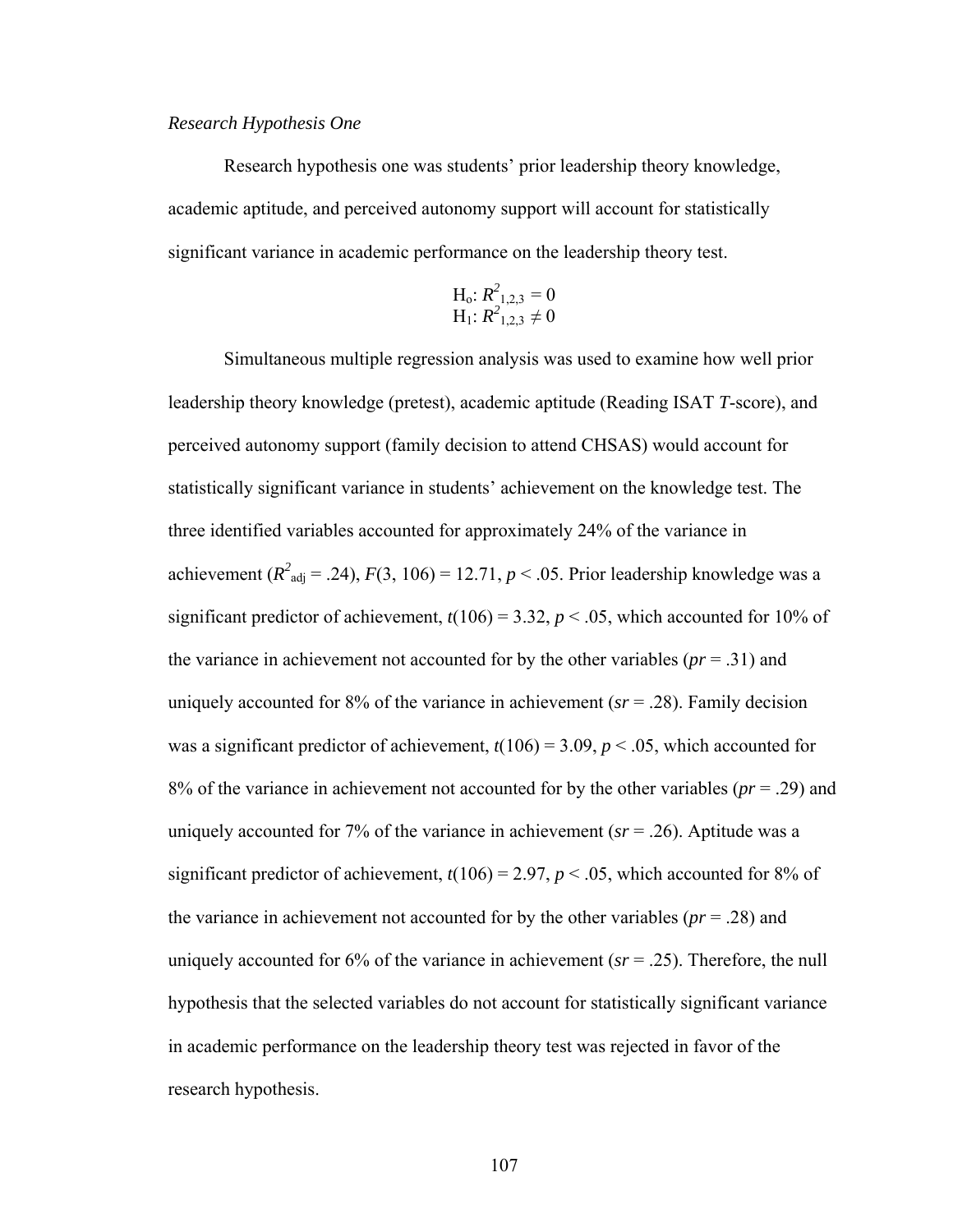#### **Objective Five**

Research objective five was to compare the effect of instructional strategy (PBL & TGL) with regard to students' content knowledge and critical thinking ability. Analysis of covariance (ANCOVA) was used to test the null hypotheses of objective five. One of the key assumptions of ANCOVA is homogeneity of variance. Levene's test of equality of variance was used to determine that the assumption had been met. The differences of error variances were not significant for academic performance of the leadership theory test  $(F_{1, 108} = .05, p = .83)$  nor critical thinking ability  $(F_{1, 108} = .64, p = .43)$ . The null hypotheses were accepted, therefore, meeting the assumption of homogeneity of variance.

#### *Research Hypothesis Two*

Students taught using TGL will have a significantly higher knowledge score than students taught with PBL when accounting for autonomy and competence.

$$
\text{Ho: } \mu_{\text{TGL}} = \mu_{\text{PBL}}
$$
\n
$$
\text{H}_1: \mu_{\text{TGL}} > \mu_{\text{PBL}}
$$

 The null hypothesis was tested using ANCOVA to control for prior leadership theory knowledge (pretest), perceived autonomy support (family decision to attend CHSAS), and academic aptitude (reading ISAT *T*-score) (see Table 18). The mean test score between the two instructional strategies was significantly different  $(F_{1, 105} = 17.33)$ ,  $p < .05$ ) indicating there was a statistically significant difference in content knowledge when accounting for autonomy and competence (prior leadership theory knowledge, perceived autonomy support, and academic aptitude). Analyzing the mean averages (see Table 21) for the posttest indicated that the TGL group scored statistically higher than the PBL group. The null hypothesis stating that no difference existed between instructional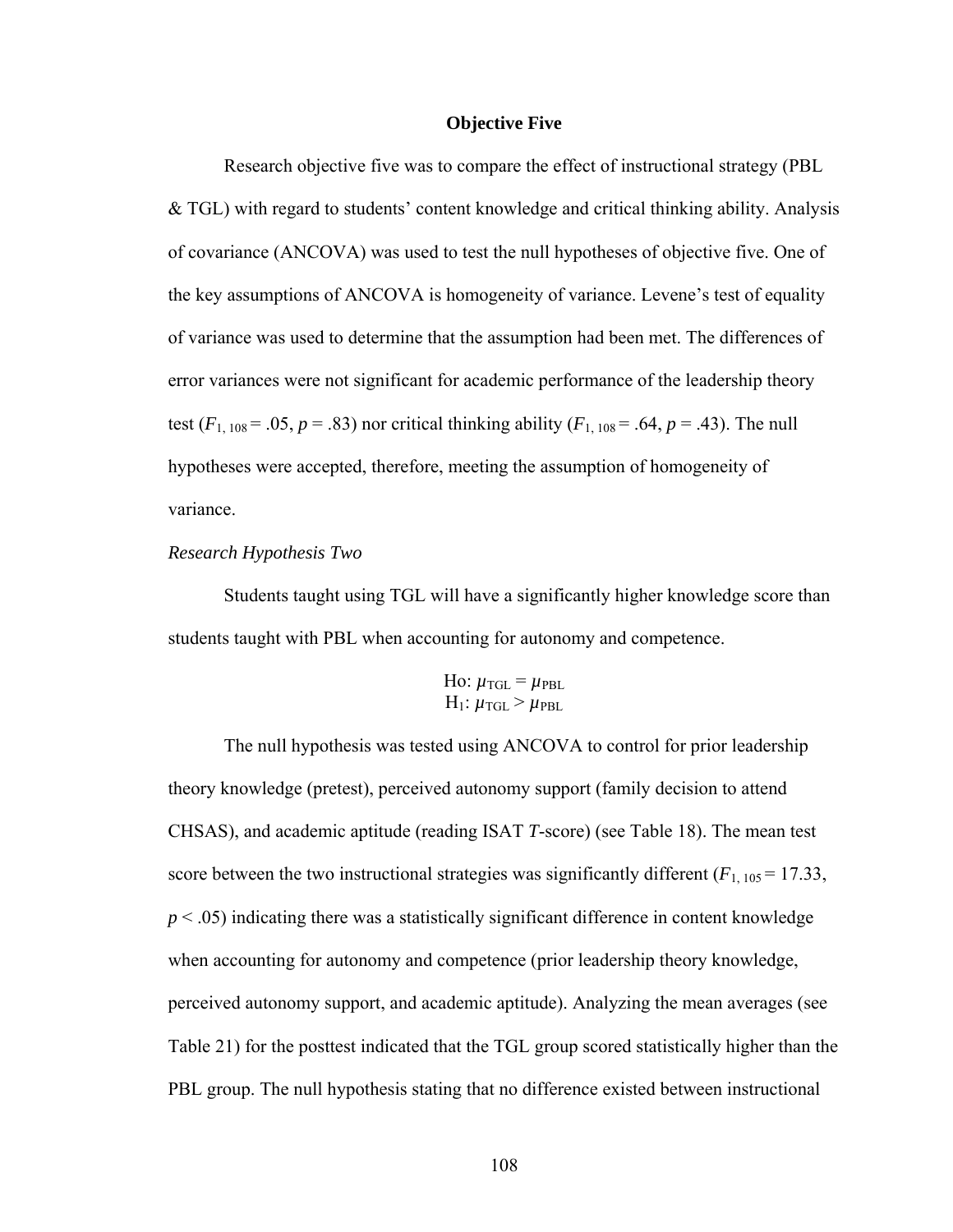strategies on content knowledge scores was rejected in favor of the research hypothesis. The effect size for instructional strategy on content knowledge was  $d = 0.56$ . Cohen (1992) hesitantly suggested that a *d-*value between 0.50 and 0.79 is categorized as "medium." The power for this comparison was .99.

## Table 18

| Source                                     | Sum of Squares | df           | Mean Square | $\boldsymbol{F}$ | $p$ -value |
|--------------------------------------------|----------------|--------------|-------------|------------------|------------|
| <b>Instructional Strategy</b>              | 364.67         | $\mathbf{1}$ | 364.67      | 17.33            | $.01*$     |
| Reading ISAT                               | 322.77         | 1            | 322.77      | 15.34            | $.01*$     |
| Prior Knowledge                            | 319.35         | 1            | 319.35      | 15.18            | $.01*$     |
| <b>Family Decision</b>                     | 139.09         | 1            | 139.09      | 6.61             | $.01*$     |
| Error<br>$Nota$ Adjusted $D$ Counted $-25$ | 2209.30        | 105          |             |                  |            |

*Analysis of Covariance (ANCOVA) in Knowledge Acquisition by Instructional Strategy* 

*Note*. Adjusted *R* Squared = .35  $* p < .05$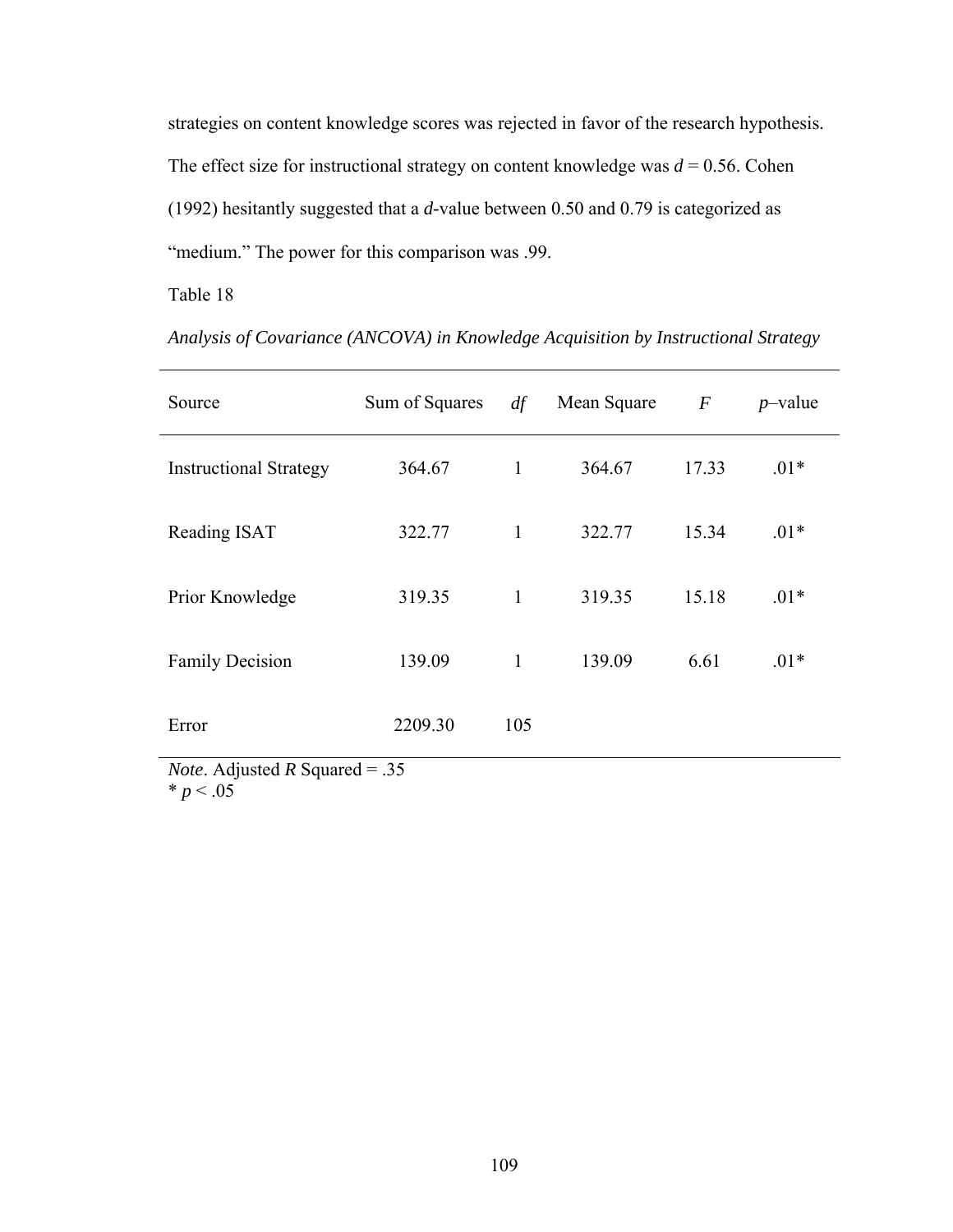## *Research Hypothesis Three*

Research hypothesis was students taught using PBL will demonstrate greater critical thinking ability than students with TGL when accounting for critical thinking ability prior to treatment.

$$
Ho: \mu_{PBL} = \mu_{TGL}
$$

$$
H_1: \mu_{PBL} > \mu_{TGL}
$$

The null hypothesis was tested using ANCOVA to control for critical thinking ability prior to treatment (see Table 19). The mean critical thinking score between the two instructional strategies was not significant  $(F_{1, 107} = .04, p > .05)$  indicating there was not a statistically significant difference in critical thinking ability when accounting for critical thinking ability prior to the treatment. The null hypothesis stating that no difference existed between instructional strategies on critical thinking ability scores was accepted.

Table 19

| Source                                 | Sum of Squares | df  | Mean Square | $\,F$ | $p$ -value |
|----------------------------------------|----------------|-----|-------------|-------|------------|
| <b>Instructional Strategy</b>          | .58            | 1   | .58         | .04   | .84        |
| WGCTA <sup>®</sup> Pretest             | 352.90         | 1   | 352.90      | 24.13 | $.01*$     |
| Error                                  | 1565.06        | 107 |             |       |            |
| <i>Note</i> . Adjusted R Squared = .17 |                |     |             |       |            |

| Analysis of Covariance (ANCOVA) in Critical Thinking Ability by Instructional Strategy |  |  |
|----------------------------------------------------------------------------------------|--|--|

\*  $p < .05$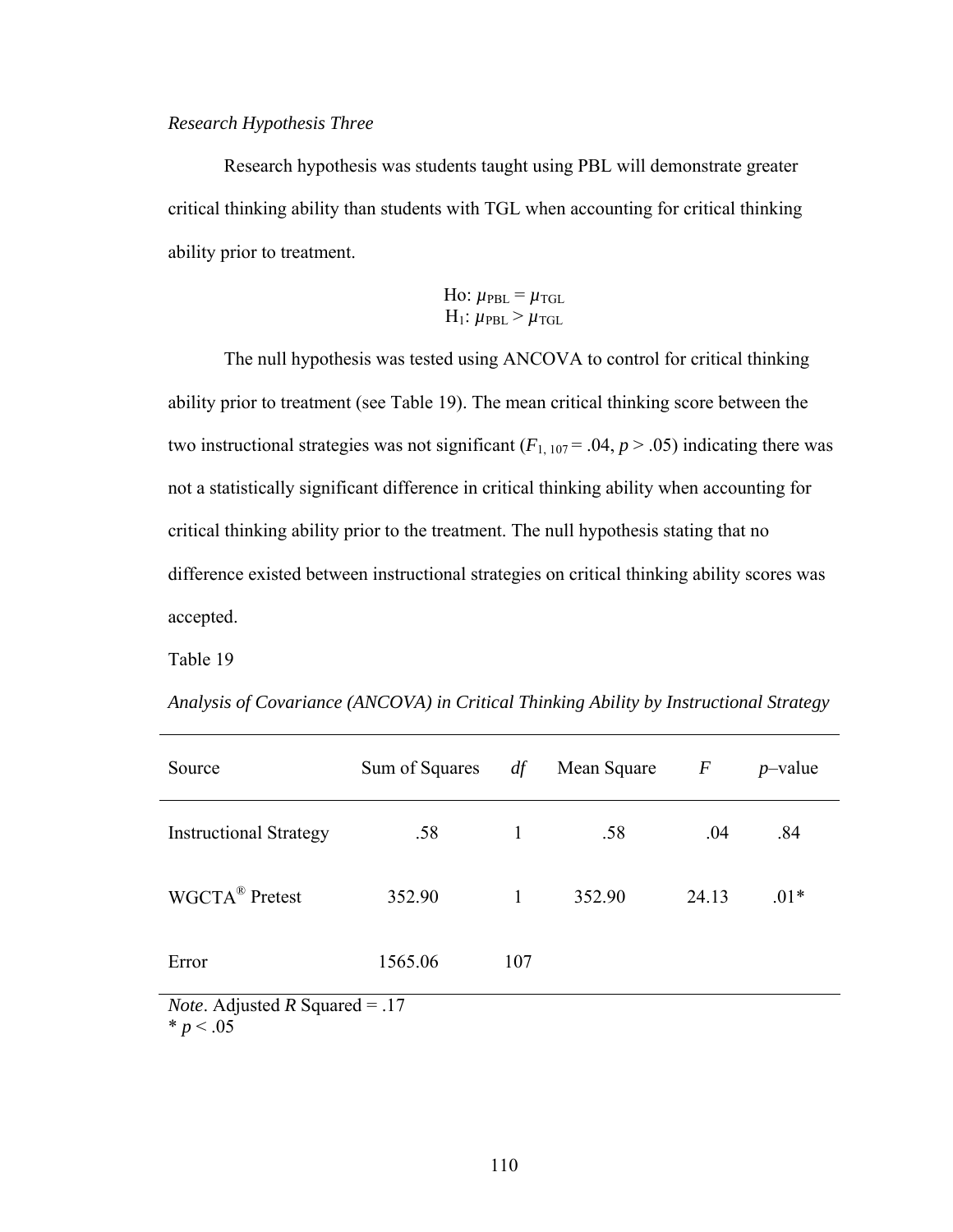#### **Objective Six**

Research objective seven sought to compare the level of retention of content by instructional strategy. Analysis of covariance (ANCOVA) was used to test the null hypothesis of objective seven. The difference in score between posttest and follow-up posttest (3 months) was used to measure retention. The differences of error variances, according to Levene's test of equality of variance, were not significant for content retention  $(F_{1, 108} = 0.72, p > .05)$ . The null hypothesis was accepted, therefore, meeting the assumption of homogeneity of variance.

## *Research Hypothesis Four*

Research hypothesis four was students taught using PBL will retain more content than students taught using TGL as measured by the follow-up content knowledge test when accounting for autonomy and competence.

Ho: 
$$
μ_{PBL} = μ_{TGL}
$$
  
H<sub>1</sub>:  $Δμ_{PBL} < Δμ_{TGL}$ 

The null hypothesis was tested using ANCOVA to control for autonomy and competence (prior leadership theory knowledge, autonomy support, and academic aptitude) (see Table 20). The mean difference in posttest scores between the two instructional strategies was significant  $(F_{1, 105} = 7.75, p < .05)$ , indicating there was a statistically significant difference in the amount of information retained when accounting for academic aptitude. Analyzing the differences in mean posttest scores, the PBL group mean score dropped by 2 points  $(M = -2.1, SD = 4.5)$  and the TGL group mean score dropped by 5 points  $(M = -4.7, SD = 5.9)$  (see Table 21). This indicates that the TGL group had a significant higher drop in mean score in comparison to the PBL group. The null hypothesis stating that no statistically significant difference existed between the two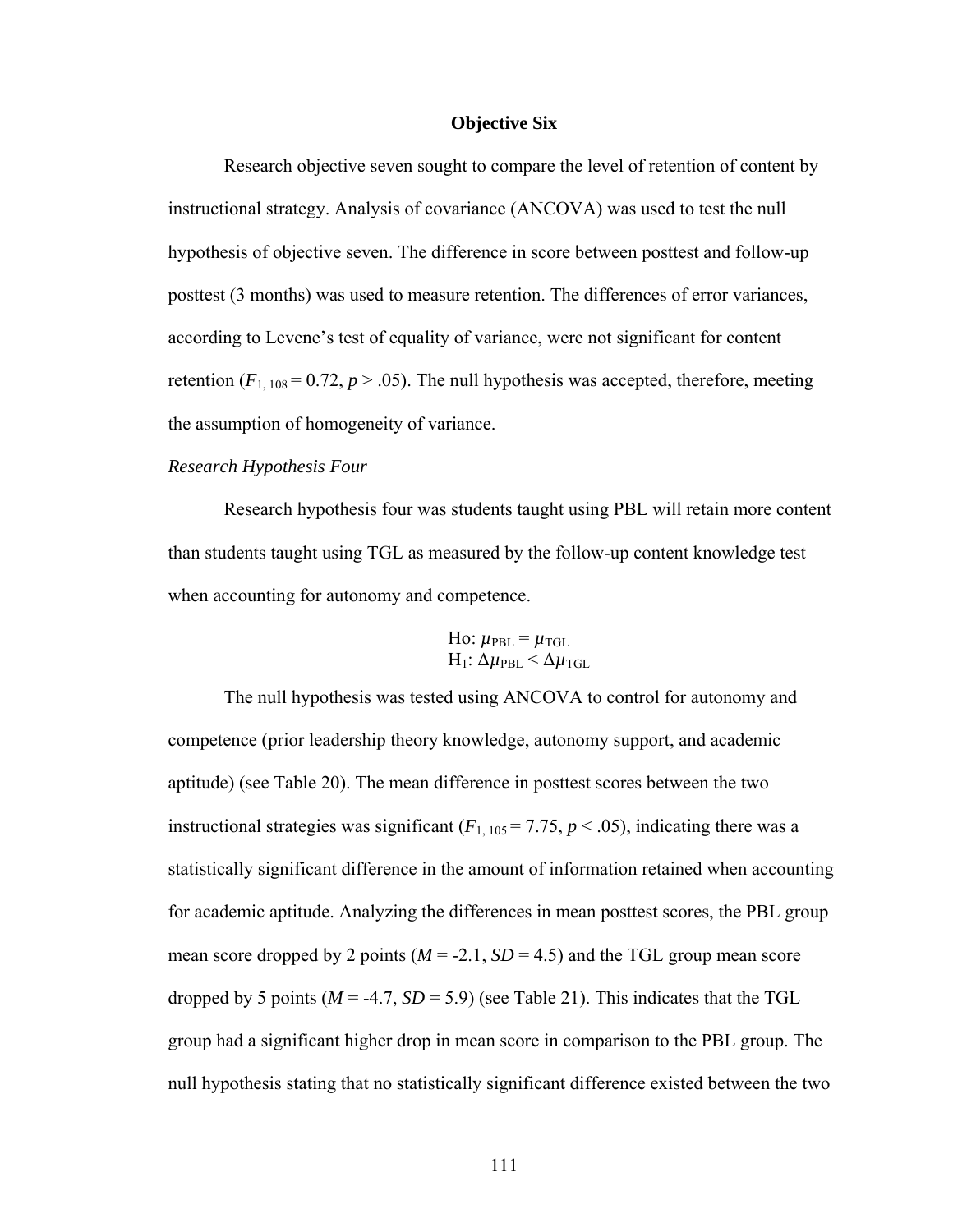groups change in content knowledge scores after treatment was rejected in favor of the research hypothesis. There was a medium effect size for instructional strategy on retention of content knowledge with Cohen's  $d = 0.5$ . The power for this comparison was .79.

Table 20

| Source                        | Sum of Squares | df           | Mean Square | $\boldsymbol{F}$ | $p$ -value |
|-------------------------------|----------------|--------------|-------------|------------------|------------|
| <b>Instructional Strategy</b> | 187.57         | $\mathbf{1}$ | 187.57      | 7.75             | $.01*$     |
| <b>Family Decision</b>        | 208.67         | $\mathbf{1}$ | 208.67      | 8.62             | $.01*$     |
| Aptitude                      | 114.80         | $\mathbf{1}$ | 114.80      | 4.74             | $.03*$     |
| Prior Knowledge               | 21.14          | 1            | 21.14       | 0.87             | .35        |
| Error                         | 2542.60        | 105          |             |                  |            |

*Analysis of Covariance (ANCOVA) in Retention of Knowledge by Instructional Strategy*

*Note*. Adjusted *R* Squared = .16 *\* p* < .05

Analyzing the means for each posttest by instructional strategy provides some clarification of the results of the ANCOVA. Table 21 summarizes both posttest means by instructional strategy. The knowledge acquisition test indicated a significant difference  $t(108) = 2.93$ ,  $p < .05$  in the two groups' mean scores with the TGL group scoring higher. However, the knowledge retention test indicated no statistically significant difference  $t(108) = 0.56$ ,  $p > 0.05$  between the two groups' knowledge acquisition mean scores. There was also a significant difference in the means from the knowledge acquisition test to the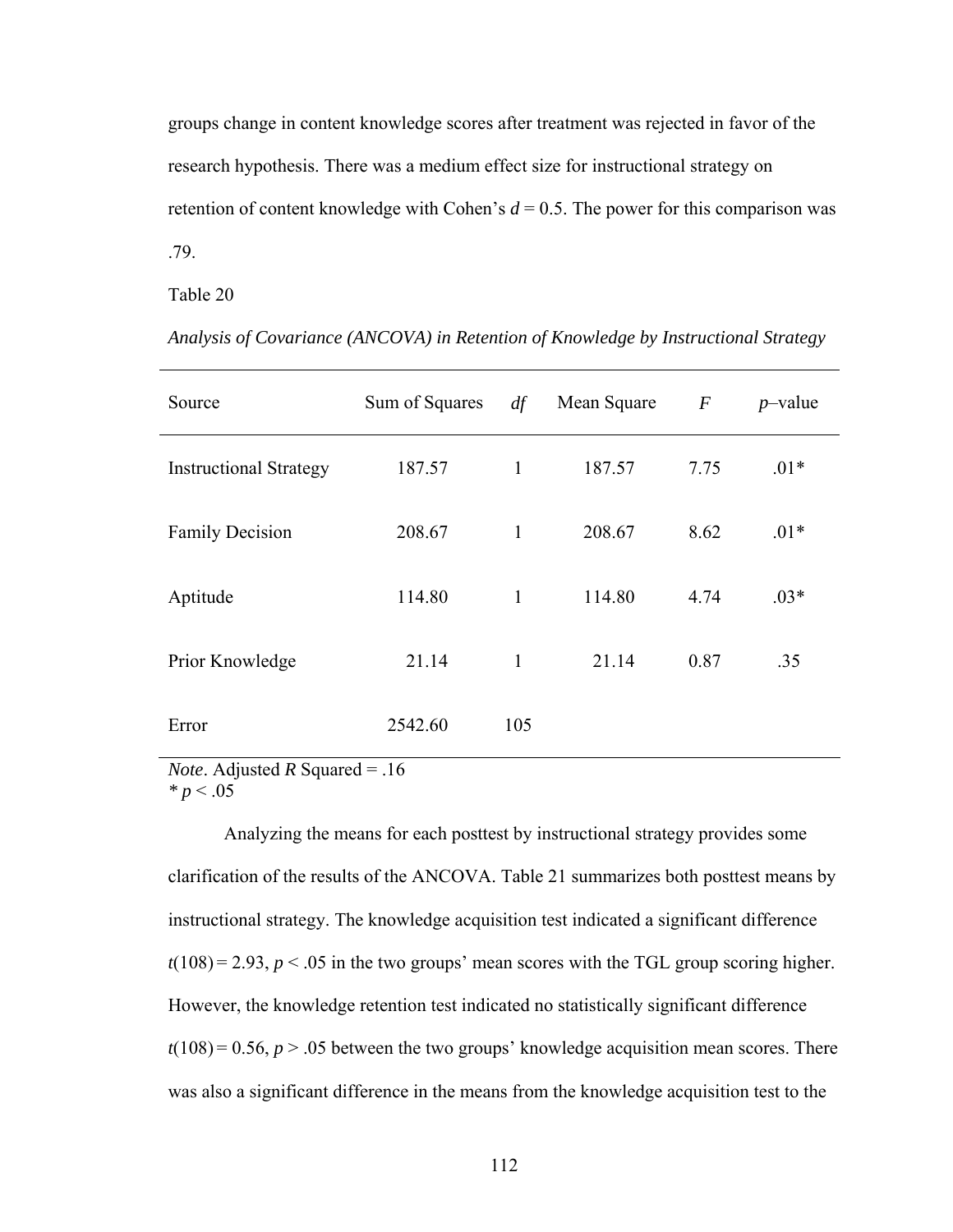knowledge retention test in both the PBL group  $[t(53) = 3.37, p < .05]$  and the TGL group

 $[t(55) = 5.98, p < .05]$ .

Table 21

*Comparison of Knowledge Acquisition Test and Knowledge Retention Test Mean Scores by Instructional Strategy* 

|                         |                  | PBL $(n = 54)$<br>TGL $(n=56)$ |                  |     | Sample $(n = 110)$ |
|-------------------------|------------------|--------------------------------|------------------|-----|--------------------|
| Measurement             | $\boldsymbol{M}$ | <b>SD</b>                      | $\boldsymbol{M}$ | SD  | <i>p</i> -value    |
| <b>Acquisition Test</b> | 24.8             | 5.1                            | 27.8             | 5.7 | $.01*$             |
| <b>Retention Test</b>   | 22.7             | 4.3                            | 23.1             | 4.2 | .58                |
| <b>Retention Score</b>  | $-2.1$           | 4.5                            | $-4.7$           | 5.9 | $.01*$             |
| * $p < .05$             |                  |                                |                  |     |                    |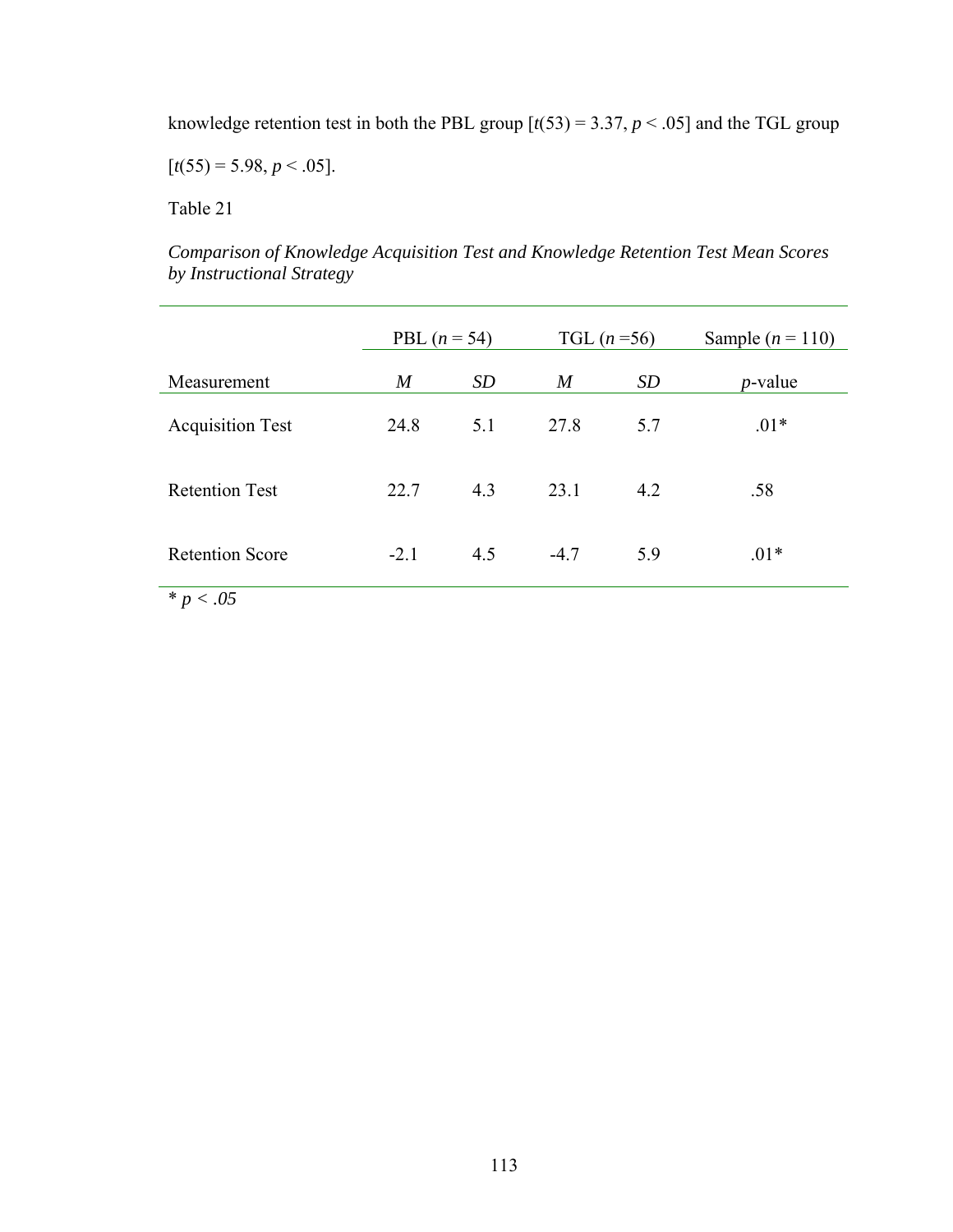## **CHAPTER V**

# **SUMMARY, CONCLUSIONS, IMPLICATIONS, AND RECOMMENDATIONS Purpose of the Study**

The purpose of this study was three-fold: to determine the effectiveness of instructional strategies on improving the acquisition and retention of leadership content by secondary students in urban agriculture programs; to examine the motivational profile of students who have elected to enroll in an urban agricultural program; and to examine the effect of instructional strategies (problem-based learning and teacher-guided learning) on critical thinking ability which includes the ability to manage resources, acquire and use information, and understand complex systems. The following objectives and hypotheses guided this study.

## **Objectives and Hypotheses**

- 1. Describe subjects on gender and motivational profile (academic aptitude, prior leadership theory knowledge and critical thinking ability, type of motivation to attend school, influences in the decision to attend CHSAS, satisfaction with the decision to attend CHSAS, and perceived effort during the study).
- 2. Determine the relationships between factors influencing perceived autonomy support (influences in the decision to attend CHSAS) and the outcomes of self-determination (type of motivation to attend school, satisfaction with decision to attend CHSAS, and perceived effort during the study).
- 3. Describe insights from student and teacher reflections about the PBL instructional strategy.
- 4. Determine the variables that best account for variance in knowledge acquisition test scores.
	- H1: Students' prior leadership theory knowledge, academic aptitude, and perceived autonomy support will account for statistically significant variance in academic performance on knowledge test.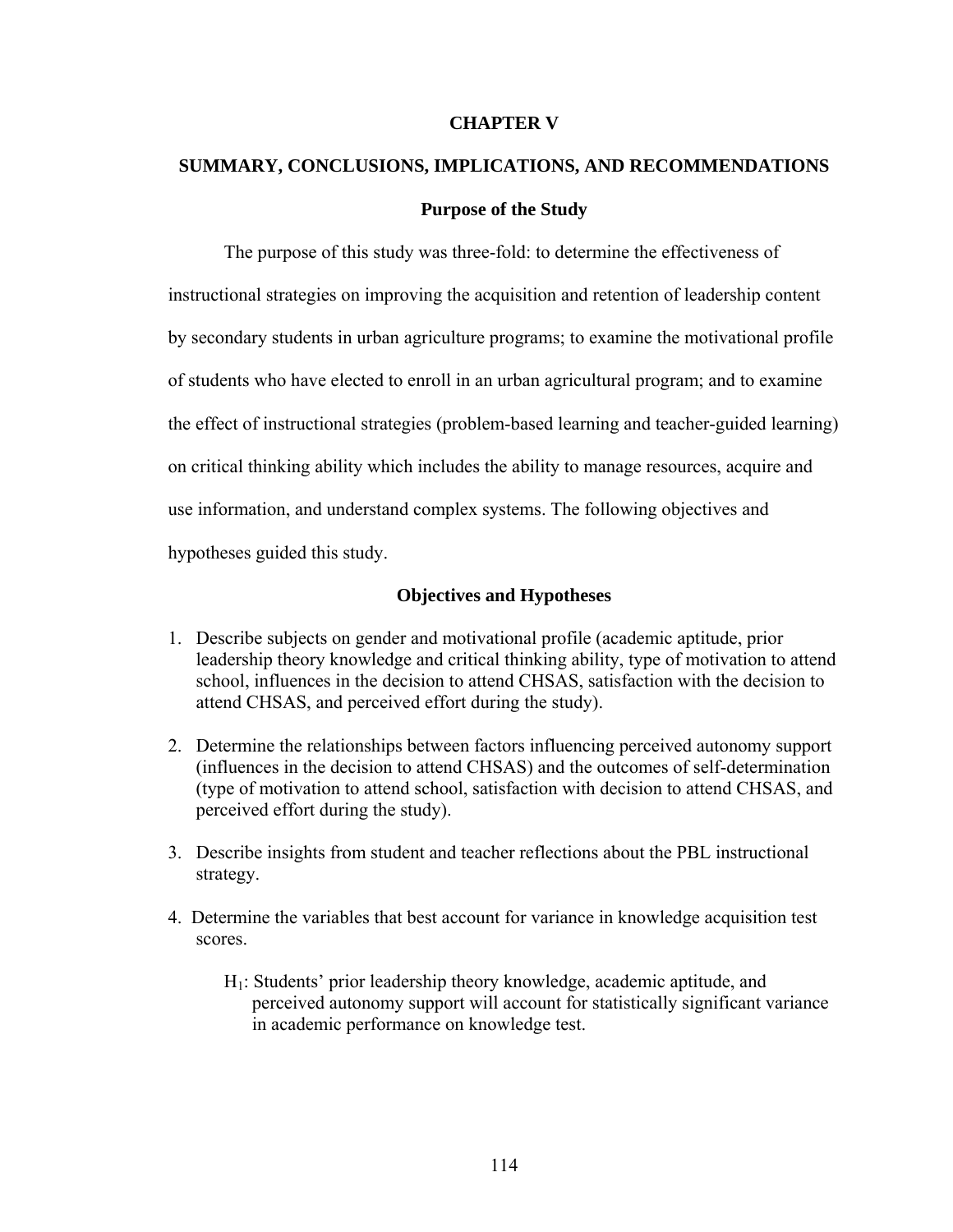- 5. Compare the effect of instructional strategy (Problem-Based Learning and Teacher-Guided Learning) with regard to students' knowledge acquisition and critical thinking ability.
	- $H<sub>2</sub>$ : Students taught using the TGL instructional strategy will have a statistically higher mean score on the knowledge acquisition test than students taught using the PBL instructional strategy when accounting for prior knowledge, academic aptitude, and perceived autonomy support.
	- H3: Students taught using PBL will demonstrate greater critical thinking ability than students with TGL when accounting for prior critical thinking ability.
- 6. Compare the level of knowledge retention by instructional strategy.
	- H4: Students taught using PBL will retain more content than students taught using TGL as measured by the knowledge retention score when accounting for prior knowledge, academic aptitude, and perceived autonomy support.

## **Limitations of the Study**

Participants in the study had little to no prior experience with the Problem-Based Learning instructional strategy creating a steep learning curve for this method. In addition, the original content was created for the use in post-secondary leadership courses. Although appropriate steps were taken to revise it for use on the secondary level, the content may be difficult for younger students. However, for the purpose of research, it is important to look at the trend with younger students and not their actual scores.

#### **Research Design**

 This study employed an experimental, pretest-posttest control group design. The participants for this study were chosen among thousands of student applicants to attend the agricultural magnet school used. Students were then randomly placed into four sections of an agricultural careers and leadership course by the school. Standardized reading scores were used to confirm homogeneity between groups. The four groups were then randomly assigned to either the treatment or the control.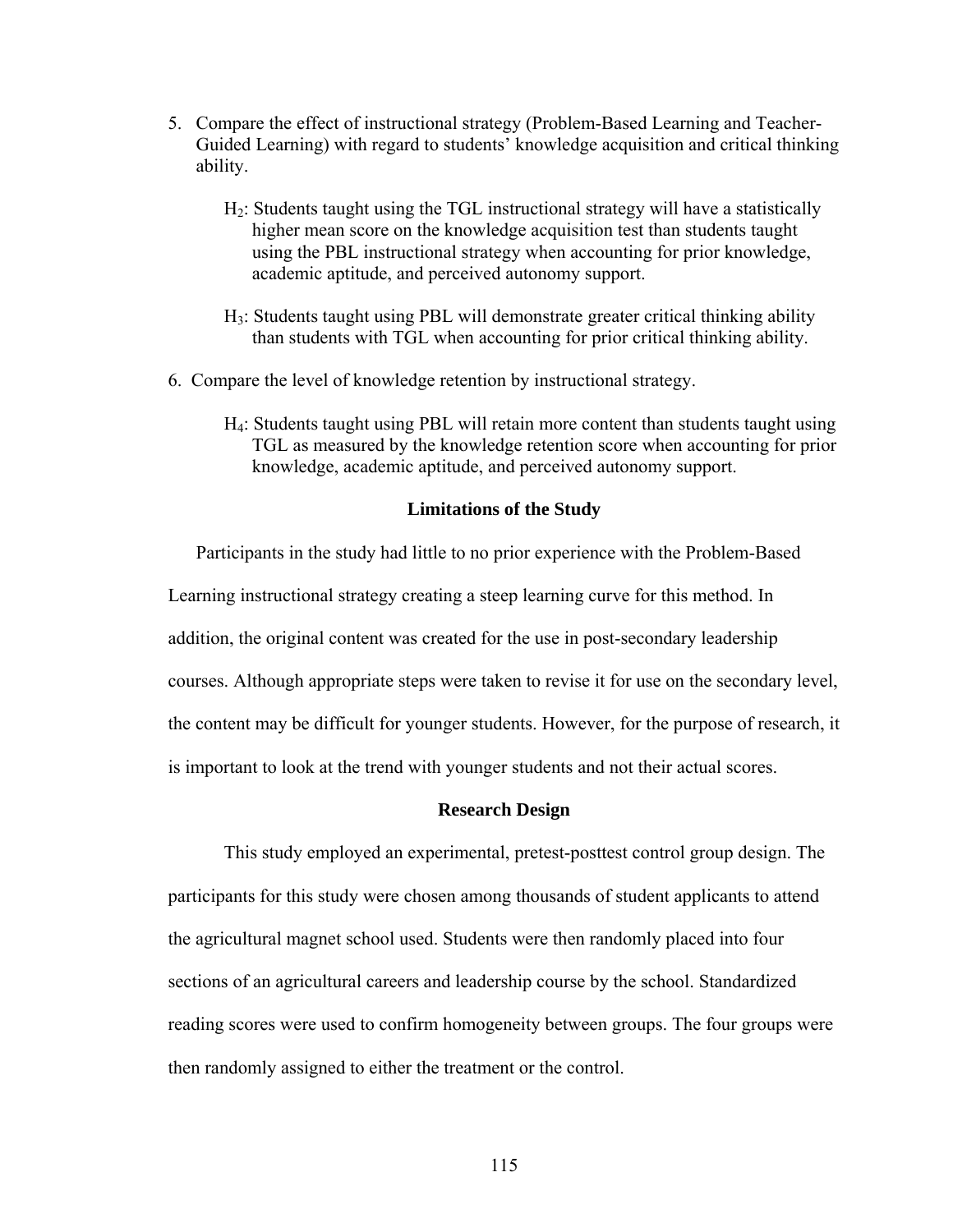#### **Population and Sample**

The target population for this study was secondary students enrolled in urban agriculture programs with primary minority population (60% or more). The accessible population was students attending the Chicago High School for Agricultural Sciences (*N* = 592) located in urban Chicago, Illinois and is a magnet school in the Chicago Public School District (*N* = 109,982). Approximately 89% of the students enrolled in the Chicago Public School District are Non-White or Asian/Pacific Islander with 86% categorized as low income. The Chicago High School for Agricultural Sciences (CHSAS) has approximately 67% of the students enrolled identified as Non-White or Asian/Pacific Islander with 47% categorized as low income (Chicago Public Schools, 2007).

However, the Chicago High School for Agricultural Sciences was selected because it has the largest accessible number of agriculture students that are randomly selected to attend the school. From a pool of approximately 1500 students from around the Chicago area, approximately 140 students are selected. Students come from various school structures (public, private, home schooling) and various social economic status levels. The sample, comprised of freshmen students enrolled in the Agricultural Careers and Leadership course  $(n = 110)$ , was selected for this study for two primary reasons: 1) they are the group that is randomly placed into classes; and 2) they have limited formal education in leadership development, and they all take an agricultural careers and leadership class. Another reason freshmen were selected was because of the instructor. The instructor of the leadership class was very familiar with facilitating the PBL strategy. A fifth section of freshmen students were not included in the study because they were instructed by another teacher which could bring a confounding factor into this study.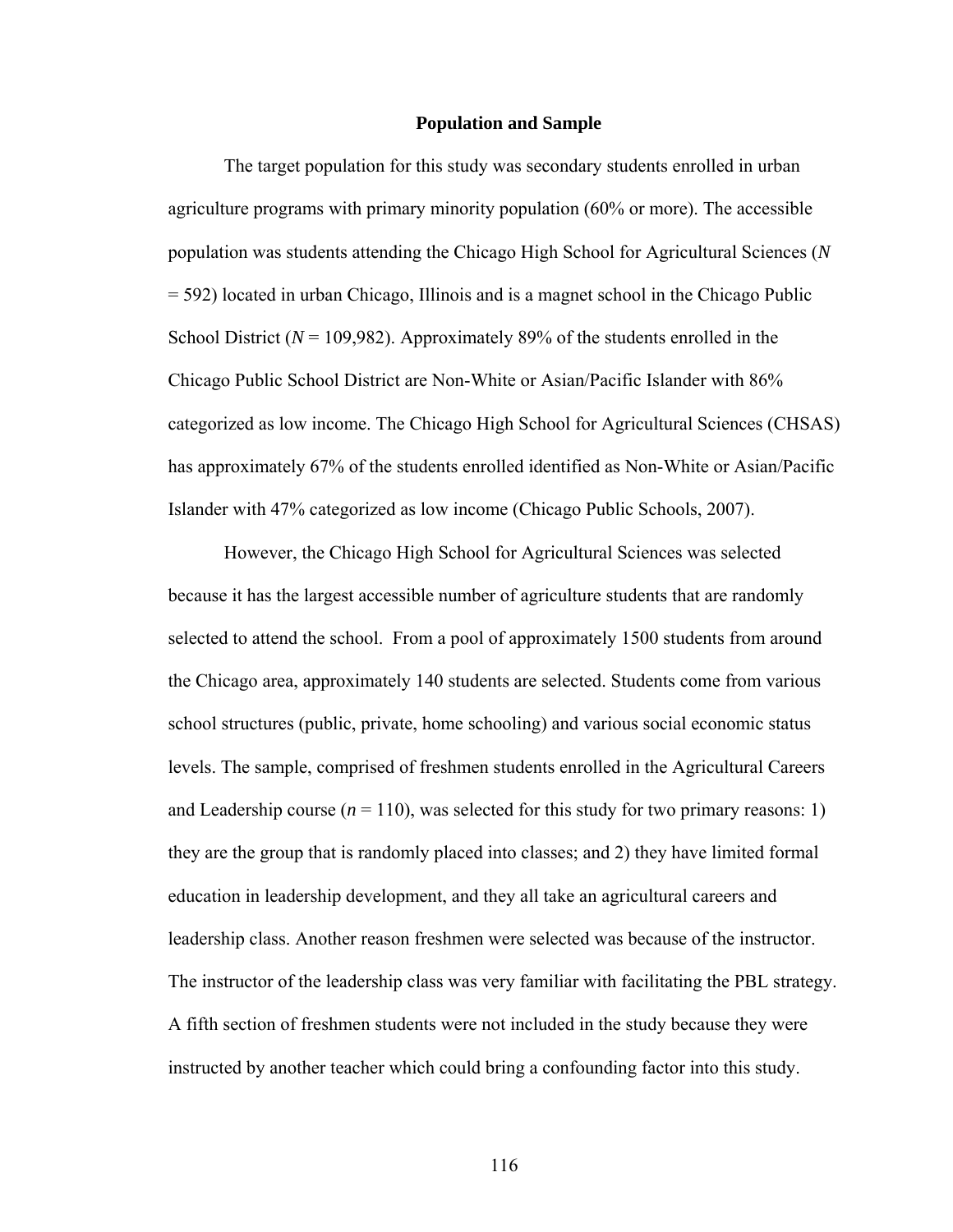#### **Instrumentation**

Six measurement instruments were used to collect data to address the purpose and research objectives of this study. Knowledge acquisition and retention was determined by a score on the leadership education paper-pencil test with three data collection points. Students' critical thinking ability was operationalized as a performance score on the Watson-Glaser Critical Thinking Appraisal<sup>®</sup> (Form S), as well as instructor observations and student reflections from participants in the treatment (PBL) group. Students' motivational profile, purported to be a predictor of academic achievement, was measured using the Academic Motivation Scale – High School Version. Students' gender and 7<sup>th</sup> grade reading aptitude stanine was reported by the instructor on the score report form.

#### **Data Collection**

The prior knowledge unit test and the WGCTA® were administered prior to the commencement of the leadership lessons. Similarly, the knowledge acquisition unit test and the WGCTA® were administered following the final day of instruction. Both the prior knowledge unit tests and the knowledge acquisition unit tests were scored by the instructor and placed on the report forms along with the students' gender and reading aptitude stanine. The instructor assigned a study number to each participant and used the number to correspond each student's scores and data. The report forms for each class and the WGCTA® test booklets and answer sheets were returned by postal mail to the researcher at the conclusion of the intervention.

During the intervention, the instructor kept written observations of each class. In addition, the students from the PBL group were asked to reflect on their experience by providing written responses to reflection questions. Finally, the knowledge retention unit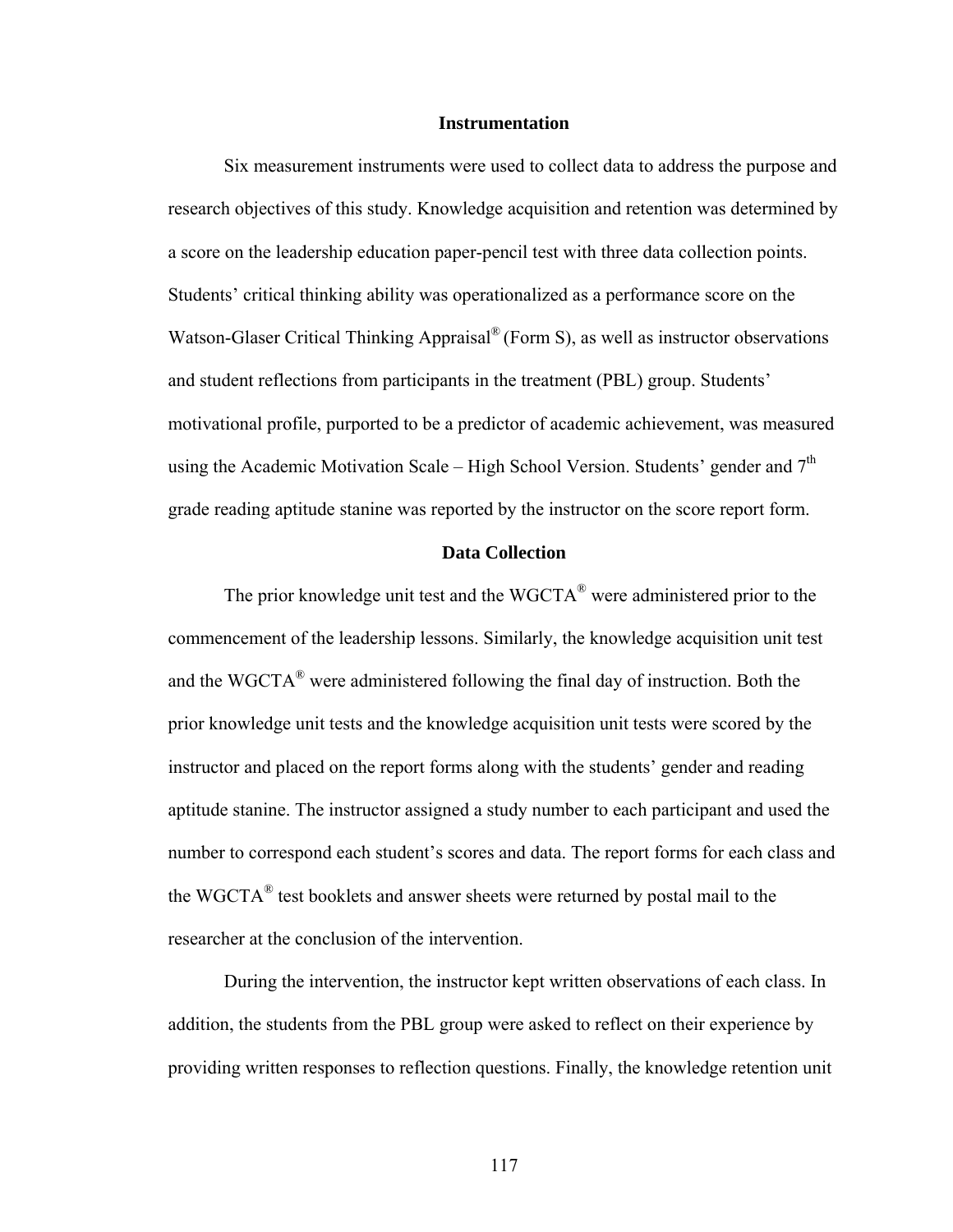test was administered along with the Academic Motivation Scale three months after the intervention was conducted. The researcher was present at this time of the final collection and gathered the data along with the teacher's observations and reflection, and the students' reflections.

#### **Data Analysis**

 Data were analyzed using the Statistical Package for the Social Sciences (SPSS) version 14.0 computer program for windows. The alpha level was established *a priori* at .05 for tests of significance. The magnitude of all significant correlations was described using Davis' convention. Furthermore, the effect size of all significant ANCOVA tests was determined using Cohen's *d*. Research objectives one was analyzed using descriptive statistics. Research objective two was analyzed using Pearson's product-moment correlations. Research objective three was analyzed for central themes and reported accordingly. Research objective four was completed using a simultaneous general linear regression model. The factors used were based on motivational theory and confirmed using Pearson's product-moment correlations. Research objective five was completed using an analysis of covariance. The hypothesis on content knowledge was tested by controlling for prior knowledge, academic aptitude, and perceived autonomy support. The hypothesis on critical thinking was tested while controlling for prior critical thinking ability. Finally, research objective six was completed using analysis of covariance on content knowledge retention scores while controlling for prior leadership theory knowledge, academic aptitude, and perceived autonomy support.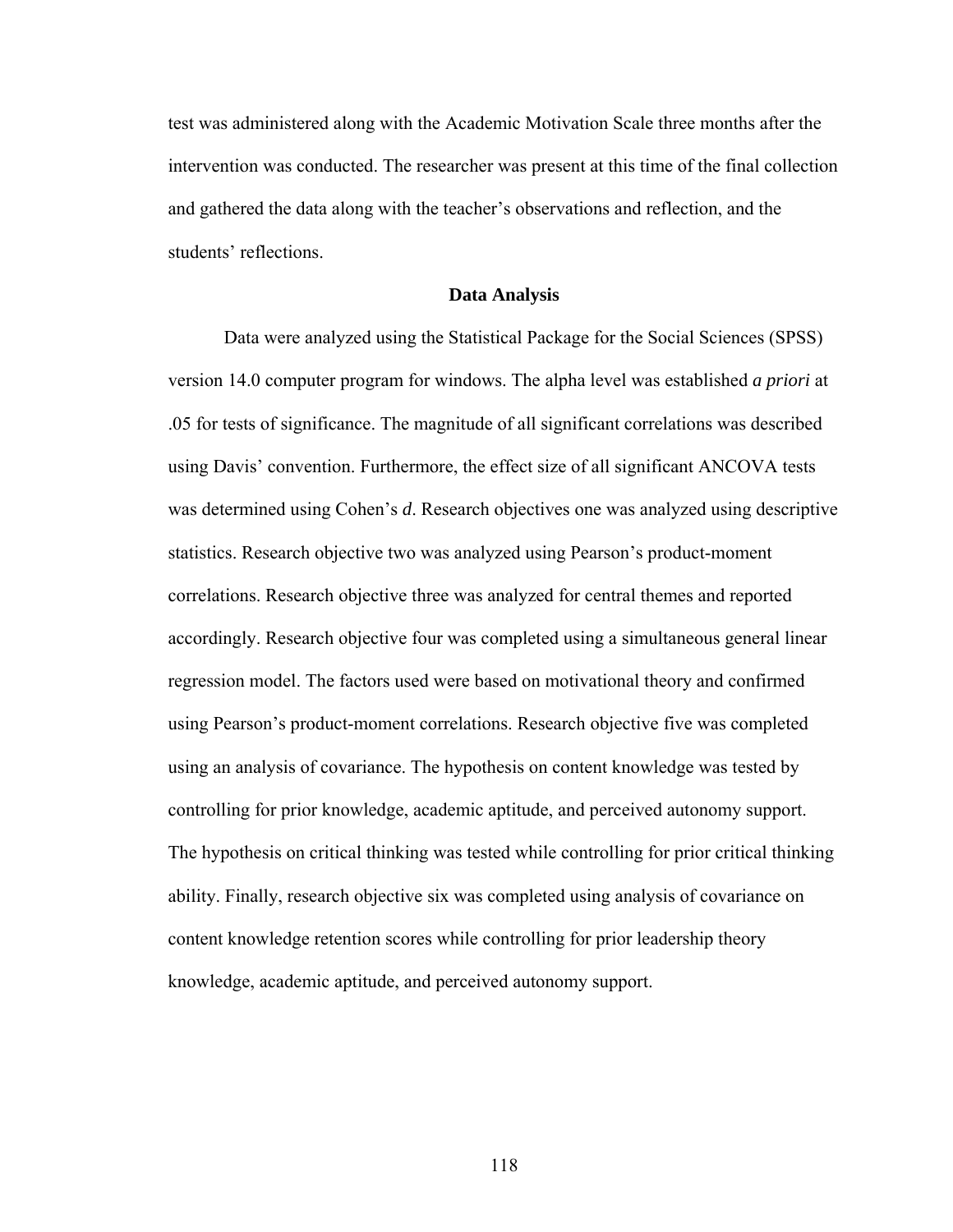#### **Summary of Findings**

### *Objective One*

Data from 110 freshmen were used in the study. The majority of the students in the sample were female (56%). In group one, consisting of the PBL treatment group, 67% were female. In group two, consisting of the control group (TGL), 46% were female. The motivational profile was operationally defined as personal factors associated with selfdetermination either as influences or outcomes. One of the influences, academic aptitude, was operationally defined as the *T*-score on the reading portion of the Illinois Standards Achievement Test (ISAT) which was administered in the 7<sup>th</sup> grade. The mean ISAT *T*score for the PBL  $& TGL$  groups were 55  $& 53$  respectively. According to the Illinois Board of Education (ISBE) descriptors, 69% of the students in the sample were categorized as meeting state reading standards. Only 5 % of the students in the sample were categorized as below state reading standards. None of the students fell into the academic warning category. This is due to the magnet school requirement that the  $7<sup>th</sup>$ grade composite score (math, science, reading) meets state standards for consideration for admission into the school.

Another influence in the motivational profile was prior knowledge and critical thinking ability. Knowledge was determined by the score on the 50 item leadership theory unit test. The mean sample score on the prior knowledge unit test was 21.0. The PBL and TGL group mean scores were similar to the sample mean score. The 40 item Watson-Glaser Critical Thinking Appraisal® (WGCTA) was used to measure the critical thinking ability of students. The mean sample score on the WGCTA® prior to treatment was 20.9. Both groups were similar to the sample mean score.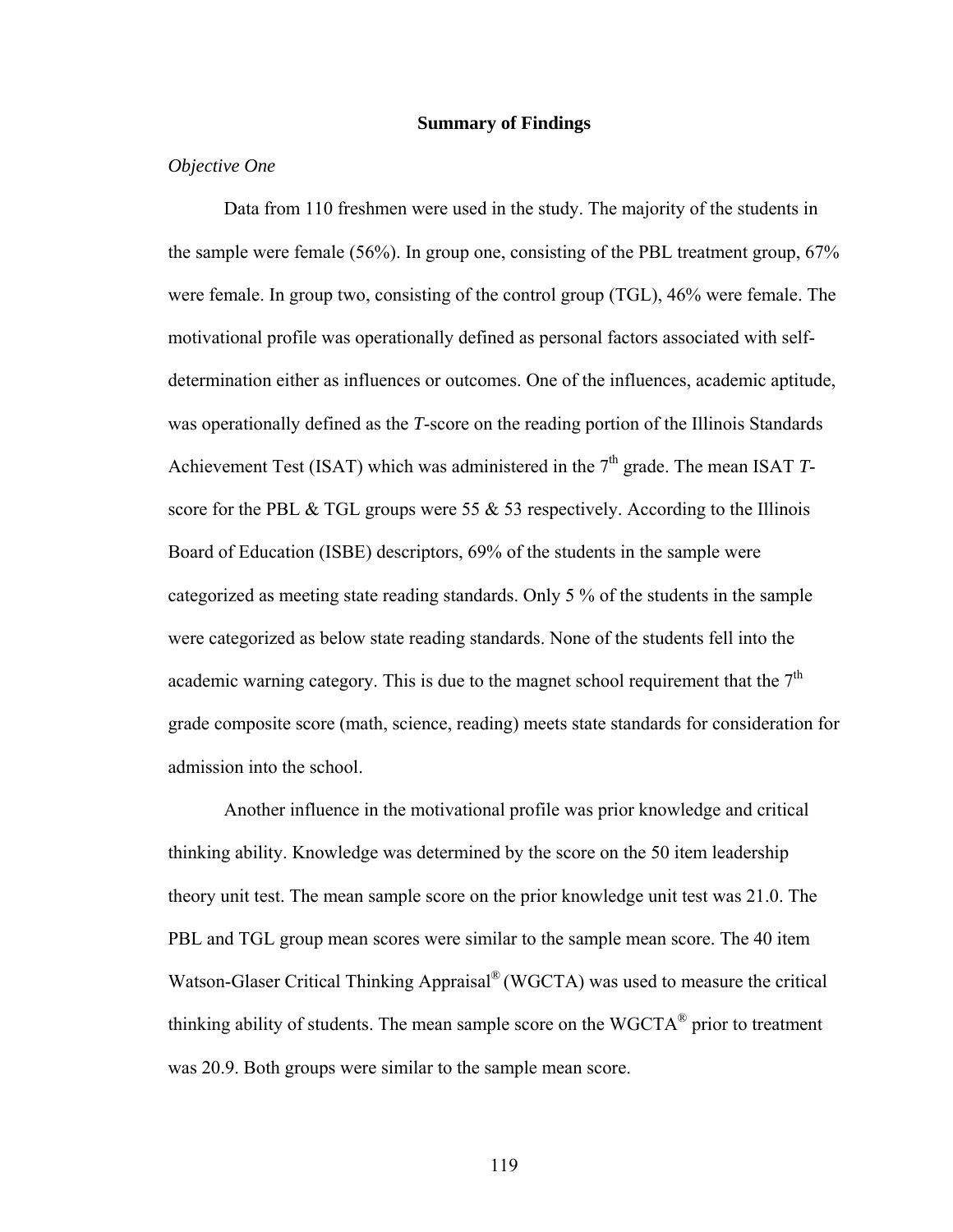The final influence in self determination was the influence for students' decision to attend CHSAS. This perceived measure of autonomy support was operationally measured using a 7-point Likert-type scale with 1 being *does not correspond at all* and 7 being *corresponds exactly*. The sample reported self selection as the strongest influence in the decision to attend CHSAS followed by family decision. Students in the sample reported mothers having a slight influence and fathers having little influence on decision to attend CHSAS.

 Personal factors that were outcomes of self-determination were the students' motivation to attend school, satisfaction with the decision to attend CHSAS, and perceived effort during the study. These factors were operationally measured using a 7 point Likert-type scale with 1 being *does not correspond at all* and 7 being *corresponds exactly*. The sample mean score for the intrinsic subscale was from 4.6. The sample mean score for the extrinsic subscales ranged from 5.7 to 6.2. Finally, the sample mean score for the amotivation subscale was 2.5. Each group mean was similar to the sample means. The sample reported highly moderate satisfaction with their decision to attend CHSAS with a mean score of 4.7. The sample also reported putting a highly moderate amount of effort into the study with a mean score of 5.3.

#### *Objective Two*

Conducting a correlation between factors influencing perceived autonomy support and outcomes of self-determination yielded several significant relationships. Students who self-selected to attend CHSAS also indicated that intrinsic motivation as well as introjected regulation was the major motivation for attending school. Similarly, those students who reported that the decision to attend CHSAS was a family decision were also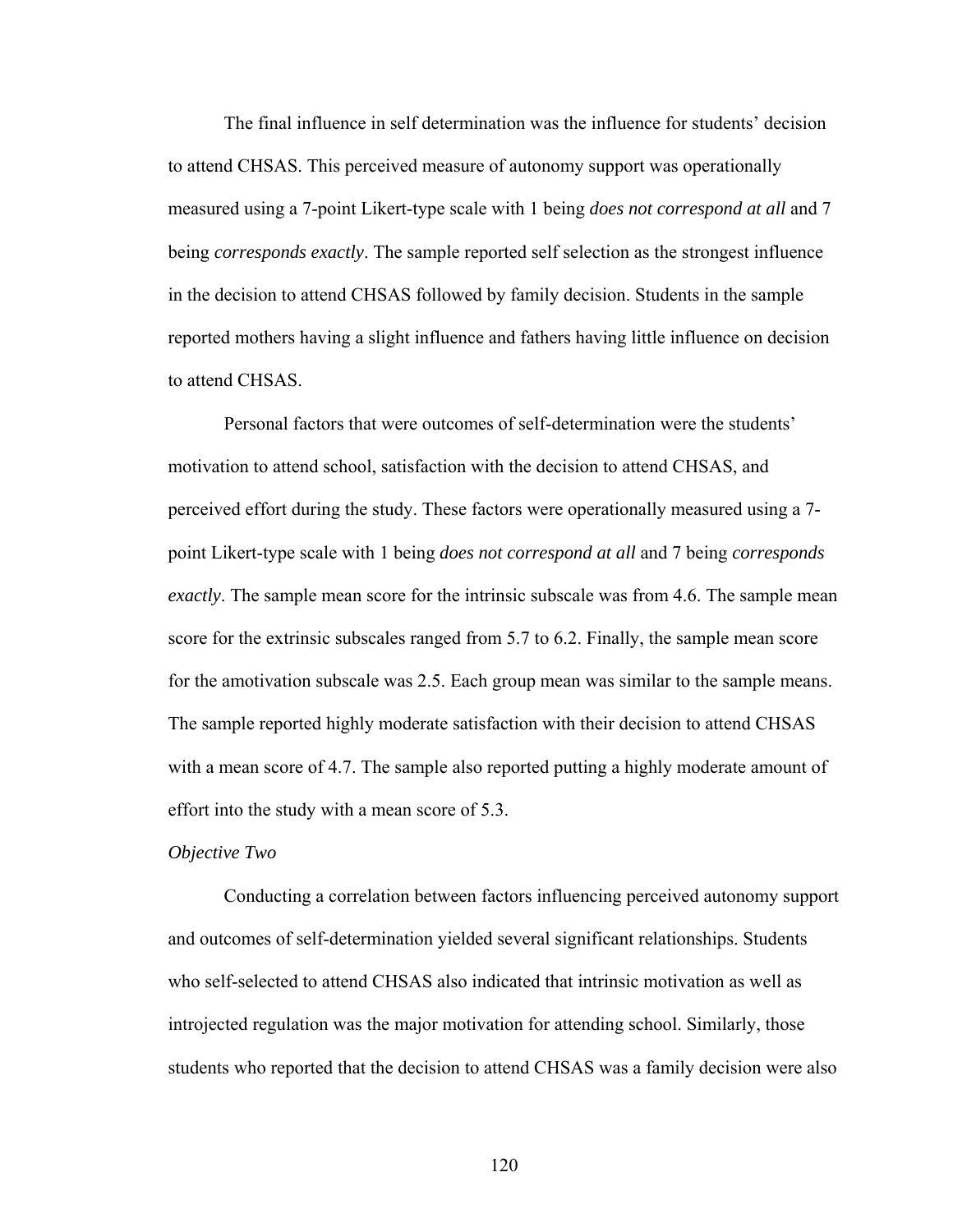more intrinsically motivated. However, they were externally regulated as well. Both groups were satisfied with their decision to attend CHSAS, although, students who self selected were more likely satisfied with their decision three months later. Students who reported their mother or father made the decision to go to CHSAS were more likely amotivated to attend school. There was a significant negative relationship between the decision being made by the mother and satisfaction with that decision before school started. There was also a significant negative relationship between the decision being made by the father and the perceived effort during the study.

Those students who were intrinsically motivated were more likely to be satisfied with the decision to attend CHSAS and therefore reported exerting more effort during the study. There was also a relationship between extrinsic motivation and perceived effort. Those students who were identified with introjected regulation had the strongest relationship and those who were externally regulated had the weakest relationship of the three extrinsic motivation subscales. Finally, in support of the literature, there was a significant negative relationship between amotivation and effort.

## *Objective Three*

Students in the PBL group and teacher were asked to provide a written reflection of the experience. Only students from the PBL group were asked to do the reflection because they received the treatment. Fifty-one students participated in the reflection component. When asked about their preference of instructional strategy with day-to-day learning, a majority of the students preferred TGL. The most common reason for preferring as well as not preferring the PBL method was the amount of group work required.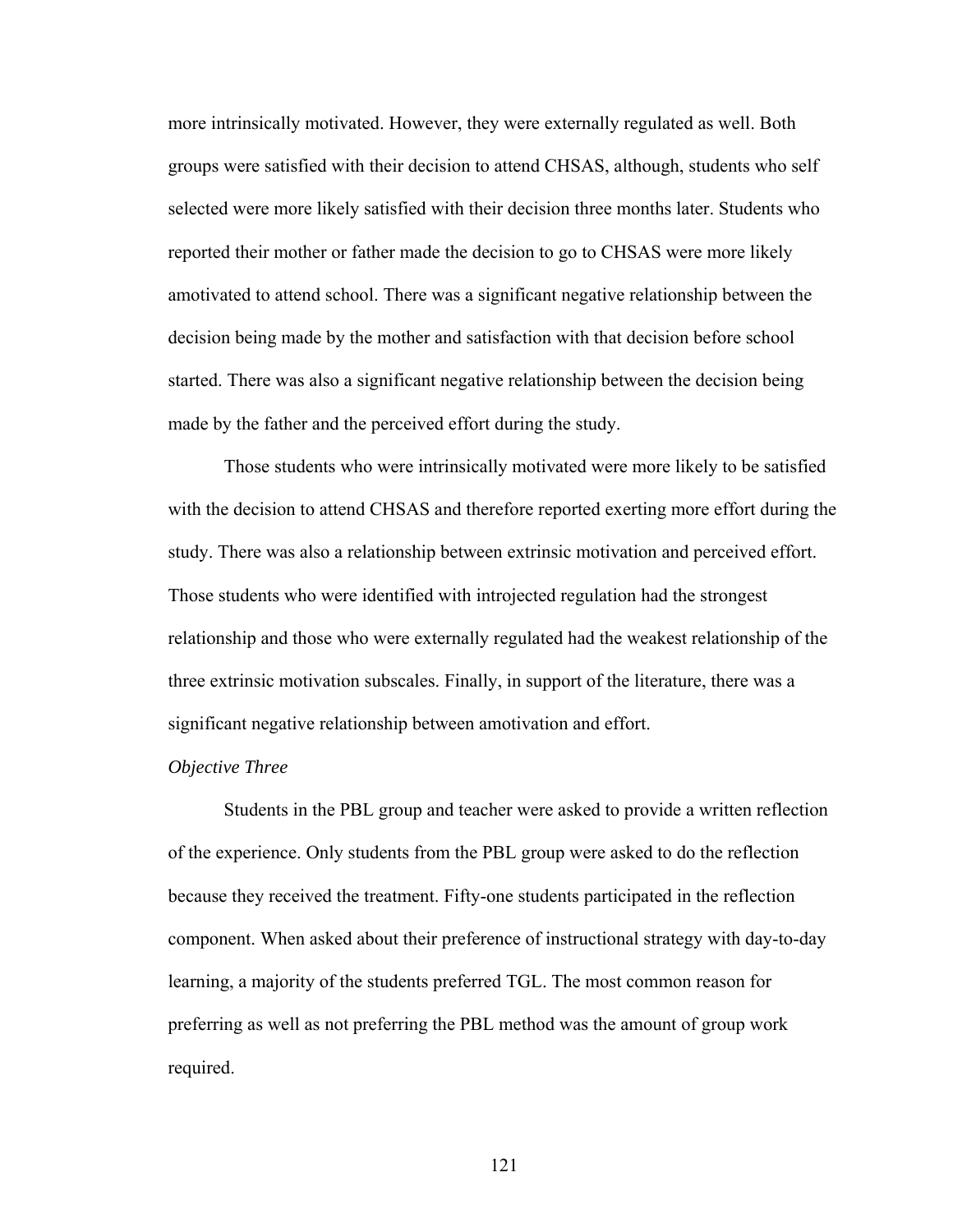Students were also asked to reflect on which instructional strategy would better assist them when preparing for a test. The question contained a prompt that was misinterpreted by more than one-third of the students (see Appendix J). Usable data was collected by 27 students. Eighteen students responded that the TGL strategy better prepared them because they didn't have to rely on their peers for information. Those students who chose PBL as the better strategy for test preparation reported group members' help with understanding difficult concepts as the most common reason.

 When asked which strategy would require them to think deeper, the majority of the students selected PBL. The most common student responses where that it required more work and forced students to think through the problem, group members had to give their opinion as well as listen to others opinions, and it required more in-depth thinking to answer questions beyond yes or no. Some of the reasons the TGL strategy was selected was because the teacher could cover more information, information is easier to understand, and students can focus on one concept at a time instead of several.

 Students reported that positive things about PBL were that it allowed them to observe other ways of thinking, allows them to work in groups, allows people who are less social to become more open and meet people, can be used in real-life situations, and makes you think deeper and get a better understanding. Students reported that frustrating things about PBL were that they had to work in groups with people not pulling their weight, they didn't know if they were right or wrong, takes longer to learn information, not enough structure in the groups, and the process was confusing. In addition, when asked whether or not they would like to study more topics with PBL a majority of the students stated yes or were indifferent. The reason why students would not like to learn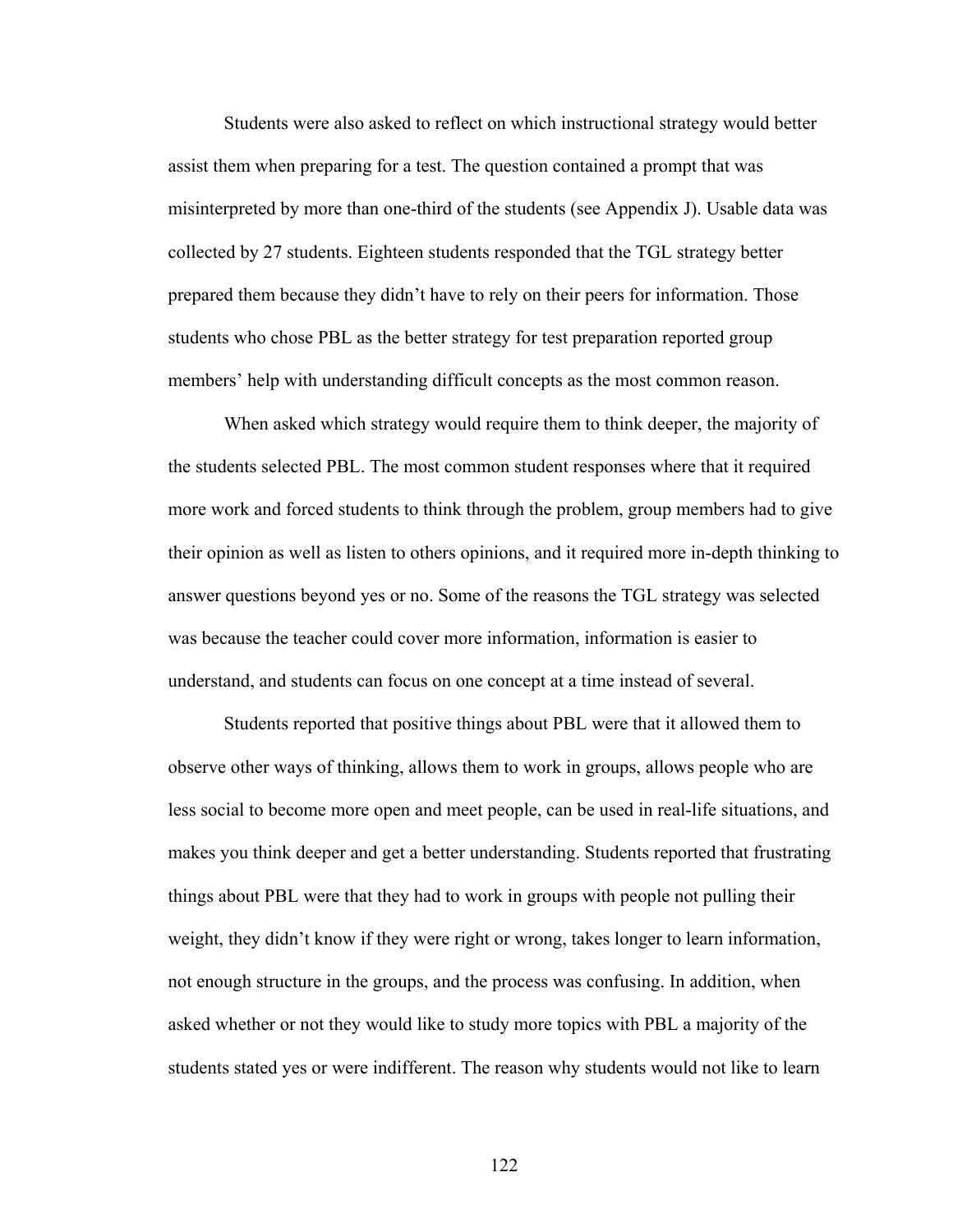using PBL again was because they had to rely too much on other students for information, the process was confusing, and learning took too long.

 The instructor wrote a reflection concerning the entire process and her observations concerning content acquisition and retention as well as improvement in critical thinking ability. Her thoughts can best be summarized using her concluding paragraph.

In conclusion, I enjoyed my involvement with the study. I learned a great deal about how methods/theories translate into actual practice. It was interesting for me to compare my role during the teacher-guided learning classes with my role during the problem-based learning classes. I think the PBL students learned more content about their objective, specifically, but I tend to think that TGL group learned more content overall--at a more shallow level. I would also assume, based on everything I've said above [referring to her comments on the higherordered thinking skills employed by the students], that the PBL students would retain the knowledge they learned about their particular objective better than anyone else in any section. From my perspective, the students in the problembased learning classes benefited in ways that cannot be accomplished with traditional teaching methods.

#### *Objective Four*

Guided by the literature (Ryan & Deci, 2002; Reeve & Jang, 2006), prior knowledge and reading aptitude (competence), self-selection and family decision to attend CHSAS (autonomy support) were correlated with the knowledge acquisition unit test. Self-selection was not significantly correlated to performance on the knowledge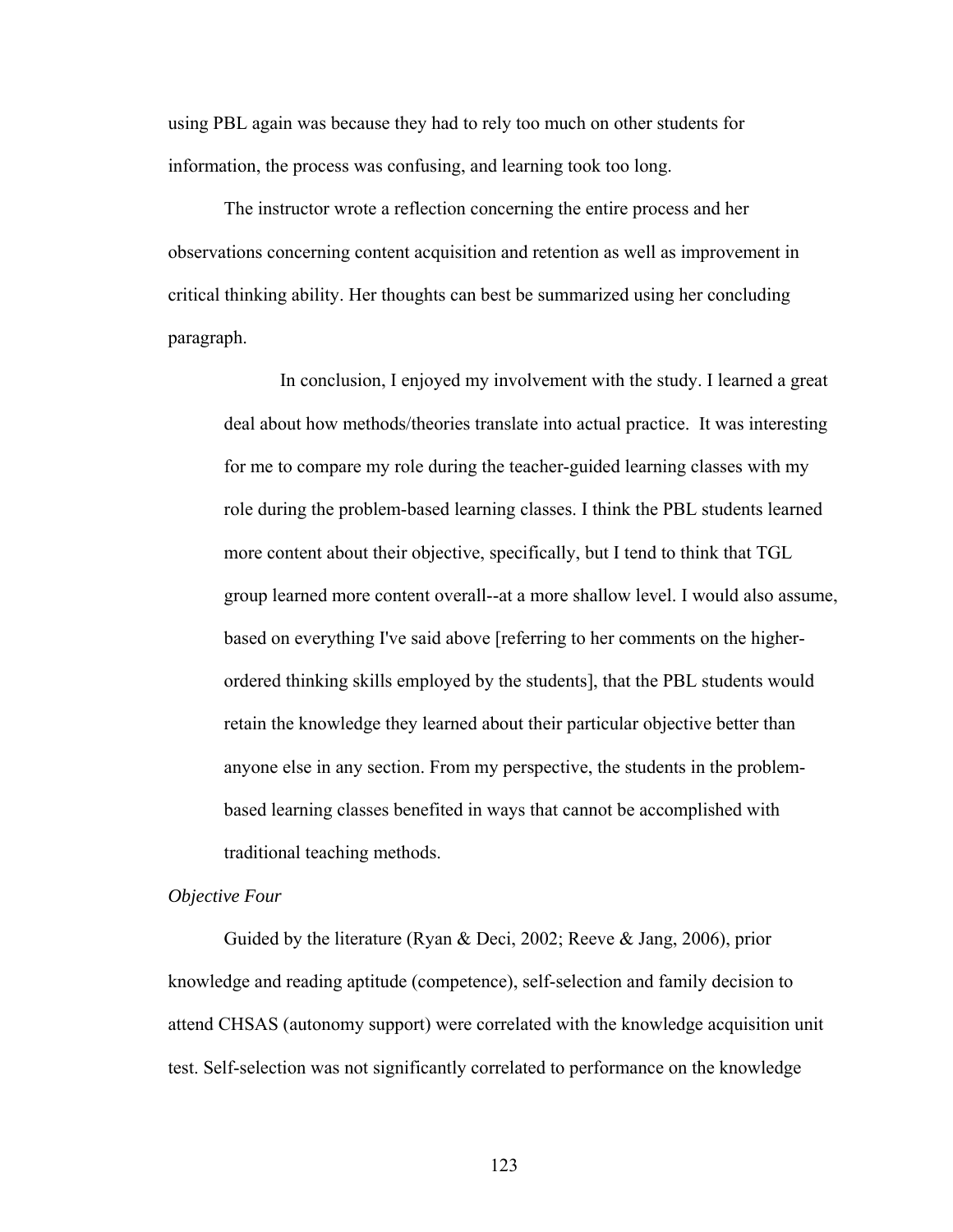acquisition test and therefore removed from the multiple regression model. All other factors had a strong positive correlation and were placed in the regression model.

The three identified variables (prior knowledge, academic aptitude, and perceived autonomy support) accounted for approximately 24% of the variance in performance on the knowledge acquisition unit test. Prior knowledge, family decision to attend CHSAS, and academic aptitude were all significant predictors of achievement and uniquely accounted for 8%, 7%, and 6% of the variance in performance on the knowledge acquisition unit test respectively. Therefore, the null hypothesis that the selected variables will not account for statistically significant variance in performance on the knowledge acquisition unit test was rejected in favor of the research hypothesis.

#### *Objective Five*

 ANCOVA was used to test the null hypotheses of research objective five. The null hypothesis for content knowledge was tested controlling for prior knowledge and academic aptitude (competence), and family decision to attend CHSAS (perceived autonomy support). The mean test score between the two instructional strategies was significant, indicating there was a statistically significant difference in knowledge acquisition when accounting for competence and perceived autonomy support. Analyzing the mean averages for the posttest indicated that the TGL group scored statistically higher than the PBL group. The null hypothesis stating that no difference existed between groups on content knowledge scores was rejected in favor of the research hypothesis.

The null hypothesis for critical thinking ability was tested controlling for critical thinking ability prior to treatment. The mean critical thinking score between the two instructional strategies was not significant, indicating there was not a statistically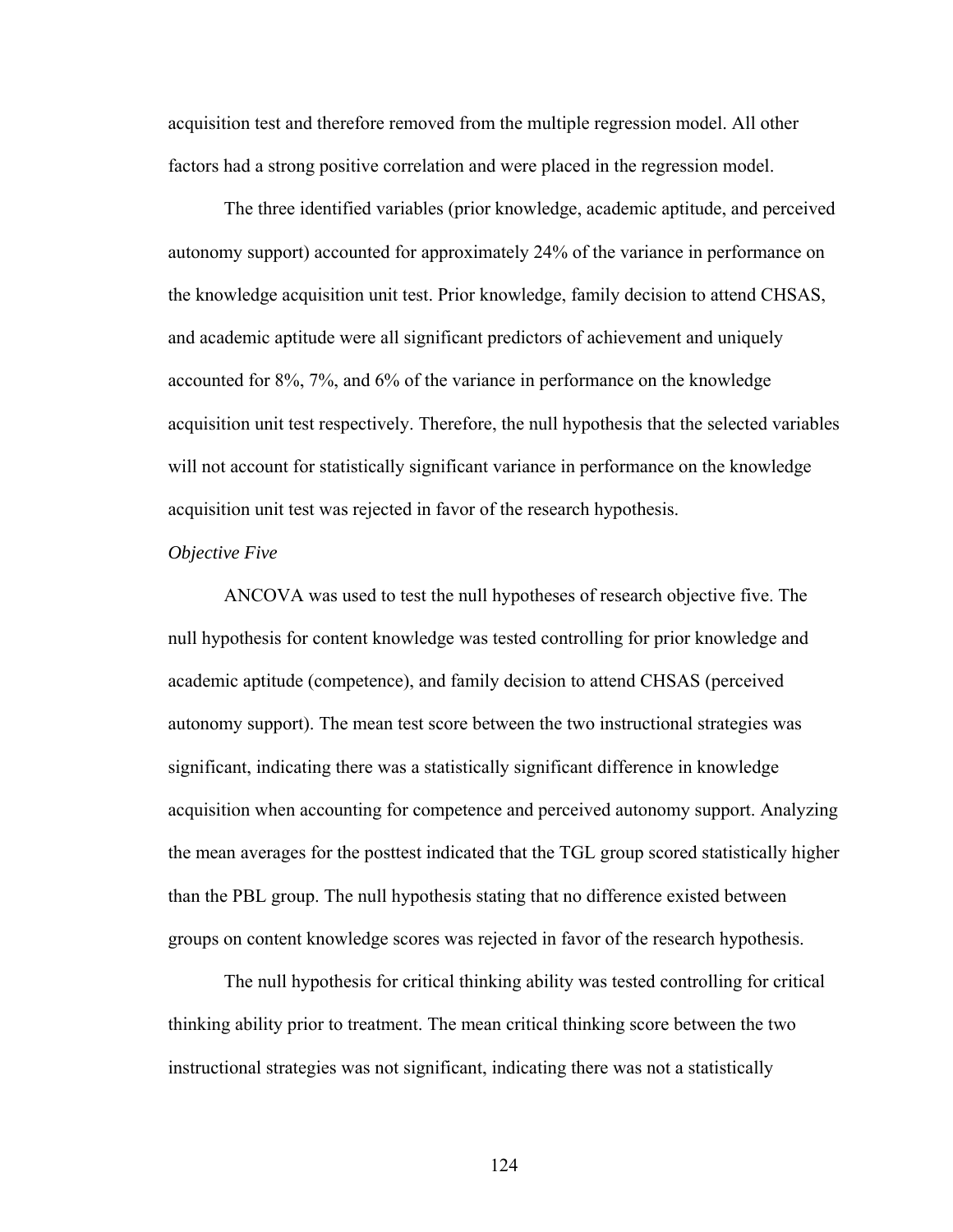significant difference in critical thinking ability when accounting for critical thinking ability prior to treatment. The null hypothesis stating that no difference existed between groups on critical thinking ability scores was accepted.

## *Objective Six*

ANCOVA was used to test the null hypothesis of research objective six. The difference in score between posttest and follow-up posttest (3 months) was used to obtain the knowledge retention score for each student. The null hypothesis for retention was tested controlling for competence and perceived autonomy support. The mean difference in retention scores between the two instructional strategies was significant, indicating there was a statistically significant difference in the amount of information retained when accounting for competence and perceived autonomy support. Analyzing the differences in mean retention scores, the PBL group mean score dropped by approximately 2 points and the TGL group mean score dropped by approximately 5 points. This indicates that the TGL group had a significantly higher drop in mean score in comparison to the PBL group. The null hypothesis stating that no statistically significant difference existed between the two groups change in knowledge scores after treatment was rejected in favor of the research hypothesis.

## **Conclusions, Implications, and Recommendations**

#### *Objective One*

 Participants in this study were majority female and were categorized as meeting or above reading standards based on state-wide standardized assessment scores. According to the National Center for Educational Statistics (NCES), 54% of the student population at CHSAS is female. Similarly, 55% of the freshmen student population at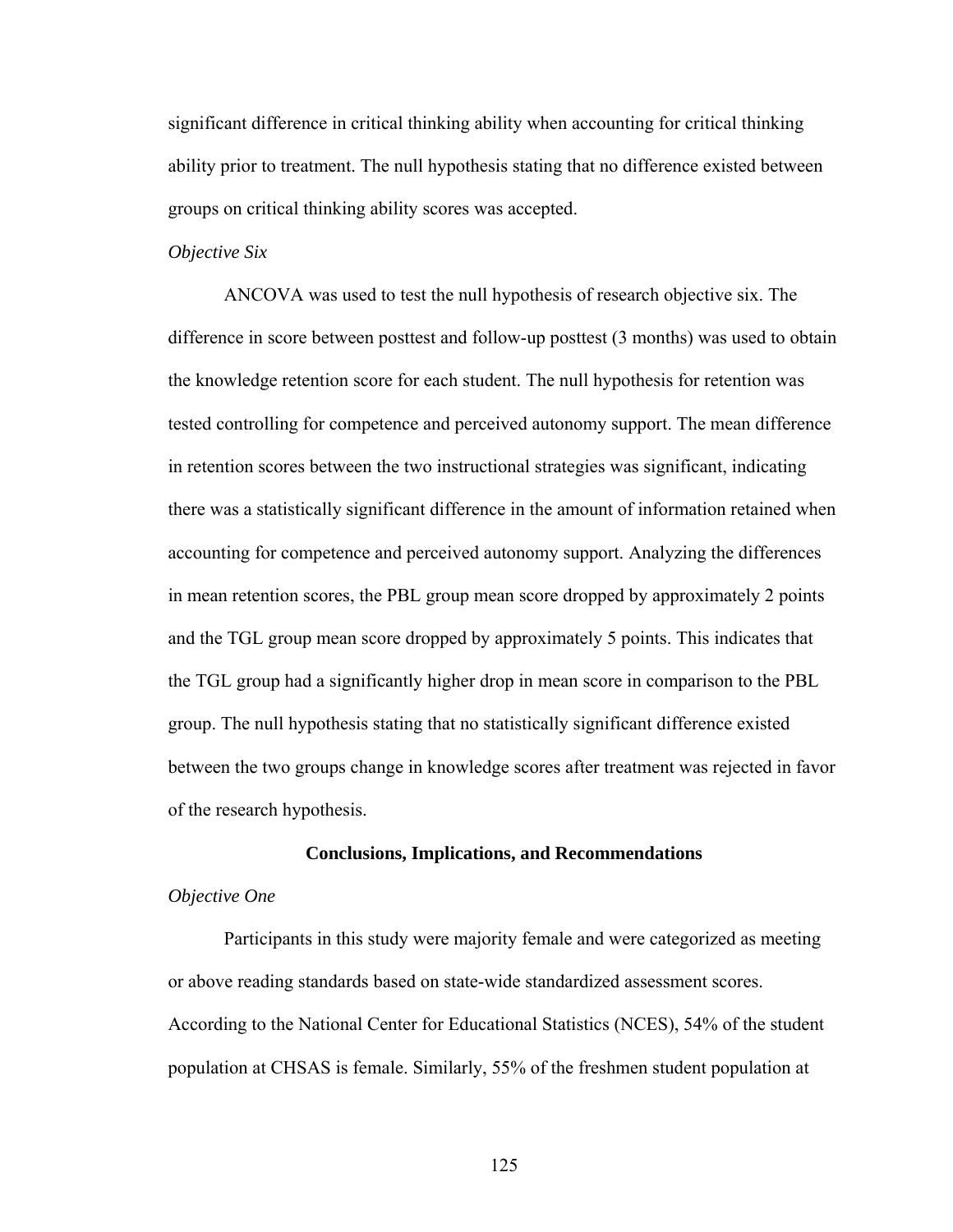CHSAS is female. Also, both groups' prior knowledge of leadership theory and critical thinking ability mean scores were determined to be similar, validating the assumption of homogeneity of variance between groups. Therefore, it is concluded that this sample is representative of the gender distribution at CHSAS. In addition, according to the aforementioned competency measurements the participants were evenly distributed by ability as a result of random assignment to groups.

 In terms of motivation to attend school, the sample was high in extrinsic motivation, averaging 6 on a 7-point scale for each of the three subscales. This was followed by a moderate range for intrinsic motivation, averaging 5 on a 7-point scale. Finally, the sample was low in amotivation, averaging 2 on a 7-point scale. The sample low rating in amotivation, stressed their desire to want to attend school and intent to learn. Although students did report a moderate level of intrinsic motivation, they were the strongest in extrinsic motivation, particularly in external and identified regulation. This can be interpreted as the students are most likely motivated to go to school because of outside inducements. This includes the potential for receiving scholarships, praise from teachers, making parents happy, and so forth.

When asked about influences in the decision to attend CHSAS, students reported self-selection as the strongest influence in their decision to attend CHSAS. This was followed by family decision, mother's decision, and father's decision respectively. This is promising because it indicates a level of perceived autonomy with choosing which high school to attend. Students who perceive autonomy support in educational decisions tend to be more engaged and persistent with difficult tasks related to those educational decisions (Reeve  $\&$  Jang, 2006). The fact that the students perceive they had full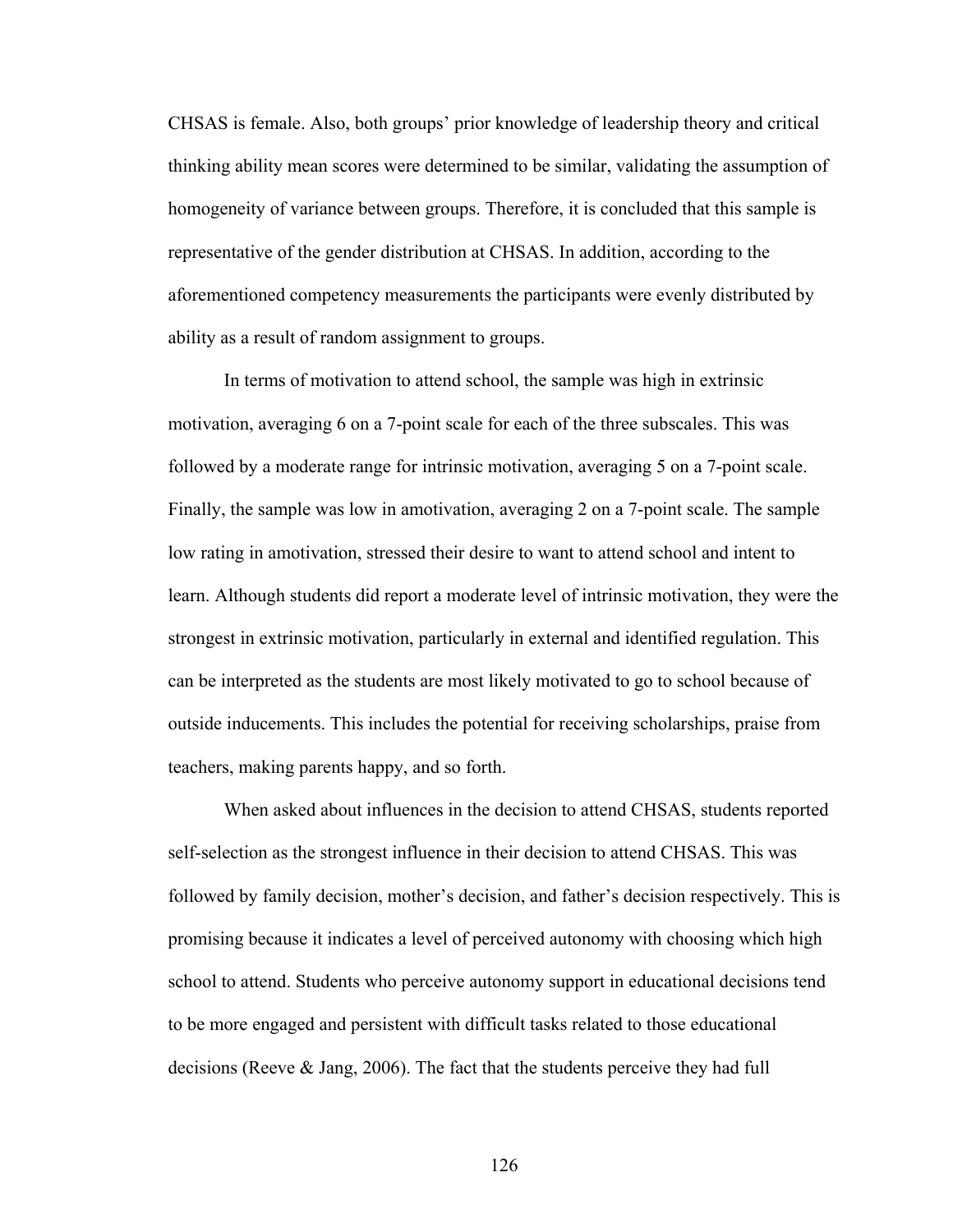autonomy in the decision or was very influential in the family's decision indicates they more likely want to be there. This was validated by the findings that the students were satisfied with their decision to attend CHSAS.

There is a finding that should be highlighted in terms of the satisfaction with the decision to attend CHSAS. Both groups indicated moderately high satisfaction with the decision before school began, however, the PBL groups' satisfaction with the decision to attend CHSAS increased after the study was complete and the TGL groups' satisfaction decreased after the study. This confirms findings from the aforementioned studies that indicated students who participated in PBL were more satisfied with their educational experience than students who were taught using traditional methods.

 In summary, CHSAS is a magnet school that emphasizes the agricultural and food sciences. The requirement to be considered for the school lottery is that the student must score a composite stanine of 5 or better on the  $7<sup>th</sup>$  Grade Illinois Standardized Achievement Test. This entrance requirement narrows the pool of applicants to those who are at least meeting the state standards in two or more of the core areas. Although this sample does not accurately represent low-achieving students, it does represent the average to above average urban student who is college-bound. The sample also represents those who enroll in comprehensive urban agriculture programs, which are typically magnet programs as well. Based on this demographic information, the results of this study and following recommendations should be generalized, with caution, to urban students who are in a high minority educational environment and are meeting state academic standards.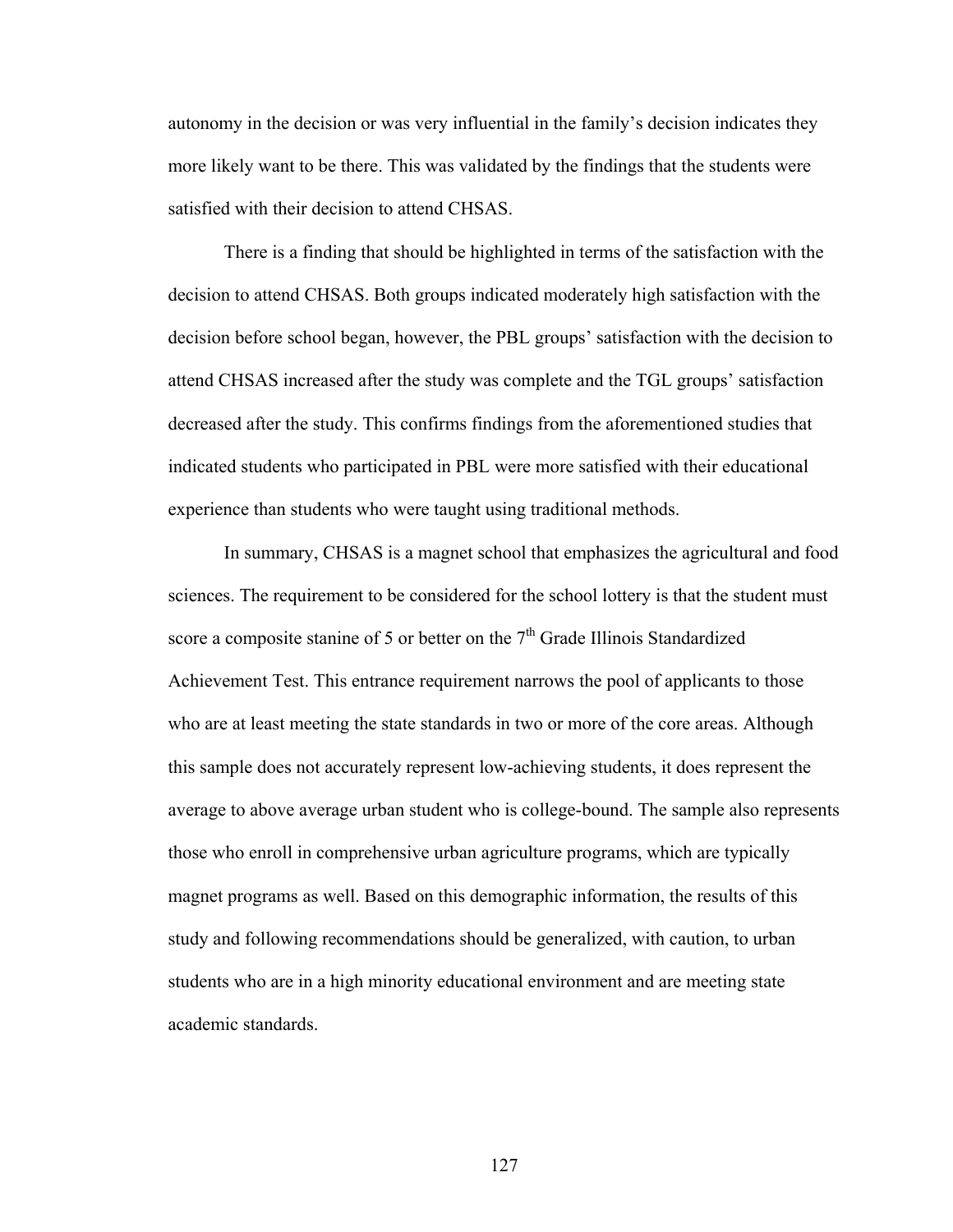## *Recommendation One:*

The findings, implications, and recommendations for this study should be placed in a user-friendly format (e.g. trade magazine article, professional development workshop, listserv topic) and disseminated to agriculture teachers, particularly with urban populations for use in the classroom.

## *Objective Two*

The relationships identified between factors influencing autonomous support and outcomes of self-determination supported the literature on self-determination. Students who self selected to attend CHSAS also indicated that intrinsic motivation as well as introjected regulation was the major motivation for attending school. This may be interpreted as some of these students self-selected to attend CHSAS because they had an intrinsic interest in learning about agriculture. The most common response for those students who had an intrinsic interest in agriculture was because they wanted to become a veterinarian. However, those who were identified with introjected regulation self-selected because they perceived it was the right thing to do.

There are many possible reasons why this occurred. Nonetheless, there are two common phenomenons that may best explain this occurrence. First, according to Lucille Shaw, head of the agriculture department at CHSAS, there are a considerable number of students who have family members that attend or have attended the school and attending CHSAS may be a logical and sometimes convenient choice for the family. Secondly, CHSAS is located in a community where most local students attend parochial schools. Some of these students may have selected to attend CHSAS instead of one of the three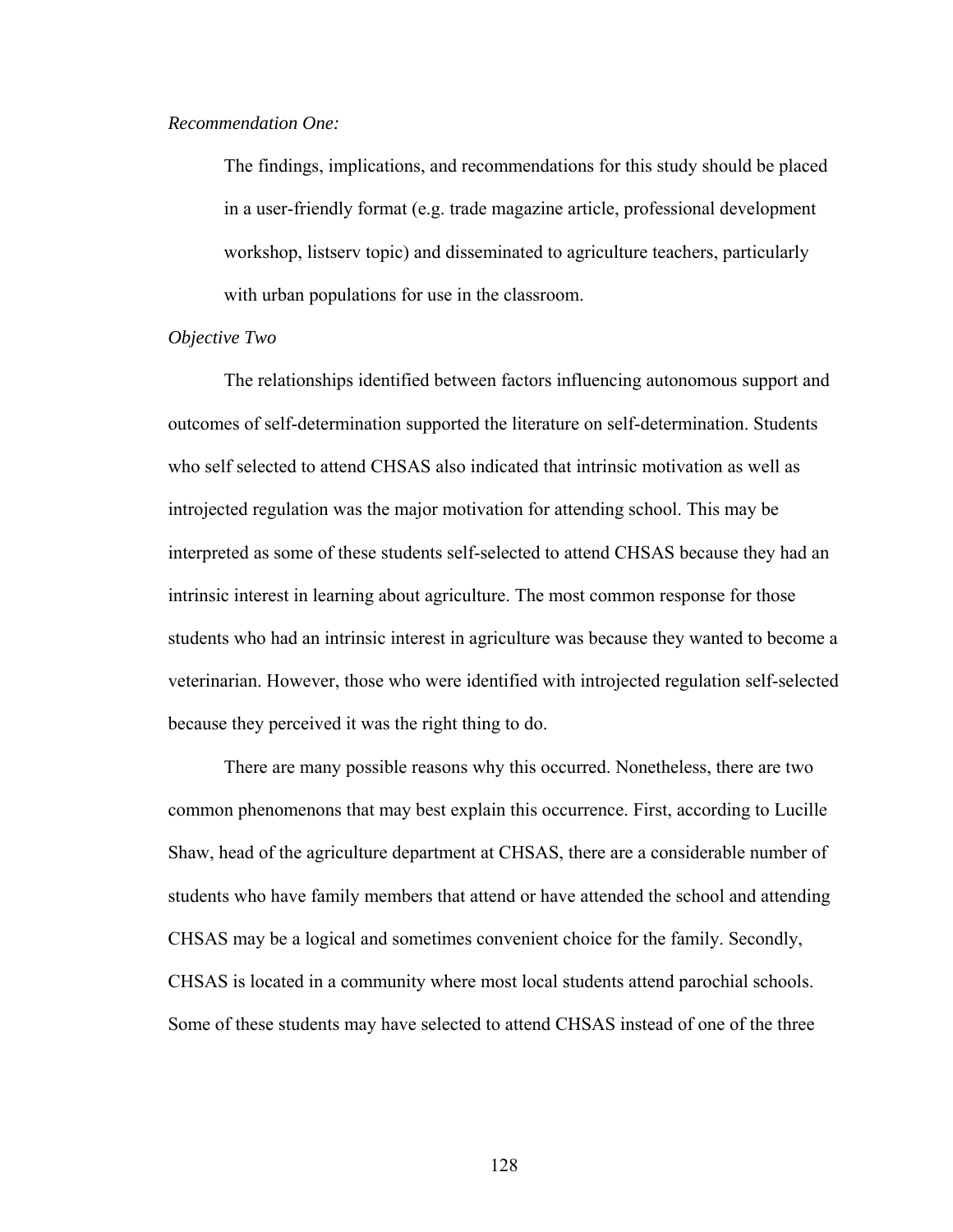private high schools in the area because they perceived this as the best choice for alleviating some of the financial strain on the family.

In both instances the student made the choice, however, the choice was made not because of internal inducements but because it was perceived as the right thing to do. This relationship with introjected regulation may also explain why self-selection was not a significant predictor of performance on the knowledge acquisition unit test. Although the individual who is motivated by introjected regulation perceives this as an autonomous decision, it is very much driven by outside forces and thus does not lend itself to the outcomes of true self-determination.

In addition, students who reported that the decision to attend CHSAS was a family decision were also more intrinsically motivated as well as externally regulated. This may be because some students had an intrinsic interest in the school while others were motivated by outside inducements. These inducements could be a safe school environment, better educational resources, potential to receive scholarships for college, or incentives from the family.

Conversely, students who reported their mother or father made the decision to go to CHSAS were more likely amotivated to attend school. These students were not satisfied with that decision and reported exerting less effort during the study. Many students do not have a choice in what high school they attend. Typically it is selected based on district zoning. Reflecting on the current issues in education and the outcomes associated with student motivation and perceived choice, the lack of student involvement in the selection of the selection of high schools may answer why some students are disengaged a lack ownership of their education.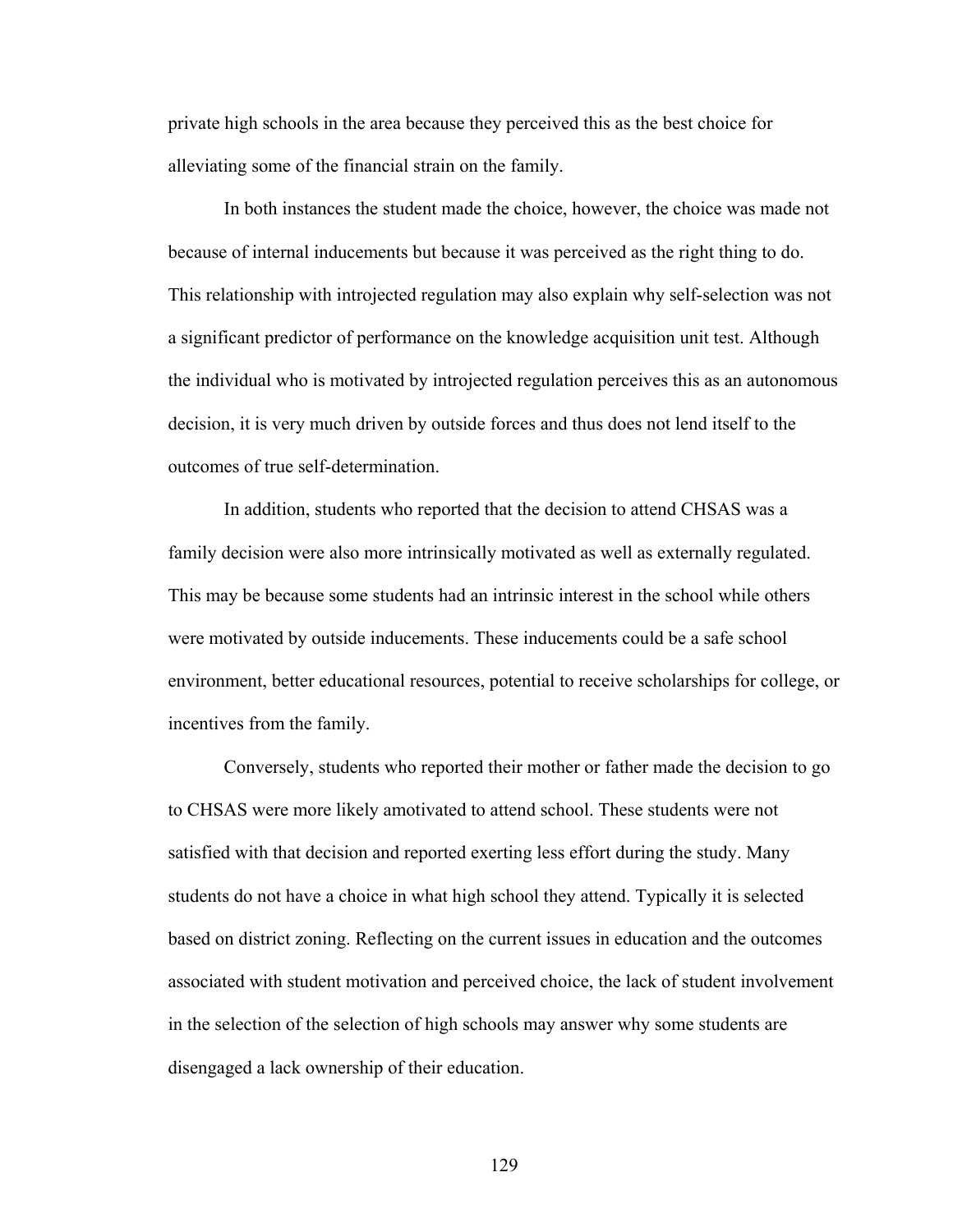In summary, most students reported that the influence in their decision to attend CHSAS was self-selection or a family decision. The result was that most of these students were satisfied with the decision to attend CHSAS and more likely demonstrated outcomes of self-determination towards school and learning (e.g. the desire to attend school, more engagement in classroom activities, and academic achievement). This was validated by the high daily attendance rate of 92.3% for the school (Chicago Public Schools, 2007) as well as the students' indication that they put effort into participating in this study. However it must be noted that the extrinsic motivation subscales, particularly identified regulation, were identified more than intrinsic motivation. This means, for many of these students, there were outside influences in the motivation to go to school. Some students may have selected CHSAS as a means to an end. When students were asked why they attend CHSAS, a common response was because it was a safer school, they heard they could get a lot of scholarship money for college when they graduate, or because their parents made them attend. All of these reasons would measure as extrinsic and in some cases amotivation. Very few students selected the school because of an intrinsic interest in agriculture. The implications for this is that in order to keep these students satisfied and engaged, the agriculture teachers at CHSAS must provide further extrinsic motivation or motivate students to begin to internalize their education.

#### *Recommendation Two:*

The findings of the motivational profile should be provided to the administration, counselors and agriculture instructors at CHSAS. This information should be used by the school to facilitate discussion on how to better serve the students. Mainly,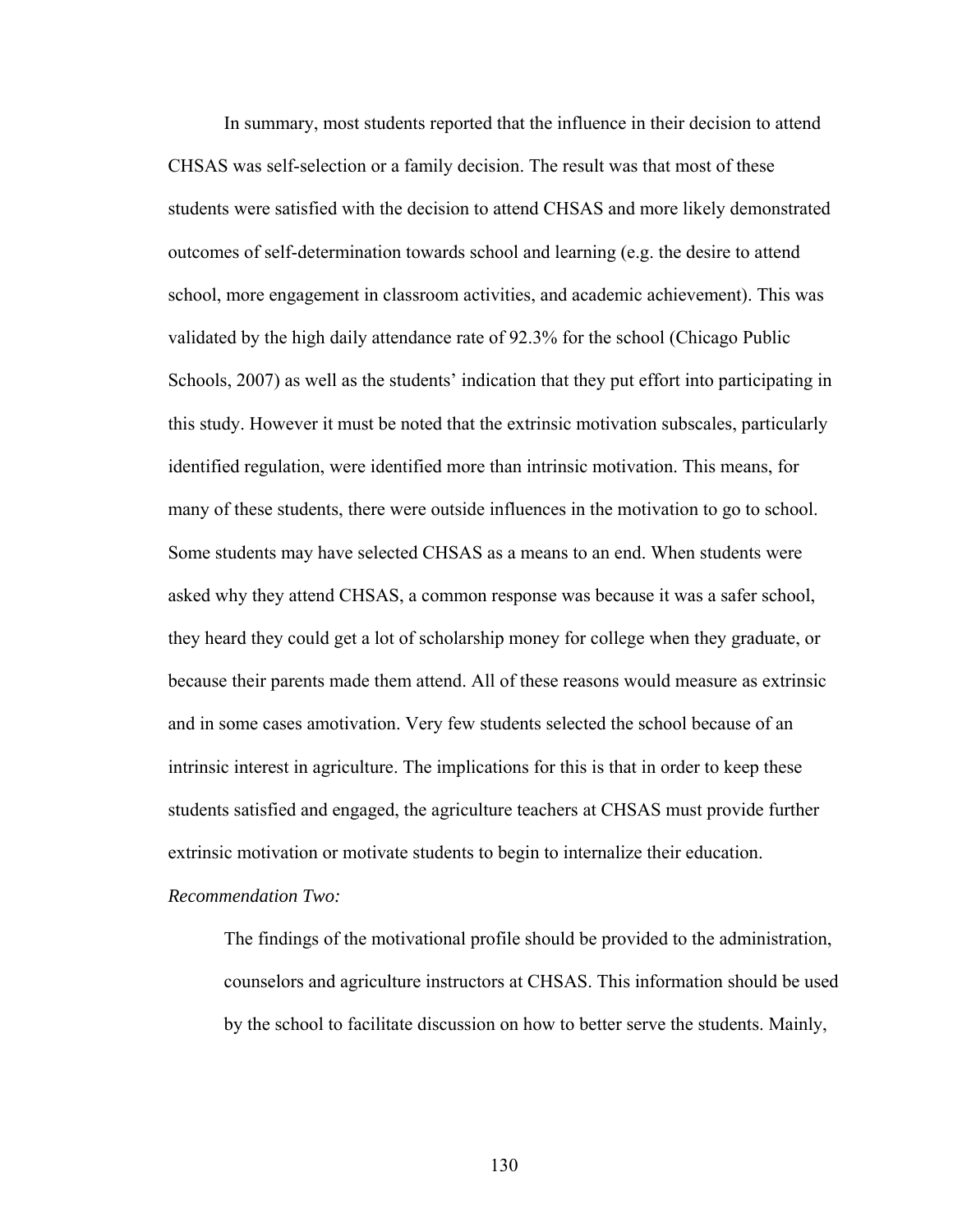what strategies can be incorporated to turn the students' extrinsic motivation toward school and studying agriculture into an intrinsic interest?

#### *Recommendation Three:*

Further research should be conducted to explore the following topics:

- Are students in other urban agriculture programs intrinsically motivated to learn about agriculture or do they see it as a means to an end (extrinsically motivated)?
- What are the outcomes of students who perceive support (parents, teachers, counselors, and friends) in this decision to enroll in an agriculture program versus students who do not perceive support? Mainly, do these students stay in agriculture throughout their high school career and do they major in agriculture in college?

#### *Objective Three*

Student and teacher reflections were used to document occurrences associated with knowledge acquisition and retention, critical thinking, and engagement during and after the treatment not measured by the unit test or WGCTA<sup>®</sup>. Students in the PBL group reported this method of instruction as more rigorous and thought provoking. Many students liked working in groups but were frustrated when members in their group did not provide equal contributions. Students also reported that the problem-solving process was long and confusing but would like to use this method in the future to provide variety in instruction.

The instructor observations supported students' reflections. She reported that students in the PBL group learned content at a deeper level. She also stated that students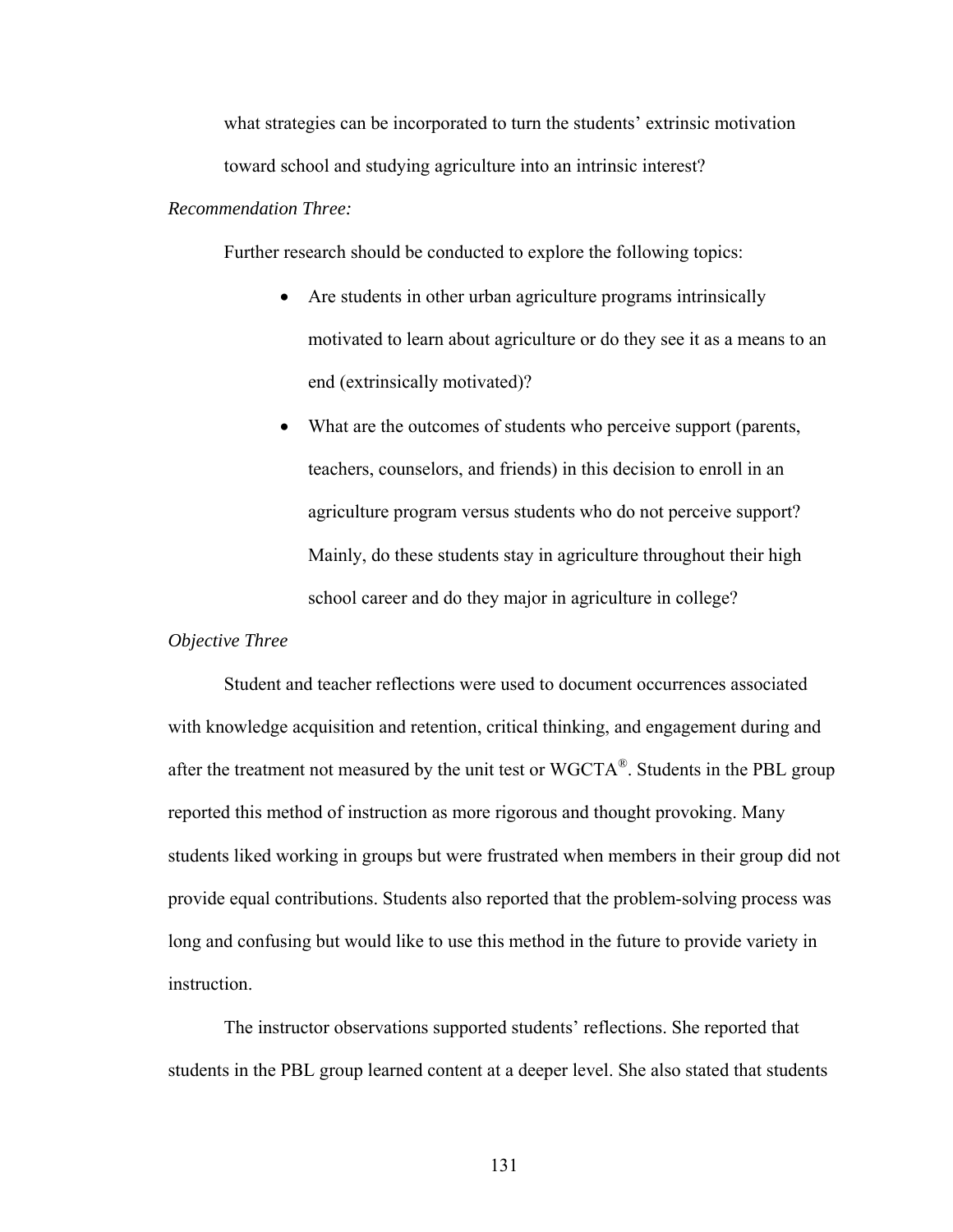were excited to learn using this method, learned to work in teams, and improved their problem-solving skills. Although the instructor believed students gain a lot from the experience, she reported that the concepts that the PBL students were most knowledgeable about and had the propensity to retain longer were the learning objectives they were responsible for investigating and teaching. In addition, she believed that TGL students had better knowledge and comprehension of all the concepts but at a more shallow level.

Several studies (Amos & White, 1998; Cooke & Moyle, 2002; Williams, Sewell, & Humphrey, 2002) involving nurses in a variety of settings all had outcomes that supported the PBL instructional strategy's ability to improve critical thinking, creativity, teamwork, research skills, motivation for learning, self-esteem, and professionalism. The reflections submitted by the students and instructor supported these earlier outcomes. PBL may not give students an advantage when acquiring knowledge of new material. However, based on the reflections from this study and past literature, PBL is a good instructional strategy for motivating students to learn, encouraging students to think and problem solve, and helping student to make a connection between what they learn in the classroom and how it can be applied in the real world, which may lead to better retention of the concepts.

The information in the reflections provided insights that could not be gathered from the quantitative instruments. Students found PBL difficult to use when learning the leadership theories because they had very little prior knowledge of the concepts. The key assumption to learning with PBL is that students have some prior knowledge of the subject so that they can use what they know to gain a better understanding of the new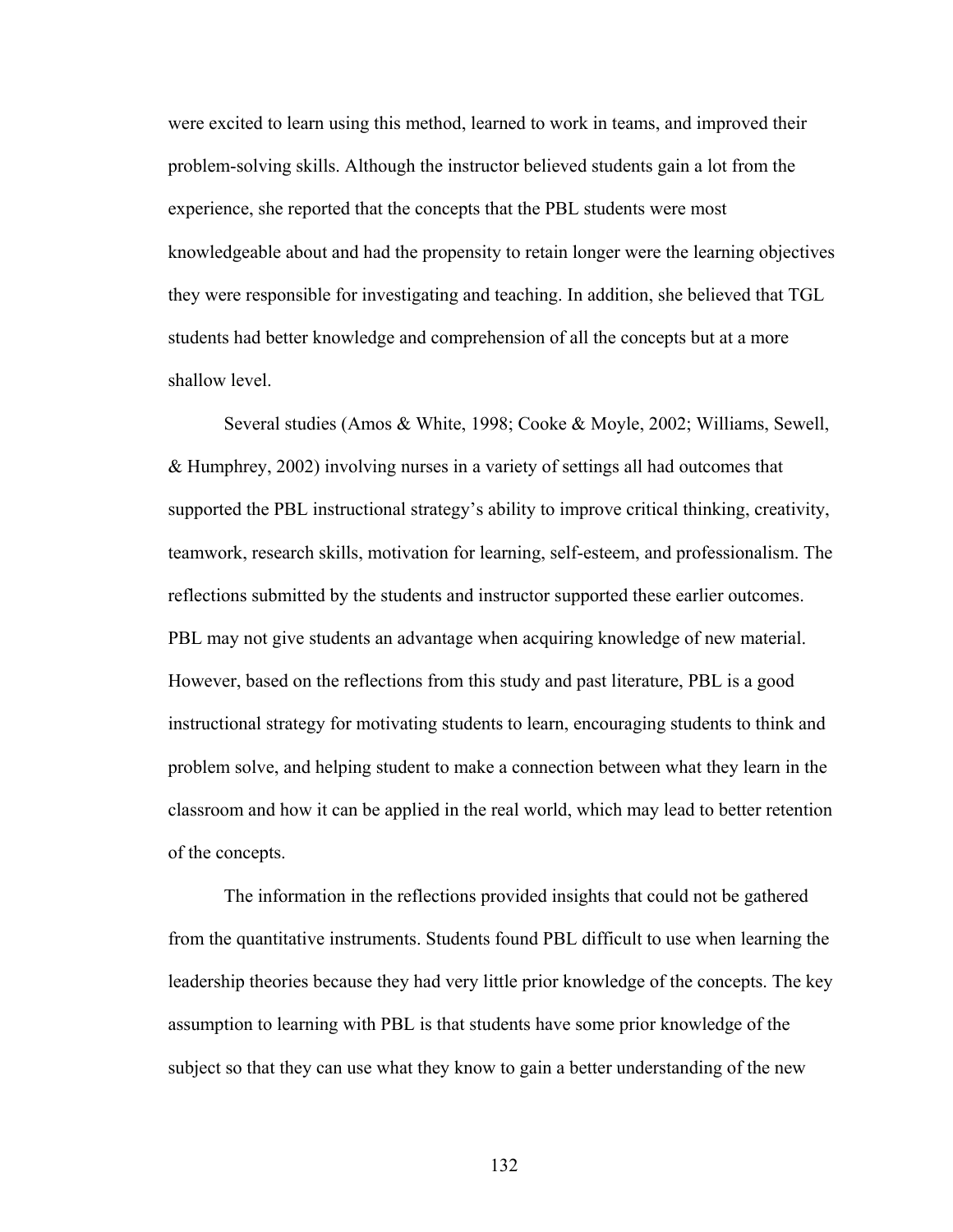concepts. For younger learners, such as the ones used in this study, more guidance, especially with the comprehension of difficult concepts will make PBL a more effective learning strategy. Instructors have to understand the fine line between facilitating and instructing. It may be necessary for the instructor to guide them toward helpful resources or clear up misunderstandings without giving students all the answers.

An example would be for the instructor to have classroom discussions throughout the learning process to allow students to pose questions to each other or explain information they have gathered. The primary focus of this is to allow students to share with each other information that will help groups that are off track or having difficulties to refocus their attention. The instructor should also have probing questions prepared to interject if the students are not generating appropriate discussions.

Another example would be to employ the use of mini-lessons. This involves the instructor taking key concepts that are difficult and explaining the basic theory behind them in very short 10 minute lessons. This alternative method removes some of the anxiety students have with the difficult concepts so that they can focus more on the problem-solving process, however, it does make the learning process more teachercentered during the mini-lessons. This method is only encouraged when students are struggling with very difficult material and the mini-lessons are deemed not to take away from the information discovery process.

In summary, both the students and the teacher reported how pleased they were to participate in an activity using PBL. They recognized the advantages and challenges to using this instructional strategy. However, the advantages far outweighed the challenges, particularly when it came to defining *relatedness* among the student, the teacher, and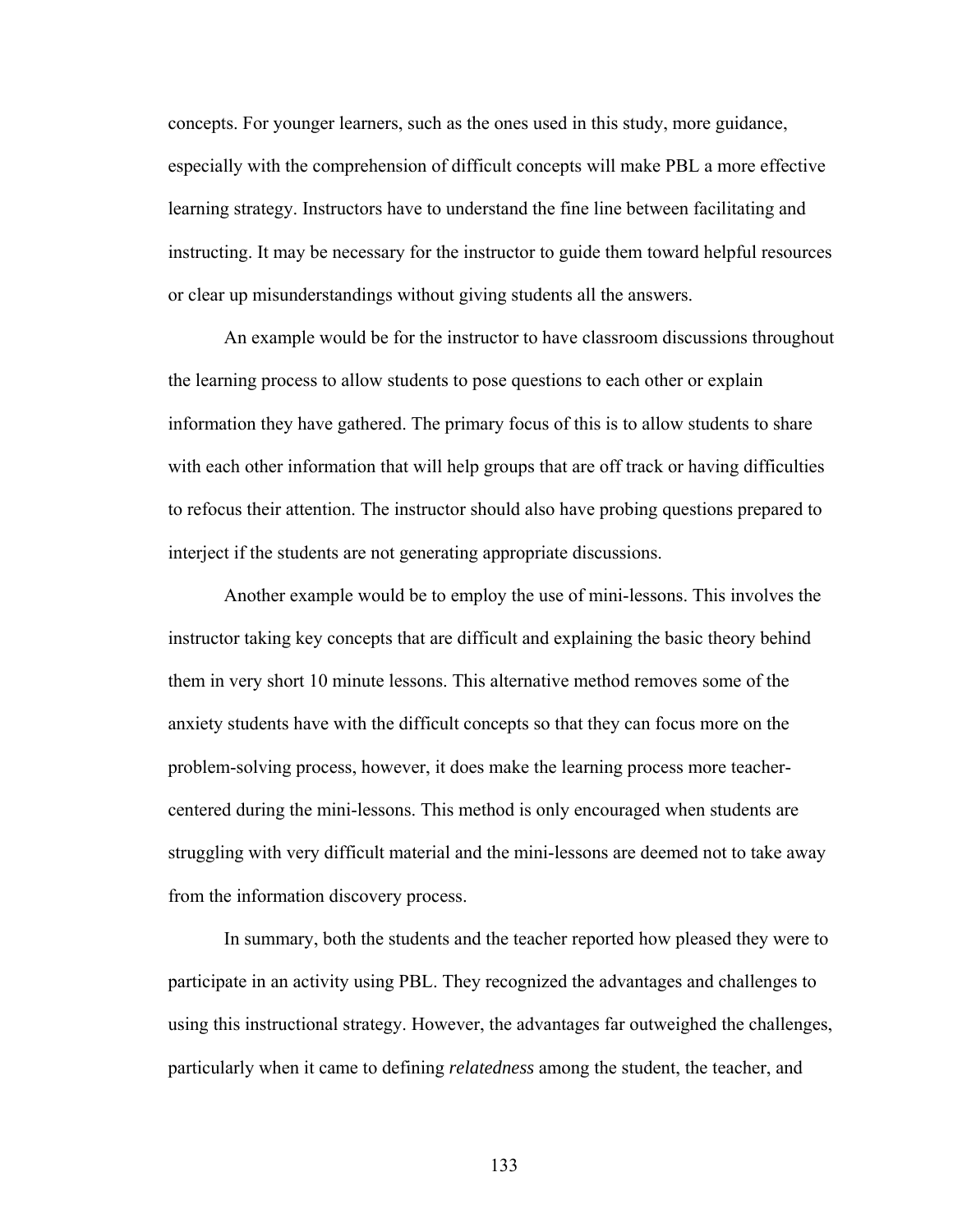one's peers. Overall, PBL is an effective strategy for engaging students cognitively, behaviorally, and emotionally.

#### *Recommendation Four:*

Problem-based learning should be incorporated into the curriculum to encourage engagement and relatedness. However, instructors should use classroom discussions or mini-lessons through the process to mitigate some of the frustrations of using PBL.

#### *Recommendation Five:*

Instruction in the facilitation of PBL should be incorporated into teacher education programs and professional develop seminars. These training activities should include ample opportunity to the attendees to practice the instructional strategy as a participant and a facilitator. Teachers will not use PBL in the classroom unless they understand and are comfortable with the process. Furthermore, successful outcomes are dependent on the ability of the instructor to facilitate the PBL activity.

#### *Objective Four*

Three personal factors from the motivational profile (prior knowledge, family decision to attend CHSAS, and academic aptitude) accounted for approximately 24% of the variance in performance on the knowledge acquisition unit test. Motivation literature suggests that factors related to competency and autonomy support (autonomy & relatedness) are predictors of achievement (Ryan & Deci, 2002; Reeves & Jang, 2006). However, self-selection to attend CHSAS was not a significant predictor of performance on the knowledge acquisition unit test. This may be due to the introjected regulation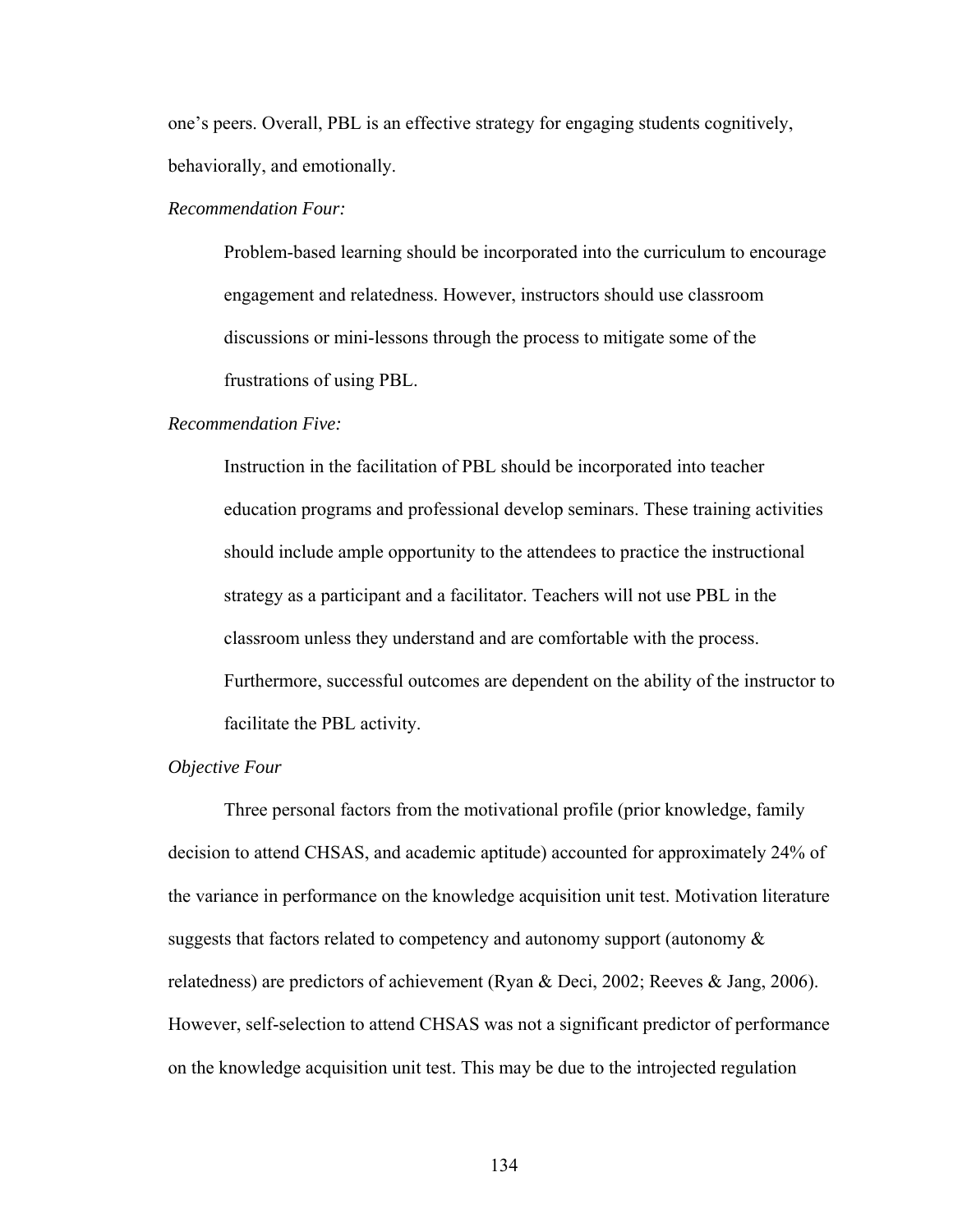motivation observation discussed in objective two. Self-selection by students who were identified with introjected regulation did not make an autonomy supported decision and therefore may not demonstrate self-determined behaviors.

In summary, the regression model used supports the literature that self-determined factors are stronger predictors of achievement. Those students with a higher perceived competence (validated by prior performance) and who were able to make decisions about their education that were supported by family were more intrinsically motivated to attend school and thus more self-determined. A finding that should be highlighted is that family decision to attend CHSAS was a slightly stronger predictor of performance on the knowledge acquisition test than reading aptitude. Although the amount of variance uniquely accounted for by this autonomy-supportive factor was 8%, it supports the literature that autonomy-support is important to a student's psychological well-being, resulting in increases engagement and academic performance in school.

#### *Recommendation Six:*

Agriculture instructors should create an autonomy-supportive learning environment in order to develop stronger relationships with their students and foster higher levels of engagement. Autonomy-supportive behavior would include open dialogue between instructor and student, more student-centered methods of instruction, informative feedback, and encouragement.

#### *Recommendation Seven:*

Teacher educators should incorporate techniques in autonomy-supportive behaviors into methodology courses and encourage full adoption of these techniques into the secondary classroom. Ways of effectively encouraging this is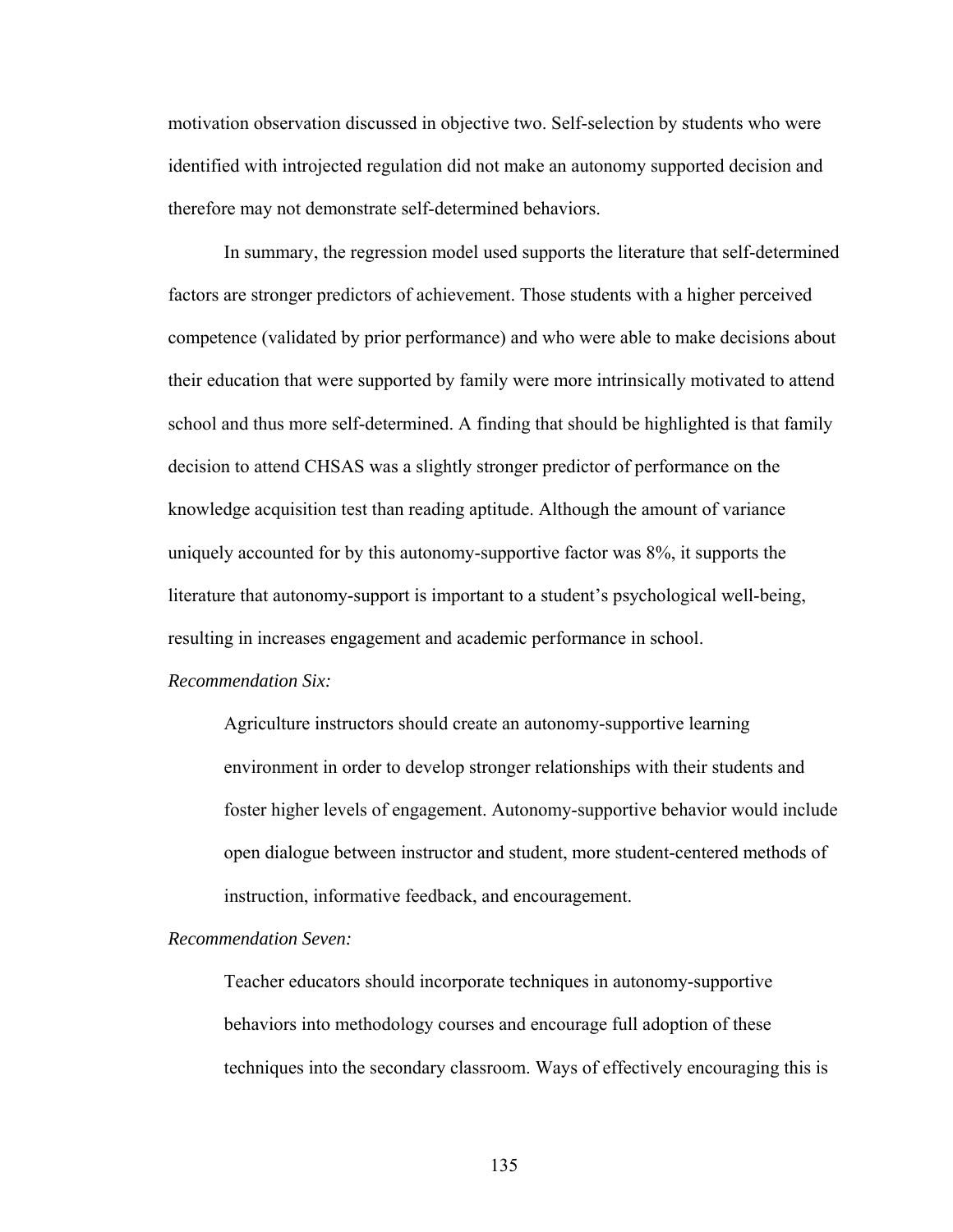by presenting research on the benefits of autonomy-supportive behaviors in the classroom and allowing ample opportunities for pre-service teachers to practice these behaviors in a variety of instructional environments.

#### *Objective Five*

 A statistical analysis of knowledge acquisition and improvement in critical thinking ability yielded mixed results. An analysis of covariance in content acquisition when accounting for competence and autonomy support yielded a statistically significant difference between the two groups. The TGL group scored on average three points higher than the PBL group. This supports the findings by Burris (2005) that students in the PBL group scored lower on the content knowledge unit test than students taught with an alternative method. This may be explained because the activities employed by the instructor with the TGL group focused on acquiring knowledge and comprehension. The unit test used for data collection was most appropriate for measuring learning at those lower levels of cognition. However, it can be argued that the PBL group used higher levels of cognition, such as analysis, synthesis, and evaluation. The test did not adequately measure learning at those levels and consequently did not accurately measure the knowledge acquired by the PBL students. The implication of this is that the type of instructional strategy used must take into account the learning objectives. Furthermore, the type of assessment used to evaluate academic performance must take into account the instructional strategy used.

Conversely, the analysis of covariance in critical thinking ability when accounting for ability prior to treatment yielded no statistically significant difference between the two groups after treatment. Although Burris (2005) reported a statistical difference in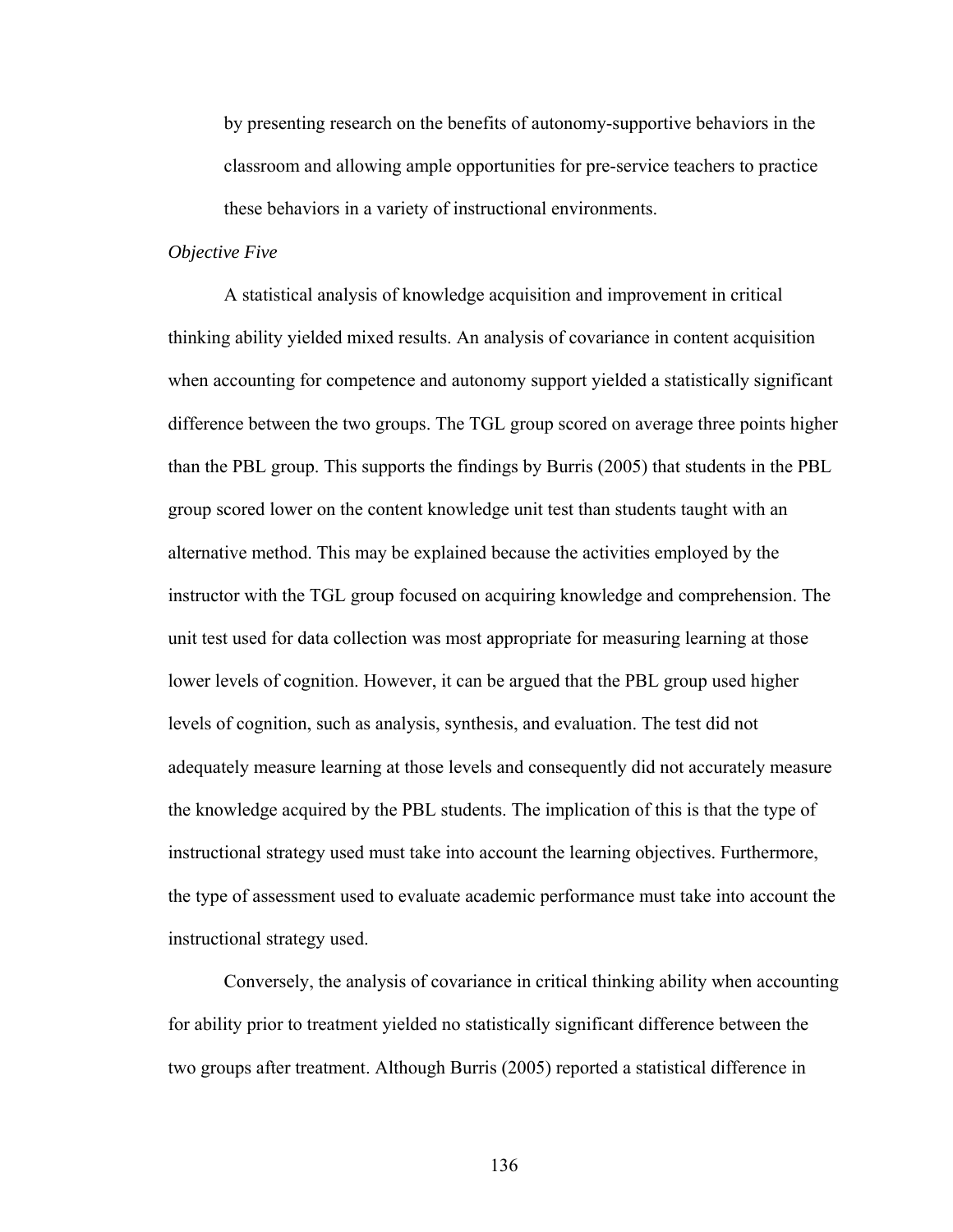critical thinking ability, these results support his findings that no practical difference existed between the groups when measured using the WGCTA®. In addition, previous descriptive studies (Alexander, Baldwin, & McDaniel, 1998; DeMarco, Hayward, & Lynch, 2002; McGrath, 2002) indicated an increased satisfaction in the educational experience of students in that it promoted teamwork, creativity, motivation, and critical thinking. Although the instrument was not able to measure these outcomes, both the students' and teacher's written reflections as well as the increase in the PBL students' satisfaction in the decision to attend CHSAS supported these findings.

There are advantages and disadvantages to both instructional strategies when teaching leadership to youth. The teacher-guided learning instructional strategy was better for teaching the foundation (knowledge and comprehension) of leadership theory to students. It is important that a strong foundation of knowledge and comprehension is provided in order to prepare students to engage in activities that call for higher levels of cognition. van Linden and Fertman (1998) discussed commonalities that should be taken into account when creating leadership interventions. They were a desire for autonomy, the need for time for self-discovery and definition, the need for time to learn and develop skills, the need for exploration, and allowance for their unpredictable natures. PBL is an appealing instructional strategy for teaching leadership education for several reasons. It accounts for the aforementioned needs, it develops students' ability to apply the leadership theories to real-life situations, and it develops students' ability to manage resources, work productively with others, acquire and use information, understand complex systems, and work comfortably with a variety of technologies.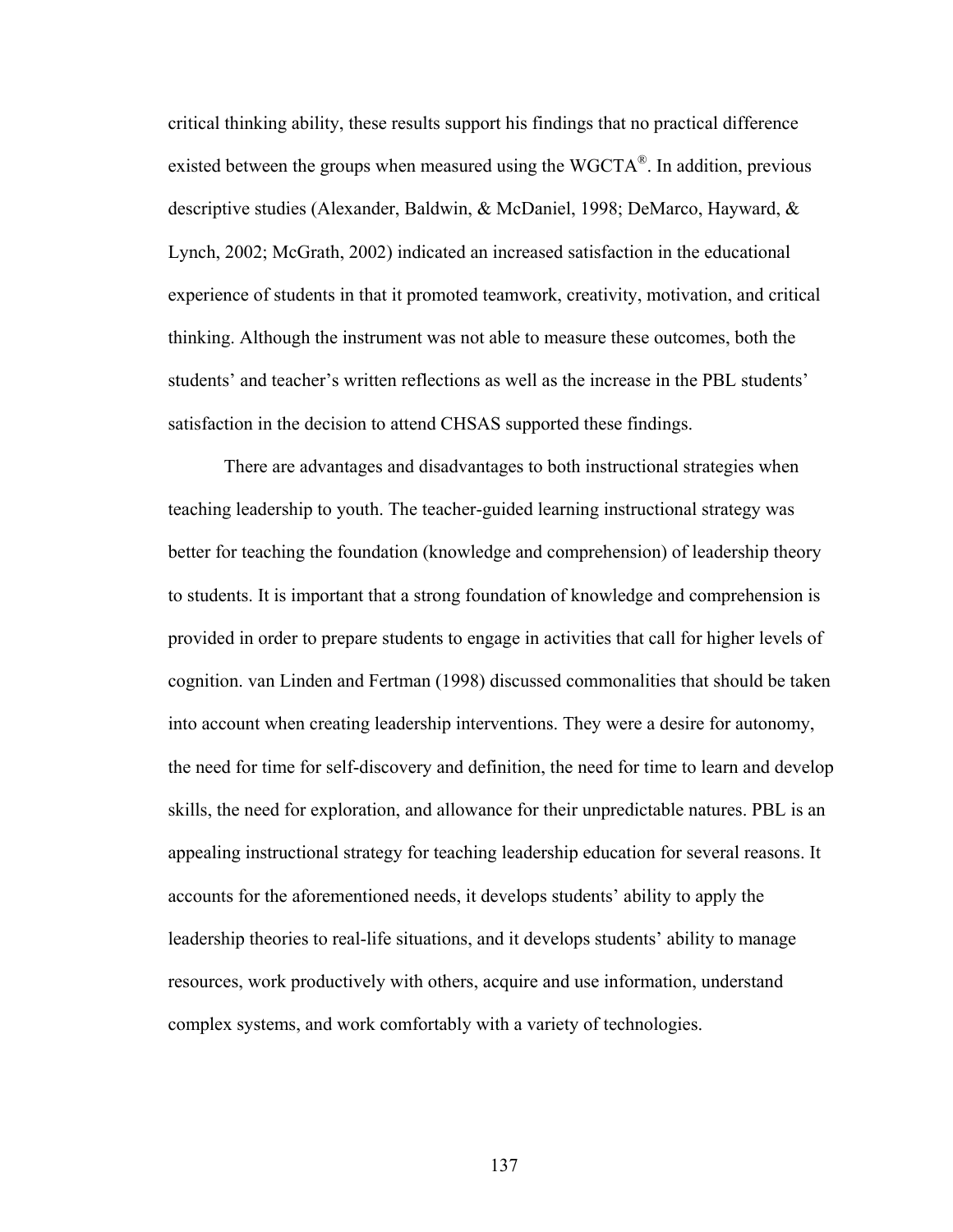In summary, although frustrated occasionally, the students involved in the PBL group reported enjoying the experience. Their reflection statements were supported by change in satisfaction with the decision to attend CHSAS after the study concluded. Students in the PBL group reported an increase in satisfaction whereas students in the TGL group reported a decrease in satisfaction. Although the teacher-guided learning strategy was better for knowledge acquisition, the problem-based learning strategy was reported to be more interesting and engaging. Therefore, it is important that agriculture teachers continue to evaluate the instructional strategies they use and their effectiveness as a teacher. Students' needs and interests change over time and the effectiveness of the teacher will be determined by one's ability to adapt to these changes, relate to the students, and develop lessons that will prepare these students to be competitive in a global market. Since teacher-guided learning is very important to the acquisition of basic knowledge, instructors must be vigilant of societal shifts and adapt instruction to these changes so that students find instruction by teachers interesting and engaging. This is particularly important in the highly populated urban areas where the variability in interests and academic needs is larger. Just as technology becomes obsolete and must be changed, so does the strategies used in teaching.

#### *Recommendation Eight:*

Teachers should continue to develop the "art" of teaching so that students are motivated to learn. Teachers should focus on creative interest approaches, dynamic presentations, application activities to which students can relate, and unique assessments (e.g. portfolios, presentations, case studies, service projects).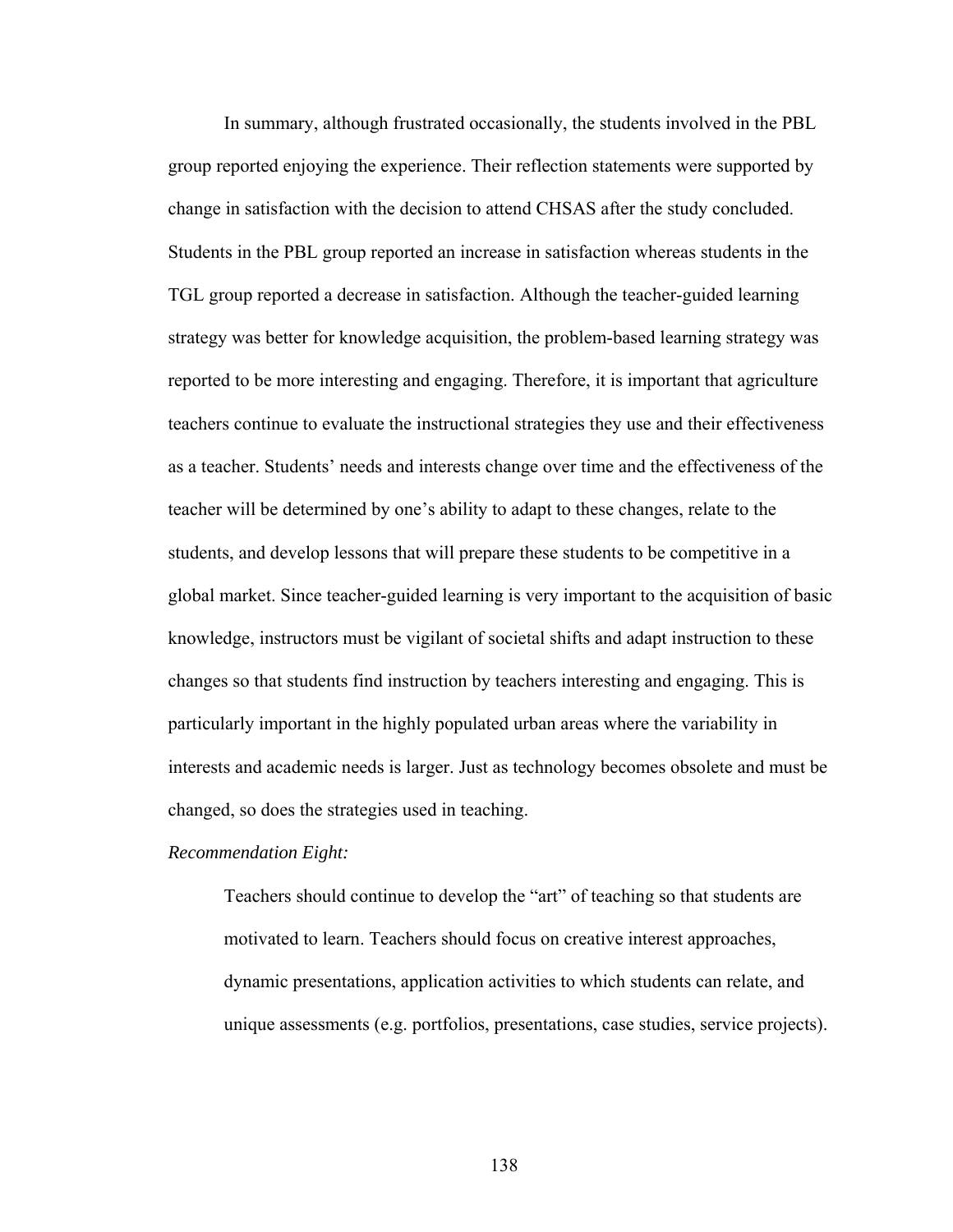#### *Recommendation Nine:*

Instructors should continue to evaluate the learning objectives and incorporate a variety of appropriate instructional strategies and assessments into the curriculum in order to achieve the learning objectives. Simply stated, when the learning outcome is knowledge and comprehension, directed learning instructional strategies should be employed using standard-based assessments for evaluation. However, when analysis, synthesis, or evaluation is the end sought, exploratory instructional strategies should be employed, such as PBL, using performancebased assessments (e.g. portfolios checks, demonstrations or presentations, and teacher observations) for evaluation.

#### *Objective Six*

 Limited literature exists as to the effects of PBL on knowledge retention. However, based upon the limited literature, it can be hypothesized that students learning using higher levels of cognition will retain targeted information learned at those levels. Nevertheless, although some studies (Bechtel, Davidhizar, & Bradshaw, 1999; Willis, Jones, Bundy, Burdett, Whitehouse, & O'Neill, 2002) have claimed that PBL facilitated problem solving in a self-directed learning environment, so learning is relevant, dynamic, and challenging, none of the studies support its effectiveness related to students' knowledge retention. A study was conducted with nursing students to determine the effects of PBL on long-term knowledge retention (Beers & Bowden, 2005). The researchers concluded that a significant difference existed in retention between the two groups with the PBL group scoring higher after one year. However, a study conducted in Sweden yielded a conflicting finding by having found no differences in knowledge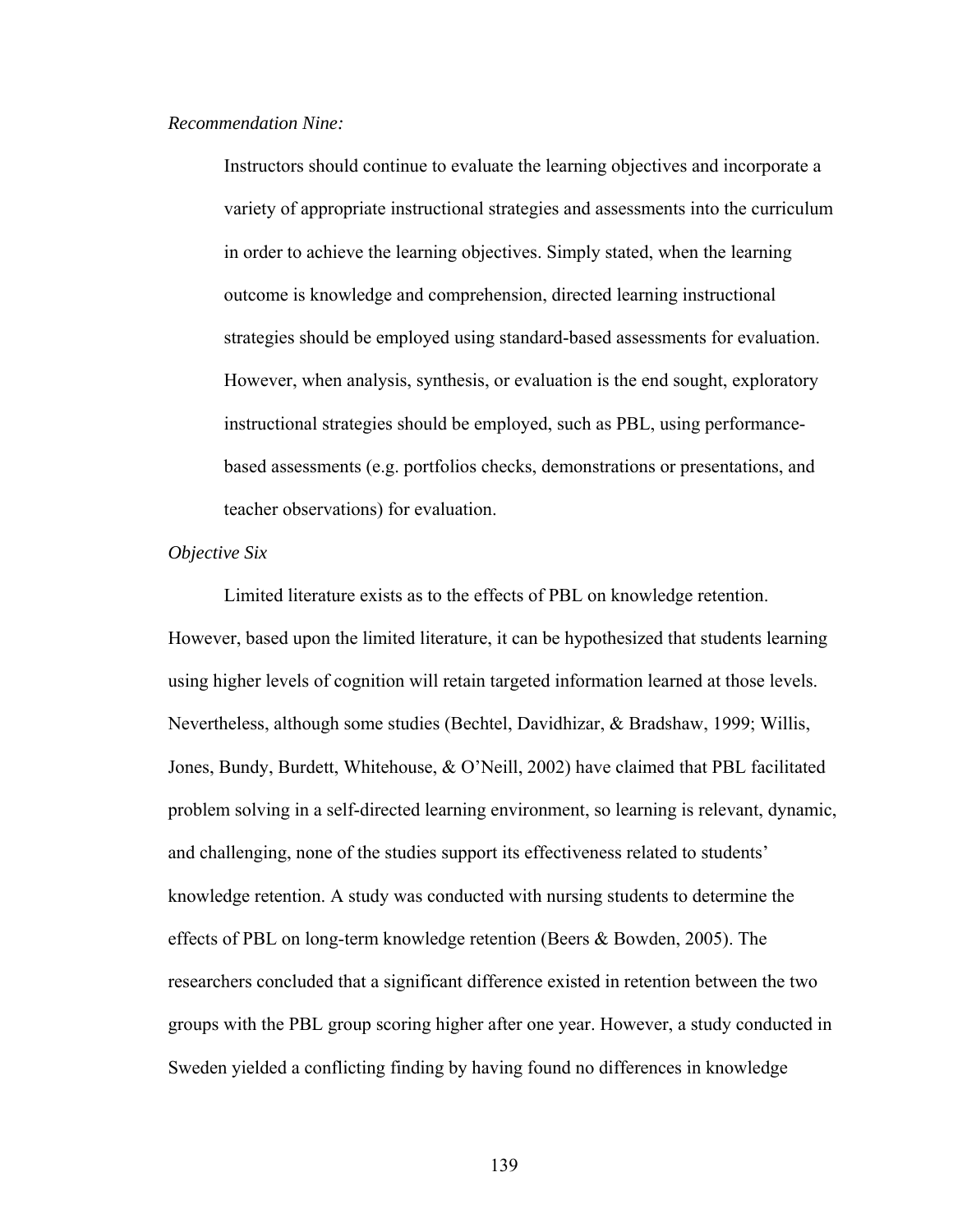retention between students taught using PBL and those taught using conventional lecture (Sundblad, Sigrell, Knotsson, Lindkvist, & Lindkvist, 2002).

 The results from this study yielded a significant difference in knowledge retention between the two groups. When the difference between the posttest scores and follow-up posttest scores were analyzed, there was a significant difference found for both groups. The TGL group retained a less of the leadership content information when compared to the PBL group. This outcome may be partially explained by the observations of the instructor who believed the PBL students would retain more, particularly the items related to their assigned learning objective. Although a very strong claim and a hypothesis that could be drawn from the literature on higher-order thinking, it was not validated in this study.

However, the data confirmed that the prior knowledge mean scores were similar at the start of this study. Although both groups' mean scores increased after treatment, the TGL group's mean score measured significantly higher than the PBL group's mean score. In the final administration of the test (knowledge retention), the two groups' mean scores dropped substantially yielding no statistical difference. This means that the TGL group acquired more knowledge and loss that knowledge within three months. The instructor indicated that a thorough study guide was created for the students prior to the administration of the test. The TGL students had specific items to focus on in order to perform well on the test. This phenomenon can be described as a form of "teaching to the test."

Teaching to the test is a strategy that is standard-driven instead of mastery driven. Standard driven methods occur when a goal is defined of what "every student ought to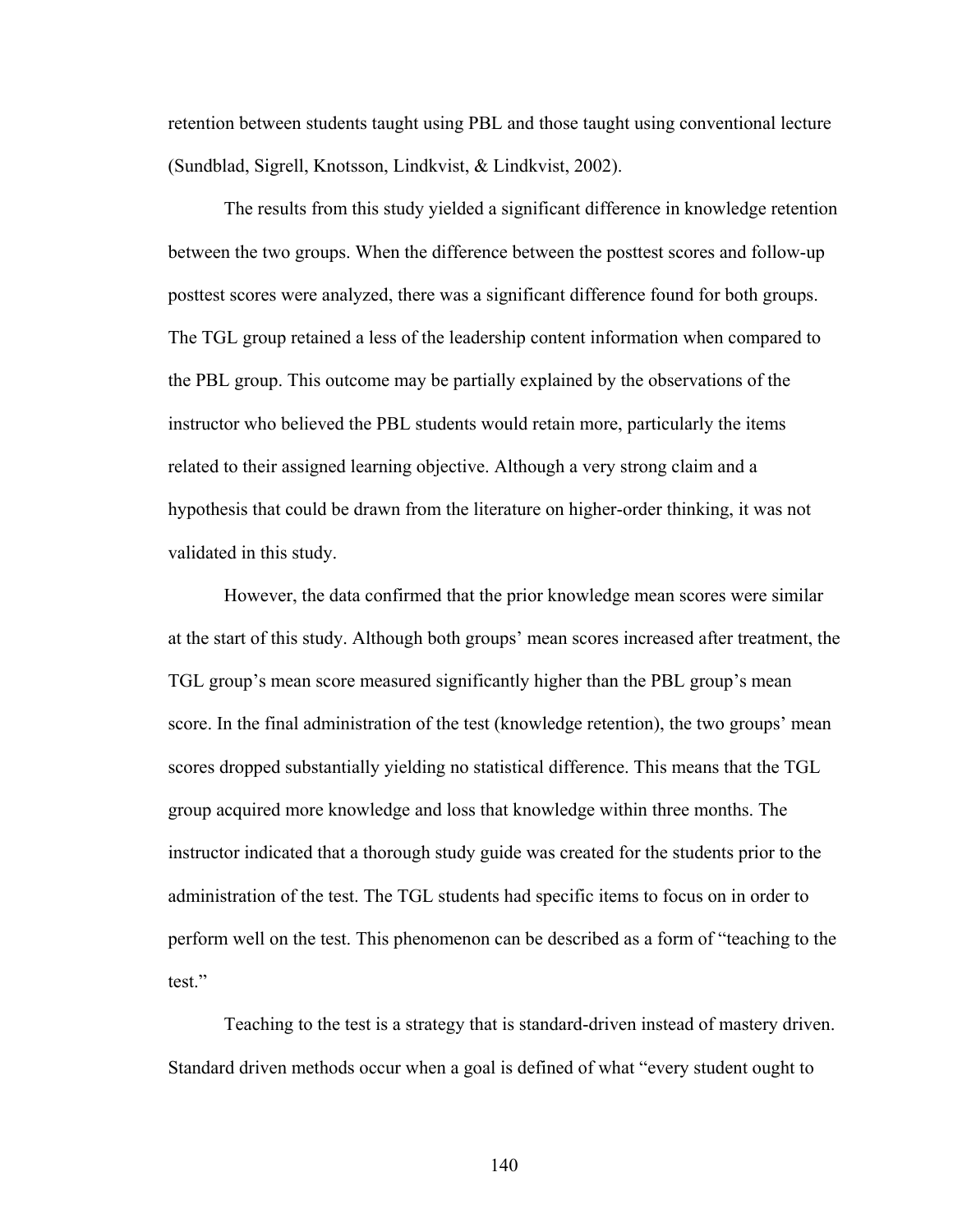know and be able to do" and teachers are mandated to make sure all students, regardless of ability or circumstance, meet that standard. This indirectly encourages the teacher and the students to focus on getting the highest score to meet the standard instead of focusing on the learning process, participating to understand, and acquiring the knowledge for later recall and application. Although the students are learning and the initial outcome is positive (high performance), the potential for recall over an extended amount of time diminishes. In addition, the satisfaction with the learning process may be lower because of the added pressure to focus on the end result instead of the process.

The TGL students memorized the information they were prompted to learn and did much better on the knowledge acquisition unit test. Their focus was learning the material for the test and consequently, over time, the students began to forget the concepts they learned. However, the PBL students', who may not have learned as much information as the TGL students, major focus was the process of learning and understanding the material. As a result they retained more of what they learned because of the higher-order thinking skills employed.

#### *Recommendation Ten:*

Urban agriculture teachers should continue to incorporate activities that employ higher-order thinking skills into the curriculum (e.g. PBL, case studies, and comprehensive projects). This not only helps students to retain the information they are learning, but provides stimulation during the learning process and also helps to further develop higher-order thinking skills for use in other classes and real-life situations.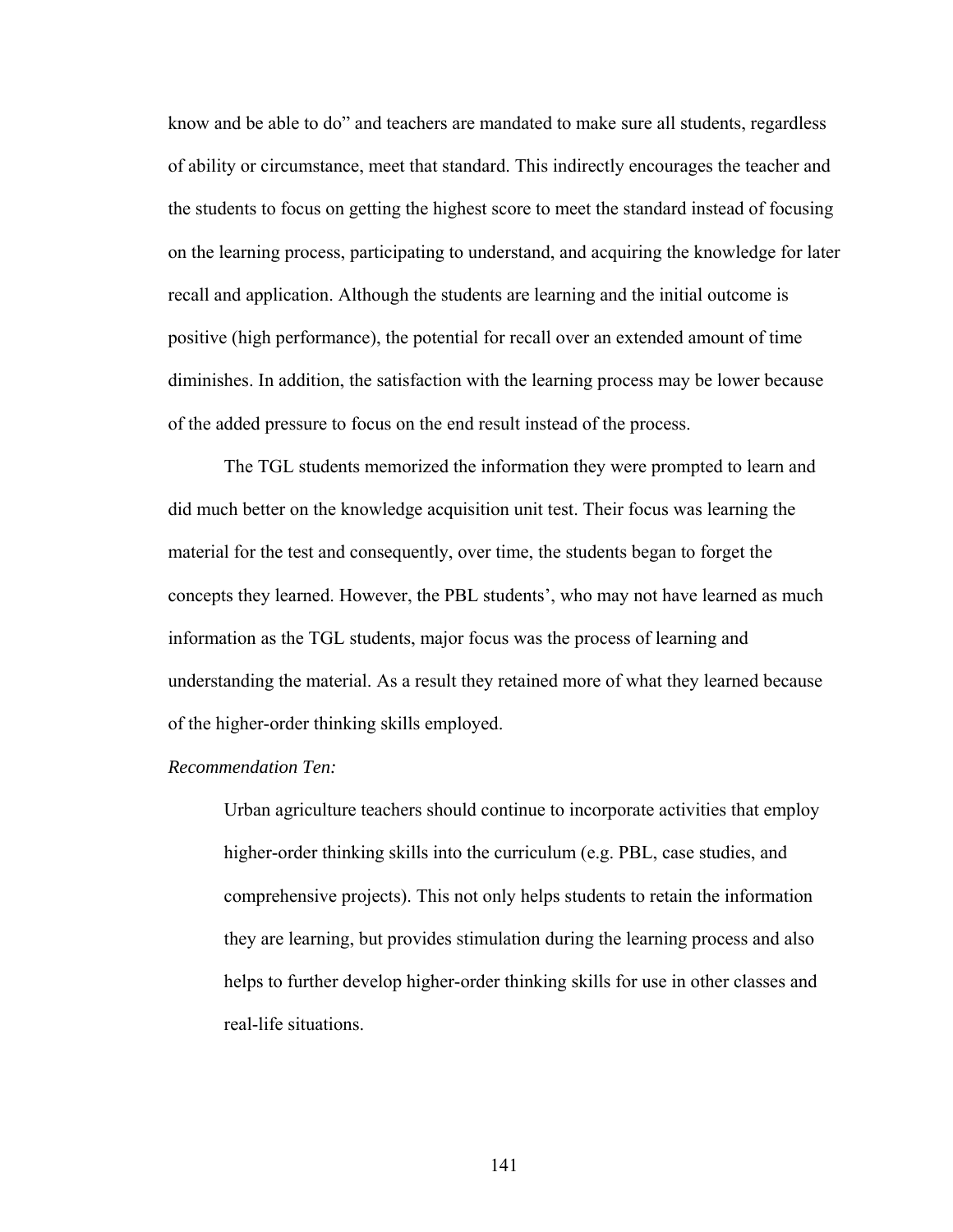# *Recommendation Eleven:*

This study should be replicated to confirm the findings as well as test the hypothesis that the retention of knowledge on a particular learning objective is significantly higher for students who researched and taught that learning objective than for any of the other students.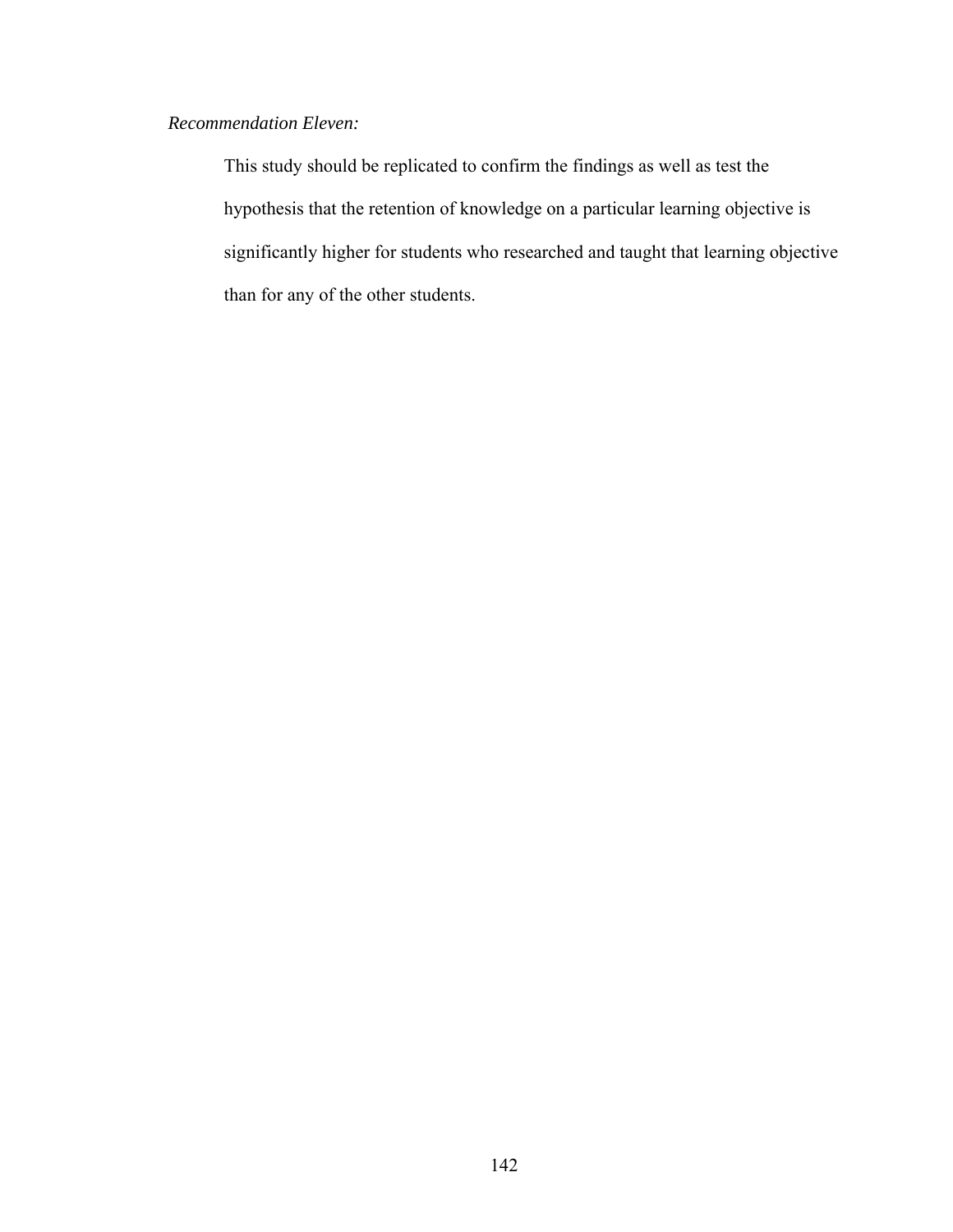# **APPENDIX A**

**Consent Forms**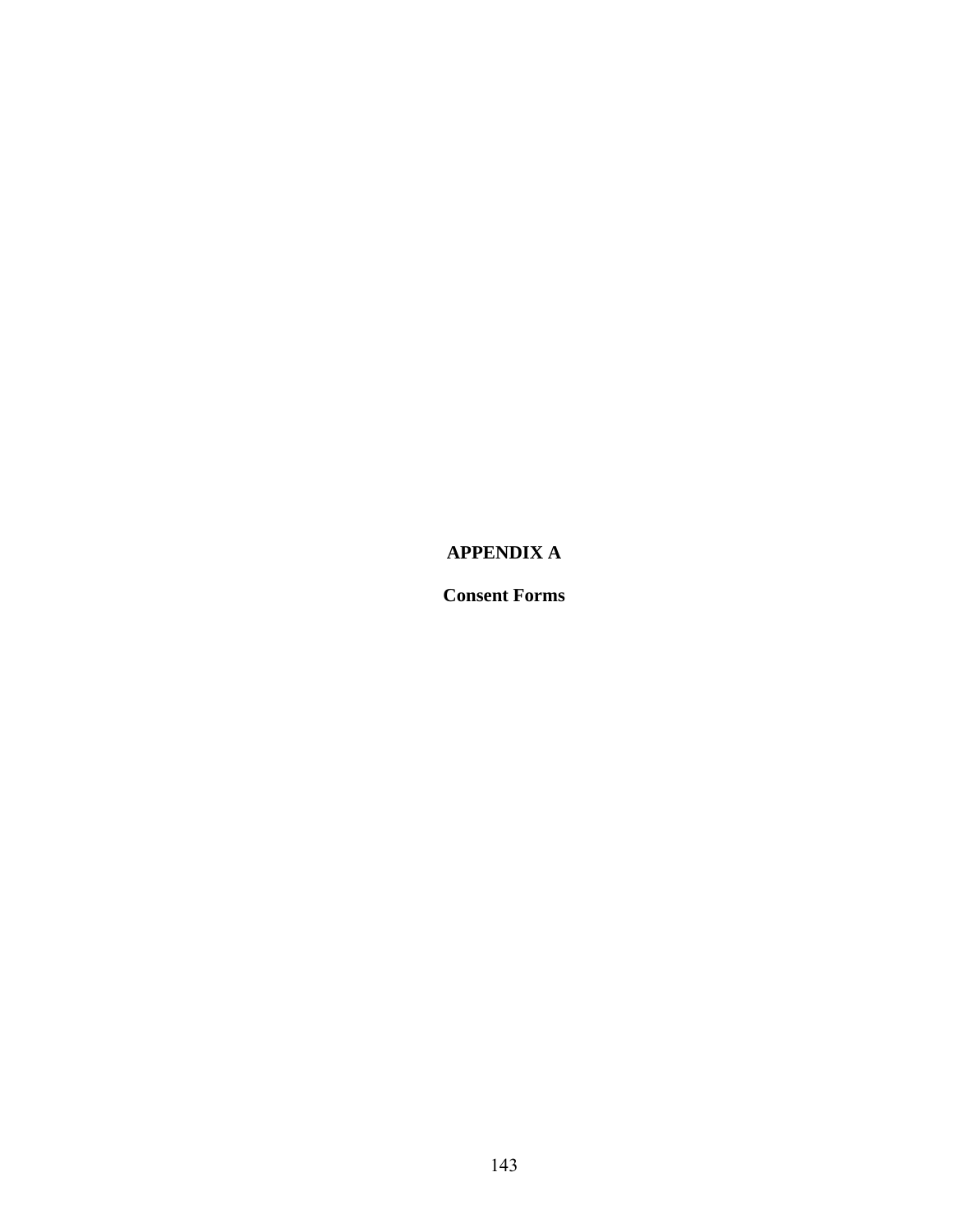# **Consent to Recruit Form**

Dear CHSAS Administrator,

 I hope this letter finds you in great spirits. As we begin a new school year, I am interested in doing a two-week analysis of effective methods for teaching leadership development to freshmen ag students. The reason why I would like to analyze the curriculum with freshmen is because they have limited leadership knowledge and exposure to leadership organizations like the FFA. This would allow me to see what information students actually retain from the curriculum based on teaching methods and not because of past exposure to the FFA and other leadership activities. More specifically, I would like to look at the difference between the traditional teaching method with the teacher being the primary source of learning versus allowing students to work in groups and discover, using critical thinking skills, the information themselves with systematic guidance from the teacher. What it would require of Ms. Settle is to teach a couple of sections using lecture based instruction, and a couple of sections using problem based learning (a group case study) with the instructor guiding the students toward the correct learning objectives. Students would be asked to take a unit test on the leadership information being presented as well as an assessment of their critical thinking skills before they are instructed on the content as well as after. This would allow me to measure the growth of knowledge in the students. This study is completely anonymous and voluntary and participants can decline participation at any time. If you are willing to grant permission for me to conduct this study at CHSAS, please sign this consent to recruit form and return it to Ms. Settle. Due to the unique characteristic of the school and size of the freshman class, I am only asking your school to participate in this study. Therefore, your school's participation is highly valued and greatly appreciated. Thank you in advance for your time.

I grant permission to conduct the Leadership Development Study described above at CHSAS.

 $\mathcal{L}_\text{max}$  , and the set of the set of the set of the set of the set of the set of the set of the set of the set of the set of the set of the set of the set of the set of the set of the set of the set of the set of the Print Name Title

Administrator's Signature Date

 $\mathcal{L}_\text{max}$  , and the set of the set of the set of the set of the set of the set of the set of the set of the set of the set of the set of the set of the set of the set of the set of the set of the set of the set of the

James C. Anderson II Primary Investigator

#### **NOTE**

If you have any questions regarding participants' rights, you may contact the University of Missouri-Columbia Campus Institutional Review Board (IRB) at:

**483 McReynolds Hall Columbia, Mo. 65211 573-882-9585 [umcresearchcirb@missouri.edu](mailto:umcresearchcirb@missouri.edu)**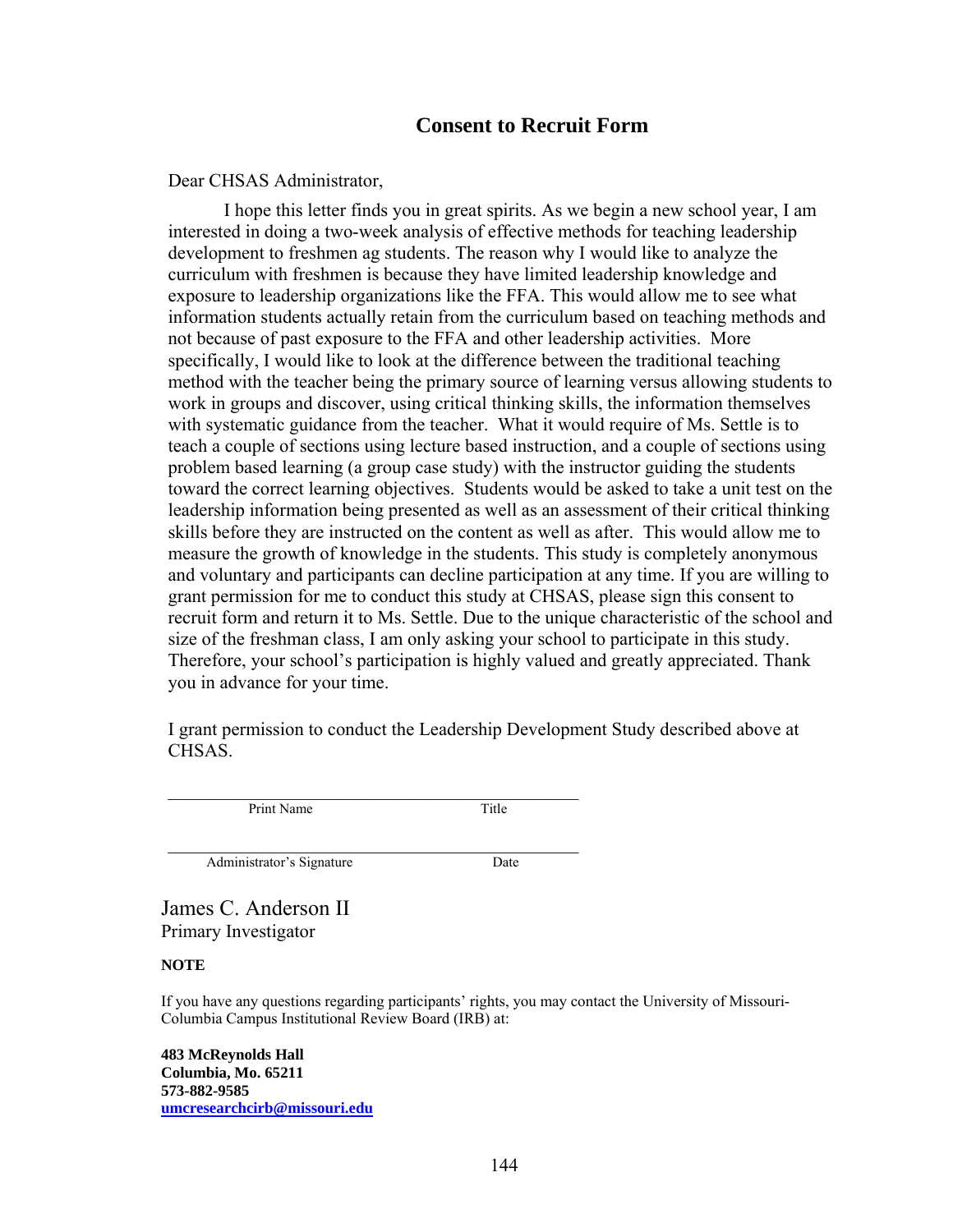# **Consent to Participate Form**

Dear Parent/Guardian:

I am writing to inform you that your child has been asked to participate in a two-week assessment of the effectiveness of instructional methods in teaching leadership development curriculum. A set of lessons have been designed to test two teaching methods. Your child will be asked to learn the lessons using one of the teaching methods and then given an assessment to determine the amount of material he/she has retained. Your child's participation is valued and will be used to help determine how future leadership development curriculum is written. This is voluntary and confidential and we hope that you and the student understand how invaluable this is to creating a quality education. If there is a question or activity that he/she is uncomfortable with, they are encouraged to decline participation in that component of the assessment. By signing the line below, both of you are agreeing to allow him/her to participate in this confidential study. Please keep in mind that this is completely voluntary and you or your child can stop participation at anytime without consequences. This study does not affect his or her grade or school performance. Thank you for your time and cooperation.

|                                    |      | has permission to complete the Leadership |                   |                       |  |
|------------------------------------|------|-------------------------------------------|-------------------|-----------------------|--|
| Student's Name                     |      |                                           |                   |                       |  |
| Development Curriculum Assessment. |      |                                           |                   |                       |  |
|                                    |      |                                           |                   |                       |  |
|                                    |      |                                           |                   |                       |  |
| Parent/Guardian Signature          | Date |                                           | Student Signature | Date                  |  |
|                                    |      |                                           |                   |                       |  |
| James C. Anderson II               |      |                                           |                   | Robert M. Torres      |  |
| Student Investigator               |      |                                           |                   | Advising Investigator |  |
| 573-882-2200                       |      |                                           | 573-884-7376      |                       |  |
| JCAnderson@mizzou.edu              |      |                                           |                   | TorresR@missouri.edu  |  |
|                                    |      |                                           |                   |                       |  |

## **NOTE**

If you have any questions regarding you or your child's rights as a research participant, you may contact the University of Missouri-Columbia Campus Institutional Review Board (IRB) at:

**483 McReynolds Hall Columbia, Mo. 65211 573-882-9585 [umcresearchcirb@missouri.edu](mailto:umcresearchcirb@missouri.edu)**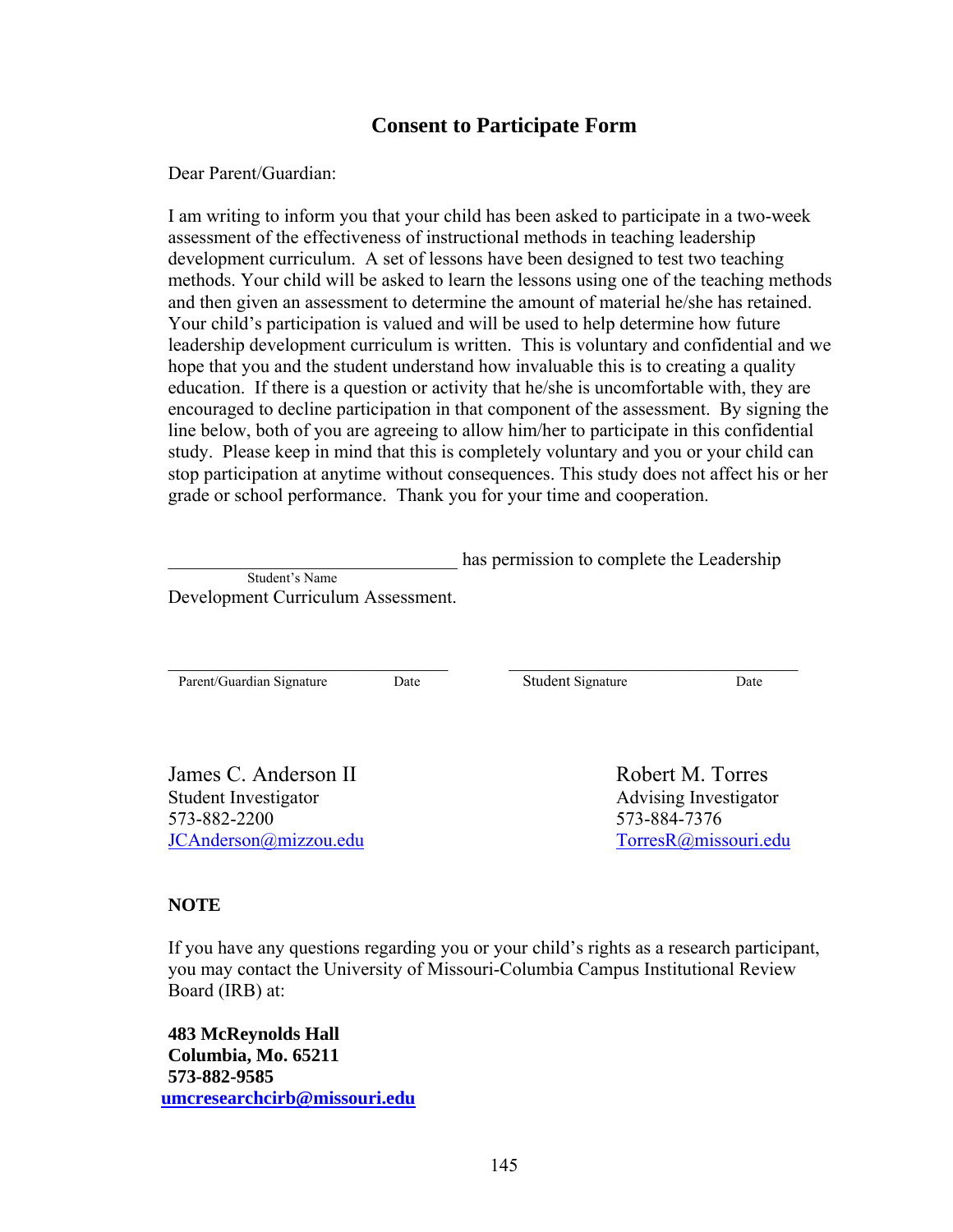# **Youth Assent Statement**

**Note to Instructor**: Please read the following statement to students after you have handed out the consent form.

**You have been selected to assist the Agricultural Education Department at the University of Missouri-Columbia by participating in a study of the effectiveness of teaching methods on student learning. Your participation is valued and will be used to help determine the future of leadership development in urban agricultural education. We are asking you to take an assessment on leadership knowledge and critical thinking ability before and after you are taught the lessons on leadership. Your participation is completely voluntary and confidential. If there is any activity or question that you do not feel comfortable with, please feel free to remove yourself from that portion of this study. Keep in mind that this is completely voluntary and you can stop at anytime without consequences. Taking the assessments or deciding not to take them will not affect your grade or school performance in any way. By signing the consent form and taking it home for your parent/guardian to sign, you are agreeing to voluntarily participate in this confidential study. If you agree to participate in this study, please sign now where it says student signature and take the form home to be signed by a parent/guardian. I ask that you bring the signed form back to class tomorrow. Are there any questions?**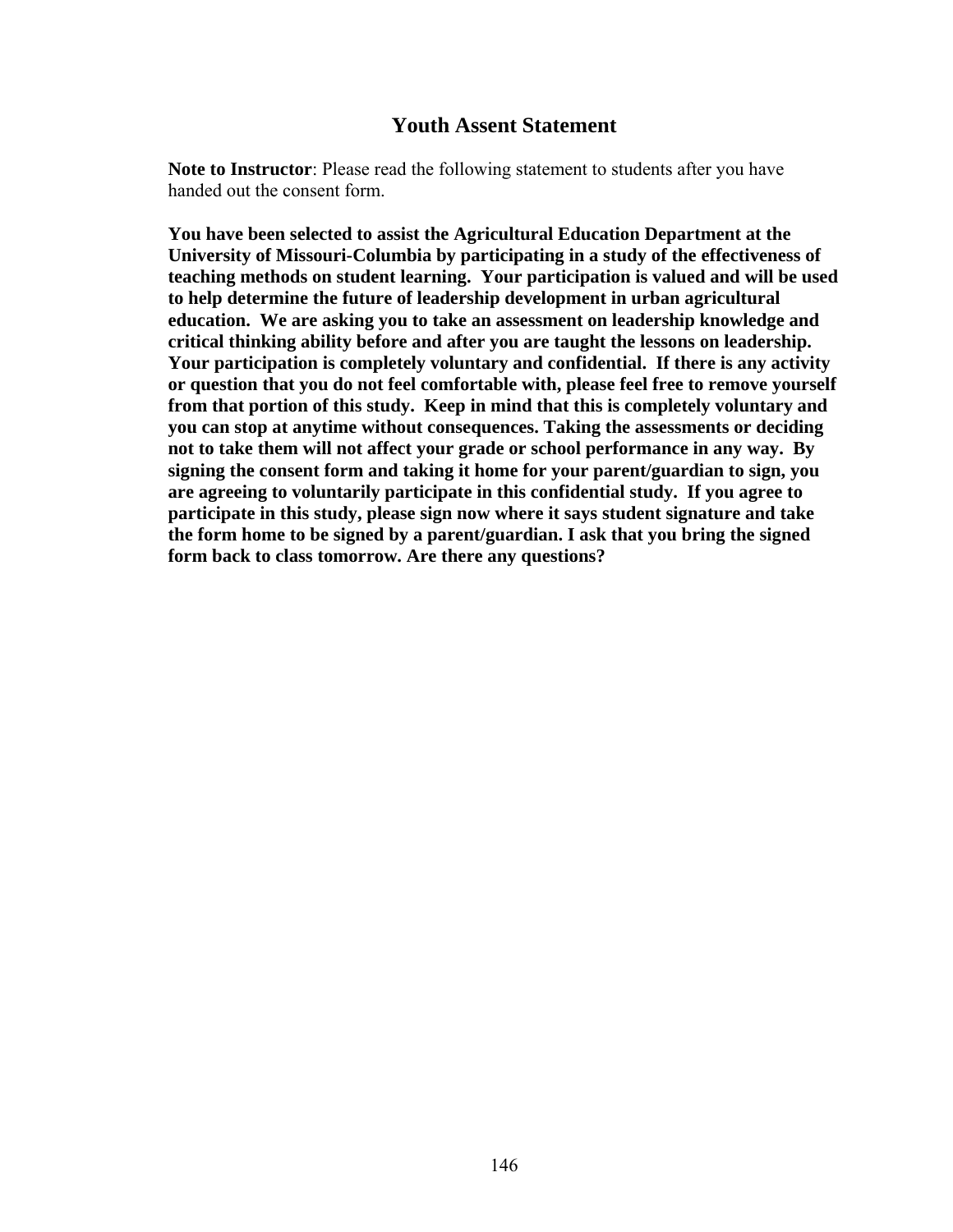# **APPENDIX B**

**Leadership Theory Unit Test**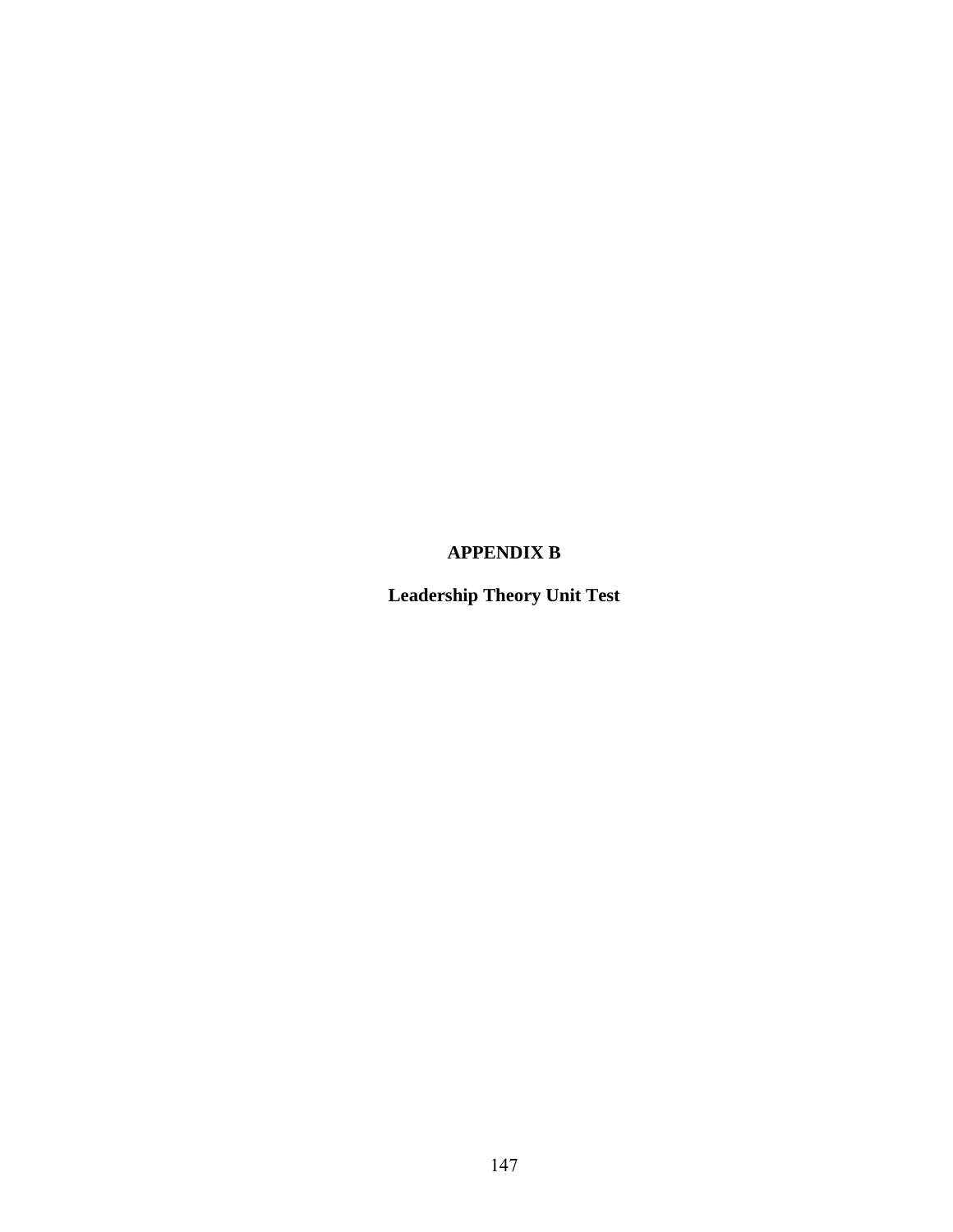# *True-False*

- 1. Environmental influences are factors in a situation that lie outside the leader's competencies, characteristics, and experiences.
- 2. Technical skills grow in importance as one moves up the managerial hierarchy.
- 3. Situational leadership requires the clear recognition of subordinate needs.
- 4. The skills approach suggests that many individuals have the potential for leadership.
- 5. One of the strengths of the situational approach is its clear conceptualization of subordinates' developmental levels.
- 6. The emergence of a vision should originate only from the leader, not the followers within the organization.
- 7. A strength of the transformational model is the emphasis it places on followers' needs, values, and morals.
- 8. Career experience is a strong influence on a leader's competencies.
- 9. Some studies have suggested that masculinity is a leadership trait.
- 10. Followers usually are responsible for maintaining the relationship with leaders.
- 11. According to Situational Leadership, D3 subordinates may be highly skilled but also lack commitment.
- 12. Transactional leadership refers to the bulk of leadership models.
- 13. Human skills are important at all levels of management.
- 14. Laissez-faire leadership represents the absence of leadership.
- 15. The trait approach has failed to identify a definitive set of specific leadership traits.
- 16. The situational approach contends that leadership involves both directive and supportive behaviors.
- 17. Leaders who use coercion are generally mostly interested in their own goals, rather than those of subordinates.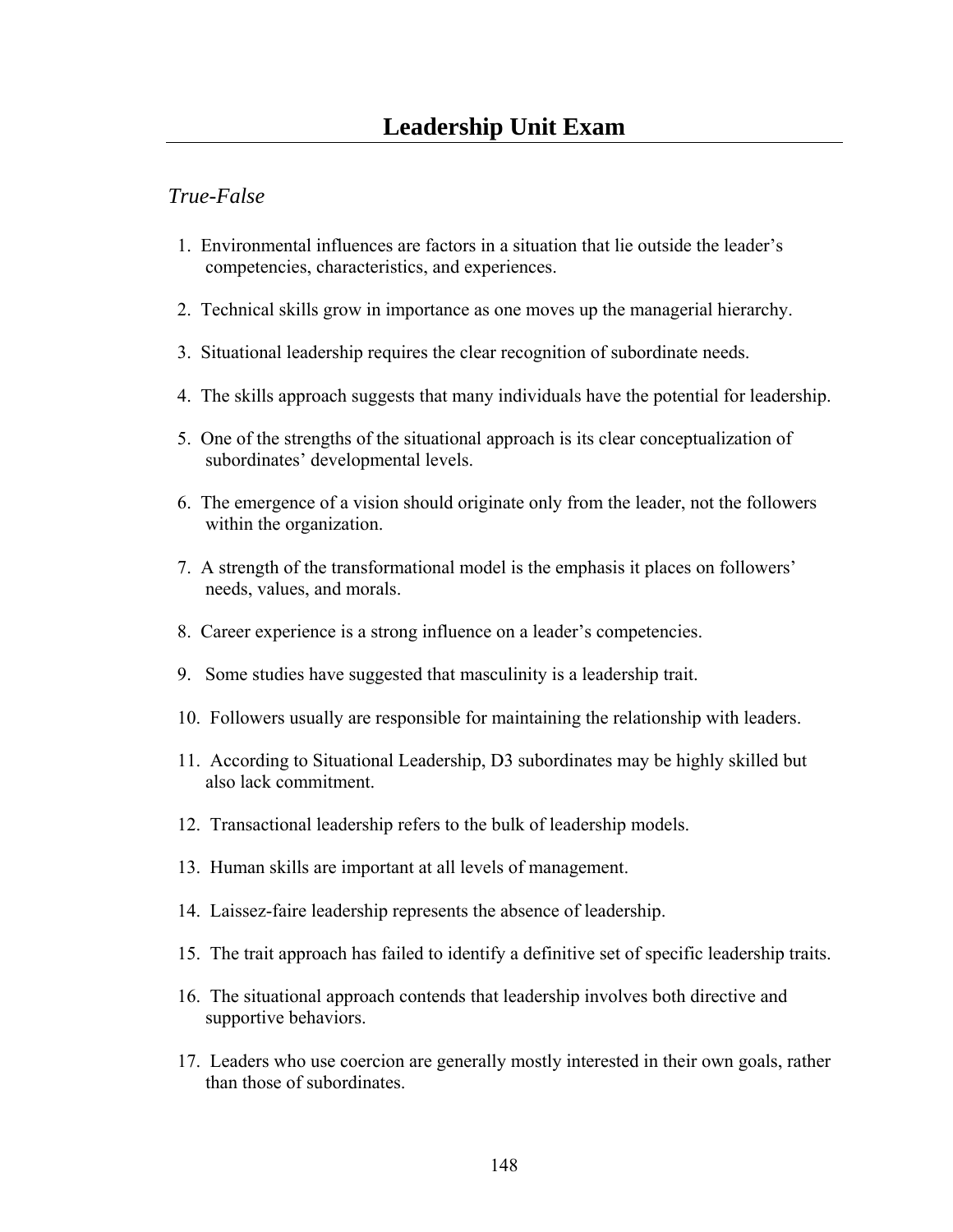- 18. A major strength of the trait approach is that it is quite useful for training.
- 19. A factor common to the leadership classification systems is the view of leadership as a process of influence.
- 20. The trait approach determines the most important traits in a highly objective way.
- 21. The trait approach focuses primarily on the leader, not on the followers or the situation.
- 22. A criticism of transformational leadership is that it treats leadership as a personality trait.
- 23. Leadership occurs in both large and small groups.
- 24. The SLII model emphasizes flexibility in leadership style.
- 25. An individual perceived by other group members as influential can only be an assigned leader, not an emergent one.

# Multiple-Choice

- 1. Leaders' use of physical force to get their way is which kind of power?
	- a. Reward
	- b. Coercive
	- c. Legitimate
	- d. Referent
	- e. Expert
- 2. House notes that charismatic effects are more likely to occur in:
	- a. Contexts in which followers experience few difficulties.
	- b. Supportive environments.
	- c. Stressful situations.
	- d. a and c only.
	- e. None of the above.
- 3. Which of the following work experiences contribute to leaders' knowledge and skills?
	- a. Challenging assignments
	- b. Mentoring
	- c. Hands-on experience
	- d. All of the above
	- e. None of the above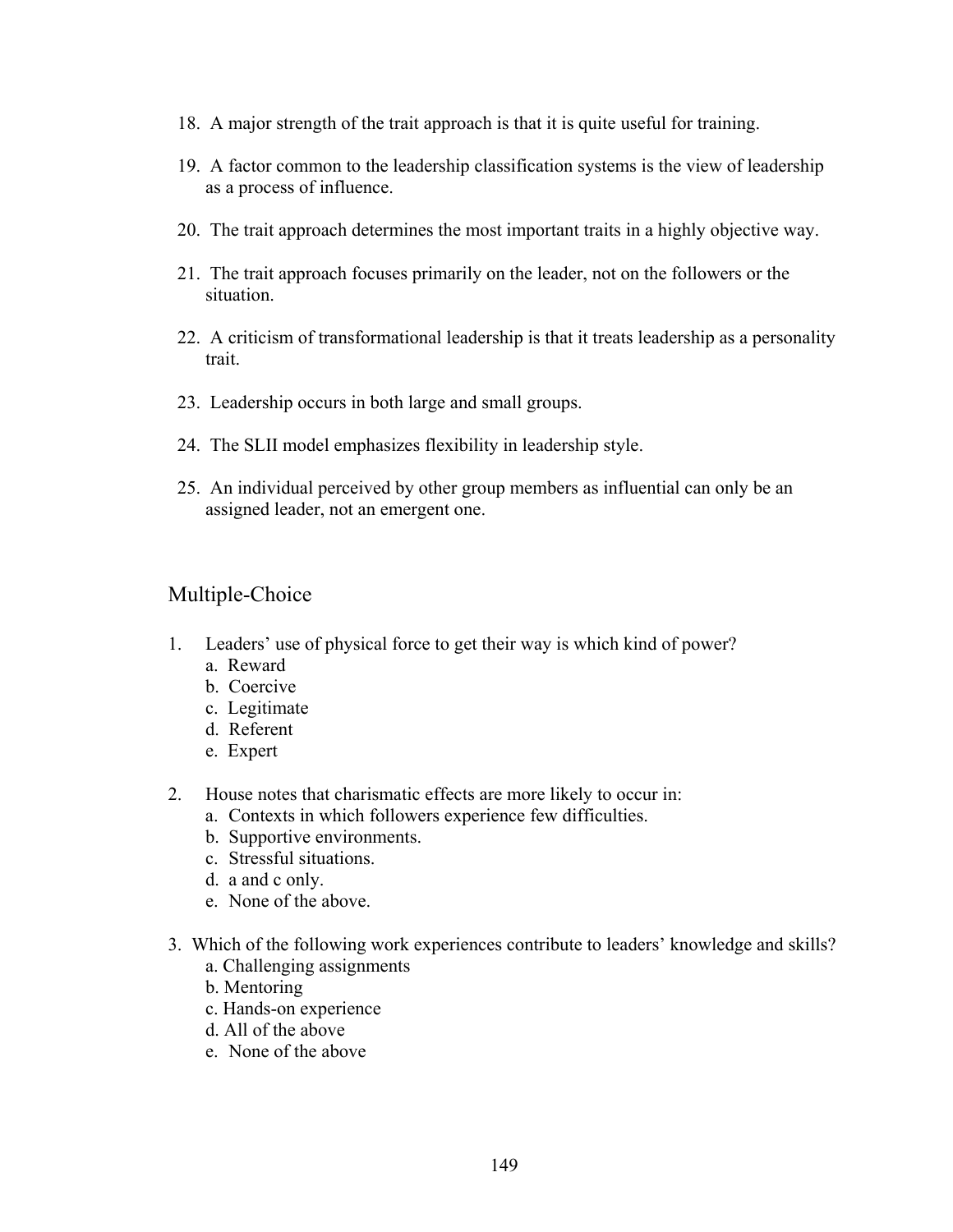- 4. You are the leader of a small jazz band comprised of four of your peers who have never been in a jazz group before. As the leader of the band, you have been very straightforward about how the band will function. You have clearly described each of the members' roles, and they are starting to catch on to how the group works. What style do you exhibit next?
	- a. Style 1
	- b. Style 2
	- c. Style 3
	- d. Style 4
- 5. According to House, the following is NOT one of the specific types of behaviors commonly exhibited by charismatic leaders:
	- a. Serving as a strong role model
	- b. Giving structure to complex tasks
	- c. Articulating ideological goals with moral overtones
	- d. Arousing emotions
	- e. Articulating vision
- 6. Performance outcome is measured by
	- a. Standard external criteria
	- b. Original solutions to problems
	- c. Solutions that go beyond given information
	- d. a and b only
	- e. a, b, and c
- 7. It is accurate to say that SLII is primarily
	- a. Descriptive
	- b. Prescriptive
	- c. Well supported by research
	- d. All of the above
	- e. b and c only
- 8. Which answer best describes the elements of a model of transformational leadership?
	- a. Idealized influence, inspirational motivation, intellectual stimulation, individualized consideration
	- b. Laissez-faire, contingent reward, management-by-exception, corrective transactions
	- c. Supporting, controlling, delegating, directing
	- d. Forming, storming, norming, performing
	- e. Motivating, planning, controlling, organizing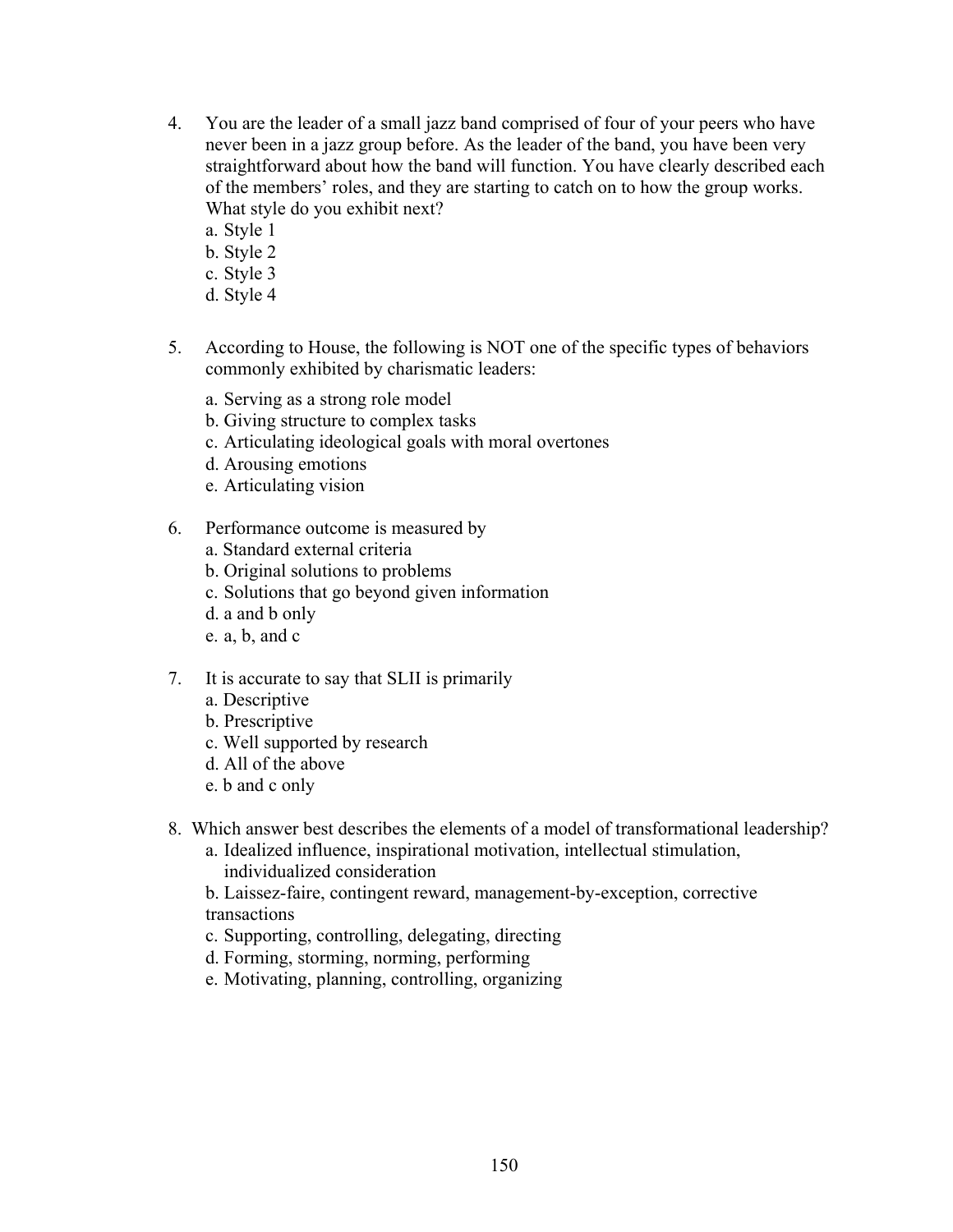- 9. The trait approach
	- a. Emphasizes behavior of leaders.
	- b. Lays out a set of hypotheses about leadership.
	- c. Emphasizes leader personality.
	- d. All of the above.
	- e. a and c only.
- 10. You are leader of a group project for a class. The other group members seem insecure about whether they can complete the project, but it is apparent that they are competent enough to do a good job. In prior meetings you have been coaching them on the project. Based on SLII, which leadership style should you exhibit at the next meeting?
	- a. Style 1
	- b. Style 2
	- c. Style 3
	- d. Style 4
- 11. Which of the following traits is associated with effective leadership?
	- a. Intelligence
	- b. Self-confidence
	- c. Sociability
	- d. All of the above
	- e. None of the above
- 12. Power that any elected official has is
	- a. Reward
	- b. Coercive
	- c. Legitimate
	- d. Referent
	- e. Expert
- 13. Trait research
	- a. Links traits to outcomes.
	- b. Shows that successful leaders tend to have certain identified traits.
	- c. Provides useful data for training and development.
	- d. All of the above.
	- e. None of the above.
- 14. The power Bill Gates had when he and Paul Allen started the Microsoft company: a. Reward
	- b. Coercive
	-
	- c. Legitimate d. Referent
	- e. Expert
-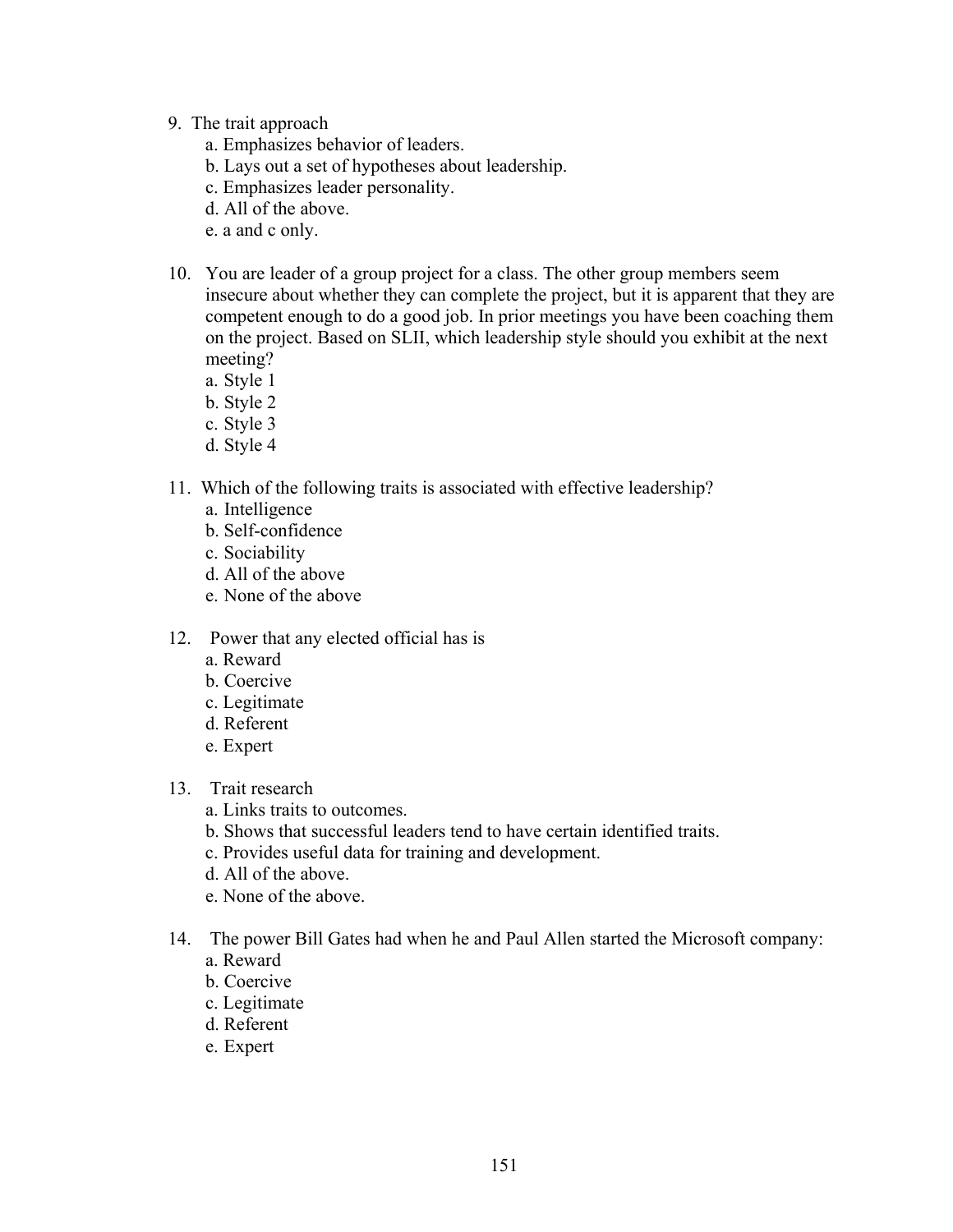- 15. Researchers agree that leadership
	- a. Is an inborn trait.
	- b. Cannot be learned.
	- c. Is influenced by the situation.
	- d. a and b only.
	- e. b and c only.
- 16. For leaders operating at lower levels of management, which skills are most important?
	- a. Technical and human
	- b. Technical and conceptual
	- c. Human and conceptual
	- d. Human, technical, and conceptual
	- e. None of the above
- 17. Transformational leadership
	- a. Helps followers to transcend their own self-interests for the good of the group.
	- b. Results in performance that goes well beyond what is expected.

 c. Is a process in which leaders and followers exchange efforts for specified rewards.

- d. a and b only.
- e. b and c only.
- 18. Which of the following is *not* a competency?
	- a. Problem-solving skills
	- b. Cognitive ability
	- c. Social judgment skills
	- d. Knowledge
	- e. All of the above
- 19. Transformational leadership
	- a. Creates a connection between leaders and followers.
	- b. Increases the motivation and morality of followers.
	- c. Helps followers reach their full potential.
	- d. All of the above.
	- e. None of the above.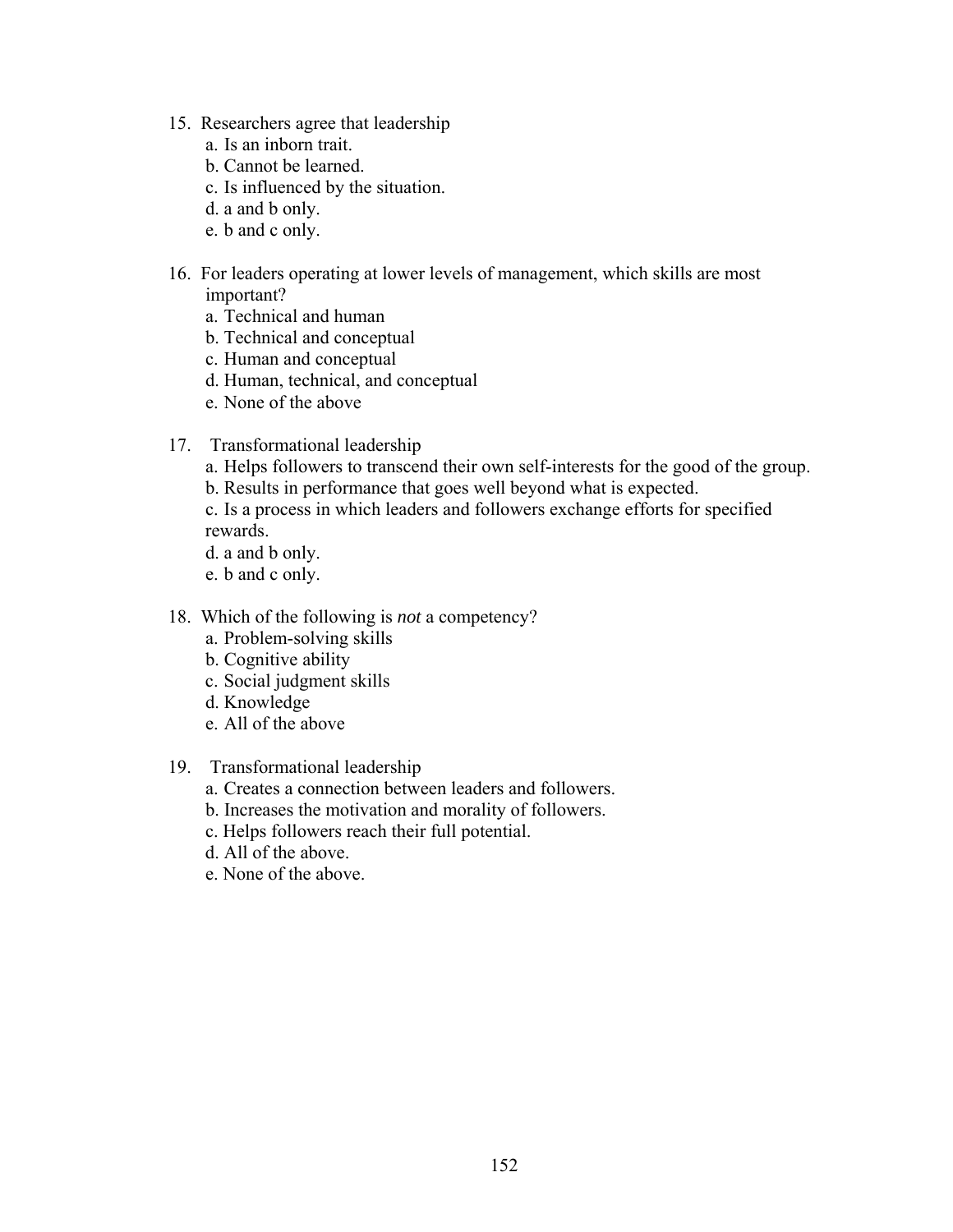20. You have recently been made a department head of the new regional office. In getting to know your departmental staff, you have noticed that one of your inexperienced employees is not following through on assigned tasks. She is enthused about her new job and wants to get ahead in the organization. Which alternative represents the most effective leadership style?

 a. Discuss the lack of follow-through with her and explore possible ways to solve this problem (S3).

 b. Specify what she must do to complete the tasks but incorporate any suggestions she may have (S2).

 c. Define the steps necessary to complete the assigned tasks and monitor her performance frequently (S1).

 d. Let her know about the lack of follow-through and give her more time to improve her performance (S4).

- 21. Which of the following is (are) an Individual Attribute(s)?
	- a. General cognitive ability
	- b. Motivation
	- c. Personality
	- d. a and c only
	- e. a, b, and c
- 22. You are president of a large corporation. At a typical monthly meeting each of your vice presidents gives standard area reports. In the past these reports have been good, and the VPs seem satisfied about their work. Based on SLII, which leadership style should you exhibit at the next meeting?
	- a. Style 1
	- b. Style 2
	- c. Style 3
	- d. Style 4

23. Leaders' power to provide pay raises and promotions is

- a. Reward
- b. Coercive
- c. Legitimate
- d. Referent
- e. Expert
- 24. According to the trait approach, leaders should
	- a. Have determination.
	- b. Have integrity.
	- c. Be much smarter than their followers.
	- d. All of the above.
	- e. a and b only.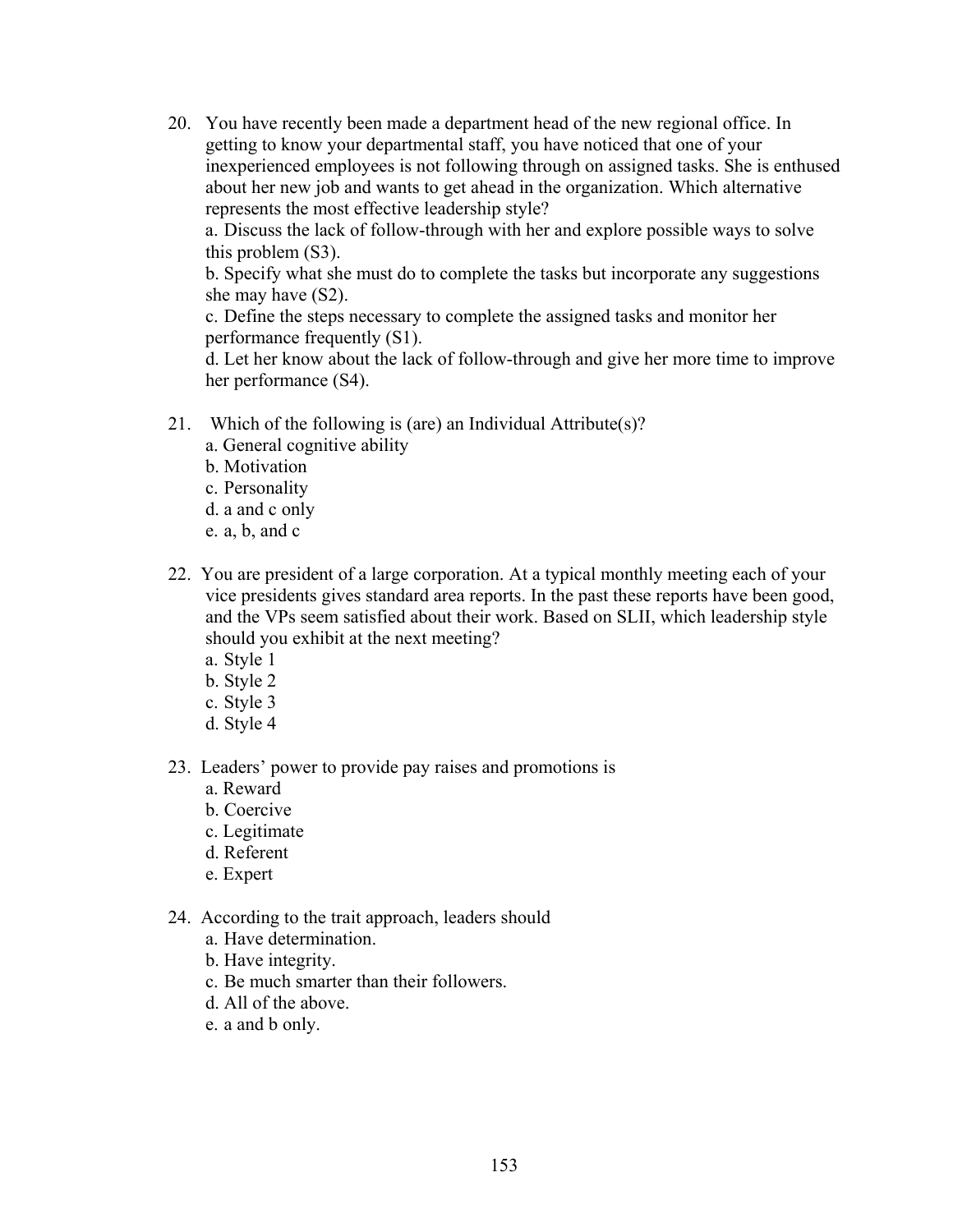- 25. Defining leadership as a process means
- a. It is an inborn trait or characteristic.
	- b. It is a transactional event.
	- c. The leader affects and is affected by followers.
	- d. a and b only.
	- e. b and c only.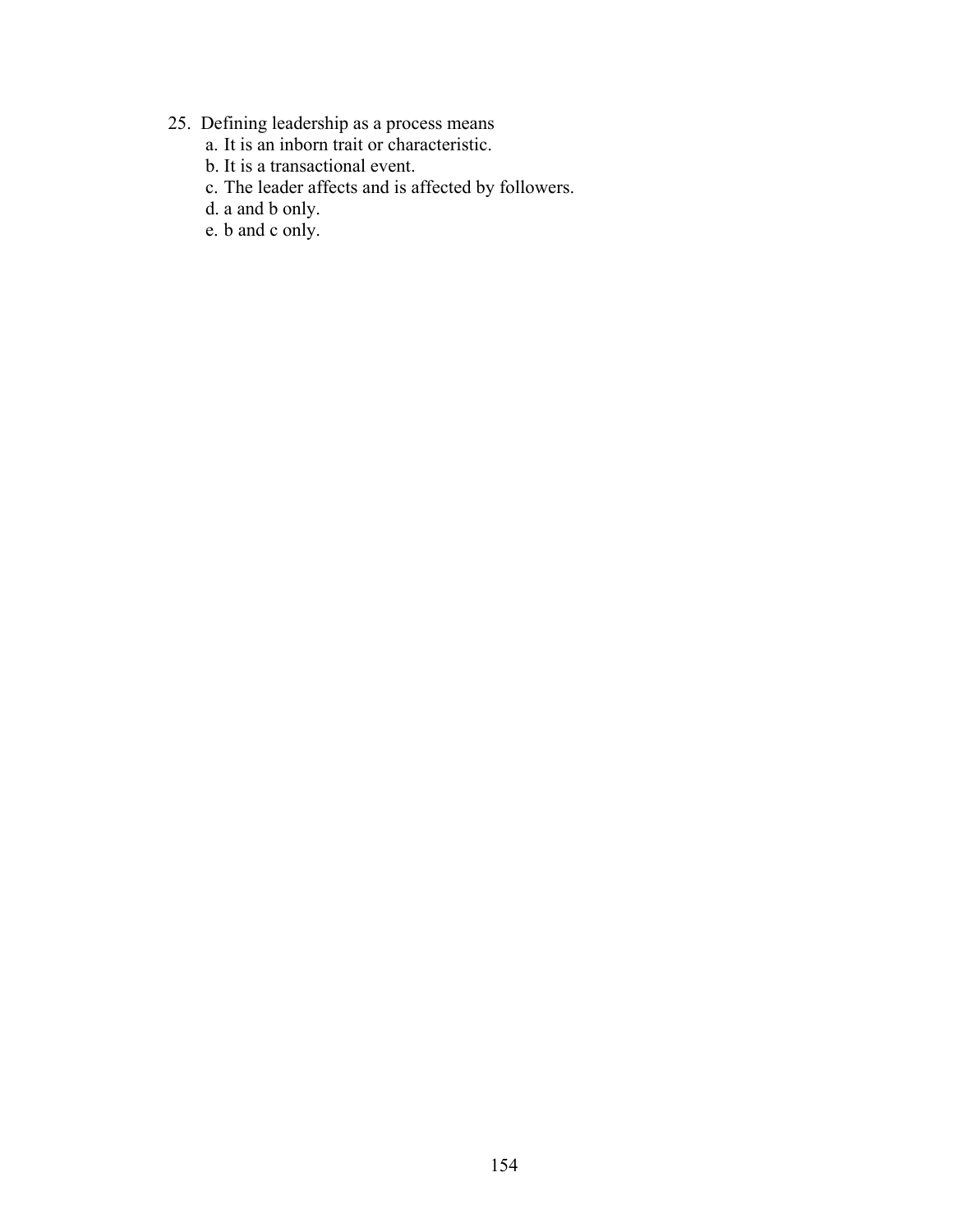**APPENDIX C** 

**Example of the Instructor's Manuals w/Test Key**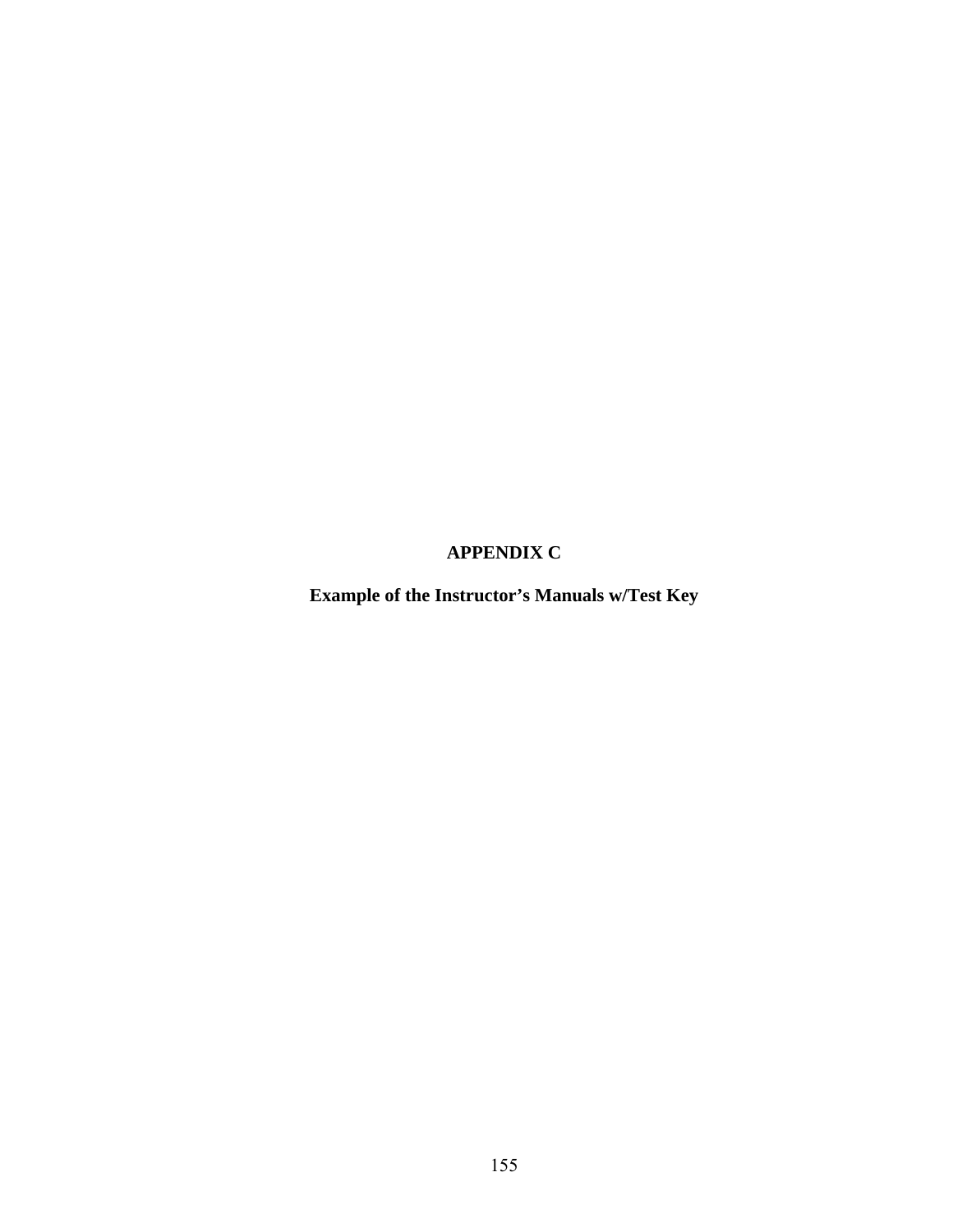#### **Example of the Teacher-Guided Learning Instructor's Manual**

Written by Mary Ann Bowman

Revised by James C Anderson II

To Accompany

Leadership Theory and Practice *Third Edition* 

> Peter G. Northouse Western Michigan University

> > Sage Publications Thousand Oaks, CA

#### **USING THE INSTRUCTOR'S MANUAL**

#### **Manual Contents**

This manual provides the following for each chapter of the third edition of *Leadership Communication: Theory and Practice.* 

- A brief overview of the chapter's contents
- Teaching points outlining the chapter's contents
- Activities for use in class
- Writing assignments

#### **Using the Teaching Points**

These teaching points provide an outline of the chapter's main points. You can use these to structure your lectures, using overhead transparencies or presentation software.

#### **Using the Activities**

Using small-group activities provides students an opportunity to interact with and learn from one another, as well as to actually apply the information presented.

#### **Using the Writing Assignments**

If you have too many students to assign longer writing projects, these assignments could be adapted for use as essay questions. As in the activities, these assignments require that students apply the information they have learned about leadership communication.

#### **Test Questions**

Answers to the Unit Test are provided in this *Manual*.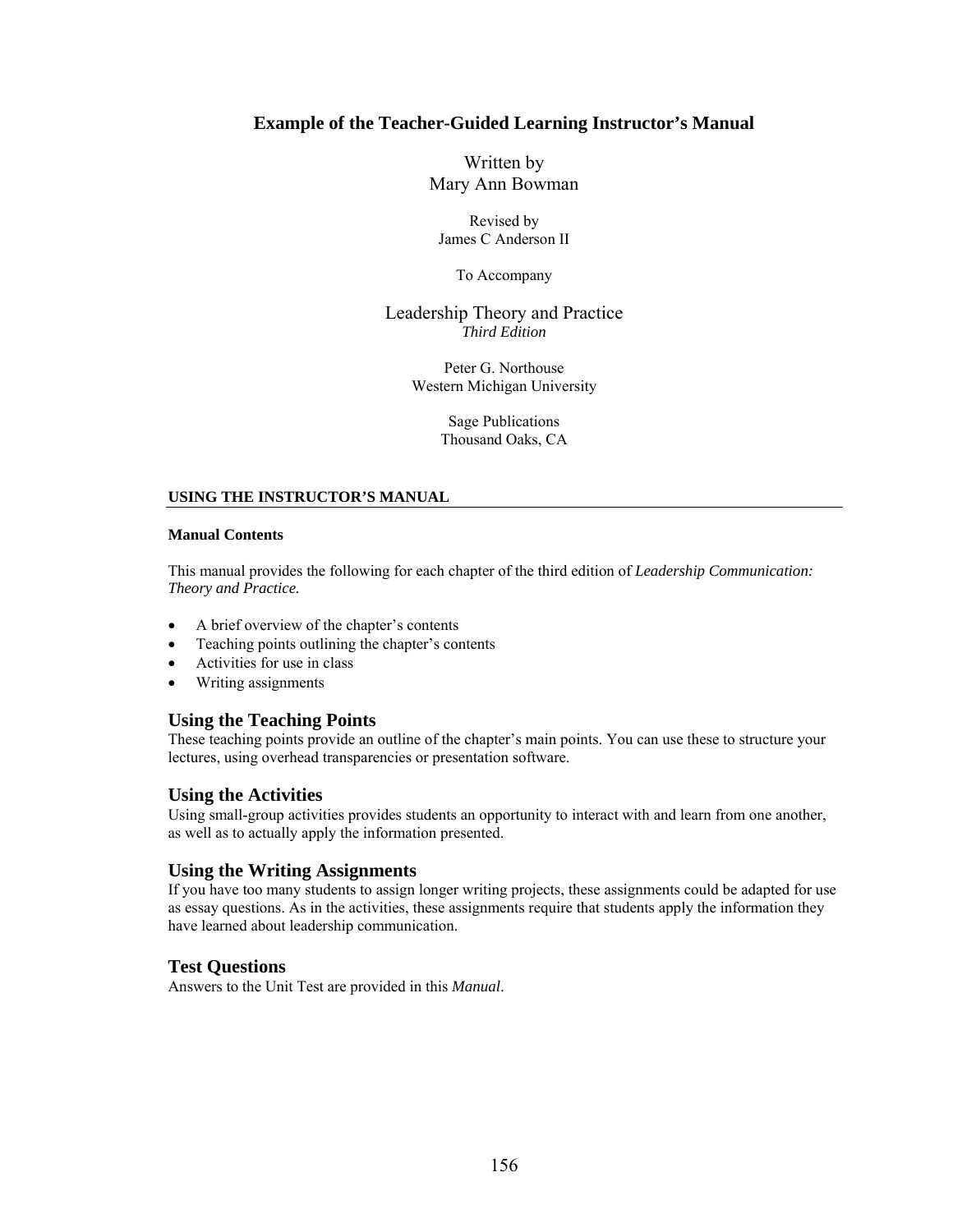## **CONTENTS**

Using the Instructor's manual

Chapter 1 – Introduction

Chapter 2 – Trait Approach

Chapter 3 – Skills Approach

Chapter 5 – Situational Approach

Chapter 9 – Transformational Leadership

# **KEY TO TEST QUESTIONS**

## *True-False Multiple-Choice*

| 1. T  | 1.    | $\mathbf b$ |
|-------|-------|-------------|
| 2. F  | 2.    | $\mathbf c$ |
| 3. T  | 3.    | d           |
| 4. F  | 4.    | $\mathbf b$ |
| 5. F  | 5.    | $\mathbf b$ |
| 6. F  | 6.    | e           |
| 7. T  | 7.    | $\mathbf b$ |
| 8. T  | 8.    | $\rm{a}$    |
| 9. T  | 9.    | $\mathbf c$ |
| 10.F  | 10. c |             |
| 11. T | 11. d |             |
| 12. T | 12. c |             |
| 13. T | 13. b |             |
| 14. T | 14. e |             |
| 15. T | 15. c |             |
| 16. T | 16. a |             |
| 17. T | 17. d |             |
| 18. F | 18. b |             |
| 19. T | 19. d |             |
| 20. F | 20. c |             |
| 21. T | 21. e |             |
| 22. T | 22. d |             |
| 23. T | 23. a |             |
| 24. T | 24. e |             |
| 25. F | 25. e |             |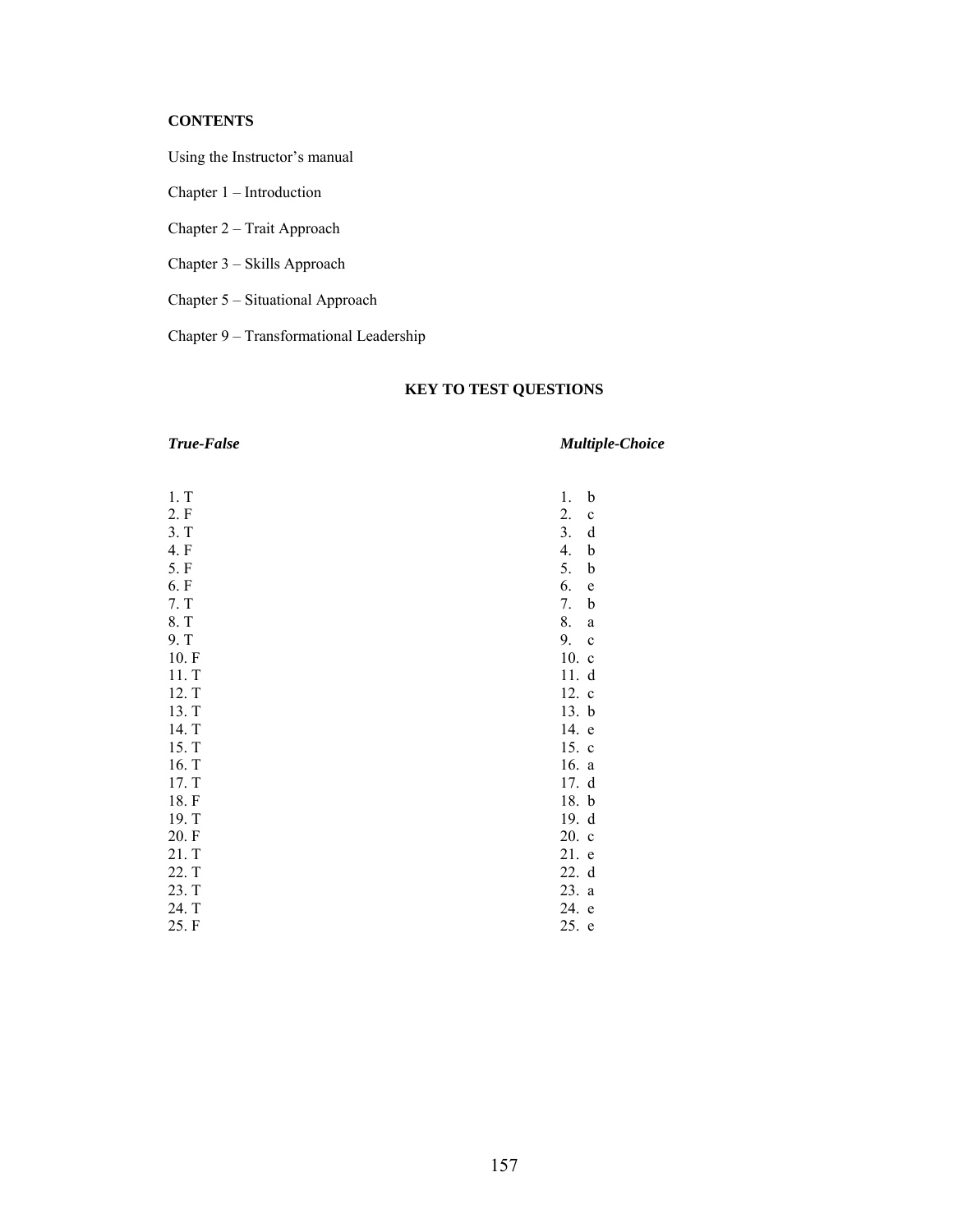#### **Chapter 1**

#### **Introduction**

Overview: This chapter defines leadership and describes its various characteristics. The entire book treats leadership as a complex process with multiple dimensions.

#### **Teaching Points**

#### *Leadership Defined*

- Ways of conceptualizing leadership
- Leadership as a process
- Components of the definition
- Followers and leadership

#### *Leadership Described*

- Trait vs. process leadership
- Assigned vs. emergent leadership
- Leadership and power
- Leadership and coercion
- Leadership and management
	- —Functions of management
	- —Kotter's distinction
	- —Rost's distinction
	- —Zaleznik's position

#### **Activity**

#### *Social Power*

Divide students into small groups and provide each group with one or more copies of a news magazine. Have the groups identify examples of the five bases of social power from news stories they find. Each small group should then report back to the entire class about the results of their work. Note commonalities by summarizing their conclusions in a master list.

#### **Writing Assignments**

#### *Contemporary Leadership*

Have students write a 1 page reaction paper about a contemporary leader (someone they know personally or a public figure) and the way this person uses power. Students should use specific examples to support their argument that the power used fits the French and Raven category. They should also explain how the concept of social power provides a useful way to understand this person's leadership.

#### Leadership vs. Management

Have students write a 1 page reaction paper that defends or attacks the view that leadership and management are different constructs. They should provide specific examples to support their position and discuss the implications of their views for leadership in general.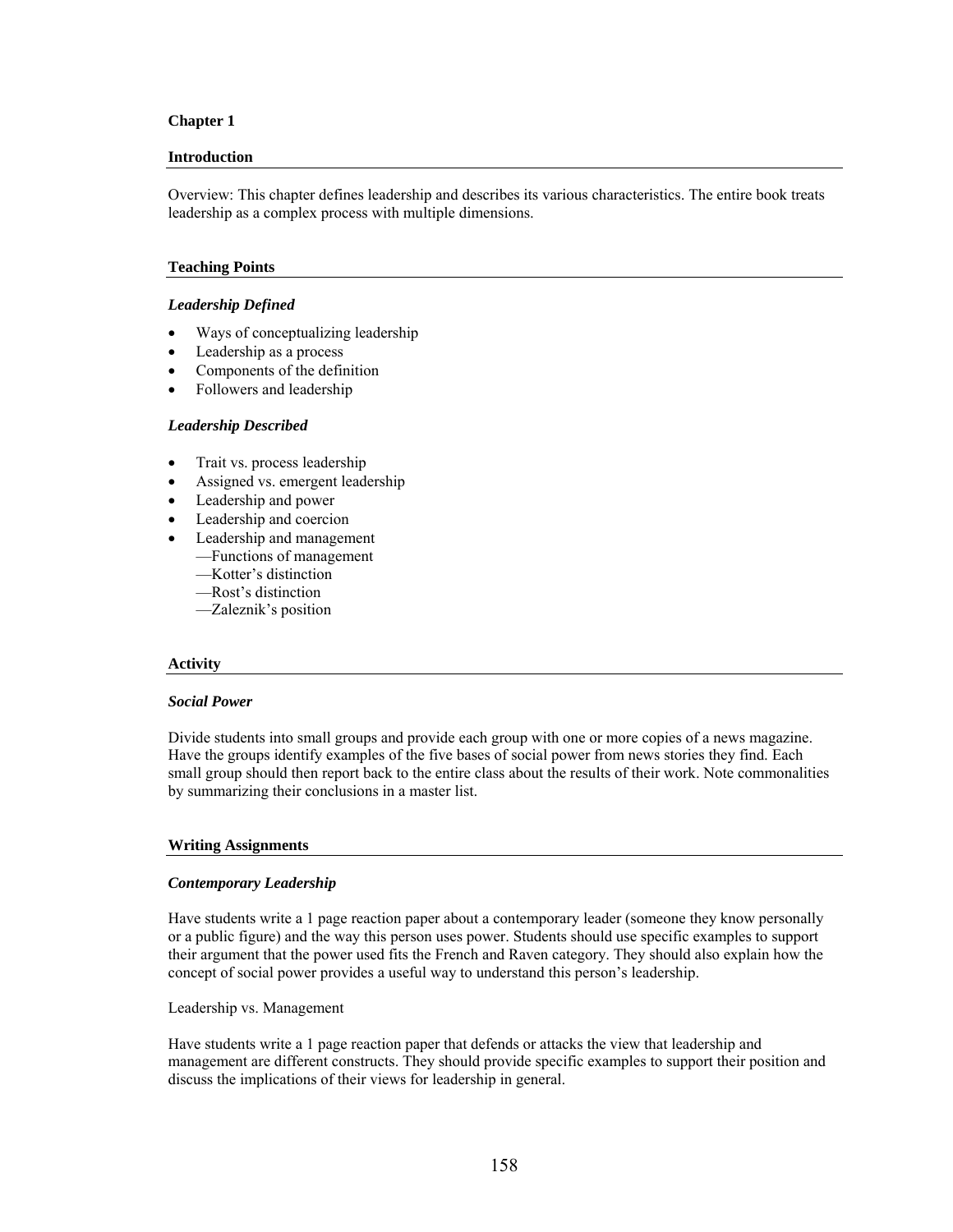## **Example of the Problem-Based Learning Instructor's Manual**

Written by Mary Ann Bowman

Revised by James C Anderson II

To Accompany

Leadership Theory and Practice *Third Edition* 

> Peter G. Northouse Western Michigan University

> > Sage Publications

#### **USING THE INSTRUCTOR'S MANUAL**

#### **Manual Contents**

This manual provides the following for each chapter of the third edition of *Leadership Communication: Theory and Practice.* 

- A brief overview of the chapter's contents
- A list of concepts and terms discussed in the chapter
- Teaching points outlining the chapter's contents
- Questions for study and discussion

#### *Using Concepts and Terms*

These lists of concepts and terms give students a basic vocabulary with which to discuss and think about the ideas presented in each chapter.

#### *Using the Teaching Points*

These teaching points provide an outline of the chapter's main points. You can use these to as a quick reference if questions arise by the students as they work through the material.

#### *Using the Study and Discussion Questions*

These questions allow students to systematically work their way through the information in each chapter. If they can answer each question, they have learned the chapter contents. You can use these questions to guide the students through solving the case study.

#### *Test Questions*

Answers to the Unit Test are provided in this *Manual*.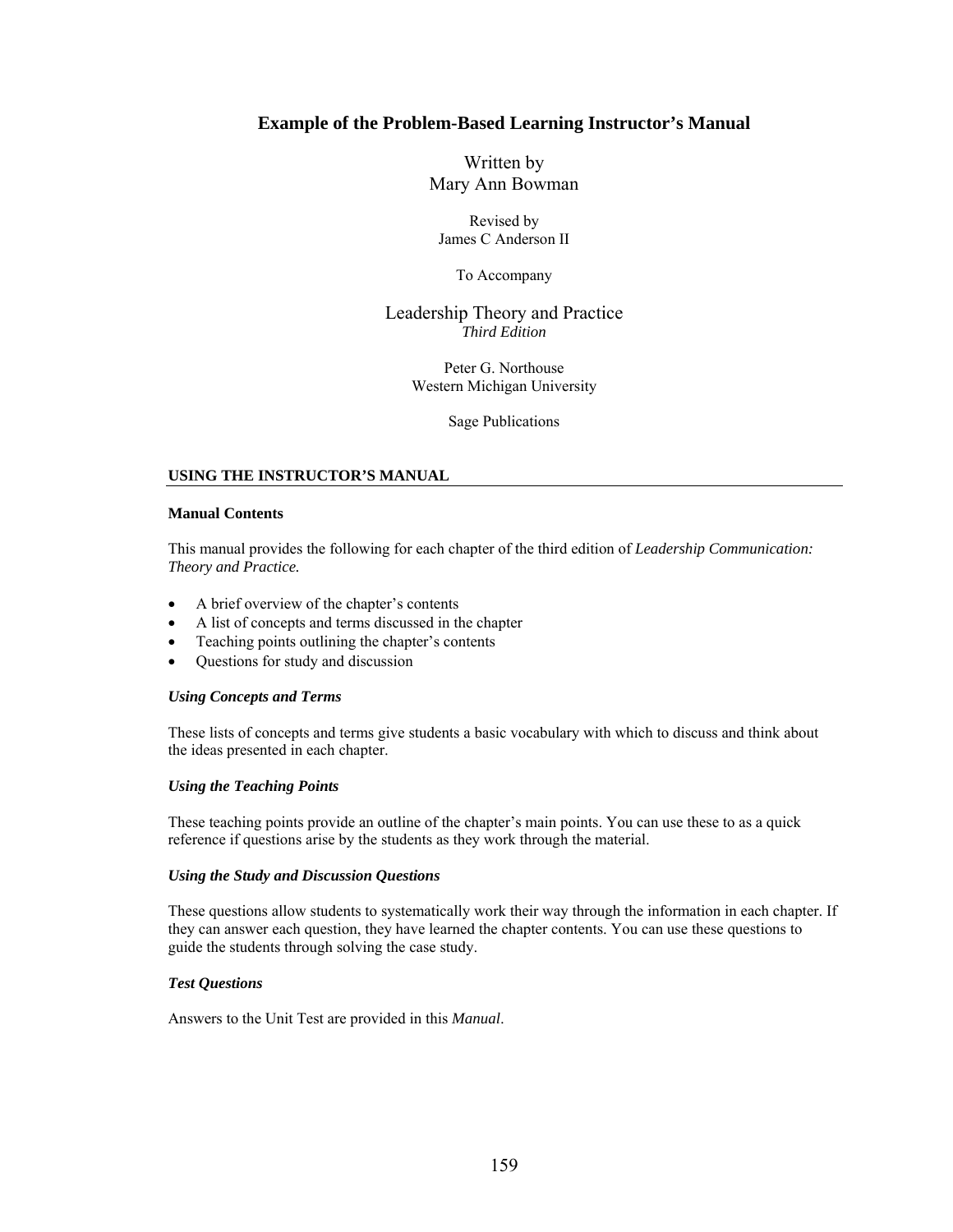#### **Chapter 2**

#### **TRAIT APPROACH**

Overview: Chapter 2 examines the many studies conducted through the years on individuals' personal leadership characteristics. It also identifies and discusses some of the important traits consistently associated with people who are considered leaders.

#### **Concepts and Terms**

"Great Person" theory Leader personality Leader traits Situational factors Intelligence Self-confidence **Determination** Integrity Sociability Leadership profile Personality assessment instruments Minnesota Multiphasic Personality Inventory (MMPI) Myers-Briggs Type Indicator (MBTI) Leadership Trait Questionnaire (LTQ)

#### **Teaching Points**

#### *Description*

- One of the oldest approaches
- Great person theories
- What traits differentiate leaders?
- Stogdill's 1948 survey
- Stogdill's 1974 survey
- Research in the 1990s
- Comparison of various studies

#### *Major Leadership Traits*

- Intelligence
- Self-confidence
- **Determination**
- Integrity
- **Sociability**

#### *How This Approach Works*

- Focuses exclusively on the leader.
- Finds people with the "right" leadership profile.
- Personality type assessments.
- May be used for personal development.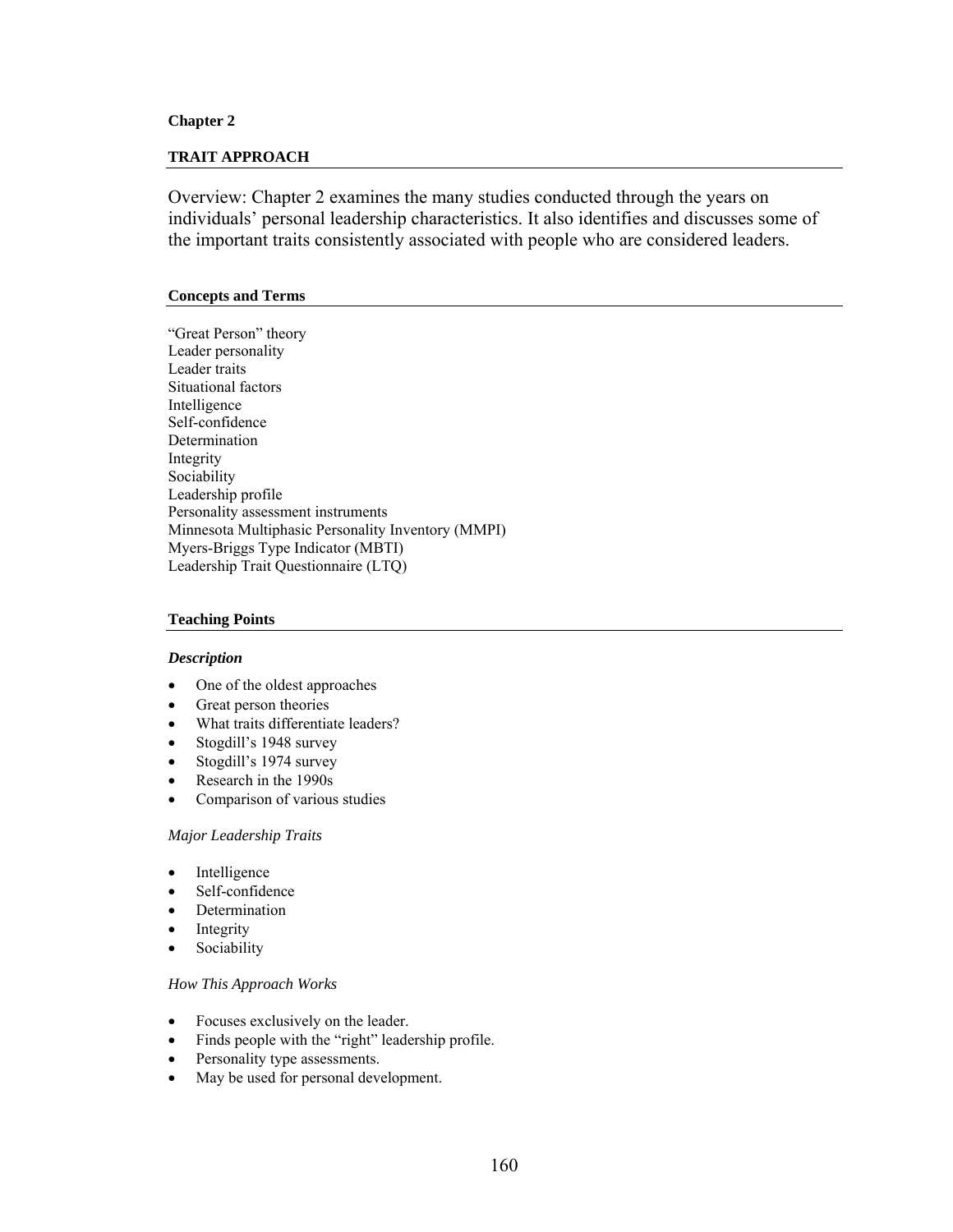#### *Strengths*

- Intuitively appealing.
- Backed by century of research.
- Focuses exclusively on leader.
- Provides benchmarks.

#### *Criticisms*

- Fails to delimit a definitive list of traits.
- Fails to take situations into account.
- Highly subjective determinations of "most important" traits.
- Trait research fails to examine relationship to outcomes.
- Not useful for training and development.
- •

#### **Questions for Study**

- 1. What noted researchers are associated with leadership traits?
- 2. What methods have researchers used to investigate leadership traits?
- 3. Which traits are cited most often in research results?
- 4. What does the trait approach suggest about effective organizational leadership?
- 5. How might the trait approach be used for personal awareness and development?
- 6. What are strengths of the trait approach?
- 7. What are criticisms of the trait approach?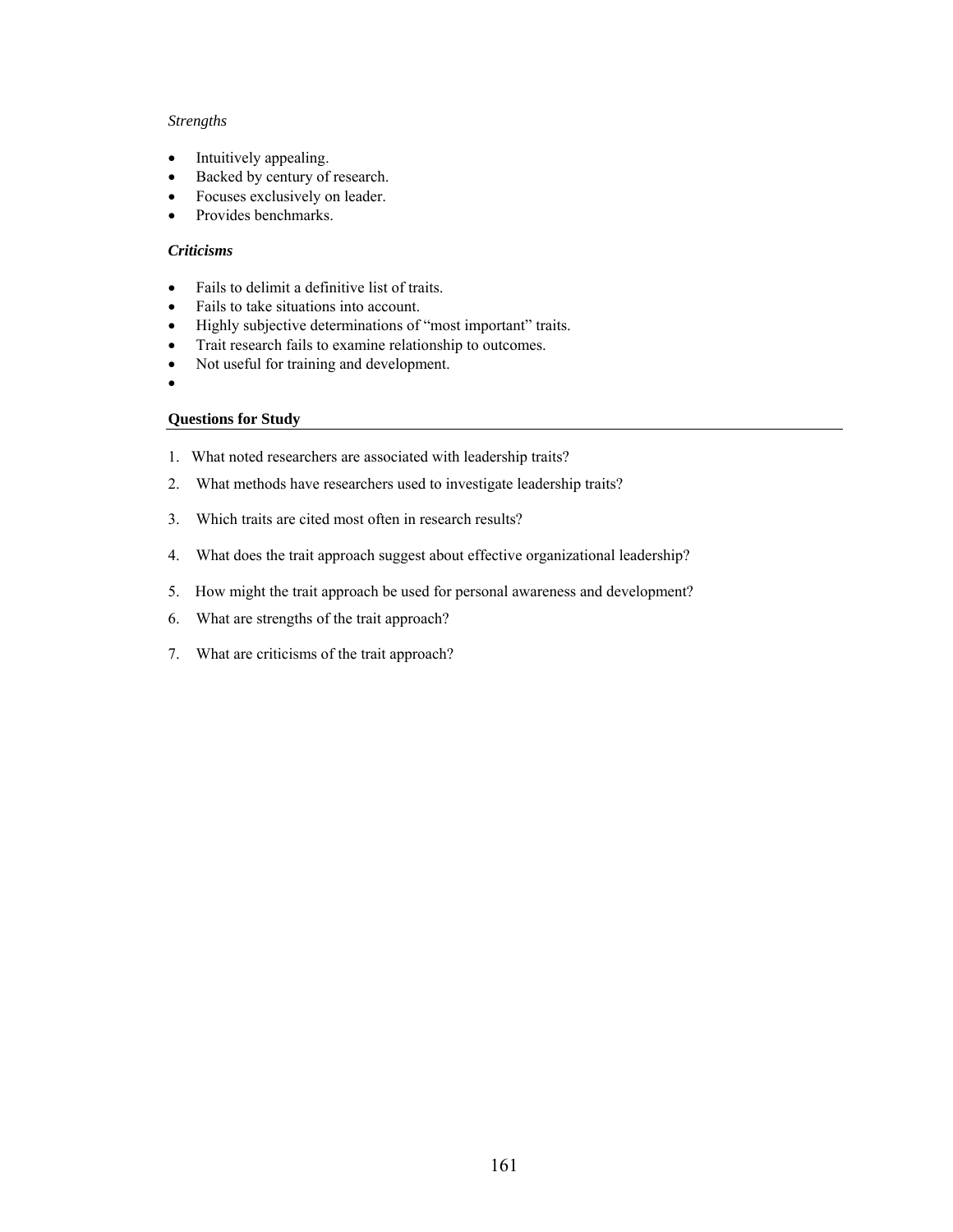# **APPENDIX D**

**Student Identification Form**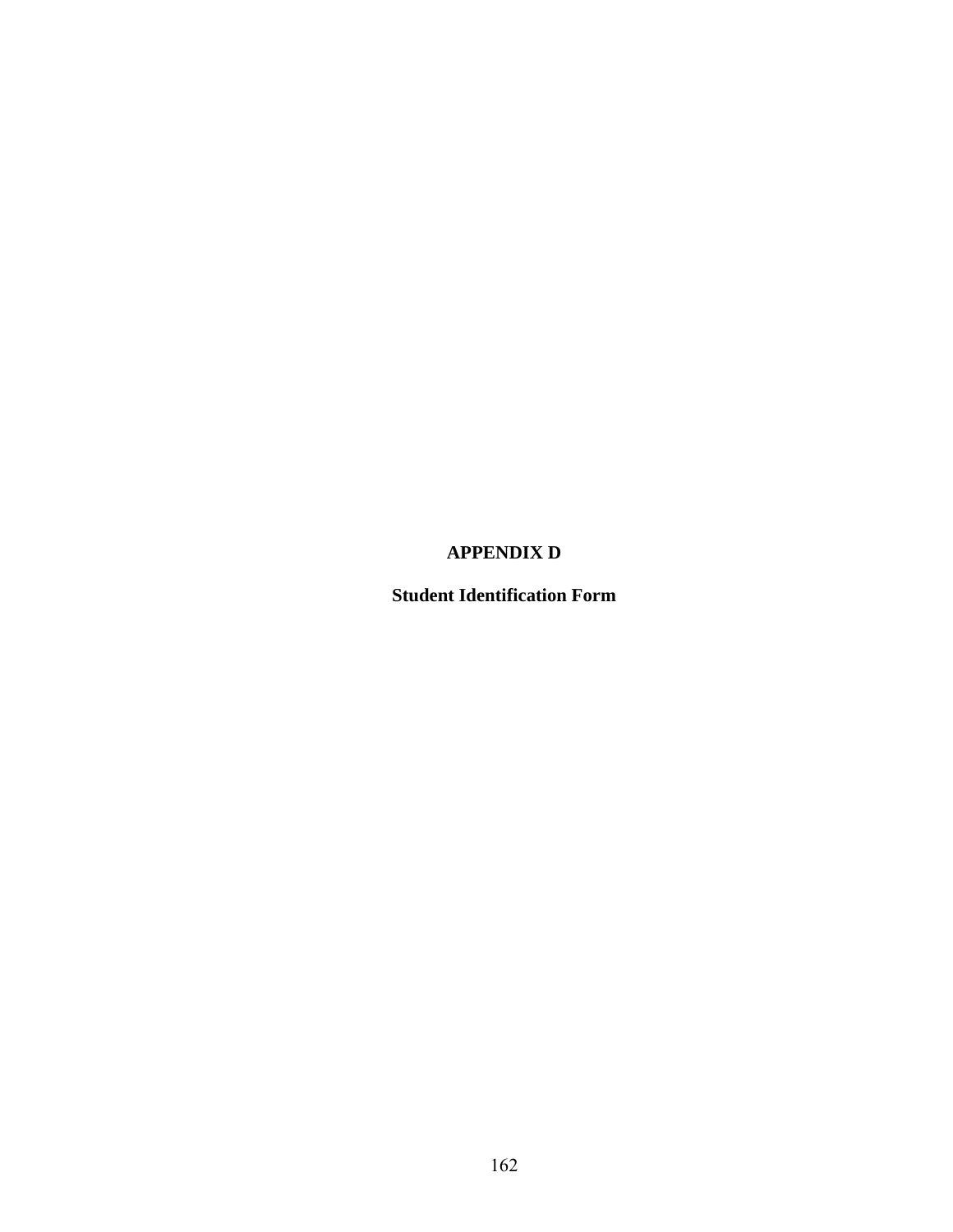# FOR TEACHER USE ONLY **DO NOT** RETURN THIS FORM

# **Student Identification Form**

List students alphabetically. Use this ID # for all correspondence.

| <b>Student Name</b>   |                           | <b>Team</b> |                             |
|-----------------------|---------------------------|-------------|-----------------------------|
| (List Alphabetically) | ID#                       | #           | <b>Learning Objective #</b> |
|                       | $\mathbf{1}$              |             |                             |
|                       |                           |             |                             |
|                       | $\boldsymbol{2}$          |             |                             |
|                       | $\ensuremath{\mathsf{3}}$ |             |                             |
|                       | $\overline{\mathbf{4}}$   |             |                             |
|                       | $\,$ 5 $\,$               |             |                             |
|                       | $6\phantom{a}$            |             |                             |
|                       | $\boldsymbol{7}$          |             |                             |
|                       | $\bf 8$                   |             |                             |
|                       | $\boldsymbol{9}$          |             |                             |
|                       |                           |             |                             |
|                       | $10$                      |             |                             |
|                       | $11$                      |             |                             |
|                       | 12                        |             |                             |
|                       | 13                        |             |                             |
|                       | 14                        |             |                             |
|                       | 15                        |             |                             |
|                       | 16                        |             |                             |
|                       |                           |             |                             |
|                       | $17$                      |             |                             |
|                       | 18                        |             |                             |
|                       | 19                        |             |                             |
|                       | $20\,$                    |             |                             |
|                       | 21                        |             |                             |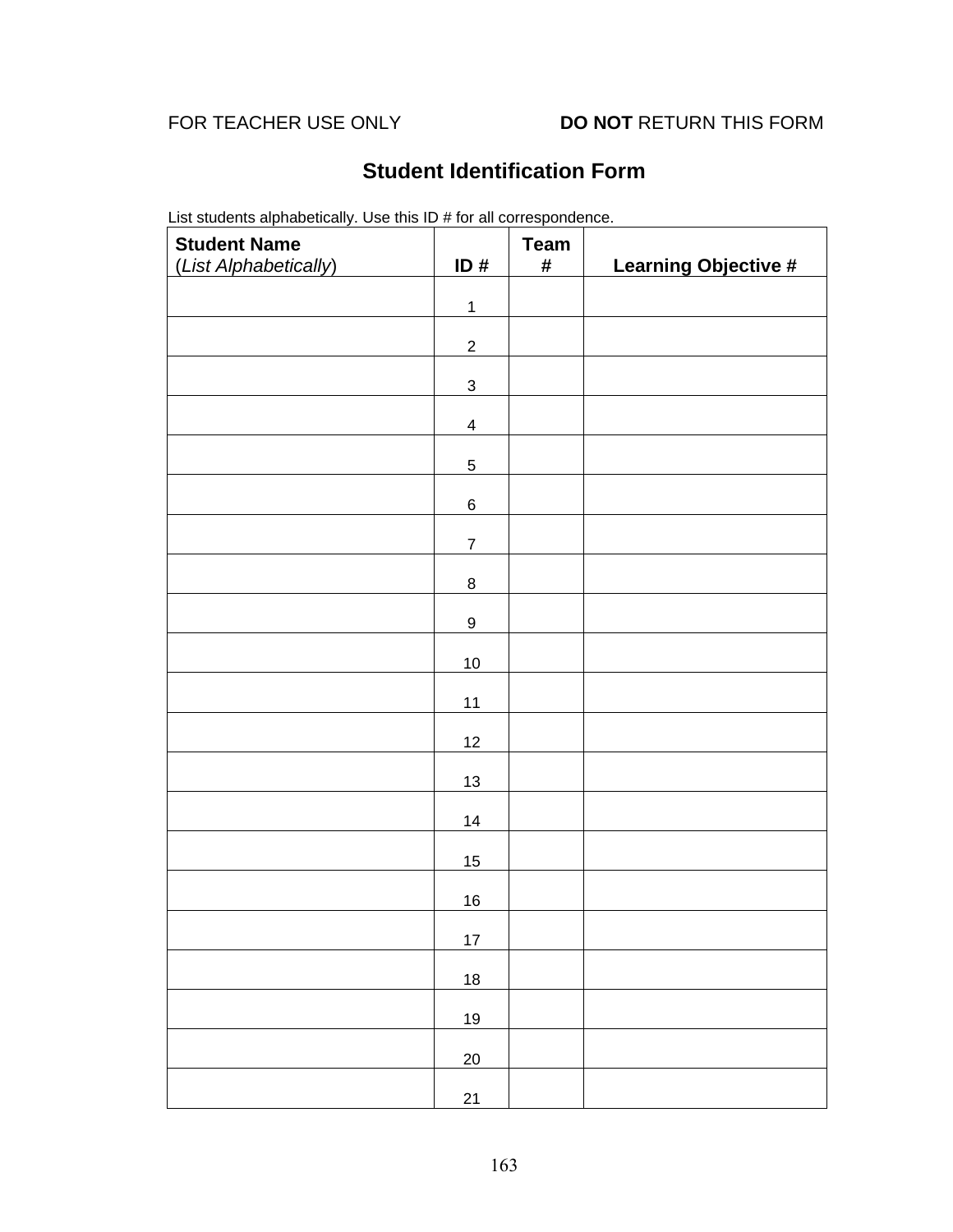# **APPENDIX E**

**Score Report Form**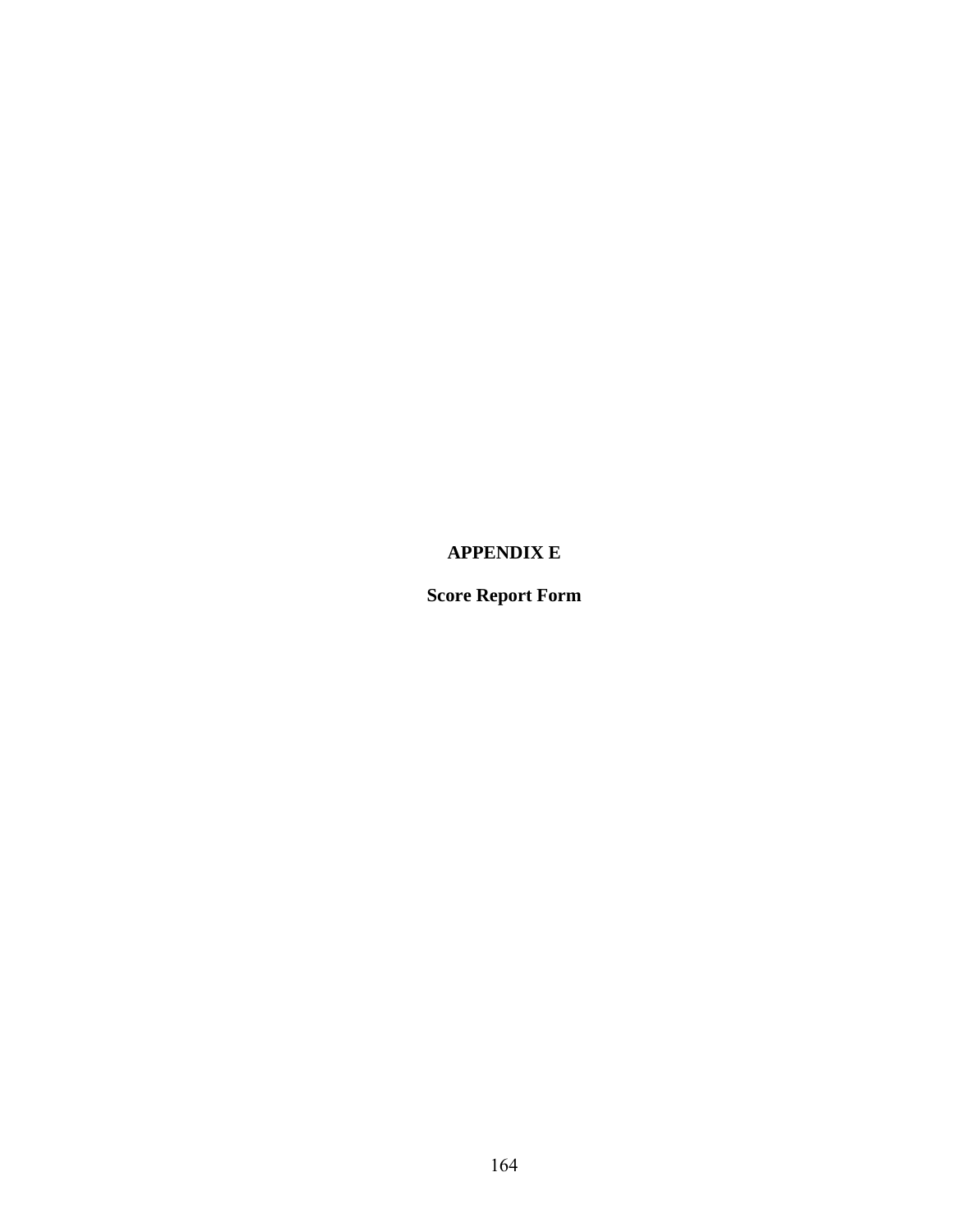#### RETURN THIS FORM TO DO NOT INCLUDE STUDENT<br>
MU DEPT. OF AG ED NAMES ON THIS FORM

# **Score Report Form**

| <b>Student</b><br>ID#     | <b>Aptitude</b><br><b>Score</b><br>(English) | <b>Pre-Test</b><br>Leadership<br><b>Score</b><br>(number correct) | <b>Post-Test</b><br>Leadership<br><b>Score</b><br>(number correct) | <b>Gender</b> (Circle) |
|---------------------------|----------------------------------------------|-------------------------------------------------------------------|--------------------------------------------------------------------|------------------------|
| $\mathbf{1}$              |                                              |                                                                   |                                                                    | M<br>F                 |
| $\boldsymbol{2}$          |                                              |                                                                   |                                                                    | M<br>F                 |
| $\ensuremath{\mathsf{3}}$ |                                              |                                                                   |                                                                    | M<br>F                 |
| $\overline{\mathcal{A}}$  |                                              |                                                                   |                                                                    | M<br>F                 |
| 5                         |                                              |                                                                   |                                                                    | M<br>F                 |
| 6                         |                                              |                                                                   |                                                                    | M<br>F                 |
| $\overline{7}$            |                                              |                                                                   |                                                                    | M<br>F                 |
| 8                         |                                              |                                                                   |                                                                    | M<br>F                 |
| $\boldsymbol{9}$          |                                              |                                                                   |                                                                    | M<br>F                 |
| 10                        |                                              |                                                                   |                                                                    | M<br>F                 |
| 11                        |                                              |                                                                   |                                                                    | M<br>F                 |
| 12                        |                                              |                                                                   |                                                                    | M<br>F                 |
| 13                        |                                              |                                                                   |                                                                    | M<br>F                 |
| 14                        |                                              |                                                                   |                                                                    | M<br>F                 |
| 15                        |                                              |                                                                   |                                                                    | M<br>F                 |
| 16                        |                                              |                                                                   |                                                                    | M<br>F                 |
| 17                        |                                              |                                                                   |                                                                    | M<br>F                 |
| 18                        |                                              |                                                                   |                                                                    | M<br>F                 |
| 19                        |                                              |                                                                   |                                                                    | M<br>F                 |
| 20                        |                                              |                                                                   |                                                                    | M<br>F                 |
| 21                        |                                              |                                                                   |                                                                    | M<br>F                 |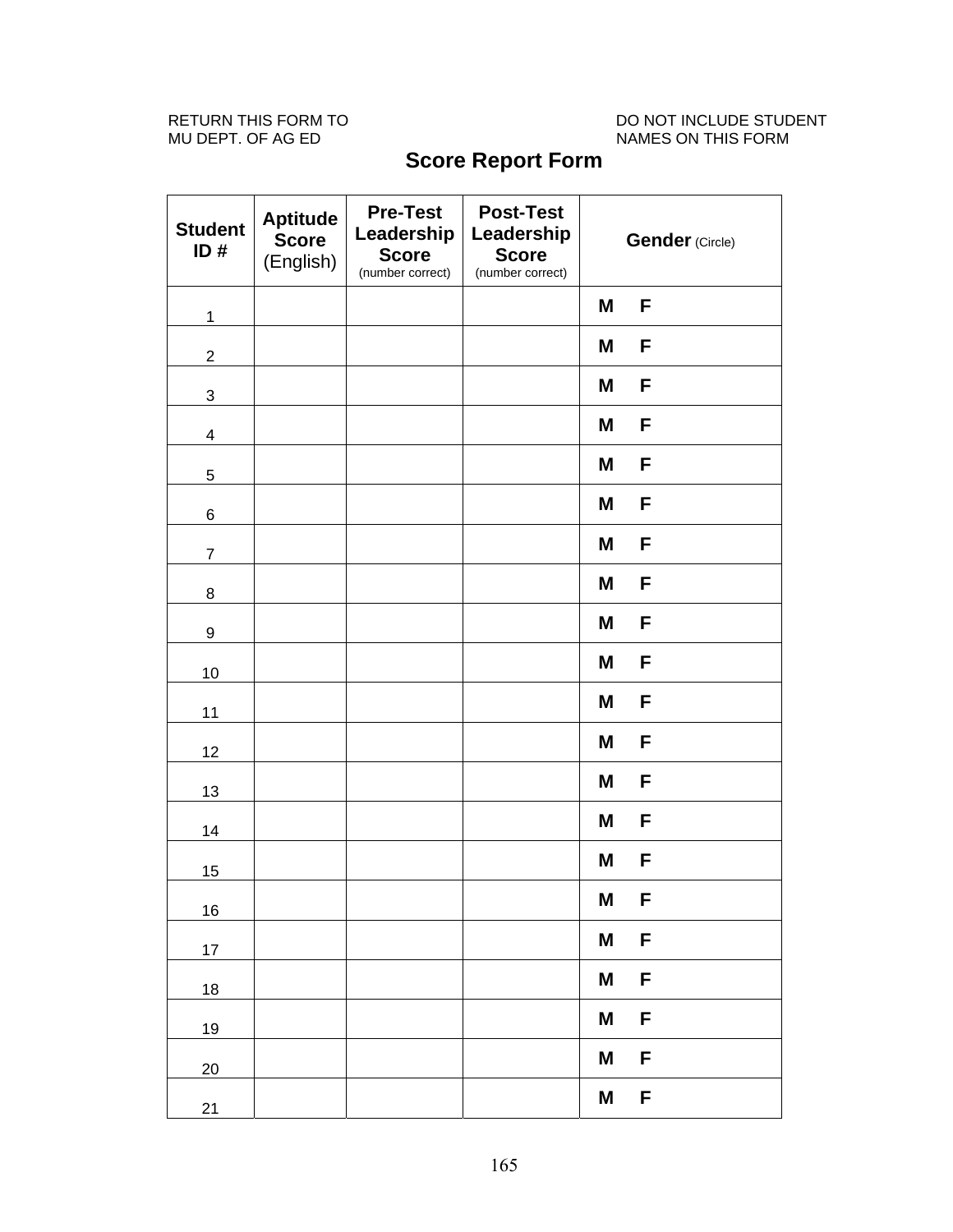# **APPENDIX F**

**Study Schedules**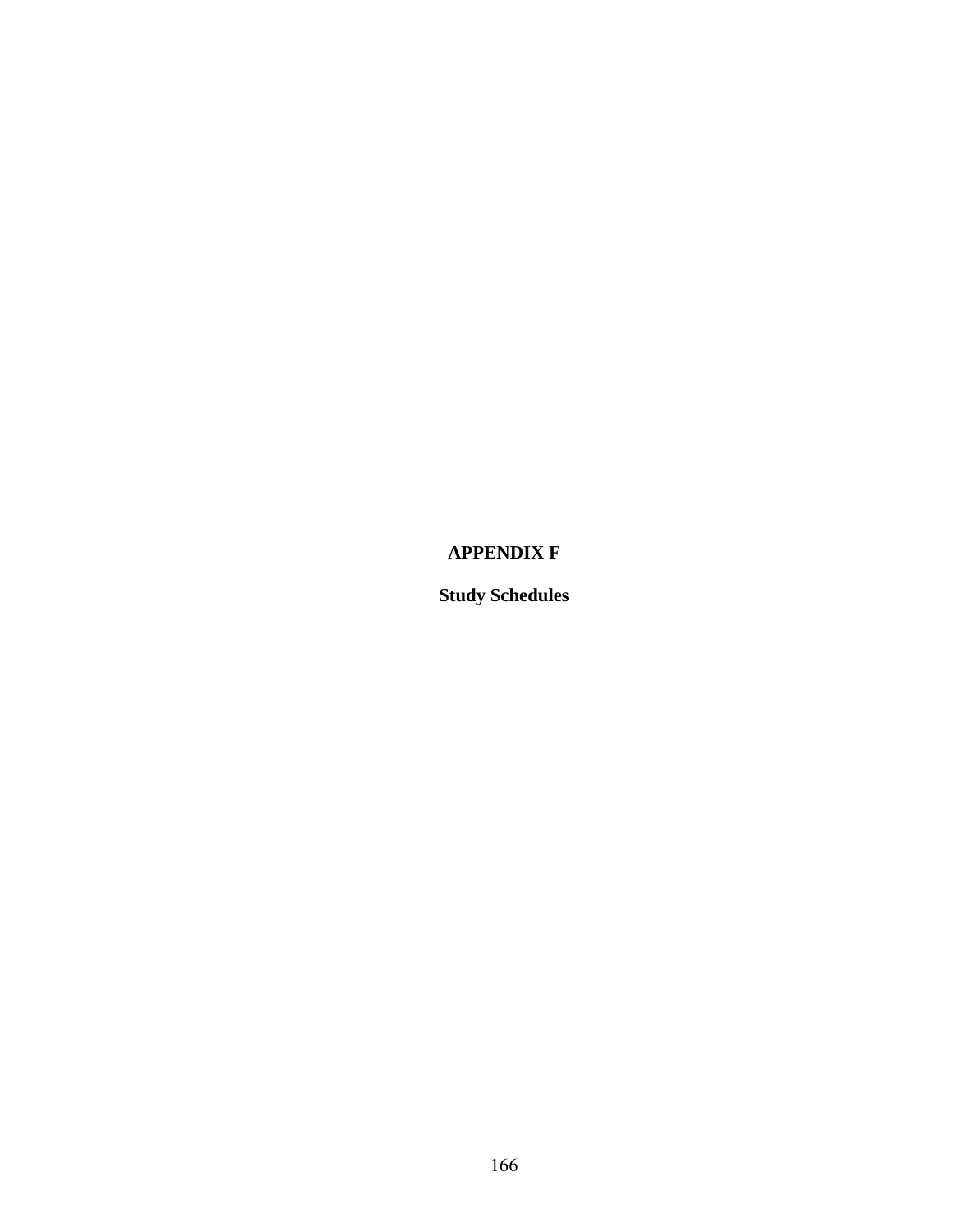# **Problem-Based Learning Schedule 50 minute Periods**

| Day | <b>Task to accomplish</b>                                                                                                                                       |
|-----|-----------------------------------------------------------------------------------------------------------------------------------------------------------------|
| 1   | Introduce the importance of their participation in the study<br>Pretest administration of Leadership Theory Test                                                |
| 2   | Pretest administration of Watson-Glaser (WGCTA)<br>Discuss problem-solving vs. problem-resolving                                                                |
| 3   | Discuss Leadership Development                                                                                                                                  |
| 4   | Explain purpose of PBL<br>Establish teams and identify member roles<br>Orient groups to the problem case and facilitate group processing<br>of case information |
| 5   | Present handout of formal learning objectives<br>Provide resources for learning objectives<br>Facilitate individual investigation of information                |
| 6   | Facilitate individual investigation of information                                                                                                              |
| 7   | Prepare learning objective reports                                                                                                                              |
| 8   | Learning objectives presentation to group                                                                                                                       |
| 9   | Relate learning objectives to case resolution                                                                                                                   |
| 10  | Relate learning objectives to case resolution<br>Develop resolution to problem case                                                                             |
| 11  | Develop resolution to problem case<br>Present case resolutions                                                                                                  |
| 12  | Present case resolutions<br>Debrief the process of resolving the case                                                                                           |
| 13  | Post-test administration of Leadership Theory Test                                                                                                              |
| 14  | Post-test administration of WGCTA                                                                                                                               |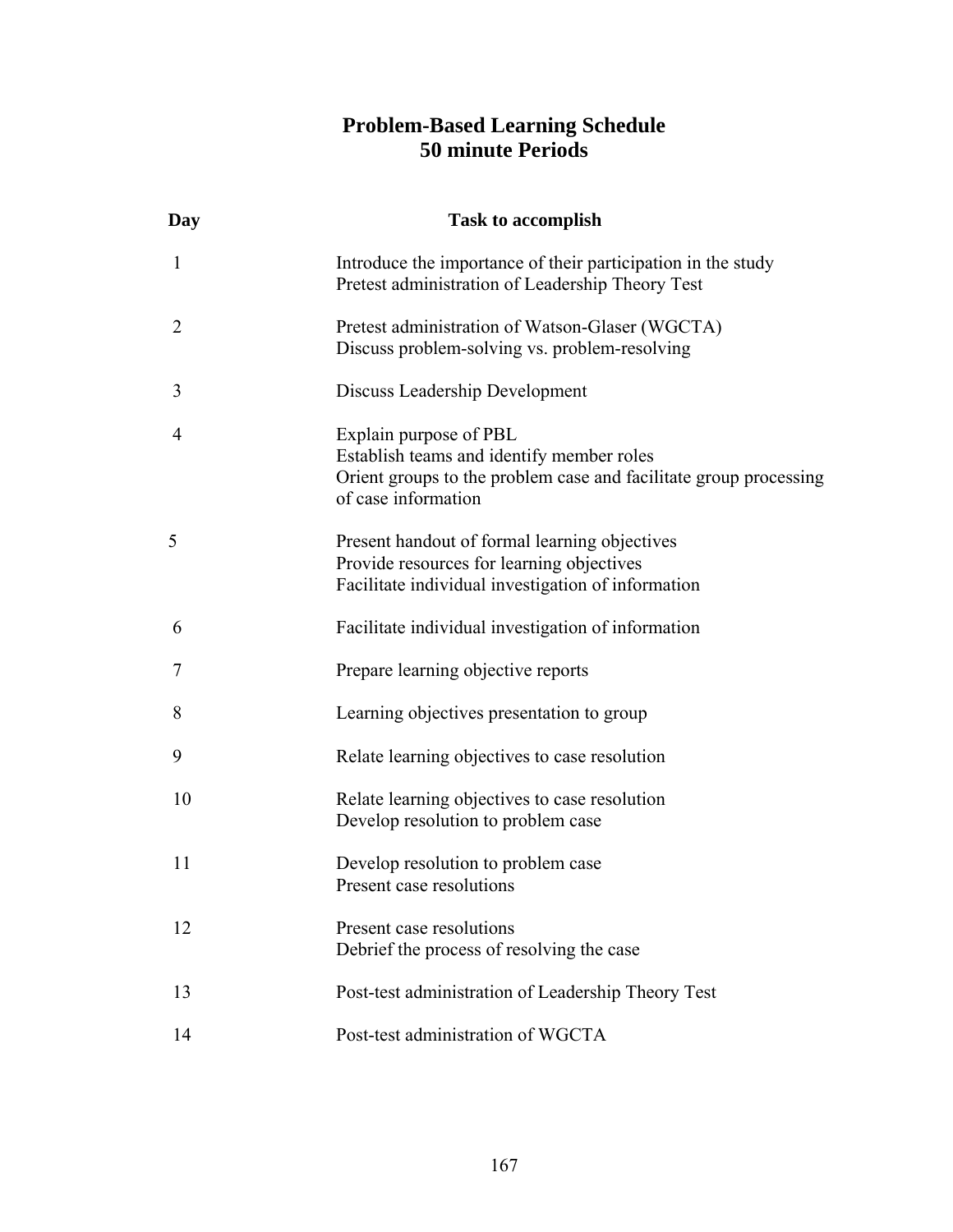# **Teacher-Guided Learning Schedule 50 minute Periods**

| Day            | <b>Task to accomplish</b>                                                                                        |  |  |  |  |  |  |  |
|----------------|------------------------------------------------------------------------------------------------------------------|--|--|--|--|--|--|--|
| 1              | Introduce the importance of their participation in the study<br>Pretest administration of Leadership Theory Test |  |  |  |  |  |  |  |
| $\overline{2}$ | Pretest administration of Watson-Glaser (WGCTA)<br>Discuss the importance of Leadership Development              |  |  |  |  |  |  |  |
| $3 - 4$        | Chapter 1 – Introduction Lesson<br>Application activity                                                          |  |  |  |  |  |  |  |
| $5 - 6$        | Chapter 2 – Trait Approach Lesson<br><b>Application Activity</b>                                                 |  |  |  |  |  |  |  |
| $7 - 8$        | Chapter 3 – Skills Approach Lesson<br><b>Application Activity</b>                                                |  |  |  |  |  |  |  |
| $9 - 10$       | Chapter 5 – Situational Approach Lesson<br><b>Application Activity</b>                                           |  |  |  |  |  |  |  |
| $11 - 12$      | Chapter 9 – Transformational Leadership Lesson<br><b>Application Activity</b>                                    |  |  |  |  |  |  |  |
| 13             | Post-test administration of Leadership Theory Test                                                               |  |  |  |  |  |  |  |
| 14             | Post-test administration of WGCTA                                                                                |  |  |  |  |  |  |  |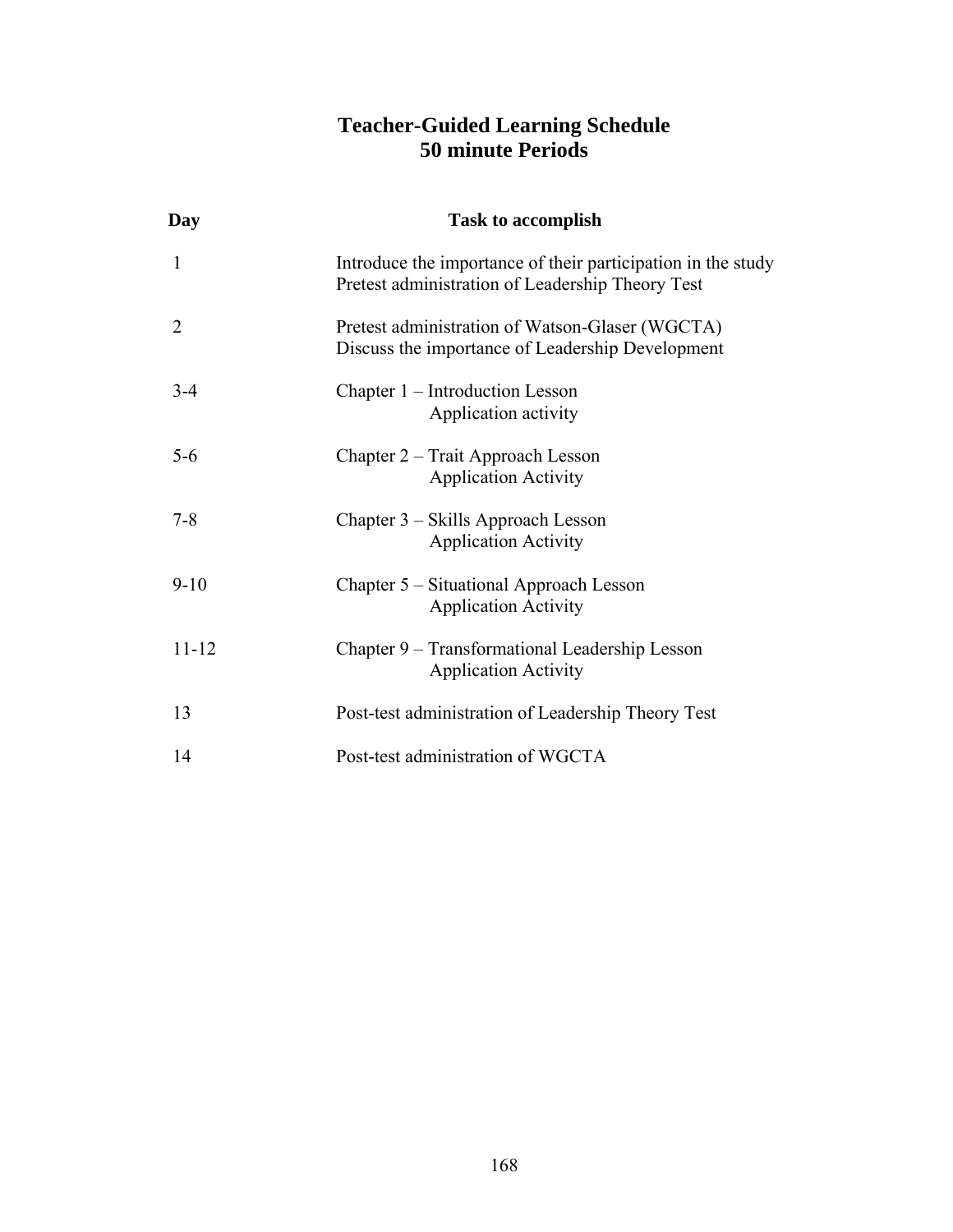## **APPENDIX G**

**Case Study**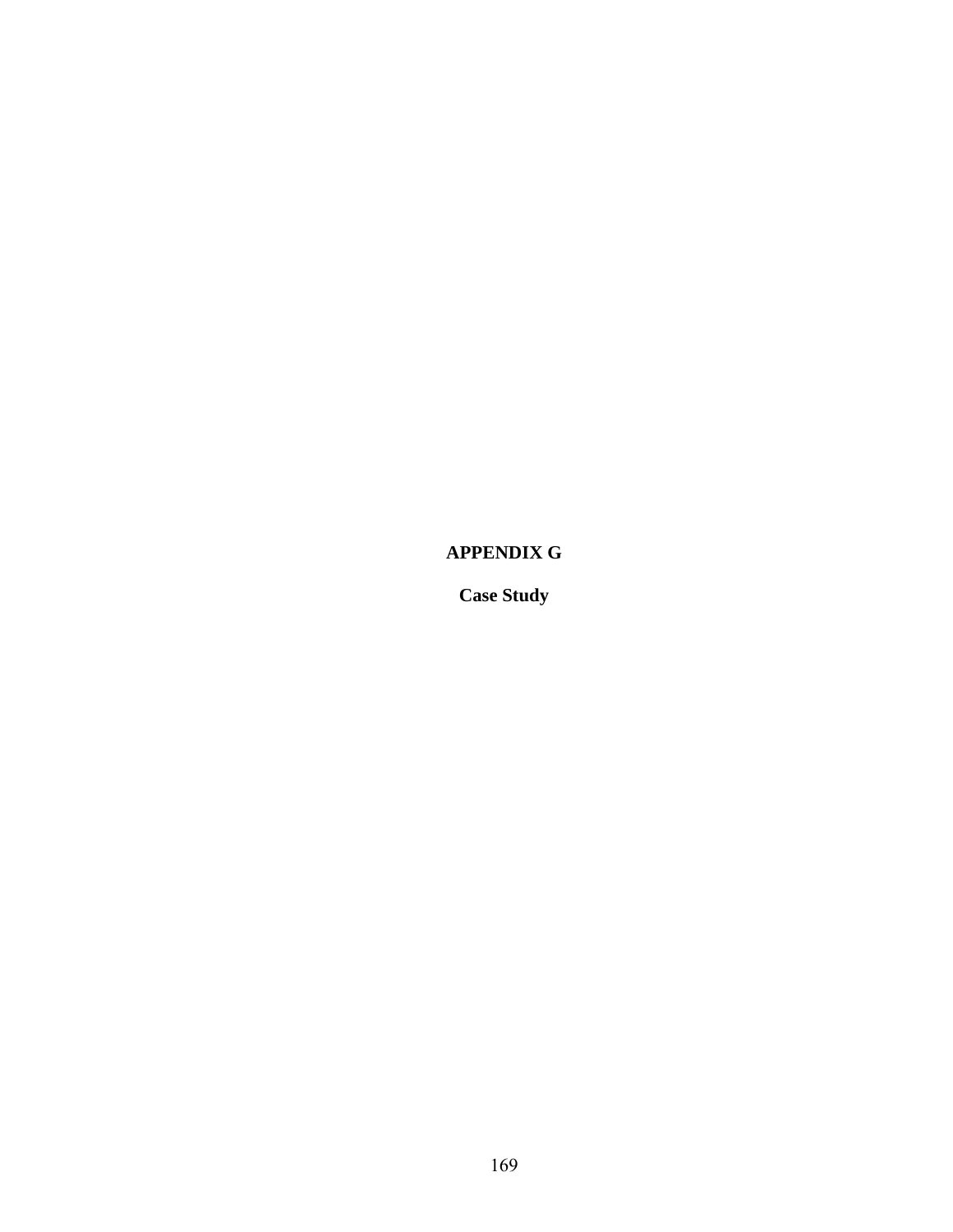# **CASE STUDY Andy's Recipe**

Andy Garafallo owns an Italian restaurant that sits out in the middle of a cornfield near a large midwestern city. On the restaurant's far wall is an elaborate mural of the canals of Venice. A gondola hangs on the opposite wall, up by the ceiling. Along another wall is a row of real potted lemon trees. "My ancestors are from Sicily," says Andy. "In fact, I can remember seeing my grandfather take a bite out of a lemon, just like the ones hanging on those trees.

Andy is very confident about his approach to this restaurant, and he should be, because while other restaurants have folded, Andy's restaurant is celebrating its 25th anniversary. "I'm darned sure of what I want to do. I'm not trying different fads to get people to come here. People come here because they know they will get great food. They also want to support someone with whom they can connect. This is my approach. Nothing more, nothing less. "

Since opening his restaurant, Andy has had a number of managers. Currently, he has four: **Kelly**, **Danielle**, **Jimmy** and **Patrick**.

**Kelly** is a kitchen (food prep) manager who is known as very honest and dependable. She loves her work and she is efficient, good with ordering, and good with preparation. Andy really likes Kelly but is frustrated with her because she has such difficulty getting along with the sales people, delivery people, and the wait staff.

**Danielle**, who works out front in the restaurant, has been with Andy for 6 years. Danielle likes working at Garafallo's — she lives and breathes the place. She fully buys into Andy's approach of putting customers first. In fact, Andy says she has a knack for knowing what customers need before they even ask. Although she is very hospitable, Andy says she is lousy with numbers. She just doesn't seem to catch on to that side of the business.

**Jimmy**, who is the hiring manager, has worked with Andy the longest, 10 years. He loves hiring and training new employees but is not very social so he does better at training than actually working out front. Andy has noticed that 25% of the people Jimmy has hired in recent years leave within six months. The problem with this is that the restaurant loses time and money training new employees who leave quickly. Jimmy always looks for individuals who have strong interpersonal skills, are confident, have good work ethic, show commitment and a willingness to do their job, as well as show poise and initiative. Andy agrees that these are the right characteristics but with the high turnover rate, he is beginning to question what is going on.

**Patrick**, who has been with Andy for 4 years, usually works out front but can work in the kitchen as well. While Patrick has a strong work ethic and is great with numbers, he is weak on the people side. For some reason, Patrick treats customers as if they are faceless, coming across as very unemotional. In addition, Patrick tends to be very "cut and dried" about things, and approaches problems with a "black and white" perspective. This has gotten him into trouble on more than one occasion. Andy wishes that Patrick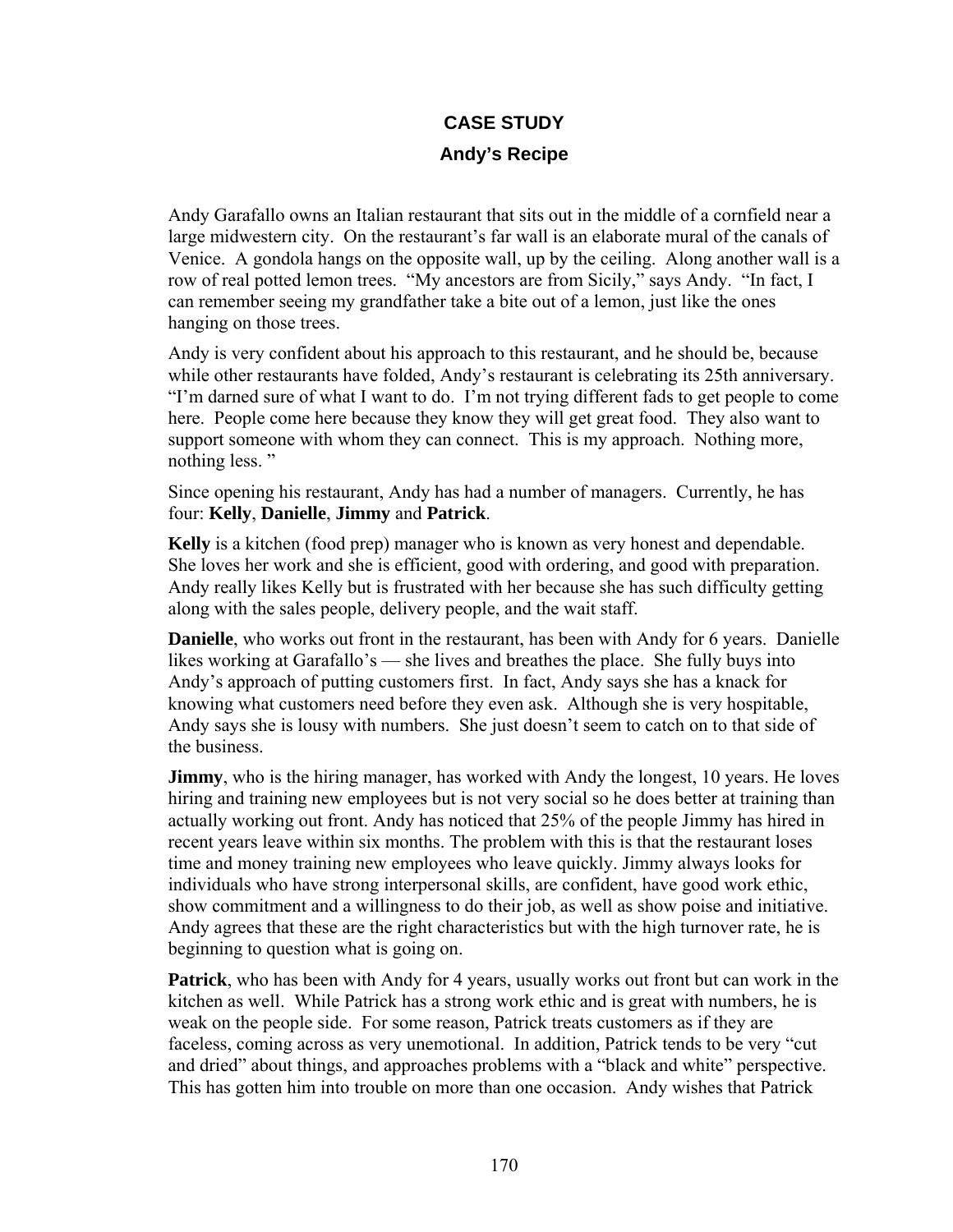would learn to lighten up. "He's a good manager, but he needs to recognize that some things just aren't that important," says Andy.

Andy's approach to his managers is that of a teacher and coach. He is always trying to help them improve. He sees part of his responsibility as teaching them every aspect of the restaurant business. Andy's stated goal is that he wants his managers to be "A" players when they leave his business to take on new jobs elsewhere. Helping people to become the best they can be is Andy's goal for his restaurant employees.

Although Andy works 12 hours a day, he spends little time analyzing the numbers. He does not think about ways to improve his profit margin by "cutting corners" — raising an item price here, or cutting the quality there. Andy says, "Its like this: The other night I got a call from someone who said they wanted to come in with a group and wondered if they could bring along a cake. I said 'yes' with one stipulation . . . I get a piece! Well the people came and spent a lot of money. Then they told me that they had actually wanted to go to another restaurant but the other place would not allow them to bring in their own cake." Andy believes very strongly in his approach. "You get business by being what you should be."

*Your team has been sent to analyze the leadership practices use to run Andy's restaurant. Your team will submit to Andy a 2 page write-up of what you think are the good and bad leadership practices being demonstrated by him and his management team. Your write up should include: 1) leadership analysis of each person using the leadership approaches; 2) recommendations for improving each person's leadership ability; 3) recommendations on how to improve the employee turnover rate; 4) whether or not your team thinks Andy is running the business correctly; 4b) an explanation for the answer to question #4 using evidence from the case study; and 4c) recommendations, if any, for improving the overall business.*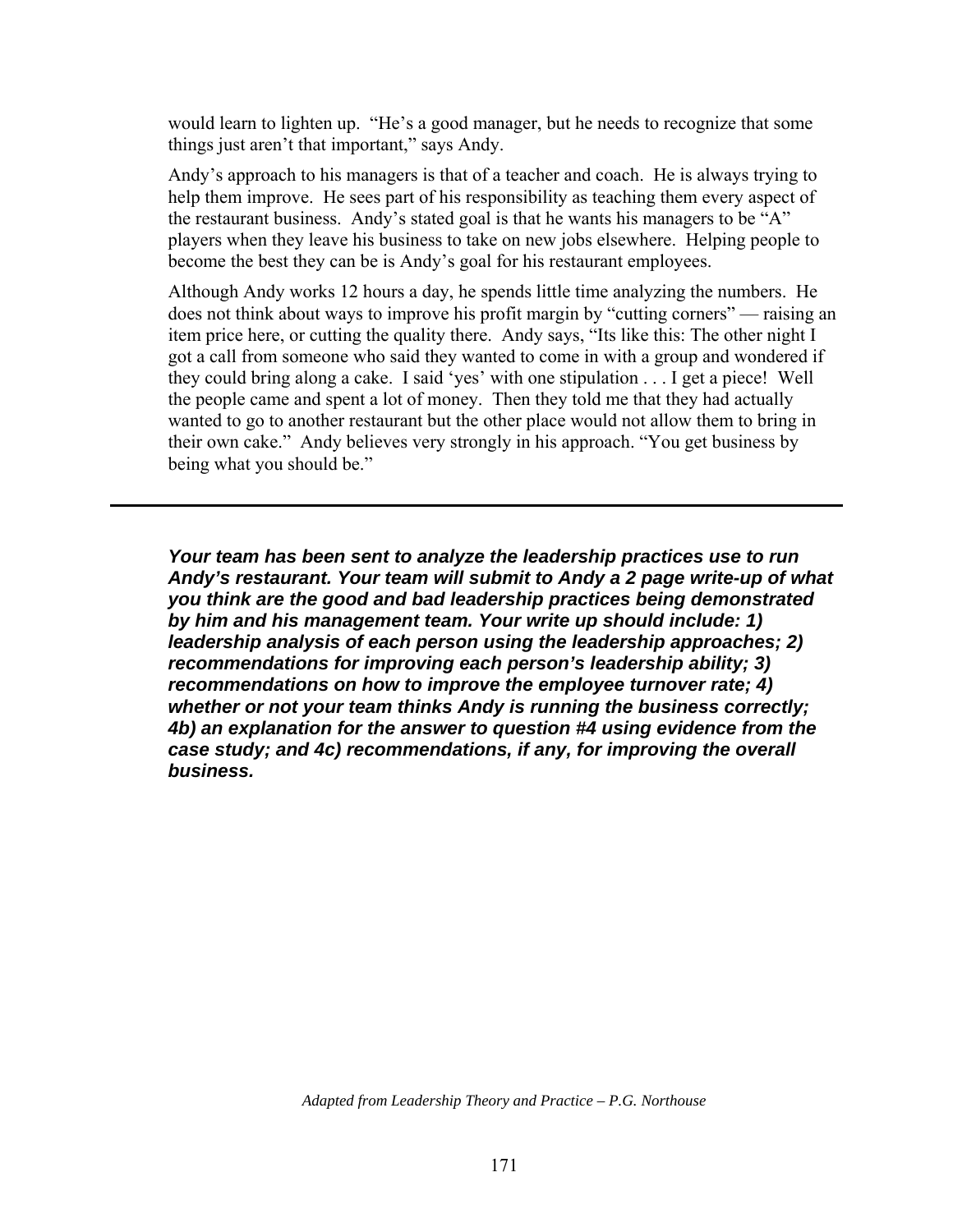## **APPENDIX H**

**Formal Learning Objectives**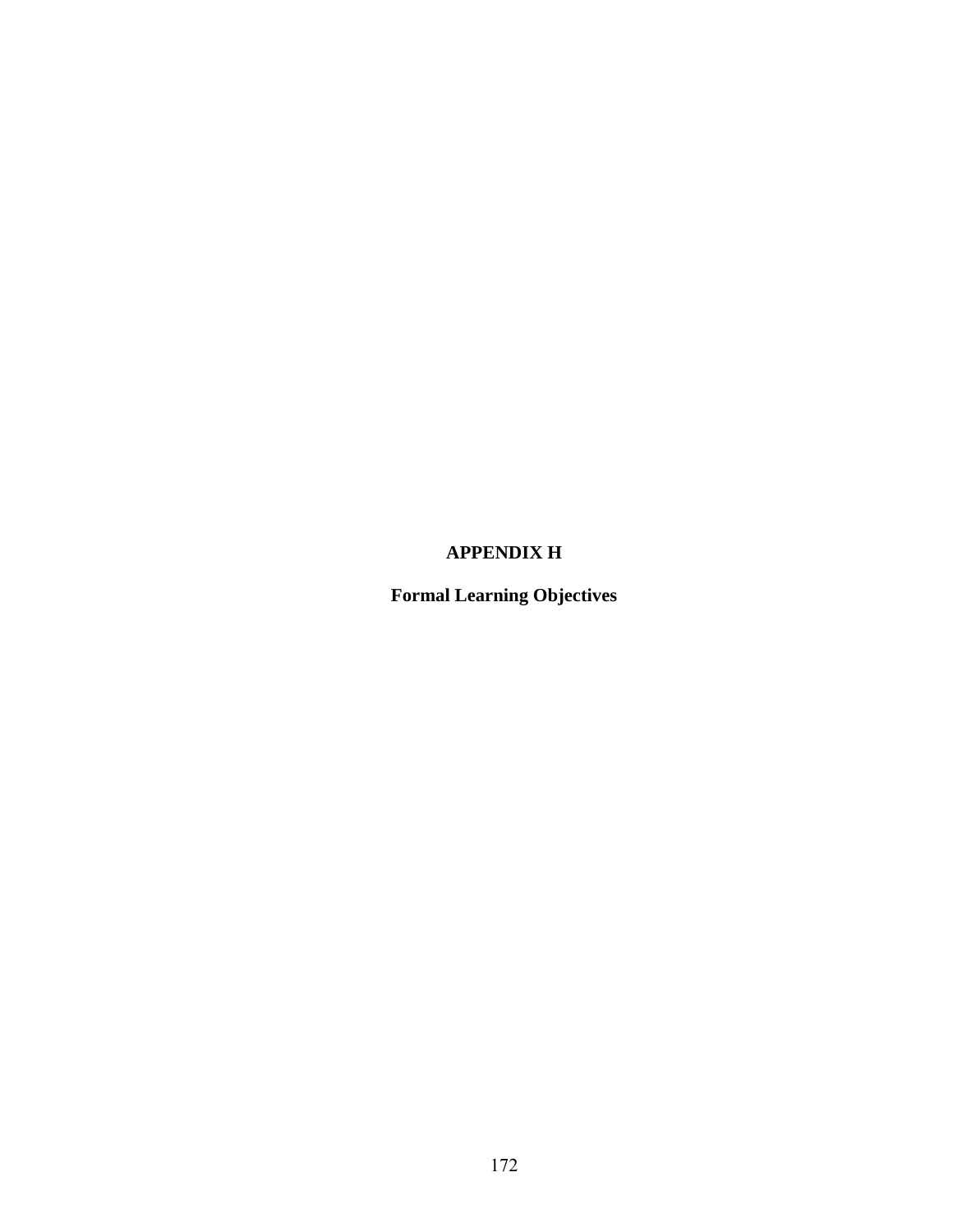## **Formal Learning Objectives**

#### **Learning Objective #1**

What are the major leadership traits? How do these traits affect a person's ability to lead a group? What are the strengths and criticisms to the approach that is leader centered?

#### **Learning Objective #2**

How is leadership performance (skills) described? What are outcomes based on these skills? What are the strengths and criticisms to the approach that is performance based?

#### **Learning Objective #3**

How does the developmental level of employees affect how the leader leads? What leadership styles work best with what developmental levels? What are the strengths and criticisms to the approach that is situational based?

#### **Learning Objective #4**

How can leaders initiate, develop, and carry out significant changes in organizations? What are the general steps a leader can take transform an organization? What are the strengths and criticisms to the approach that empowers followers to do extraordinary things?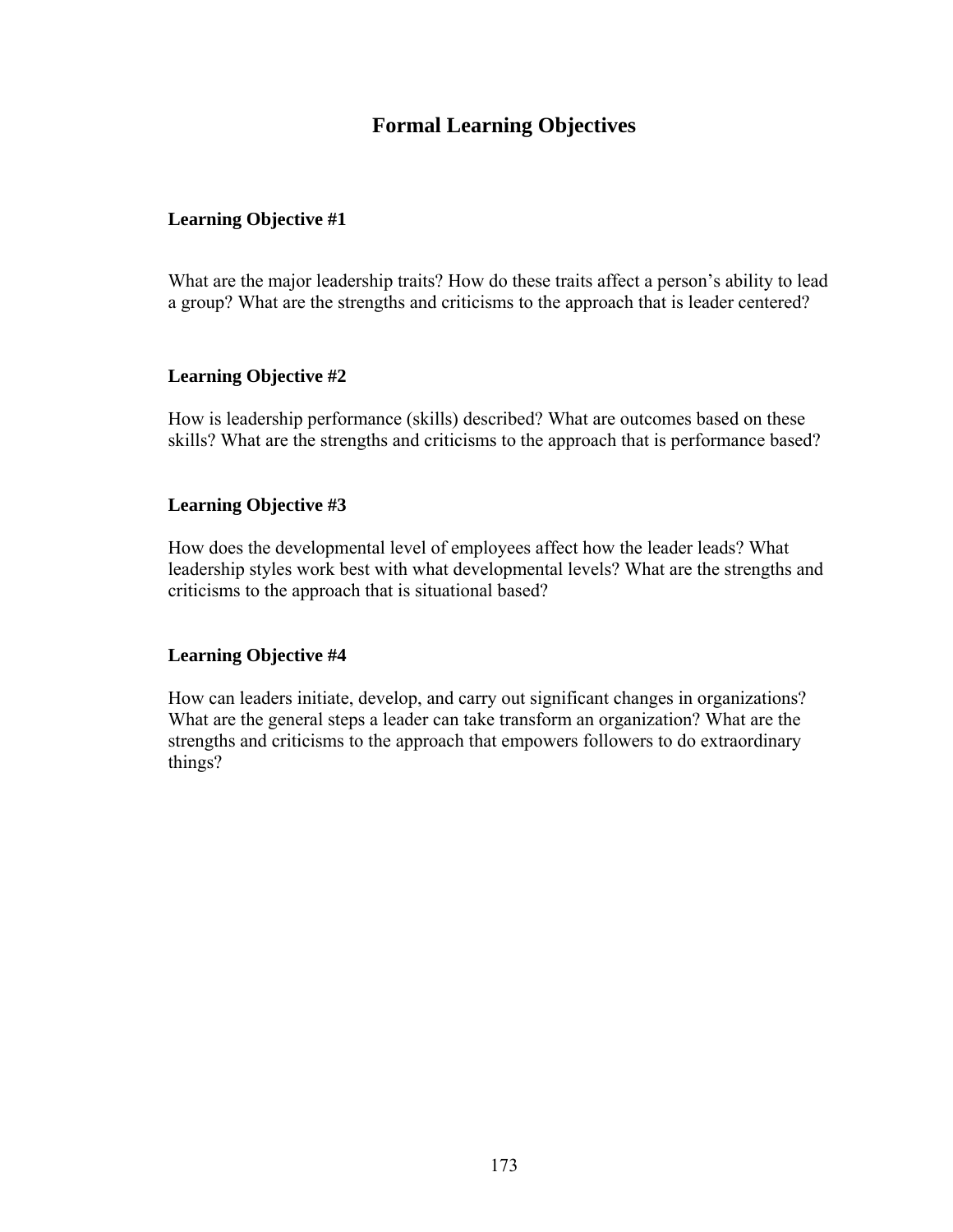APPENDIX I

**Organizers for Investigation**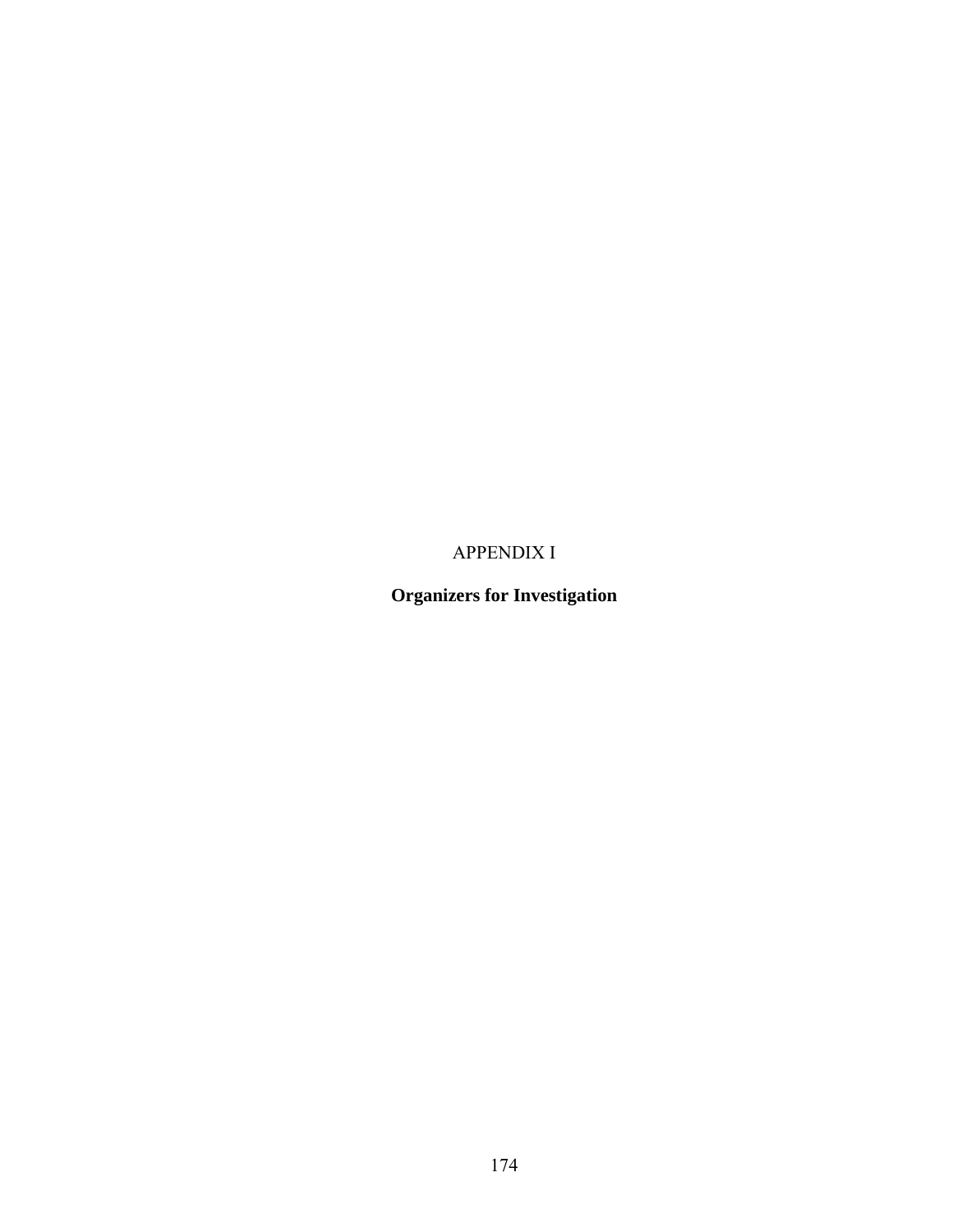### **Organizer for Investigation**

#### **Learning Objective #1**

What are the major leadership traits? How do these traits affect a person's ability to lead a group? What are the strengths and criticisms to the approach that is leader centered?

- 1. What noted researchers are associated with leadership traits?
- 2. What methods have researchers used to investigate leadership traits?
- 3. Which traits are cited most often in research results?
- 4. What does the trait approach suggest about effective organizational leadership?
- 5. How might the trait approach be used for personal awareness and development?
- 6. What are strengths of the trait approach?
- 7. What are criticisms of the trait approach?

#### **Organizer for Investigation**

#### **Learning Objective #2**

How is leadership performance (skills) described? What are outcomes based on these skills? What are the strengths and criticisms to the approach that is performance based?

- 1. Who began the discussion that led to the skills approach?
- 2. What methods have Mumford and his colleagues used to investigate leadership skills and effectiveness?
- 3. Explain the difference between a skill and a trait.
- 4. Explain each element of the Three-Skill Approach.
- 5. Explain each of the elements and components of the Mumford Skills Model.
- 6. How might the skills approach be used for personal awareness and development?
- 7. What are strengths of the skills approach?
- 8. What are criticisms of the skills approach?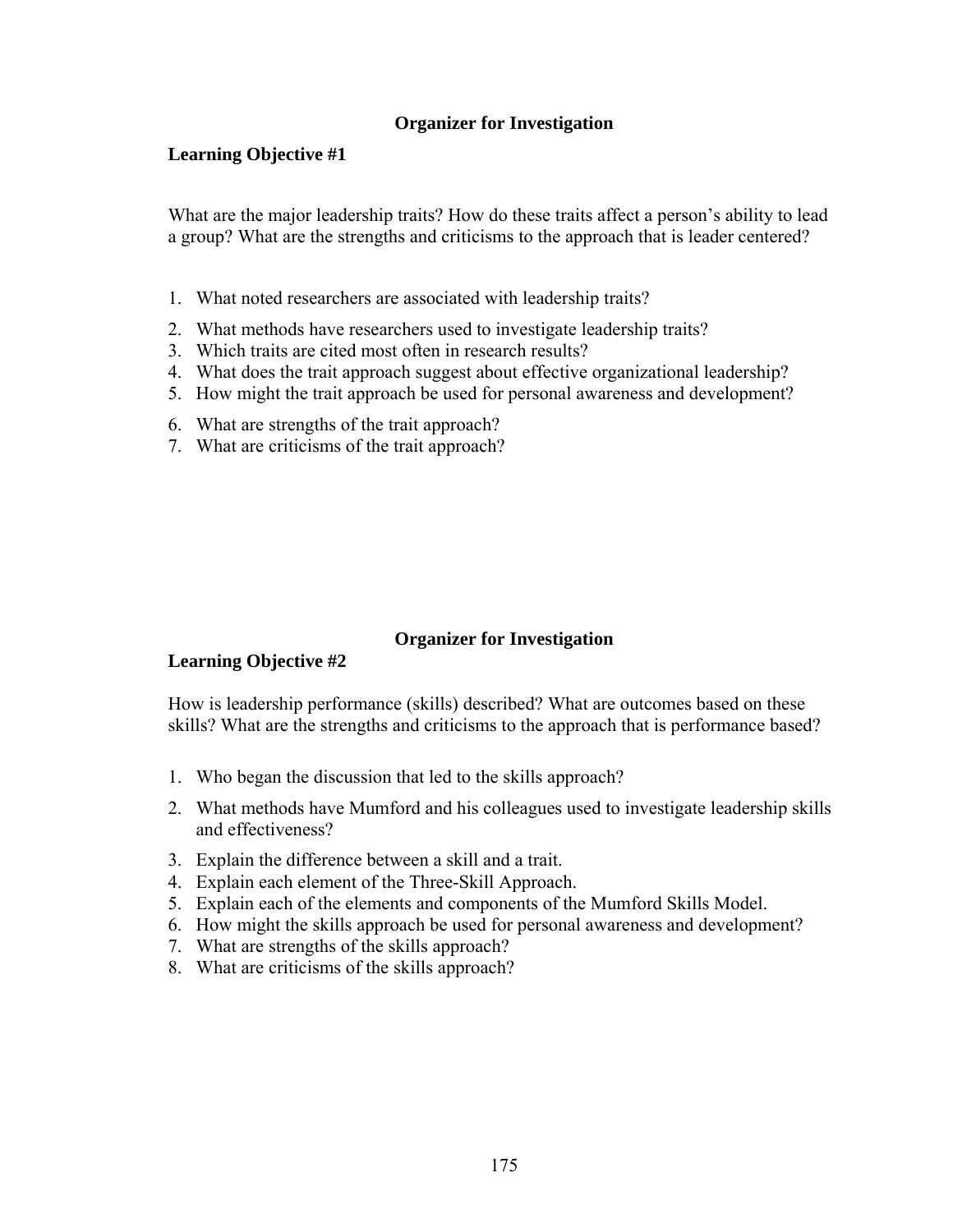### **Organizer for Investigation**

### **Learning Objective #3**

How does the developmental level of employees affect how the leader leads? What leadership styles work best with what developmental levels? What are the strengths and criticisms to the approach that is situational based?

- 1. What researchers are associated with the most important situational leadership studies?
- 2. What are the characteristics of the four categories of directive and supportive behaviors?
- 3. What are the characteristics of the four levels by which employee development can be classified?
- 4. How does the developmental continuum work?
- 5. In the SLII Model, why does commitment go down for D3 subordinates?
- 6. Explain why it might be difficult for some leaders to exhibit Style 4 leadership.
- 7. What are strengths of the situational approach?
- 8. What are criticisms of the situational approach?

## **Organizer for Investigation**

## **Learning Objective #4**

How can leaders initiate, develop, and carry out significant changes in organizations? What are the general steps a leader can take transform an organization? What are the strengths and criticisms to the approach that empowers followers to do extraordinary things?

- 1. Describe what is implied by the name "transformational leadership."
- 2. Explain the differences between transactional and transformational leadership.
- 3. Discuss what other real-world leaders, past or present, could be considered transformational leaders.
- 4. Explain the personality characteristics and types of behaviors often associated with charismatic leaders.
- 5. Describe the view that leadership is on a continuum ranging from transformational to laissez-faire.
- 6. Explain the seven factors incorporated in the Bass Model of Transformational and Transactional Leadership.
- 7. Describe the work of Bennis and Nanus and the work of Tichy and DeVanna. What are the similarities in their research methods?
- 8. Explain the four leadership strategies identified by Bennis and Nanus.
- 9. Explain the three leadership acts identified by Tichy and DeVanna in the three-act process.
- 10. What are strengths of transformational leadership theory?
- 11. What are criticisms of transformational leadership theory?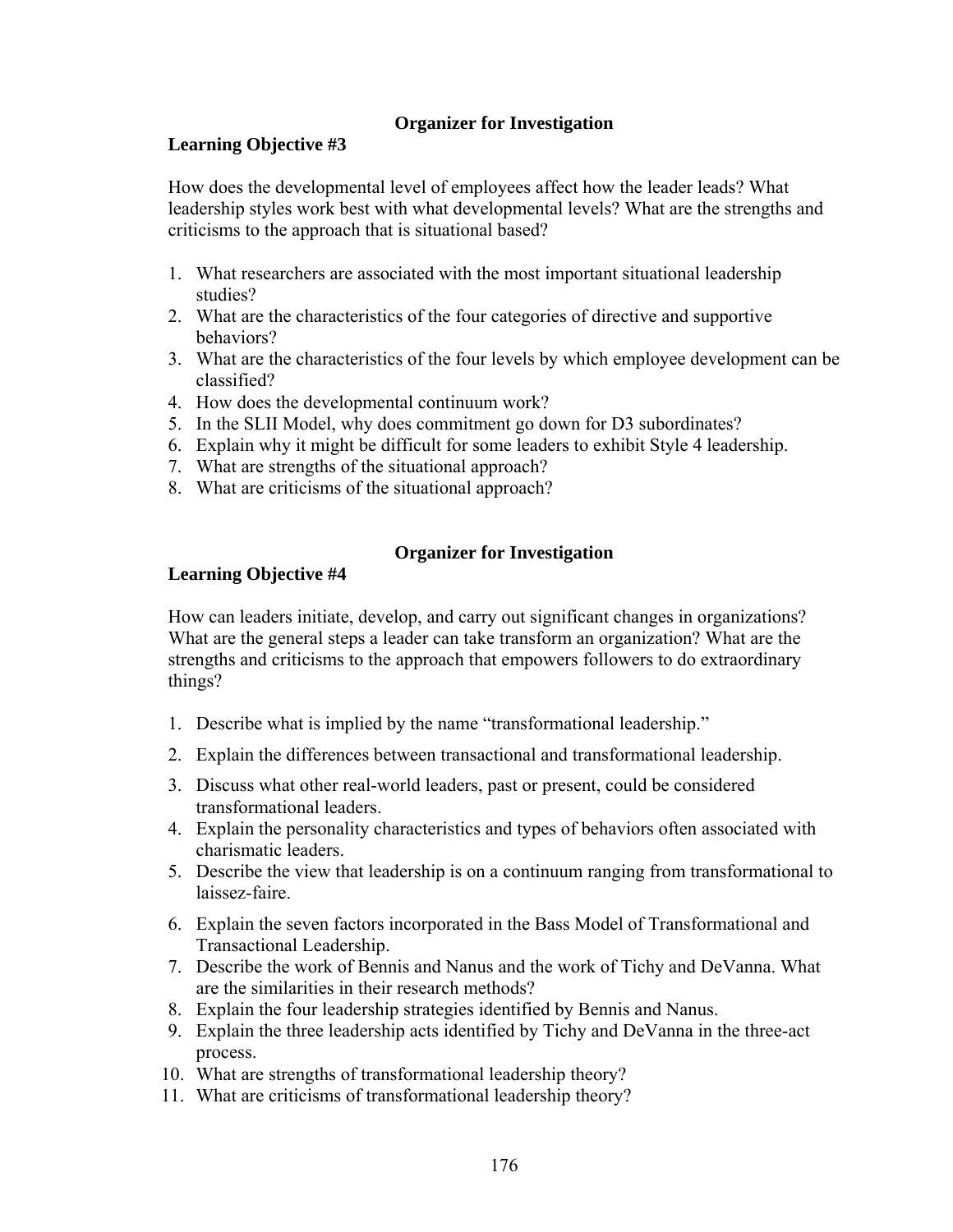## **APPENDIX J**

**Student Reflection Questions**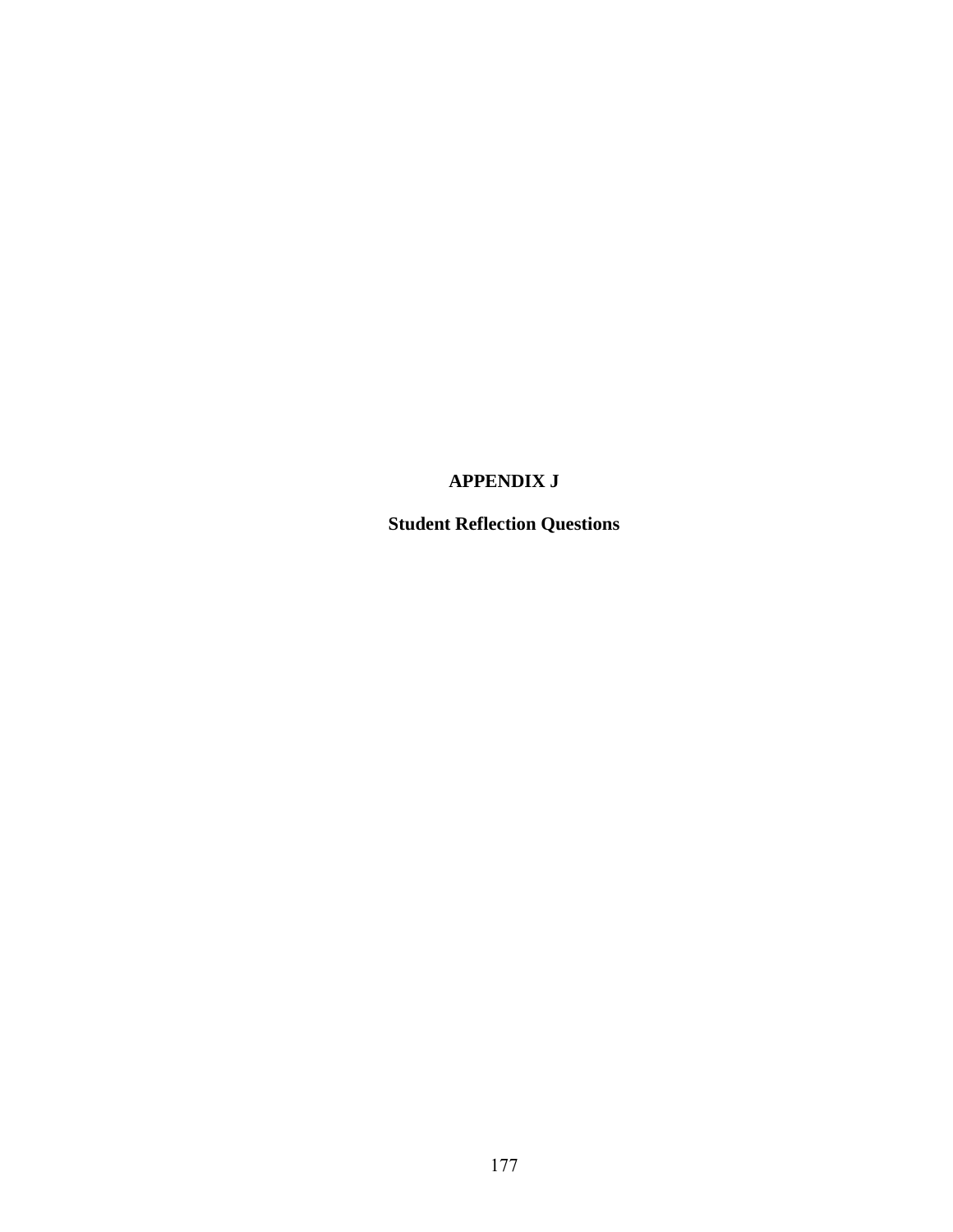### **Problem-Based Learning Reflection Questions**

1. As far as day-to-day classroom activity is concerned, do you prefer traditional learning or problem-based learning? Why?

2. Which is better in preparing you for a test (such as the leadership pre/post-test you just took)?

3. Which causes you to think deeper – traditional or pbl?

4. What was positive about PBL?

5. What was frustrating about PBL?

6. Would you like to study more topics using PBL?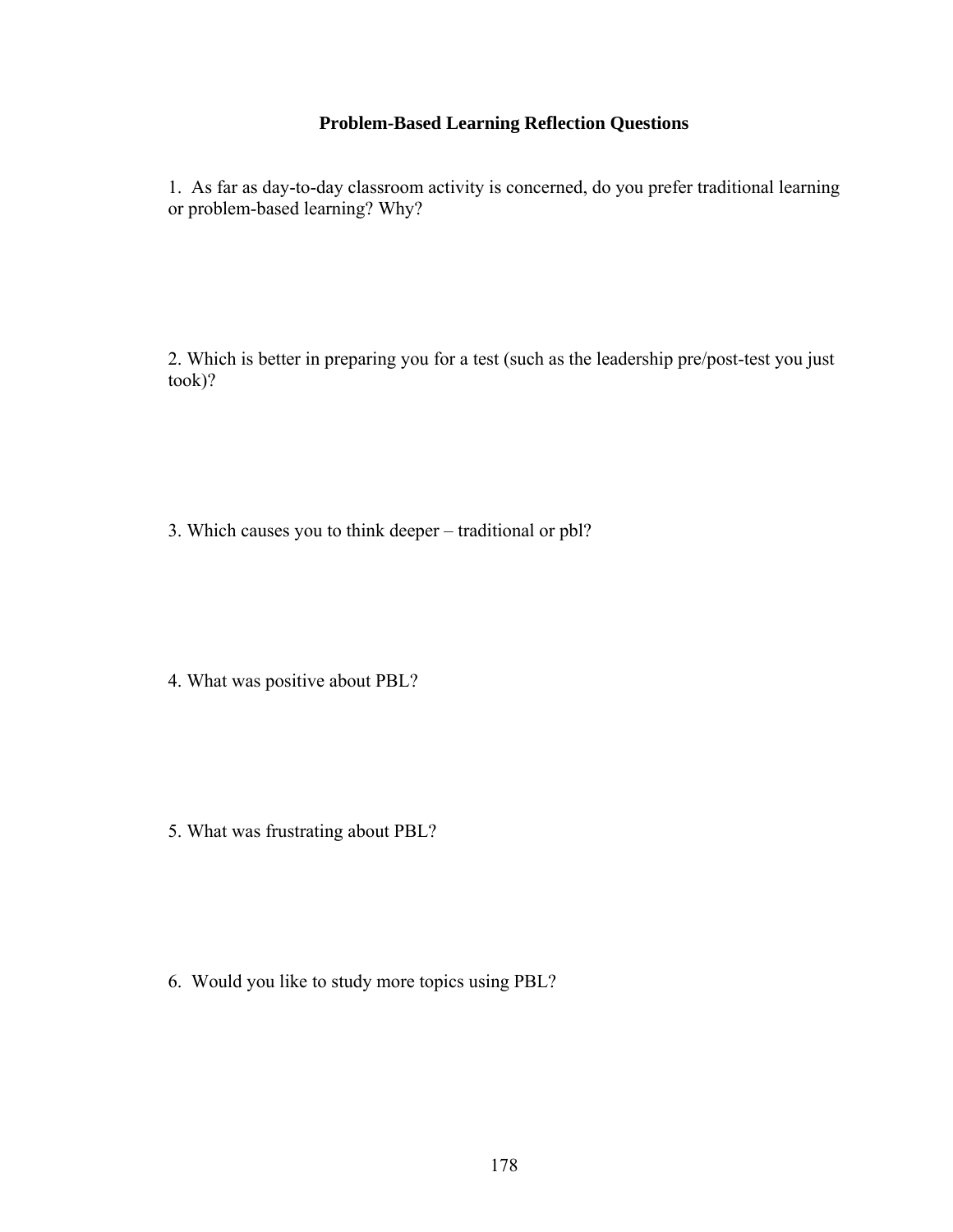## **APPENDIX K**

**Teacher Observation Notes**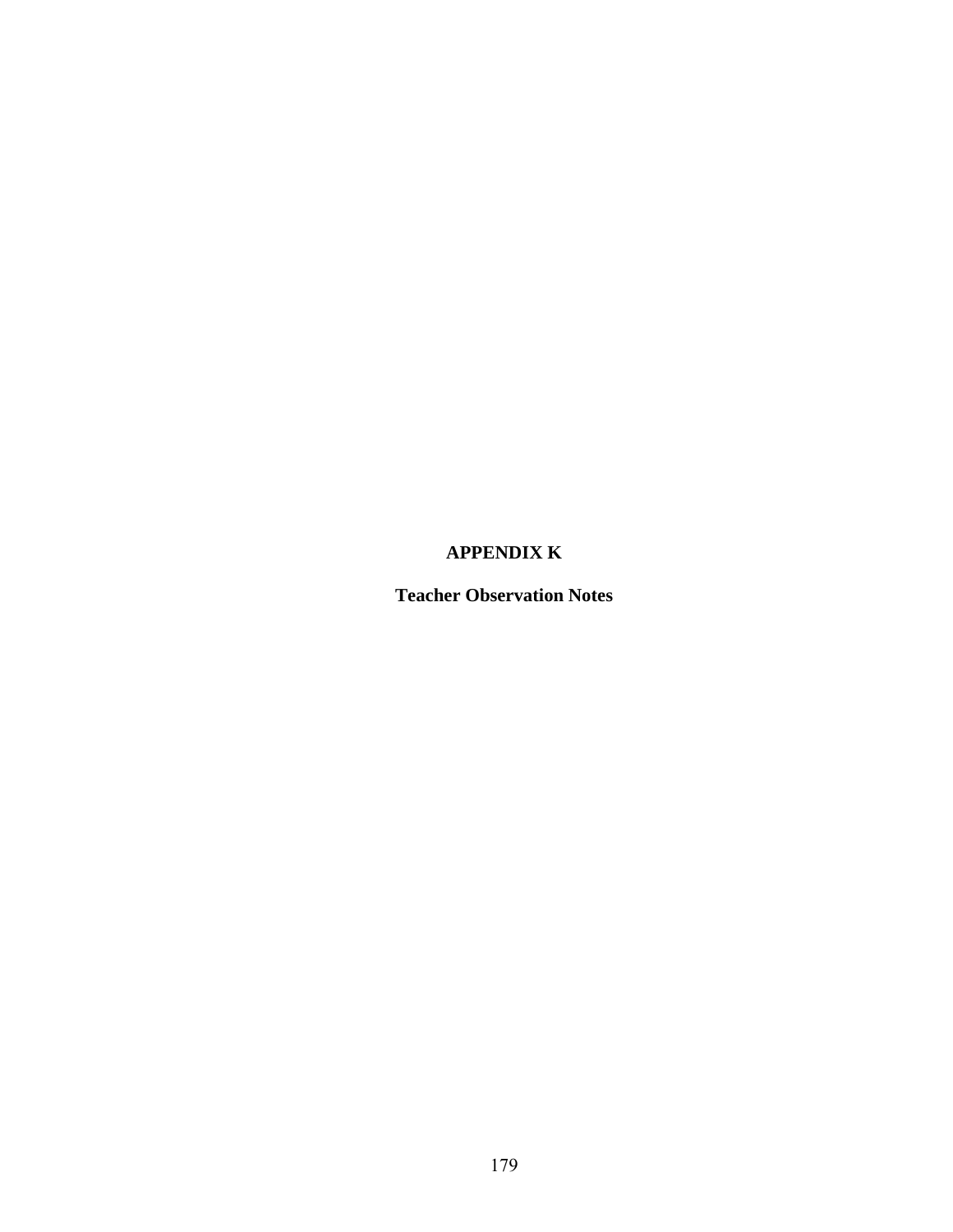#### PBL – Teacher Observation Notes

- Spent most of today going over the purposes of PBL. The students understand the difference between PBL and traditional learning. They've also explained to me how PBL is different than simply working in groups. Seem to understand their role vs. my role. Seem excited, with a little uncertainty.
- Positive reaction to the case study in general. They agree that it's a real-life problem.
- Trouble deciding on "what we need to know" to resolve the problem. They are focusing more on the characteristics/feelings of the employees. Ex: "Does Andy like Jimmy?" "How nice is Kelly?" I tried to impress upon them that "what we need to know" relates to Leadership. After asking several leading questions, they came up with some things that made sense. But I felt really uneasy-that maybe I was feeding them the answer.
- They completely understand that they will be working alone on their objective, but within the context of a team
- Problems focusing on reading/investigating for a whole class period. I don't think they've been asked in the past to be so individually disciplined and focused.
- Problems understanding language, diagrams, models, etc. I try to explain without saying too much, but some of them seem to be completely lost. I have a hard time figuring out when I'm crossing the "facilitator" line.
- This is a good way for me to see who's a hard-worker/motivated. Some students are putting forth an enormous amount of effort into this. I can see several students who are struggling with the difficulty of the information, but they keep plowing through and working to grasp it. Some students are barely doing anything. I have explained to them numerous times that their group members are depending on them, but it doesn't seem to register.
- Some students (particularly those with learning disabilities) are legitimately having a lot of trouble with their objective. As far as I can tell, group members are understanding of this and trying to help them.
- Approximately 4-5 people in each period showed up without their learning objective report.
- Given the difficulty of the information, most students did a good job of teaching it to their groups.
- There seems to be a disconnect between the theories and resolving the case. I found that many students were writing a resolution based on their opinions. Had to stop the class and explain AGAIN that resolutions must be based on the leadership theories.
- Most students seem to feel a sense of accomplishment with their resolution; many said they would like to use PBL again. Some are more relieved that it's over.
- Several students are worried about the post-test. They don't feel like their team members "taught" them well enough to prepare for the test.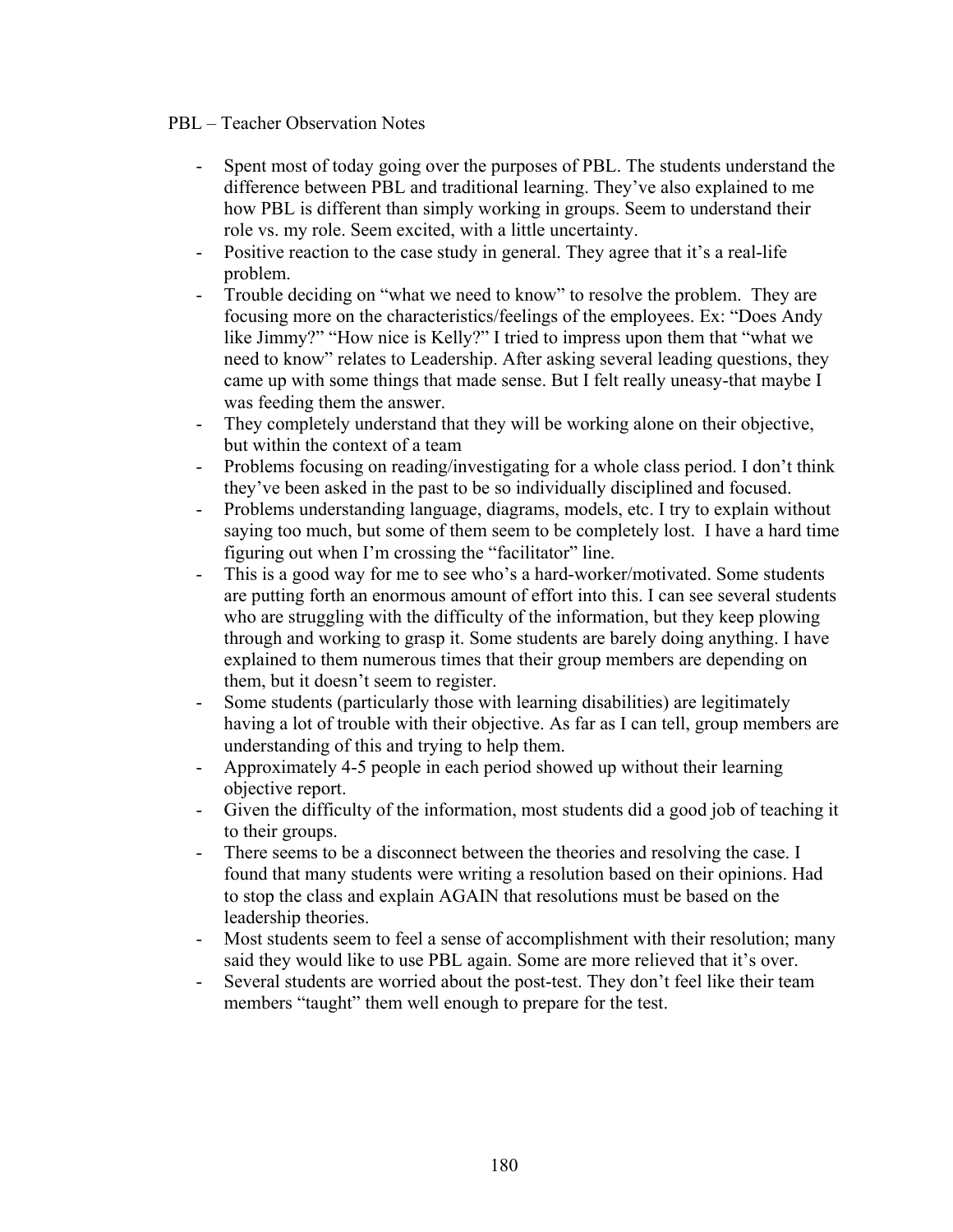#### TGL – Teacher Observation Notes

- Easily grasped difference between leadership and coercion. Types of power were easy for them to understand and they were able to generate a lot of examples for each type.
- Understand basic premise of trait approach and skills approach.
- Students are confused by vocabulary and terminology used. Maybe lack the foundational knowledge to understand some terms.
- Students took the Leadership Trait Questionnaire, but seemed to rate themselves high for all areas. ???
- I attempted to change the PowerPoint slides by using words/terms that would be easier for them to understand. Worked fairly well for trait/skills approach.
- Took another look at the Leadership Unit test. Realized that I need to stop deleting difficult language from the PowerPoint because it's the language used for the test.
- Spent a long time explaining "general cognitive ability" vs. crystallized cognitive ability." I don't know if I got anywhere because it seems to be over their heads.
- Students have a lot of difficulty with the skills model diagram. I spent a lot of time explaining how the arrows work, why they are pointing to a particular aspect, etc.
- Seemed to grasp the 4 phases of situational leadership better than I thought they would. Diagram was initially hard for them to understand, but explaining the types of leaders/followers using high-school examples seemed to help.
- Situational has been the easiest for us to get through. I made an assignment based on the "Situational Leadership Scenarios" given in the book and most students did very well.
- I assumed that all freshmen would understand the meaning of the word "transformed." Wrong. Spent some time explaining what it means for someone/something to be transformed and how that can relate to leadership
- Students easily understood why Martin Luther King Jr. is a transformational leader. They are not familiar with Nelson Mandela and Gandhi.
- Made a review sheet for the test. They are having more trouble with it than I expected.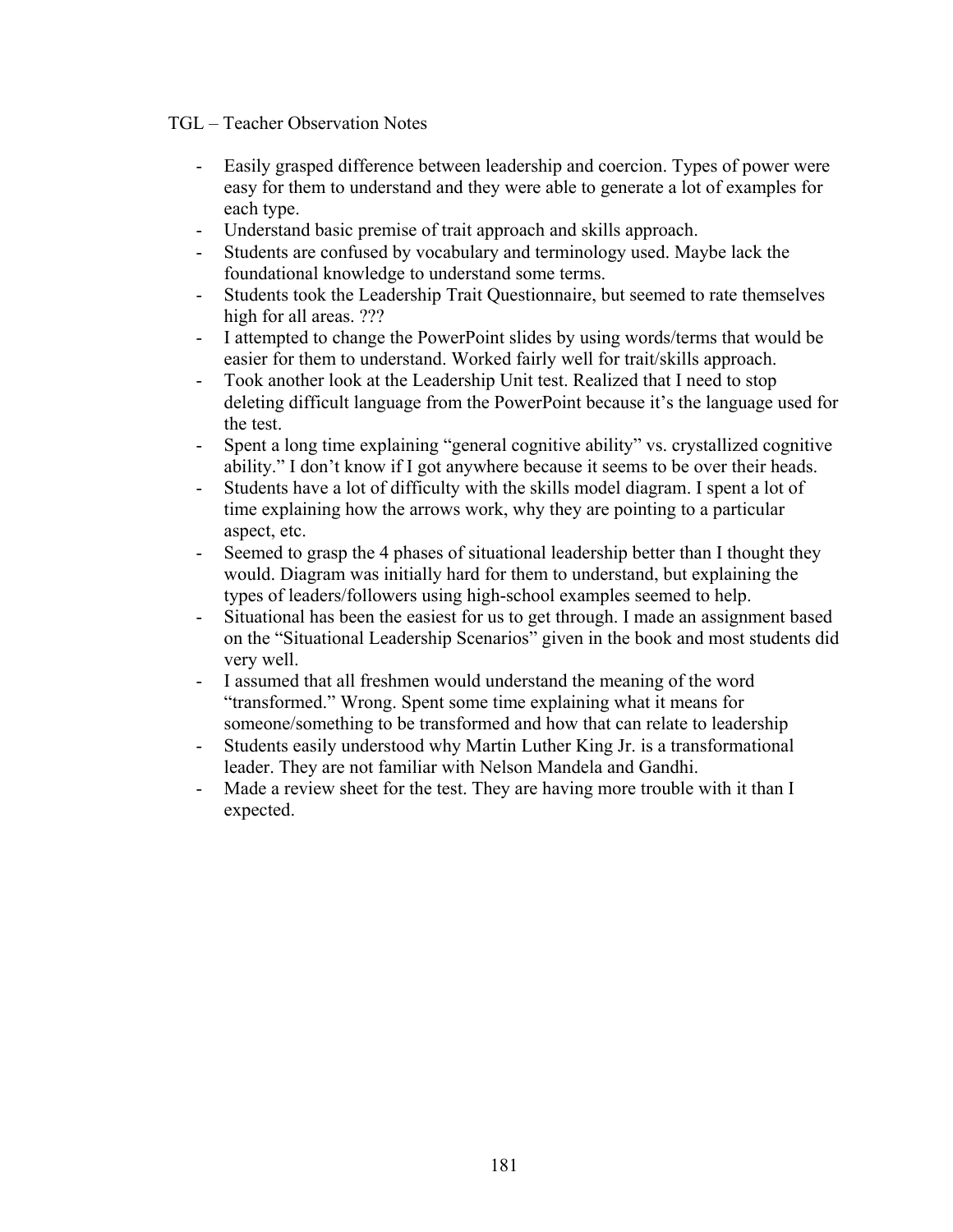**APPENDIX L** 

**Academic Motivation Scale – High School Version**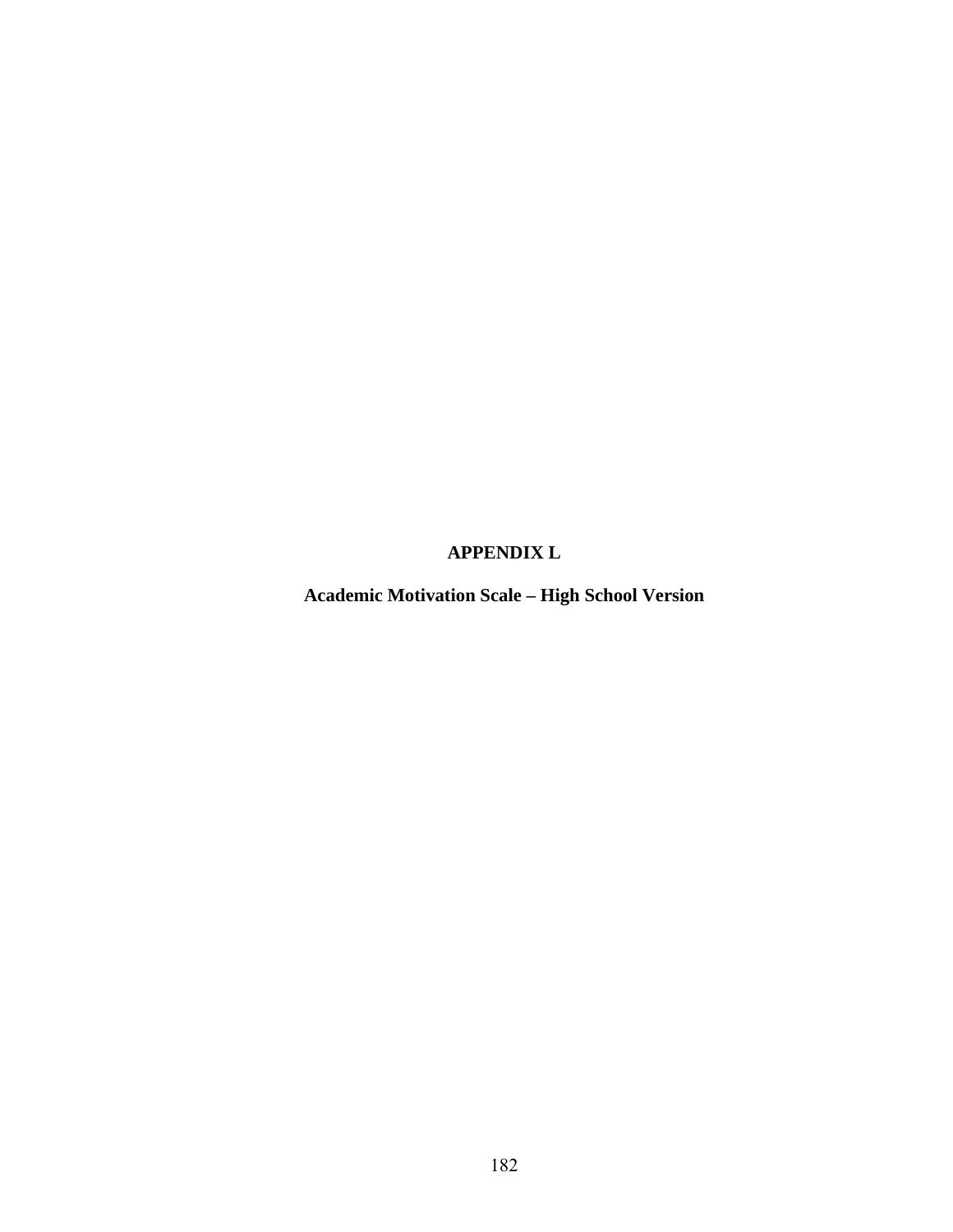### **WHY DO YOU GO TO SCHOOL?**

Using the scale below, indicate to what extent each of the following items presently

corresponds to one of the reasons why you go to school

|             | Does not                            |                            |                                                     |                                                                      |             |              |                |   |                                      |   |   |                |  |
|-------------|-------------------------------------|----------------------------|-----------------------------------------------------|----------------------------------------------------------------------|-------------|--------------|----------------|---|--------------------------------------|---|---|----------------|--|
| correspond  |                                     |                            | Corresponds                                         | Corresponds                                                          | Corresponds |              | Corresponds    |   |                                      |   |   |                |  |
| at all<br>1 |                                     | a little<br>$\overline{2}$ | 3                                                   | moderately<br>4                                                      | a lot<br>5  | 6            |                |   | exactly<br>7                         |   |   |                |  |
|             |                                     |                            |                                                     |                                                                      |             |              |                |   |                                      |   |   |                |  |
|             |                                     |                            |                                                     |                                                                      |             |              |                |   | Corresponds<br>correspond<br>exactly |   |   |                |  |
| 1.          | a high paying job later on.         |                            |                                                     | Because I need at least a high-school degree in order to find        |             | at all<br>1. | $\overline{2}$ | 3 | $\overline{4}$                       | 5 | 6 |                |  |
| 2.          | new things.                         |                            |                                                     | Because I experience pleasure and satisfaction while learning        |             | 1            | 2              | 3 | 4                                    | 5 | 6 | 7              |  |
| 3.          |                                     |                            | prepare for the career I have chosen.               | Because I think that a high-school education will help me better     |             | 1            | $\overline{2}$ | 3 | 4                                    | 5 | 6 | 7              |  |
| 4.          |                                     |                            | Because I really like going to school.              |                                                                      |             | 1            | 2              | 3 | 4                                    | 5 | 6 | 7              |  |
| 5.          |                                     |                            |                                                     | Honestly, I don't know; I feel that I am wasting my time in school.  |             | 1            | 2              | 3 | 4                                    | 5 | 6 | 7              |  |
| 6.          |                                     |                            |                                                     | For the pleasure I experience while surpassing myself in my studies. |             | 1            | 2              | 3 | 4                                    | 5 | 6 | 7              |  |
| 7.          | degree.                             |                            |                                                     | To prove to myself that I am capable of completing my high-school    |             | 1            | 2              | 3 | 4                                    | 5 | 6 | 7              |  |
| 8.          |                                     |                            | In order to obtain a more prestigious job later on. |                                                                      |             | 1            | 2              | 3 | 4                                    | 5 | 6 | 7              |  |
| 9.          | seen before.                        |                            |                                                     | For the pleasure I experience when I discover new things never       |             | 1            | $\overline{2}$ | 3 | 4                                    | 5 | 6 | - 7            |  |
| 10.         | field that I like.                  |                            |                                                     | Because eventually it will enable me to enter the job market in a    |             | 1            | 2              | 3 | 4                                    | 5 | 6 | - 7            |  |
| 11.         | Because for me, school is fun.      |                            |                                                     |                                                                      |             | 1            | 2              | 3 | 4                                    | 5 | 6 | 7              |  |
| 12.         | I wonder whether I should continue. |                            |                                                     | I once had good reasons for going to school; however, now            |             | 1            | $\overline{2}$ | 3 | 4                                    | 5 | 6 | 7              |  |
| 13.         |                                     |                            | in one of my personal accomplishments.              | For the pleasure that I experience while I am surpassing myself      |             | 1            | $\overline{2}$ | 3 | 4                                    | 5 | 6 | -7             |  |
| 14.         |                                     |                            |                                                     | Because of the fact that when I succeed in school I feel important.  |             | 1            | 2              | 3 | 4                                    | 5 | 6 | 7              |  |
| 15.         |                                     |                            | Because I want "the good life" later on.            |                                                                      |             | 1            | 2              | 3 | 4                                    | 5 | 6 | 7              |  |
| 16.         | about subjects which appeal to me.  |                            |                                                     | For the pleasure that I experience in broadening my knowledge        |             | 1            | 2              | 3 | 4                                    | 5 | 6 | $\overline{7}$ |  |
| 17.         | career orientation.                 |                            |                                                     | Because this will help me make a better choice regarding my          |             | 1            | 2              | 3 | 4                                    | 5 | 6 | 7              |  |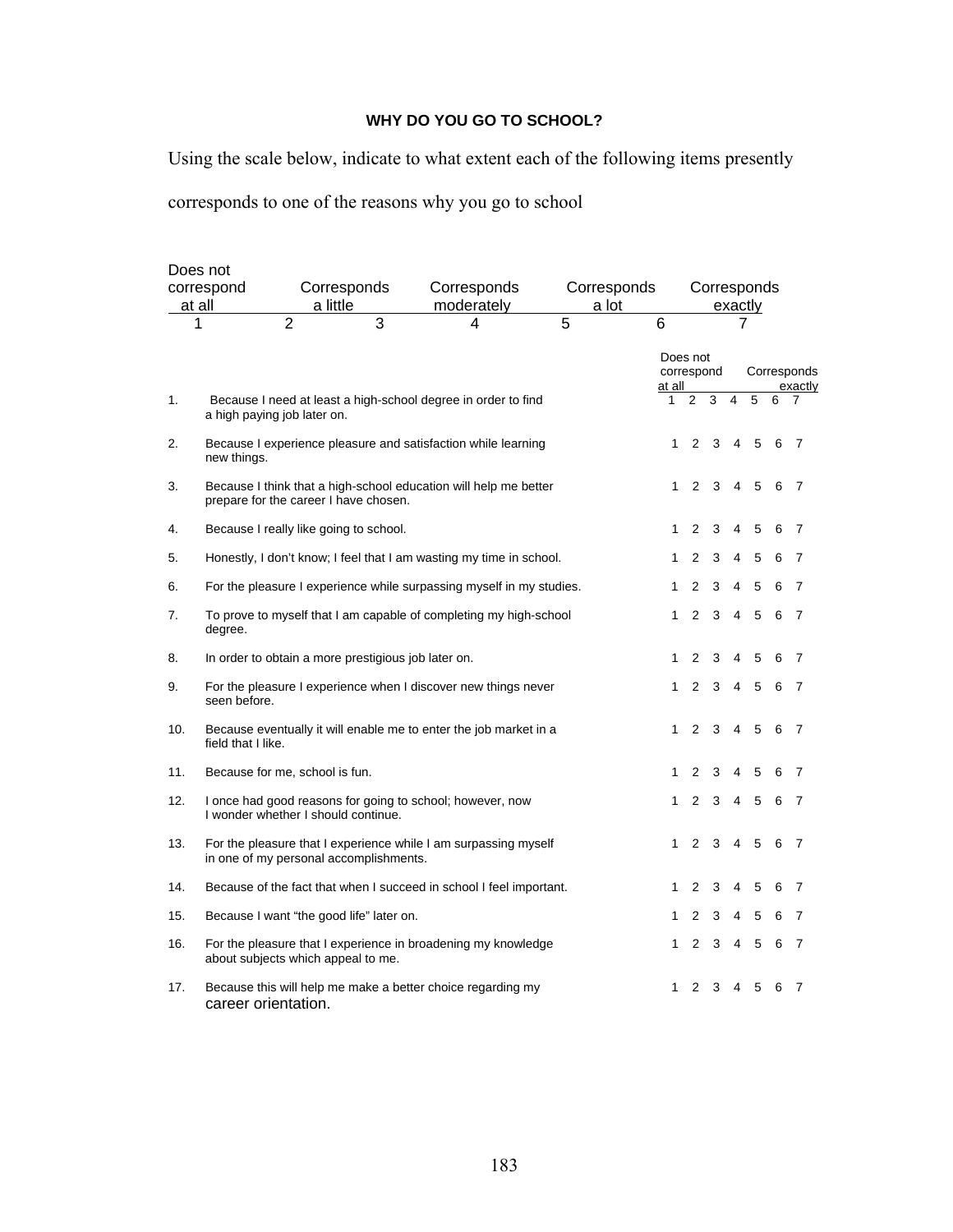| $\overline{2}$<br>3<br>5<br>6<br>1<br>4<br>7<br>Does not<br>correspond<br>at all<br>3<br>18. For the pleasure that I experience when I am taken by discussions<br>2<br>$\overline{4}$<br>1<br>with interesting teachers.<br>$\overline{2}$<br>3<br>1<br>$\overline{4}$<br>3<br>1<br>2<br>4<br>a difficult academic task.<br>1<br>3<br>2<br>4<br>3<br>1<br>2<br>$\overline{4}$<br>3<br>1<br>2<br>$\overline{4}$<br>things that interest me.<br>1<br>$2 \quad 3$<br>$\overline{4}$<br>competence as a worker.<br>$\mathbf{1}$<br>$2 \quad 3$<br>interesting subjects.<br>I don't know; I can't understand what I'm doing in school.<br>3<br>1<br>$\overline{2}$<br>$\overline{4}$<br>3<br>1<br>2<br>$\overline{4}$<br>satisfaction in my quest for excellence in my studies. |             | Corresponds<br>exactly |                |  |  |  | Corresponds<br>a lot | Corresponds<br>Corresponds<br>moderately<br>a little |  | Does not<br>correspond<br>at all |  |  |  |
|----------------------------------------------------------------------------------------------------------------------------------------------------------------------------------------------------------------------------------------------------------------------------------------------------------------------------------------------------------------------------------------------------------------------------------------------------------------------------------------------------------------------------------------------------------------------------------------------------------------------------------------------------------------------------------------------------------------------------------------------------------------------------|-------------|------------------------|----------------|--|--|--|----------------------|------------------------------------------------------|--|----------------------------------|--|--|--|
|                                                                                                                                                                                                                                                                                                                                                                                                                                                                                                                                                                                                                                                                                                                                                                            |             |                        |                |  |  |  |                      |                                                      |  |                                  |  |  |  |
| 19. I can't see why I go to school and frankly, I couldn't care less.<br>20. For the satisfaction I feel when I am in the process of accomplishing<br>21. To show myself that I am an intelligent person.<br>22. In order to have a better salary later on.<br>23. Because my studies allow me to continue to learn about many<br>24. Because I believe that my high school education will improve my<br>25. For the "high" feeling that I experience while reading about various<br>26.                                                                                                                                                                                                                                                                                   | Corresponds |                        |                |  |  |  |                      |                                                      |  |                                  |  |  |  |
|                                                                                                                                                                                                                                                                                                                                                                                                                                                                                                                                                                                                                                                                                                                                                                            | 6           | 5                      |                |  |  |  |                      |                                                      |  |                                  |  |  |  |
|                                                                                                                                                                                                                                                                                                                                                                                                                                                                                                                                                                                                                                                                                                                                                                            | 6           | -5                     |                |  |  |  |                      |                                                      |  |                                  |  |  |  |
|                                                                                                                                                                                                                                                                                                                                                                                                                                                                                                                                                                                                                                                                                                                                                                            | 6           | -5                     |                |  |  |  |                      |                                                      |  |                                  |  |  |  |
|                                                                                                                                                                                                                                                                                                                                                                                                                                                                                                                                                                                                                                                                                                                                                                            | 6           | 5                      |                |  |  |  |                      |                                                      |  |                                  |  |  |  |
|                                                                                                                                                                                                                                                                                                                                                                                                                                                                                                                                                                                                                                                                                                                                                                            | 6           | 5                      |                |  |  |  |                      |                                                      |  |                                  |  |  |  |
|                                                                                                                                                                                                                                                                                                                                                                                                                                                                                                                                                                                                                                                                                                                                                                            | 6           | 5                      |                |  |  |  |                      |                                                      |  |                                  |  |  |  |
|                                                                                                                                                                                                                                                                                                                                                                                                                                                                                                                                                                                                                                                                                                                                                                            | 6           | 5                      |                |  |  |  |                      |                                                      |  |                                  |  |  |  |
| 27. Because high school allows me to experience a personal                                                                                                                                                                                                                                                                                                                                                                                                                                                                                                                                                                                                                                                                                                                 | 6           | -5                     | $\overline{4}$ |  |  |  |                      |                                                      |  |                                  |  |  |  |
|                                                                                                                                                                                                                                                                                                                                                                                                                                                                                                                                                                                                                                                                                                                                                                            | 6           | -5                     |                |  |  |  |                      |                                                      |  |                                  |  |  |  |
|                                                                                                                                                                                                                                                                                                                                                                                                                                                                                                                                                                                                                                                                                                                                                                            | 6           | 5                      |                |  |  |  |                      |                                                      |  |                                  |  |  |  |
| 28. Because I want to show myself that I can succeed in my studies.<br>1<br>3<br>2<br>4                                                                                                                                                                                                                                                                                                                                                                                                                                                                                                                                                                                                                                                                                    | 6           | 5                      |                |  |  |  |                      |                                                      |  |                                  |  |  |  |

#### **WHY DO YOU GO TO SCHOOL? (continued)**

Robert J. Vallerand, Luc G.Pelletier, Marc R. Blais, Nathalie M. Brière, Caroline B. Senècal, Èvelyne F. Vallières, 1992

**\_\_\_\_\_\_\_\_\_\_\_\_\_\_\_\_\_\_\_\_\_\_\_\_\_\_\_\_\_\_\_\_\_\_\_\_\_\_\_\_\_\_\_\_\_\_\_\_\_\_\_\_\_\_\_\_\_\_\_\_\_\_\_\_\_\_\_**

**Note:** To use this scale only requires mention of the complete reference data.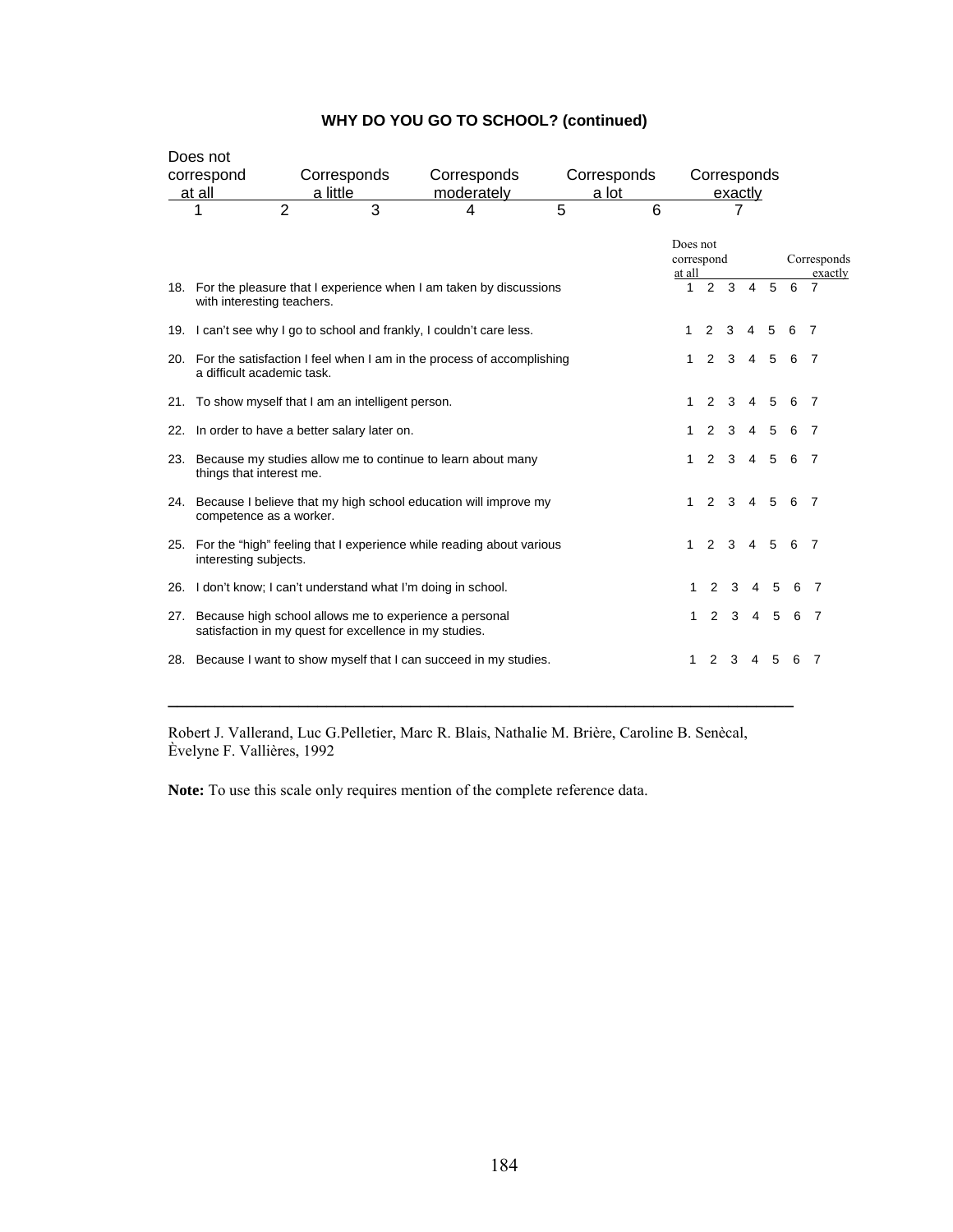|     | Does not<br>correspond<br>at all                                                                                              |                | Corresponds<br>a little | Corresponds<br>Corresponds<br>moderately<br>a lot |   |   |                        | Corresponds<br>exactly |                 |                 |   |     |                        |
|-----|-------------------------------------------------------------------------------------------------------------------------------|----------------|-------------------------|---------------------------------------------------|---|---|------------------------|------------------------|-----------------|-----------------|---|-----|------------------------|
|     | 1                                                                                                                             | $\mathfrak{p}$ | 3                       | 4                                                 | 5 | 6 |                        |                        |                 |                 |   |     |                        |
|     |                                                                                                                               |                |                         |                                                   |   |   | Does not<br>correspond |                        |                 |                 |   |     | Corresponds<br>exactly |
|     | at all<br>2 3 4 5<br>29. Because my mother made me.<br>1.                                                                     |                |                         |                                                   |   |   |                        |                        |                 |                 |   | 6   | $\overline{7}$         |
|     | 3 4 5<br>2<br>30. Because my father made me.<br>1                                                                             |                |                         |                                                   |   |   |                        |                        |                 |                 |   | 6   | $\overline{7}$         |
|     | 3 4 5<br>31. Because I wanted to go.<br>2                                                                                     |                |                         |                                                   |   |   |                        |                        |                 |                 |   | 6   | $\overline{7}$         |
|     | 3 4 5<br>32. It was a mutual decision by me and my family.<br>2                                                               |                |                         |                                                   |   |   |                        |                        |                 |                 |   | 6 7 |                        |
|     | 3 <sup>1</sup><br>33. Before I started attending CHSAS I was excited to go.<br>$\mathcal{P}$                                  |                |                         |                                                   |   |   |                        |                        | $\overline{4}$  | 5               |   | 6 7 |                        |
|     | 34. Now that I have been here, I do not want to attend CHSAS.<br>$2 \quad 3$<br>$\overline{4}$                                |                |                         |                                                   |   |   |                        |                        | $5\overline{)}$ | 6               |   |     |                        |
| 35. | I put a lot of effort into learning the leadership content for this study.<br>-3<br>$\mathcal{P}$<br>$\overline{4}$           |                |                         |                                                   |   |   |                        |                        |                 | $5\overline{5}$ | 6 |     |                        |
| 36. | This study was a joke. I did not put any effort into any of the activities.<br>$\mathbf{3}$<br>-5<br>$\mathcal{P} \quad$<br>4 |                |                         |                                                   |   |   |                        |                        |                 | 6               |   |     |                        |

## **WHY DO YOU GO TO CHSAS?**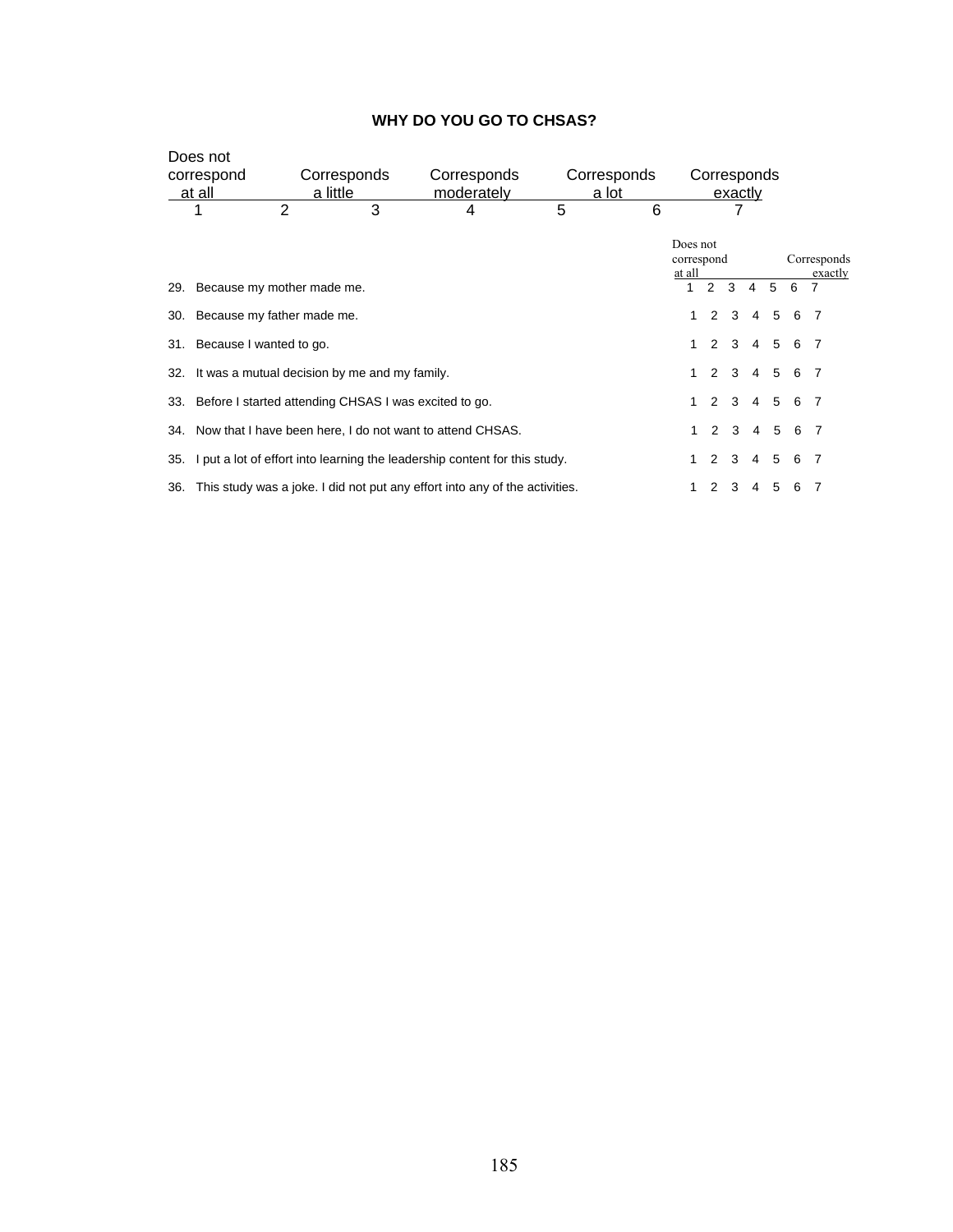#### **REFERENCES**

- Abramson, L. Y., Seligman, M. E. P., & Teasdale, J. D. (1978). Learned helplessness in humans: Critique and reformulation. *Journal of Abnormal Psychology, 87,* 49-74.
- Albanese, M. A., & Mitchell, S. (1993). Problem-based learning: A review of literature on its outcomes and implementation issues. *Academic Medicine, 68,* 52-81.
- Alexander, J. G., Baldwin, M.S., & McDaniel, G.S. (1998). Achieving educational outcomes in community health nursing through PBL. *PBL Insight, 1(2),* 5-7.
- Alexander, K. L., Entwisle, D. R., & Dauber, S. L. (1993). First-grade classroom behavior: Its short- and long-term consequences for school performance. *Child Development*, *64*, 801-814.
- Alexander, K. L., Entwisle, D. R., & Horsey, C. S. (1997). From first grade forward: Early foundations of high school dropout. *Sociology of Education, 70*, 87-107.
- Alfaro-LeFevre, R.(1995). *Critical thinking in nursing: A practical approach.* Philadelphia: W.B. Saunder Co.
- Amos, E., & White, M. J. (1998). Teaching tools: Problem-based learning. *Nurse Educator, 23(2),* 11-14.
- Anderson II, J. A., Torres, R. M., & Ulmer, J. D. (2007). An assessment of the leadership development needs of urban agriculture students. *Proceedings of the 2007 American Association for Agricultural Education National Conference*, Minneapolis, MN.
- Arends, R. I. (2004). *Classroom instruction and management*. Boston: McGraw Hill.
- Arnett, J. J., (2004). *Adolescence and Emerging Adulthood (2nd Edition).* Prentice Hall, 183-185.
- Ary, D., Jacobs, L. C., & Razavieh, A. (2002). *Introduction to research in education (6th Edition)*. Belmont, Ca.: Wadsworth-Thomson Learning.
- Aspy, D. N., Aspy, C. B., & Quimby, P. M. (1993). What doctors can teach teachers about problem-based learning. *Educational Leadership, 50(7),* 22-24.
- Bajema, D. H., Miller, W. W., & Williams, D. L. (2002). Aspirations of rural youth. *Journal of Agricultural Education*, *43(3),* 61-71.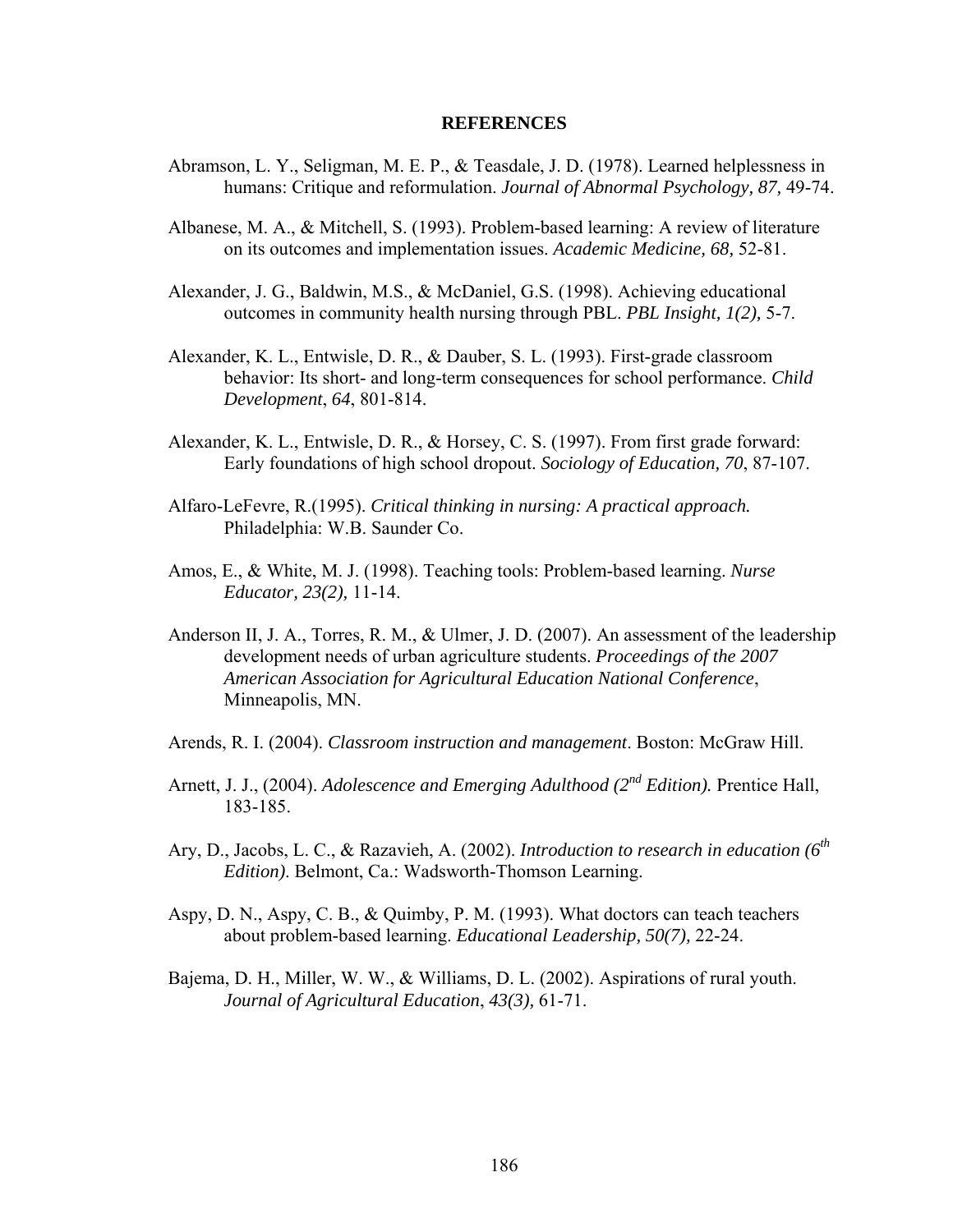- Ball, A. L., Knobloch, N. A., & Settle, S. (2003). Preparing teachers of agriculture to solve complex student supervision problems through problem-based learning. *Proceedings from the 1st Annual North Central Region Research Meeting*. Columbus, OH, 191-201.
- Bandura, A. (1977). Self-efficacy: Toward a unifying theory of behavioral change. *Psychological Review, 84,* 191-215.
- Bandura, A. (1986). *Social foundations of thought and action: A social cognitive theory.* Englewood Cliffs, NJ: Prentice Hall.
- Bandura, A. (1989). Social cognitive theory. In R. Vasta (Ed.), *Annals of child development (6, pp. 1-60).* Greenwich, CT: JAI Press.
- Bandura, A. (1993). Perceived self-efficacy in cognitive development and functioning. *Educational Psychologist, 28,* 117-148.
- Bandura, A. (1997). *Self-efficacy: The exercise of control.* New York: Freeman.
- Barrows, H. S. (1998). The essentials of problem-based learning. *Journal of Dental Education*, *62(9),* 630-633.
- Barrows, H. S. (1996). Problem-based learning in medicine and beyond: A brief overview. In L. Wilkerson & W.H. Gijselaers (Eds.), *Bringing problem-based learning to higher education: Theory and practice*, 3-12. San Francisco: Josey-Bass.
- Beyer, B. K. (1987). *Practical strategies for the teaching of thinking*. Boston: Allyn and Bacon, Inc.
- Bloom, B. S., Engelhart, M. D., Furst, E. J., Hill, W. H., & Krathwohl, D. R. (1956). *Taxonomy of education objectives Book 1: Cognitive domain*. New York: David McKay Company, Inc.
- Blustein, D. L., Phillips, S. D., Jobin-Davis, K., Finkelberg, S. L., & Roarke, A. E., (1997). A theory-building investigation of the school-to-work transition. *The Counseling Psychologist, 25,* 364-402.
- Boekarts, M., Pintrich, P. R., & Zeidner, M. (Eds.). (2000). *Handbook of self-regulation: Theory, research and applications*. San Diego, CA: Academic Press.
- Bott, P. A. (1998). *Teaching your occupation to others: A guide to surviving the first year (2nd Edition)*. Boston: Allyn and Bacon.
- Boud D. & Faletti, G. (1991). *The challenge of problem-based learning*. London: Kogan Page.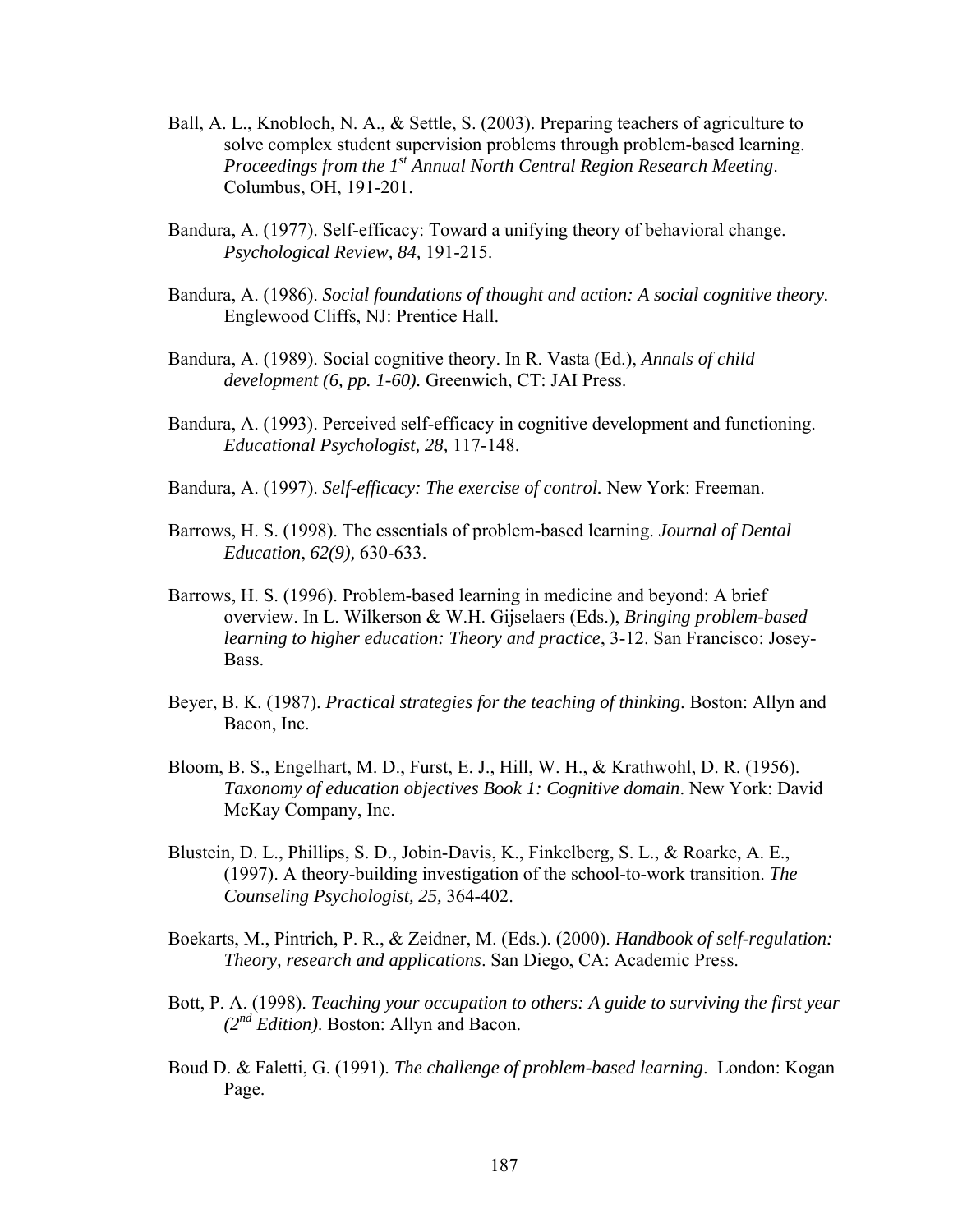- Bridges, E. M., & Hallinger, P. (1991). *Problem-based learning in medical and managerial education*. Paper presented for the Cognition and School Leadership Conference of the National Center for Educational Leadership and the Ontario Institute for Studies in Education, Nashville, TN.
- Brock, W. (1992). Learning a living: A blueprint for high performance. *The Secretary's Commission on Achieving Necessary Skills (SCANS), U.S. Department of Labor*. Washington, DC: U.S. Government Printing Office.
- Brown, B. L. (1998) Using problem-solving approaches in vocational education. *Practice Application Brief*. Columbus, OH: ERIC Clearinghouse on Adult, Career, and Vocational Education.
- Bruner, J. (1990). *Acts of meaning*. Cambridge, MA: Harvard University Press.
- Bryne, S. M., & Johnstone, A. H. (1987). Critical thinking and select education. *Selence Education, 12(3),* 325-339.
- Burden, P. R., & Byrd, D. M. (1994). *Methods for effective teaching*. Boston: Allyn and Bacon, Inc.
- Burback, M. E., Matkin, G. S., & Fritz, S. M. (2004). Teaching critical thinking in an introductory leadership course utilizing active learning strategies: A confirmatory study. *College Student Journal, 38(3),* 482-493.
- Burkett, E. (2002) *Another planet: A year in the life of a suburban high school*. New York: Harper Collins.
- Burris, S. (1995). *Effect of problem-based learning on critical thinking ability and content knowledge of secondary agriculture student*. Unpublished doctoral dissertation, University of Missouri, Columbia.
- Campbell, D. T. & Stanley, J. C. (1963). *Experimental and quasi-experimental designs for research*. Boston: Houghton Mifflin Company.
- Carter, R. T., & Cook, D. A. (1992) A Culturally Relevant Perspective for Understanding the Career Paths of Visible Racial/Ethnic Group People. In H.D. Lea and Z.B. Leibowitz (Eds.) *Adult Career Development (2nd edition),*192-217. Alexandria, VA: National Career Development Association.
- Case, L. D., & Whitaker, K. (1998). What are the goals and purposes of agricultural education? *The Agricultural Education Magazine, 71(3),* 1-4.
- Chicago Public Schools. (n.d.). *At a glance/*q*uick facts*. Retrieved February 2007 from [http://cps.k12.il.us.](http://cps.k12.il.us/)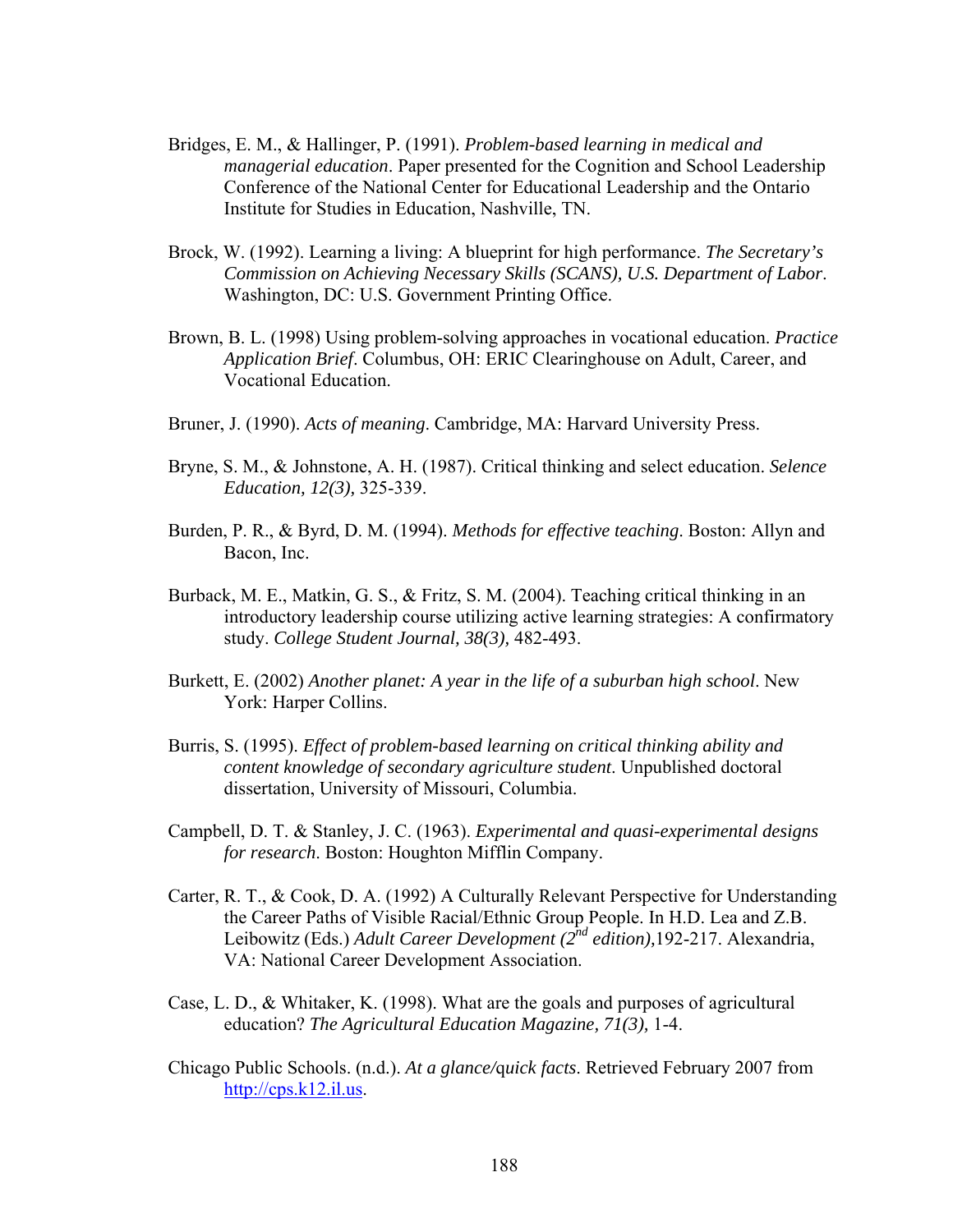- Childtrends Databank. (n.d.). Retrieved April 2006 from [http://www.childtrendsdatabank.org/whatsNew.cfm.](http://www.childtrendsdatabank.org/whatsNew.cfm)
- Cohen, J. (1992). A power primer. *Psychological Bulletin. 112,* 155-159.
- Connell, J. P. (1990). Context, self, and action: A motivational analysis of self-system processes across the life-span. In D. Cicchetti (Ed.), *The self in transition: Infancy to childhood*, 61-97, University of Chicago Press.
- Connell, J. P., Halpern-Felsher, B. L., Clifford, E., Crichlow, W., & Usinger, P. (1995). Hanging in there: Behavioral, psychological, and contextual factors affecting whether African American adolescents stay in school. *Journal of Adolescent Research, 10,* 41-63.
- Connell, J. P., Spencer, M. B., & Aber, J. L. (1994). Educational risk and resilience in African-American youth: Context, self, action, and outcomes in school. *Child Development*, *65,* 493-506.
- Connell, J. P., & Wellborn, J. G. (1991). Competence, autonomy, and relatedness: A motivational analysis of self-system processes. In M. Gunnar & L.A. Sroufe (Eds.), *Minnesota Symposium on Child Psychology, 23*. University of Chicago Press.
- Cook, T. D., & Campbell, D. T. (1979). *Quasi-experimentation: design & analysis issues for field settings*. New York: Houghton Mifflin.
- Cooke, M., & Moyle, K. (2002). Students' evaluation of problem-based learning. *Nurse Education Today, 22,* 330-339.
- Davis, J. A. (1971). *Elementary survey analysis.* Englewood, NJ: Prentice Hall.
- de Charms, R. (1968). *Personal causation: The internal affective determinants of behavior*. New York: Academic Press.
- Deci, E. L. (1971). Effects of externally mediated rewards on intrinsic motivation. *Journal of Personality and Social Psychology*, *18,* 105-115.
- Deci, E. L. (1975). *Intrinsic motivation.* New York: Plenum.
- Deci, E. L., & Ryan, R. M. (1985). *Intrinsic motivation and self-determination in human behavior*. New York: Plenum.
- Deci, E. L., & Ryan, R. M. (1987). The support of autonomy and the control of behavior. *Journal of Personality and Social Psychology, 53,* 1024-1037.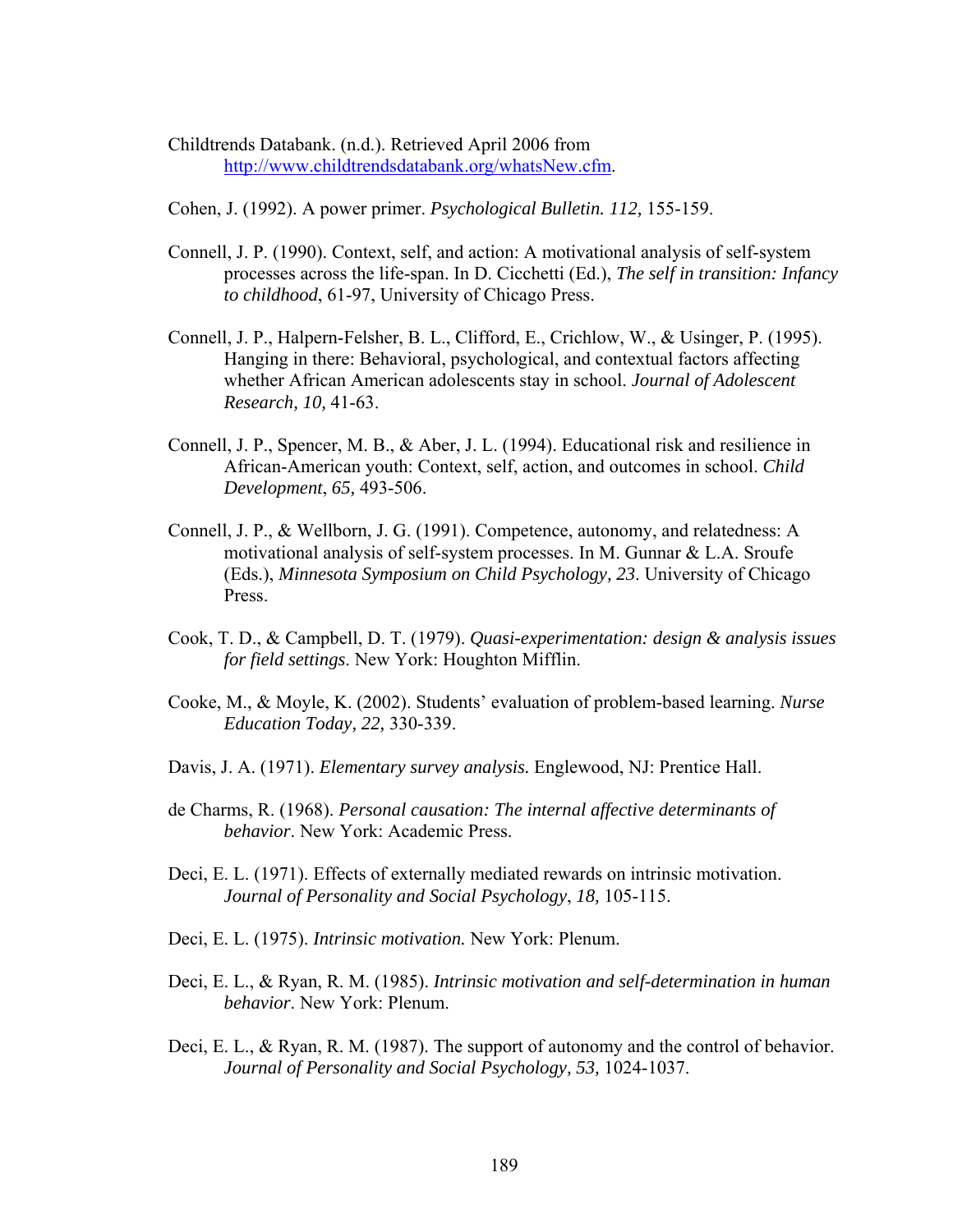- Deci, E. L., & Ryan, R. M. (2000). The "what" and "why" of goal pursuits: Human needs and the self-determination of behavior. *Psychological Inquiry, 11(4),* 227-268.
- DeMarco, R., Hayward, L., & Lynch, M. (2002). Nursing students' experiences with and strategic approaches to case-based instruction: A replication and comparison study between two disciplines. *Journal of Nursing Education, 41,* 165-180.
- DesMarais, J., Yang, T., & Farzanehkia, F. (2000). Service-learning leadership development for youths. *Phi Delta Kappan*, *81(9),* 678-680.
- Dewey, J. (1938). *Experience and education*. New York: Collier.
- Dods, R. F. (1997). An action research study of the effectiveness of problem-based learning in promoting the acquisition and retention of knowledge. *Journal for the Education of the Gifted, 20(4),* 423-437.
- Dormody, T., & Seevers, B. (1994). Predicting youth leadership life skills among FFA members in Arizona, Colorado, and New Mexico. *Journal of Agricultural Education*, *35(2),* 65-71.
- Dutch, B. (n.d.). Retrieved January 2006 from http://www.udel.edu/pbl/.
- Eccles, J. S., Midgley, C., Wigfield, A., Buchanan, C. M., Reuman, D., Flanagan, C. (1993). Development during adolescence: The impact of stage-environment fit on young adolescents' experience in school and in families. *American Psychologist*, *48,* 90-101.
- Edweb. (n.d.). What is PBL? Retrieved February 2007 from <http://edweb.sdsu.edu/clrit/learningresource/PBL?WhatisPBL.html>.
- Elkind, D. (1971). Cognitive growth cycles in mental development. In J.K. Cole (Ed.), *Nebraska symposium on motivation*, *19*, 1-31. Lincoln: University of Nebraska Press.
- Ellibee, M. (1990). Urban Agricultural Education "It Works." *The Agricultural Education Magazine*, *63*, 4 -15.
- Ekstrom, R. B., Goertz, M. E., Pollack, J. M., & Rock, D. A. (1986). Who drops out of high school and why? Findings from a national study. *Teachers College Record*, *87,* 356-373*.*
- Ennis, R. H. (1985). A logical basis for measuring critical thinking skills. *Educational Leadership, 43(2),* 44-49.
- Epstein, J. L., & McPartland, J. M. (1976). The concept and measurement of the quality of school life. *American Educational Research Journal*, *13,* 15-30.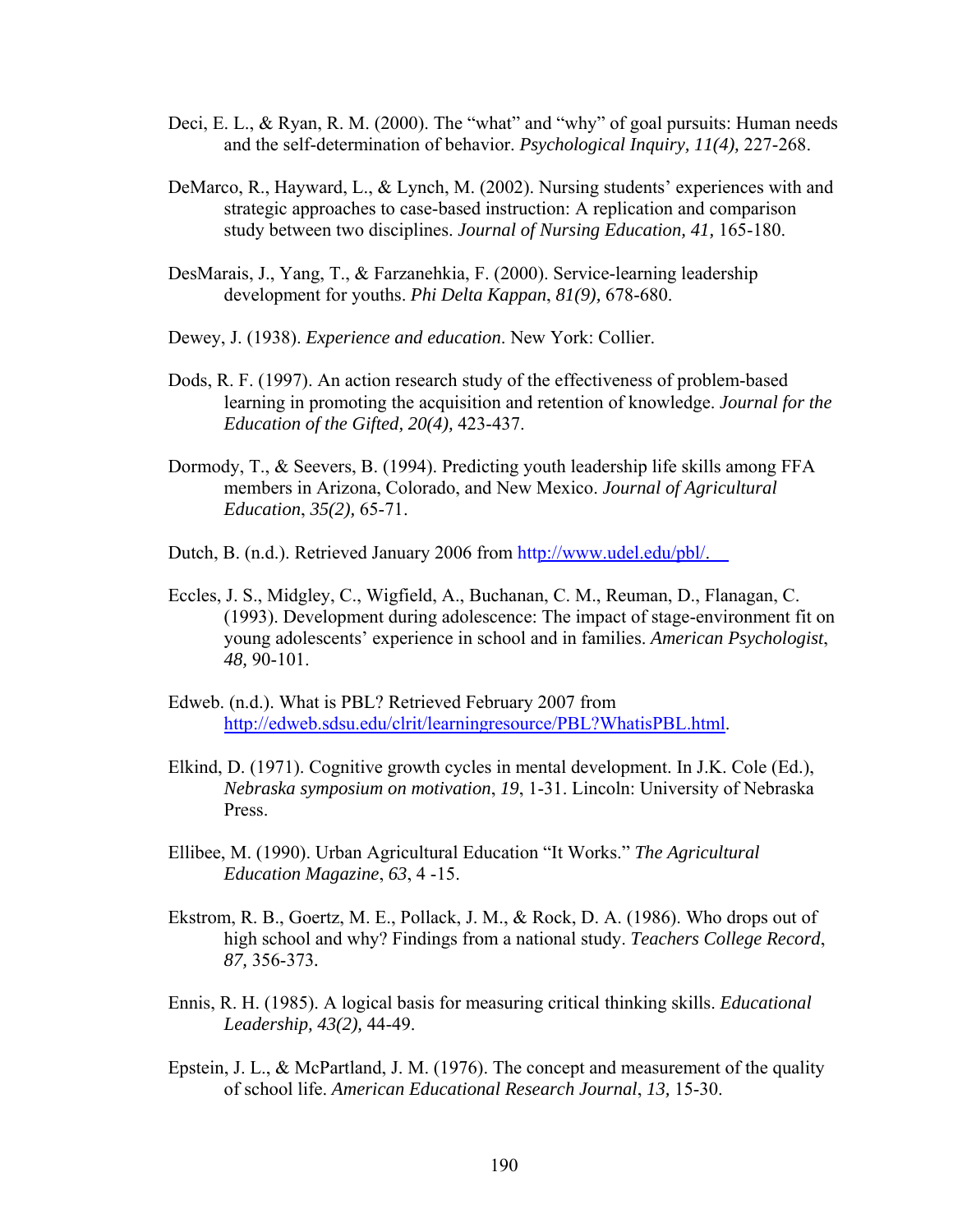- Esters, T. E., & Bowen, B. E. (2005). Factors influencing the career choices of urban agricultural education students. *Journal of Agricultural Education, 46,* 24-35.
- Facione, P. A. (1990). *Critical thinking: A statement of expert consensus for purposes of educational assessment and instruction*. Millbrea: The California Academic Press.
- Fennimore, T., & Tinzmann, M. (1990). *What is a thinking curriculum?* Oak Brook, IL: North Central Regional Educational Laboratory.
- Fine, M. (1991). *Framing dropouts: Notes on the politics of an urban high school*. Albany: State University of New York Press.
- Finn, J. D. (1989). Withdrawing from school. *Review of Educational Research*, *59,* 117- 142.
- Finn, J. D., Pannozzo, G. M., & Voelkl, K. E. (1995). Disruptive and inattentivewithdrawn behavior and achievement among fourth graders. *Elementary School Journal, 95,* 421-454.
- Finn, J., & Rock, D. (1997) Academic success among students at risk for school failure. *Journal of Applied Psychology, 82,* 221-234.
- Ford, M. (1992). *Motivating humans: Goals, emotions, and personal agency beliefs*. Newbury Park, CA: Sage.
- Fredricks, J. A., Blumenfield, P. B., Friedel, J. & Paris, (2004). School Engagement: Potential of the concept, state of the evidence. *Review of Educational Research*, *74,* 59-109.
- Frye, B., Alfred, N., & Campbell, M. (1999). Use of the Watson-Glaser critical thinking appraisal with BSN students. *Nurs Health Care Perspect, 20(5),* 253-255.
- Giancarlo, C. A., & Facione, P. (2001). A look across four years of the disposition toward critical thinking among undergraduate students. *Journal of General Education. 50(1)* 29-55.
- Gordon, R. R., Rogers, A. M., Comfort, M., Gavula, N., & McGee, B. P. (2001). A taste of problem-based learning increases achievement in urban minority middle-school students. *Educational Horizons*, *79(4),* 171-175.
- Harter, S. (1983). Developmental perspectives on the self-system. In E.M. Hetherington (Ed.)*, Handbook of child psychology, 4. Socialization, personality and social development (4th edition)*, 275-386. New York: Wiley.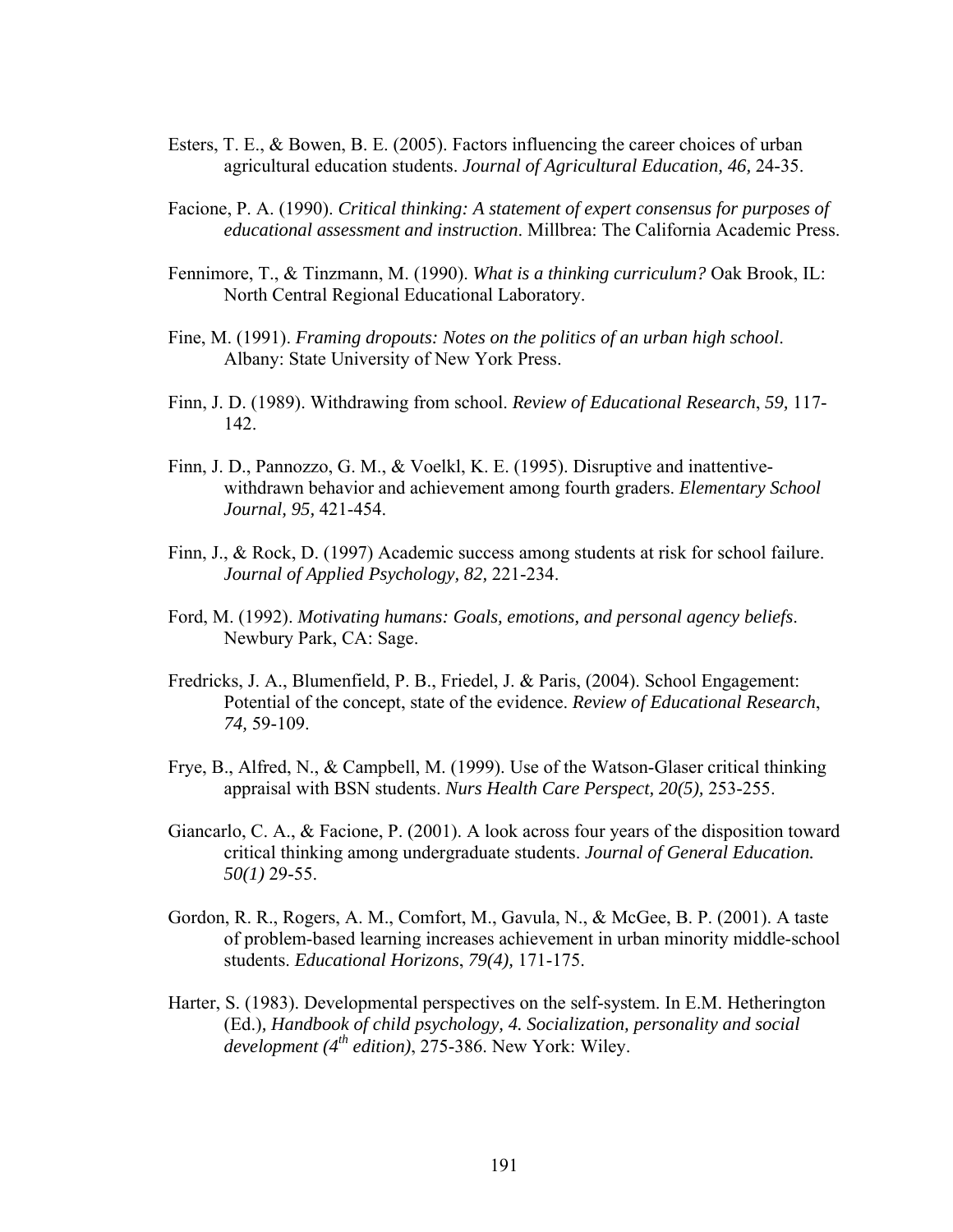- Heppner, P. P, Kivlighan, D. M., & Wampold, B. E. (1992). Major research designs. In C. Verduin (Ed.), *Research Design in Counseling,* 115-165*.* Pacific Grove, CA: Brooks-Cole.
- Herman, J. M., & Knobloch, N. A. (2004). Exploring the effects of constructivist teaching on students' attitudes and performance. *Proceedings from the 2nd Annual North Central Region Research Meeting.* 21-35. Lafayette, IN.
- Hmelo-Silver, C. E., & Barrows, H. S. (2006). Goals and strategies of a problem-based learning facilitator. *The interdisciplinary Journal of Problem-Based Learning*, *1(1),* 21-31.
- Holland, A., & Andre, T. (1987). Participation in extracurricular activities in secondary school: What is known, what needs to be known? *Review of Educational Research*. *57(4),* 437-466.
- Hong, S. (1991). *Granular approach to adaptivity in problem-based learning.*  Unpublished masters thesis retrieved February 2007 from htt[p://is](http://is-alt.massey.ac.nz/%7Ekinshuk1/student_reports/xiaoqin_he_masters_thesis.pdf)[alt.massey.ac.nz/~kinshuk1/student\\_reports/xiaoqin\\_he\\_masters\\_thesis.pdf](http://is-alt.massey.ac.nz/%7Ekinshuk1/student_reports/xiaoqin_he_masters_thesis.pdf).
- Hoover, W. A. (2003). The practice implications of constructivism. Retrieved November 2006 [from http://www.sed](http://www.sedl.org/)l.org.
- Huitt, W. (2003). Constructivism. *Educational Psychology Interactive*. GA: Valdosta State University.
- Illinois Ag Education. (n.d.) Retrieved February 2007 from [http://www.agriculturaleducation.org.](http://www.agriculturaleducation.org/)
- Illinois Board of Education (ISBE). (n.d.) Retrieved February 2007 from [http://www.isbe.net/assessment/isat.htm.](http://www.isbe.net/assessment/isat.htm)
- Janowitz, M. (1978). *The last half-century: Societal change in America*. Chicago: University of Chicago Press.
- Jonassen, D. H. (1997). Instructional design models for well-structured and ill-structured problem-solving, learning outcomes. *Educational Technology: Research and Development, 45(1),* 65-95*.*
- Jones, E. (1993). *Critical thinking literature review.* University Park, PA.: The National Center for Post-Secondary Teaching, Learning and Assessment, Pennsylvania State University.
- Karweit, N. (1989) Time and Learning: A review. In R.E. Slavin (Ed.), *School and classroom organization* (pp. 69-95). Hillsdale, NJ: Lawrence Erlbaum.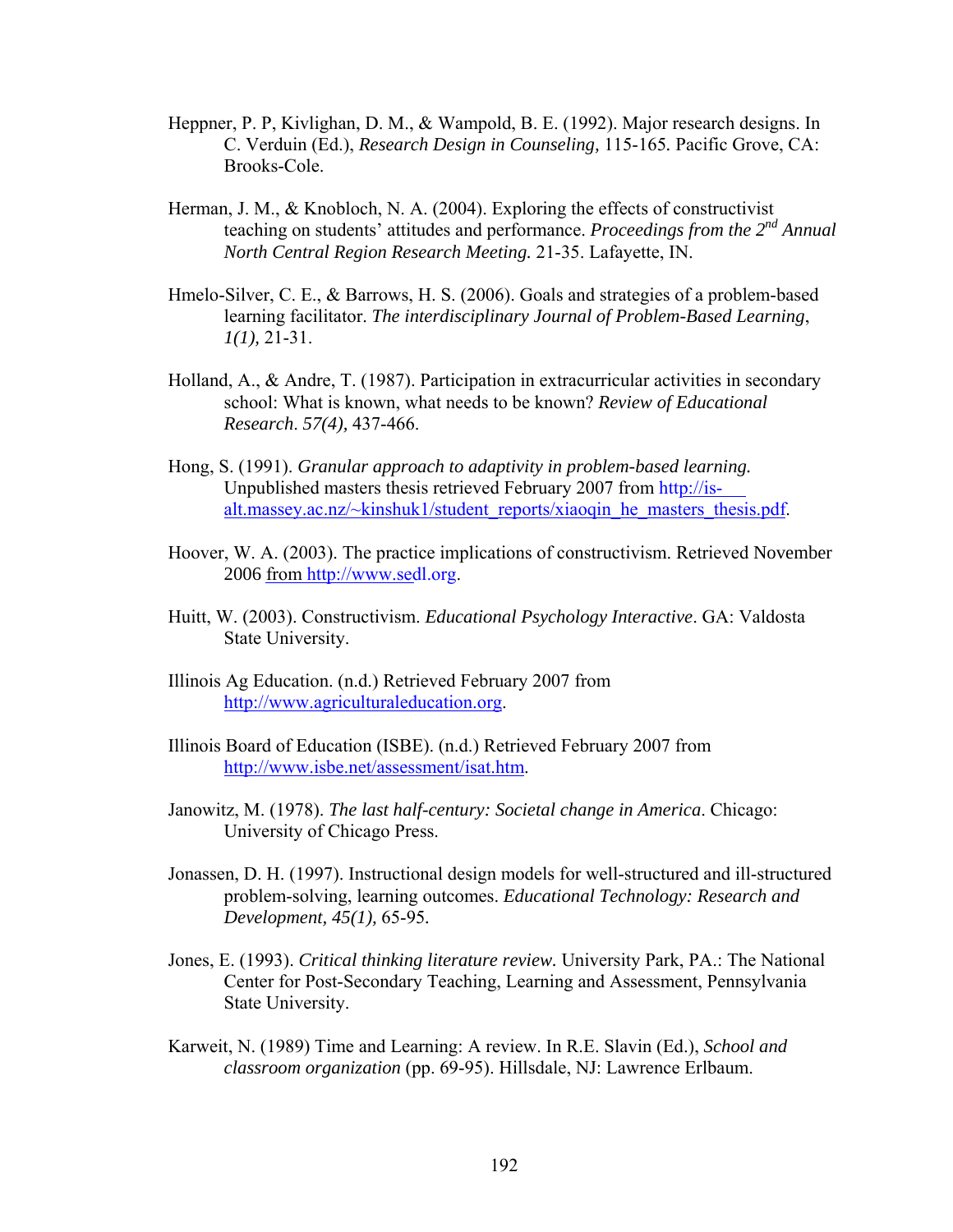- Kenny, M. E., Blustein, D. L., Chaves, A., Grossman, J. M., & Gallagher, L. A. (2003). The Role of Perceived Barriers and Relational Support in the Educational and Vocational Lives of Urban High School Students. *Journal of Counseling Psychology, 50,* 142-155*.*
- Kruglanski, A.W. (1978). Endogenous attribution and intrinsic motivation. In M.R. Lepper & D. Greene (Eds.), *The hidden costs of reward: New perspectives on psychology of human motivation*, 85-107. Hillsdale, NJ: Lawrence Erlbaum.
- Kurfiss, J. (1988). Critical thinking: Theory, research, practice, and possibilities. *ASHE-ERIC Higher Education Report No. 2*. Washington D.C.: Association for the Study of Higher Education.
- Lohman, M. C. (2002). Cultivating problem-solving skills through problem-based approaches to professional development. *Human Resource Development Quarterly, 13(3),* 243-261.
- Marbie, R., & Baker, M. (1996). A comparison of experiential instructional strategies upon the science process skills of urban elementary students. *Journal of Agricultural Education, 37(2),* 1-7.
- Marks, H. M. (2000). Student engagement in instructional activity: Patterns in the elementary, middle, and high school years. *American Educational Research Journal, 37,* 153-184.
- Maudsley, G. (1999). Do we all mean the same thing by "problem-based learning"? A review of the concepts and a formulation of the ground rules. *Academic Medicine*. *74(2):*178-85*.*
- Maxwell, N. L., Bellisimo, Y., & Mergendoller, J. (2001). Problem-based learning: Modifying the medical school moder for teaching high school economics. *The Social Studies, 92(2),* 73-78.
- McGrath, D. (2002). Teaching on the front lines: Using the internet and problem-based learning to enhance classroom teaching. *Holistic Nursing Practice, 16(2),* 5-13.
- McKinley, B., Birkenholz, R., & Stewart, B. (1993) Characteristics and experiences related to the leadership skills of agriculture students in college. *Journal of Agricultural Education. 34(3),* 76-83.
- Mehan, H., Villanueva, I., Hubbard, L., Lintz, A., Okamato, D., & Adams, J. (1996). *Constructing school success: The consequence of untracking low-achieving students*. UK: Cambridge University Press.
- Miller, C. (1990). Higher-order thinking: An integrated approach for your classroom. *Vocational Education Journal, 65(6),* 26-69.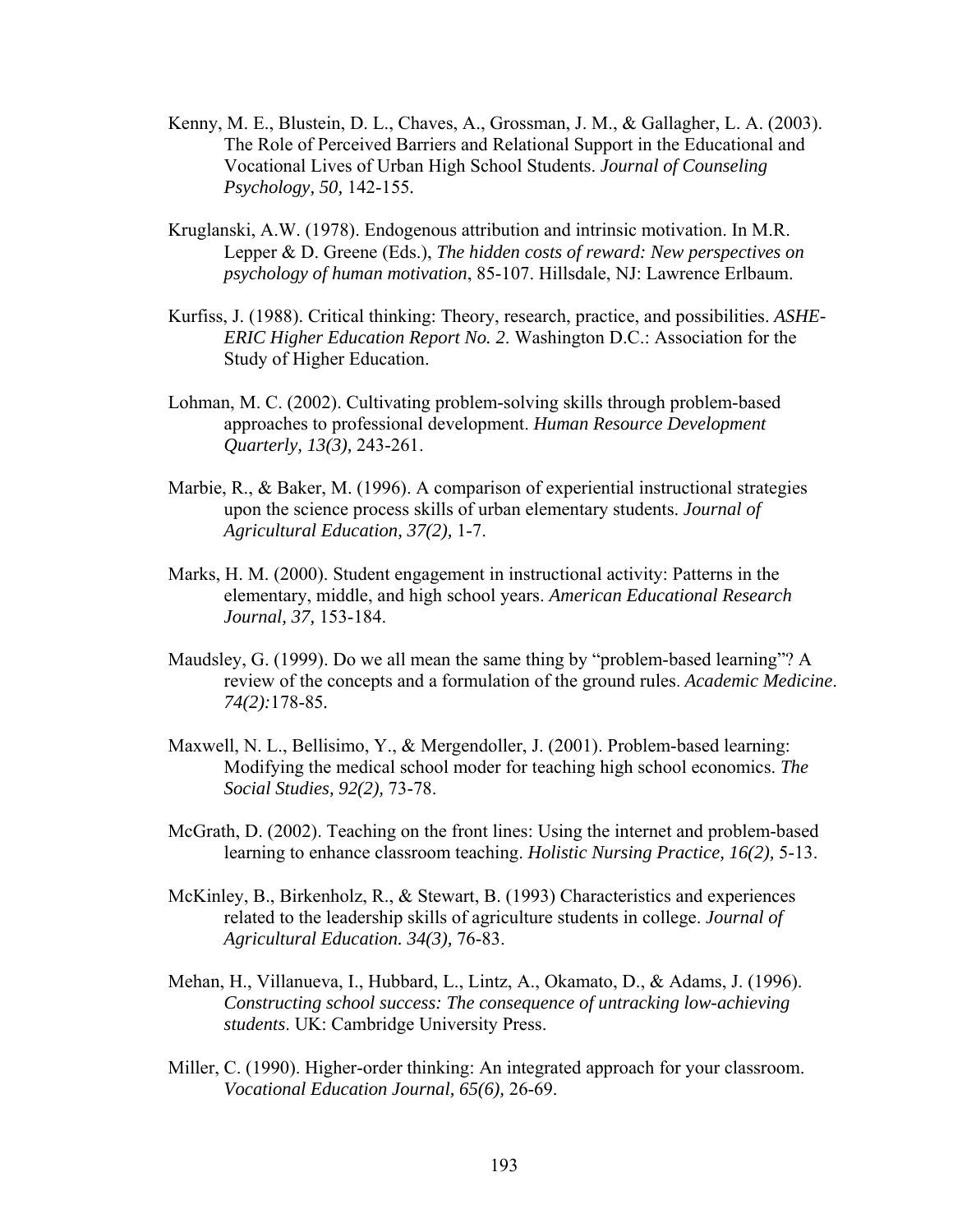- Modell, J., & Elder, G. H. (2002). Children develop in history: So what's new? In W. Hartup & R. Weinberg (Eds.), *Child psychology in retrospect and prospect: In celebration of the 75th anniversary of the Institute of Child Development (Minnesota Symposia on Child Psychology, 32,* 173-205*)*. Mahwah, NJ: Lawrence Erlbaum.
- Morgan, A. C., Rudd, R. (2005). Teaching leadership in agricultural science: Behavioral factors that influence secondary agricultural science leadership instruction. *Proceedings of the 2005 American Association for Agricultural Education National Conference,* Columbus, OH.
- National Research Council & Institute of Medicine. (2004). *Engaging schools: Fostering high school students' motivation to learn*. Washington, DC: National Academy Press.
- Newcomb, L. H., McCracken, J. D., & Warmbrod, J. R. (1993). *Methods of teaching agricultur*e. Danville, IL: Interstate Publishers.
- Newmann, F. (1981). Reducing student alienation in high schools: Implications of theory. *Harvard Educational Review*, 51, 546-564.
- Norman, G. R., Schmidt, H. G. (1992). The psychological basis of problem-based learning: A review of the evidence. *Academic Medicine, 67,* 557-565.
- Norris, S., & Ennis, R. (1989). *Evaluating critical thinking.* Pacific Grove, CA.: Midwest Publications.
- Northouse, P. G. (2004). *Leadership theory and practice (3rd ed.)*. Thousand Oaks, Ca: Sage Publications.
- Nystrand, M., & Gamoran, A. (1991). Instructional discourse, student engagement, and literature achievement. *Research in the Teaching of English*, *25,* 261-290.
- Ogbu, J. U., (1989). Cultural boundaries and minority youth orientation toward work preparation. In D. Stern & D. Eichorn (Eds.), *Adolescence and work: Influences of social structure, labor markets, and culture (pp.101-140).* Mahwah, NJ: Lawrence Erlbaum.
- Parker, R. M. (1993). Threats to the validity of research. *Rehabilitation Counseling Bulletin*, *36(3),* 131-138.
- Pascarella, E., & Terenzini, P. (1991). *How college affects students: Findings and insights from twenty years of research*. San Francisco: Jossey Bass.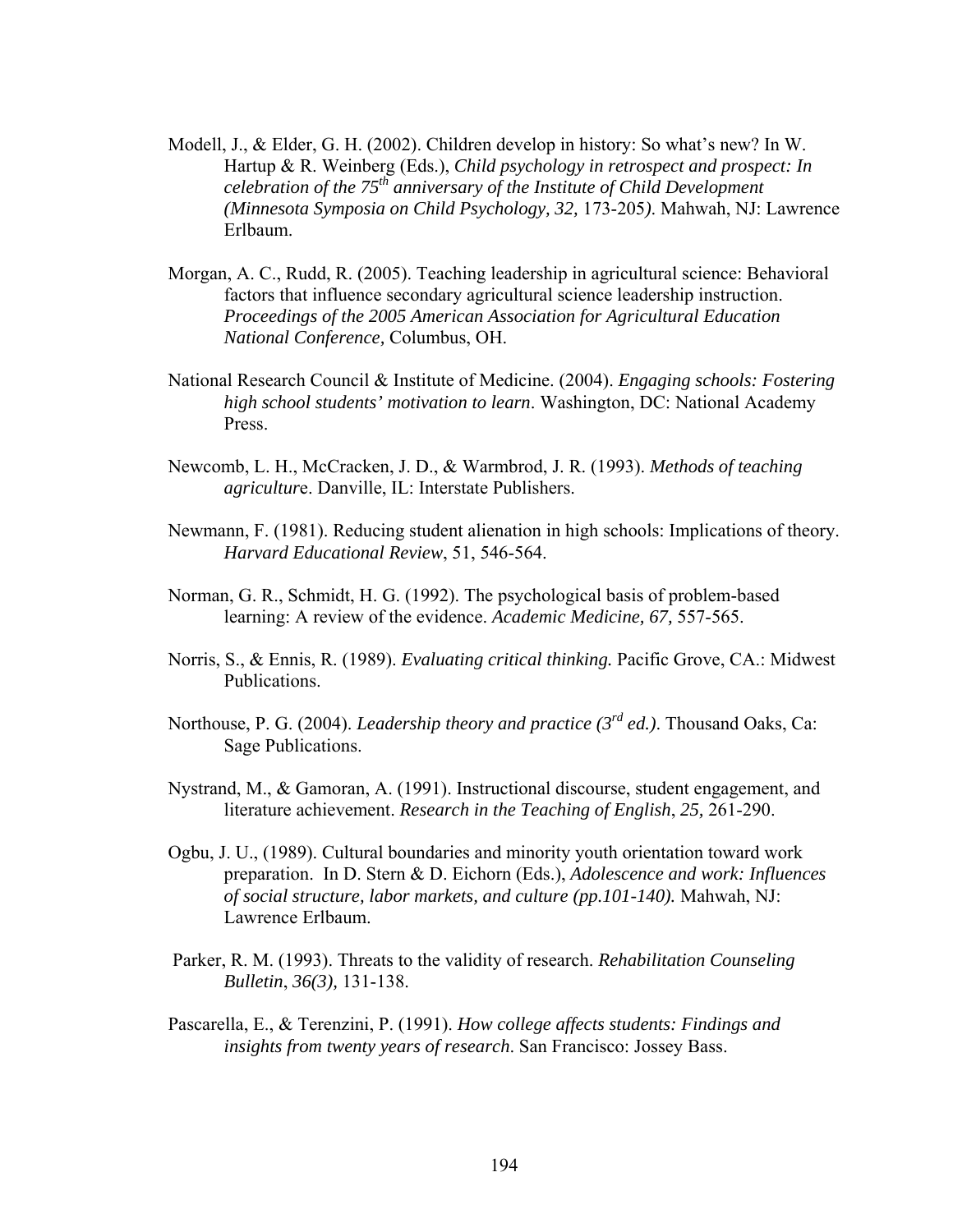- Patton, M. Q. (2002). *Qualitative research & evaluation methods.* Thousand Oaks, CA.: Sage Publications.
- Peterson, P., Swing, S., Stark, K., & Wass, G. (1984). Students' cognitions and time on task during mathematics instruction. *American Educational Research Journal, 21,*  487-515.
- Pintrich, P. R., & De Groot, E. (1990). Motivated and self-regulated learning components of academic performance. *Journal of Educational Psychology, 82,* 33-40.
- Pintrich, P. R., & Schunk, D. H. (2002). Chapter 5: The role of goals and goal orientation. *Motivation in Education: Theory, Research, and Application (2nd edition)*, 190-242. Upper Saddle River, NJ: Merrill-Prentice Hall.
- Pope, D. (2002). *Doing School: How we are creating a generation of stressed-out, materialistic, and miseducated students*. New Haven, CT: Yale University Press.
- Pope, P. (1983). The relationship of selected interpersonal, interpersonal, and life management skills to academic achievement among secondary school students. *Dissertation Abstracts International, 43,* 3501A.
- Putnum, A. R. (2001). *Problem-based teaching and learning in technology education*. Paper presented at the Annual Conference of the Association for Career and Technical Education, New Orleans, LA.
- Reeve, J., & Jang, H. (2006). What teachers say and do to support students' autonomy during a learning activity. *Journal of Educational Psychology*, *98(1),* 209-218.
- Rhem, J. (1998). Problem-based learning: An introduction. *The National Teaching and Learning Forum, 8(1),* 1-7.
- Rosenshine, B., & Furst, N. (1971). Research on Teacher Performance Criteria. In B.O. Smith (Ed.) *Research in Teacher Education*. Englewood Cliffs, NJ: Prentice-Hall.
- Rudd, R. D., Baker, M. T., Hoover, T. S., & Yermal, C. (1998). Learning styles of selected Florida agricultural youth leaders. *Proceedings of the 48th Annual Southern Agricultural Education Research Meeting*. 93-105. Little Rock, AK.
- Rumberger, R. W. (1987) High school dropouts: A Review of issues and evidence. *Review of Educational Research*, *57,* 101-121.
- Ryan, M. R., & Millspaugh, J. J. (2004). *The Problem-based learning process: A model for undergraduate courses*. University of Missouri, Columbia.
- Ryan, R. M., & Powelson, C. L. (1991). Autonomy and relatedness as fundamental to motivation and education. *Journal of Experimental Education, 60(1),* 49-66.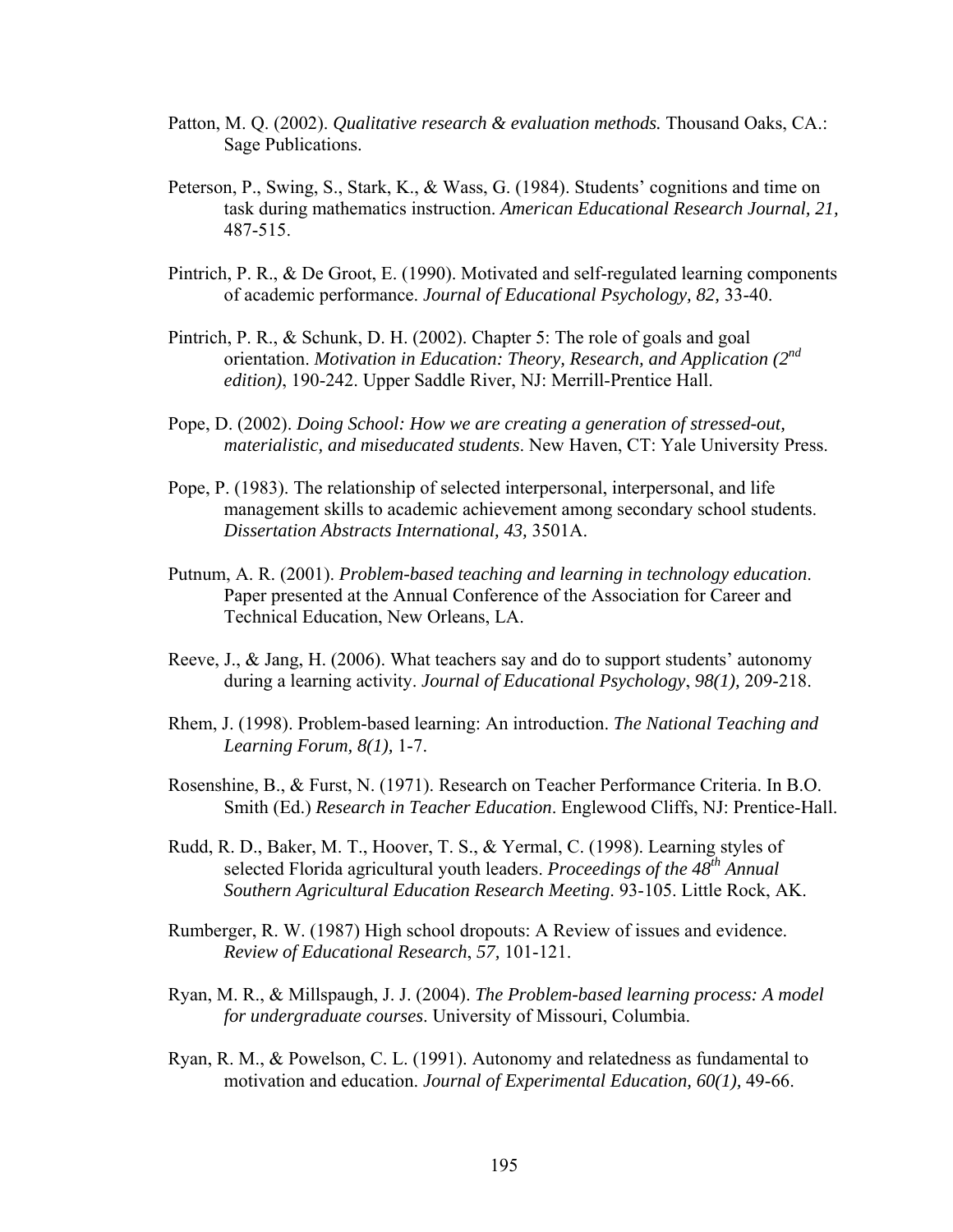- Ryan, R. M., & Connell, J. P. (1989). Perceived locus of causality and internalization: Examining reasons for acting in two domains. *Journal of Personality and Social Psychology*, *57,* 749-761.
- Ryan, R. M., Connell, J. P., & Deci, E. L. (1985). A motivational analysis of selfdetermination and self-regulation in education. In C. Ames & R.E. Ames (Eds.), *Research on motivation in education: The classroom milieu*, 13-51. New York: Academic Press.
- Savery, J. R., & Duffy, T. M. (2001). *Problem-based learning: An instructional model and its constructivist framework (Tech. Rep. No. 16-01).* Bloomington: Indiana University, Center for Research on Learning and Technology.
- Schiefele, J., Krapp, A., & Winteler, A. (1992). Interest as a predictor of academic achievement: A meta-analysis of research. In K.A. Renniger, S. Hidi, & A. Krapp (Eds.), *The role of interest in learning and development*. Hillsdale, NJ: Lawrence Erlbaum.
- Scriven, M., & Paul R. (1992). *Defining critical thinking.* Retrieved November 2006 from <http://www.criticalthinking.org/page.cfm?CategoryID=51>.
- Secretary's Commission on Achieving Necessary Skills (1992). *Learning and living: A blueprint for high school performance*. Washington D.C.: US Department of Labor.
- Shadish, W. R., Cook, T. D., & Campbell, D. T. (2002). *Experimental and quasiexperimental designs for generalized causal inference.* Boston: Houghton Mifflin.
- Shanahan, M. J., Mortimer, J. T., & Krüger, H. (2002). Adolescence and adult work in the twenty-first century. *Journal of Research on Adolescence*, *12(1),* 99-120.
- Shaw, L. (n.d.) Retrieved via telephone interview on January 25, 2007.
- Skinner, E. A., Welblborn, J. G., & Connell, J. P. (1990). What it takes to do well in school and whether I've got it: The role of perceived control in children's engagement and school achievement. *Journal of Educational Psychology, 82,* 22- 32.
- Snow, R. E. & Yallow, E. (1982). Education and intelligence. In R. J. Sternbert (Ed.), *Handbook of Human Intelligence*. 493-586. London: Cambridge University Press.
- Sutphin, H. D., & Newsom-Stewart, M. (1995). Student's rationale for selection of agriculturally related courses in high school by gender and ethnicity. *Journal of Agricultural Education*, *36(2),* 54-61.
- The Council. (n.d.). Retrieved February 2007 from [http://www.teamaged.org/councilindex.cfm.](http://www.teamaged.org/councilindex.cfm)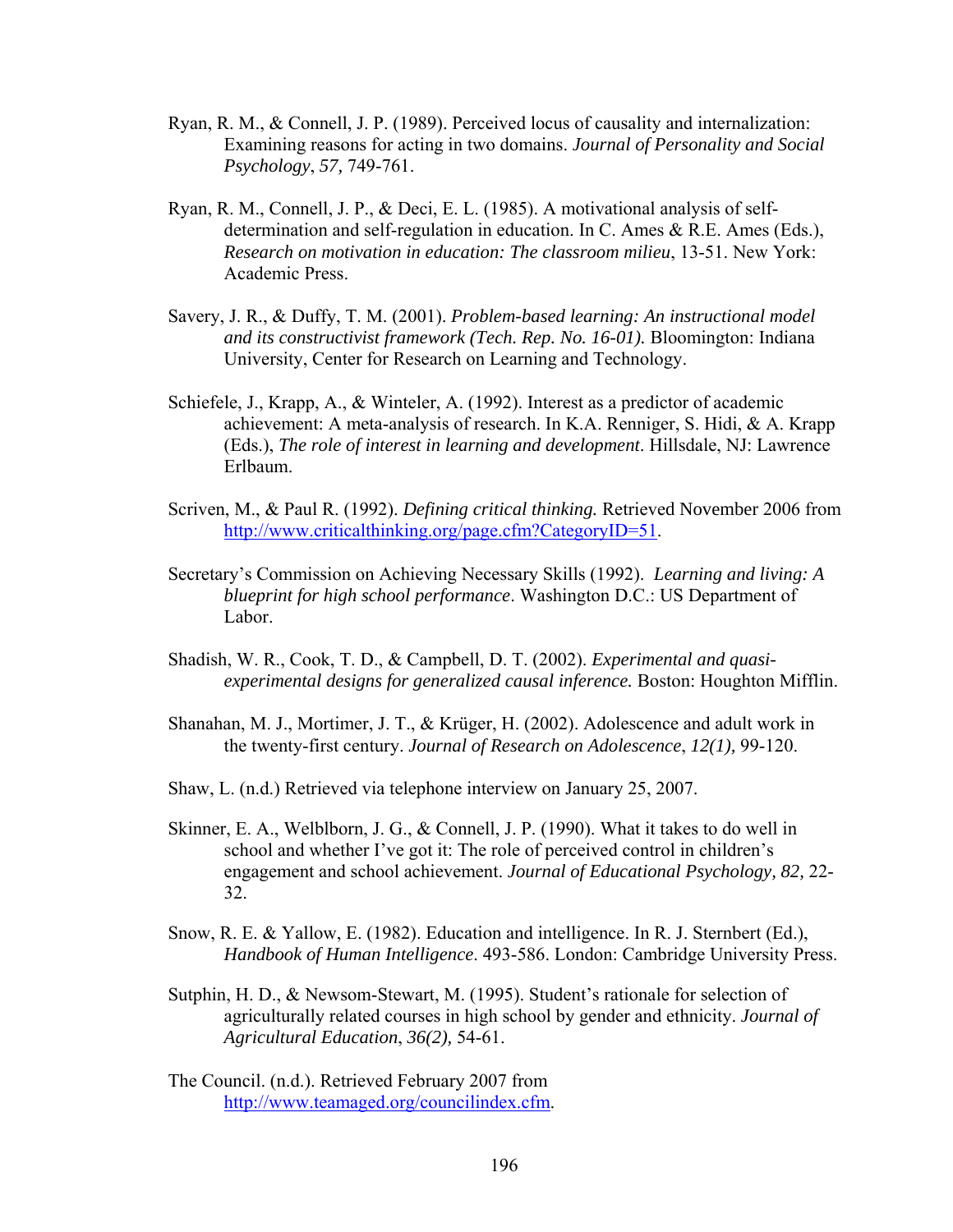- U.S. Department of Education, National Center for Education Statistics. (2000). *The condition of education 2000 (NCES 2000-062).* Washington, DC: U.S. Government Printing Office.
- Vallerand, R. J., Blais, M. R., Briere, N. M., & Pelletier, L. G. (1989). Construction and validation of the Academic Motivation Scale. *Canadian Journal of Behavioral Sciences, 21,* 323-349.
- Vallerand, R. J., & Bissonnette, R. (1992). Intrinsic, extrinsic, and amotivational styles as predictors of behavior: A prospective study. *Journal of Personality, 60(3),* 599- 620.
- Vallerand, R. J., Blais, M. R., Brière, N. M., & Pelletier, L. G. (1993). On the assessment of intrinsic, extrinsic, and amotivation in education: Evidence on the concurrent and construct validity of the Academic Motivation Scale. *Educational and Psychological Measurement, 53,* 159-172.
- van Linden, J. A. & Fertman, C. I. (1998). *Youth leadership: A guide to understanding leadership development in adolescents.* San Francisco, CA: Jossey-Bass Publishers.
- Vernon, D. T., & Blake, R. L. (1992). Does problem-based learning work? A metaanalysis of evaluative research. *Academic Medicine*, *68(7),* 550-563.
- Watson, G., & Glaser, E. M. (2006). Watson-Glaser critical thinking appraisal manual. U.S: Harcourt Assessments.
- Wehlage, G. G., Rutter, R. A., Smith, G. A., Lesko, N. L., & Fernandez, R. R. (1989)*. Reducing the risk: Schools as communities of support*. Philadelphia: Farmer Press.
- White, H. B. (1996). In L. Richlin (Eds.), *To improve the academy, 15, 75-91.* Stillwater, OK: New Forums Press and the Professional and Organizational Network in Higher Education.
- White. R. W. (1960). Competence and the psychosexual stages of development. *In M.R. Jones (Ed.), Nebraska symposium on motivation*, *8,* 97-141. Lincoln: University of Nebraska Press.
- Whittington, M. S., Stup, R. E., Bish, L., Allen, A. (1997). Assessment of cognitive discourse: A study of thinking opportunities provided by professors. *Journal of Agricultural Education*, *38(1),* 46-53.
- Williams, R. A., Sewell, D., & Humphrey, E. (2002). Implementing problem-based learning in ambulatory care. *Nursing Economics, 20,* 135-141.
- Wingenbach, G. J. & Kahler, A. A. (1997). Self-Perceived youth leadership and life skills of Iowa FFA members. *Journal of Agricultural Education*, *38(3),* 18-27.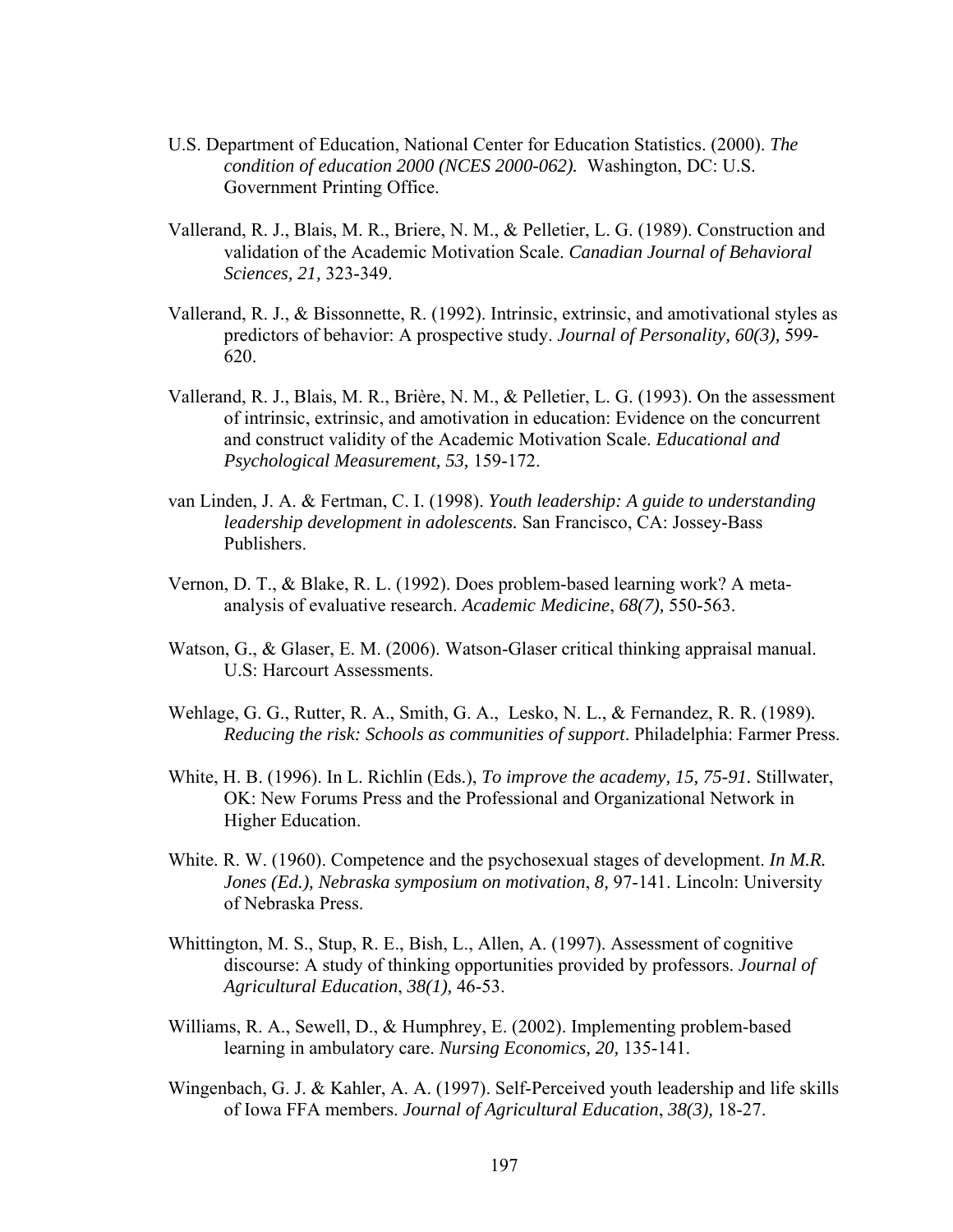- Worthington, R. L., & Juntunen, C. L. (1997). The vocational development of noncollege bound youth: Counseling Psychology and the school-to-work transition movement. *The Counseling Psychologist, 25,* 323-363.
- Yamamoto, K., Thomas, E. C., & Karns, (1969). School-related attitudes in middleschool-age students. *American Educational Research Journal, 6,* 191-206.
- Zimmerman, B. J. (1990). Self-regulated learning and academic achievement: An overview. *Education Psychologist, 21,* 3-17.